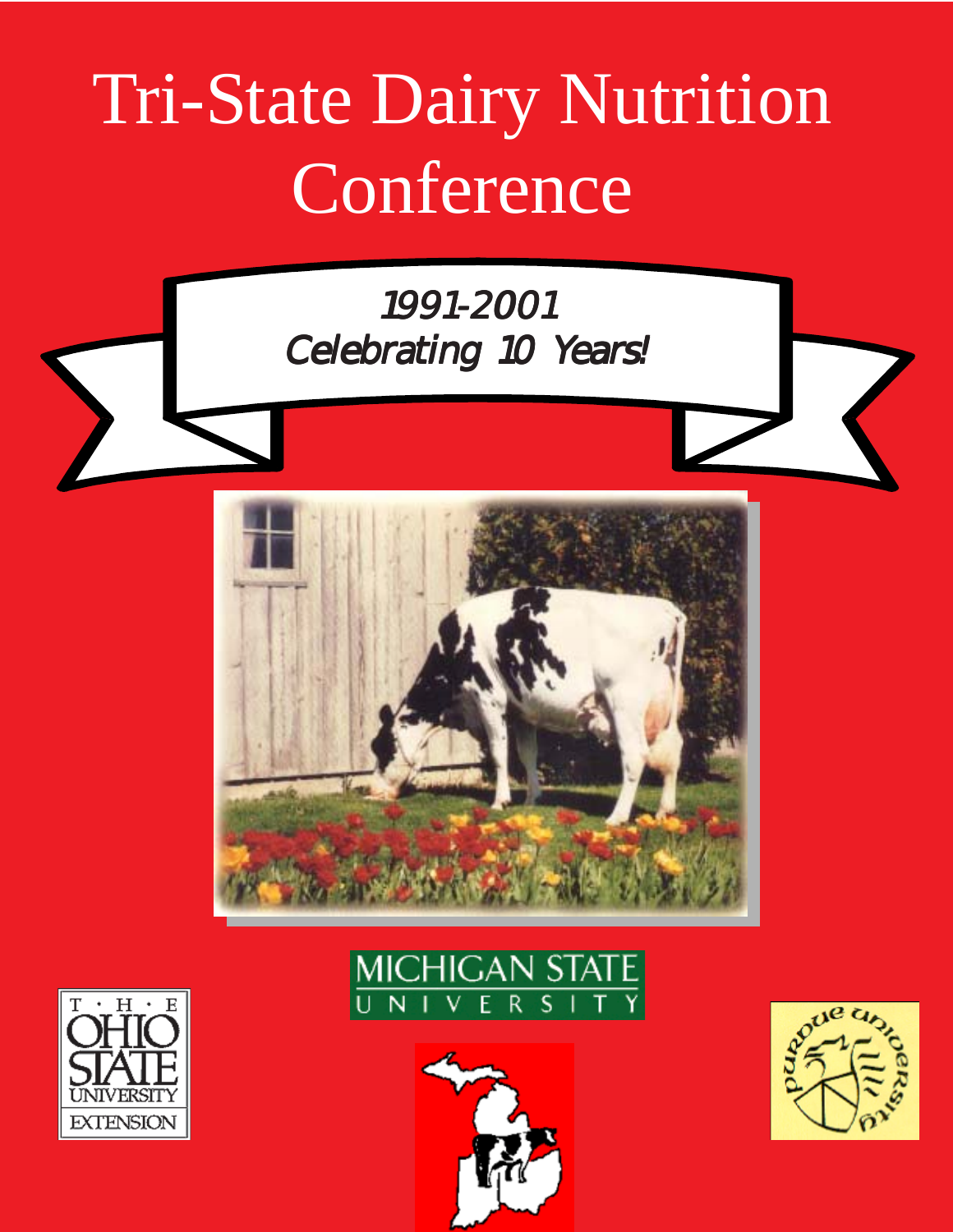### *Proceedings* **Tri-State Dairy Nutrition Conference**

*A special Thank You to these Sponsors*

**ACG Products Ltd.** *Brookfield, Wisconsin* (414) 790-0560

**ADM-Animal Health & Nutrition** *Quincy, Illinois* (877) 236-2460

#### **Akey, Inc.**

*Lewisburg, Ohio* (937) 962-7038

**Alltech, Inc.** *Nicholasville, Kentucky* (606) 887-3221

**Alpharma Animal Health** *Fort Lee, New Jersey* (800) 677-6243

**Bioproducts, Inc.** *Fairlawn, Ohio* (330) 665-2139

**Biovance Technologies, Inc.** *Omaha, Nebraska* (402) 571-5591

**Chelated Minerals Corp.** *LaCrescent, Minnesota* (507) 895-2425

**Chr. Hansen Biosystems, Inc.** *Milwaukee, Wisconsin* (800) 558-0802

**Church & Dwight Co., Inc.** *Princeton, New Jersey* (609) 683-5900

**Cumberland Valley Analytical Services, Inc.** *Maugansville, Maryland* (301) 790-1980

**D & D Distributors** *Delphos, Ohio* (419) 692-3205

**Degussa-Hüls Corporation** *Arlington Heights, Illinois* (800) 777-0138

**Diamond V Mills, Inc.** *Cedar Rapids, Iowa* (800) 373-7234

**Double S Liquid Feeds** *Danville, Illinois* (217) 446-7969

**Elanco Animal Health** *Ft. Wayne, Indiana* (219) 486-3920

**Feed Supervisor Software** *Dresser, Wisconsin* (715) 755-3575

**Intervet, Inc.** *Granger, Indiana* (219) 292-1837

**Litchfield Analytical Services** *Litchfield, Michigan* (517) 542-2915

**Midwest Dairy Business** *Madison, Wisconsin* (800) 848-9724

**Milk Products, Inc.** *Chilton, Wisconsin* (800) 657-0793

**Milk Specialities Co.** *Dundee, Illinois* (800) 323-4274 E-1159

**Papillon, Inc.** *Bradford, Ohio* (937) 447-2424

**Pioneer Hi-Bred International** *Johnston, Iowa* (800) 247-6803

**Prince Agri Products** *Quincy, Illinois* (217) 222-8854

**Quali-Tech, Inc.** *Glen Carbon, Illinois* (618) 288-3171

**Roche Vitamins, Inc.** *Parsippiany, New Jersey* (800) 677-6243

**SoyPLUS/West Central** *Ralston, Iowa* (800) 843-4769

**Zinpro Corporation** *Edina, Minnesota* (800) 446-6150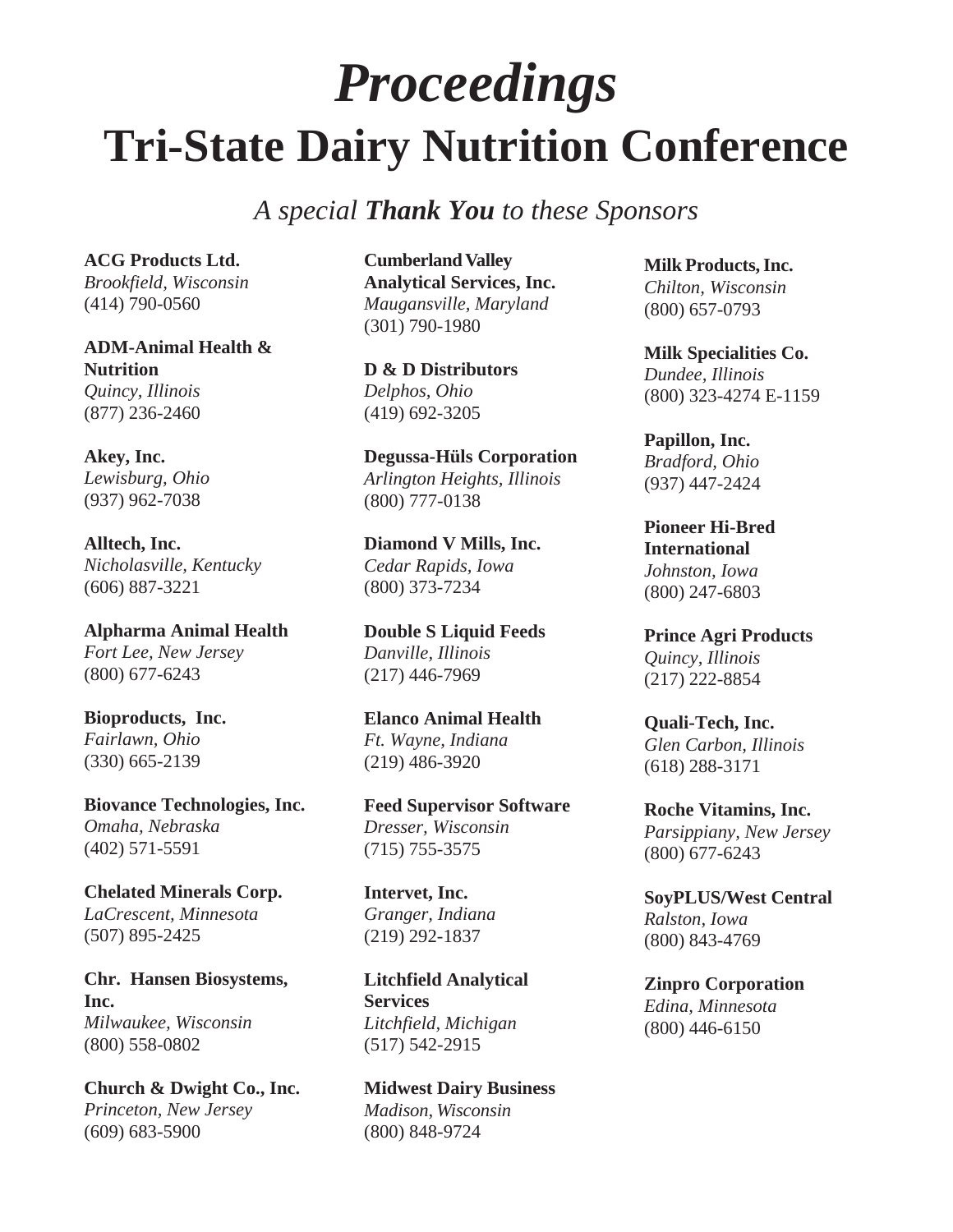### **Tri-State Dairy Nutrition Conference** *Planning Committee*

#### **Sustaining Members**

Dr. Maurice L. Eastridge, *Committee Chair* The Ohio State University Department of Animal Sciences 221B Animal Science Building 2029 Fyffe Road Columbus, OH 43210 (614) 688-3059 (614) 292-1515 (Fax) eastridge.1@osu.edu

#### **Advisory Members**

Dr. Dan Riddell Southeastern Consulting 119 Creekside Drive Georgetown, KY 40324 (502) 863-0513 dmriddell@aol.com

Mr. Tom Noyes Wayne County Extension Office 428 W. Liberty Street Wooster, OH 44691-5092 (330) 264-8722 (330) 263-7697 (Fax) noyes.1@osu.edu

Mr. Steve Massie Shepherd Grain Co. 302 Kite Road St. Paris, OH 43072 (937) 663-0287 (937) 465-4881 (Fax)

Dr. Kenneth Zanzalari Land O'Lakes, Inc. 5422 Wakefield Drive South Greenwood, IN 46142 (317) 752-9879 (317) 859-6780 (Fax) kzanz@landolakes.com

Dr. Herbert Bucholtz Michigan State University Department of Animal Science 2265H Anthony Hall East Lansing, MI 48824 (517) 355-8432 (517) 353-1699 (Fax) bucholtz@pilot.msu.edu

Mr. Jerry Krummrey T & K Consulting, Inc. 1698 Rolfe Road Mason, MI 48954 (517) 676-5276 (517) 676-5276 (Fax) jdk@voyager.net

Mr. Tom Elliot Church & Dwight Co. P.O. Box 886 2146 Mayhew Road Jackson, OH 45640 (740) 286-8120 (800) 833-0544 (9106#) (740) 286-2200 (Fax) ellioto@churchdwight.com

Dr. Larry Smith New Prairie Vet Services 5424 East US 20 Rolling Prarie, IN 46371 (219) 778-4458 (219) 778-2662 (Fax)

Dr. Kevin Dill Purina Mills, Inc. 5620 Millet Highway Lansing, MI 48917 (517) 322-2120 (517) 322-0621 (Fax) kevin\_dill@purina-mills.com

Dr. Timothy Johnson Purdue University Department of Animal Sciences 3-118 Lilly Hall West Lafayette, IN 47906-1151 (765) 484-4810 (765) 494-9346 (Fax) tjohnso2@purdue.edu

#### **Ad-Hoc Member**

Mr. Kevin Murphy Bioproducts, Inc. 320 Springside Dr., Suite 300 Fairlawn, OH 44333 (330) 665-2116 (330) 665-2195 (Fax) murphyk@bioinc.com

#### **Conference Assistant**

Mrs. Amanda Hargett The Ohio State University Department of Animal Sciences 214 Animal Science Building 2029 Fyffe Road Columbus, OH 43210 (614) 688-3143 (614) 292-1515 (Fax) hargett.5@osu.edu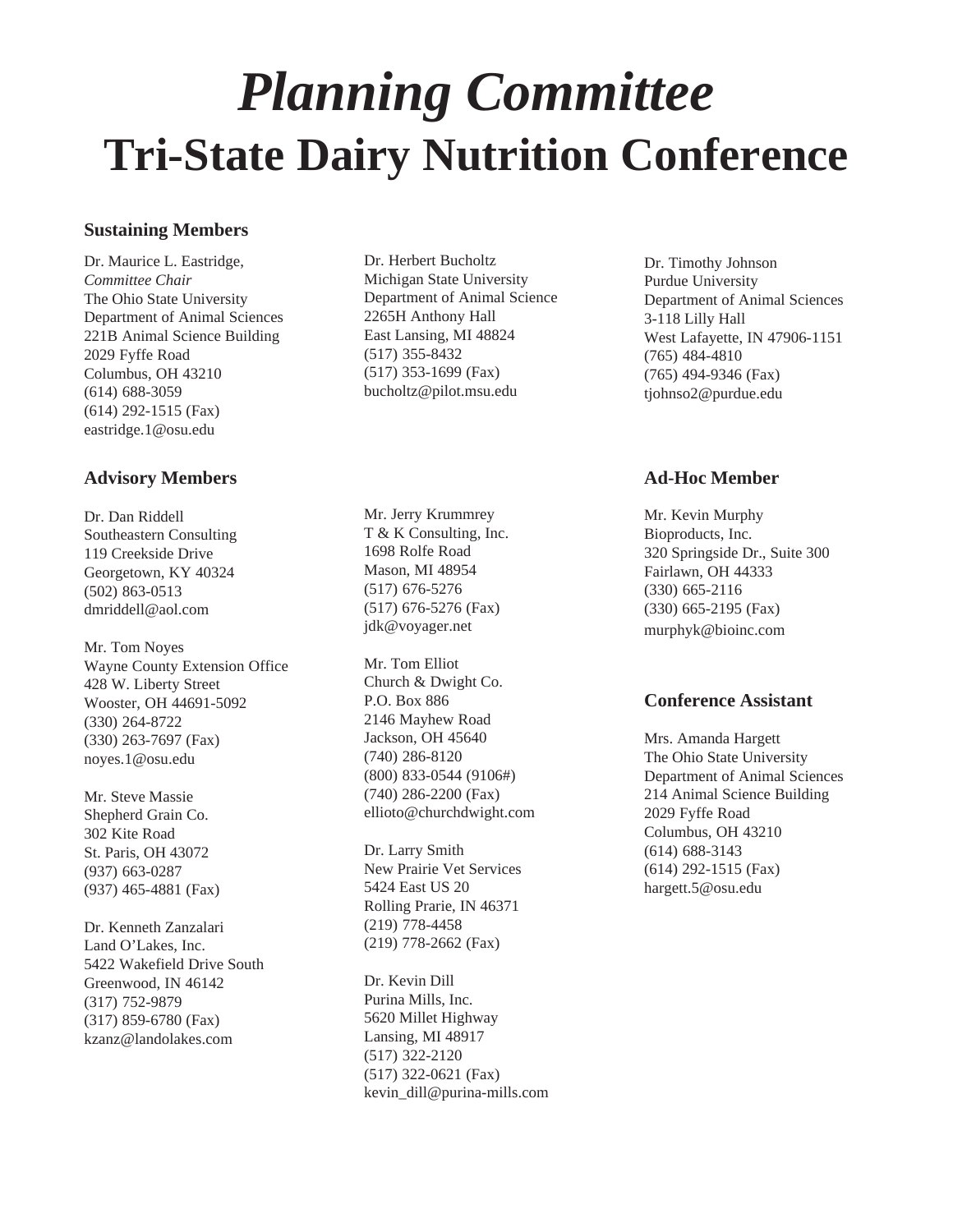## *Proceedings* **Tri-State Dairy Nutrition Conference**



April 17 and 18, 2001

Grand Wayne Center Fort Wayne, Indiana

*M. L. Eastridge, Editor*

Mark your calendar for future dates of the Tri-State Dairy Nutrition Conference

April 16 and 17, 2002

The Conference Planning Committe extends appreciation to Mrs. Amanda Hargett for her assistance in organizing the Conference and acknowledges Mrs. Michelle Milligan for assistance with preparation of the *Proceedings*.

Reference to commercial products and services is made with the understanding that no discrimination is intended and no endorsement by Michigan State, Purdue, or The Ohio State Universities is implied.

*Proceedings* orders: Contact Mrs. Amanda Hargett at The Ohio State University (614) 688-3143; email: hargett.5@osu.edu

**www.ag.ohio-state.edu/~ansci/tristate**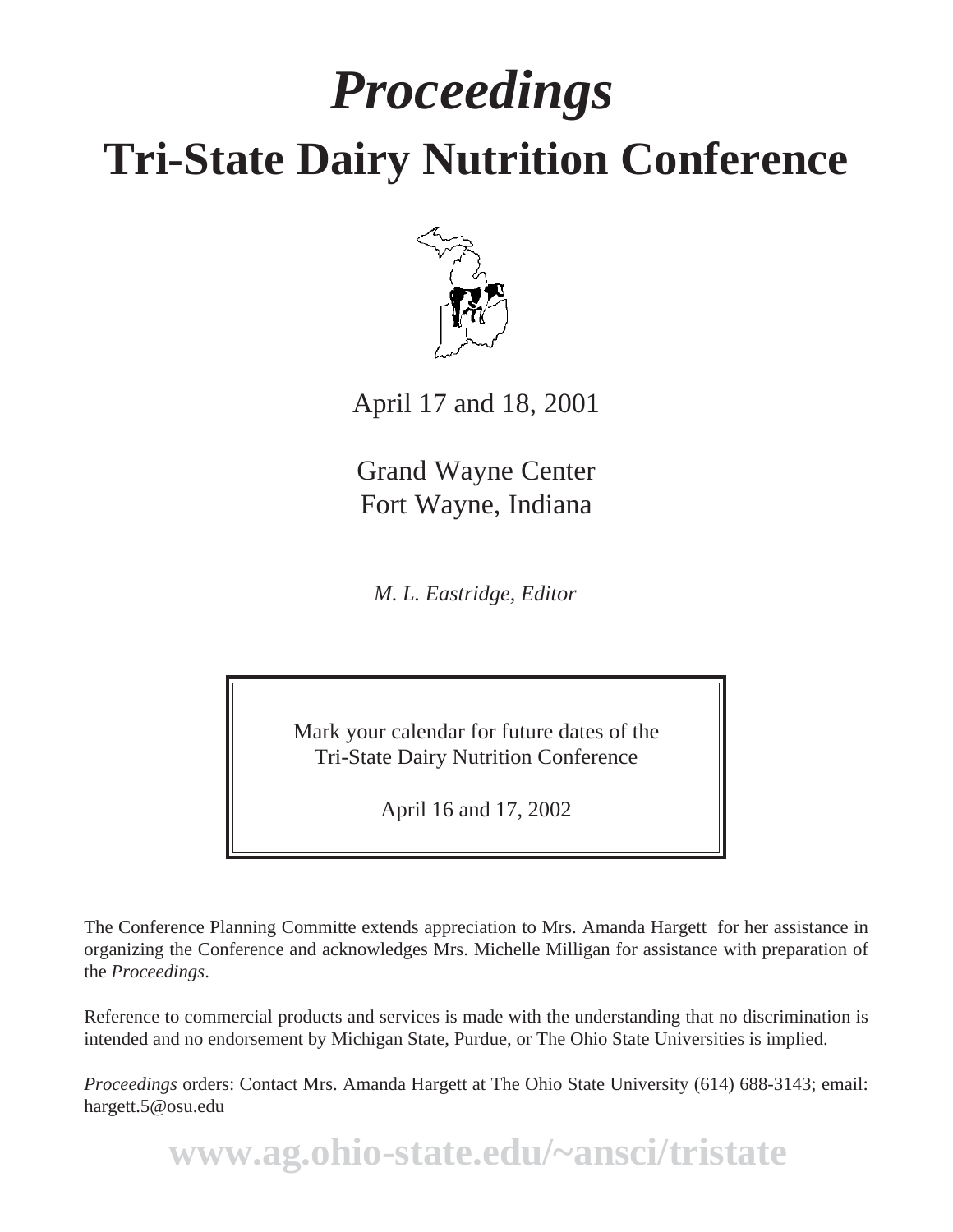#### *10th Anniversary* **Tri-State Dairy Nutrition Conference 2001**

T.R. Johnson<sup>1</sup>, H.F. Bucholtz<sup>2</sup>, and M.L. Eastridge<sup>3</sup>; <sup>1</sup>Purdue University, <sup>2</sup>Michigan State University, and <sup>3</sup>The Ohio *State University*.

The Tri-State Dairy Nutrition Conference, Fort Wayne, IN is a yearly conference for feed industry professionals who have direct contact with dairy producers. The conference began in 1992 as a spin-off from the 1991 Ohio Dairy Nutrition Conference. In September 1991, a meeting to discuss planning a tri-state conference was held with faculty and Extension staff from Purdue, Michigan State, and The Ohio State Universities. The first Conference was held May 20 - 21, 1992 on the Purdue campus in Fort Wayne, IN. A planning committee was formed after the 1992 conference. The present committee consists of five feed industry personnel, one consultant, one veterinarian, one Extension staff, and a faculty member from each of the three universities. An ad hoc member who represents the company hosting the pre-conference, and an OSU conference assistant meet with the planning committee. The faculty have continuous committee membership, but the other eight members serve 3-year staggered terms. The committee meets twice each year. Presentations and proceedings papers are oriented to timely, in-depth, and practical dairy nutrition topics to meet on-farm nutritionists' needs. Participation and support by industry have been very important to the success of the Conference. Due to a continuous expansion of attendance, the conference moved in 1996 from the Purdue campus to the Grand Wayne Convention Center that is located downtown. A tradeshow and rotating industry-sponsored pre-conference are a part of the annual Conference. A conference web page http:// www.ag.ohio-state.edu/ansci/tristate/ was launched in 1997. Continuing education credit is offered to veterinarians and members of the American Registry of Professional Animal Scientists (ARPAS). The success of the Conference is demonstrated by attendance and citation or reprinting of proceedings manuscripts in the scientific, international, and popular press. Multi-state programs similar to the Tri-State Dairy Nutrition Conference can serve a vital role in bringing research and Extension faculty from different universities and allied-industry professionals together to meet the educational needs of a rapidly changing dairy industry. [see J. Dairy Sci. 82(Suppl. 1):56].

| <b>Total Attendance</b>                  | 2000<br>399                                           | 1999<br>436 | 1998<br>450 | 1997<br>350 | 1996<br>358 | 1995<br>337 | 1994<br>275 | 1993<br>265 | 1992<br>152 |
|------------------------------------------|-------------------------------------------------------|-------------|-------------|-------------|-------------|-------------|-------------|-------------|-------------|
| Distribution (%) of attendance by state: |                                                       |             |             |             |             |             |             |             |             |
| Ohio                                     | 28.7                                                  | 28.9        | 30.2        | 32.6        | 41.6        | 37.4        | 42.4        | 36.9        | 45.6        |
| Michigan                                 | 23.0                                                  | 25.2        | 24.9        | 30.0        | 22.9        | 24.0        | 26.9        | 25.8        | 27.2        |
| Indiana                                  | 17.5                                                  | 16.6        | 19.2        | 16.9        | 20.1        | 16.6        | 17.0        | 21.3        | 19.9        |
| Illinois                                 | 1.7                                                   | 4.3         | 3.1         | 4.0         | 3.4         | 4.2         | 2.7         | 2.3         |             |
| Kentucky                                 | 1.7                                                   | 2.9         | 5.0         | 4.0         | 2.8         | 1.5         | 1.9         | 2.3         |             |
| New York                                 | 6.6                                                   | 6.6         | 4.1         | 5.1         | 1.1         | 3.0         |             |             |             |
| Pennsylvania                             | 6.0                                                   | 4.6         | 4.3         | 2.0         | 2.5         | 3.3         | 2.7         | 6.1         |             |
| Wisconsin                                | 2.9                                                   | 2.3         | 3.9         | 1.4         | 2.5         | 3.6         | 1.5         | 1.9         |             |
| Canada                                   | 3.7                                                   | 1.3         |             |             |             |             |             |             |             |
| Other States                             | 8.0                                                   | 5.3         | 4.0         | 3.1         | 6.4         | 4.9         | 3.4         |             |             |
|                                          | Distribution $(\%)$ of attendance by job affiliation: |             |             |             |             |             |             |             |             |
| Feed Industry - sales/nutrition advisor  | 56.4                                                  | 65.7        | 61.0        | 53.1        | 57.8        | 56.1        | 60.8        | 50.0        | 47.7        |
| Feed industry - management/research      | 10.0                                                  | 8.9         | 8.5         | 8.8         | 7.5         | 11.1        | 8.4         | 10.5        | 9.1         |
| <b>Private Nutrition Consultant</b>      | 7.9                                                   | 5.3         | 4.3         | 8.2         | 6.8         | 6.6         | 7.8         | 3.2         | 12.5        |
| Veterinarian                             | 5.7                                                   | 9.5         | 6.4         | 8.8         | 8.0         | 7.6         | 4.8         | 16.9        | 8.0         |
| Government Agency - e.g. regulatory      | 0.7                                                   |             |             |             |             | 0.5         |             | 0.8         |             |
| Dairy Producer                           | 4.3                                                   | 4.7         | 5.9         | 5.4         | 7.5         | 2.0         | 3.6         | 2.4         |             |
| University - campus                      | 8.6                                                   | 3.6         | 10.7        | 12.3        | 6.8         | 11.1        | 9.6         | 11.3        | 14.8        |
| University - county/district             | 6.4                                                   | 2.4         | 3.2         | 3.4         | 5.6         | 5.1         | 4.8         | 4.8         | 8.0         |

**Table 1.** Attendance at the Tri-State Dairy Nutrition Conference.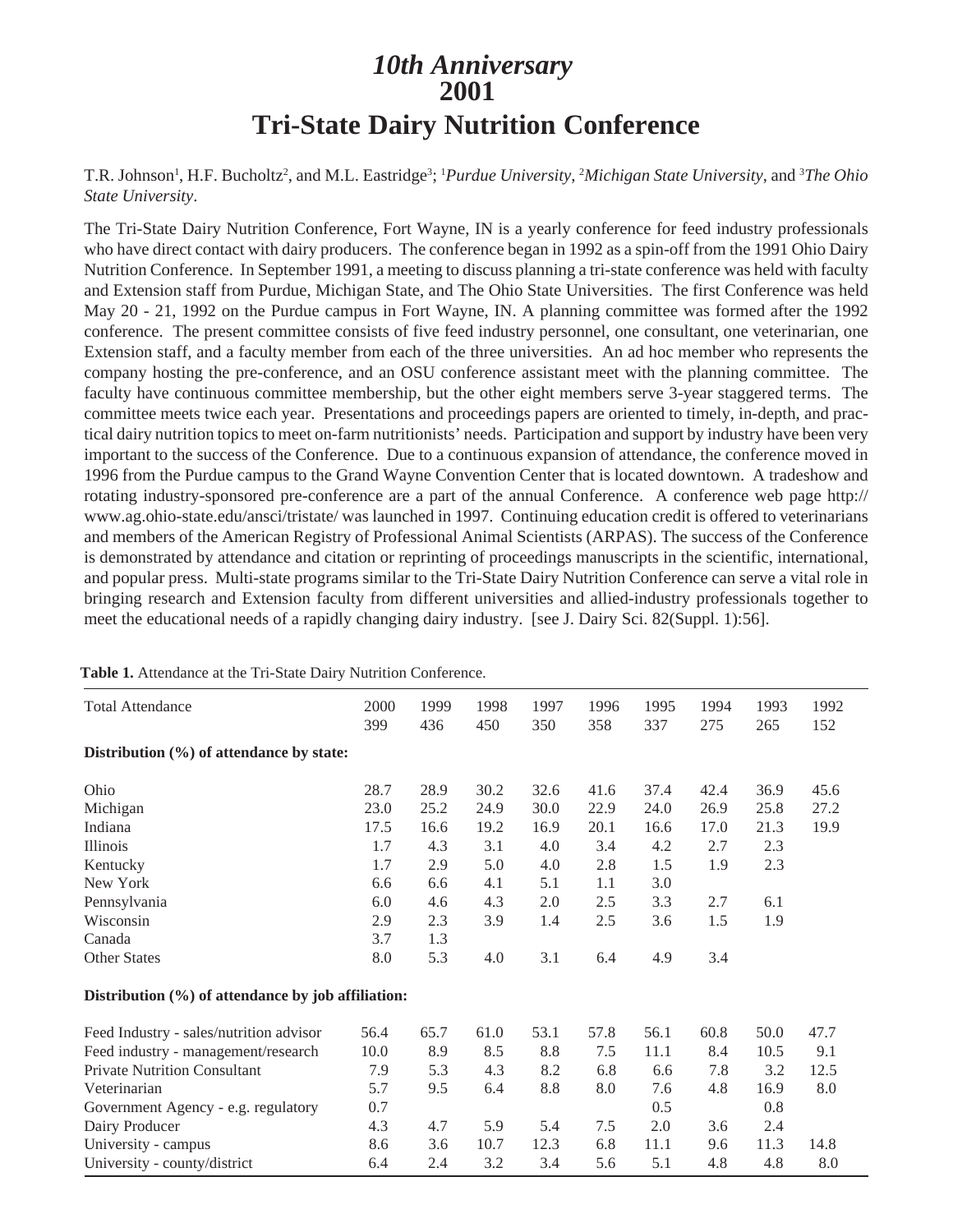## **Table of Contents**

| <b>Title</b><br>Page<br><b>Nutrition and Animal Health</b>                                                                                                              |  |
|-------------------------------------------------------------------------------------------------------------------------------------------------------------------------|--|
|                                                                                                                                                                         |  |
| Dr. Maurice Eastridge, Department of Animal Sciences, The Ohio State University                                                                                         |  |
| The 100-Day Contract with the Dairy Cow: 30 Days Prepartum to 70 Days Postpartum  13<br>Dr. James Spain, Department of Animal Sciences, University of Missouri-Columbia |  |
|                                                                                                                                                                         |  |
| Dr. Randy Shaver, Department of Dairy Science, University of Wisconsin                                                                                                  |  |
|                                                                                                                                                                         |  |
| Dr. Michael Allen, Department of Animal Science, Michigan State University                                                                                              |  |
|                                                                                                                                                                         |  |
| Dr. Daniel Grooms, Department of Large Animal Clinical Sciences, Michigan State University                                                                              |  |
|                                                                                                                                                                         |  |
| Mr. Thomas Menke, Menke Consulting, Inc., Greenville, Ohio                                                                                                              |  |
|                                                                                                                                                                         |  |
| Dr. David Beede, Department of Animal Science, Michigan State University                                                                                                |  |

#### *Forages*

| Dr. William Weiss, Department of Animal Sciences, The Ohio State University |  |
|-----------------------------------------------------------------------------|--|

Management Guidelines During Harvest and Storage of Silages .......................................................... 103 *Dr. Limin Kung, Department of Animal and Food Sciences, The University of Delaware*

#### *Heifers*

| Dr. Michael Van Amburgh, Department of Animal Science, Cornell University |  |
|---------------------------------------------------------------------------|--|
|                                                                           |  |
| Dr. Susan Eicher, USDA-ARS, Purdue University                             |  |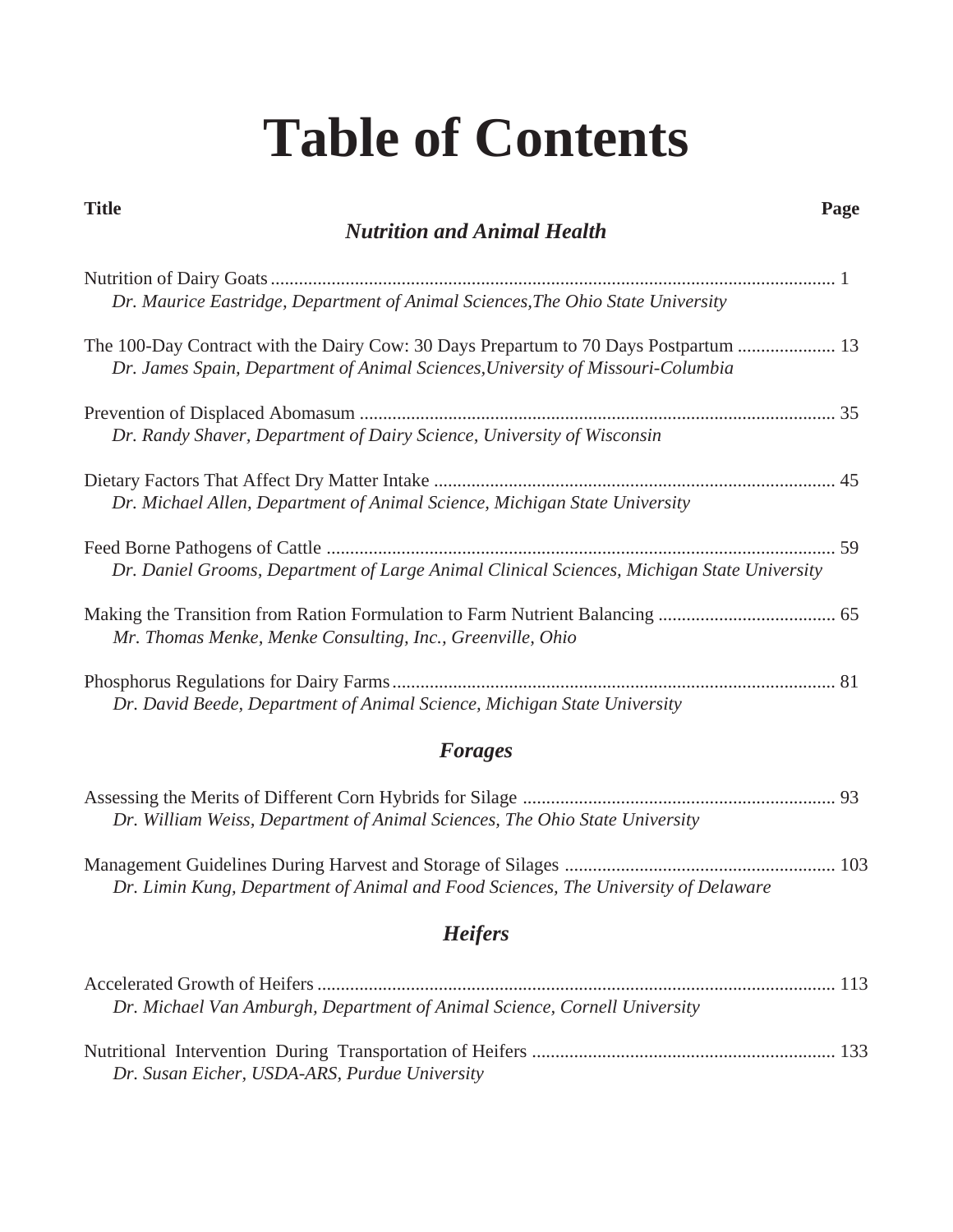#### **Title Page**

#### *Adjusting to Industry Changes*

| Dr. Shawn Donkin, Department of Animal Sciences, Purdue University                |  |
|-----------------------------------------------------------------------------------|--|
|                                                                                   |  |
| Communicating in a Multifunctional, Multicultural Dairy Business Environment  151 |  |
| Dr. Francisco San Emeterio, Purina Mills, Inc., Lansing, Michigan                 |  |
|                                                                                   |  |
|                                                                                   |  |
| Dr. Jonathan Goodson, Southern States, Inc., Roswell, Georgia                     |  |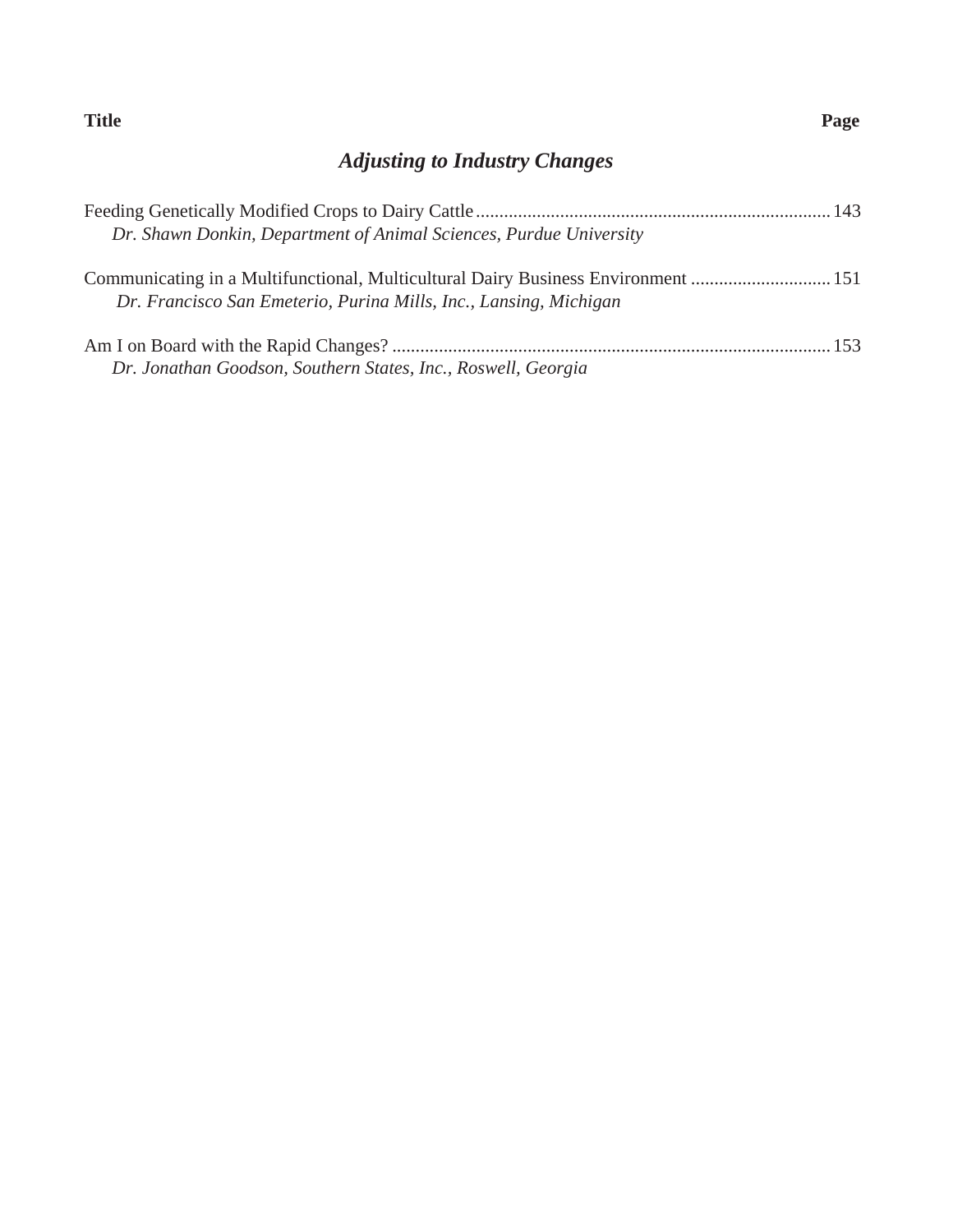#### **Nutrition of Dairy Goats**

**Maurice L. Eastridge1**

*Department of Animal Sciences The Ohio State University*

#### **Abstract**

Although there are relatively few large commercial dairy farms with goats, many small herds exist and many youth use goats for 4-H projects. Adequate nutrition is critical for animal health and productivity and for maximizing animal performance for genetic selections. Accurate estimation of dry matter intake is critical, and rations need to be adjusted for nutrients based on maintenance (degree of activity), growth, pregnancy, production level, and environmental factors, such as heat stress. Goats possess eating behavior that is much different than for cattle - they are browsers when grazing and more apt to sort through feed mixtures. Proper feeding management is very critical in prevention of some nutritionally related health problems.

#### **Introduction**

 Although goats are a low percentage of total agricultural receipts in the tri-state area, they may be a primary source of revenue for a few livestock producers, they serve as a source of revenue and as for pets/hobby for many small farm operations, and they are popular animals for 4-H projects. As of January 1997, Ohio ranked second to California in number of does  $(n = 1,426; \text{ Indiana and})$ Michigan with 341 and 466 does, respectively) enrolled in the Dairy Herd Improvement **(DHI)** program and fourth to Oregon, California, and Wisconsin (ranked in descending order) in number of herds ( $n = 51$ ; Indiana and Michigan with 11 and 40 herds, respectively) enrolled in the DHI program (Wiggans, 1997a). The 1996 average US production per lactation for does on the official testing program with DHI was 1,750 lb milk, 3.75% milk fat, and 3.22% milk protein (Wiggans, 1997b). Table 1 provides average milk yield and composition for some of the most common breeds of dairy goats. As of March 2001, 17, 534 herds, 976,311 animals, and 289,987 DHIR lactations were registered with the ADGA (2001). Meat goat production is increasing in the Midwest with the introduction of the Boers and Spanish goats, and market goat projects are increasing in the 4-H programs.

 With the presence of a large number of goat herds in the tri-state area, many questions often arise on their nutrition, and information on the nutrition of goats is often limited because less research is done with the small ruminants than with beef, dairy, poultry, and swine. It has been 20 years since the publication of the NRC (1981) for goats. This paper will focus on the nutrition and nutritionally related health problems of goats.

#### **Dry Matter Intake**

The first principle of feeding animals is knowing approximate amounts of feed consumed. This is necessary to determine nutrient intake per day

<sup>&</sup>lt;sup>1</sup>Contact at: 221B Animal Science Building, 2029 Fyffe Road, Columbus, OH 43210, (614) 292-3059, FAX (614) 292-1515, Email: eastridge.1@osu.edu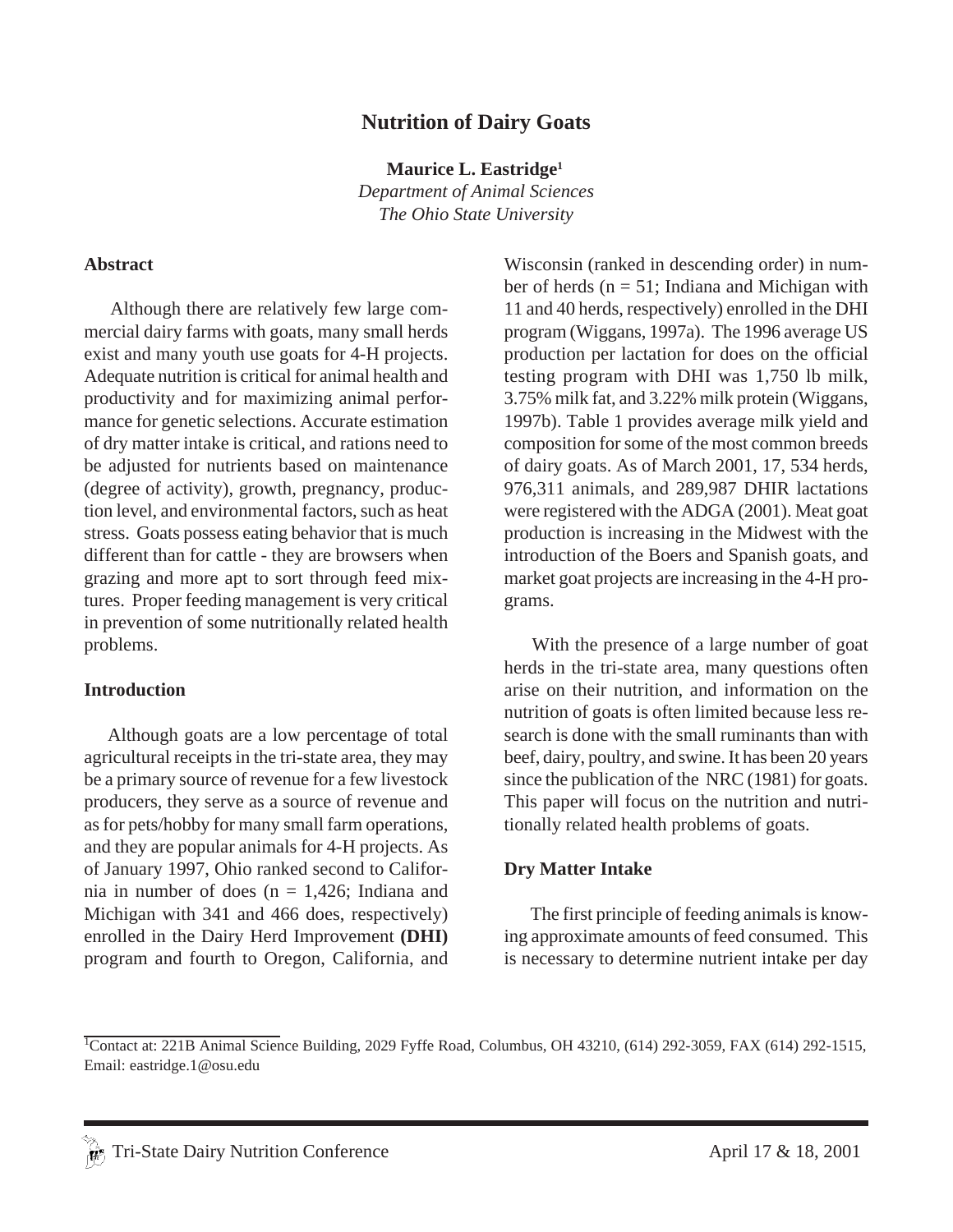and appropriateness of dietary nutrient densities. The estimated dry matter intake (**DMI**) based on percentage of body weight **(BW)** for lactating dairy goats is provided in Table 2. Heat stress decreases DMI of goats, and dietary changes need to be made during such periods to minimize negative effects on milk production (Lu, 1989a). The DMI for dry does will be 3.0 to 3.5% of BW. Figure 1 provides the expected DMI for goat kids differing in BW and average daily gain (**ADG**). Market goat kids will eat similarly to dairy kids based on ADG (0.25 to 0.50 lb/day), but market goats usually have a higher rate of gain than dairy kids.

#### **Nutrients**

#### *Energy and Protein*

The net energy requirement for lactating does can be calculated using the following equation (Eastridge and Lemon, 1995):

 $NE_{L}$  (Mcal/day) = (0.076\* BW<sub>kg</sub><sup>0.75</sup>) +  $(0.70 * 4\% \text{ FCM}_{\text{kg/day}})$ .

The crude protein **(CP)** requirement for lactating does can be calculated by:

 $CP g/d = 4.15*BW^{0.75} + ((milk^*$  (% milk kg/day protein/100)/0.35)\*1000).

Depending on milk yield, lactating does generally need 14 to 16% CP in the diet.

The milk urea nitrogen **(MUN)** generally ranges from 12 to 16 mg/dl in dairy cows and may be affected by dietary concentrations of CP, rumen degradable protein (**RDP)**, and nonfiber carbohydrates. Limited data are available for MUN in dairy goats but appears to follow similar patterns as observed for dairy cows. Brun-Bellut et al. (1991) observed, with a limited number of animals, MUN of 14.4 and 18.2 mg/dl when does

were fed diets with 65 or 76% RDP (% of CP), respectively. Milk samples from a goat dairy farm in Ohio revealed MUN of 14.2 mg/dl (standard deviation **(SD)**; = 3.1) in May, 1998 and 19.9 mg/ dl  $(SD = 3.1)$  in September, 1998; thus, the variation was similar to data for dairy cows ( $n = 294$ ) cows, mean =12.4 mg/dl,  $SD = 3.1$ ) in the study by Lyatuu (1997).

 Dry does need 11 to 12% CP in the diet, and the daily protein requirement can be calculated using the following equation (Sahlu et al., 1992):  $CP$  (g/day) = 9.8  $*$  BW kg<sup>3.75</sup>. Energy needed by dry does can be calculated using the following equation:

 $NE_{\rm L}$  (Mcal/day) = 0.124 \* BW $_{\rm kg}^{0.75}$ ; (about 0.60 Mcal/lb of dietary DM).

The energy and protein requirements for growing kids can be calculated using the following equations:

NE (Mcal/day) = (0.1357 \* BW $_{kg}^{0.75}$ ) \*  $e^{(0.00018 * ADG g/day)}$ 

CP (g/day) = (0.284 \* ADGg/day) + ( 5.19 \* BWkg 0.75).

Protein level in the diet for growing kids should range from 14 to 16%.

Adequate dietary fiber is essential for maintaining ruminal fermentation. Dietary levels of fiber usually do not become questionable except when high grain diets are fed to lactating does and finishing kids. Diets for lactating does should contain 26 to 28% NDF or 21% of the diet being NDF from forage. Diets for finishing kids often contain > 85% concentrate, with level of forage depending on forage type (corn silage versus legume or grass), particle size of grain (whole, cracked, or pelleted), and presence of other fibrous by-products.

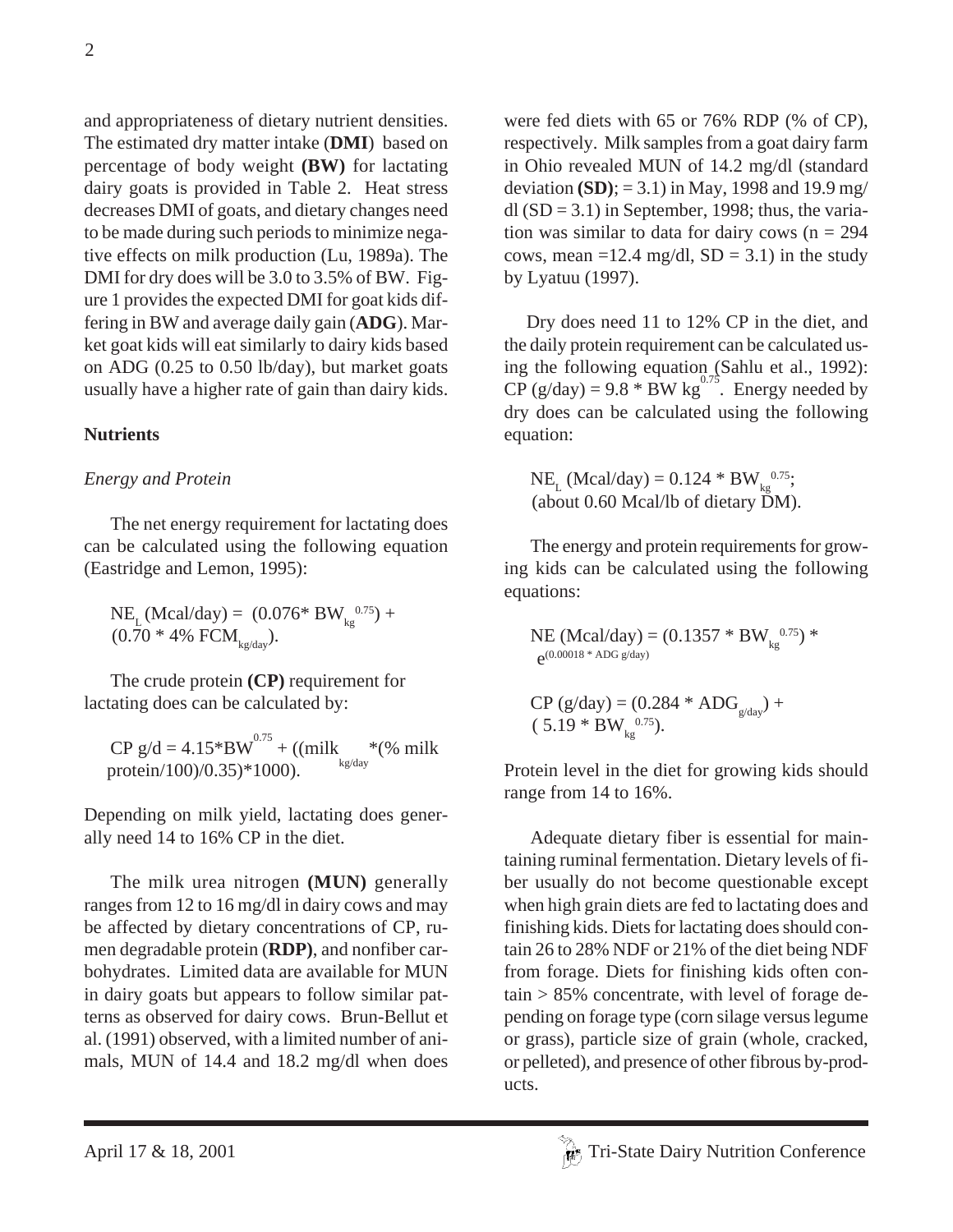#### *Minerals and Vitamins*

Confined animals should have supplemental minerals added to the grain mixture at appropriate levels to complement the type of forage being fed. Animals on pasture may only need access to trace-mineralized salt. Goats are not as prone to copper toxicity as occurs with sheep. Animals consuming harvested and stored feeds may benefit from supplemental vitamins. If this is the case, a vitamin premix should be added to the grain mixture. General guidelines for dietary concentrations of minerals and vitamins for goats are provided in Table 3.

#### *Water*

Lactating dairy goats require 2 to 3 gallons of water per day plus another 2 quarts for every quart of milk produced. Water should be available at all times for goats. Quality of the water is very important; some general guidelines are provided in Table 3.

#### **Eating Behavior**

Goats are more of a browser than are cattle and sheep, and goats eat grass much closer to the ground than cattle and caution needs to be taken in avoiding damage to the established pasture with overstocking of animals. Goats have a narrow mouth, mobile upper lip, prehensile tongue, agile front legs, and extensible hind legs which aid them in browsing and feed selection (Lu, 1989b). Goats appear to tolerate bitterness in plants more than do other ruminant species (Lu, 1989b). Goats may be less susceptible in general to toxic plants than cattle and sheep; however, their browsing nature increases their likelihood that they will consume potentially toxic plants. With their apt ability to select feeds, grain mixtures much be pelleted or well textured, otherwise fine particles, e.g. mineral and vitamin supplements, and unpalatable ingredients will not be consumed. Adding molasses to a textured feed may also help to minimize separation of the fine particles.

#### **Feeding Guidelines**

#### *Forages*

Pasture is an excellent means of providing forage. However, fertility of the pastures need to be maintained, and productivity of the pasture can be improved by grazing animals in small paddocks. Animals are moved off the grazed paddock to a new paddock to allow for regrowth. Animals are returned to the grazed paddocks after sufficient regrowth has occurred. Stocking rate will vary with pasture quality and productivity. Goats also should be rotated among pasture areas as a control measure for internal parasites, allowing at least three weeks between rotations to break the growth cycle of the parasites. In addition, a veterinarian should be consulted on establishing an effective anthelmintic program.

Whether the forage is available as pasture or stored feed, quality and species of the forage will affect grain supplementation. When sufficient supply is available, a feed analysis should be conducted. It is useless to analyze forage that will either be gone or little remaining when the lab results return. In such case, expected composition should be used from tabular values.

Fermented forages can be fed to goats. The most common problem is that herds are so small that the investment for silage storage is too large or that a sufficient amount (2" in winter and 4" in summer off silo surface) of silage can not be fed to keep the feed fresh. Corn silage can be fed but must be limited because of the energy concentration which could result in overconditioned animals.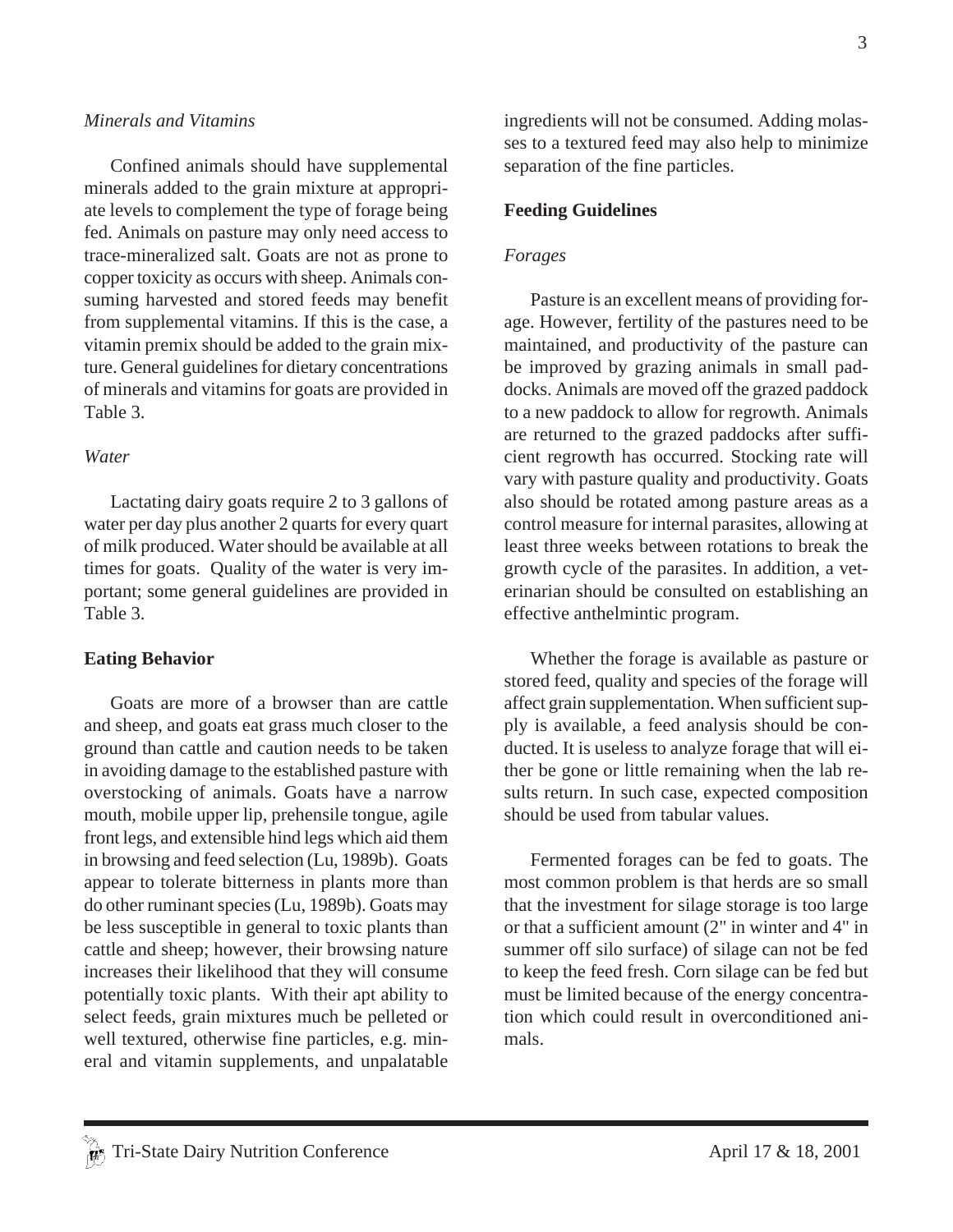#### *Grain*

1. Many different commercial grain supplements are available for goats.

2. For custom blending, some common grains and byproducts used are: corn, barley, oats, wheat, soybean meal, cottonseed meal, soybean hulls, dried brewers grains, distillers dried grains, corn gluten feed, and corn gluten meal.

3. Limited amount of wheat should be fed because of the rapid rate of ruminal fermentation.

4. Urea (45% N; 281% CP) should be limited to about 1% of dietary DM or used to supply onethird of the dietary protein to mature animals, should be introduced slowly, and should be fed with a grain mixture containing starchy grain sources.

5. Highly productive animals may respond to rumen undegradable protein. Special supplements are available, but the first approach should be to replace some oilseed meal in a ration with dried brewers grains, distillers dried grains, or roasted soybeans.

6. Excess fat, especially unsaturated fat, in the diet can reduce ruminal fiber digestibility and feed intake. Starchy grains are a cheaper source of energy, but energy concentration of the diets can be increased with fat supplementation. Highly productive animals may respond to additional energy provided from fat. Natural fat sources (soybeans, cottonseed, and tallow) are less expensive than commercial sources. Total dietary fat should not exceed 6% of DM, with 2 to 3% supplemental fat being common. The distinct flavor of goat's milk is attributed to some short-chain fatty acids. Feeding supplemental dietary fat reduces short-chain fatty acids and increases long-chain fatty acids, and therefore may alter the flavor of goat's milk.

7. Off-flavors in goat's milk may be caused by feed, e.g. wild onions, wild garlic, silage, weeds, etc. Goats should be removed from possible offflavor sources four hours prior to milking.

#### **Animal Health**

Proper feeding management is very critical in prevention of some nutritionally-related health problems. Some common health problems with goats and nutritional implications of these problems are listed in Table 5.

#### **References**

American Dairy Goat Association. 2001. http:// www.adga.org/

Brun-Bellet, J., J.M. Kelly, G.W. Mathison, and R.J. Christopherson. 1991. Effect of rumen degradable protein, and lactation on nitrogen metabolism in dairy goats. Can. J. Anim. Sci. 71:1111-1124.

Eastridge, M.L. and J. Lemon. 1995. Ohio Dairy Goat Ration Program. Version 1.0. The Ohio State University, Columbus.

Lu, C.D., 1989a. Effects of heat stress on goat production. Small Ruminant Research 2:151-162.

Lu, C.D. 1989b. Energy and protein nutrition in lactating dairy goats. Page 133 in Proceedings of 24th Annual Pacific Northwest Animal Nutrition Conference. Pullman, WA.

Lyatuu, E.T. 1997. Factors affecting milk composition, milk urea nitrogen, and plasma urea nitrogen: Field results. M.S. Thesis. The Ohio State University, Columbus.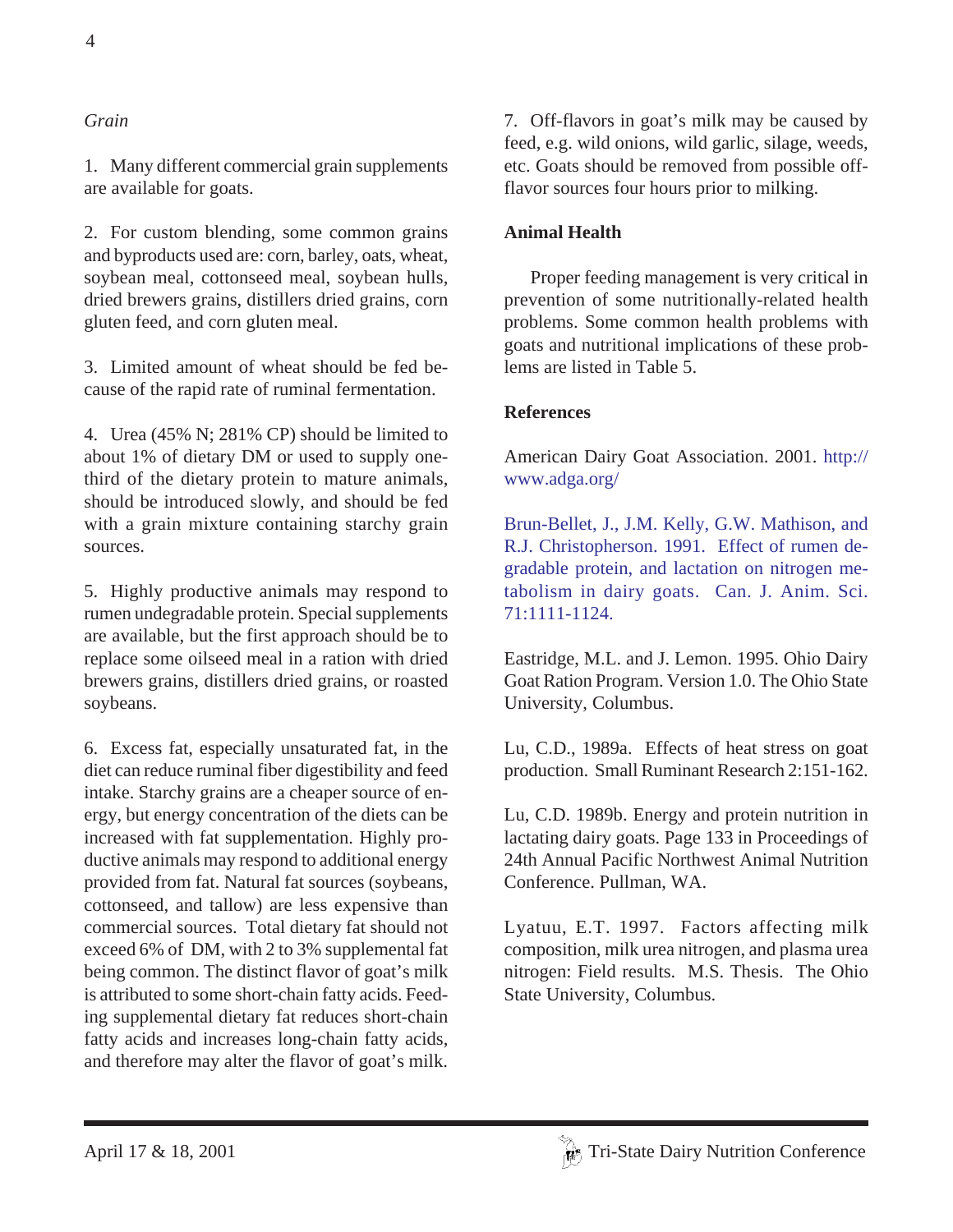National Research Council. 1981. Nutrient requirements of goats: Angora, dairy, and meat goats in temperate and tropical countries. National Acad. Sci., Washington, DC.

Sahlu, T., J.M. Fernandez, C.D. Lu, and M.J. Potchoiba. 1992. Influence of dietary protein on performance of dairy goats during pregnancy. J. Dairy Sci. 75:220-227.

Wiggans, G.R. 1997a. NCDHIP Participation as of January 1, 1997. Fact Sheet K-1, NCDHIP Handbook, National DHIA, Columbus, OH.

Wiggans, G.R. 1997b. USDA Summary of 1996 Herd Averages. Fact Sheet K-3, NCDHIP Handbook, National DHIA, Columbus, OH.

#### *Other resources on dairy goats:*

- National Goat Handbook http://www.inform.umd.edu/EdRes/topic/ AgrEnv/ndd/goat
- New York State 4-H Goat Projects http://www.ansci.cornell.edu/4H/goats.html
- Empire State Meat Goat Producers Association http://www.ansci.cornell.edu/extension/ esmgpa.html
- Meat Goat Production and Marketing Handbook http://goats.clemson.edu/ NC%20Handbook/Default.htm

Caprine Supply (DeSoto, KS) http://www.caprinesupply.com

Dairy Goat Journal http://www.dairygoatjournal.com

United Caprine News http://www.unitedcaprinenews.com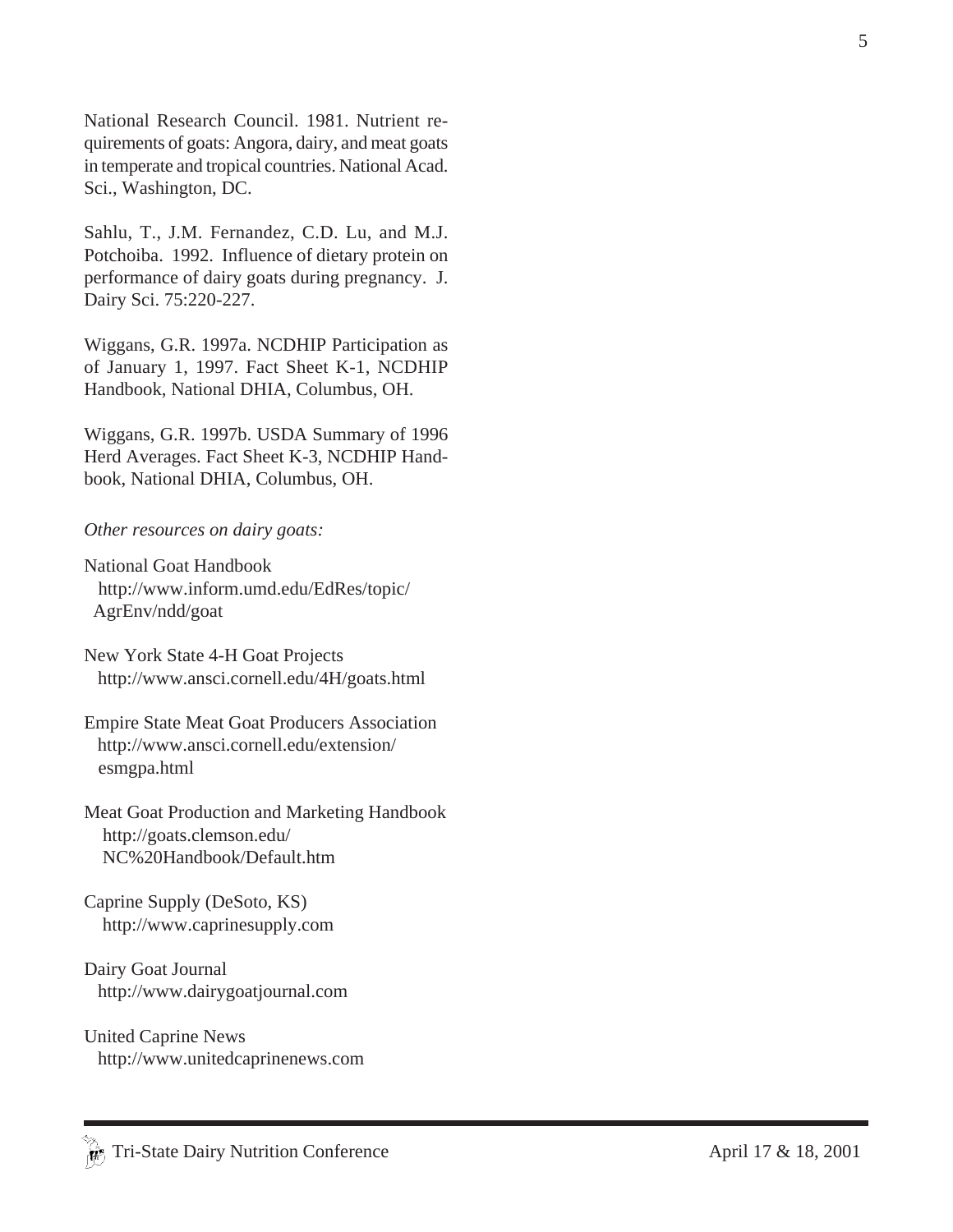| <b>Breed</b> | Number<br>of does | Age at Start<br>of Lactation | Milk Yield<br>$(lb/lactation)^1$ | Milk Fat<br>(% ) | Milk Protein<br>$(\%)$ |  |
|--------------|-------------------|------------------------------|----------------------------------|------------------|------------------------|--|
| Alpine       | 1044              | $2 \text{ yr}$ , 11 mo       | 2198                             | 3.4              | 3.0                    |  |
| Lamancha     | 362               | $2 \text{ yr}$ , 10 mo       | 2084                             | 4.0              | 3.4                    |  |
| Nubian       | 682               | $2 \text{ yr}$ , 10 mo       | 1815                             | 4.7              | 3.9                    |  |
| Oberhasli    | 100               | $2 \text{ yr}$ , 4 mo        | 1932                             | 3.6              | 3.0                    |  |
| Saanen       | 567               | $2 \text{ yr}$ , 6 mo        | 2351                             | 3.4              | 3.1                    |  |
| Toggenburg   | 384               | $3 \text{ yr}$               | 2113                             | 3.2              | 2.9                    |  |

**Table 1.** Milk yield and composition for some of the most common goat breeds based on individual doe lactations during 1999 (ADGA, 2001).

1 Based on 275 to 315 days in milk.

**Table 2.** Dry matter intake (% of body weight) for lactating dairy goats.

| FCM <sup>1</sup> | Body weight (lb) |     |     |     |     |     |     |     |
|------------------|------------------|-----|-----|-----|-----|-----|-----|-----|
| (lb/day)         | 50               | 75  | 100 | 125 | 150 | 175 | 220 | 225 |
| 2                | 4.1              | 3.5 | 3.2 | 3.0 | 2.8 | 2.7 | 2.6 | 2.5 |
| $\overline{4}$   | 5.5              | 4.4 | 3.8 | 3.5 | 3.3 | 3.1 | 3.0 | 2.8 |
| 6                |                  | 5.3 | 4.5 | 4.0 | 3.7 | 3.5 | 3.3 | 3.1 |
| 8                |                  |     | 5.2 | 4.6 | 4.2 | 3.9 | 3.6 | 3.4 |
| 10               |                  |     |     | 5.1 | 4.6 | 4.2 | 4.0 | 3.7 |
| 12               |                  |     |     |     | 5.1 | 4.6 | 4.3 | 4.0 |
| 14               |                  |     |     |     |     | 5.0 | 4.6 | 4.3 |
| 16               |                  |     |     |     |     |     | 5.0 | 4.6 |
|                  |                  |     |     |     |     |     |     |     |

<sup>1</sup>4% Fat-corrected milk (FCM) =  $(0.4 * lb$  milk) +  $(15 * lb$  fat)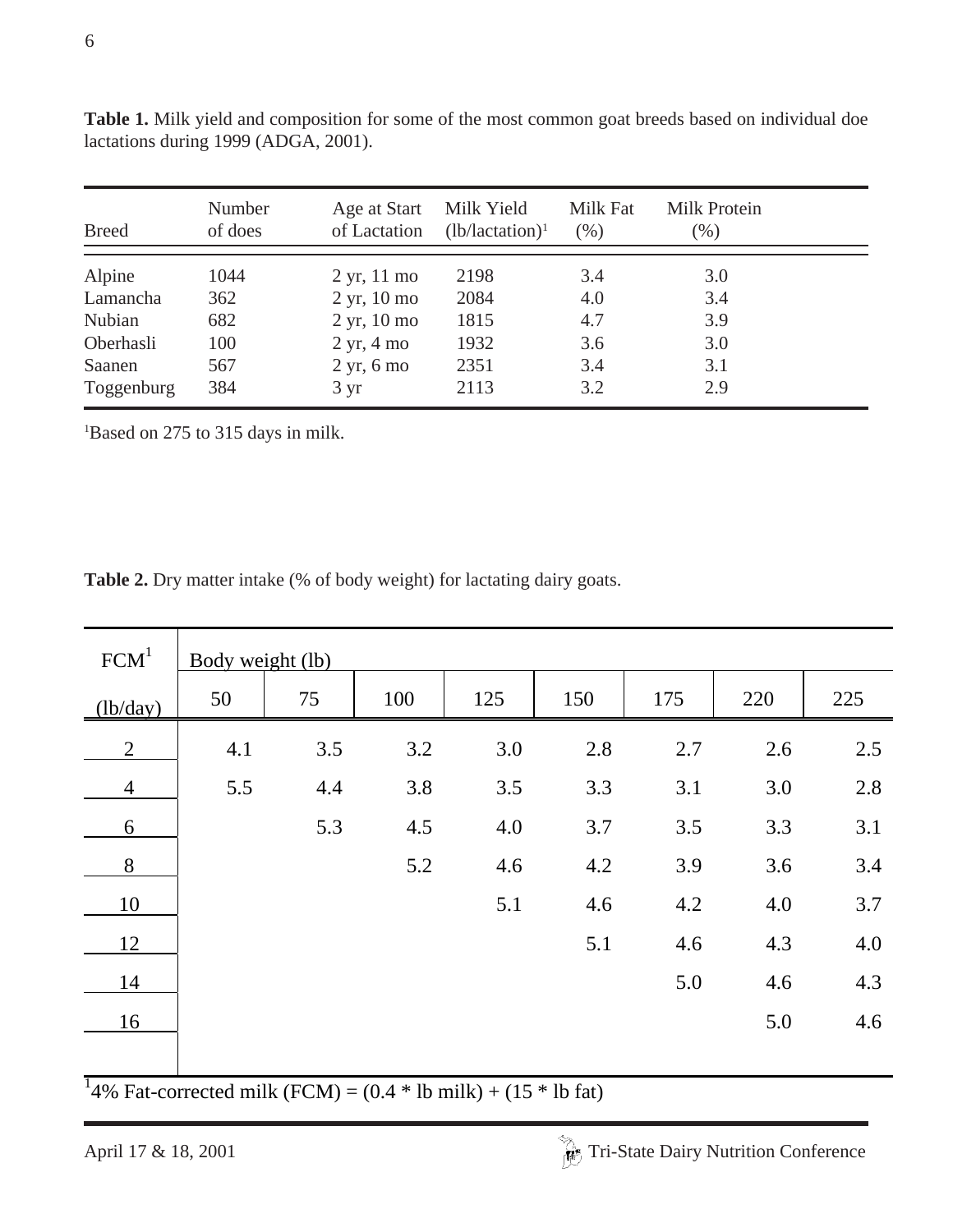| Mineral          | <b>Lactating Does</b> | Dry Does | Kids |  |
|------------------|-----------------------|----------|------|--|
| Calcium, %       | 0.70                  | 0.42     | 0.55 |  |
| Phosphorus, %    | 0.36                  | 0.24     | 0.30 |  |
| Magnesium, %     | 0.25                  | 0.16     | 0.16 |  |
| Potassium, %     | 1.00                  | 0.65     | 0.65 |  |
| Sulfur, %        | 0.20                  | 0.20     | 0.20 |  |
| Iron, ppm        | 50                    | 50       | 50   |  |
| Manganese, ppm   | 40                    | 40       | 40   |  |
| Copper, ppm      | 12                    | 12       | 12   |  |
| Zinc, ppm        | 50                    | 50       | 50   |  |
| Selenium, ppm    | 0.3                   | 0.3      | 0.3  |  |
| Vitamin A, IU/lb | 1800                  | 1800     | 1000 |  |
| Vitamin D, IU/lb | 450                   | 450      | 140  |  |
| Vitamin E, IU/lb | 10                    | 40       | 11   |  |

**Table 3.** General guidelines for dietary mineral concentrations for goats (DM basis).

**Table 4.** General guidelines for quality of water for livestock.

| Item                                        | <b>Suggested Level</b>                                         | Comments                                                                                  |
|---------------------------------------------|----------------------------------------------------------------|-------------------------------------------------------------------------------------------|
| pH                                          | $6$ to $9$                                                     | Low or high pH may decrease water intake                                                  |
| Chloride                                    | $<$ 250 ppm                                                    |                                                                                           |
| <b>Sulfates</b>                             | $<$ 300 ppm                                                    | High S may affect palatability of water and decrease<br>absorption of selenium and copper |
| Phosphates                                  | $< 1.5$ ppm                                                    |                                                                                           |
| Calcium                                     | $<$ 200 ppm                                                    | High levels may reduce water intake                                                       |
| Magnesium                                   | $<$ 200 ppm                                                    | High levels may reduce water intake                                                       |
| Sodium                                      | $<$ 300 ppm                                                    | Water softener may be in use with high levels                                             |
| Iron                                        | $< 0.3$ ppm                                                    | High levels may reduce water intake and decrease copper<br>absorption                     |
| Copper                                      | $< 0.5$ ppm                                                    |                                                                                           |
| Nitrate nitrogen                            | $< 100$ ppm                                                    | Nitrate toxicity may occur at elevated levels                                             |
| Zinc                                        | $<$ 25 ppm                                                     |                                                                                           |
| Bacteria:<br>Adult animals<br>Young animals | $<$ 1000 fecal coliforms/100 ml<br>$<$ 1 fecal coliform/100 ml |                                                                                           |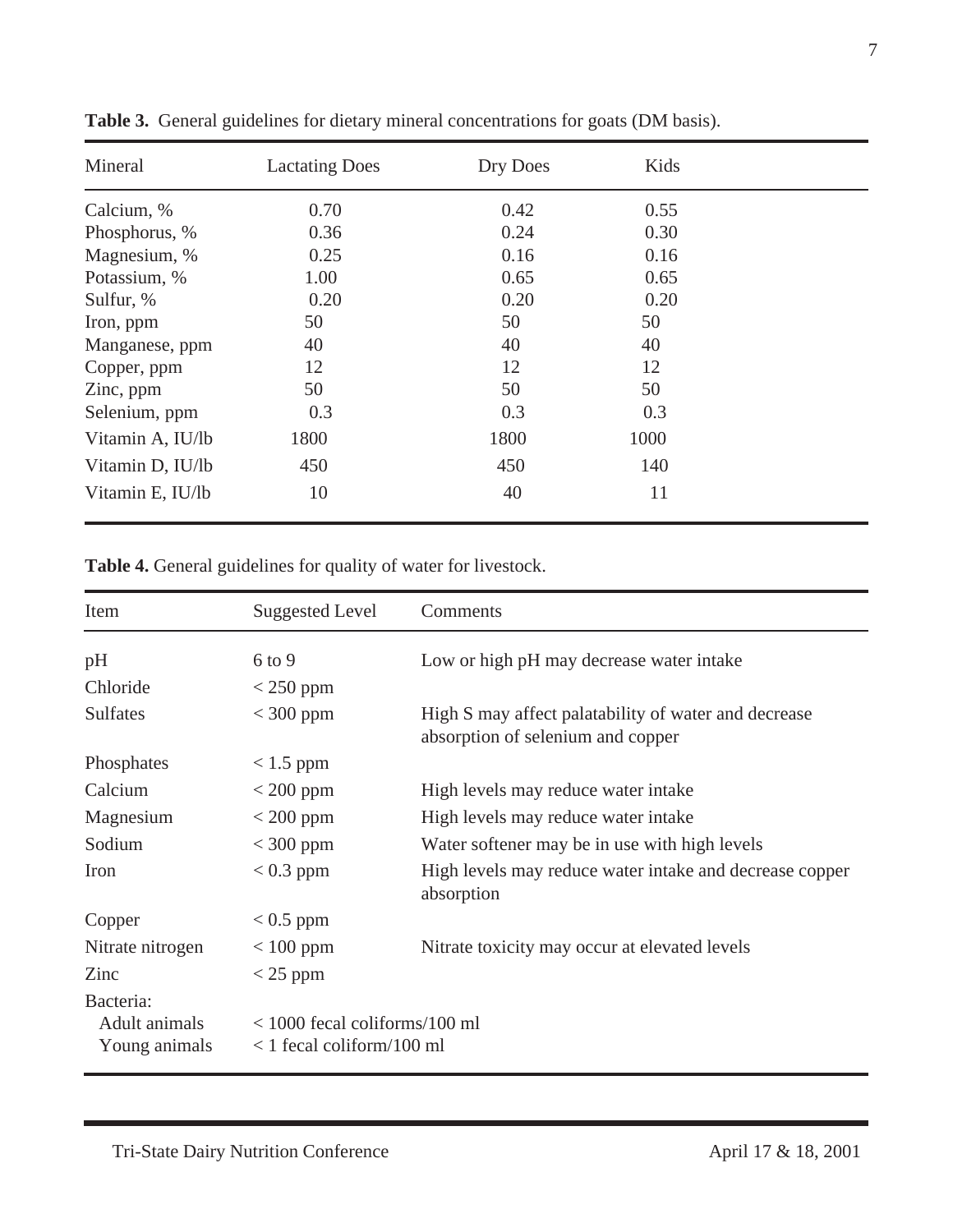| <b>Health Disorder</b> | <b>Comments and Nutritional Relationships</b>                                                                                                                                                       |
|------------------------|-----------------------------------------------------------------------------------------------------------------------------------------------------------------------------------------------------|
| Enterotoxemia          | 1. Consult vet for vaccination strategy                                                                                                                                                             |
|                        | 2. Introduce grain slowly and avoid feeding an excessive amount of grain                                                                                                                            |
| Acetonemia             | 1. Occurs during later pregnancy and most likely with does carrying twins<br>or triplets                                                                                                            |
|                        | 2. Higher risk with over-conditioned does (limit energy intake before pregnancy<br>and during early gestation)                                                                                      |
|                        | 3. Prevent by increasing grain intake during late pregnancy; providing molasses in<br>grain mixture may be helpful                                                                                  |
|                        | 4. High-producing does with low DM intake are also at risk                                                                                                                                          |
|                        | 5. Treat by drenching with 200 to 300 ml of propylene glycol and/or IV of<br>glucose                                                                                                                |
| Urinary calculi        | 1. More common in castrated males                                                                                                                                                                   |
|                        | 2. Feedlots: Dietary Ca: $P > 1.5$ :1, limit P intake, decrease cation (Na + K)<br>- anion $(Cl + S)$ balance by feeding 0.5% ammonium chloride or                                                  |
|                        | ammonium sulfate in the complete diet. Avoid feeding high quality legumes<br>3. Range: Caused by high silica content of forages, provide sodium chloride at 4%<br>or more of the total diet         |
| Hypomagnesemia         | 1. Treatment: IV of calcium-magnesium solution; drench or enema with<br>Mg may also be effective.                                                                                                   |
|                        | 2. Prevention: Increase magnesium in diet (maximum 0.4%); provide dietary<br>$K/(Ca + Mg)$ at 1 to 2.2                                                                                              |
| Parturient paresis     | 1. Prepartum: Avoid feeding high levels of calcium (e.g. avoid feeding high<br>quality legumes); maintain Ca:P at 1.5:1 to 2:1; feed adequate vitamin D                                             |
|                        | 2. Treat with IV of calcium                                                                                                                                                                         |
| Posthitis              | 1. Occurs occasionally in the prepuce (sheath) of males                                                                                                                                             |
|                        | 2. Likely caused by a high protein intake, resulting in increased urea<br>concentration in urine which creates a favorable environment for the<br>urea-hydrolyzing organism, Corynebacterium renale |
|                        | 3. Inflammation and infection of the prepuce occurs<br>4. Prevent by limiting protein level in the diet                                                                                             |

**Table 5.** Health problems with goats that have some relationship with nutrition.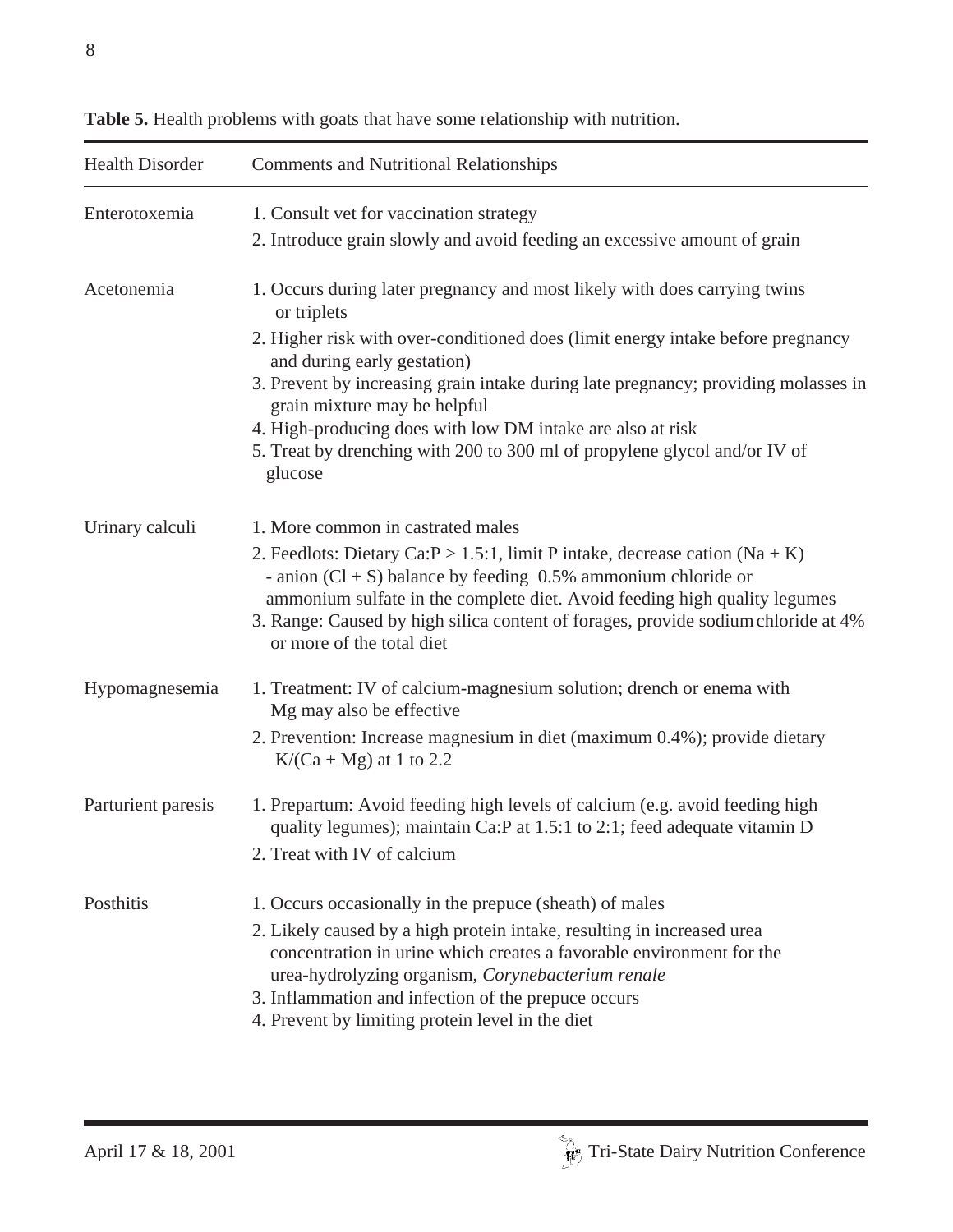| <b>Health Disorder</b>           | <b>Comments and Nutritional Relationships</b>                                                                                                                                                                                                                                                                                                                                                                                                                                                                                            |
|----------------------------------|------------------------------------------------------------------------------------------------------------------------------------------------------------------------------------------------------------------------------------------------------------------------------------------------------------------------------------------------------------------------------------------------------------------------------------------------------------------------------------------------------------------------------------------|
| Urea toxicity                    | 1. Limit urea to 1% of dietary DM or 1/3 of dietary protein<br>2. Introduce the feeding of urea slowly<br>3. Make sure feed-grade urea is used                                                                                                                                                                                                                                                                                                                                                                                           |
| <b>Bloat</b>                     | 1. Feed hay before animals turned out to legume pasture<br>2. In feedlot situations, prevent by increasing dietary fiber<br>3. Feed 2 to 4 oz/day of poloxalene as a preventive                                                                                                                                                                                                                                                                                                                                                          |
| White muscle<br>disease          | 1. Use injectable Se for kids<br>2. Make sure supplemental selenium is at 0.3 ppm of ration<br>3. Use some feeds naturally high is Se, such as brewers dried grains or linseed<br>meal                                                                                                                                                                                                                                                                                                                                                   |
| Ruminal acidosis<br>or laminitis | 1. Most likely to occur near parturition<br>2. Increase grain slowly after parturition<br>3. Decrease grain, increase forage<br>4. May replace some starchy grain with by-product grain sources relatively high<br>in fiber<br>5. Increase particle size of grain (coarsely cracked or whole)<br>6. Add buffer to concentrate (15 lbs/ton of sodium bicarbonate or sodium<br>sesquicarbonate)                                                                                                                                            |
| Mycotoxins                       | 1. Primary source would be grain and corn silage<br>2. Ruminants less susceptible than nonruminants<br>3. Maximum tolerable level of 0.5 ppb of aflatoxin for milk<br>4. Deoxynivalenol primarily reduces intake<br>5. High concentrations of fumonisins and zearalenone can affect animal health<br>and performance<br>6. Dilute by feeding less of the contaminated ingredient<br>7. Feeding commercially available binders at manufacturer's suggested rates or<br>bentonite at 0.5% of dietary DM may lower absorption of mycotoxins |
| Low reproduction                 | 1. Poor body condition; increase energy intake<br>2. Too high (especially rumen degradable protein) or too low dietary protein<br>3. Inadequate phosphorus, or vitamins A or D<br>4. Inadequate Se and vitamin E                                                                                                                                                                                                                                                                                                                         |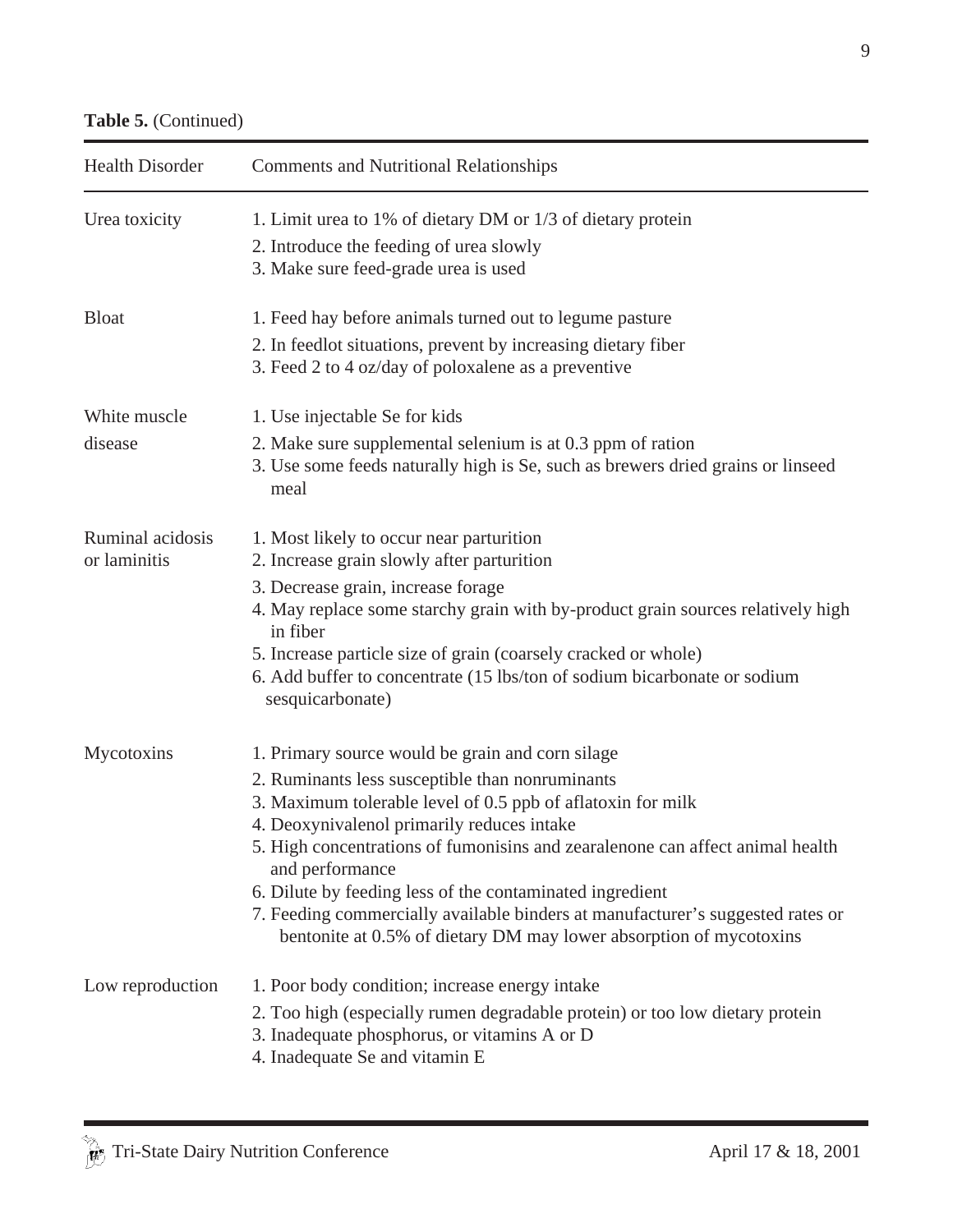| <b>Health Disorder</b> | <b>Comments and Nutritional Relationships</b>                                                                                                                                                                                                                                                                                                                                                                                                                                                                                                                                                              |
|------------------------|------------------------------------------------------------------------------------------------------------------------------------------------------------------------------------------------------------------------------------------------------------------------------------------------------------------------------------------------------------------------------------------------------------------------------------------------------------------------------------------------------------------------------------------------------------------------------------------------------------|
| Abortion               | Undernutrition during rapid fetal development                                                                                                                                                                                                                                                                                                                                                                                                                                                                                                                                                              |
| <b>Mastitis</b>        | 1. Ensure a clean environment. Make sure milking equipment is properly cleaned,<br>parts are maintained and replaced as needed, and the pulsation system is<br>properly functioning.                                                                                                                                                                                                                                                                                                                                                                                                                       |
|                        | 2. Inadequate Se and vitamin E may exist                                                                                                                                                                                                                                                                                                                                                                                                                                                                                                                                                                   |
| Listeriosis            | 1. Symptoms include abortion and the animal may walk in circles, thus referred to<br>as "circling disease"                                                                                                                                                                                                                                                                                                                                                                                                                                                                                                 |
|                        | 2. Caused by the bacterium <i>Listeria monocytogenes</i> which is present in many<br>areas of the environment; however, the organism appears to grow well in corn<br>silage that has not undergone adequate fermentation<br>3. Prevent by harvesting corn silage at proper maturity and moisture so that pH<br>drops to $\lt$ 4.5 and do not feed corn silage until at least two weeks after<br>ensiling, or longer if the environmental temperature drops sharply soon after<br>ensiling. Low pH in the silage limits growth of the organism.<br>4. If clinical signs arise, consult with a veterinarian. |
| Toxic plants           | 1. Many different plants contain toxic substances                                                                                                                                                                                                                                                                                                                                                                                                                                                                                                                                                          |
|                        | 2. Become familiar with plant species accessible to livestock; identify potentially<br>toxic plants and their toxins. Cornell University provides a website for<br>identification of poisonous plants (http://www.ansci.cornell.edu/plants/<br>plants.html).                                                                                                                                                                                                                                                                                                                                               |
|                        | 3. Restrict problem grazing areas as needed, make sure feed is not limited, and<br>limit the feeding of harvested forage containing toxic weeds                                                                                                                                                                                                                                                                                                                                                                                                                                                            |

#### **Table 5.** (Continued)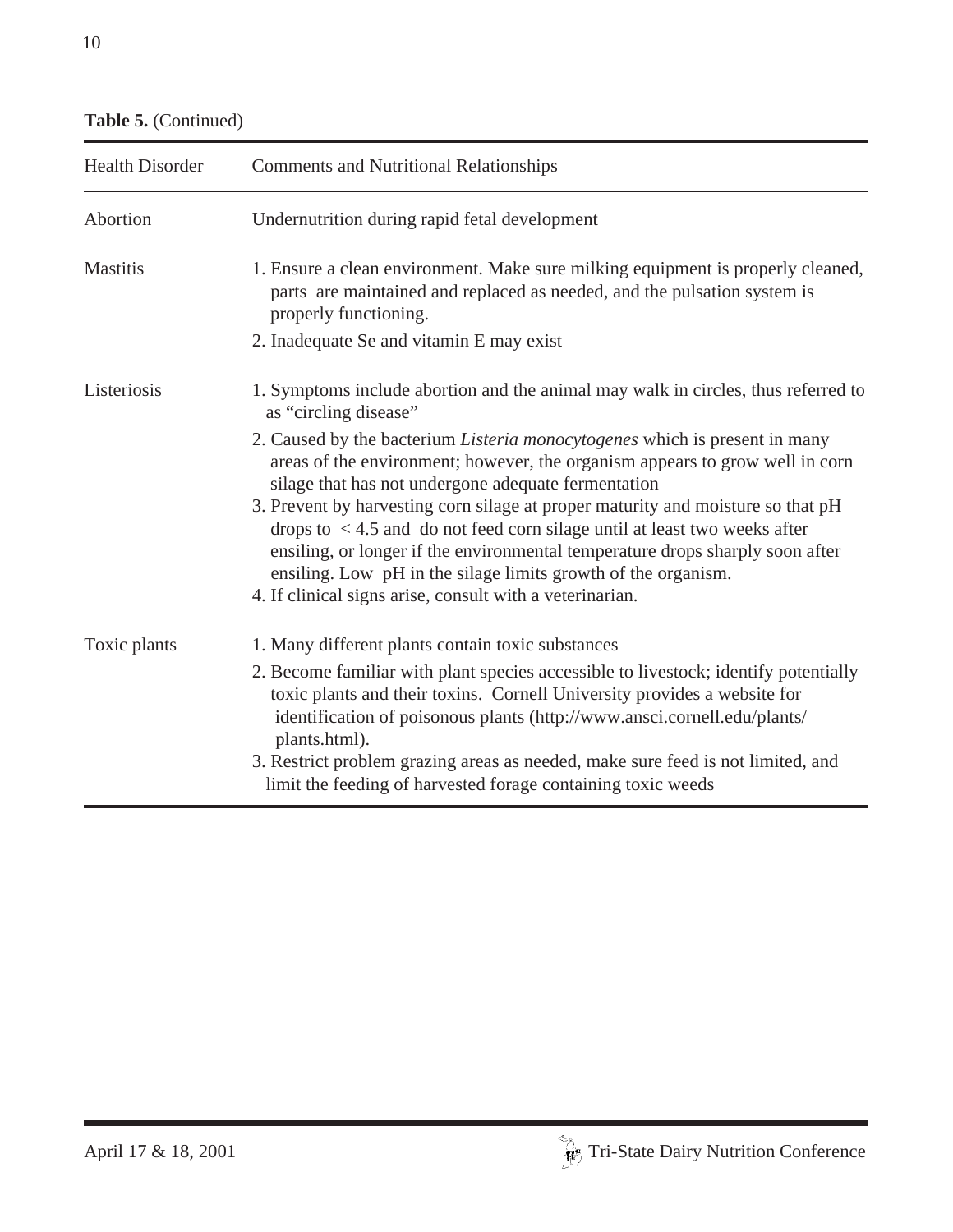

Figure 1. Dry matter intake of goat kids differing in body weight (BW) and average daily gain (ADG).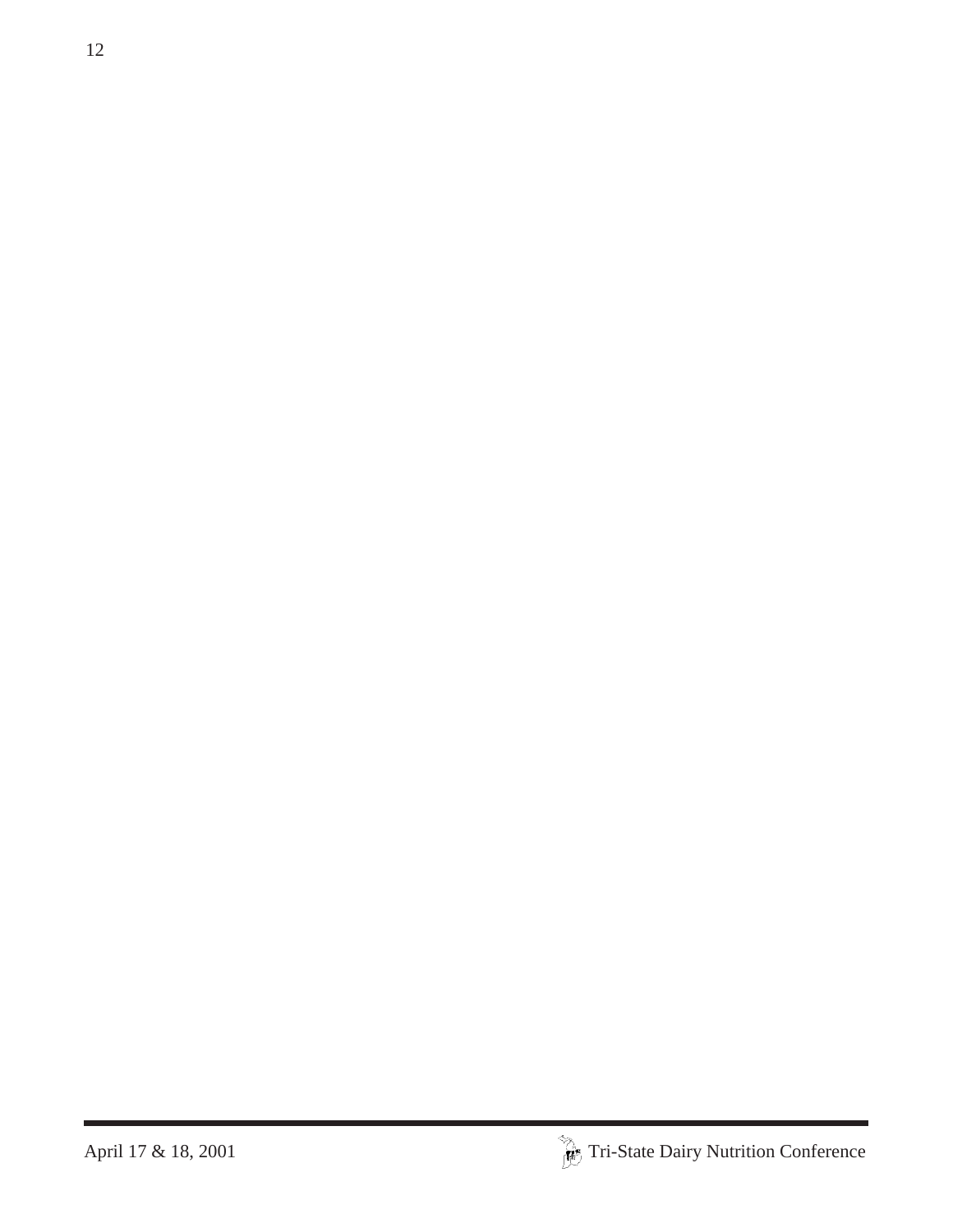#### **The 100-Day Contract with the Dairy Cow: 30 Days Prepartum to 70 Days Postpartum**

James N. Spain<sup>1</sup> and Wendy A. Scheer *Department of Animal Sciences*

*University of Missouri-Columbia*

#### **Abstract**

During the transition period, the dairy cow is undergoing numerous changes in endocrine, nutritional, metabolic, and physiological status as she prepares for calving and initiation of lactation. These changes result in a dramatic decrease in dry matter intake that worsens the negative energy balance already present after calving. If the negative energy balance during transition becomes excessive, metabolic diseases, such as fatty liver and ketosis, can result. Disruption of mineral balance during the periparturient period leads to mineral balance disorders, especially milk fever. These diseases are costly in terms of their affect on milk production, reproduction, and the cow's susceptibility to other periparturient disorders. Intensive management of the nutrition, feeding system, and environment of the periparturient dairy cow reduces the odds of disease and increases the odds of success.

The '100 day contract' is a series of delicate negotiations that encompass the full impact of the transition cow. Unsuccessful negotiations at any point increase the risk of overall failure. Getting the details right and ensuring adequate intake of all nutrients are the key elements of the '100-day contract'.

#### **Introduction**

In evaluating the production cycle of the dairy herd, a 100-day period of critical importance exists. The '100-day contract' with the dairy cow begins 30 days before calving and continues through first breeding at 70 days postpartum. The terms of the contract include the birth of a live calf, with the cow remaining healthy during the transition period, high peak milk production, controlled loss of body condition, and high fertility at first breeding (Figure 1). The momentum toward successful achievement begins in the close-up dry cow group and builds through calving to first breeding. Getting the cow off the track at any point disrupts the momentum and can lead to 'wrecks'. Wrecks include metabolic disorders during the periparturient period that can have longterm impact on production and reproduction. This paper will focus on a phase-by-phase look at the negotiations required to successfully fulfill the 'contract', as well as the long-term consequences of cows getting off track.

#### **The Transition Period**

Goff and Horst (1997b) defined the transition period of a dairy cow's productive cycle as the change from the pregnant, nonlactating state to

<sup>1</sup> Contact at: 116 Animal Sciences Research Center, Columbia, MO 65211, (573) 882-6452, FAX (573) 882-6640, Email: spainj@missouri.edu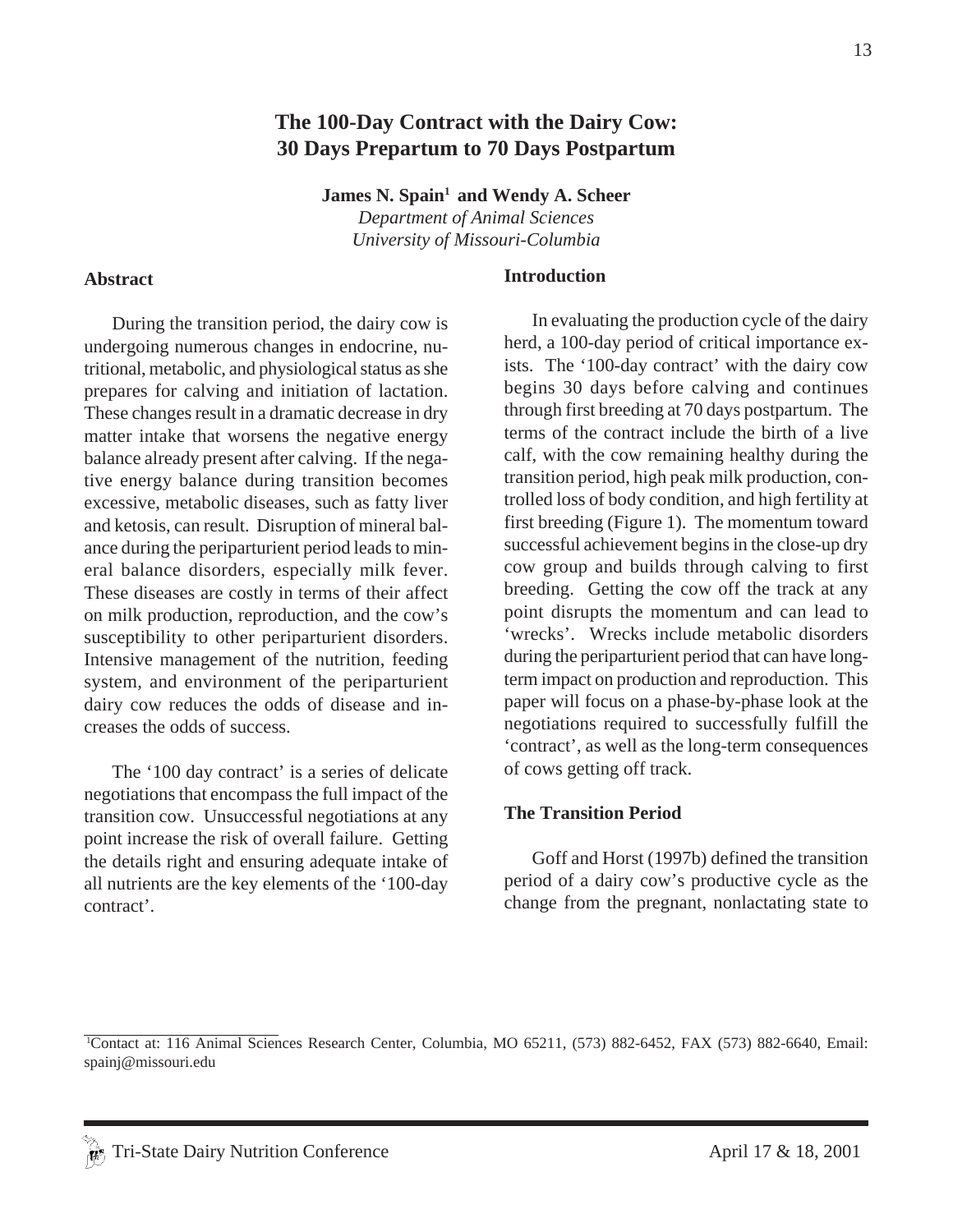the nonpregnant, lactating state during the interval from three weeks prepartum until three weeks postpartum. The transition period is characterized by numerous changes in physiological, metabolic, and endocrine status to accommodate parturition and lactogenesis (Grummer, 1995). If nutritional management does not meet these challenges, the transition cow is at risk of developing a wide range of health problems soon after parturition (Bell, 1995). These problems include milk fever, fatty liver, ketosis, retained placenta, displaced abomasum, and severely suppressed immune function (Goff and Horst, 1997b). Proper management during the transition period affects the well being of the dairy cow by decreasing the incidence of metabolic and infectious diseases, increasing production, and improving reproductive performance during the subsequent lactation. Achieving successful transition should have a positive impact on the profitability of a successful dairy farm.

To successfully manage the transition cow, we must first understand the changes the cow is experiencing and the impact of a poor transition. Then we must implement strategies that address the challenges of the transition cow.

#### **The Transition Cow : Understanding the Challenge**

During the dry period, the cow must be prepared for calving and initiation of lactation. The concept of preparing the dry cow is different from the traditional view of the dry period as a 'rest' phase (Gerloff, 1988). Goff and Horst (1997b) concluded that the periparturient period should adapt the rumen while maintaining normal energy and calcium metabolism, as well as supporting a strong immune system.

#### *Changes in Endocrine Status*

As parturition approaches, the transition cow undergoes a variety of changes in endocrine status. Plasma prolactin levels increase sharply the day prior to calving, resulting in initiation of lactation and increased colostrum synthesis. Progesterone concentration, which is elevated during gestation for maintenance of pregnancy, drops to nearly undetectable levels on the day before calving (Figure 2). Plasma estrogen concentration rises sharply at the same time in response to secretion of fetal cortisol. Prostaglandin  $F_{2*}$  (PGF<sub>2</sub>.) concentration begins to rise and peaks at parturition, causing luteolysis and further inhibition of progesterone synthesis (Goff and Horst, 1997b). High levels of estrogen are thought to contribute to the decline in dry matter intake **(DMI)** that occurs around parturition (Bell, 1995; Grummer, 1995). Goff and Horst (1997b) reported that DMI declines by as much as 30 to 40%, or from 2% to less than 1.5% of the animal's body weight. Severe decreases in intake put the animal at risk for a number of metabolic disorders.

#### *Changes in Nutritional and Metabolic Status*

Although not producing milk, the prepartum cow is undergoing numerous changes that result in significantly higher nutrient requirements. Bell et al. (1995) measured energy and protein deposition in the uterus and fetus. Their research clearly illustrated the increased nutrient requirements during the final 30 days of gestation (Table 1). However, as shown in Figure 3, the increased nutrient requirements occur concurrently with declining appetite and nutrient intake.

To compensate for the negative energy balance caused by decreased DMI around parturition (Figure 4), the stress of calving, increased energy demands resulting from fetal growth and lactoge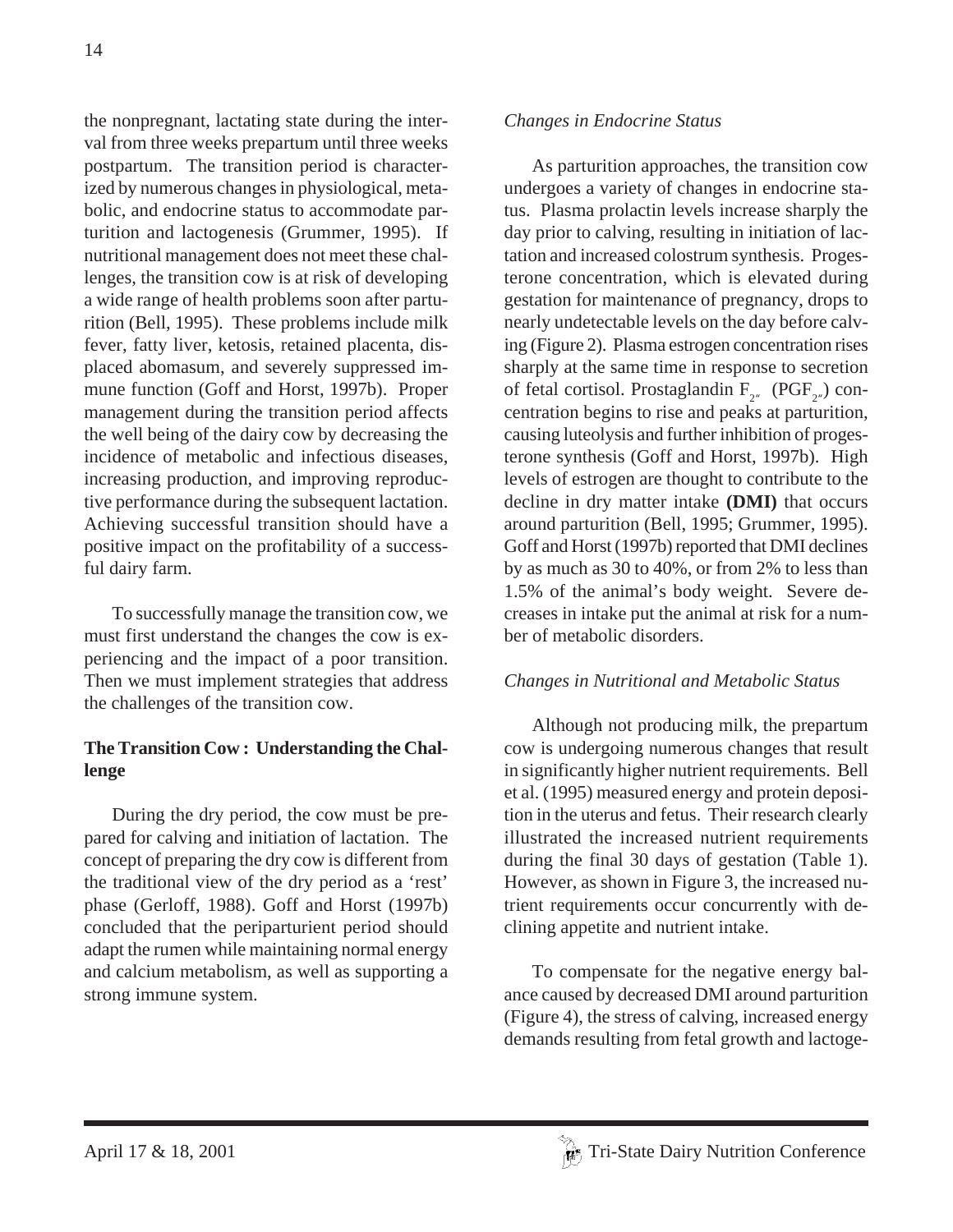nesis, and other unknown endocrine-related factors, mobilization of adipose tissue increases. Adipose tissue provides energy in the form of nonesterified fatty acids **(NEFA)** (Grummer, 1995). Plasma NEFA concentration increases approximately two-fold during the last 17 days of gestation, peaks around parturition, and remains higher than prepartum levels until about two weeks postpartum (Figure 5). The liver oxidizes NEFA to ketone bodies and carbon dioxide via the tricarboxylic acid cycle **(TCA)** or esterifies them to triacylglycerols **(TG)**, which are exported from the liver as very low density lipoproteins **(VLDL)** (Rukkwamsuk et al., 1998). If these changes become too dramatic, they can lead to ketosis and fatty liver disease.

In short, there is a significant increase in the cow's nutrient requirements during the final 30 days of gestation, and thus, there is a critical need to maintain intake and provide support for a proper plane of nutrition. A key to successful transition cow management is a nutritional management system (diet and feeding system) that provides nutrients in the proper balance and maximizes intake.

#### *Changes in Physiological Status of the Reticulorumen*

Significant physiological changes also occur during the transition period. Because of significant fetal growth during the last 60 days of gestation, ruminal capacity decreases by as much as 20%, then increases again within 8 days after calving. Ruminal dry matter and fluid fill also decrease just before calving and remain low until about 20 days postpartum (Table 2). Decreased capacity of the rumen limits the amount of feed the cow can consume, however, it does not account for the magnitude of the decrease in dry matter intake that occurs around calving (Stanley et al., 1993).

Absorptive capacity of the rumen also changes during the dry and transition periods. Beginning at dry-off, cows are most often fed a high-forage, low-concentrate diet that is higher in neutral detergent fiber **(NDF)** and less energy dense than the lactation diet. The lower energy diet causes a decrease in length and surface area of rumen papillae (Figure 6). This physiological change in rumen papillae corresponds to a 50% loss of absorptive capacity of volatile fatty acids **(VFA)** during the first 7 weeks of the dry period (Dirksen et al., 1985).

Postpartum, the papillae must increase in length and surface area to achieve maximum absorption of VFA. Feeding a diet higher in fermentable organic matter stimulates development of the papillae. However, this growth process requires 4 to 6 weeks after changing to a high-energy diet (Dirksen et al., 1985). If the amount of fermentable organic matter is increased too rapidly after parturition and before the papillae have reached adequate surface area, the cow cannot absorb VFA efficiently. Volatile fatty acids can build up in the rumen, causing pH to fall, and resulting in rumen acidosis. Protozoa and some bacteria in the rumen are killed, releasing endotoxins that are absorbed into the bloodstream (Goff and Horst, 1997b). These endotoxins cause systemic changes in blood flow and affect the growth and health of the hooves. These changes can result in the painful condition of laminitis. Cows with laminitis have limited mobility, and therefore, limited intake. Lameness, combined with the rumen papillae's limited ability to absorb VFA from the rumen, may worsen the transition cow's negative energy balance, increasing the risk of metabolic disorders. Successful transition cow programs are designed to accommodate the endocrine and physiological changes in the cow while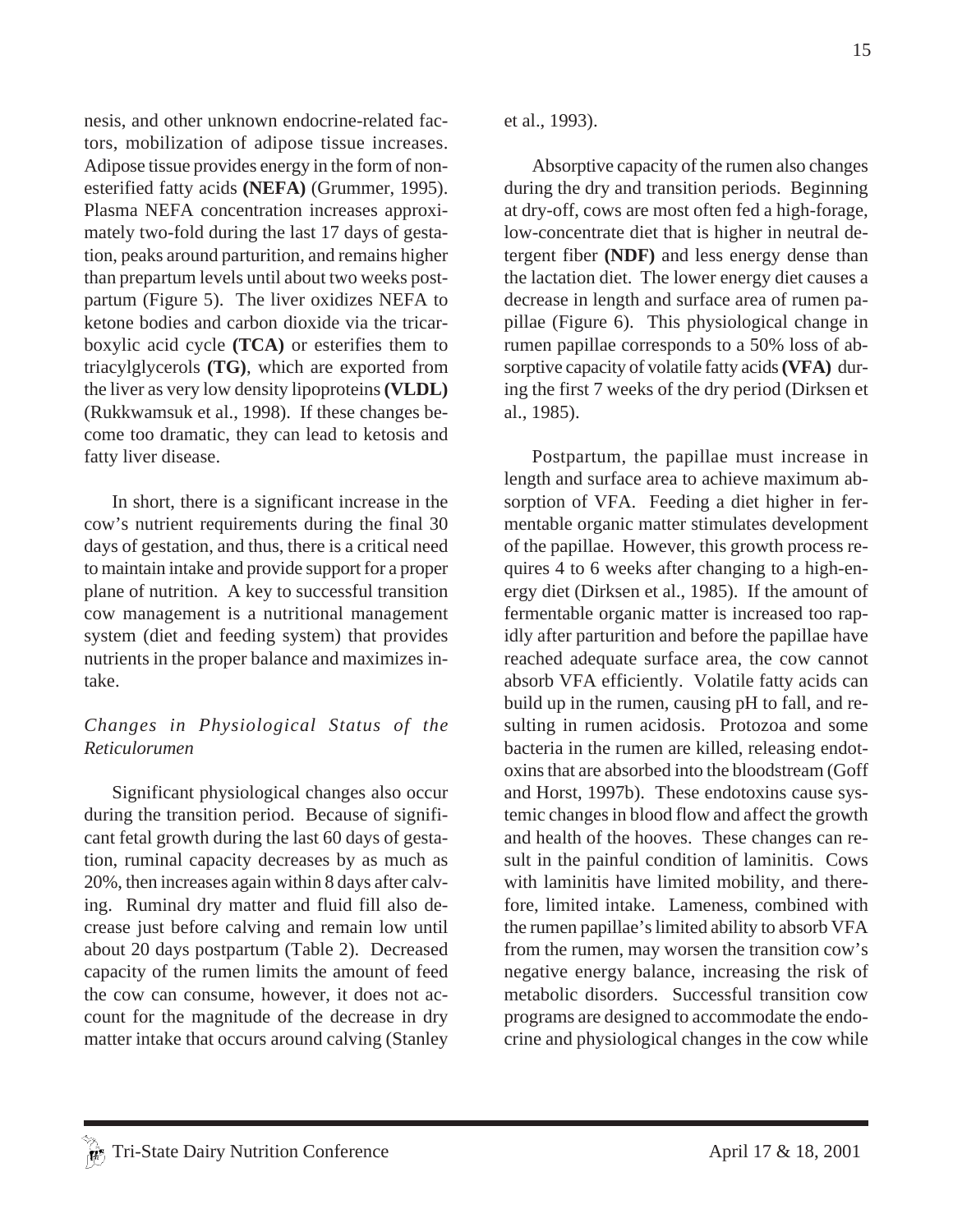minimizing costly metabolic diseases.

#### **Metabolic Disorders**

The transition from late gestation, non-lactating to nonpregnant, lactating presents significant challenges to the cow's system. When nutrition management does not meet these challenges, a wide range of health problems can result. Metabolic diseases are disorders that are nutritional in origin and often result in acute symptoms, require treatment. Incidence is highest during the period just prior to calving through peak lactation (Shearer and Van Horn, 1992). As shown in Table 3, most of the periparturient diseases, such as milk fever, ketosis, retained placenta, and displaced abomasum, occur within the first 2 weeks postpartum. Many infectious diseases, such as mastitis, also become clinically apparent at this time as a result of the animal's depressed immune function. Other health disorders that become evident later in lactation, such as laminitis, can be traced back to complications during the first two weeks after parturition (Goff and Horst, 1997b). The majority of metabolic diseases are related to either energy balance or mineral balance. The diseases commonly associated with severe negative energy balance include fatty liver and ketosis. Milk fever is the most common mineral balance disorder (Shearer and Van Horn, 1992).

#### *Energy Balance Disorders*

During late gestation and early lactation, the cow becomes anorexic. This condition severely limits consumption of energy in amounts necessary to meet demands for maintenance and milk production. Fatty acids are mobilized from adipose tissue as an additional energy source, however, the bovine liver has limited capacity for the amount of fatty acids that can be oxidized or exported as VLDL. When this limit is reached, TG accumulate in the liver, and acetyl coenzyme-A (from oxidation of fatty acids) that is not utilized in the TCA cycle is converted to ketone bodies, such as acetone, acetoacetate, and bhydroxybutyrate. These ketones appear in the blood, milk, and urine (Goff and Horst, 1997b).

Fatty liver occurs when the rate of TG synthesis exceeds the rate of TG hydrolysis and TG export as VLDL (Grummer, 1993). Excessive accumulation of TG in the liver impairs its normal function and, in severe cases, can result in liver failure (Shearer and Van Horn, 1992). Because rate of TG synthesis is proportional to plasma NEFA concentration, fatty liver is likely to develop during periods of high plasma NEFA, such as the periparturient period. As shown in Figure 5, NEFA concentration increases approximately two-fold between 17 days prepartum and two days prepartum and increases two-fold again, reaching peak concentration by calving (Grummer, 1993). Because the accumulation of fat in the liver impairs its function, the liver of an overconditioned cow has a more limited ability to oxidize fatty acids than that of a thinner cow (Goff and Horst, 1997b). As a result, excessive body weight gain during late lactation or the dry period predisposes cows to the development of fatty liver following parturition (Rukkwamsuk et al., 1998).

Another major factor contributing to the formation of fatty liver is the inherently slow rate of VLDL secretion by the liver in ruminant animals compared to other species (Bertics et al., 1992). The elevated estrogen levels around parturition can also enhance TG deposition in the liver, escalating the problem even more (Grummer , 1993; Goff and Horst, 1997b). Fatty liver is best prevented by nutritional management during the dry period that minimizes TG deposition in the liver and maximizes liver glycogen stores (Grummer et al., 1993). This balance can be accomplished by

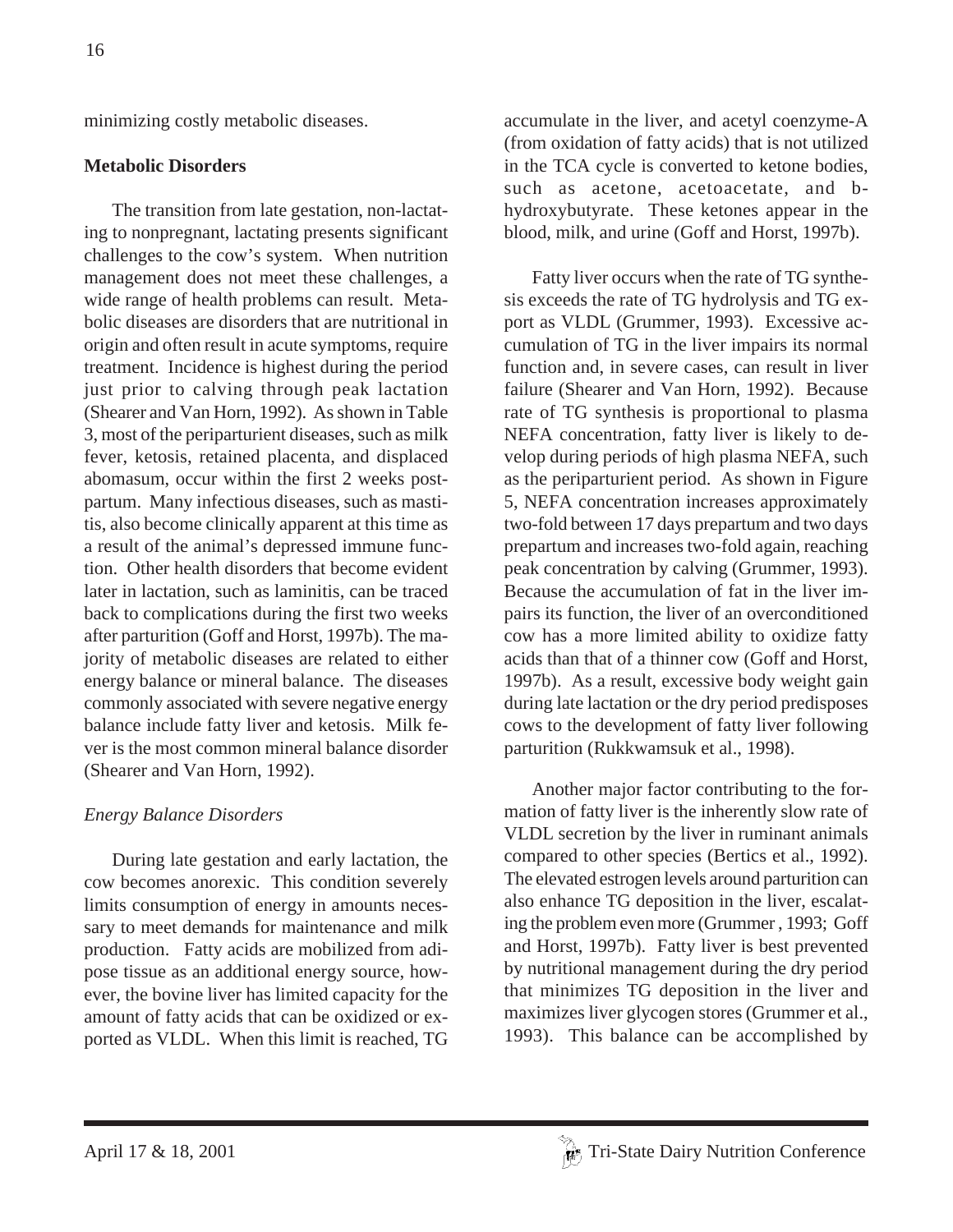17

monitoring and managing body condition through the late lactation and dry period diets so cows approach calving in proper body condition (Shearer and Van Horn, 1992). There is also evidence that propylene glycol administration prevents fatty liver by improving energy balance during the last days of gestation and first few weeks of lactation (Formigoni et al., 1996). Data from work done by Grummer et al. (1994) revealed that 296 ml of propylene glycol given as an oral drench once daily was effective for reducing plasma NEFA concentrations.

Fatty liver is thought to precede spontaneous clinical ketosis. Fatty liver is most common by the first day after calving, but cows are most susceptible to ketosis at 3 weeks postpartum. In addition, development of fatty liver may have a direct effect on carbohydrate metabolism and influence susceptibility to ketosis. Gluconeogenic activity of liver tissue has been found to be impaired under conditions conducive to fatty liver development. Reduction in gluconeogenesis by the liver may lower blood glucose levels and decrease insulin secretion, which would support greater lipid mobilization and increased rate of fatty acid uptake by the liver and increased ketogenesis (Grummer, 1993).

Ketosis results from impaired metabolism of carbohydrates and VFA, leading to hypoglycemia. Formation of ketones is the result of incomplete metabolism of mobilized fat. Fatty acids accumulate in the liver as acetyl-CoA because the liver has reduced ability to utilize them. Excess acetyl-CoA is converted to ketones that can be metabolized by peripheral body tissues. When ketones are produced in excess of peripheral tissue's capacity to use them, they accumulate in the bloodstream, resulting in ketosis. Cows with clinical ketosis exhibit reduced feed intake, reduced milk yield, loss of body weight, central nervous system involvement (staggering, lack of coordination, and appearance of staring or blindness), and, in severe cases, acetone odor on the cow's breath (Shearer and Van Horn, 1992). Ketosis can be prevented by implementing the same nutritional management strategies used to prevent fatty liver. Additional prevention strategies include avoidance of fermented feeds, such as certain silages containing ketogenic precursors, increased frequency of concentrate feeding, and use of specific additives during the dry and transition periods (Kronfeld, 1982; Grummer, 1993). Additives include daily niacin supplementation, which has been shown to reduce plasma concentration of the ketone b-hydroxybutyrate (Duffield et al., 1998) and daily oral administration of propylene glycol, which provides glucose precursors (Shearer and Van Horn, 1992; Grummer et al., 1994).

#### *Mineral Balance Disorders*

A second major cause of metabolic disease is a disruption of mineral balance, primarily calcium balance, around parturition. Lactogenesis and colostrum synthesis place a large demand on calcium homeostasis mechanisms so that almost all cows develop some degree of hypocalcemia at parturition (Beede and Pilbeam, 1998). When plasma calcium concentration drops too low to support nerve and muscle function, parturient paresis, or milk fever, develops (Goff and Horst, 1997a).

Milk fever affects up to 9% of dairy cows around calving (Joyce et al., 1997). Risk of milk fever increases with age and parity. Cows of third or greater parity are at the highest risk, while milk fever is rare in first-calf heifers. Increased risk is also likely related to higher milk yield (Shearer and Van Horn, 1992; Horst et al., 1997; Rajala-Schultz et al., 1999).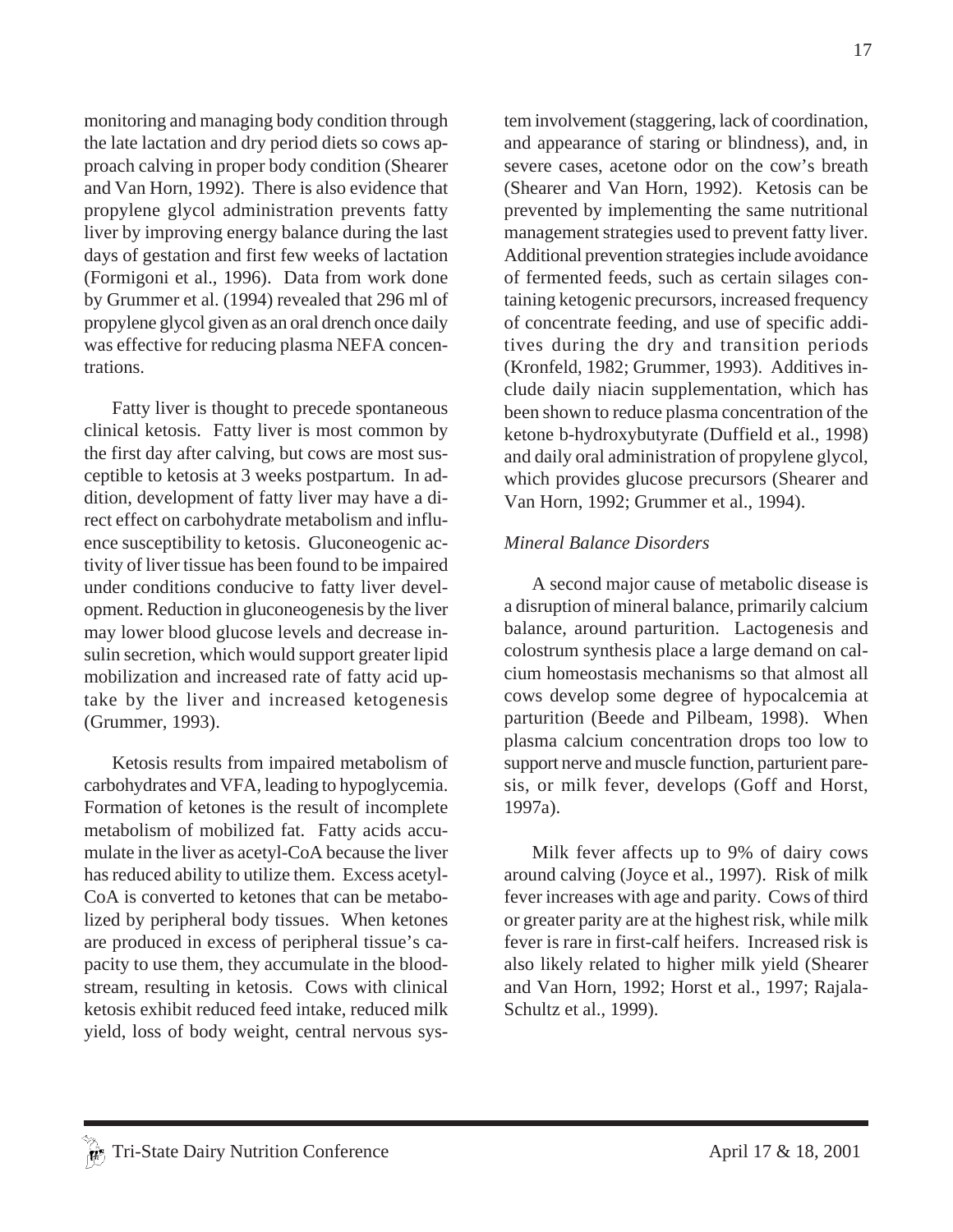The most widely used treatment for milk fever is intravenous infusion of 23% calcium borogluconate solution. However, this treatment can cause cardiac arrest by raising plasma calcium concentrations to dangerous levels. Also, approximately 25% of cows treated for milk fever relapse and require additional treatment (Horst et al., 1997). Prevention can be a more cost-effective alternative in managing milk fever.

Traditionally, limiting calcium intake during the dry period was used to prevent milk fever. The goal of this strategy is keep dietary calcium low enough so that calcium mobilization mechanisms move calcium from body stores and are functional at calving when calcium demand for milk synthesis suddenly increases. Dietary calcium intake should be limited to less than 50 g/day; however, diets containing such a low calcium concentration are often difficult to formulate because many forages commonly used in dairy diets, especially legumes, contain a substantial amount of calcium (Shearer and Van Horn, 1992).

Another concept in milk fever prevention is utilization of dietary cation-anion difference **(DCAD)**. When the amount of calcium in the blood drops below normal, parathyroid hormone **(PTH)** is secreted to stimulate release of calcium from body tissues into the blood pool. Cows that have a relatively high blood pH are less responsive or non-responsive to secretion of PTH, but cows that have relatively low blood pH are more responsive to PTH. The number of equivalents of cations and anions present ultimately determines blood pH. Blood pH decreases when more anions than cations enter the blood from the diet and digestive tract. The goal in utilizing DCAD in diet formulation and anion supplementation should be to reduce blood pH enough to affect calcium mobilization in response to hypocalcemia. An appropriate DCAD can be achieved by reducing the number of cations or increasing the number of anions in the diet. The number of cations in the diet can be controlled by selecting feeds, especially forages, that are as low in potassium and other cations as practically possible (Beede and Pilbeam, 1998). Goff and Horst (1997a) have provided evidence that increasing potassium in the prepartum diet increases the incidence of milk fever. However, current guidelines for forage production are inadequate for providing dairy producers with low potassium forages.

Sources of anions include Cl and  $SO_4^{-2}$  salts of calcium, ammonium, and magnesium. Phosphate salts are weakly acidifying and are not commonly used. However, only a limited amount of anionic salts can be added to the diet because of palatability problems that can affect intake (Horst et al., 1997). When DCAD is sufficiently reduced, increased calcium content of 180 to 210 g per cow per day does not cause milk fever and appears to have some benefit to the cow (Beede and Pilbeam, 1998).

Diets containing anions must be properly mixed in order for each cow to receive the correct amount of anions to affect blood pH. Anions are ineffective in component feeding situations because the cow's DCAD cannot be controlled. For the DCAD approach to be most effective, anion/ cation content of feedstuffs, intake of the diet, and urine pH (an indicator of blood pH and acid-base status) of cows must be closely monitored (Beede and Pilbeam, 1998). If management requirements cannot be met, other options for preventing milk fever are available. These include feeding a prepartum diet low in calcium (less than 50 g/day) and administration of readily available calcium sources at calving to increase plasma calcium (Horst et al., 1997). Sources of calcium include commercially available oral supplements, such as gels and pastes.

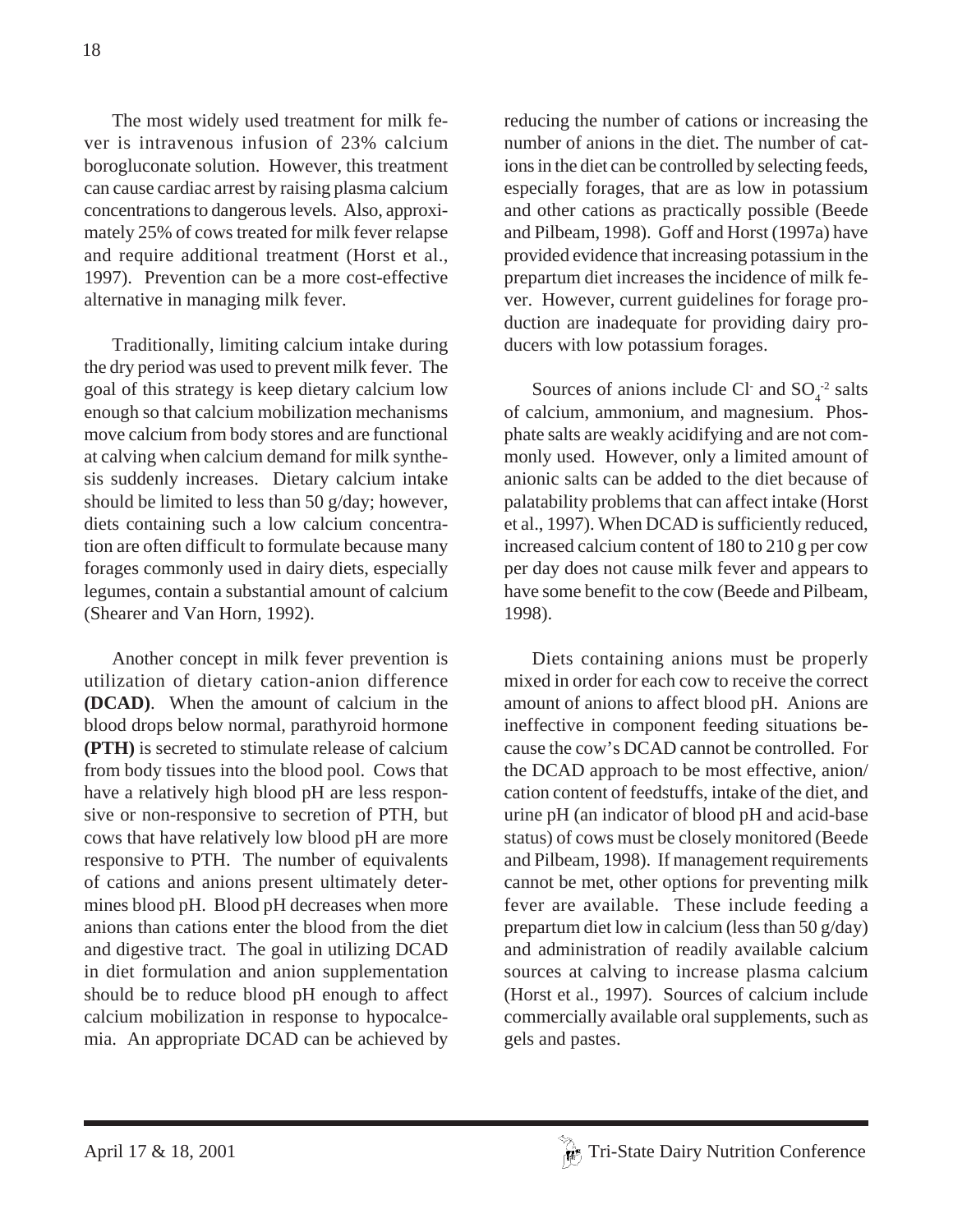#### *Parturition Disease Complex*

Severe losses of body stores or a more general lack of properly balanced nutrients increase the risk of the cow experiencing a number of metabolic diseases. Markusfield (1993) describes these as a parturition disease complex. It is important to understand that these disorders are not independent but are related. For example, milk fever is a significant risk factor for several other transition cow problems, including dystocia, ketosis, retained placenta, mastitis, and displaced abomasum.

Grohn et al. (1995) reported the incidence of these diseases for Holstein cows in New York (Table 3). As the median day of occurrence indicates, these diseases are most likely to occur during the period immediately after calving. However, these disorders have an impact on production and reproduction during the entire lactation. Cows experiencing any one of these disorders are at much greater risk of suffering from a number of the other periparturient dysfunctions. Furthermore, these peripartuient disorders disrupt the cow's metabolic momentum toward high peak milk yields and also have negative carryover effects on reproductive performance.

#### *Effects of Metabolic Diseases*

The culmination of periparturient disorders is lost milk production and decreased reproductive efficiency, both of which reduce income. Cows with fatty liver exhibit depression, loss of appetite, rapid loss of body weight in severe cases, and marked decrease in milk production. Fatty liver is frequently associated with most of the other periparturient disorders, including ketosis, milk fever, displaced abomasum, retained placenta, and metritis. Fatty liver cases do not respond well to treatment, with mortality rates of up to 50%

(Shearer and Van Horn, 1992) Cows that do recover have a lengthened interval to first estrus and days to first service (Morrow, 1975).

Ketosis also causes appetite depression, decreased milk yields, and weight loss (Shearer and Van Horn, 1992). Deluyker et al. (1991) reported that clinical ketosis caused losses in milk production of 557 lb during the first 119 days in milk for cows that were diagnosed within the first 21 days postpartum. These cows also had peak milk production of nearly 6 lb less than healthy animals. Clinical ketosis has been associated with increased risk of metritis, displaced abomasum, and mastitis. Subclinical ketosis has been associated with decreased milk yield, increased risk of clinical ketosis, metritis, and cystic ovarian disease, and impaired reproductive performance (Duffield et al., 1998).

Energy balance disorders, such as fatty liver and ketosis, indicate that the parturient cow is in a state of severe negative energy balance. During this period of negative energy balance, luteinizing hormone pulse frequency and growth rate and size of the dominant follicle are decreased. As a result, cows have a longer interval to first ovulation, which causes an increase in days to first service, days open, and services per conception, as well as decreased first service conception rate (Table 4). Achieving high energy intake during the transition period is critical to normal resumption of ovulation and normal corpus luteum development, and therefore, high reproductive efficiency (Roche et al., 2000).

Milk fever is another important periparturient disorder. Rajala-Schultz et al. (1999) found that milk fever alone caused a milk loss of between 2.42 and 6.38 lb/day during the first 4 to 6 weeks following parturition. It can also reduce the productive life of the cow by as much as 3.4 years.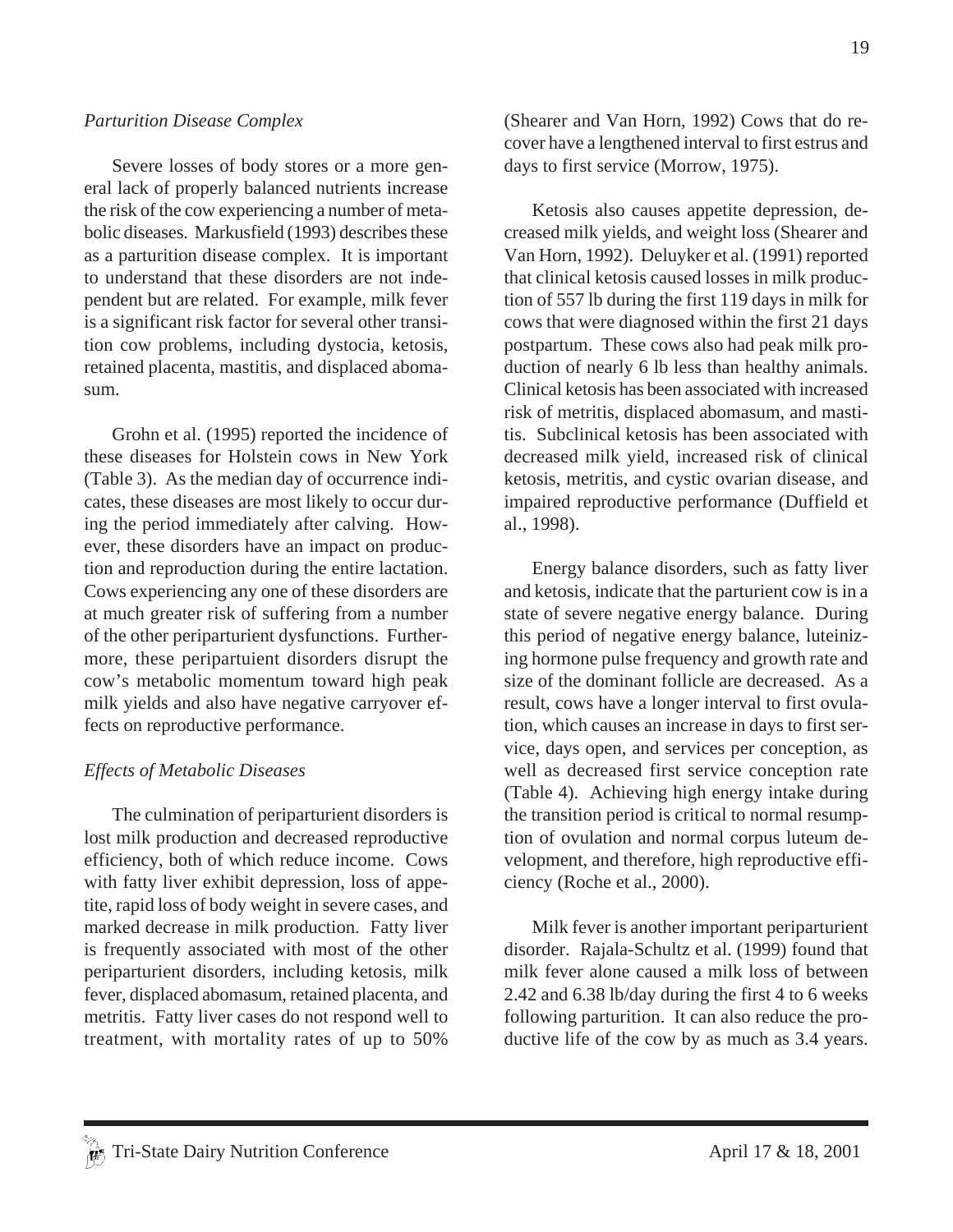The average cost per case of milk fever has been estimated at \$334, based on direct treatment cost and estimated production losses (Horst et al., 1997).

Milk fever also increases the risk of other metabolic diseases, primarily because it has a detrimental affect on smooth muscle function. Muscle tone decreases in most body systems, particularly in the cardiovascular, reproductive, and digestive systems, and possibly in the mammary system. Blood flow to the extremities is reduced, causing the characteristic cold ears of a cow suffering from milk fever. Jonsson and Daniel (1997) found that there was also a significant reduction in blood flow to the ovaries of sheep with induced hypocalcemia. This would result in suppressed ovarian function, including progesterone synthesis and follicular development. Unfortunately, the highest incidence of hypocalcemia is during the first 6 weeks after calving, a critical time for resumption of ovarian activity.

As shown in Table 5, hypocalcemia also predisposes the cow to calving disorders, including retained placenta, dystocia, and metritis, as well as other periparturient disorders. Calving disorders are detrimental to postpartum reproductive function because they slow the rate of uterine involution and resumption of a normal estrous cycle (Risco, 1992). Reproductive efficiency is decreased as a result of a longer interval to first service and first conception and a lengthened calving interval.

Hypocalcemia affects the digestive system by reducing rumen contractility and increasing the risk of displaced abomasum. As a result, feed intake may be suppressed, worsening the negative energy balance already present around parturition and putting the cow at a greater risk for ketosis (Goff and Horst, 1997b). Hypocalcemia may also put the cow at greater risk for mastitis by affecting the teat end sphincter. If the teat end cannot close sufficiently following milking, the cow is more susceptible to bacterial invasion that causes mastitis. In addition, hypocalcemic cows have increased plasma cortisol concentrations that may worsen the immunosuppression normally present at parturition. This leaves the cow with decreased ability to fight infectious diseases, including mastitis (Goff and Horst, 1997b).

#### **Transition Cow Management**

#### *Dry Cow Nutrition*

The decreases in milk production and reduced reproductive efficiency associated with the periparturient diseases indicate that the incidence of these diseases must be closely monitored. Retained placenta and related reproductive tract infections are often assumed to be caused by nutritional deficiencies. More specifically, since researchers reported the relationship between vitamin E, selenium, and retained placenta, many producers first react to cows calving with retained placenta by increasing vitamin and mineral supplementation of the dry cow diet. Vitamin E and selenium are antioxidant substances that aid in the removal of reactive oxygen metabolites **(ROM)**, or free radicals, that are generated during normal metabolism. When ROM are not effectively removed, they can impair the health and productivity of the cow by damaging cells and tissues, altering metabolism and inducing changes in steroidogenesis. Membrane permeability, enzyme function, and muscle tone can be affected by reactions involving ROM. In addition, ROM alter metabolism by reducing the supply of essential cofactors, such as nicotinamide adenine dinucleotide phosphate **(NADPH)**, and diverting glucose from the important metabolic pathways. The ROM also cause inactivation of steroidogenic en-

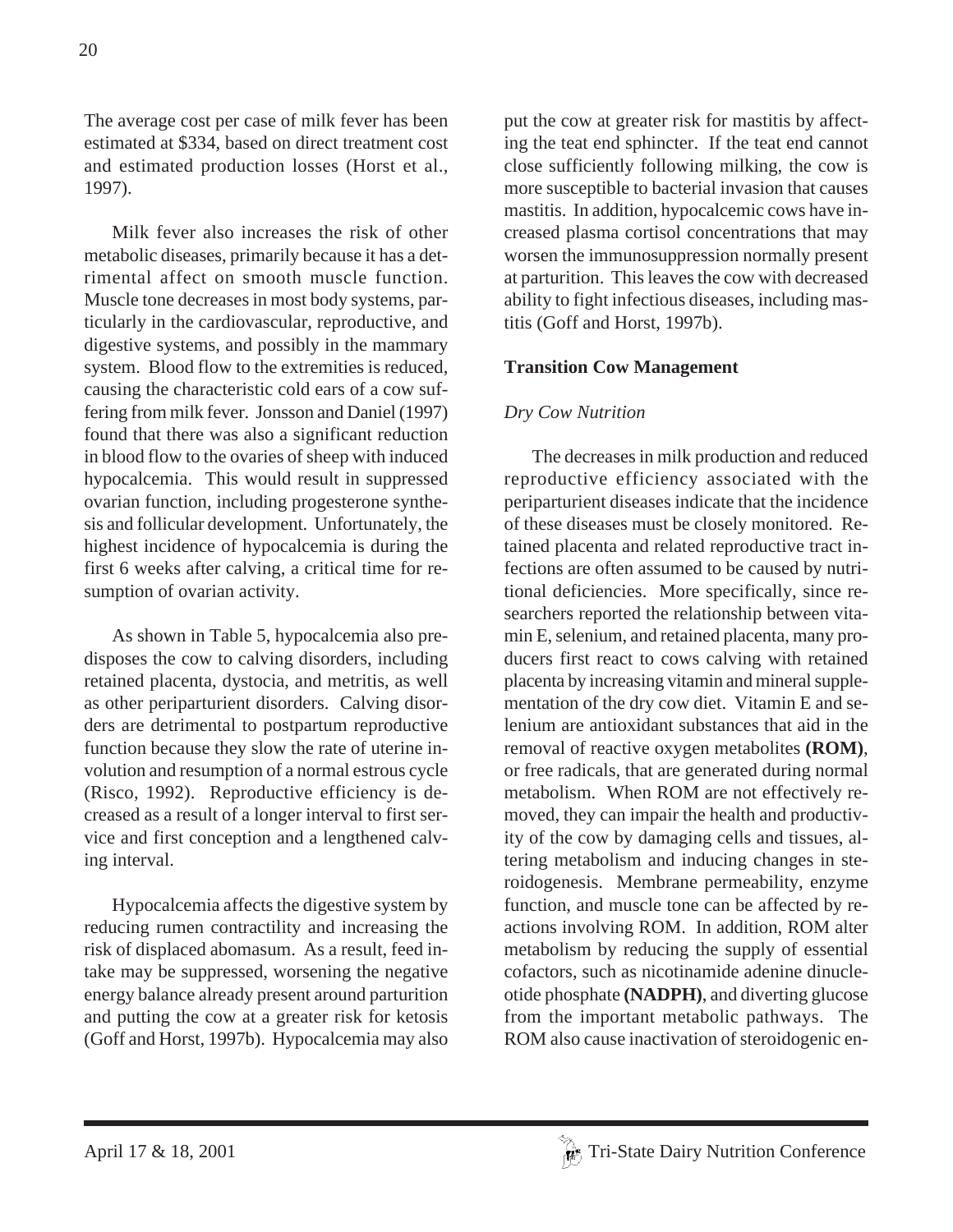zymes that are necessary for the synthesis of reproductive hormones, such as progesterone and estrogen. Vitamin E is a chain-breaking antioxidant that terminates reactions involving ROM by reacting directly with the radicals after they have been formed. Glutathione peroxidase, an enzyme containing selenium, prevents the formation of ROM by removing the reactants  $O_2$  and  $H_2O_2$ . Research has shown that the levels of antioxidants in the blood are higher for cows that shed the placenta within 12 hours of parturition (Figure 7). Several other studies have shown that supplementation of vitamin E and selenium reduced the incidence of retained placenta. In addition, supple-

mentation seems to be more effective when vitamin E and selenium are both added to the diet than when one or the other is lacking (Table 6) (Miller and Brzezinska-Slebodzinska, 1993).

Correct vitamin and mineral supplementation to enhance immunity is certainly a goal of proper transition cow management. However, French researchers more completely described retained placenta as an under-nutrition disease. Chassagne and Chacornac (1994) reported that cows that retained the placenta were on a lower plane of nutrition prior to calving. Blood metabolite measurements showed higher fat mobilization and lower blood glucose, as well as lower blood calcium and amino acids (Table 7). These results show the importance of the overall nutritional balance of the transition cow.

Levels of crude protein **(CP)** and amino acids in the dry cow diet also affect performance in the subsequent lactation. During pregnancy, the cow requires protein for maintenance, fetal growth, and, in the case of a primiparous heifer, growth of the dam. The National Research Council (NRC, 2001) recommends feeding 12.4% CP in the late dry period, or 2.8 lb of CP for a mature 1500-lb (without conceptus) cow consuming 22.2 lb/day of DM. Approximately 9.6% of the diet should be in the form of rumen degradable protein **(RDP)**. Levels above or below these recommendations can have detrimental effects. Greenfield et al. (2000) found that cows fed 12% CP for 28 days prepartum had a higher DM intake and produced more milk during the first 56 days in milk when compared to cows fed 16% CP. On the other hand, lower protein levels in the dry cow diet can restrict the growth of the fetus, resulting in low calf birth weight. In addition, amino acids from protein can be oxidized for energy during the late dry period, when energy demands for fetal growth are high and DM intake is depressed (Greenfield et al., 2000). Without this additional energy source, the transition cow's negative energy balance may worsen.

There are also a variety of feed additives available to help make the transition period more successful. Anionic salts and oral calcium supplements can be given to alleviate milk fever problems. Daily oral doses of propylene glycol and/ or daily niacin supplementation during the transition period help decrease the severity of negative energy balance. Other feed additives, such as yeast culture and probiotics, have been used to aid cattle in the transition from low starch diets ted to dry cows to high starch diets fed to lactating cows.

#### *Feeding Management*

The environment in which cows are fed is important when evaluating the transition program and the ability to successfully achieve the 100 day contract. Much has been written pertaining to the feeding environment of lactating cows, but comparatively, little information is available relative to the periparturient cow. Adequate bunk space to allow all cows equal access at feeding time is important, as is the availability of water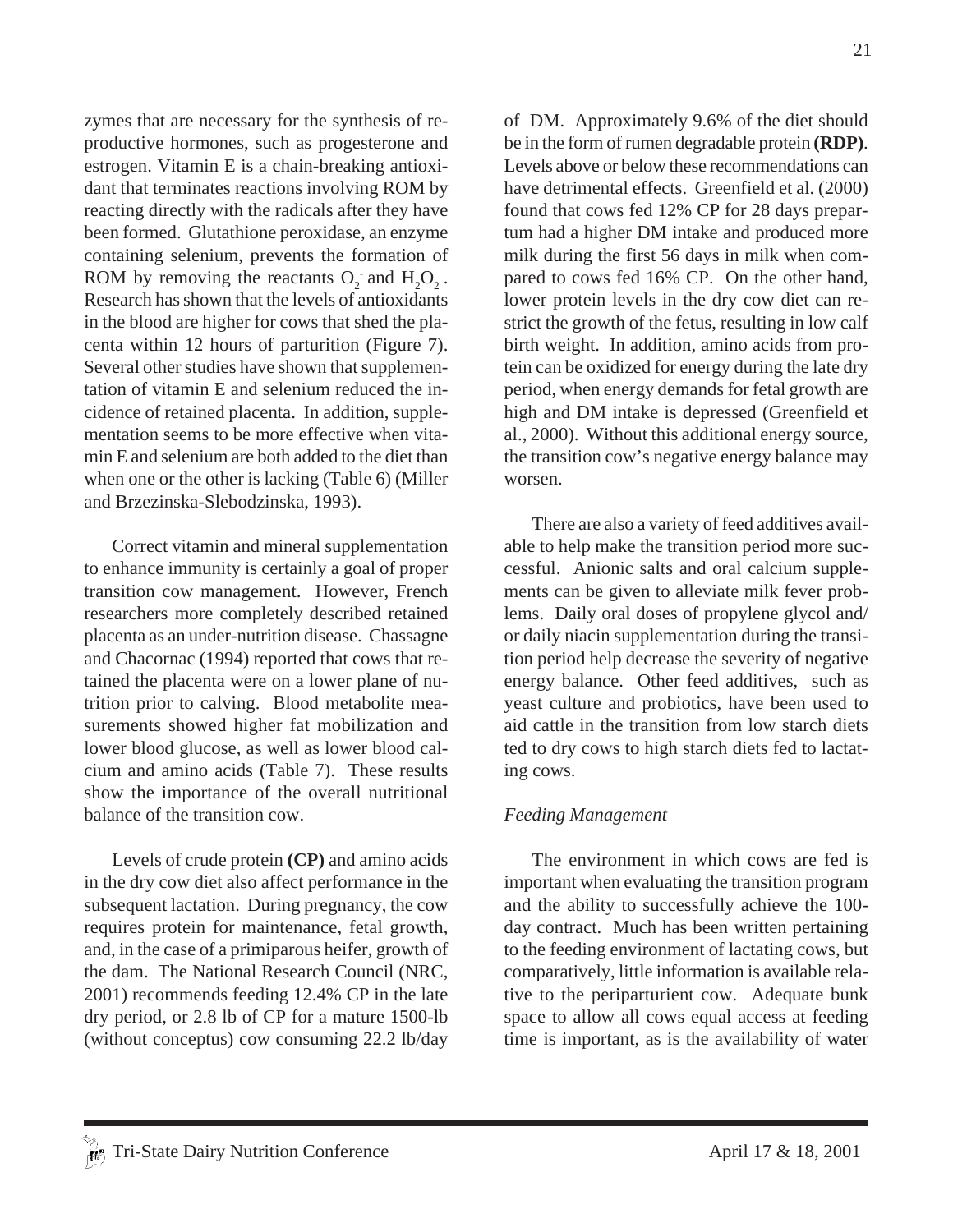relative to distance from feed (less than 50 feet) and the number of animal spaces. In managing the transition cow group, there can be large fluctuations in the number of cows on a day-to-day basis. The amount of feed delivered must be carefully monitored as group size changes when fresh cows are moved out after calving and late gestation cows are added. Age and body weight of the cows entering and leaving the transition group will also affect the amount fed. These details of where and how feed is offered to the transition cow group can determine the success or failure of the early lactation cow.

#### *Environment*

Another factor critical to a successful transition cow contract is housing. The dry cow experiences significant stress with calving and initiation of lactation. The housing system is key to minimizing exposure to environmental stress. Housing should protect the animal from injury and disease. This is especially important for the dry cow in late gestation. Harmon and Crist (1994) reported that the incidence of environmental mastitis is highest during the first two weeks and the last two weeks of the dry period. Voermans (1997) recommended evaluating the housing system in terms of ability to reduce exposure of the animals to pathogens. Furthermore, Voermans (1997) concluded that the important benefits of good housing in minimizing animal stress were manifested in improved immune function and increased resistance to challenge by pathogenic microorganisms. Clean, dry bedding is essential to improved animal health, especially in the periparturient transition phase.

High environmental temperatures result in significant thermal stress for the transition cow. Exposure to heat during the third trimester of gestation shifts blood flow to the extremities and away from the uterus, compromising placental and fetal growth. Calves often have lower than normal birth weights, putting them at higher risk for mortality (Shearer and Beede, 1990). In addition, researchers in Georgia found that the incidence of retained placenta increased from 12% during the warm, humid months of May through September to 24% during the cooler months (Dubois and Williams, 1980). Hormone alterations due to heat stress affect mammary development and lactogenesis, reducing milk yield in the subsequent lactation (Table 7) (Shearer and Beede, 1990). Strategies to keep cows cool and comfortable during the transition period include providing shade for cows on pasture or utilizing sprinklers, misters, and/or fans in free-stall structures. Cows should also be provided with an easily accessible source of clean drinking water.

#### **Summary**

During the transition period, the dairy cow is undergoing numerous changes in endocrine, nutritional, metabolic, and physiological status as she prepares for calving and initiation of lactation. These changes result in a dramatic decrease in DM intake that worsens the negative energy balance already present after calving. If the negative energy balance during transition becomes excessive, metabolic diseases, such as fatty liver and ketosis, can result. Disruption of mineral balance during the periparturient period leads to mineral balance disorders, especially milk fever. These diseases are costly in terms of their affect on milk production, reproduction, and the cow's susceptibility to other periparturient disorders. Intensive management of the nutrition, feeding system, and environment of the periparturient dairy cow reduces the odds of disease and increases the odds of success.

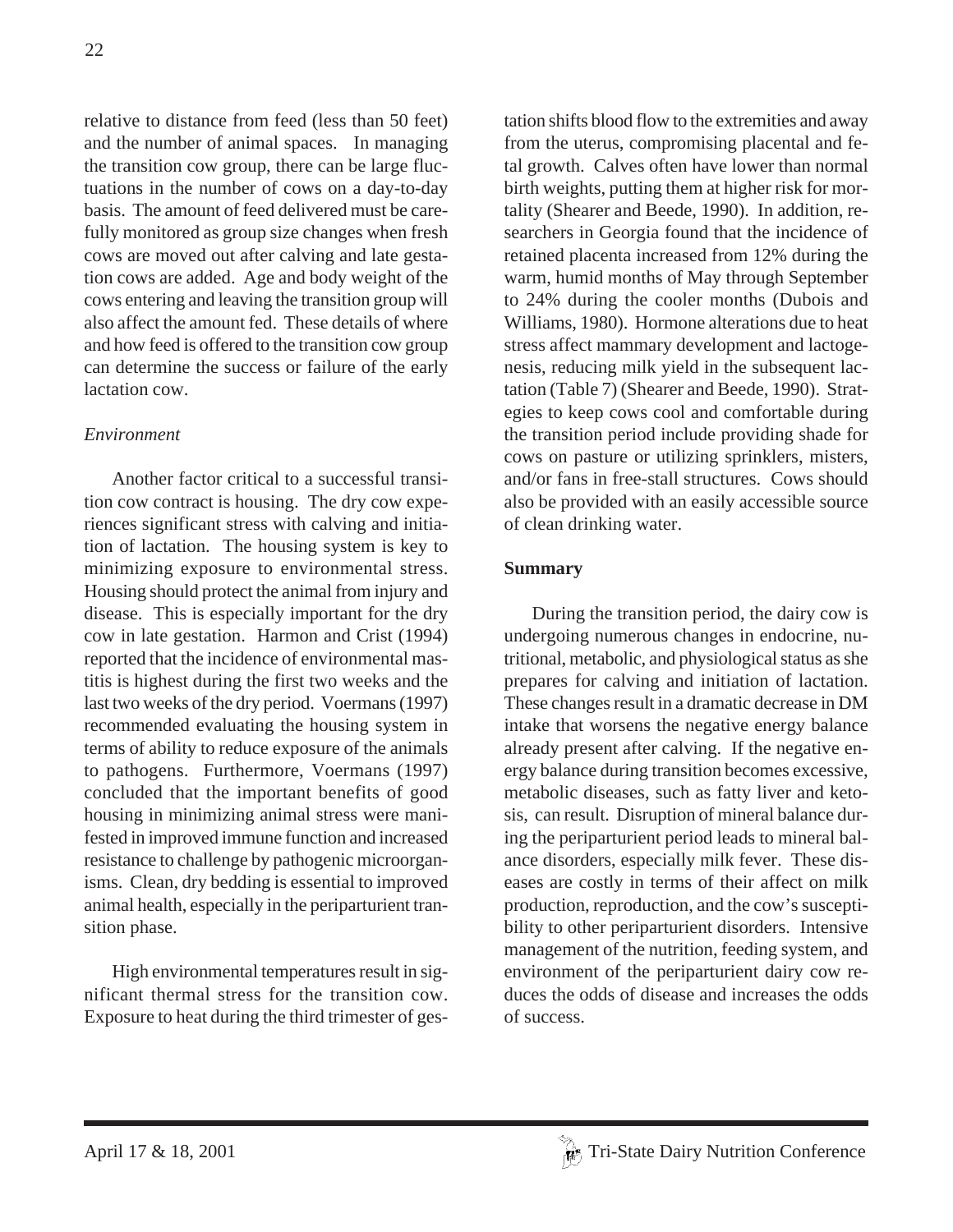The '100 day contract' is a series of delicate negotiations that encompass the full impact of the transition cow. Unsuccessful negotiations at any point increase the risk of overall failure. Getting the details right and ensuring adequate intake of all nutrients are the key elements of the '100-day contract'.

#### **References**

Beede, D.K., and T.E. Pilbeam. 1998. Anion, vitamin E, and Se supplementation of diets for closeup dairy cows. Proc. 1998 West. Can. Dairy Sem., Edmonton, Alberta.

Bell, A.W. 1995. Regulation of organic nutrient metabolism during transition from late pregnancy to early lactation. J. Anim. Sci. 73:2804-2819.

Bell, A.W., R. Slepetio, and R.A. Ehrhardt. 1995. Growth and accretion of energy and protein in the gravid uterus during late pregnancy in Holstein cows. J. Dairy Sci. 78:1954-1961.

Bertics, S.J., R.R. Grummer, C. Cadorniga-Valino, and E.E. Stoddard. 1992. Effect of prepartum dry matter intake on liver triglyceride concentration and early lactation. J. Dairy Sci. 75:1914-1922.

Brzezinska-Slebodzinska, E., and J.K. Miller. 1992. Antioxidant status of dairy cows supplemented prepartum with vitamin E and selenium. Fed. Am. Soc. Exp. Biol. J. 6:1953. (Abstr.)

Chassagne, M., and J.P. Chacornac. 1994. Blood metabolites as indicators of nutritional risk factors for retained placenta in the dairy cow. Vet. Res. 25:2.

Curtis, C.R., H. Erb, C. Sniffen, R. Smith, P. Powers, M. Smith, M. White, R. Hillman, and E. Pearson. 1983. Association of periparturient hypolcalcemia with eight periparturient disorders in Holstein cows. J. Am. Vet. Med. Assoc. 5:559.

Deluyker, H.A., J.M. Gay, L.D. Weaver, and A.S. Azari. 1991. Change of milk yield with clinical diseases for a high producing dairy herd. J. Dairy Sci. 74:436-445.

Dirksen, G.U., H.G. Liebich, and E. Mayer. 1985. Adaptive changes of the ruminal mucosa and their functional and clinical significance. Bovine Pract. 20:116-120.

Dubois, P.R. and D.J. Williams. 1980. Increased incidence of retained placenta associated with heat stress in dairy cows. Theriogenology 13(2):115- 121.

Duffield, T.F., D. Sandals, K.E. Leslie, K. Lissemore, B.W. McBride, J.H. Lumsden, P. Dick, and R. Bagg. 1998. Effficacy of monensin for the prevention of subclinical ketosis in lactating dairy cows. J. Dairy Sci. 81:2866-2873.

Formigoni, A., M.C. Cornil, A. Prandi, A. Mordenti, A. Rossi, D. Portetelle, and R. Renaville. 1996. Effect of propylene glycol supplementation around parturition on milk yield, reproduction performance and some hormonal and metabolic characteristics in dairy cows. J. Dairy Res. 63:11-24.

Gerloff, B.J. 1988. Feeding the dry cow to avoid metabolic disease. Vet. Clinics of N. America: Food An. Pract. 4(2):379.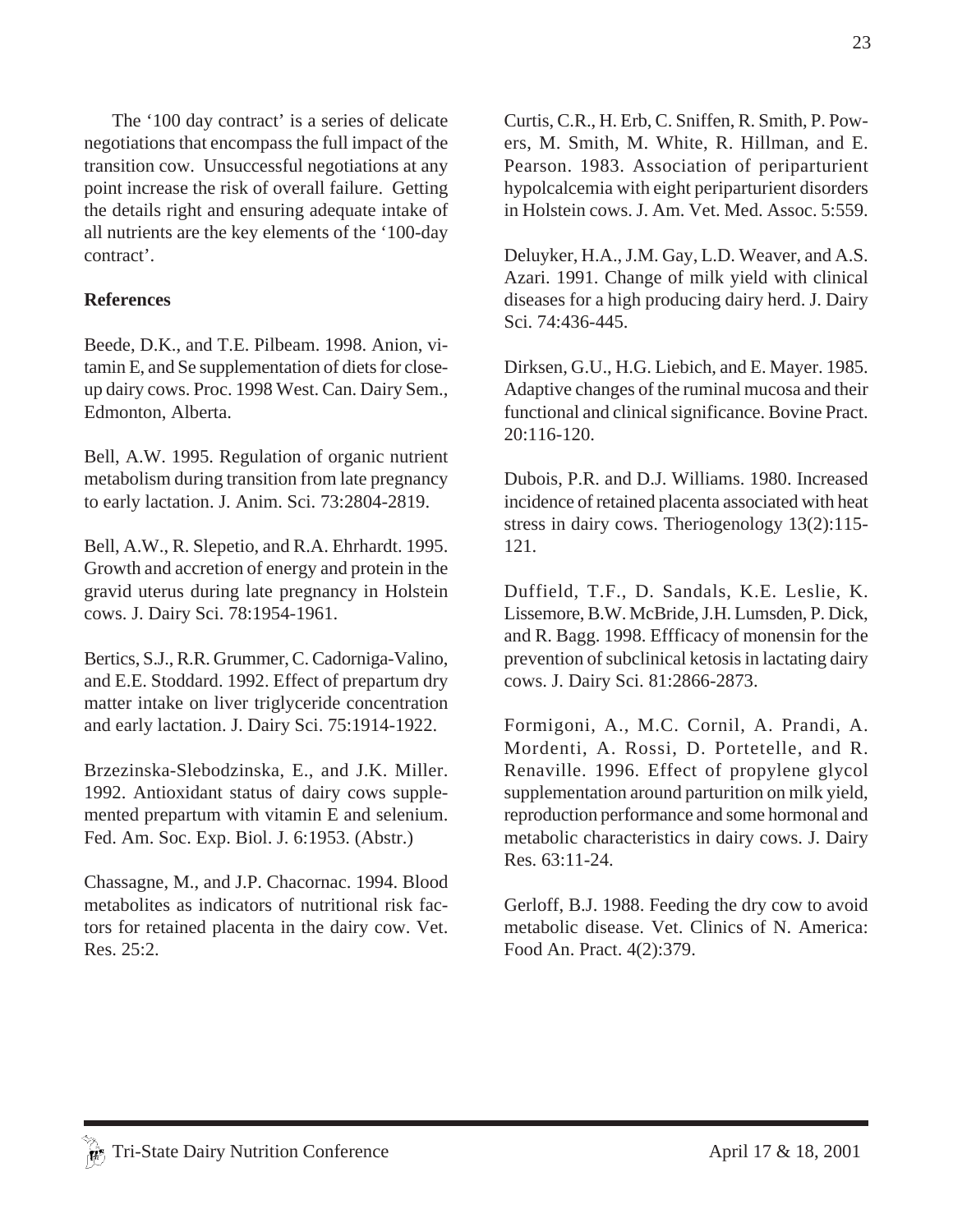Goff, J.P. and R.L. Horst. 1997a. Effects of the addition of potassium or sodium, but not calcium, to prepartum rations on milk fever in dairy cows. J. Dairy Sci. 80:176-186.

Goff, J.P. and R.L. Horst. 1997b. Physiological changes at parturition and their relationship to metabolic disorders. J. Dairy Sci. 80:1260-1268.

Greenfield, R.B., M.J. Cecava, T.R. Johnson, and S.S. Donkin. 2000. Impact of dietary protein amount and rumen undegradability on intake, peripartum liver triglyceride, plasma metabolites, and milk production in transition dairy cattle. J. Dairy Sci. 83:703-710.

Gröhn, Y.T., S.W. Eicken, and J.A. Herth. 1995. The association between previous 305 day milk yield and disease in New York state dairy cows. J. Dairy Sci. 78:1693-1702.

Grummer, R.R.. 1993. Etiology of lipid-related metabolic disorders in periparturient dairy cows. J. Dairy Sci. 73:3882-3896.

Grummer, R.R. 1995. Impact of changes in organic nutrient metabolism on feeding the transition dairy cow. J. Anim. Sci. 73:2820-2833.

Grummer, R.R., J.C. Winlker, S.J. Bertics, and V.A. Studer. 1994. Effect of propylene glycol dosage during feed restriction on metabolites in blood of prepartum Holstein heifers. J. Dairy Sci. 77:3618-3623.

Harmon, R.J., and W.L. Crist. 1994. Environmental mastitis in lactating and dry cows and prepartum heifers. Proc. National Mastitis Council. pp. 241-249.

Horst, R. L., J.P. Goff, T.A. Reinhardt, and T.R. Buxton. 1997. Strategies for preventing milk fever in dairy cattle. J. Dairy Sci. 80:1269-1280.

Jonsson, N.N. and R.C.W. Daniel. 1997. Effects of hypocalcaemia on blood flow to the ovaries of sheep. J. Vet. Med. A44:281-287.

Joyce, P.W., W.K. Sanchez, and J.P. Goff. 1997. Effect of anionic salts in prepartum diets based on alfalfa. J. Dairy Sci. 80:2866-2875.

Kronfeld, D.S. 1982. Major metaboic determinants of milk volume, mammary efficiency, and spontaneous ketosis in dairy cows. J. Dairy Sci. 65:2204-2212.

Markusfeld, O. 1993. Parturition disease complex of the high-yielding dairy cow. Acta Vet. Scand. Suppl. 89:9.

Miettinen, P.V.A. 1990. Metabolic balance and reproductive performance in Finnish dairy cows. J. Vet. Med. A37:417.

Miller, J.K., and E. Brzezinska-Slebodzinska. 1993. Oxidative stress, antidoxidants, and animal function. J. Dairy Sci. 76:2812-2823.

Morrow, D.A. 1975. Fat cow syndrome. J. Dairy Sci. 59:1625-1629.

Mueller, F.J., J.K. Miller, N. Ramsey, R.C. Delost, and F.C. Madsen, and T.D. Mayers. 1989. Effects of vitamin E and excess iron on placental retention and subsequent milk yield in dairy cows. J. Dairy Sci. 72(Suppl. 1):564. (Abstr.)

Mueller, F.J., J.K. Miller, N. Ramsey, R.C. Delost, F.C. Madsen, and T.D. Mayers. 1988. Effects of vitamin E and excess iron on placental retention in dairy cows. J. Dairy Sci. 71(Suppl. 1):157. (Abstr.)

National Research Council. 2001. Nutrient requirements of dairy cattle. 7<sup>th</sup> rev. ed. Natl. Acad. Sci., Washington, DC.

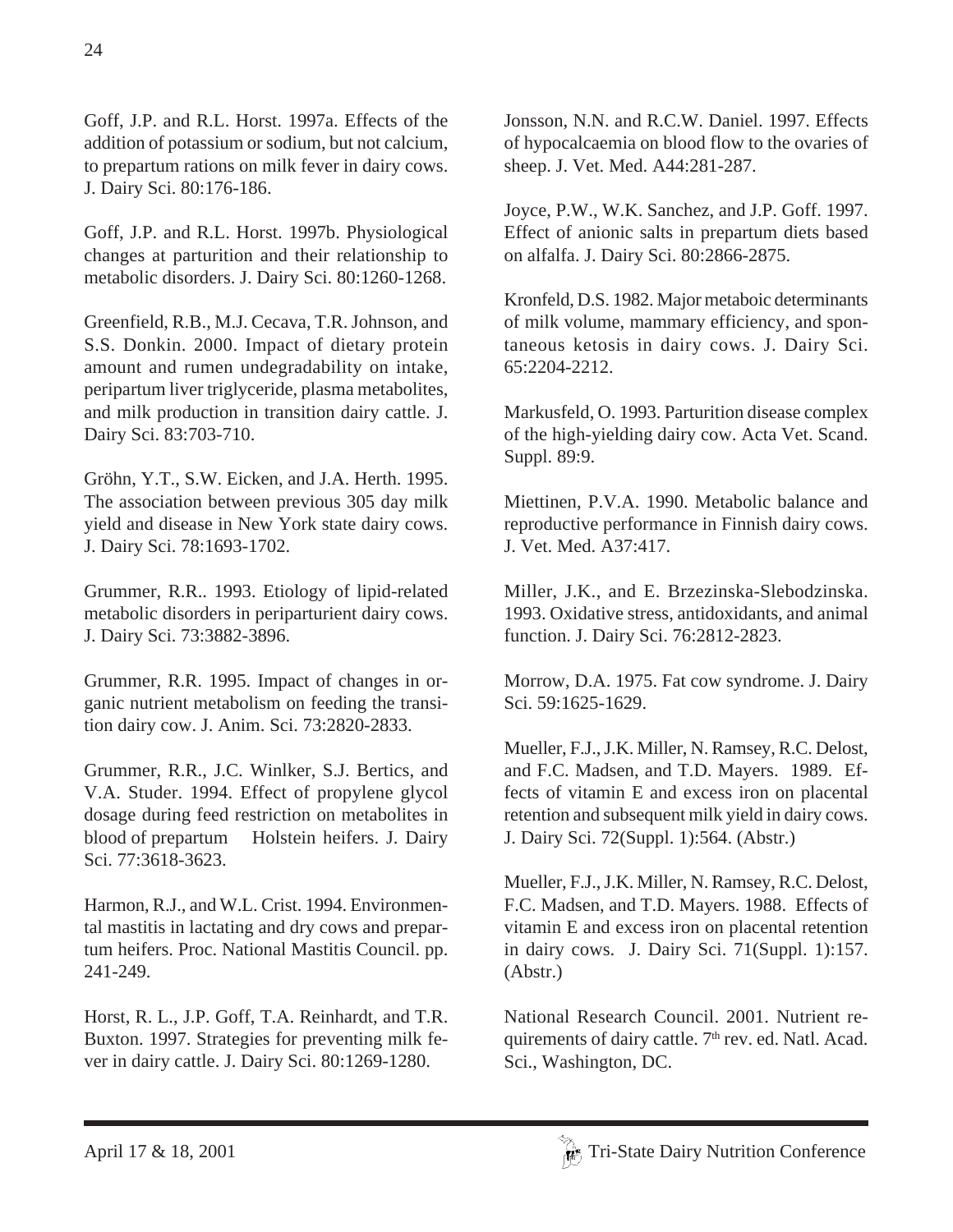Rajala-Schultz, P.J., Y.T. Gröhn, and C.E. McColloch. 1999. Effects of milk fever, ketosis, and lameness on milk yields in dairy cows. J. Dairy Sci. 82:288-294.

Risco, C.A. 1992. Calving related disorders. In *Large Dairy Herd Management*, pgs. 192-198, eds. H.H. Van Horn and C.J. Wilcox. American Dairy Science Association, Champaign, IL.

Roche, J.F., D. Mackey, and M. D. Diskin. 2000. Reproductive management of postpartum cows. Anim. Reprod. Sci. 60-61:703-712.

Rukkwamsuk, T.T., T. Wensing, and M.J.H. Geelen. 1998. Effect of overfeeding during the dry period on regulation of adipose tissue metabolism in dairy cows during the peripartuient period. J. Dairy Sci. 81:2904-2911.

Shearer, J.K., and D.K. Beede. 1990. Effects of high environmental temperature on production, reproduction, and health of dairy cattle. Agri-Practice 11(5):6-17.

Shearer, J.K. and H.H. Van Horn. 1992. Metabolic diseases of dairy cattle. In. *Large Dairy Herd Management*, 358-372, eds. H.H. Van Horn and C.J. Wilcox. American Dairy Science Association, Champaign, IL.

Stanley, T.A., R.C. Cochran, E.S. Vanzant, D.L. Harmon, and L.R. Corah. 1993. Periparturient changes in intake, ruminal capacity, and digestive characteristics in beef cows consuming alfalfa hay. J. Anim. Sci. 71:788-795.

Thomas, D.G., J.K. Miller, F.J. Mueller, C.R. Holmes, and F.C. Madsen. 1990. Daily supplementation of dairy cows with 1,000 IU vitamin E for 6 wk before calving reduced placental retention by almost 60%. J. Dairy Sci. 73(Suppl. 1):166. (Abstr.)

Underwood, J.P. 1998. Effects of feeding palatability enhancer in transition cow diet on performance of Holstein dairy cows. M.S. Thesis. University of Missouri-Columbia.

Voermans, J.A.M. 1997. Health and disease perspectives. Page 1 in the Proc. of the  $5<sup>th</sup>$  International Symposium on Livestock Environment. ASRA, St. Joseph, MI.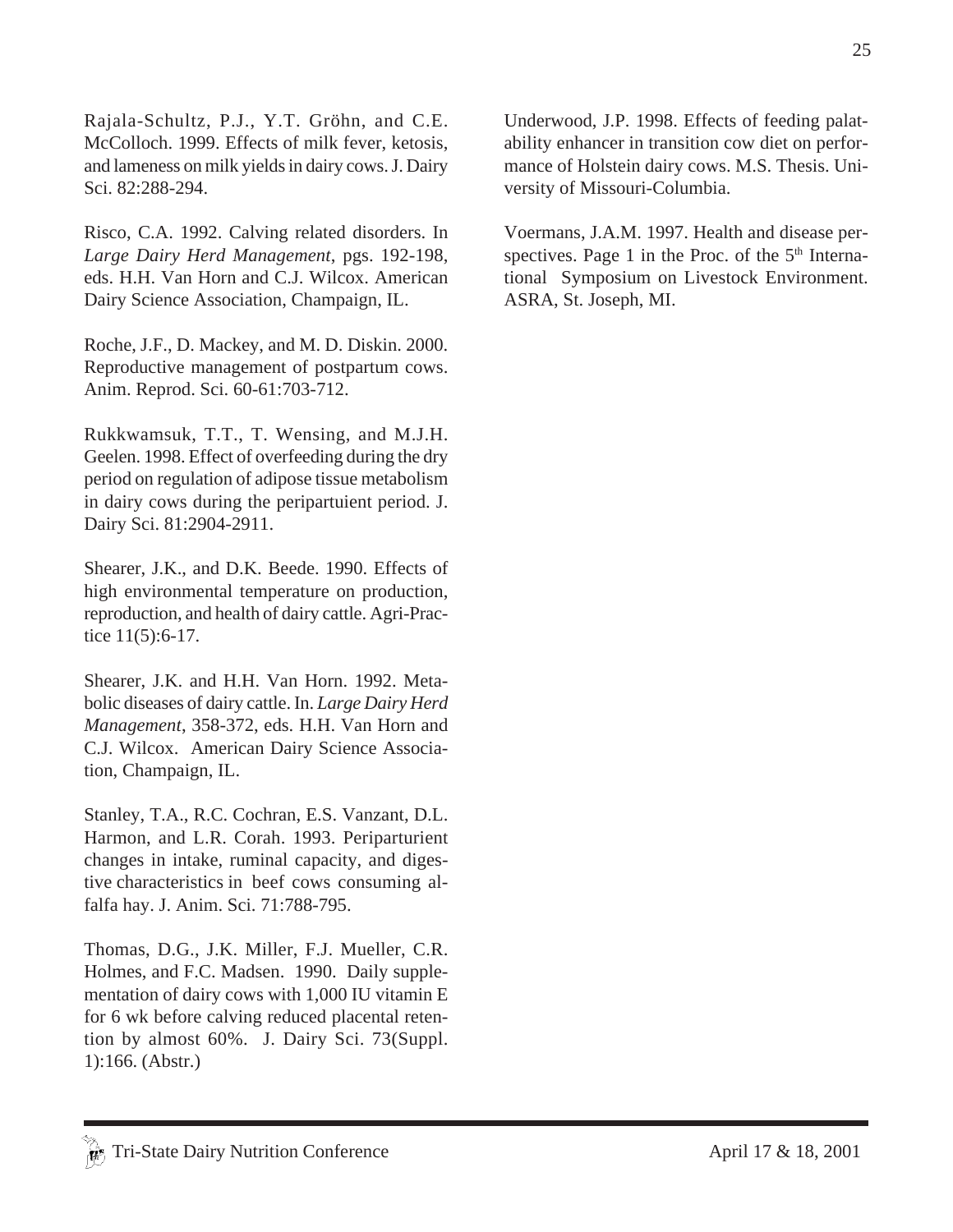|                  |        | Energy (kcal/day) |        | Protein $(g/day)$ |  |
|------------------|--------|-------------------|--------|-------------------|--|
| Gestation (days) | Uterus | Fetus             | Uterus | Fetus             |  |
| 210              | 631    | 500               | 76     | 54                |  |
| 230              | 694    | 601               | 90     | 73                |  |
| 250              | 757    | 703               | 103    | 91                |  |
| 270              | 821    | 805               | 117    | 110               |  |

Table 1. Energy and protein deposition in the uterus and fetus during pregnancy in Holstein cows.<sup>1</sup>

<sup>1</sup>Adapted from Bell et al., 1995.

|                        |       |       |       | Average days from calving <sup>2</sup> |      |      |       |  |
|------------------------|-------|-------|-------|----------------------------------------|------|------|-------|--|
|                        | $-61$ | $-48$ | $-34$ | $-20$                                  | -6   | $+8$ | $+22$ |  |
| Rumen Capacity, gal    | 33.5  | 31.4  | 28.5  | 28.0                                   | 26.9 | 37.5 | 35.1  |  |
| Total fill/capacity, % | 46.5  | 51.9  | 57.3  | 55.5                                   | 53.1 | 51.0 | 58.9  |  |
| DM fill/capacity, %    | 6.7   | 6.2   | 6.6   | 6.0                                    | 6.2  | 6.4  | 7.4   |  |
| Fluid fill/capacity, % | 39.9  | 45.7  | 50.7  | 49.5                                   | 47.0 | 44.6 | 51.5  |  |

Table 2. Periparturient changes in ruminal water-holding capacity and fill.<sup>1</sup>

<sup>1</sup>Adapted from Stanley et al., 1993.

<sup>2</sup>Negative values indicate days prior to calving; positive values indicate days after calving.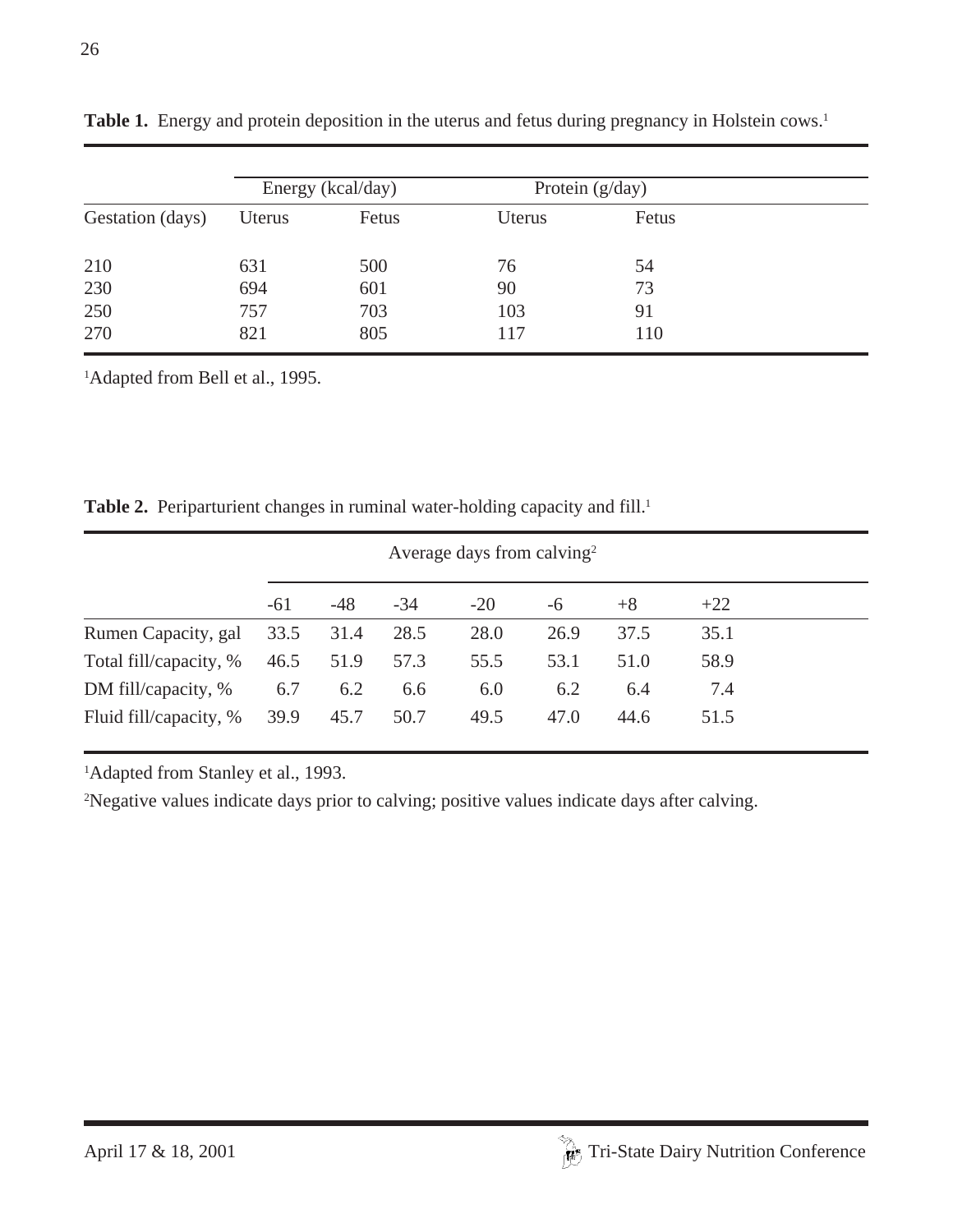| <b>Lactational Incidence</b> |            |                          |  |  |
|------------------------------|------------|--------------------------|--|--|
| Disorder                     | $Risk$ $%$ | Median day of occurrence |  |  |
| Retained placenta            | 7.4        |                          |  |  |
| Metritis                     | 7.6        | 11                       |  |  |
| Milk fever                   | 1.6        |                          |  |  |
| Ketosis                      | 4.6        | 8                        |  |  |
| Displaced abomasum           | 6.3        | 11                       |  |  |
| <b>Mastitis</b>              | 9.7        | 59                       |  |  |

**Table 3.** Lactational incidence risks and median days postpartum of disorders in 8070 multiparous Holstein cows in New York state.<sup>1</sup>

<sup>1</sup>Adapted from Grohn et al., 1995.

|  |  |  |  |  | Table 4. The effects of early postpartum energy status on reproductive performance. <sup>1</sup> |  |
|--|--|--|--|--|--------------------------------------------------------------------------------------------------|--|
|--|--|--|--|--|--------------------------------------------------------------------------------------------------|--|

|                     | Days to<br>first service | <b>Days</b><br>open | Services per<br>conception | First service<br>conception rate $(\% )$ |
|---------------------|--------------------------|---------------------|----------------------------|------------------------------------------|
| Normal              | 70.5                     | 80                  | 1.2                        | 75                                       |
| Subclinical ketosis | 75.8                     | 102                 | 2.0                        | 44                                       |
| Ketotic             | 78.0                     | 100                 | l 9                        | 40                                       |

<sup>1</sup>Adapted from Miettinen, 1990.

|  |  |  |  |  | Table 5. Influence of hypocalcemia on risk of other periparturient disorders. <sup>1</sup> |  |
|--|--|--|--|--|--------------------------------------------------------------------------------------------|--|
|--|--|--|--|--|--------------------------------------------------------------------------------------------|--|

| Disease                 | Odds ratio | $P$ -value |
|-------------------------|------------|------------|
| Dystocia                | 2.8        | < 0.0001   |
| Retained placenta       | 6.5        | < 0.0001   |
| Left displaced abomasum | 3.4        | 0.06       |
| Ketosis                 | 8.9        | < 0.0001   |
| Mastitis                | 8.1        | < 0.0001   |

<sup>1</sup>Adapted from Table 2 in Curtis et al., 1983.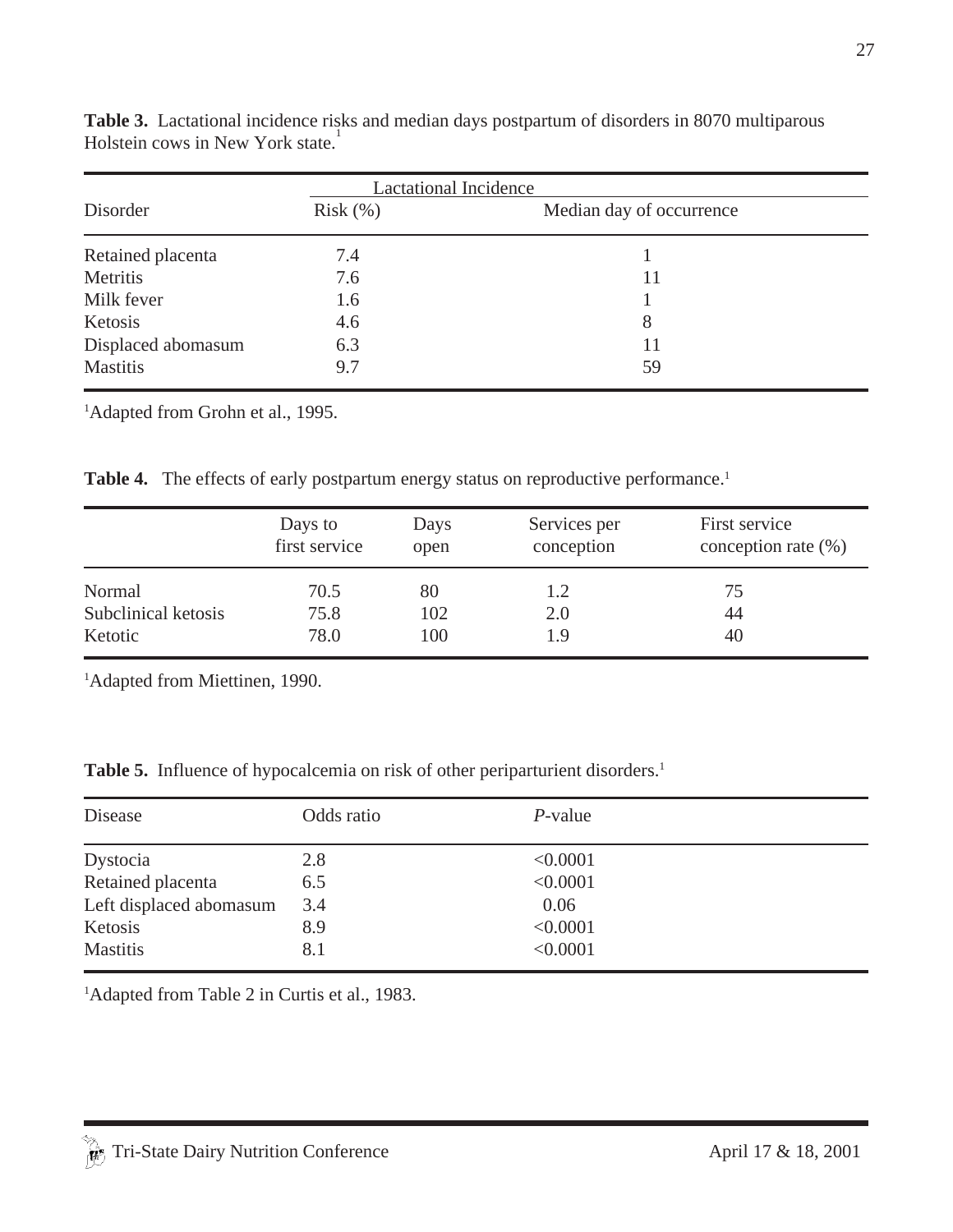|      |                                             | Treatment     |           |  |
|------|---------------------------------------------|---------------|-----------|--|
| Year | Reference                                   | Control       | Vitamin E |  |
|      |                                             | $%$ of group) |           |  |
| 1988 | Mueller et al., 1988                        | 26.7          | $6.9*$    |  |
| 1989 | Mueller et al., 1989                        | 34.4          | $10.8**$  |  |
| 1990 | Thomas et al., 1990                         | 52.9          | $22.0*$   |  |
| 1991 | Brzezinska-Slebodzinska<br>and Miller, 1992 | 32.3          | 21.9      |  |

Table 6. Incidence of placental retention in dairy cows fed diets containing  $> 0.12$  ppm of Se with or without 1000 IU of supplemental vitamin E during the last 40 days of gestation.<sup>1</sup>

 $*P < 0.05$ 

 $*$ <sup>\*</sup>*P* < 0.01

<sup>1</sup>Adapted from Miller and Brzezinska-Slebodzinska, 1993.

**Table 7.** Measurements of blood metabolites and nutrients between normal cows and cows with retained placenta.<sup>1</sup>

| Item                                         | Retained | Normal   |  |
|----------------------------------------------|----------|----------|--|
|                                              | 59.6     | 61.8     |  |
| Glucose, ng/dl<br>NEFA <sup>2</sup> , meq/dl | 0.494    | $0.340*$ |  |
| Amino acids, moles/dl                        | 2.34     | $2.48*$  |  |
| Calcium, mg/dl                               | 96.3     | 98.5*    |  |
| Monocytes, $103/ml$                          | 225      | $310*$   |  |

 $*P < 0.05$ 

<sup>1</sup>Adapted from Chassagne and Chacornac (1994)

 $\overrightarrow{P}$ NEFA = non esterified fatty acids.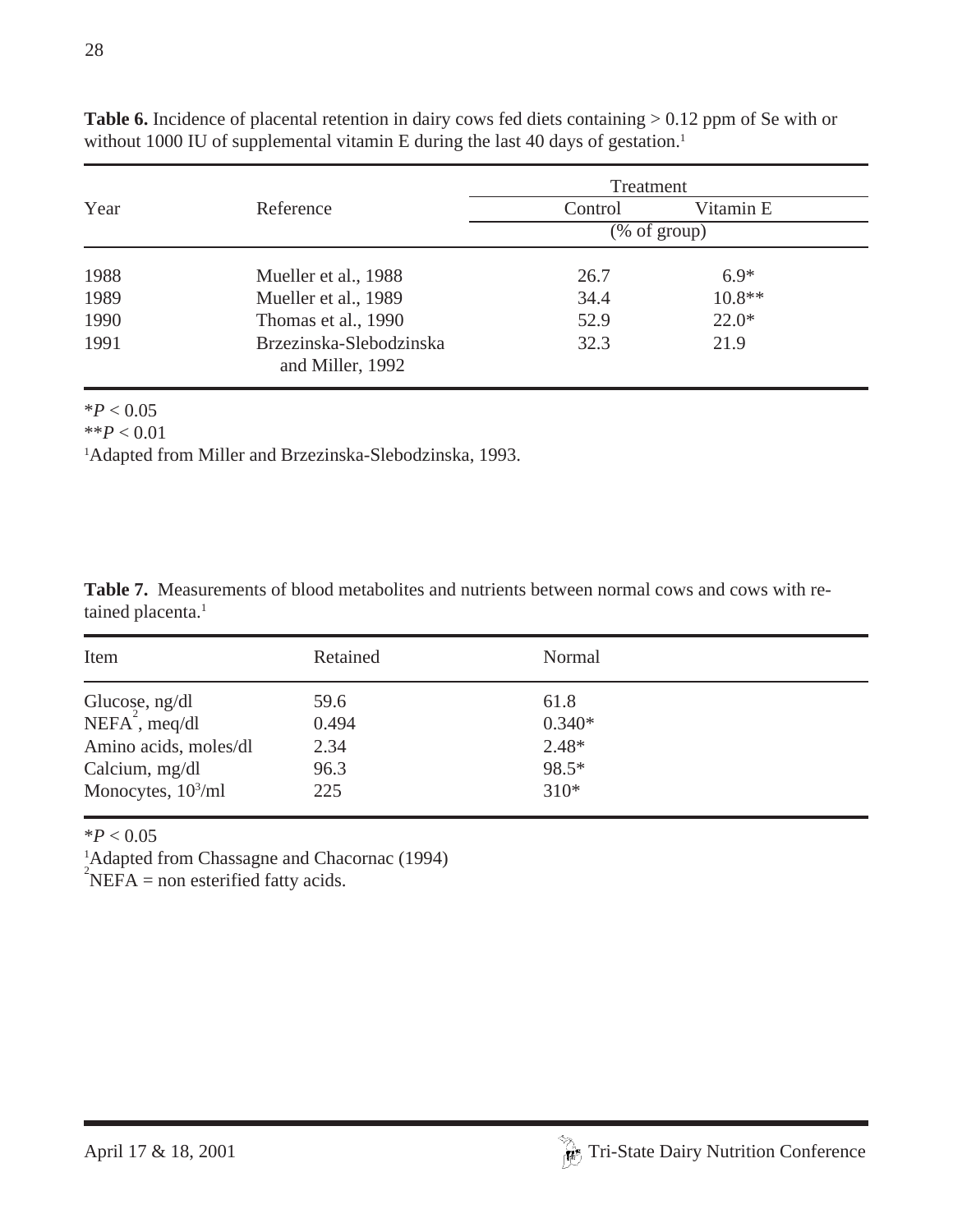| Production                          | Cooled | Heat stressed | Difference $(\% )$ |
|-------------------------------------|--------|---------------|--------------------|
| 305-d milk yield, lbs. <sup>2</sup> | 5878.4 | 5623.2        | 255.2(4)           |
| 150-d milk yield, lbs./d            | 89.5   | 81.8          | 7.7(8.5)           |
| Peak milk yield, $lbs.d^3$          | 91.0   | 87.4          | 3.6(4)             |

Table 8. Effect of prepartum heat stress on postpartum milk yield.<sup>1</sup>

<sup>1</sup>Adapted from Shearer and Beede, 1990.

2 305-d predicted yield adjusted for age, month of calving, and Estimated Relative Producing Ability (ERPA).

3 Means of peak milk production taken from three herds.

- 1. Birth of a live calf
- 2. Healthy cow during the transition period
- 3. High peak milk production
- 4. Controlled loss of body condition
- 5. High fertility at first breeding

**Figure 1.** Terms of the 100-day contract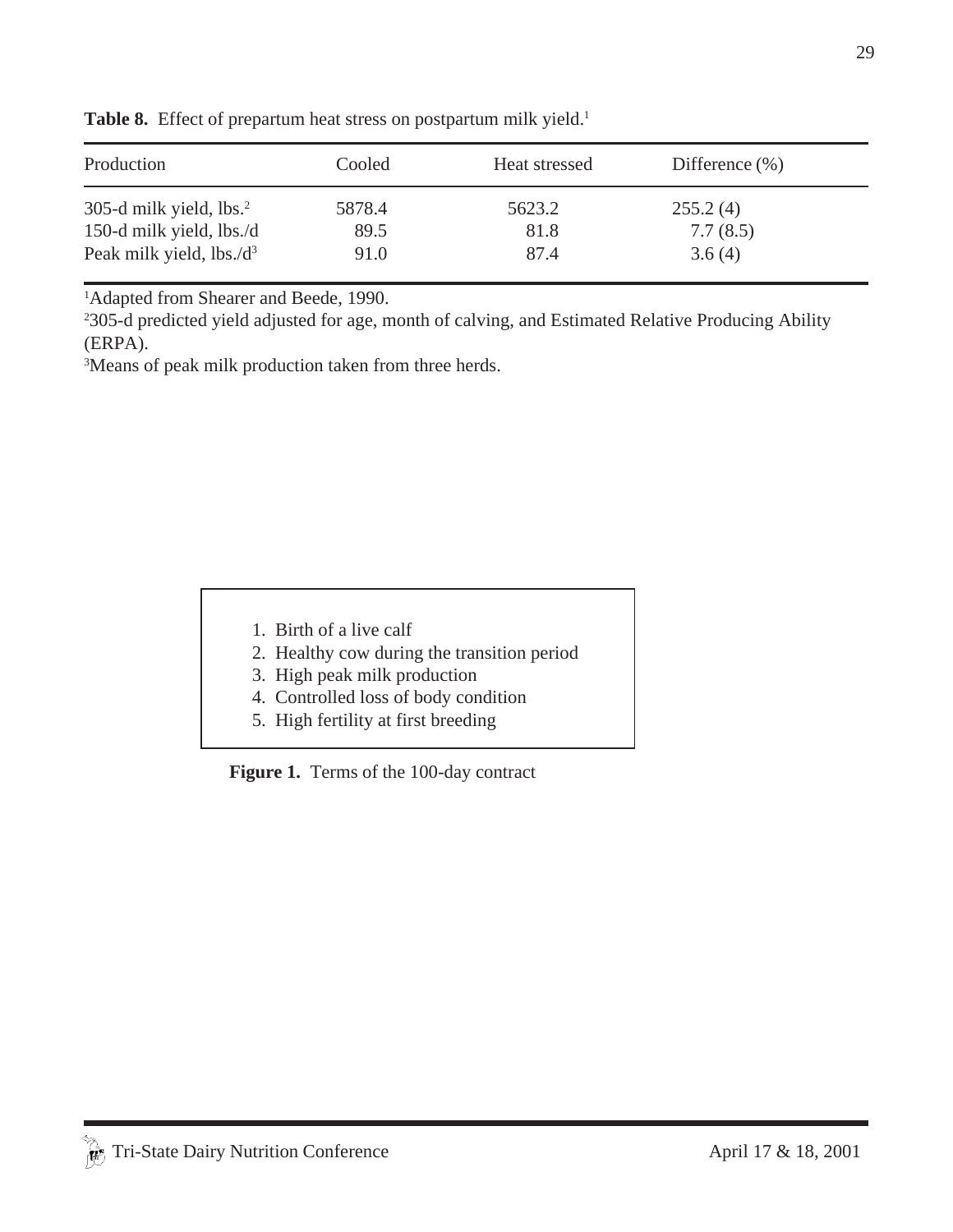

**Figure 2.** Changes in serum concentrations of hormones in cows during the periparturient period (adapted from Bell, 1995).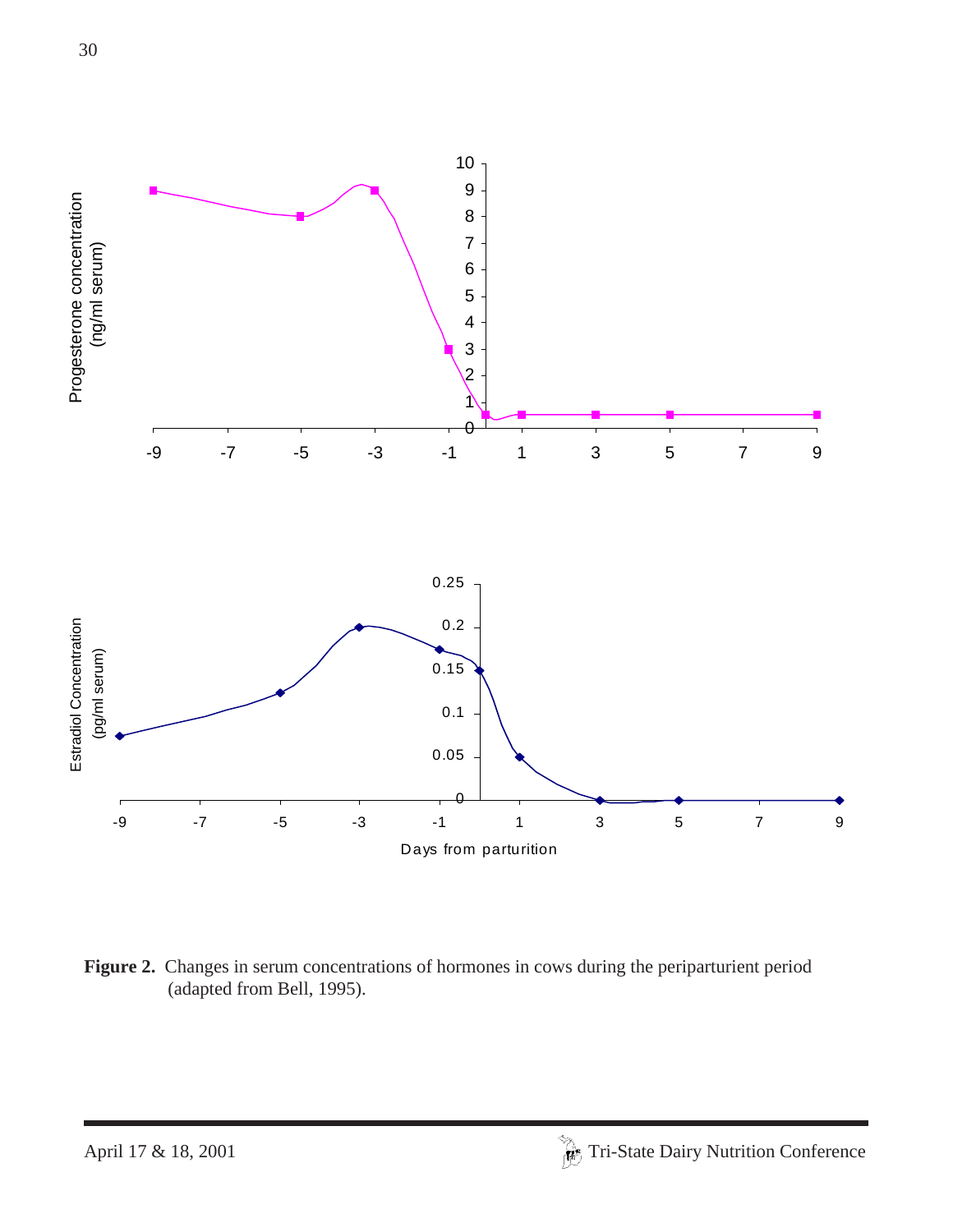

Figure 3. Dry matter intake of transition cows (Adapted from Underwood, 1998).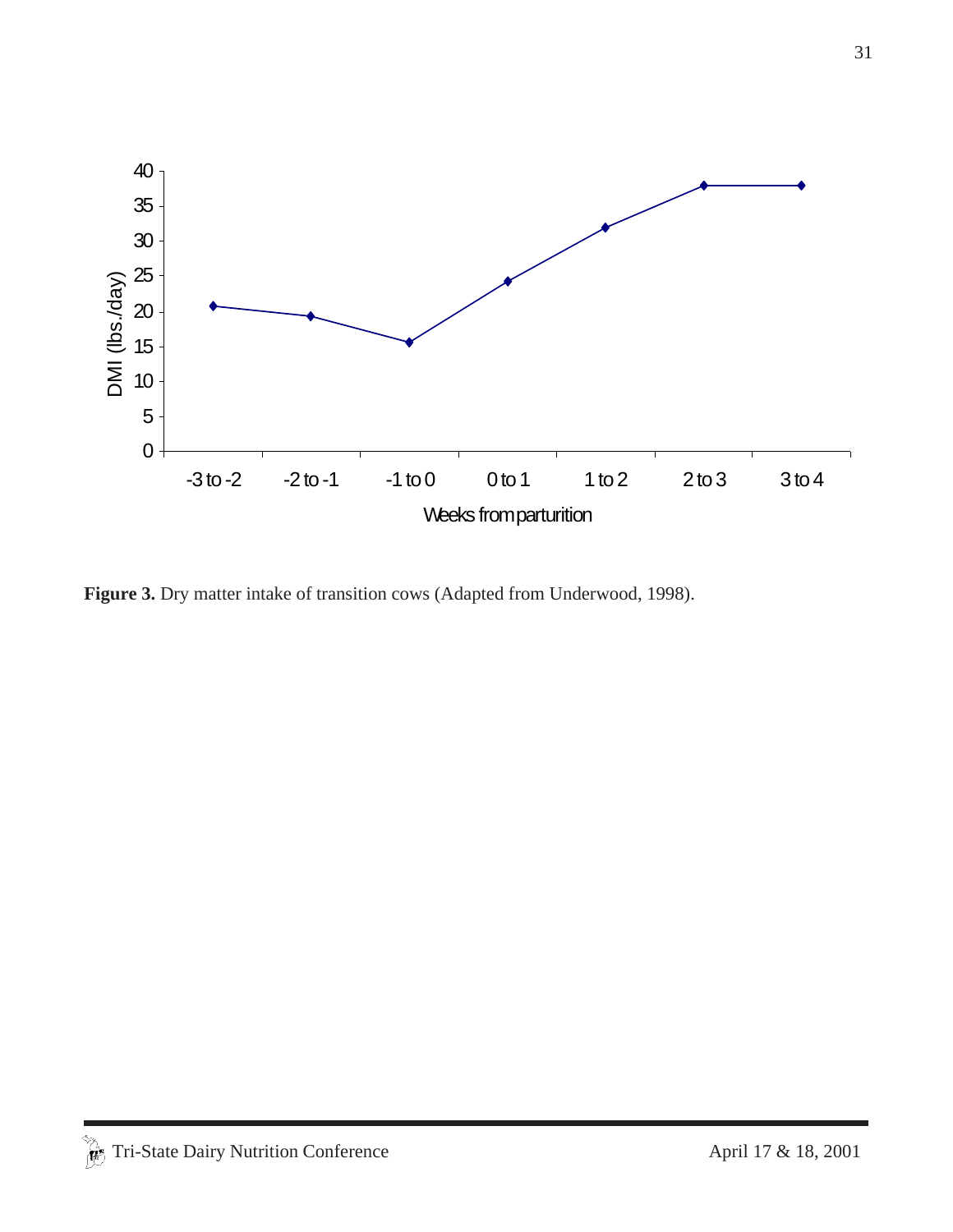

**Figure 4.** Estimated prepartum energy balance of transition cows (Adapted from Grummer, 1995).



**Figure 5.** Serum non-esterified fatty acid concentration of transition cows (Adapted from Underwood, 1998).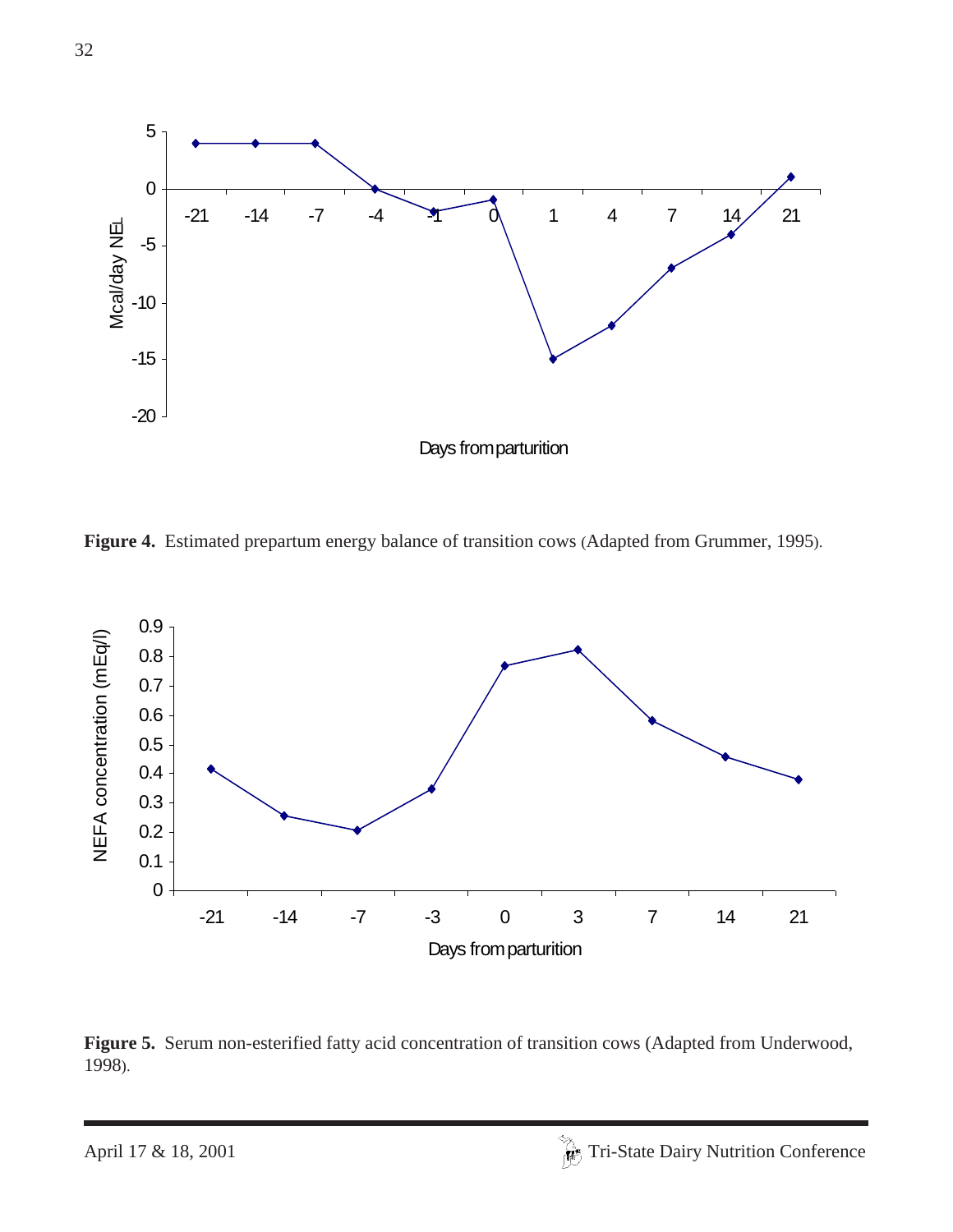

Figure 6. Changes in the area of cross sections of rumen papillae of cows fed low-energy diets prepartum and high-energy diets postpartum (Adapted from Dirksen et al., 1985).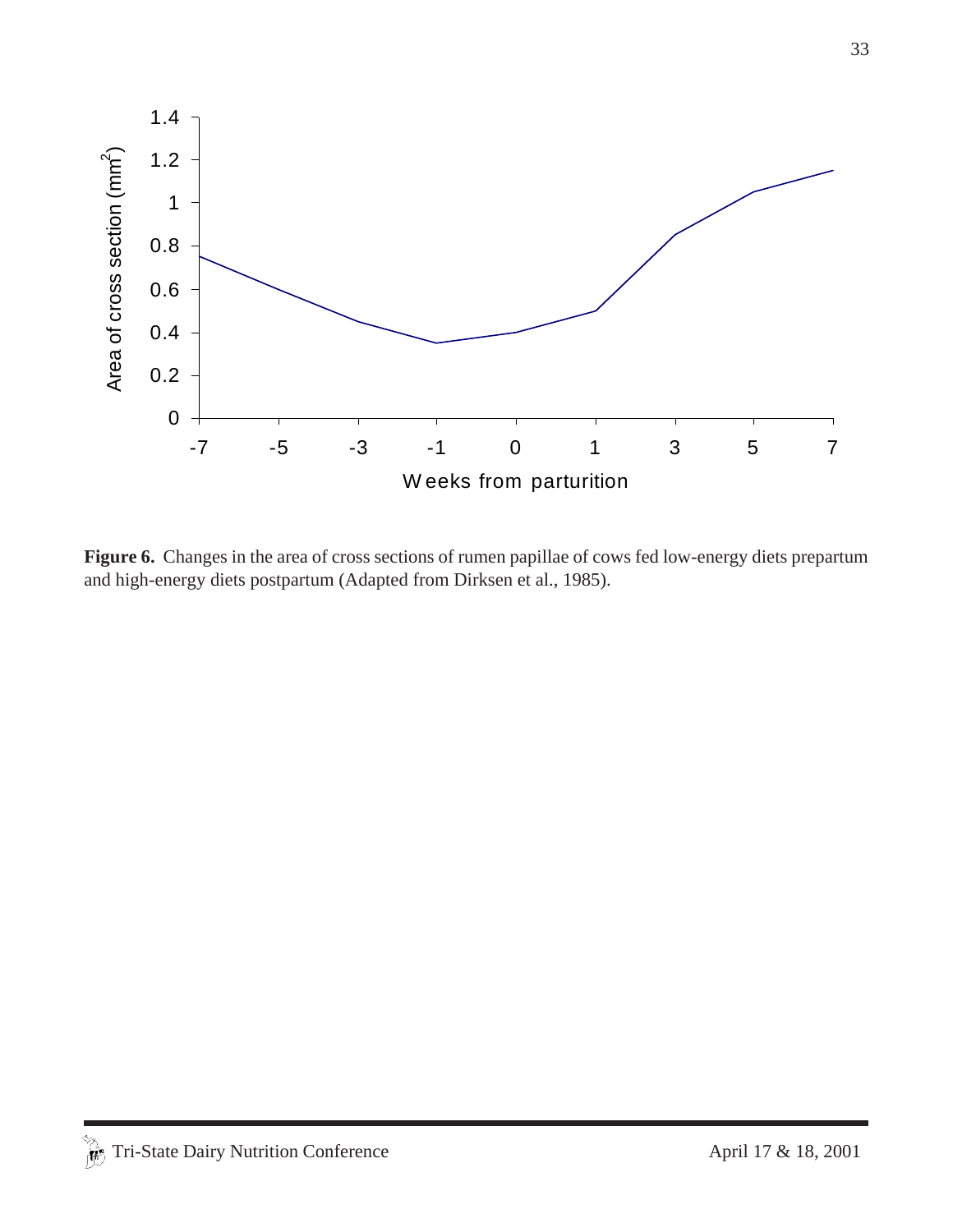

Figure 7. Total antioxidants in bovine plasma as measured by their protection of phycoerythrin fluorescence in vitro (Adapted from Miller and Brzezinska-Slebodzinska, 1993).

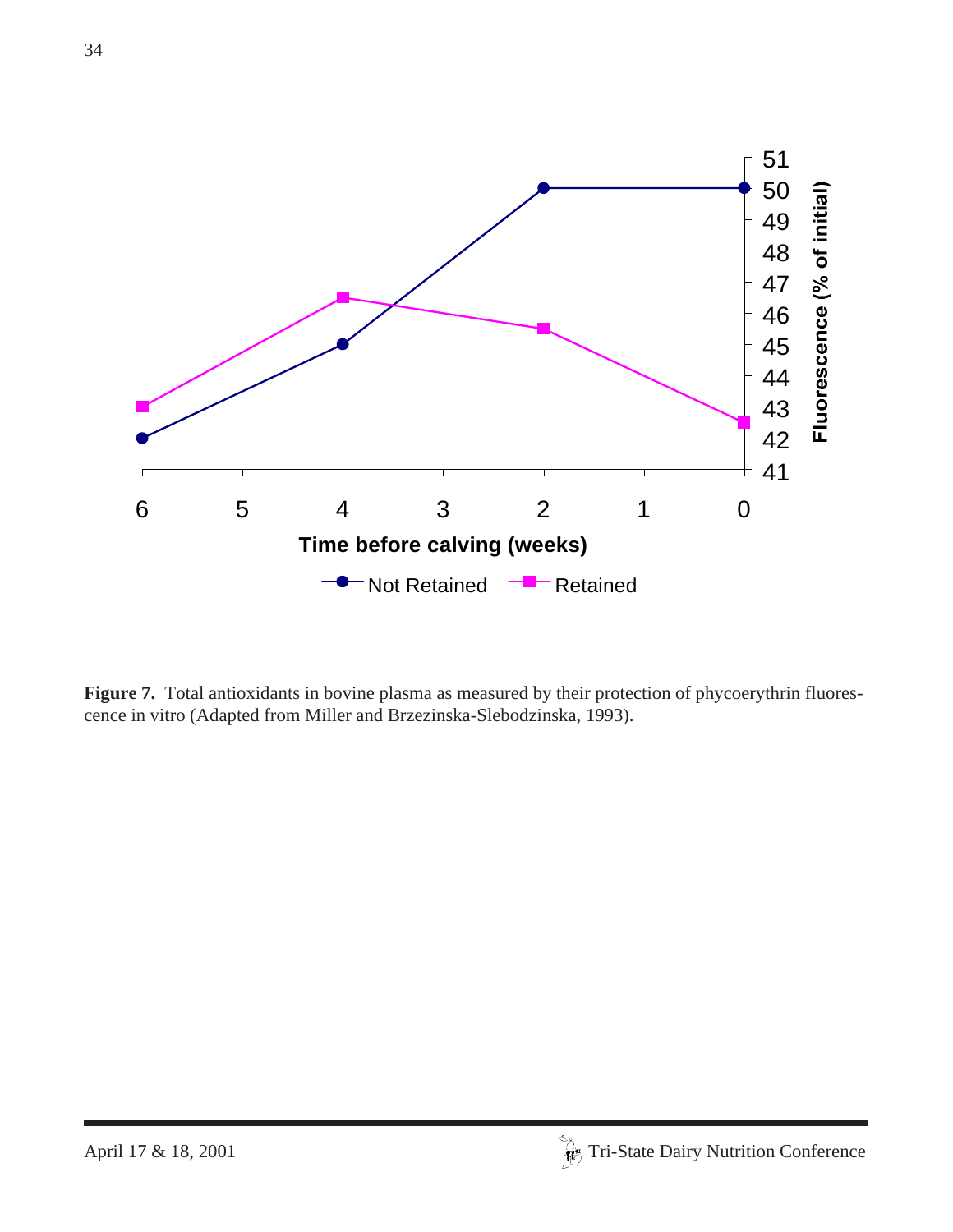### **Prevention of Displaced Abomasum**

**Randy D. Shaver1**

*Department of Dairy Science University of Wisconsin*

#### **Abstract**

Because of intake depression prior to calving and slow intake ascent post-calving, the transition period is the major risk period for abomasal displacements. Feeding and management practices that prevent other calving-related disorders reduce the risk of abomasal displacements. Cows that have excess body condition at calving are at increased risk of ketosis and abomasal displacements. Both excessive and minimal feeding of concentrates pre-calving may increase the risk of abomasal displacements. Feed bunk management is an important risk factor for abomasal displacements. Inadequate bunk space, high competition at the feed bunk, restricted bunk access time, and restricted feed availability may limit intake. Poor environmental and social adaptation of transition cows may limit feed intake. Low feed intake may lower rumen fill, providing greater opportunity for migration of the abomasum. The importance of bunk management practices that limit feed intake in causing left displaced abomasum **(LDA)** is likely greatest during the early post-calving period, because of the coinciding events of the transition period. Feed delivery practices can alter the actual nutrient densities of the consumed ration relative to nutrient specifications of the formulated ration. Sorting of the total mixed ration **(TMR)** in the feed bunk can also cause this problem. Fiber densities of the consumed ration that are below minimum recommended allowances may result. Excess TMR mixing may grind coarse particles and cause a lack of fiber physical form. Transition programs and feed bunk management practices should be monitored closely when investigating LDA problem herds.

#### **Introduction**

Shaver (1997) published a review of nutritional risk factors for abomasal displacements. The purpose of this paper is to summarize the important findings from that review, update any new information, and discuss the management practices necessary for the prevention of abomasal displacements.

Abomasal displacements cause economic loss in dairy herds through treatment costs, premature culling, and production loss. Current treatment costs range from \$100 to \$200 per case, and 10% of cows diagnosed with displaced abomasum are culled or die before the next test day. Treated cows that remain in the herd produce about 800 lb less milk the following month than cows without a displaced abomasum.

Eighty to 90% of all abomasal displacements are left sided. Estimates in the literature of average incidence rates for LDA range from 1.4 to 5.8%. We (Pehrson and Shaver, 1992) reported an average LDA incidence rate of 5% (range 0 to 21.7%) from a survey of 71 commercial dairy

<sup>1</sup> Contact at: Room 280 Animal Sciences Building, 1675 Observatory Drive, Madison, WI 53706, (608) 263-3491, FAX (608) 263-9412, Email: rdshaver@facstaff.wisc.edu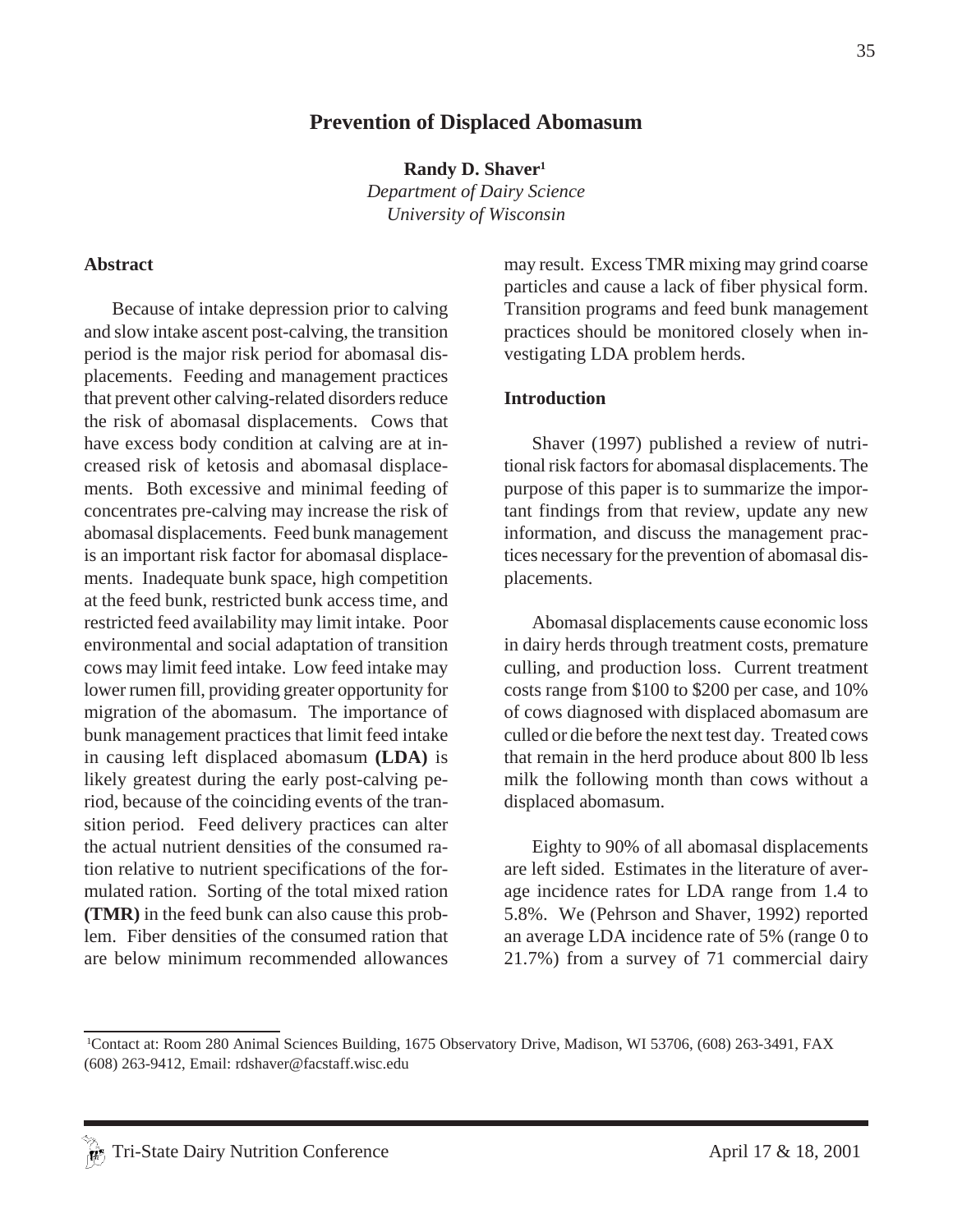herds with 5,742 cows. Jordan and Fourdraine (1993) reported an average LDA incidence rate of 3.3% (range 0 to 14%) from a survey of 61 high-producing commercial dairy herds averaging about 24,000 lb of milk per lactation.

## **Transition Period**

Eighty to 90% of LDA are diagnosed within one month post-calving. Estimates in the literature of the proportion of LDA diagnosed within two weeks post-calving range from 52 to 86%. This denotes the transition period of 2 to 4 weeks pre-calving through 2 to 4 weeks post-calving as the major risk period for LDA.

The transition period is characterized by intake depression pre-calving and slow intake ascent post-calving. Low feed consumption during the transition period is a risk factor for LDA through reduced rumen fill and increased incidence of other calving-related disorders. Low rumen fill may provide greater opportunity for migration of the abomasum. Decline of dry matter intake (**DMI**) is about 35% over the last week pre-calving and causes increased liver tri-glyceride immediately post-calving (Bertics et al., 1992). Concurrent calving-related disorders have been implicated as risk factors for LDA.

## **Post-Calving Disorders**

Cows with uncomplicated ketosis, retained placenta, metritis, or subclinical milk fever are at an increased risk of LDA. This suggests that feeding and management practices that prevent other calving-related disorders will reduce the risk of LDA.

Conversely, LDA has been found to increase the risk of other calving-related disorders. Cows with LDA are at increased risk of complicated ketosis and metritis. This suggests that feeding and management practices that prevent LDA will reduce the incidence of some other calving-related disorders. Ketosis and LDA are closely related calving-associated disorders.

## **Body Condition Score**

Cows with excess body condition score (**BCS**) at calving are at increased risk of LDA; incidence rates for cows ( $n = 1401$ , 95 commercial dairy herds) with low (2.75 to 3.25), medium (3.25 to 4), and high ( $>$  or = 4) BCS at calving were 3.1, 6.3, and 8.2%, respectively (Dyk, 1995). Increased risk of ketosis and fatty liver, greater pre-calving intake depression, and slower post-calving intake ascent for cows are associated with over-conditioned at calving.

Cows with excess BCS at calving were at increased risk of ketosis; incidence rates for cows with low, medium, and high BCS at calving were 8.9, 11.5, and 15.7%, respectively (Dyk, 1995). Higher ketosis incidence in cows with greater BCS at calving may have predisposed them to the higher observed incidence of LDA.

European workers (Garnsworthy and Topps, 1982) fed cows to a BCS (adjusted to a 1 to 5 scale) at calving of 2 to 3 (low), 3 to 4 (medium), and 4 to 5 (high) in two trials. During the first 16 weeks postcalving, cows with higher BCS at calving consumed less dry matter (**DM**) and reached maximum DMI later. Similar results were reported by Treacher et al. (1986) using two groups of cows with BCS at calving of 3 and 5 (adjusted to a 1 to 5 scale).

## **Lead Feeding**

Lead feeding, the practice of increasing concentrates during the last few weeks prior to calv-

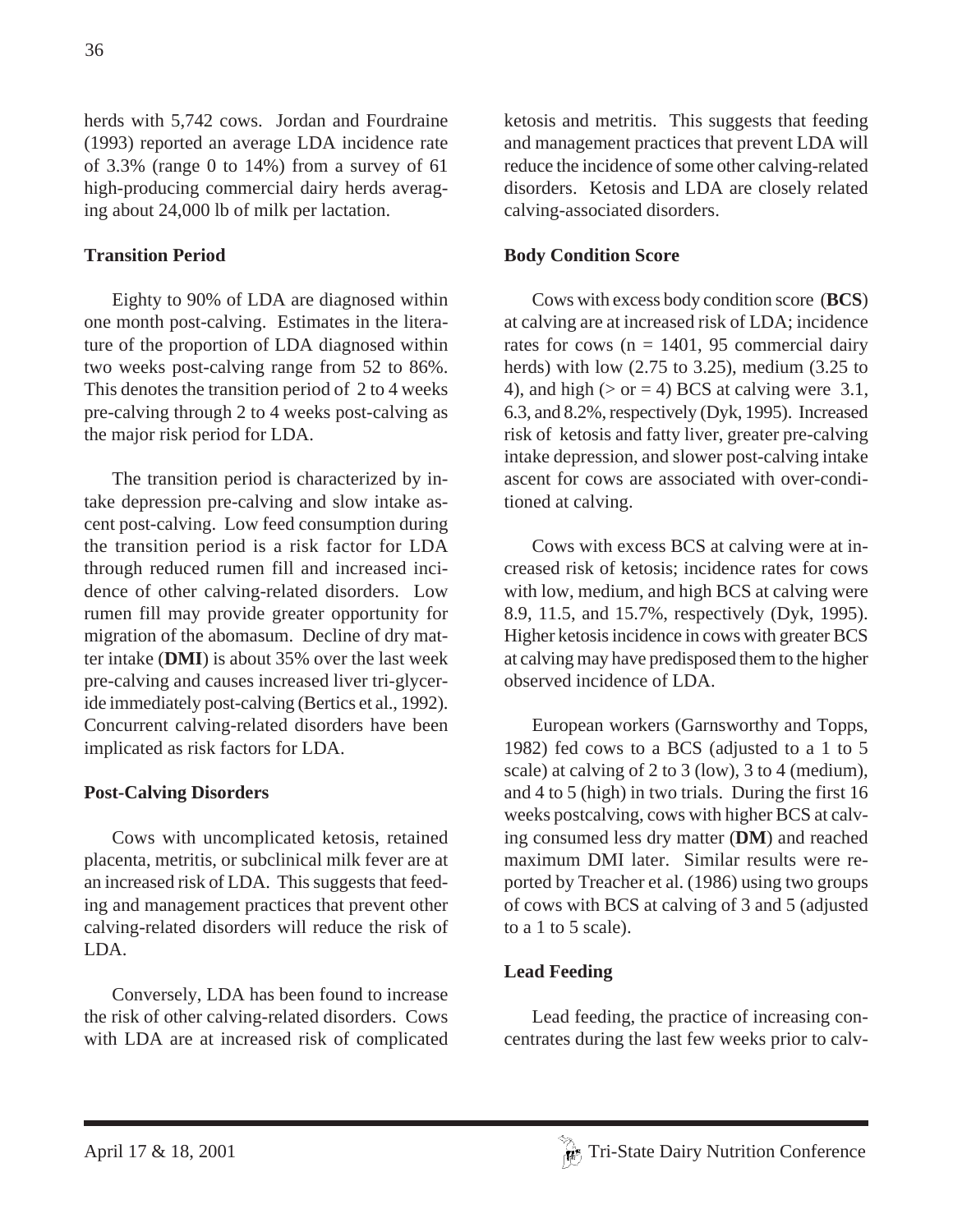ing, is a common practice on commercial dairy farms. Lead feeding energy and protein have been shown to lower the risk of LDA and ketosis (Curtis et al., 1985).

Coppock et al. (1972) fed TMR containing 75, 60, 45, and 30% forage (DM basis) to 40 Holstein cows from 4 weeks pre-calving through 4 weeks post-calving. No LDA were observed in cows fed the high forage diet. Incidence rates for LDA in cows fed the 60, 45, and 30% forage diets were 16.7, 40, and 36%, respectively. This study involved an abrupt switch to TMR with higher levels of concentrate at 4 weeks pre-calving rather than a gradual increase in the amount of concentrate fed during the last few weeks prior to calving. This abrupt dietary switch may have aggravated the LDA response to higher concentrate feeding, but it reflects lead feeding practices in commercial dairy herds that feed TMR.

European workers (Dirksen et al., 1985) reported that the cross-sectional area of ruminal papillae declined when cows were placed on a lowenergy dry cow diet, reaching a low point 1 to 2 weeks prior to parturition. The ruminal papillae cross-sectional area increased gradually after cows were placed on a high-energy diet starting 2 weeks prior to calving but was not maximized until 6 to 8 weeks post-calving. This suggests that capacity for ruminal VFA absorption is lowest during the transition period.

Minimal lead feeding pre-calving may increase the risk of acidosis and LDA through failure to increase the absorptive capacity of the ruminal papillae prior to the feeding of high-energy post-calving diets. Pre-calving adaptation of the rumen microbial population prior to the feeding of high-energy postpartum diets may also be important. Further, pre-calving concentrate lead feeding may increase energy intake and reduce fatty acid mobilization from adipose tissue, which may reduce the incidence of fatty liver and ketosis.

Both excessive and minimal lead feeding of concentrates pre-calving may increase the risk of LDA. After considering that intake depression during the close-up period results in a total DMI of 1.5% of body weight (**BW**), then guidelines for concentrate DM lead feeding of up to 0.75% of BW restricts the close-up TMR to 50% concentrate or less. This rate of concentrate feeding should allow for adequate ruminal conditioning, along with sufficient energy intake to address the fat mobilization issue if a high-starch concentrate is supplemented. We recommend that pre-fresh diets be formulated for 0.70 to 0.72 Mcal of net energy lactation (**NE**<sub>r</sub>) per lb of DM. Cameron et al. (1998) implicated pre-fresh diets with >0.75 Mcal  $NE_{L}$ /lb DM as a risk factor for LDA.

Another supplementation strategy being used in the field for pre-fresh cows is the feeding of high-fiber rather than high-starch concentrates. One Midwest-based feed company reports, from in-house research trials and field experiences, good success with their pre-fresh diet recommendation of 5 lb grass hay (as-fed basis) and 12 lb highfiber concentrate (as-fed basis) with the rest of the diet from corn silage. There is a lack of published research data comparing high-starch concentrates versus high-fiber concentrates as supplements in pre-fresh diets. Fiber sources with high ruminal fermentability (i.e. soy hulls or beet pulp) should be used if the high-fiber concentrate supplementation strategy is employed. This approach may offer some advantages from the standpoint of LDA prevention, but research data are lacking.

### **Post-Calving Concentrate Feeding**

A special TMR for early post-calving cows is becoming more common, especially on large com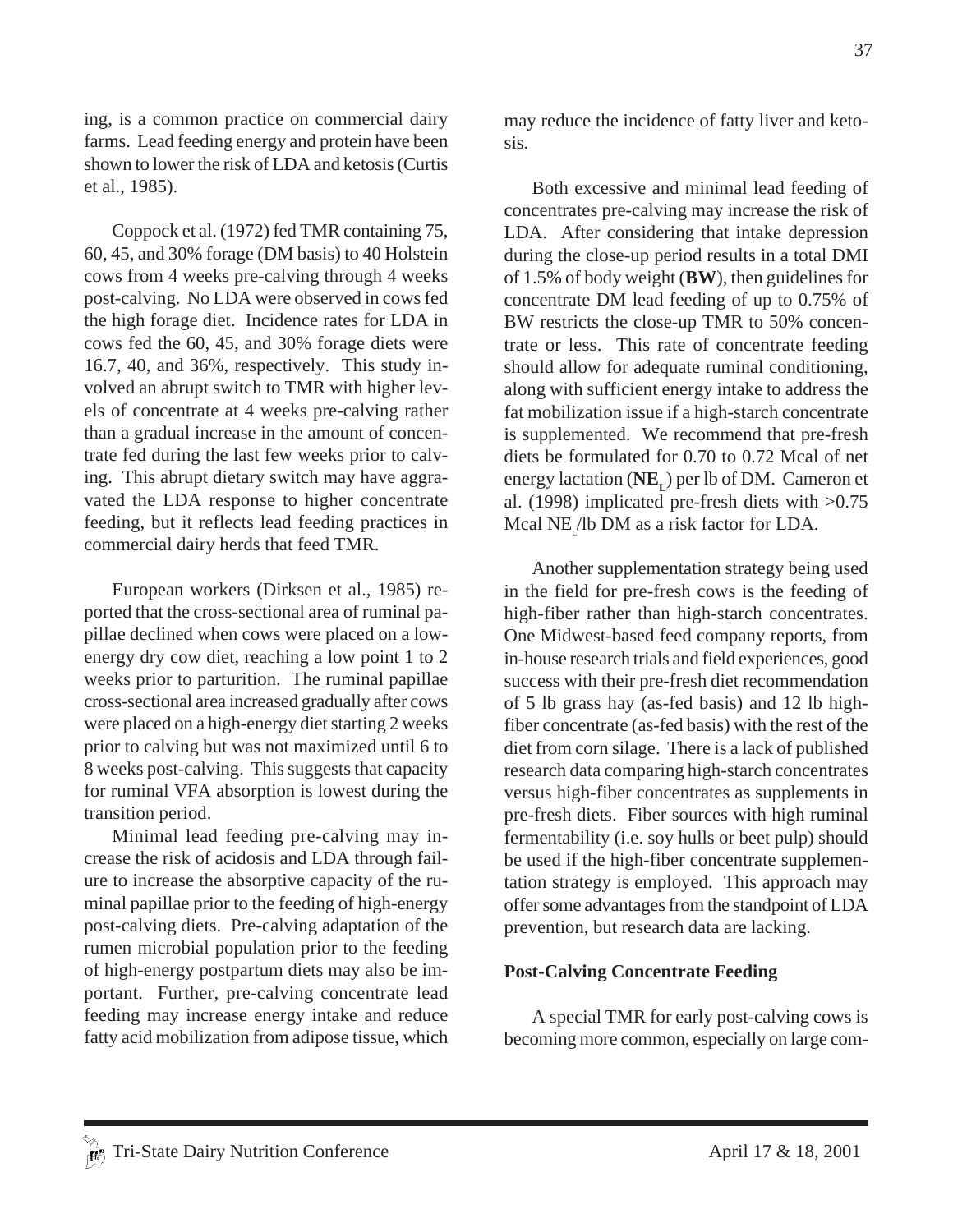mercial dairy farms. We do not recommend formulation of post-fresh diets with less than 21% neutral detergent fiber (**NDF**) from forage. Ohio State workers (Wang et al., 2001) compared postfresh diets that contained 17%, 21%, or 25% NDF from forage. Milk production and DMI of postfresh cows (first 30 days in milk) were highest on the 21% NDF from forage diet. We recommend 35 to 40% non-fiber carbohydrate (**NFC**; DM basis) in post-fresh diets. Whole cottonseed, soy hulls, and beet pulp are good ingredients for limiting starch concentrations in post-fresh diets. Whole cottonseed also contributes a significant amount of effective fiber. These recommendations should offer some advantages from the standpoint of LDA prevention, but research data are lacking. Dietary supplementation of sodium bicarbonate lessens the decline in ruminal pH that is observed post feeding (Erdman, 1988). This may help prevent laminitis and LDA. The recommended inclusion rate for sodium bicarbonate is 0.75 to 1.0% of dietary DM.

## **Hypocalcemia**

From a study with 510 Holstein cows in a commercial dairy herd, Florida workers (Massey et al., 1993) reported that cows hypocalcemic at parturition (total serum calcium < 7.9 mg/100 ml and serum ionized calcium < 4.0 mg/100 ml) were at increased risk of LDA. This increased risk of LDA for cows that are hypocalcemic at calving may be due to reduced ruminal and abomasal motility (Goff and Horst, 1997). There may be a role for strategies to prevent hypocalcemia at calving, such as formulation of pre-calving diets for dietary cation-anion difference, in the prevention of LDA.

## **Ration Physical Form**

Oklahoma workers (Dawson et al., 1992) reported that cows fed ground alfalfa hay (1/4" hammer-mill screen) and concentrate in a pelleted (1/ 8") experimental TMR starting at calving were at increased risk of LDA (17.4 vs. 1.6%) compared with cows fed the standard herd ration of sorghum silage (1/2" theoretical length of cut) and concentrate mixed plus loose alfalfa hay. Cows that developed LDA were diagnosed within 8 to 18 days post-calving.

These results demonstrate that an extreme alteration in ration physical form (i.e. pelleted TMR) during the early post-calving period increases LDA. Lack of physical form reduces chewing activity and ruminal fill, motility, and fiber-mat formation and increases ruminal VFA concentration, which all may play a role in causing LDA. The importance of physical form as a risk factor for LDA is likely greatest during the early postcalving period, because of the coinciding events of the transition period.

Data are lacking with regard to the impact of varying silage and TMR physical form within typical field ranges on the incidence of LDA. We recommend that transition diets should contain adequate coarse particles to support good chewing activity and rumen fill. Diets with 8 to 10% of particles on the top screen of the Penn State – Nasco shaker box are recommended for both prefresh and post-fresh cows. Inclusion of 3 to 5 lb/ cow/day of hay in the TMR for transition cows can help meet this coarse particle recommendation. Evidence of sorting of the transition-cow TMR should be monitored closely.

## **Dry Cow Forages**

A wide variety of forages are used for dry cows on commercial dairy farms, but data are limited regarding their impact on the incidence of LDA. Purdue workers (Zamet et al., 1979) reported LDA incidence rates of 1/29 (LDA/n), 3/30 and 3/30 for chopped hay, haycrop silage, and corn silage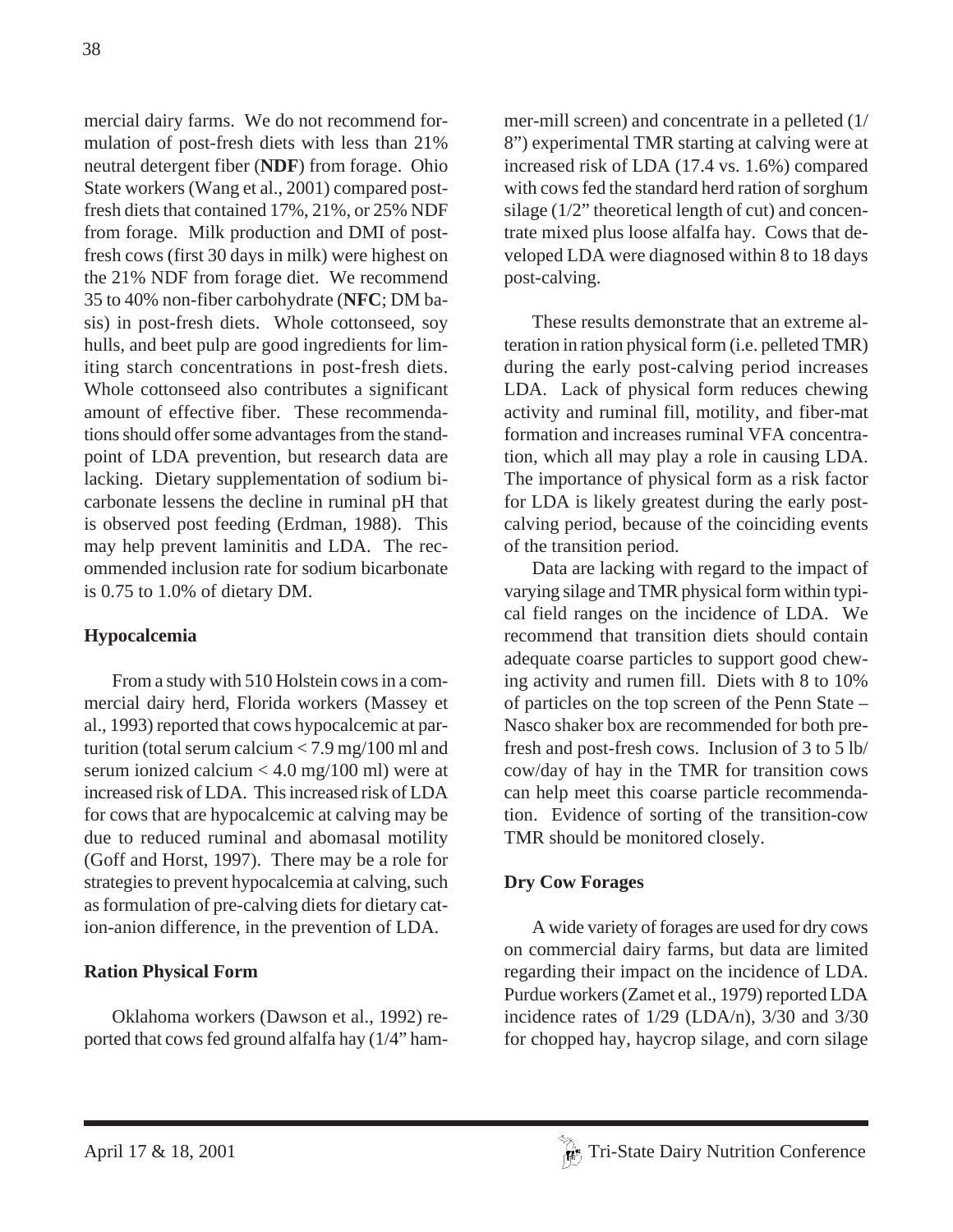in dry cow forage programs, respectively.

Agway workers (Nocek et al., 1983) evaluated dry cow forage programs consisting of long hay, 50% long hay and 50% corn silage (DM basis), and corn silage DM restricted to 1% of BW plus 2.0 lb/cow/day of liquid protein supplement. Incidence rates for LDA were 3.0, 4.3 and 6.3% for hay, hay - corn silage, and corn silage, respectively. Incidence rates for ketosis were highest for hay  $(9.1\% \text{ vs. } 6.3 \text{ to } 6.4\%)$ . Higher incidence of LDA for corn silage may have been due to low rumen fill related to limit-feeding and lack of physical form. Higher incidence of ketosis for hay may have been due to lack of energy. The lowest incidence of LDA plus ketosis was observed with the hay - corn silage diet (10.6% vs. 12.1 to 12.7%). It appears that all corn silage rations should not be fed to dry cows. If all corn silage rations are limit-fed, rumen fill may not be sufficient to prevent LDA. If they are not limitfed, excess energy consumption may cause overconditioning and associated metabolic disorders.

However, controlled use of corn silage as a component of forage programs for dry cows may be beneficial. We generally recommend limiting corn silage to 50% or less (DM basis) of the dry cow forage program. Corn silage comprised 50 to 80% (DM basis) of the close-up dry cow forage programs in the trials of Mashek and Beede (2000 and 2001) with LDA incidence rates of 4.3% vs. 8.3% for 3 versus 6 week pre-fresh feeding periods and 7.5% vs. 10.3% for pre-fresh diets without or with corn grain supplementation. It is unknown whether feeding pre-fresh diets with a lower proportion of corn silage in the forage program would have reduced the incidence of LDA observed in these trials.

#### **Transition Cow Environment**

Bazeley and Pinsent (1984) reported that herds with a high incidence of laminitis tended to put cows through more abrupt changes at calving than low incidence herds. Although not evaluated in their field survey, the same relationship also likely applies to LDA. Their observation underscores the importance of specific feeding and management programs that allow prepartum and early postpartum cows to adapt gradually to social, environmental, and nutritional changes. Cow comfort, ventilation, and bunk management are especially important for transition cows.

### **Feed Bunk Management**

Cameron et al. (1998) implicated that feed bunk management is a risk factor for LDA. Feed bunk management is a risk factor for LDA through effects on feed consumption and actual nutrient densities of the consumed ration.

### *Feed analysis*

Errors in nutrient delivery can occur because of errors in the nutrient composition assigned to feed ingredients. The use of tabular values for nutrient composition of feed ingredients can be a source of error.

Error in the nutrient analysis of feed ingredients can result from poor sampling technique on the farm, infrequent feed sampling and testing, or inaccurate laboratory analyses. Variation in the layering of forages into bunker silos (i.e. alfalfa silage versus corn silage or silage of different qualities) and the relative uniformity of sample and feed removal from the face can lead to a discrepancy between the forage test and what is actually fed. Switching between silo bags before forage tests are received and a new ration is for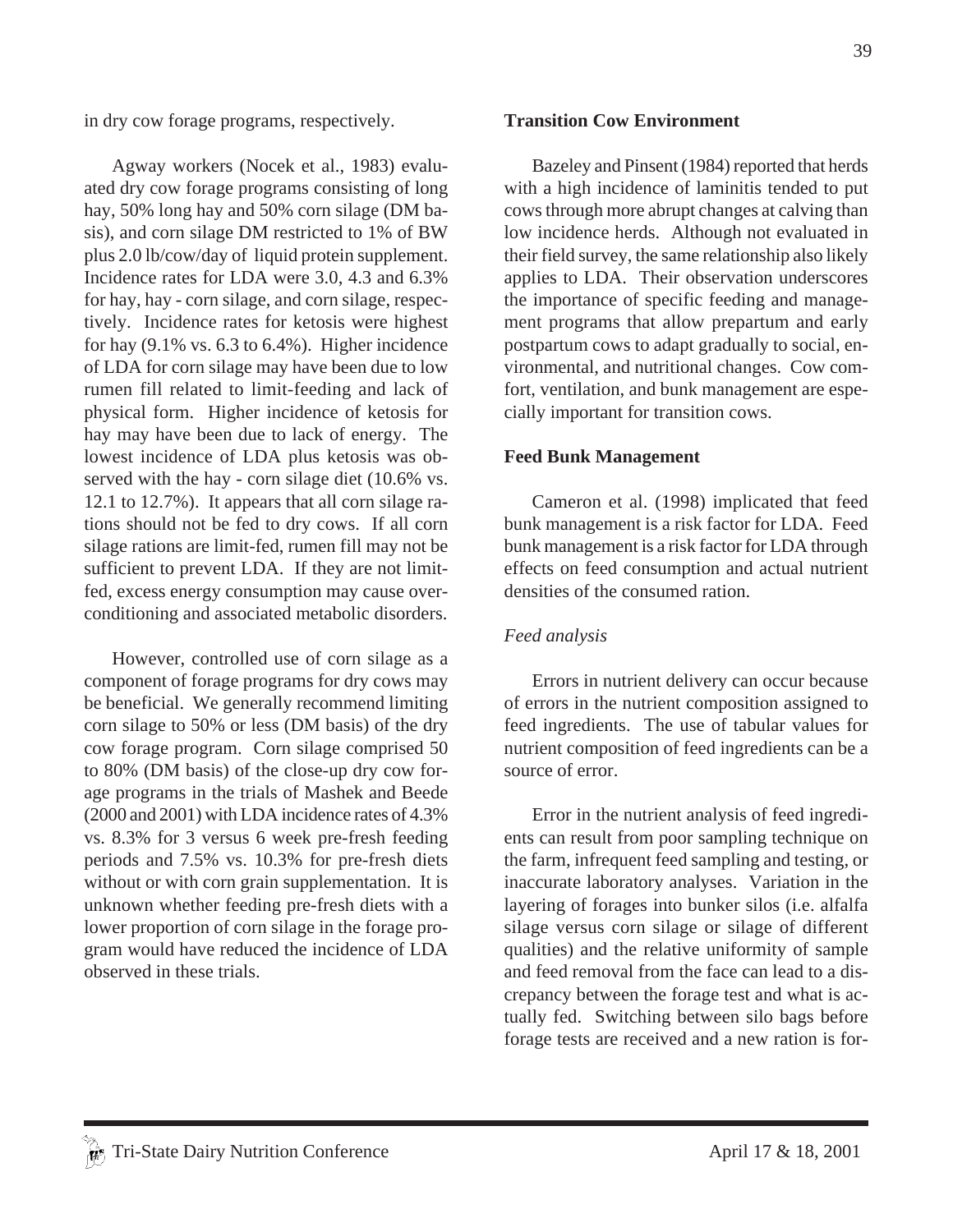mulated can cause wide swings in nutrient delivery. To ensure consistent and accurate nutrient delivery, effort should be made to assess and control these sources of error.

Procedures are available to evaluate forage and TMR particle size in commercial testing laboratories (ANSI, 1988) or on the farm (Lammers et al., 1996) and should be employed to evaluate physically effective fiber. Dietary NDF from forage should also be included in the evaluation of physically effective fiber. *Ingredient DM adjustments*

Errors in nutrient delivery can occur because of failure to routinely determine the DM content of wet ingredients and adjust the rations accordingly to maintain correct and consistent DM proportions of ingredients. This is especially true for the DM proportion of forage to concentrate.

There may also be an error in the on farm determination of DM content. Considerable care and time must be taken to drive off all of the water to reach a stable endpoint weight before calculating the DM content of samples when using the microwave-oven and Koster-tester methods, or otherwise, DM content will be over-estimated.

### *Ingredient feeding rates*

Errors in nutrient delivery can occur because incorrect amounts of ingredients have been added to the TMR. This can be due to an error in communication between the nutritionist, herd manager, and the feeder. More often it is due to a feeder that free lances from the formulated ration, attempts to cover up an error by adding more or less of another ingredient later on in the batch, or simply makes an honest mistake in batch preparation.

Computer programs (i.e. Easy Feed, Feed Watch, Dairy Tracker, and Feed Supervisor) are now available that lock the desired recipe for each batch in the scale, record the amount of each ingredient actually added to the batch, and record the total batch amount delivered to each pen. These programs have the potential to dramatically reduce the operator error that is associated with feed mixing and delivery. They can also help ensure batch-to-batch and day-to-day consistency of the TMR.

Feeding a partial TMR or some portion of the daily allotment of forage or concentrate separate from the mix can be a large source of variation in nutrient consumption among cows within a group. Adding forage to a set mixer volume rather than a scale weight can not be done accurately enough. Floating the amount of forage that is added to the batch mix depending on the amount of feed refusal is not accurate either.

Scale error can occur and the calibration of scales should be done routinely. Faulty scales should be either fixed or replaced.

### *Feed mixing*

Incorrect and inconsistent TMR mixes can arise from mismanagement of the mixing process. Sampling the bunk mix and performing a nutrient and particle size analysis can assess this. Mixing error can occur for the following reasons:

- batch size too small (common problem with transition rations),
- batch size greater than the mixing capacity of the mixer,
- trying to mix too much hay in the batch (this may also cause dispensing problems),
- improper sequencing of ingredients into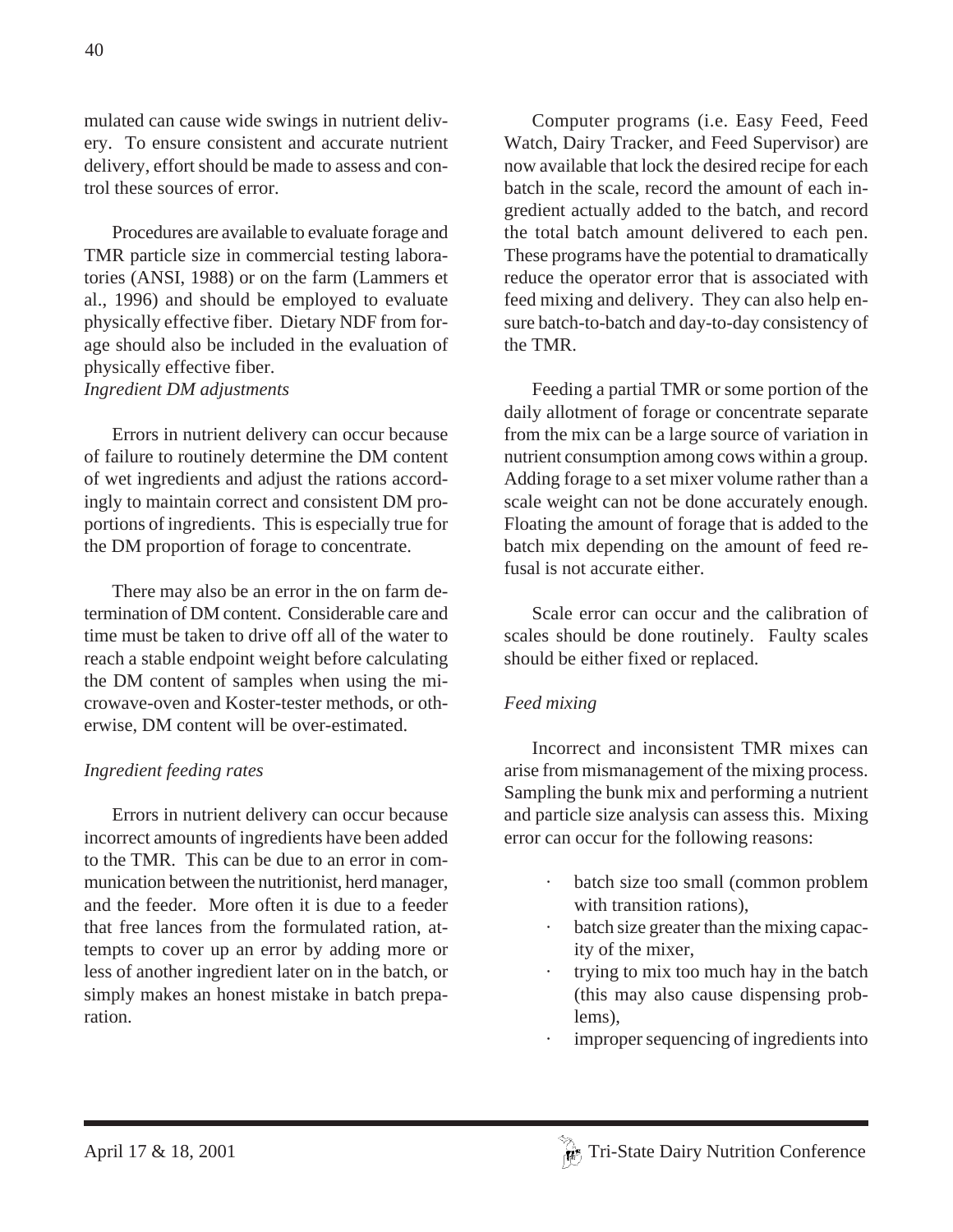the mixer,

- · under mixing or mixing for too short a period of time (causes inadequate mixing), and
- over mixing or mixing for too long a period of time (causes unmixing of some ingredients and particle size reduction of the batch mix).

## *Feed delivery*

Cows that slug feed the TMR may be more prone to laminitis and LDA. Cows with reduced DMI may be more prone to LDA. Factors that may cause slug feeding of the TMR or that may limit feed consumption include:

- · limited bunk space,
- limited feed access time.
- restricted feeding versus feeding for 5 to 10% refusal,
- inconsistent feeding schedule,
- infrequent TMR push up, and
- bunk competition.

The combination of limited bunk space  $\left($  < 1.5 feet per cow) and feed access time (< 16 to 20 hours per day) is worse than either situation alone. The use of lock-ups in situations of limited bunk space and feed access time exacerbates the problem because each lock up and the cow in it takes up 2 feet of bunk space. When overcrowding of free stalls coincides with limited bunk space, as is often the case, the potential for laminitis is greater because cows may spend more time standing on concrete rather than lying in stalls (Colam-Ainsworth et al., 1989). Cows which develop laminitis would be expected to have reduced DMI, and therefore may be more prone to LDA. First lactation heifers fed in a separate group spent 10 to 15% more time eating and consumed 0.5 to 2.0 more meals per day than herdmates grouped with mature cows (Krohn and Konggaard, 1979). Bunk competition may play a role in laminitis and LDA.

### *Sorting*

Armentano and Leonardi (1999) and Martin (1999) observed extensive TMR sorting in the feed bunk in university and on-farm trials, respectively. Data on particle size of TMR and orts (ANSI, 1988) and intake indicated that cows sorted against the coarse particles (Armentano and Leonardi, 1999). This was more evident for TMR containing 40% compared to 20% alfalfa hay (DM basis). The variation in sorting among cows was large. Martin (1999) determined particle size of the TMR and bunk mix (Lammers et al., 1996) at 6-hour intervals post feeding on a commercial dairy. The percentage on the top screen of the Penn State – Nasco shaker box for the TMR and bunk mix at 6, 12, 18, and 24 hours post feeding were 9.3, 13.7, 21.5, 27.5, and 58.7%, respectively. Cows sorted against the coarse particles. From a projection of the coarse particle intake at each time period, it appeared that intake of coarse particles was less than predicted during hours 0 to 12 post feeding and more than predicted during hours 13 to 24 post feeding. An on-farm evaluation of sorting should include particle size determination (Lammers et al., 1996) of the TMR, bunk mix, and orts.

Factors that may make a TMR prone to sorting include:

- DM content of forage and mix,
- particle size of forage and mix,
- · cobs in corn silage,
- amount of hay added to mix,
- · quality of hay,
- frequency of feeding,
- · bunk space,
- feed access time.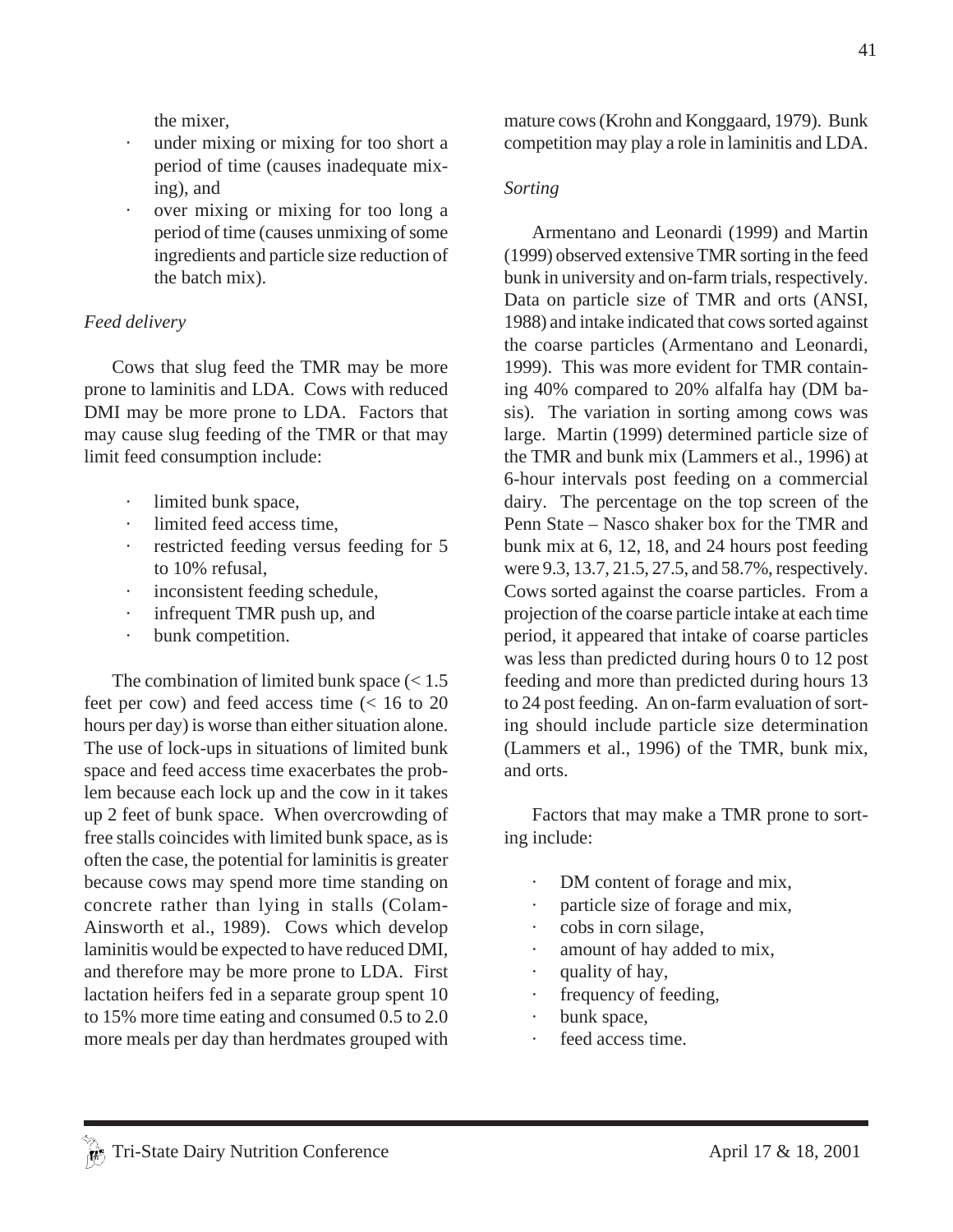If sorting is a problem, then one or more of the following may need to be considered:

- feeding smaller amounts of TMR more frequently,
- adding less hay to the mix,
- processing hay finer,
- using higher quality hay,
- using hay that is more pliable,
- processing corn silage,
- addition of water to the dry TMR, and
- addition of a liquid-molasses product to the TMR to tie up fines.

# **Summary**

Herds with inadequate feeding and management programs for transition cows are at an increased risk of developing LDA. Over-conditioned cows are more likely to develop LDA. Feed bunk management is a risk factor for LDA. There is a myriad of errors in feed delivery and bunk management that can occur on commercial dairies to cause a variation in nutrient intake relative to the formulated ration. This variation is particularly evident for coarse particles that are prone to sorting in the feed bunk. Feed sorting may be a major risk factor for LDA, and it merits investigation.

# **References**

American National Standards Institute. 1988. Method of determining and expressing particle size of chopped forage materials by screening. ASAE S424.

Armentano, L., and C. Leonardi. 1999. Effect of different particle size, quality and quantity of alfalfa hay on selective consumption of dairy cattle. Pages 1-6 in Proc. UW Arlington Dairy Day. Arlington, WI. Dairy Sci. Dept., Univ. of WI-Madison.

Bazeley, K., and P.J.N. Pinsent. 1984. Preliminary observations on a series of outbreaks of acute laminitis in dairy cattle. Vet. Rec. 115:619-622.

Bertics, S.J., R.R. Grummer, C. Cadorniga-Valino, and E.E. Stoddard. 1992. Effect of prepartum dry matter intake on liver triglyceride concentration and early lactation. J. Dairy Sci.75:1914-1922.

Cameron, R.E.B., P.B. Dyk, T.H. Herdt, J.B. Kaneene, R. Miller, H.F. Bucholtz, J.S. Liesman, M.J. Vandehaar, and R.S. Emery. 1998. Dry cow diet, management, and energy balance as risk factors for displaced abomasums in high producing dairy herds. J. Dairy Sci. 81:132-139.

Colam-Ainsworth, P., G. A. Lunn, R.C. Thomas, and R.G. Eddy. 1989. Behavior of cows in cubicles and its possible relationship with laminitis in replacement dairy heifers. Vet. Rec. 125:573- 575.

Coppock, C.E., C.H. Noller, S.A. Wolfe, C.J. Callahan, and J.S. Baker. 1972. Effect of forage:concentrate ratio in complete feeds fed ad libitum on feed intake prepartum and the occurrence of abomasal displacement in dairy cows. J. Dairy Sci. 55:783-789.

Curtis, C.R., H.N. Erb, C.J. Sniffen, R.D. Smith, and D.S. Kronfeld. 1985. Path analysis of dry period nutrition, postpartum metabolic and reproductive disorders, and mastitis in Holstein cows. J. Dairy Sci. 68:2347-2360.

Dawson, L.J., E.P. Aalseth, L.E. Rice, and G.D. Adams. 1992. Influence of fiber form in a complete mixed ration on incidence of left displaced abomasum in postpartum dairy cows. JAVMA 200:1989.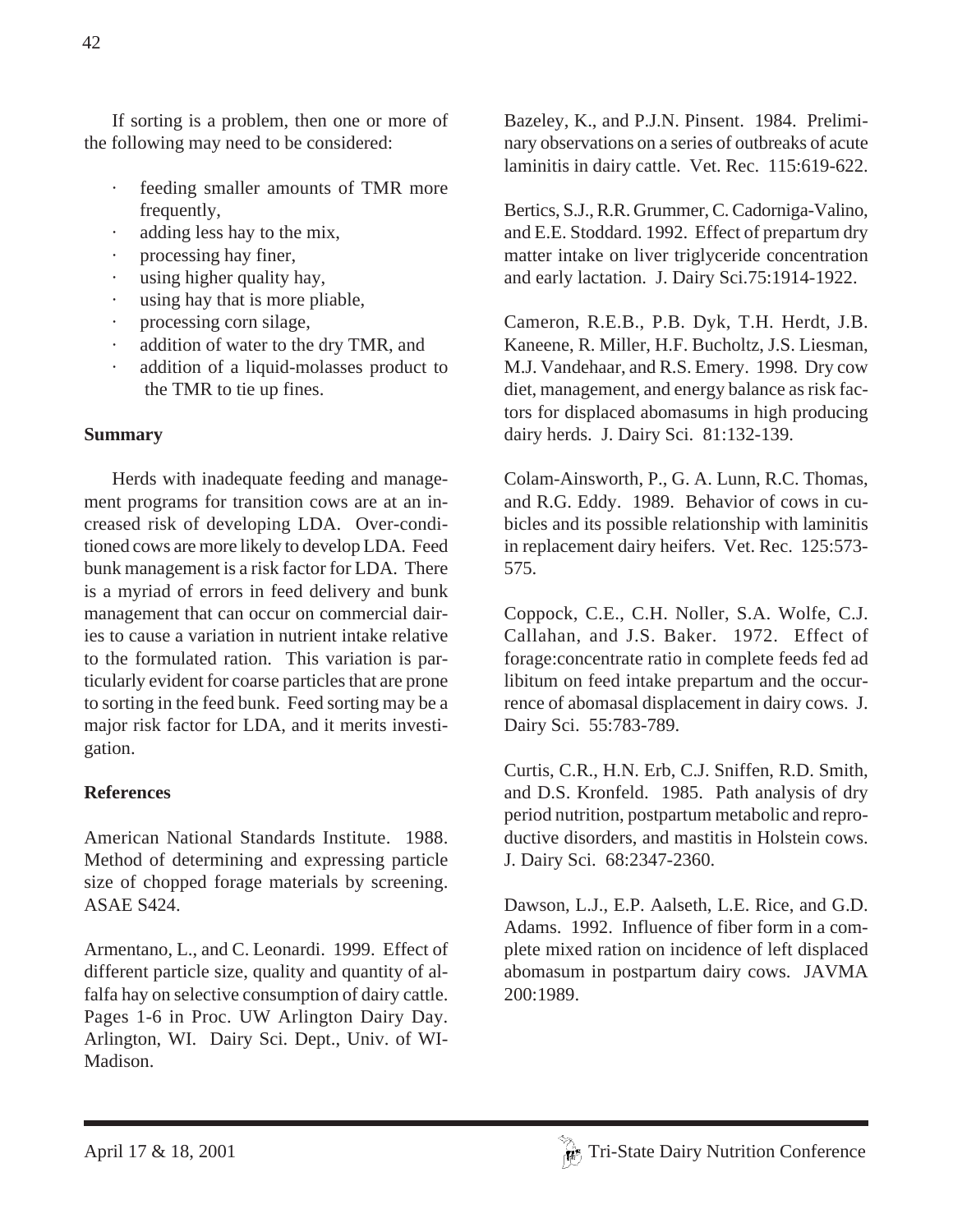Dirksen, G.U., H.G. Liebich, and E. Mayer. 1985. Adaptive changes of the ruminal mucosa and their functional and clinical significance. Bovine Pract. 20:116.

Dyk, P.B. 1995. The association of prepartum non-esterified fatty acids and body condition with peripartum health problems on 95 Michigan dairy farms. M.S. Thesis, Michigan State Univ., East Lansing.

Erdman, R.A. 1988. Dietary buffering requirements of the lactating dairy cow: A review. J. Dairy Sci. 71:3246-3266.

Garnsworthy, P.C., and J.H. Topps. 1982. The effect of body condition of dairy cows at calving on their food intake and performance when given complete diets. Anim. Prod. 35:113.

Goff, J.P., and R.L. Horst. 1997. Physiological changes at parturition and their relationship to metabolic disorders. J. Dairy Sci. 80:1260-1268.

Jordan, E.R., and R.H. Fourdraine. 1993. Characterization of the management practices of the top-producing herds in the country. J. Dairy Sci. 76:3247-3256.

Krohn, C.C., and S.P. Kongaard. 1979. Effects of isolating first-lactation cows from older cows. Livestock Prod. Sci. 6:137-146.

Lammers, B.P., D.R. Buckmaster, and A.J. Heinrichs. 1996. A simple method for the analysis of particle sizes of forage and total mixed rations. J. Dairy Sci. 79:922-928.

Martin, R. 1999. TMR particle distribution analysis at six hour time intervals. Pages 7-16 in Proc. UW Arlington Dairy Day. Arlington, WI. Dairy Sci. Dept., Univ. of WI-Madison.

Mashek, D.G., and D.K. Beede. 2001. Peripartum responses of dairy cows fed energy-dense diets for 3 and 6 weeks prepartum. J. Dairy Sci. 84:115- 125.

Mashek, D.G., and D.K. Beede. 2000. Peripartum responses of dairy cows to partial substitution of corn silage with corn grain in diets fed during the late dry period. J. Dairy Sci. 83:2310-2318.

Massey, C.D., C. Wang, G.A. Donovan, and D.K. Beede. 1993. Hypocalcemia at parturition as a risk factor for left displaced abomasum in dairy cows. JAVMA 203:852.

Nocek, J.E., J.E. English, and D.G. Braund. 1983. Effects of various forage feeding programs during the dry period on body condition and subsequent lactation health, production, and reproduction. J. Dairy Sci. 66:1108-1118.

Pehrson, B.G., and R.D. Shaver. 1992. Displaced abomasum: Clinical data and effects of peripartal feeding and management on incidence. Page 116 *in* Proc. Am. Assoc. Bovine Pract. World Buiatrics Congress. St. Paul, MN. Am. Assoc. Bovine Pract., Stillwater, OK

Shaver, R.D. 1997. Nutritional risk factors in the etiology of left displaced abomasum in dairy cows: A review. J. Dairy Sci. 80:2449-2453.

Treacher, R.J., I. M. Reid, and C. J. Roberts. 1986. Effect of body condition at calving on the health and performance of dairy cows. Anim. Prod. 43:1.

Wang, Z., M.L. Eastridge, and X. Qui. 2001. Effects of forage neutral detergent fiber and yeast culture on performance of cows during early lactation. J. Dairy Sci. 84:204-212.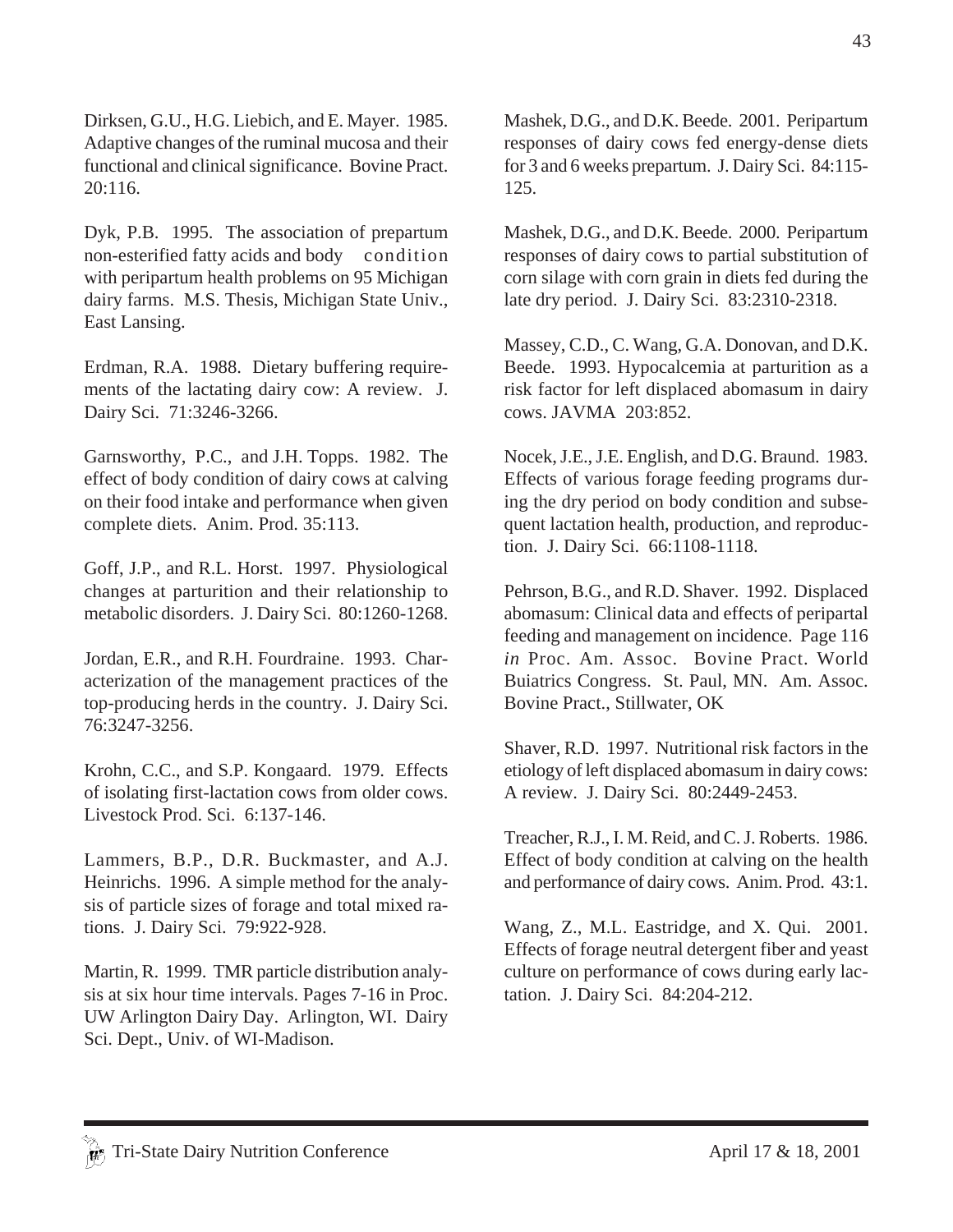Zamet, C.N., V.F. Colenbrander, R.E. Erb, C.J. Callahan, B.P. Chew, and N.J. Moeller. 1979. Variables associated with peripartum traits in dairy cows. II. Interrelationships among disorders and their effects on intake of feed and on reproductive efficiency. Theriogenology 11:245.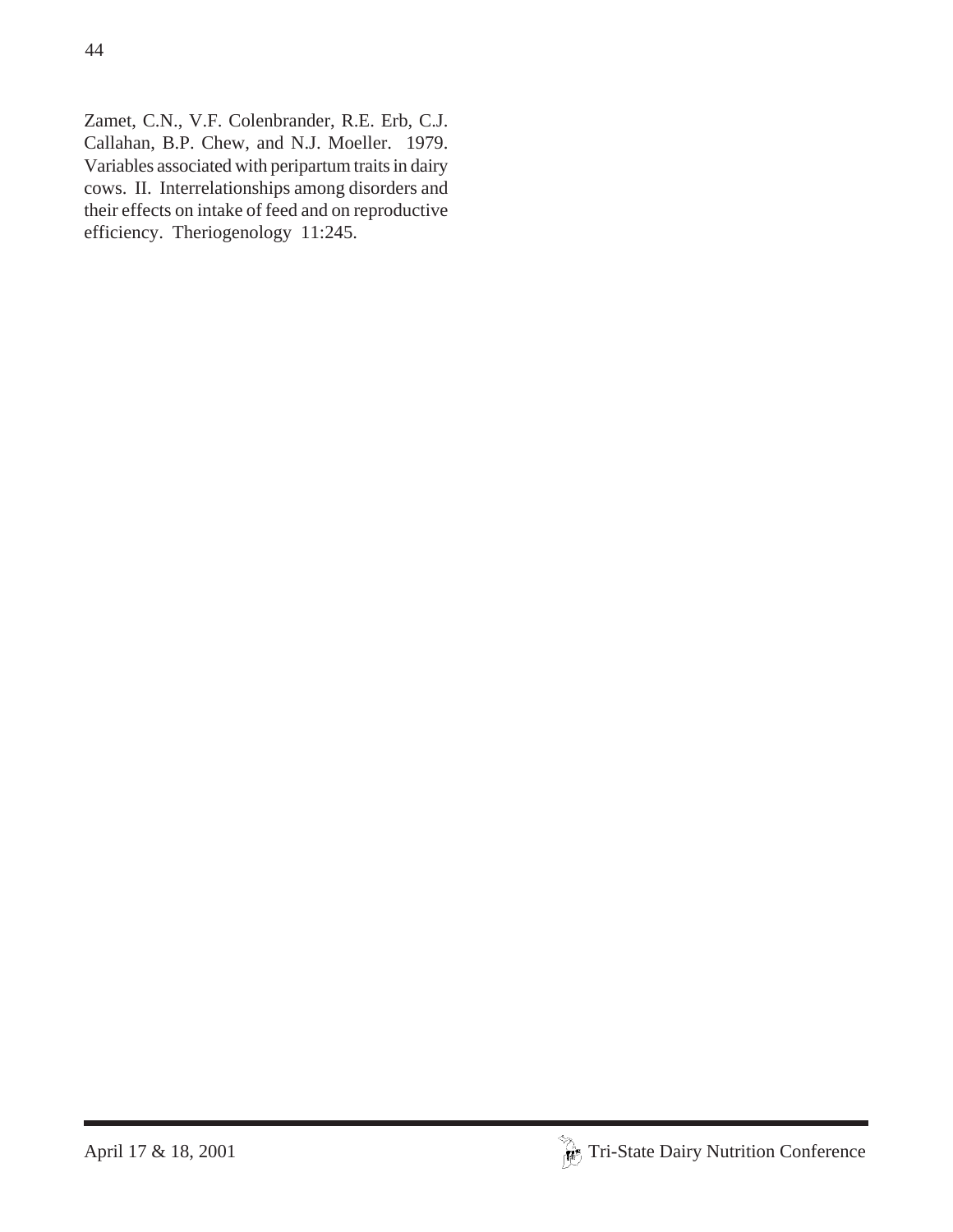### **Dietary Factors that Affect Dry Matter Intake**

Mike Allen<sup>1</sup> *Department of Animal Science Michigan State University*

#### **Abstract**

Physical and chemical characteristics of diets can have a large effect on feed intake and milk yield of dairy cows. The main dietary factors that affect feed intake are the filling effect of diets, the ruminal fermentability of diets, type and amount of fat in the diet, and nutrients that limit maximum milk yield. Distension in the rumen is a major factor affecting dry matter intake **(DMI)** of high producing cows and it becomes a more dominant mechanism regulating feed intake as milk yield increases. The filling effect of diets is determined primarily by concentration and digestion characteristics of forage neutral detergent fiber **(NDF)** in the diet. Feed intake is also regulated by fuels provided by the diet, but regulatory mechanisms are much more complex than the common assumption that animals eat to meet their energy requirements. Site of starch digestion affects the type of fuel absorbed by the animal and can dramatically affect DMI with relatively little effect on energy content of the diet. In addition, fat sources that provide unsaturated fatty acids to the small intestine can result in lower DMI and possibly lower energy intake, while other fat sources that provide more saturated free fatty acids to the small intestine might increase energy intake. Forage NDF content can be used to formulate diets and the optimal forage NDF for a group of cows with available dietary ingredients depends upon the fermentability of starch and fiber, variation in DM and NDF content of forages, forage particle size, the feeding system used, and other factors. The goal of formulating diets for high producing cows is to provide low fill, highly fermentable diets that result in consistent fermentation over time. Diets with high forage NDF will limit feed intake, particularly for the highest producing cows. However, high forage NDF diets might be necessary to maximize energy intake and animal health given the dietary ingredients and feeding system available.

#### **Introduction**

Feed intake is a function of meal size determined by satiety and the time interval between meals determined by hunger. The brain receives many different signals that affect satiety and hunger. It has been proposed that animals eat the amount of a particular diet that minimizes the total discomfort produced by signals from various receptors in the body to the brain. Distension in the rumen causes discomfort and can reduce feed intake, but high producing animals might tolerate a greater degree of discomfort from physical fill to offset discomfort from hunger. Manipulating diets to increase meal size and increase frequency of meals can lead to greater feed intake. A greater understanding of the mechanisms regulating feed intake along with evaluation of animal responses to diet changes allows dietary adjustments to be made to optimize feed intake as well as to optimize allocation of dietary ingredients to animals. Although regulation of feed intake is very com-

<sup>1</sup> Contact at: 2265G Anthony Hall, Department of Animal Science, Michigan State University, East Lansing, MI 48824-1225; (517) 432-1386, FAX (517) 432-0147, Email: allenm@msu.edu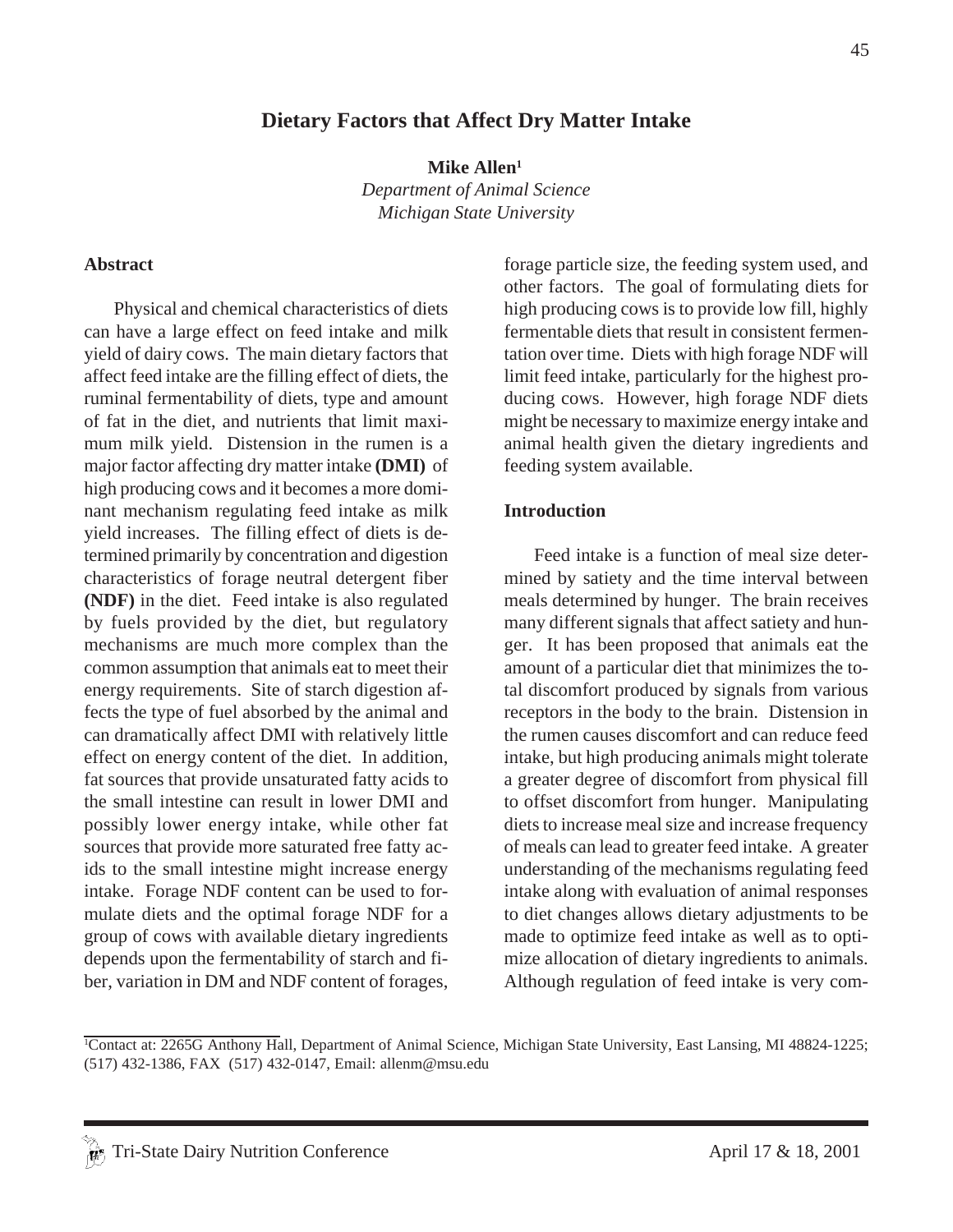plex, the main dietary factors influencing DMI are:

- Filling effect of diets,
- Ruminal fermentability of diets,
- Unsaturated fat reaching the intestines, and
- Other nutrients limiting milk yield.

This paper addresses the major dietary factors affecting feed intake and how to formulate diets to increase energy intake and maximize yield for lactating cows.

## **Distension in the Rumen**

Ruminal fill can limit intake of high producing cows and other cows fed high forage diets. As milk yield increases, ruminal fill becomes a greater limitation on feed intake, and the highest producing cows within a group generally have feed intake limited by ruminal fill to the greatest extent. Reformulating the diet to decrease its filling effect might increase feed intake of the highest producing cows in the group while decreasing feed intake of lower producing cows in the group, resulting in no noticeable difference in feed intake on a group basis. Feed intake might decrease for the lower producing cows in the group because the reformulated diet that is less filling might be more fermentable and(or) have greater energy density which might result in smaller meal size and(or) longer time between meals. The extent to which feed intake is limited by ruminal fill for cows in the peri-parturient period is not known. It is important to note that the rumen doesn't have to be full for ruminal fill to limit intake; there are receptors in the rumen wall that signal the brain when the rumen is stretched. Diets with a greater filling effect limit meal size, but hunger occurs sooner and the number of meals consumed per day might partially or completely compensate for the decreased meal size.

The filling effects of feeds are related to the amount, form, and digestion characteristics of forage fiber. Coarse fiber particles (effective fiber, mostly from forage) are needed in the diet to maximize production in at least three different ways: 1) stimulation of chewing which results in the secretion of salivary buffers, 2) formation of a rumen mat that entraps small particles, increasing their ruminal digestibility, and 3) providing a consistent source of fuels to the microbes in the rumen which functions to provide a steady supply of fuels to the liver and mammary gland. Some sources of fiber are very effective at stimulating chewing and causing mat formation in the rumen (long and coarsely chopped forages) while others are not (most high fiber byproducts). Also, sources of fiber vary greatly in NDF digestibility and retention time in the rumen. All three of these functions mentioned above are important to maximize milk yield, and the most valuable sources of fiber are those that are effective at stimulating chewing and formation of the rumen mat and are also highly digestible with a rapid ruminal turnover (less filling).

## **Filling Effect of Diets**

The filling effect of a diet is determined primarily by initial bulk density of feeds, as well as their filling effect over time in the rumen. The overall filling effect is determined primarily by:

- Forage NDF content,
- Forage type (legumes, perennial grasses, and annual grasses), and
- NDF digestibility (within a forage family).

Forage NDF is less dense initially, digests more slowly, and is retained in the rumen longer than other dietary components. Feed intake of high producing cows is often reduced dramatically by increasing the forage NDF concentration of the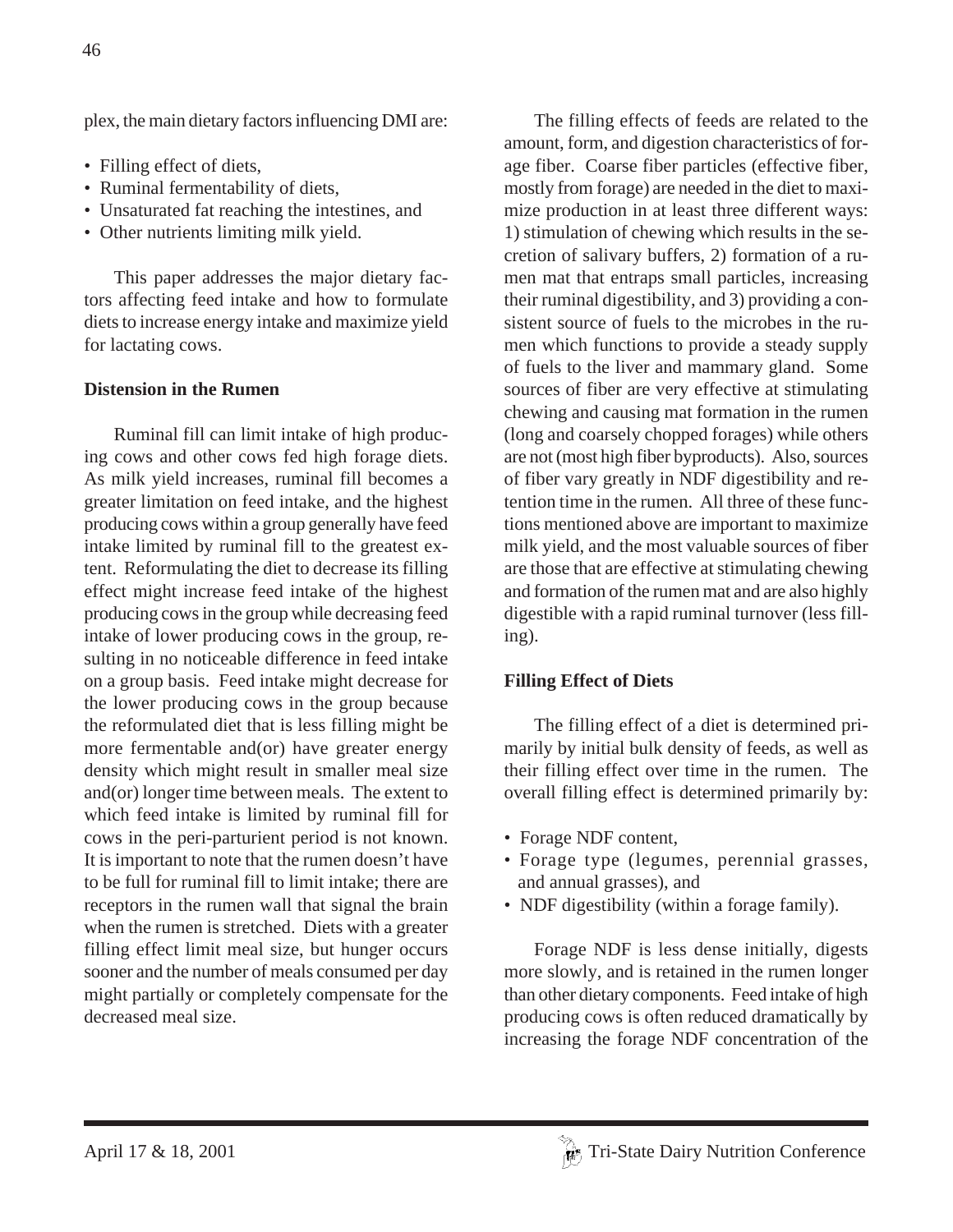diet. Several studies in the literature reported a decrease in DMI of  $\sim$  5 to 9 lb/day when dietary NDF content was increased from 25 to 35% by substituting forages for concentrates. Although most studies reported a significant decrease in DMI as forage NDF increased, the DMI response was variable, depending on the degree to which intake was limited by ruminal fill. Higher producing cows are limited by fill to the greatest extent, and the filling effect of forage fiber varies depending on particle size and fermentation characteristics.

Experiments that have evaluated effects of forage particle size have generally shown small effects on DMI. However, one experiment showed little effect of particle size of alfalfa silage when fed in high grain diets but a large reduction in DMI occurred for the diet containing longer particle size for alfalfa silage when fed in a high forage diet. Feed intake might have only been limited by ruminal fill in the high forage diet, which could explain the interaction observed.

Increasing dietary NDF content by substituting non-forage fiber sources **(NFFS)** for concentrate feeds has shown little effect on DMI in studies reported in the literature. The NFFS include byproduct feeds with significant concentrations of NDF, such as soyhulls, beet pulp, cottonseed, corn gluten feed, and distiller's grains. Fiber in NFFS is probably much less filling than forage NDF because it is less filling both initially (smaller particle size) and over time in the rumen because it is digested and passes from the rumen more quickly.

Forage NDF has a much longer ruminal retention time than other major dietary components. Retention time in the rumen is longer because of longer initial particle size and greater buoyancy in the rumen over time, which differs greatly across forages. As forages mature, the NDF fraction generally becomes more lignified. Lignin is a component of plant cell walls that helps stiffen the plant and prevent lodging. It is also essentially indigestible by ruminal microbes and limits fermentation of cellulose and hemicellulose. Within a forage type, the degree to which NDF is lignified is related to the filling effects of the NDF. Fiber that is less lignified clears from the rumen faster, allowing more space for the next meal. However, ruminal retention time of NDF from perennial grasses is generally longer than for legume NDF in spite of being less lignified. Because of this, it is more filling and should not be included in high concentrations in diets of cows for which feed intake is limited by ruminal fill, unless it is of exceptionally high quality. Corn is an annual grass, and corn silage NDF digests and passes from the rumen quickly and can be an excellent source of forage NDF for high producing cows.

The extent of lignification of NDF is a useful way to estimate the filling effects of forage NDF. To calculate lignification of NDF, divide the lignin content as a percentage of DM by the NDF content as a percentage of DM and multiply by 100. Data from the upper Midwest of the U.S. indicate that the lignin content of alfalfa NDF ranges from ~11 to 20%, and the lignin content of corn silage NDF ranges from  $\sim$  3 to 9% when measured as acid-detergent sulfuric acid lignin. Forages with low lignified NDF are especially valuable (except perennial grasses) and should be targeted to the highest producing cows to allow them to consume more feed and attain higher milk yield. This is true even if the forage has low protein content or high NDF content, both of which can be compensated for by diet formulation. Forages with greater lignification of NDF and forage mixtures with higher perennial grass content should be targeted to animals whose DMI is not limited by ruminal fill, such as cows in late lactation, dry cows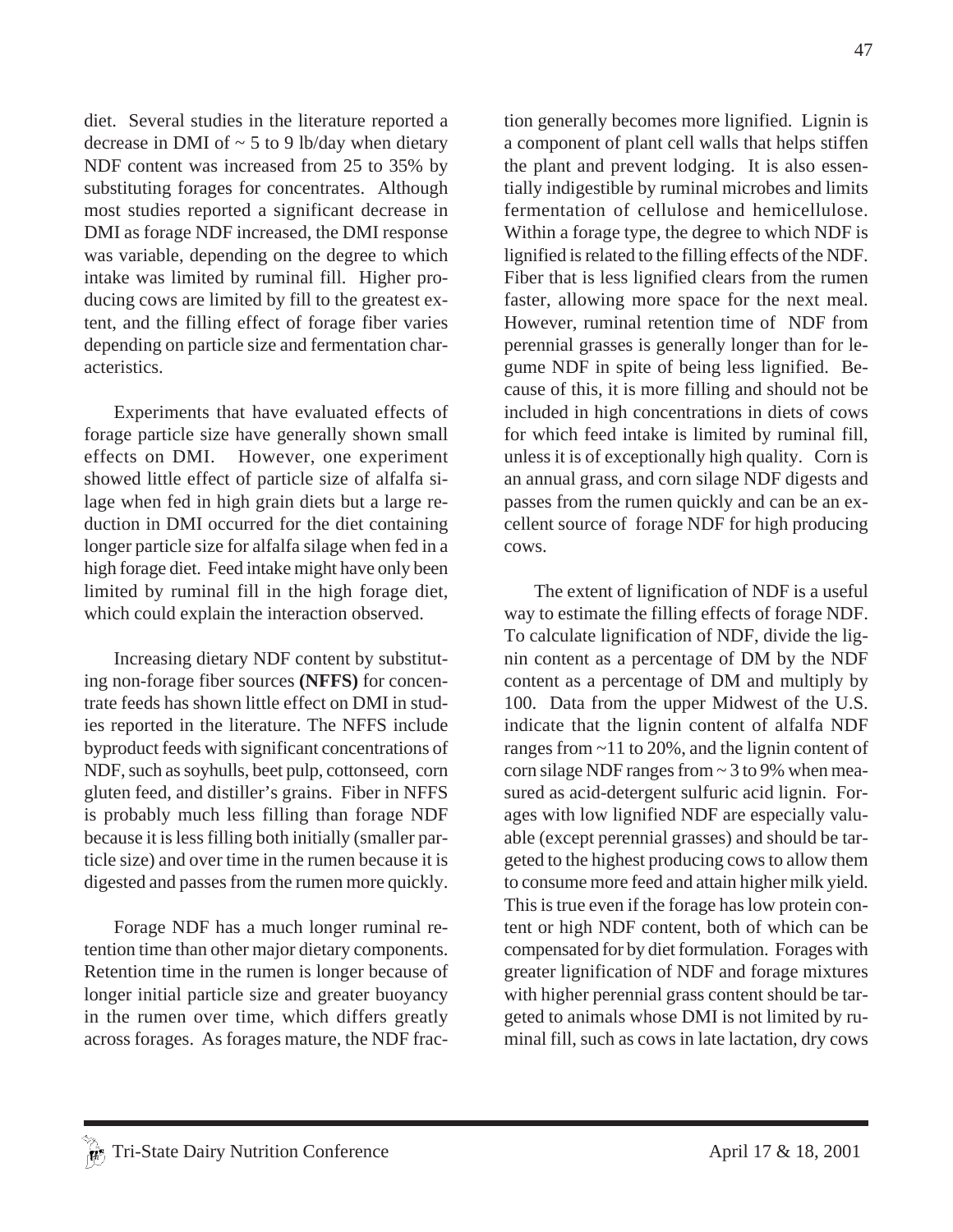(except those close to calving) and heifers. The relative amount of grass in older stands of alfalfa can be determined by the ratio of acid detergent fiber **(ADF)** to NDF; ADF represents 50 to 60% of the NDF for grasses but over 75% of the NDF for legumes. Target alfalfa with the highest ADF as a percentage of NDF and the lowest lignin as a percentage of NDF to the highest producing cows. Besides forage maturity, the extent to which NDF is lignified is also greatly affected by growing conditions, such as light, heat, and water stress. Lignification of NDF is not related to NDF or protein content for either alfalfa or corn silage. Because alfalfa is priced in some markets based upon NDF or protein content or relative feed value **(RFV)**, and not on the lignification of NDF, this presents an opportunity to purchase a valuable dietary ingredient (effective, digestible NDF) inexpensively.

When a group of cows is offered a diet, feed intake of the highest producing cows are most limited by ruminal fill and these cows present the greatest opportunity to increase energy intake by diet formulation. However, when the filling effect of the diet is decreased, problems can occur with slug feeding because low-fill diets can be consumed rapidly. This is a common problem when cows compete for feed bunk space in overcrowded facilities and requires diets that are either more filling or less fermentable to prevent ruminal acidosis.

Low ruminal pH from highly fermentable feeds can decrease rate of fiber digestion and increase the filling effects of the diet, which might increase distension in the rumen. Although low ruminal pH is generally associated with high grain diets for which distension is less likely to be a constraint on feed intake, ruminal fermentability of grains are highly variable and daily means for ruminal pH of less than 5.7 have been reported for diets with high  $(>40\%)$  NDF content. Fat can also inhibit fiber digestion in the rumen and can decrease rumen emptying, both of which can increase distension in the rumen. The CP content of diets is often related positively to DMI of lactating cows; this is at least partly because of increased ruminally degraded protein effects on digestibility of feeds. The mechanism involved is presumably a reduction in distension as fiber and DM digestibilities increase. Moisture content of silages has been reported to be negatively related to feed intake, but feed intake of high moisture forages is more likely limited by fermentation products than moisture content per se.

## **Ruminal Fermentability of Diets**

Rapid fermentation of ingested feed during a meal produces volatile fatty acids **(VFA)** that can cause satiety. Although acetate is the VFA produced in the greatest quantity in the rumen, propionate has a greater effect on limiting intake. When dietary NDF is held constant, increasing the fermentability of the diet by substituting a rapidly fermentable starch source, such as ground high moisture corn, for a starch source with a more moderate rate of fermentation, such as dry corn, will likely reduce meal size and possibly decrease daily DMI. The fermentability of diets depends on digestion and passage characteristics of individual feed ingredients and interactions among them. Starch is generally fermented faster than NDF but passes from the rumen more quickly. Although nonfiber carbohydrates **(NFC)** are often used as a proxy for the fermentability of diets, it is poorly related to fermentability because fermentability of both starch and NDF vary greatly by source.

Factors affecting ruminal fermentability of fiber include extent of lignification, rate of fermentation, and ruminal retention time. As dis-

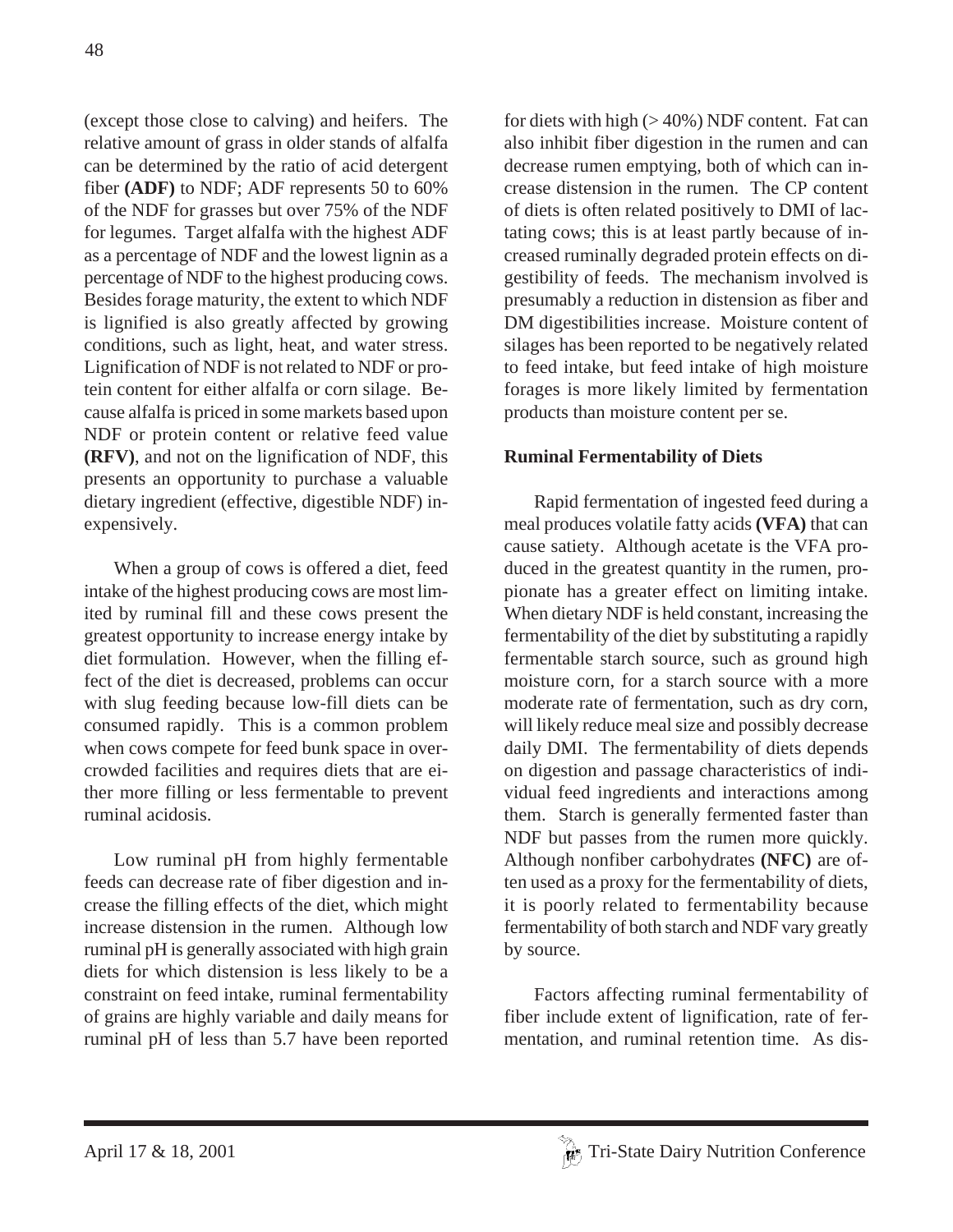cussed above, rate of fermentation is dependent on intrinsic characteristics of the feed and on ruminal pH over time. Rate of passage is related to particle size and fermentation characteristics that affect buoyancy in the rumen. Retention time of forage NDF ranges from 24 to over 40 hours for lactating cows, depending on the amount of feed intake, dietary characteristics and source of NDF.

Ruminal fermentation of starch is affected by particle size, gelatinization of starch, and amount and solubility of endosperm proteins. Dry rolling and grinding decrease particle size of grains, which increases surface area of the grain available to microbes and therefore, rate of fermentation. Steam rolling or flaking increase surface area and also gelatinize starch, which increase accessibility by microbes and rate of fermentation. Endosperm proteins surround starch granules and inhibit accessibility to starch by ruminal microbes. Different grain types such as wheat, barley, corn, and sorghum have major differences in amount and solubility of endosperm proteins that dramatically affect rate of fermentation. Wheat and barley have low concentrations and greater solubility of endosperm proteins, resulting in greater rates of fermentation than corn or sorghum. There is also great variation in amount and solubility of endosperm proteins among corn hybrids. Some hybrids have floury endosperm with soluble proteins and are more readily digested, and others have more vitreous endosperm with insoluble proteins and are more resistant to digestion. High moisture fermentation results in proteolysis and an increase in the solubility of endosperm proteins, increasing rate of starch digestion. Rate of starch fermentation and protein solubility has been shown to increase with time after ensiling. Therefore, corn silage and high moisture corn are expected to have lower starch digestibility immediately after ensiling compared to several months later after endosperm proteins have become more soluble. 49

Ruminal starch fermentation ranges from less than 40% to greater than 90% depending on source. Ruminal fermentability depends on rate of digestion and rate of passage from the rumen, which, in turn depends on intrinsic characteristics of individual feeds, other dietary components, and on characteristics of the animals fed. For instance, rate of starch digestion for a particular feed depends on the population of starch digesting microbes in the rumen. Rate of starch fermentation (percentage per hour) can increase dramatically when the fermentable starch content of the diet is increased. Rate of passage is affected by the size and density of particles and by the filtering effects of the rumen mat and by level of intake. The major limitation to fermentation rate of sugars is accessibility by rumen microbes. Although sugars from whey or molasses are fermented very quickly and completely, sugars in fresh forages are less accessible and probably fermented more slowly but completely because of the long retention time of forage particles in the rumen.

Fermentation of organic matter **(OM)** in the rumen results in the production of acetic, propionic, butyric, and other VFA. Lactic acid is also produced, but its rate of utilization by microbes is usually sufficient to keep concentrations low. If a diet suddenly becomes more fermentable, lactic acid concentrations can increase and ruminal pH can drop rapidly because lactic acid is a much stronger acid than the VFA. This happens when abrupt changes occur in the diet, such as when a much more fermentable starch source is substituted for one that is less fermentable, or when heavy rains result in more moisture and less forage DM and NDF added for silage in bunker silos when total mixed rations **(TMR)** are mixed. When cows have clinical ruminal acidosis, it is because of elevated lactic acid concentrations. Increasing consistency in all aspects of your feeding program and paying particular attention to mixing and to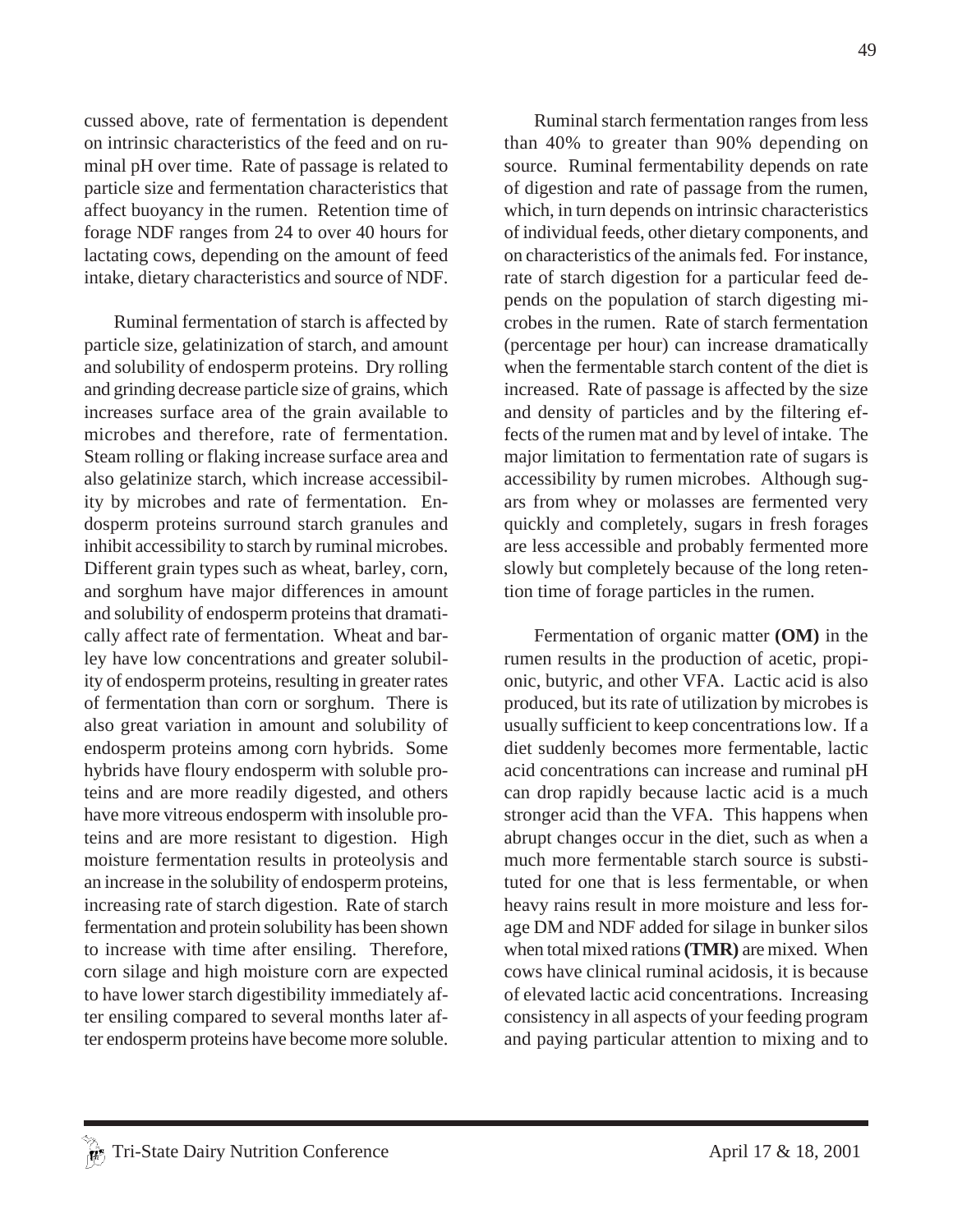variation in forage DM and NDF contents will help prevent lactic acidosis and allow diets with lower forage NDF content to be fed. Lactic acid is not usually a factor in sub-clinical acidosis, which results in lower energy intake and poor microbial efficiency. This happens when production of VFA exceeds the buffering capacity of the ruminal contents, resulting in a decline in ruminal pH.

The optimal ruminal pH to maximize milk yield and efficiency of milk production is unknown. It probably varies for different cows and feeding conditions. However, we do know that fiber digestion decreases as pH is reduced from  $\sim$ pH 6 to pH 5.5 and below. This is because growth of fiber-digesting microbes becomes inhibited as pH declines. We also know that once populations of fiber digesting microbes are reduced, it can take many days to restore their numbers. On the other hand, the starch-digesting microbes have shorter doubling times and their populations can increase quickly. The implication of slower fiber digestion in the rumen is that fiber becomes more filling and feed intake might decrease. Fermentation acids are also absorbed from the rumen more quickly as pH declines and this might result in smaller meal size. While this might benefit cows "on the edge" of ruminal acidosis, it might result in lower DMI for others. The average ruminal pH throughout a day is much less meaningful than the fraction of time ruminal pH is below a threshold value, such as pH 5.7. Therefore, feeding management decisions should be made to minimize variation not only from day-to-day but also within a day. Factors affecting variation in ruminal pH throughout a day include those that affect the number and size of meals discussed above and the fermentability of diets.

The production rate of fermentation acids depends upon the amount of OM fermented per unit time and the efficiency at which microbes utilize this OM for growth. When large amounts of highly fermentable OM are quickly provided to ruminal microbes, they sometimes uncouple growth from fermentation. This is called energy spilling and is undesirable for two reasons. The first is that less microbial protein will be produced per pound of OM fermented. The second is that much more acid will be produced per pound of OM fermented, which adds to the acid load in the rumen that must be neutralized or buffered. This also results in increased rate of propionate production and absorption, which can decrease meal size, increase the interval between meals, and decrease feed intake. Reductions in ruminal pH from excess fermentation acid production can also result in lower fiber digestion and further lower efficiency of microbial protein production.

### **Consistency of Ruminal Fermentation**

There are many benefits to a high level of ruminal fermentation that is consistent over time. This can be attained by feeding highly fermentable effective NDF, and starch with moderate rate of fermentation with a moderate to slow passage rate from the rumen. It is also important to feed ad libitum, and avoid over-crowding to decrease slug feeding. Starch sources that ferment rapidly result in a more variable fermentation over time with a much greater production of fermentation acids immediately following a meal than prior to the meal. Less variation in fermentation acid production over time translates to higher minimum ruminal pH and allows more fermentable diets to be fed. A consistent supply of available carbohydrate in the rumen will increase efficiency of microbial protein production, reducing the need for expensive sources of bypass protein. This will ensure consistent production and absorption of VFA into the blood which will help increase feed

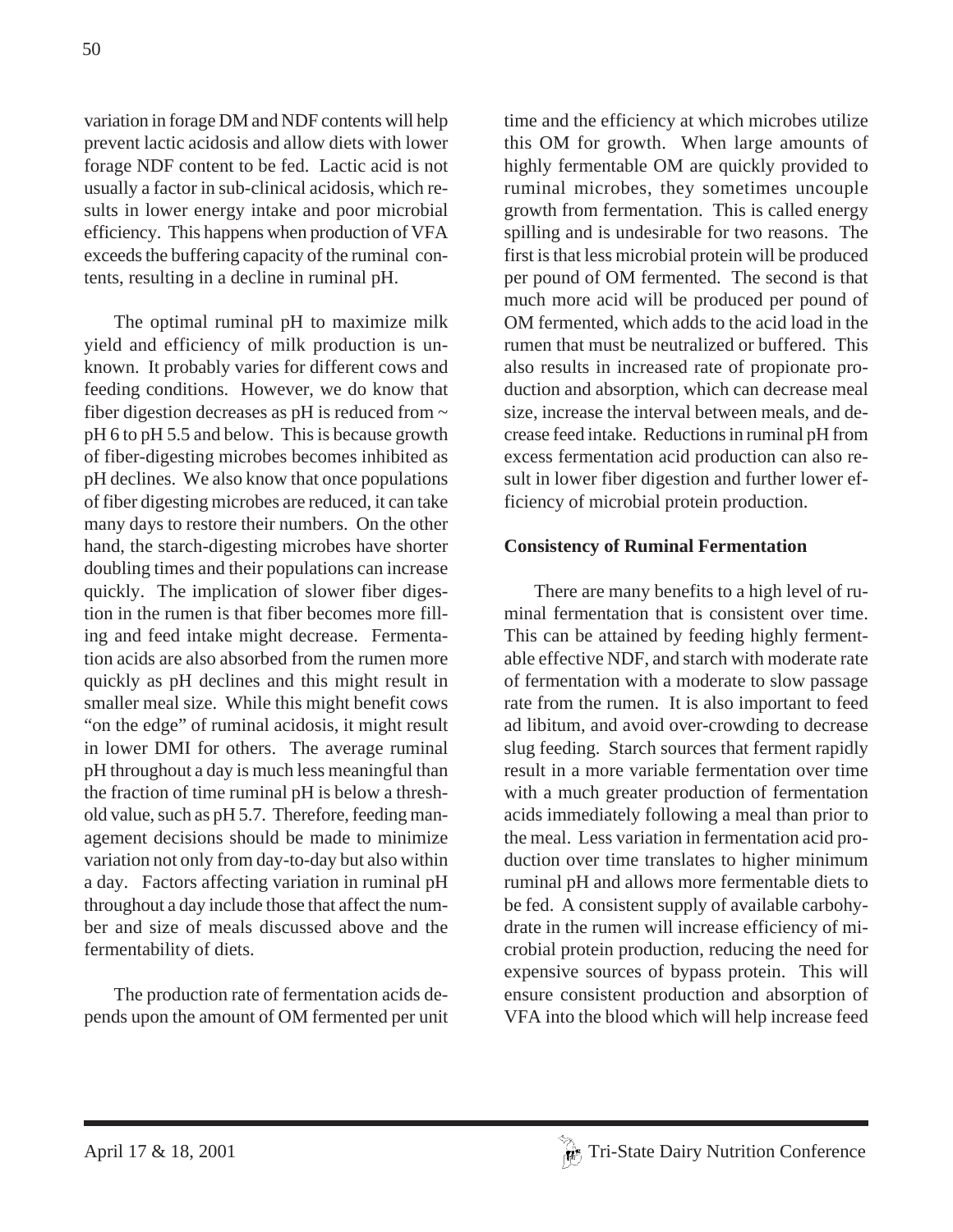intake and possibly result in less insulin release, and therefore, greater partitioning of energy to milk.

#### **Effects of Fat Source**

Effect of added fat on energy intake is a function of its effect on feed intake, on digestibility of dietary DM, and the digestibility of the fatty acids in the fat source. Effects of fat on feed intake vary greatly by source with no consistent effect observed for oilseeds or hydrogenated fat sources, but a linear reduction in feed intake of over 2.5% for each 1% added fatty acids from calcium soaps of palm fatty acids and a reduction of about one half of that observed for unprocessed animal fat, including tallow and grease occurs. Unsaturated fatty acids reduce feed intake more than saturated fatty acids when infused into the small intestine. It appears that unsaturated fatty acids reaching the intestines is a major factor reducing feed intake and that more unsaturated fat reaches the intestines from calcium soaps of palm fatty acids than from unprocessed animal fat and relatively little unsaturated fatty acids reach the intestines with hydrogenated fat and with oilseeds which contains fatty acids that are extensively biohydrogenated in the rumen. Although large quantities of unsaturated fat in the diet that is rapidly released, such as vegetable oil, can result in decreased fiber digestion, unsaturated ruminally available fat from oilseeds can be included in the diet at moderate levels (~3% added fat) without inhibiting ruminal fermentation. Whole oilseeds are an excellent source of fat because the fat is released slowly in the rumen, hydrolyzed to free fatty acids, and biohydrogenated. The saturated free fatty acids reaching the small intestine have little effect on feed intake and are only slightly less digestible than unsaturated free fatty acids reaching the small intestine, which has been shown to reduce feed intake. Hydrogenated free fatty acids have no consistent effect on feed intake, have little or no effect on ruminal fermentation, and can be used to further increase energy intake further.

#### **Other Nutrients Limiting Milk Yield**

Low availability of nutrients that limit milk yield can reduce feed intake. This might be glucose, individual amino acids, fatty acids, or other nutrients. The mechanisms involved are complex and differ by the limiting nutrient, but evidence suggests that feed intake can be "pulled" by increased milk yield. For instance, increased supply of limiting amino acids could increase rate of clearance of metabolic fuels from the blood, increasing hunger and reducing the inter-meal interval.

#### **Diet Formulation for High Producing Cows**

Ultimately, the usefulness of the information presented above is dependent upon how it is used to formulate diets. Although the type and characteristics of carbohydrate must be considered when formulating diets for all cows, it is especially important when formulating diets for cows with high daily milk yield because ruminal fill limits DMI of these cows to the greatest extent. A balance must be attained for ruminal carbohydrate fermentation. Carbohydrate fermentation in the rumen is desirable to provide fuels for microbial growth and production of microbial protein, yet the fermentability of the diet must be limited to prevent excessive production of fermentation acids. Inadequate effective fiber or excessive fermentability of the diet can decrease ruminal pH, feed intake, diet digestibility, and microbial protein production. This is a major problem on many dairy farms that results in poor health, and reduces milk yield and farm profitability. On the other hand, diets with excessive effective fiber that are more filling and diets that are poorly fermentable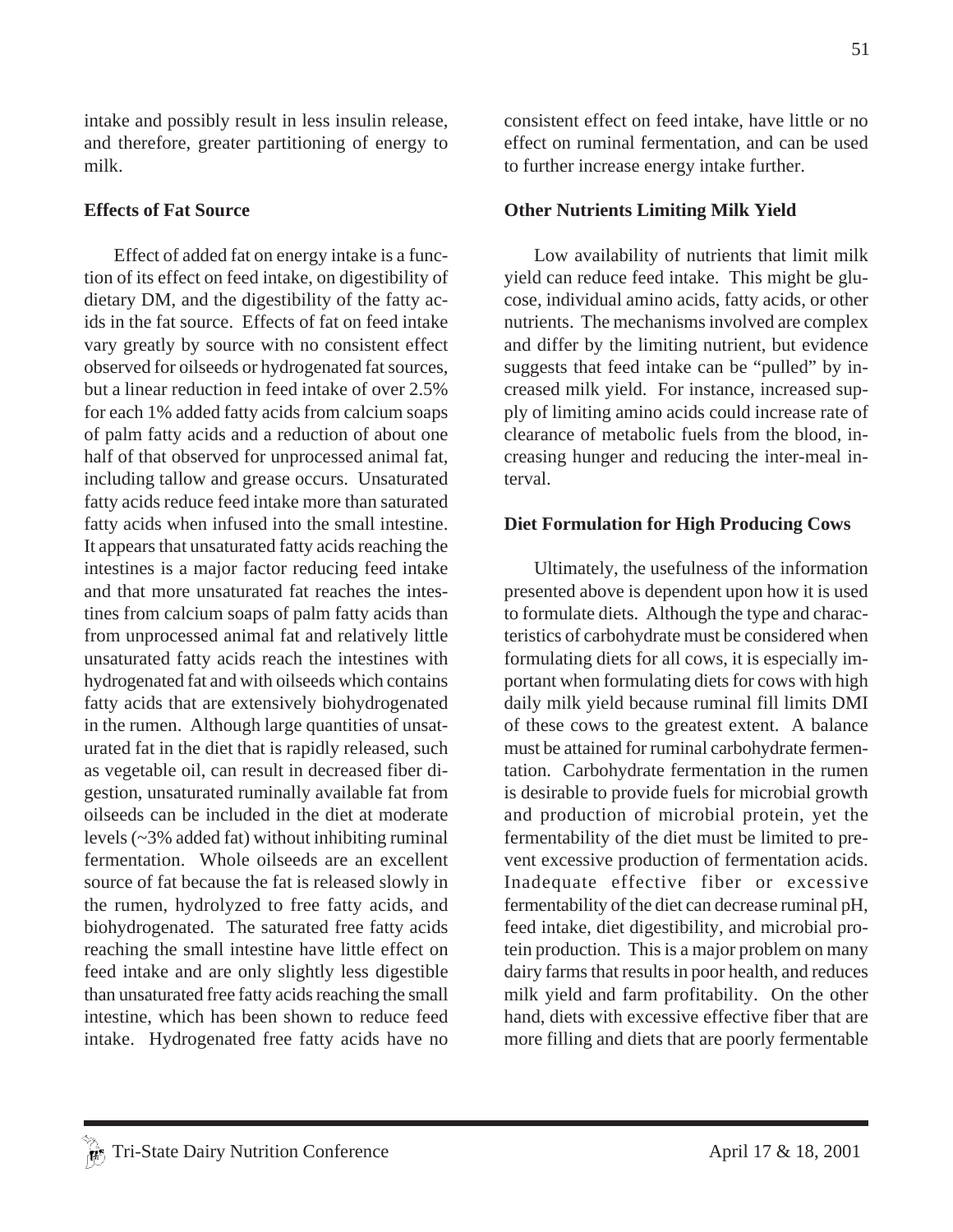can also result in lower milk yield and profitability because of reduced energy intake and microbial yield. Both situations can be thought of as lost opportunity for maximization of farm profits. Understanding the complex factors that interact to determine energy intake and microbial protein production in the rumen can pay off generously by allowing increased milk yield and reduced dietary costs. The goal of formulating diets for carbohydrates is to provide low fill, highly fermentable diets that result in consistent ruminal fermentation.

Forage NDF **(FNDF)** content should be used as the primary basis for diet formulation because it best represents the filling effects of diets and is the primary source of effective fiber in diets. Diets should be formulated based on concentration of FNDF, and not on the amount consumed per day, because dietary characteristics affect DMI, and carbohydrates must be balanced for optimal effective fiber and fermentability of carbohydrate. Balanced is the key word; when diets are formulated for an amount of FNDF or effective NDF (which might be based on a percentage of body weight), the assumption is made that there is a requirement that must be met that is independent of the rest of the diet. Unfortunately, this concept doesn't incorporate much of what we know about factors affecting energy intake and microbial protein production.

The optimum concentration of FNDF that will maximize energy intake of lactating cows ranges from  $\sim$  17 to 28 % of DM. Figure 1 illustrates how several primary factors affect the optimal FNDF content of the diet.

Because intake may be limited by physical fill as the FNDF content of the ration increases and FNDF is generally less digestible than other feed components, the goal to increase energy intake should be to formulate diets with lower FNDF concentrations, while preventing excessive production of fermentation acids. The concentration of FNDF within this range is dependent on the cow or group of cows, the feeds available, and the feeding system used. The minimum FNDF content (17%) would be optimal in relatively few situations because of one or more limiting factor(s). Beginning at the minimum FNDF content, several factors will require a higher optimal FNDF content to maximize energy intake and microbial protein production.

### **Recommendations**

Starch sources with high ruminal digestibility can result in excess fermentation acid and lower ruminal pH. High propionate production from highly fermentable diets can also limit DMI. These sources include rolled barley and wheat, ground high moisture corn, steam-flaked corn, finely rolled corn silage, bakery waste, and sugar sources, such as molasses, whey, and citrus pulp. Adjust site of starch digestion by altering the ruminal degradability of starch. This is easily accomplished by substituting a starch source with lower ruminal degradability for one with higher ruminal degradability. It is important to use starch sources with high whole tract digestibility to maximize energy intake. Finely ground dry corn is generally less fermentable than barley, low-density steam-flaked corn, or ground high moisture corn and can be used to manipulate site of starch digestion because it has high whole tract digestibility. Coarsely rolled corn or sorghum is less desirable because whole tract digestibility is lower for these starch sources. Substitution of a less fermentable starch source, such as dry ground corn for high moisture corn, can increase DMI when it is limited by propionate production and increase microbial efficiency.

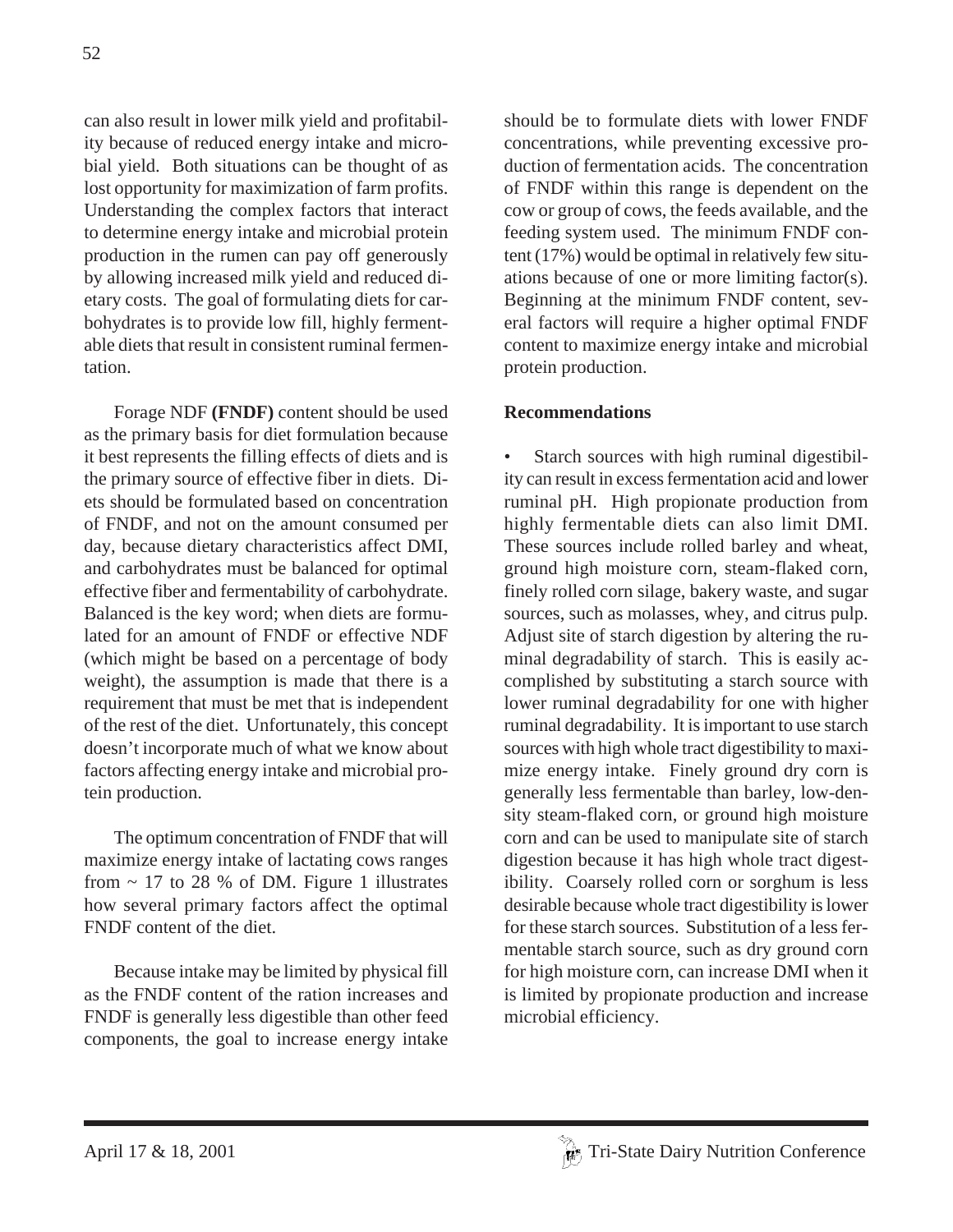$\frac{a}{4}$  Tri-State Dairy Nutrition Conference April 17 & 18, 2001

• Concentrations of very rapidly degraded carbohydrates (sugars and starch sources, such as wheat and barley) should be limited in the diet. Rapid fermentation of carbohydrates can reduce efficiency of microbial protein production and limit meal size. Adequate ruminally degraded protein should be provided to maximize microbial efficiency.

• Avoid rolling corn silage too finely. Adjust the rollers so that the cobs and most of the grain is in the middle sieve of the Penn State Particle Size Separator. Rolling corn silage too finely can result in excessive ruminal starch fermentation.

Diet fermentability can also be adjusted by substituting NFFS, such as beet pulp or soyhulls, for starch in the diet. This might be a reasonable alternative to altering site of starch digestion, depending on the relative prices of the NFFS to starch sources. Rate of fermentation of NDF from NFFS is generally slower than that of starch and sugars, and less propionate is produced. Also, fermentation rate of fiber (NDF and pectin) declines with ruminal pH. This has the benefit of limiting the decline in ruminal pH following meals, but it might reduce digestibility of the NFFS. Because effectiveness of NFFS is generally very low and because they are generally highly fermented, they are not filling like FNDF and have little effect on DMI when substituted for grains. Addition of NFFS can result in large reductions in optimal FNDF of diets. While this is desirable to minimize the filling effect of diets, it might not maximize energy intake because of possible rapid passage from the rumen, which results in decreased digestibility.

• Avoid feeding starch sources that are poorly fermented, such as dry corn silage, or coarsely rolled corn or sorghum, to high producing cows. Diets that are poorly fermented can result in decreased microbial yield and fuels for the production of glucose and milk lactose. This is a common occurrence in the upper Midwest when corn is harvested too mature and many kernels pass from the rumen and through the cow undigested. Feed intake is not limited by propionate under these conditions because the fermentability of the diet is reduced, and feed intake increases until ruminal fill becomes a limitation. This can result in increased passage rate, decreasing digestibility and feed efficiency. Milk yield often decreases in spite of greater feed intake because of decreased diet digestibility. The remedy is to increase fermentation in the rumen by minimizing the amount of poorly fermented corn and adding fermentable carbohydrate to the diet. Often, the fermentability of the dry corn increases over time in the silo as endosperm proteins are solubilized.

An alternative to limit diet fermentability is to increase the diet FNDF content. However, unless the FNDF digests and passes from the rumen quickly, this approach will increase the filling effect of the diet and reduce DMI when limited by ruminal fill.

• Feeding forages with highly fermentable NDF with high ruminal NDF turnover will require higher FNDF in the diet but will allow greater energy intake and provide a more consistent source of energy to the cow throughout the day. Forages with high ruminal NDF turnover include alfalfa with low lignification of NDF  $\ll 16\%$  for Midwestern data) and corn silage with low lignification of NDF (< 6% for Midwestern data). Brown midrib corn silage has been shown to have high rates of clearance from the rumen that allows higher DMI when fill limitations exist. In one recent experiment, response in milk yield to brown midrib corn silage was much higher for high producing cows, presumably with DMI limited by ruminal fill, than for lower producing cows.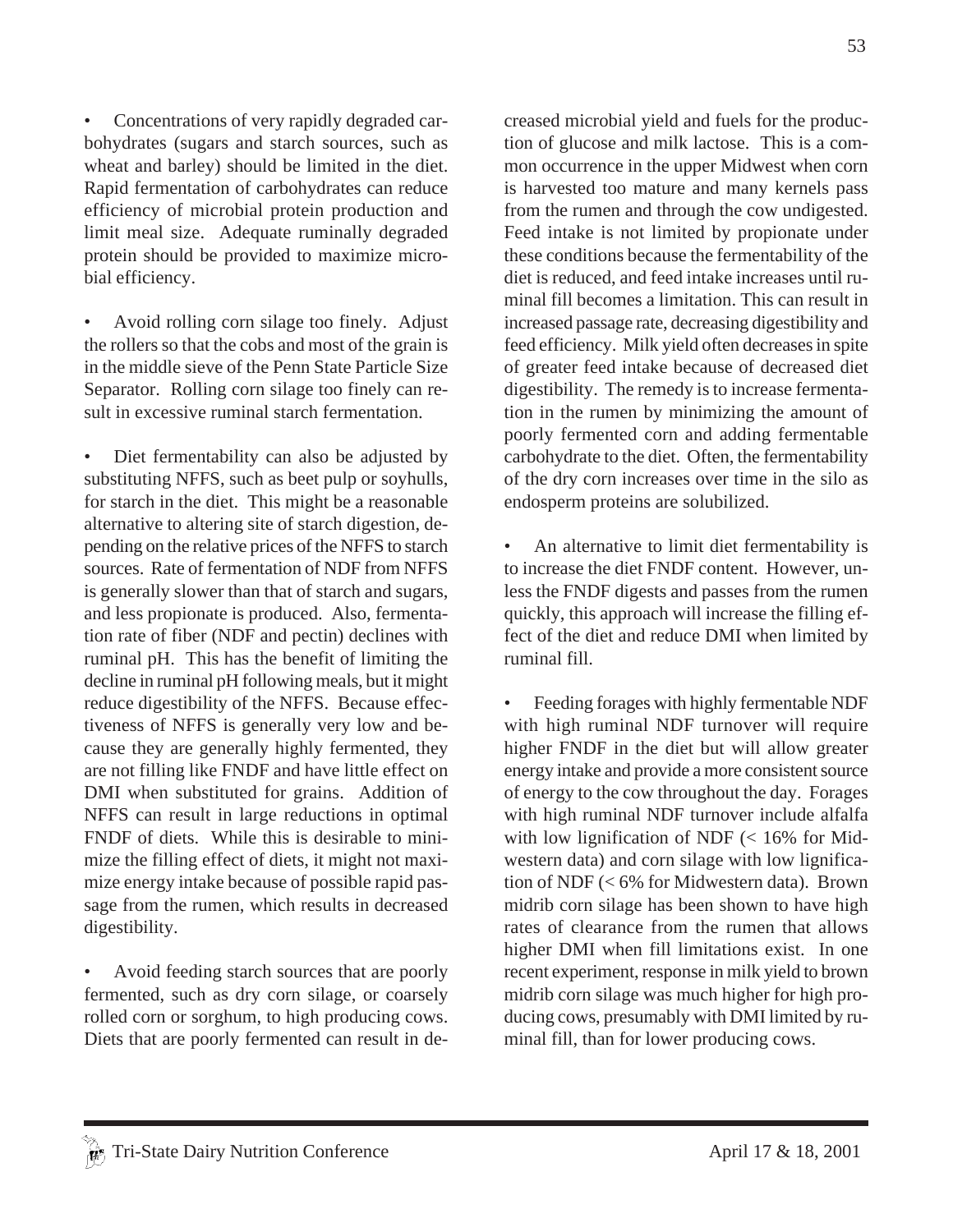The NDF content of forages influences the fermentability and the optimal FNDF concentration of the diet. Forages, such as grasses or mature alfalfa, with high NDF contents require much more grain or NFFS to optimally formulate diets. Because supplements are generally more fermentable than forages, FNDF concentrations must be higher, but this might lower DMI. However, immature alfalfa or corn silage with low NDF contents  $(< 36\%)$  require very high forage in the diet. Because forages have lower energy density than most grains and NFFS, energy density of the diet is lower for diets containing high concentrations of low NDF forages. Unless the forage has high NDF digestibility, energy intake might be restricted, limiting milk yield.

• Variation in DM and (or) NDF of forages will cause great variation in ration FNDF and fermentability. Cows consuming low FNDF diets are not able to deal with this variation. If ration FNDF content decreases and fermentability increases, ruminal acidosis might occur. However, if forage NDF or DM contents increase and are undetected and uncorrected, energy intake will be somewhat reduced, and this is not a great problem for animal health. Therefore, when variation is expected, higher dietary FNDF levels must be fed to lower the risk of acidosis.

Effort should be made to reduce variation when forages are harvested (or purchased) and stored. Identify individual lots of forage and have them tested. Avoid sending fresh forages to labs to be tested because respiration of sugars in transit results in increased fiber concentration and lower predicted energy content compared to what is offered to animals. Freezing fresh forage before shipping to labs is not an alternative because the fiber content of fresh-frozen samples increases during thawing. Variation in forage DM and quality is often a problem for silage. Bunker silos have less daily variation than upright silos or bags because the silo is filled in layers that tend to be mixed when removed from the silo. In contrast, abrupt shifts in DM and NDF can occur when removing silage from upright silos or silage bags. Silage DM concentration should be tested routinely. Frequency of testing depends on the amount of variation and the type of silo. Silage DM in upright silos should be tested twice weekly and when changes are noticed, while silage in bunker silos can be tested less frequently. Mixing loads of silage from wet and dry parts of the bunker face when removed from the silo can help reduce variation, particularly after a substantial rainfall.

• Restrict the concentration of individual ingredients with variable quality or DM. Variation in ingredients that comprise a large fraction of the diet can have a great effect on FNDF and fermentation characteristics of the entire diet. Variation in forages or other feeds can be accommodated if they have relatively little effect on the total diet.

• Sorting can cause variation in diets consumed throughout the day. Sorting can be reduced by chopping forages more finely, rolling corn silage, avoiding dry rations, and feeding more than one time per day.

• Feeding TMR will allow lower FNDF concentrations. The TMR have a great advantage because rapidly fermented carbohydrates are consumed along with effective fiber, which limits the size of meals and the decline in pH following meals. Concentrates can be fed separately, but they should be fed four or more times per day and rapidly degraded starch sources should be limited.

• Provide diets with adequate particle length. Reduction in particle length starts when forages are chopped. Further reduction occurs when corn

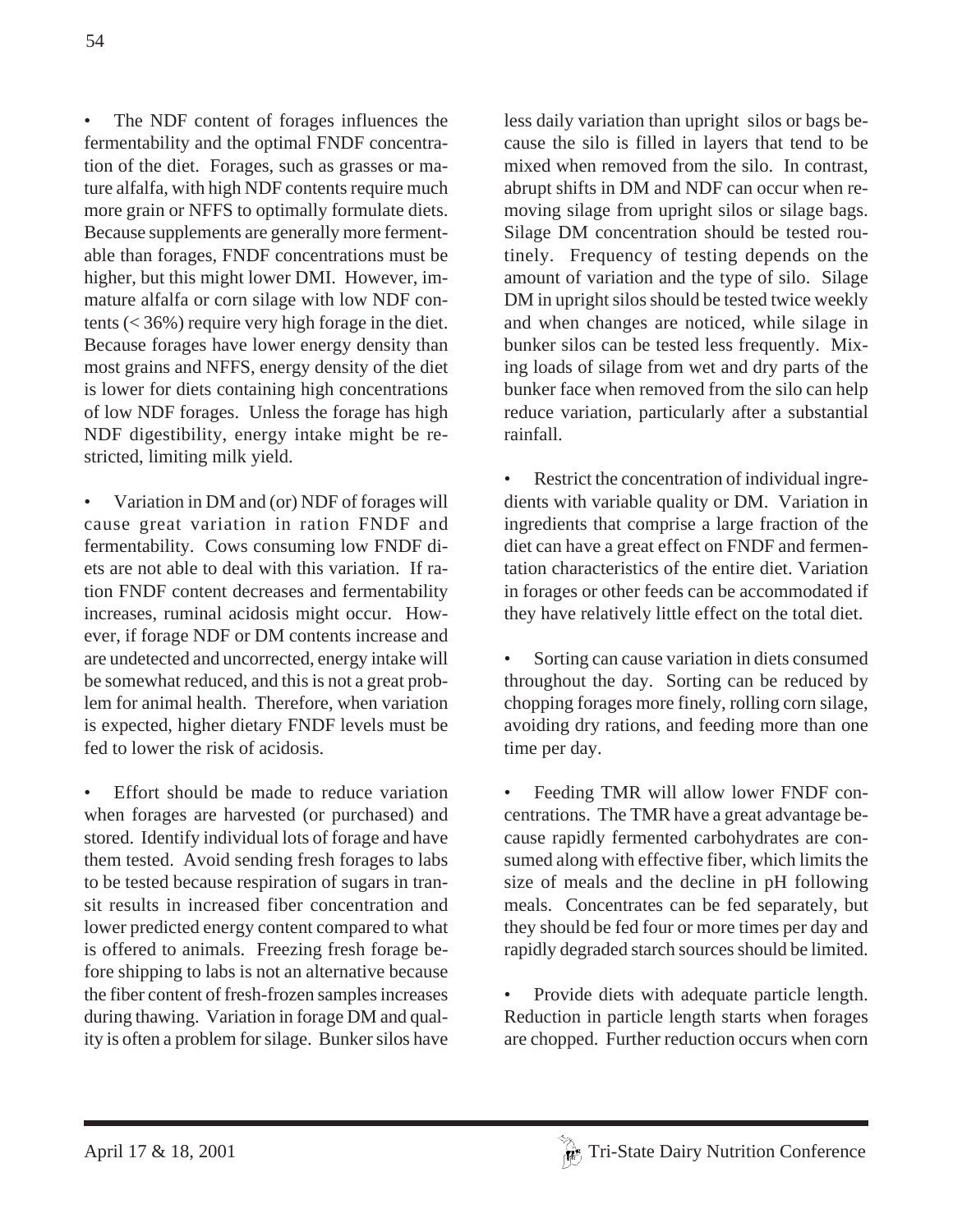silage is processed and when forages are ensiled in bags by augers during filling. Particle size is also reduced when diets are mixed in some TMR mixers. A constant mixing time that is sufficient to adequately mix the TMRs, while avoiding excessive particle length reduction, should be used. Finally, particles are reduced still further when eaten by the cow. Effective fiber is needed to form a rumen mat to selectively retain small particles in the rumen and to stimulate rumination. While there is little to be gained in effectiveness of NDF by having particle length beyond a certain point, particle size in the TMR consumed by cows is sometimes inadequate. The Penn State Particle Size Separator, available from NASCO (Fort Atkinson, WI), is useful to monitor changes in particle size from mechanical treatment and to ensure adequate particle length in the TMR. Less than 40% of the TMR should be recovered in the bottom box following sieving to provide adequate particle length. When more than 10 to 15% of the TMR is recovered on the top sieve, the TMR will be more subject to sorting. This leaves over 45% on the middle sieve, which provides most of the effective NDF in the diet. Diets containing silages that are chopped too finely can benefit by including 2 to 3 lb. of long-chopped hay in the diet to improve the effectiveness of NDF.

• Addition of buffers to the diet can increase the buffering capacity of rumen fluid and help attenuate the reduction in pH following a meal. However, they will not have a great effect on optimal FNDF concentration in the diet.

Diets with added fat require somewhat less FNDF because fat isn't fermented in the rumen to form acids. Although fat can be included in diets to increase energy intake beyond what can be attained by diet formulation for carbohydrates, some fat sources have been shown to reduce DMI and might not improve energy intake. The best sources of fat to increase energy intake are those that provide more saturated free fatty acids, less unsaturated fatty acids, and less saturated triglycerides to the small intestine. These sources include oilseeds, such as cottonseed and whole soybeans, in limited quantities and products containing hydrogenated free fatty acids. Fat sources providing high quantities of saturated triglycerides should be limited because of low digestibility of fatty acids. Sources that provide unsaturated fat in a ruminal bypass form can result in reduced feed intake. An additional consideration when feeding fat sources with polyunsaturated fatty acids is that milk fat content might be reduced because of the trans fatty acids produced in the rumen.

• Grouping cows by milk yield will help increase energy intake because diets can be more closely formulated to meet their needs. High producing cows should be fed low fill diets to maximize energy intake. However, lower producing cows can be offered diets with higher FNDF content, which provides the benefit of a more consistent supply of fuels throughout the day. A more consistent supply of nutrients might help partition more fuels to milk and help prevent excessive body condition. Wide variation in DMI and milk yield of cows within groups makes it difficult to optimize FNDF concentration for all cows in the group.

## **Conclusions**

The different factors discussed above are important to formulate diets to maximize energy intake and microbial protein production. The complex interactions among these factors prevent accurate prediction of optimal FNDF concentration for cows or groups of cows. Diets should be formulated by evaluating cow response to dietary changes and adjusting the diet based on this response. Lower FNDF contents will generally al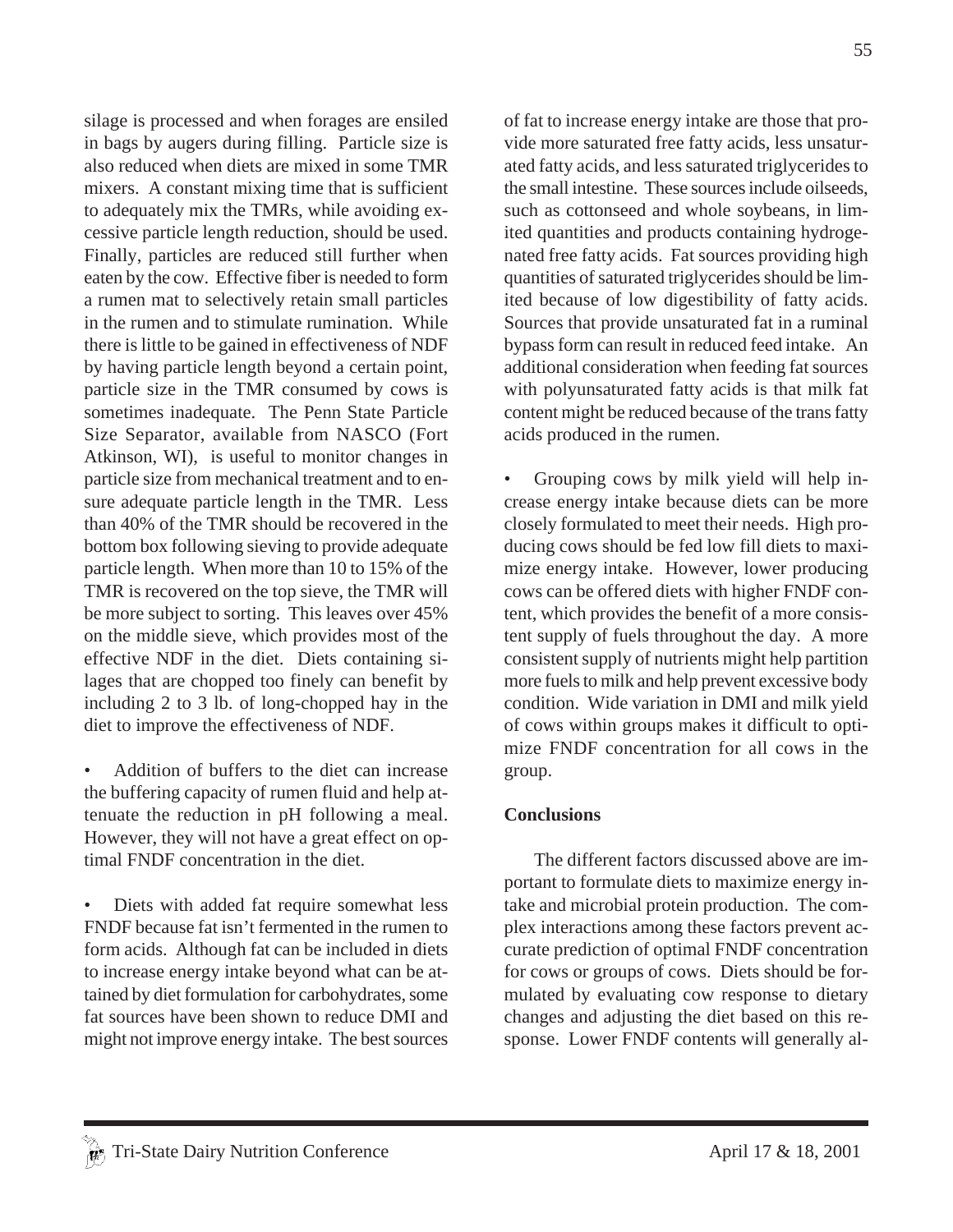low higher energy intake and higher milk yield. Exceptions are when FNDF is highly fermentable, which will allow higher FNDF contents and higher energy intakes, and when passage rates of NFFS in low FNDF diets are excessive and digestibility is reduced. Diets with low optimal FNDF content will have starch sources that have moderate ruminal fermentation, forage particles that are sufficiently long, moderate to low FNDF content, be fed as a TMR, and have little daily variation. Diets with high FNDF content will limit energy intake of high producing cows. However, high FNDF content might be required when rapidly fermented starch sources or finely chopped forages are used or when feed bunk space is limited, grain feeding is infrequent, or when variation in feed ingredients is large. The information presented here can be used to develop a strategy to maximize energy intake and microbial protein production and should be refined with experience.

## **References**

More specific information and references regarding dietary factors affecting DMI are available in the following reference:

Allen, M. S. 2000. Effect of diet on short-term regulation of feed intake by dairy cows. J. Dairy Sci. 83:1598-1624.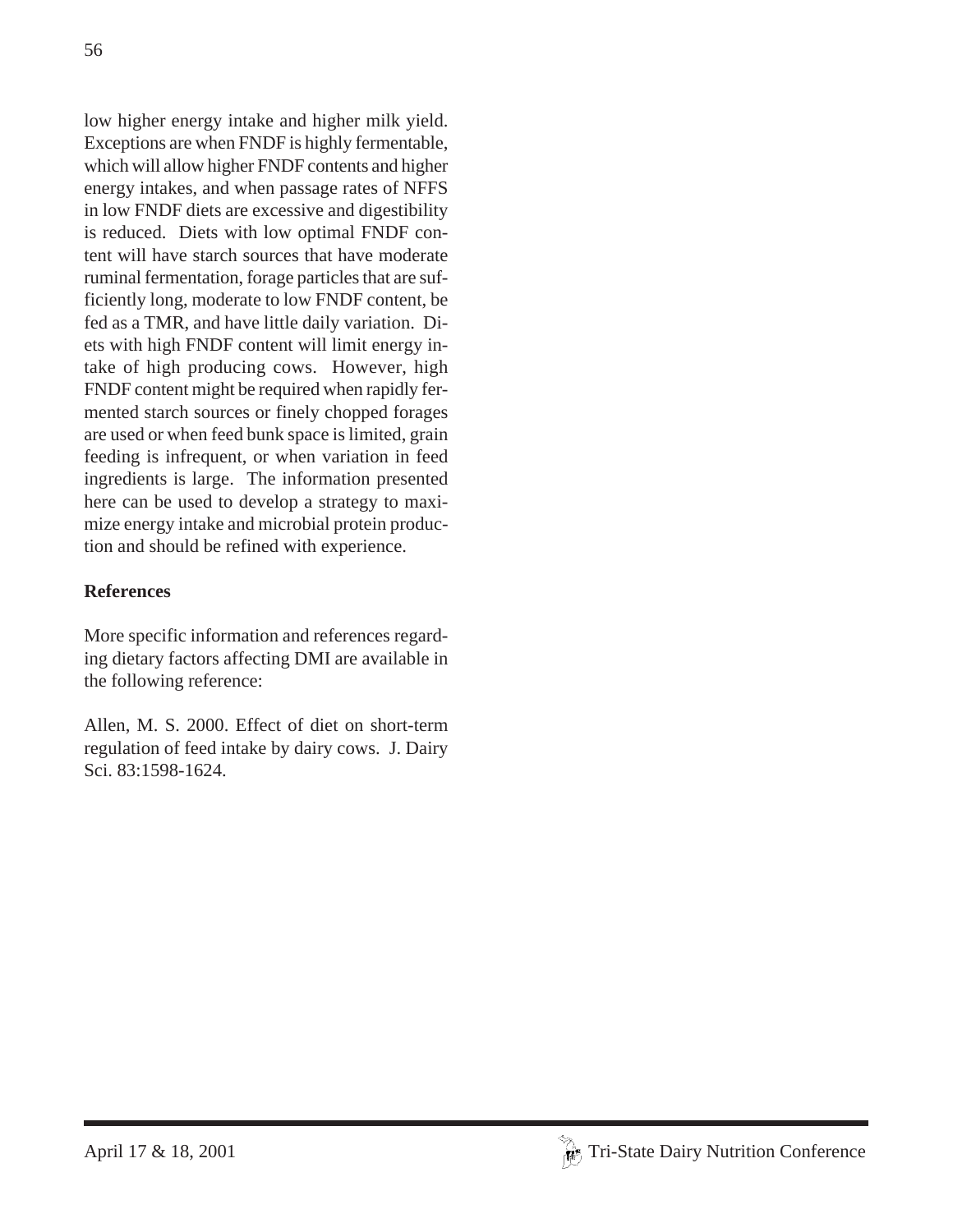17% -------------------------------------------28% Highly fermentable starch and sugar sources > < Nonforage fiber sources Fast ruminal clearance rate of FNDF > High NDF forages > High daily variation in diet composition > Limited feed bunk space > No total mixed ration, grain fed infrequently > Finely chopped forages > < Added fat < Added buffers

Figure 1. Optimal dietary forage NDF (FNDF) concentration (% of dietary DM).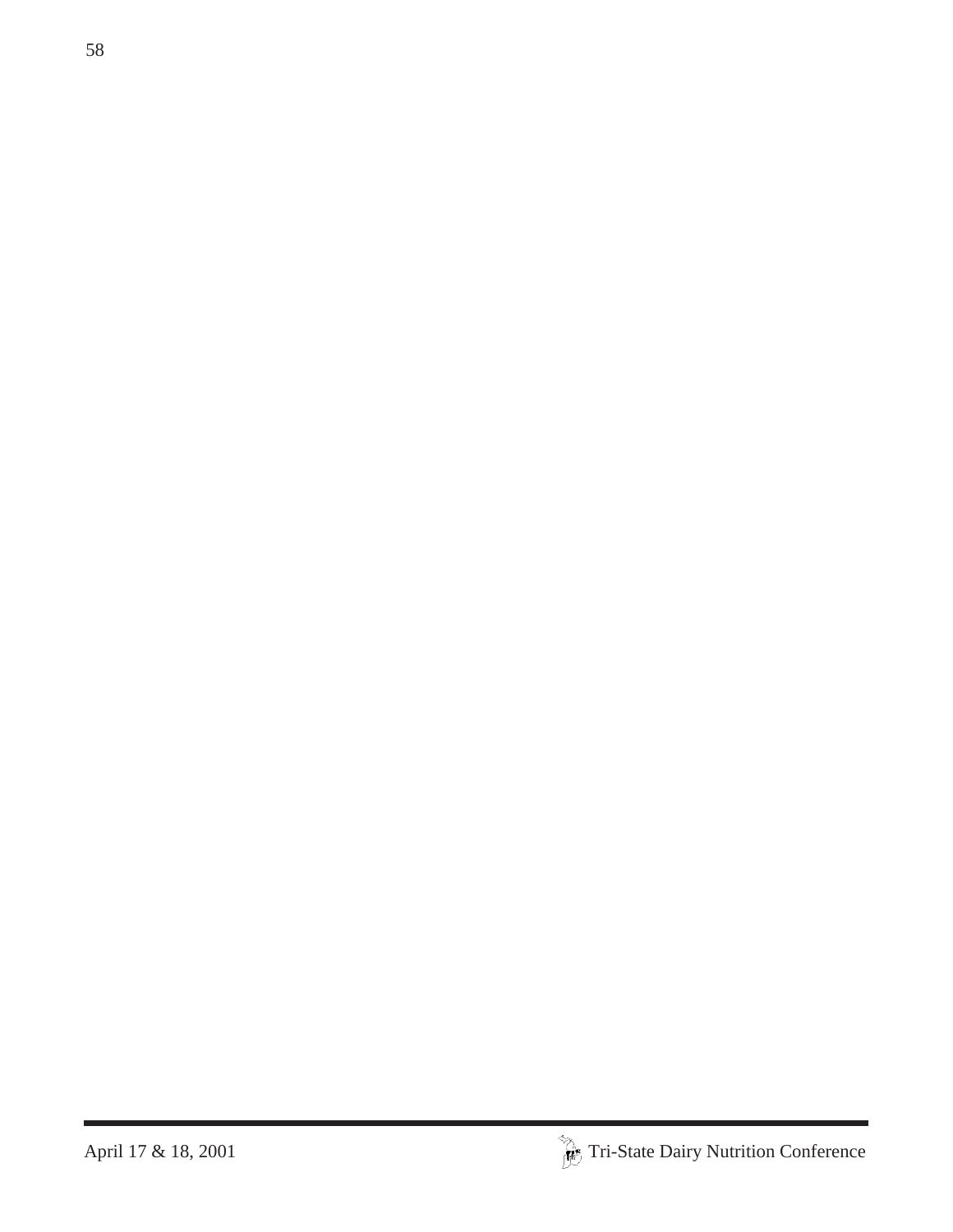## **Feed Born Pathogens of Cattle**

**Daniel Grooms, DVM, PhD1**

*Department of Large Animal Clinical Sciences Michigan State University*

#### **Abstract**

Several important diseases of cattle in the United States may be spread by the ingestion of contaminated feed, including Salmonella spp., Johne's disease, Listeria, Anthrax, and Botulism. Bovine spongiform encephalopathy and foot and mouth disease are examples of diseases that are not currently found in the United States but are potentially transmitted to cattle through contaminated feed. The source of pathogens in feedstuffs may include fecal contamination from animals shedding specific organisms or the inclusion of animal products containing the organism. Some pathogens are naturally present in feedstuffs but replicate to higher concentrations or produce harmful toxins when feeds are improperly harvested and/or stored. An understanding of potential feed born pathogens is necessary to effectively control them and their effects on cattle.

#### **Introduction**

The primary role of the dairy nutritionists is focused on meeting the metabolic needs of cattle in an efficient and economical manner. An often-overlooked aspect of feeding cattle is the potential for feedstuffs to contain pathogens that are detrimental to the health of the animal. Several important pathogens of cattle may be transmitted by ingestion of contaminated feed; however, disease associated with contaminated feed is rare. However, the seriousness and potential human health consequences of some of these diseases, such as bovine spongiform encephalopathy **(BSE)**, have led to specific laws and regulations on the manufacturing and handling of feeds destined for animal use. The source of pathogens in feedstuffs may include fecal contamination from animals shedding specific organisms (e.g. Salmonella and Johne's) or the inclusion of animal products containing the organism (BSE, Anthrax, or Foot and Mouth disease). Some pathogens are naturally present in feedstuffs but replicate to higher concentrations (Listeria) or produce harmful toxins (Botulism) when feeds are improperly harvested and/or stored.

Another important aspect that should be considered is the potential for cattle feedstuffs to be contaminated with pathogens that are in themselves not harmful to cattle but may be of human health concern if they enter the food chain. Examples of these would include E. coli O157:H7 and Salmonella.

This paper will review some of the important pathogens of cattle found in feedstuffs in the United States. A brief review of BSE and foot and mouth disease is also included.

#### **Salmonella**

There are over 2000 serologically distinct serotypes of Salmonella. The most common Salmonella serotypes infecting cattle include *S.*

<sup>1</sup> Contact at: College of Veterinary Medicine, A100 VTH, East Lansing, MI 48824, (517) 432-1494, FAX (517) 432-1042, Email: groomsd@cvm.msu.edu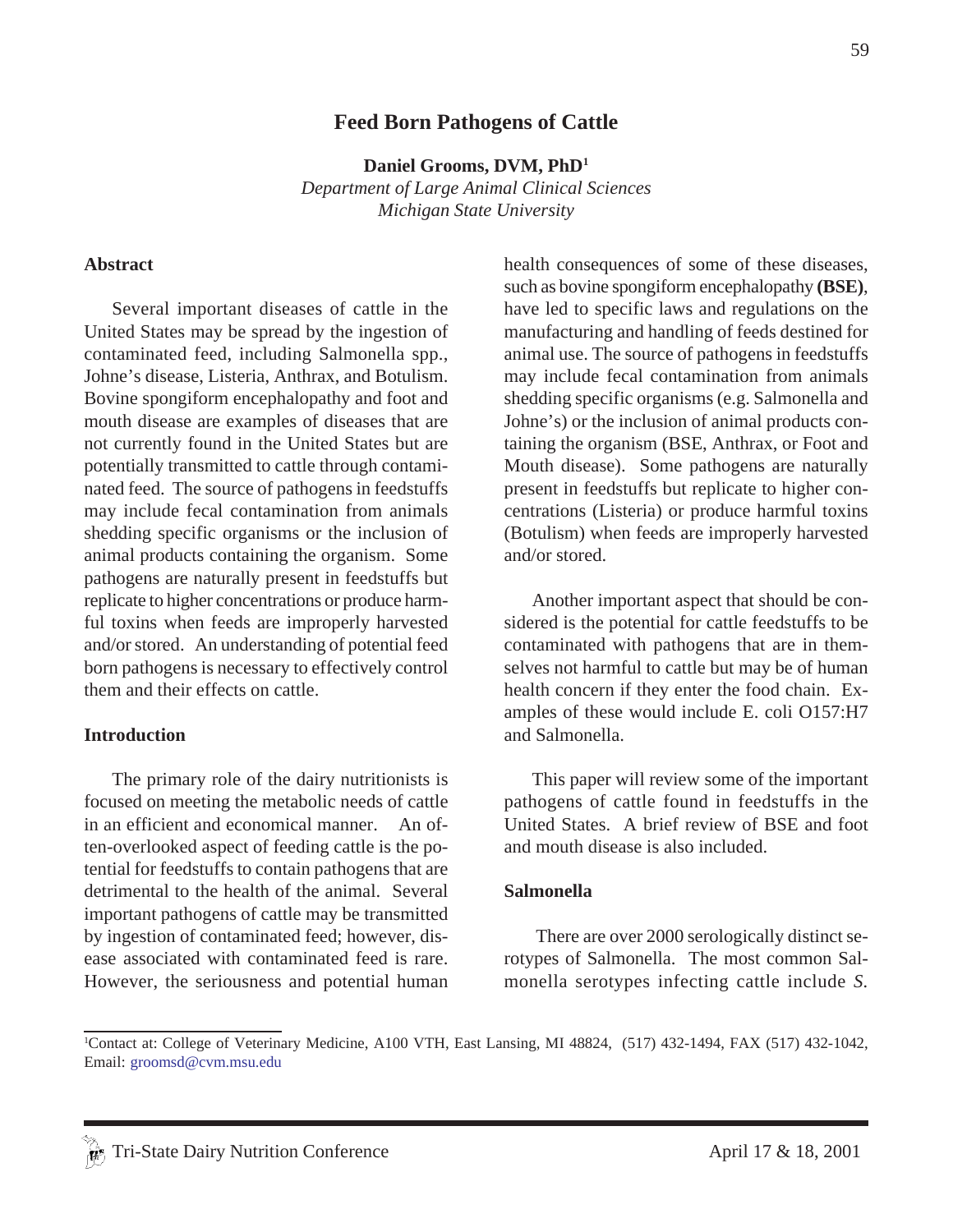*dublin, S. typhimurium, S. newport,* and *S. montevideo* (Ekperigin and Nagaraja, 1998). Clinically, salmonellosis usually manifests itself as a severe diarrhea that can lead to septicemia, fever, dehydration, shock, and death. Salmonella has also been associated with abortions, arthritis, and pneumonia. Cattle that recover from infection with *S. dublin* often become carriers and shed large numbers in their feces (up to 1,000,000 cfu/ gram) and milk (up to 100,000 cfu/ml) (Smith, 1990). Cattle become infected by oral ingestion of the bacteria. Sources include feed, water, bedding, and other inanimate objects that are contaminated with feces containing the bacteria. Feedstuffs of animal and plant origin can be contaminated with Salmonella (Williams, 1981); however, the overall level of contamination is reported to be low (Nabbut et al., 1982; Smith et al., 1994; Harris et al., 1997). Rendered products may have higher rates of Salmonella contamination (Allred et al., 1967; Pelzer, 1989). In a study of risk factors associated with Salmonella infection in feedlot operation, feeding of tallow, cottonseed, or cottonseed hulls significantly increased the risk of finding Salmonella in a pen of cattle (Losinger et al., 1997). Practices that have been recommended to reduce the risk of spreading Salmonella through feedstuffs include routine cleaning and disinfection of animal feeding equipment, avoiding the use of common equipment for feeding and manure handling, controlling of rodents, providing clean water sources that are at low risk of fecal contamination, and avoiding high risk feedstuffs such as animal or vegetable fats. Keeping feedstuffs dry is important, as Salmonella is more likely to survive and replicate under moist conditions. Irrigation of forage crops with lagoon water or spreading of manure slurry immediately prior to harvest should also be avoided.

Listeriosis is caused by the bacteria *Listeria monocytogenes*. This bacterium is common in soil and on vegetation. It can survive in silage at low  $pH \leq 4.0$ ) and multiply in poorly fermented silages where the pH is greater than 5.0 (Cooper et al., 1998). The development of disease associated with Listeria is often associated with the feeding of silage (Fenlon, 1986). Isolation of *L. monocytogenes* is greatest in silages that are poorly fermented and spoiled (Fenlon, 1985). Infection in cattle can result in several clinical outcomes, including encephalitis, abortion, keratitis, and mastitis. Encephalitis results in a neurological syndrome that is commonly referred to as circling disease because of the often-demented circling behavior of affected animals. Abortions caused by Listeria are sporadic and may occur at any stage of gestation. Exposure to Listeria through diet and the environment is common and unavoidable. Under normal conditions, the bacteria can replicate in and pass through the gastrointestinal tract with no adverse affects. It is theorized that breaks in the mucosal surfaces of the gastrointestinal tract may allow for the bacteria to penetrate the mucosal surface and invade the central nervous system (Cooper et al., 1998). Conditions that increase concentration of the bacteria would increase the odds of this occurring. In addition, immunosuppressive conditions may be contributory in allowing the bacteria to replicate once it has gained entry into the body. The ubiquitous presence of Listeria in the environment precludes complete avoidance of the bacteria. However, precautions to reduce exposure should be taken. Efforts should be made to limit soil and fecal contamination of forages harvested for ensilage. Care should be taken to ensure proper fermentation of ensiled feeds. Listeria is more likely to be found in silage with a pH of greater than 5.6, as well as silage that is moldy.

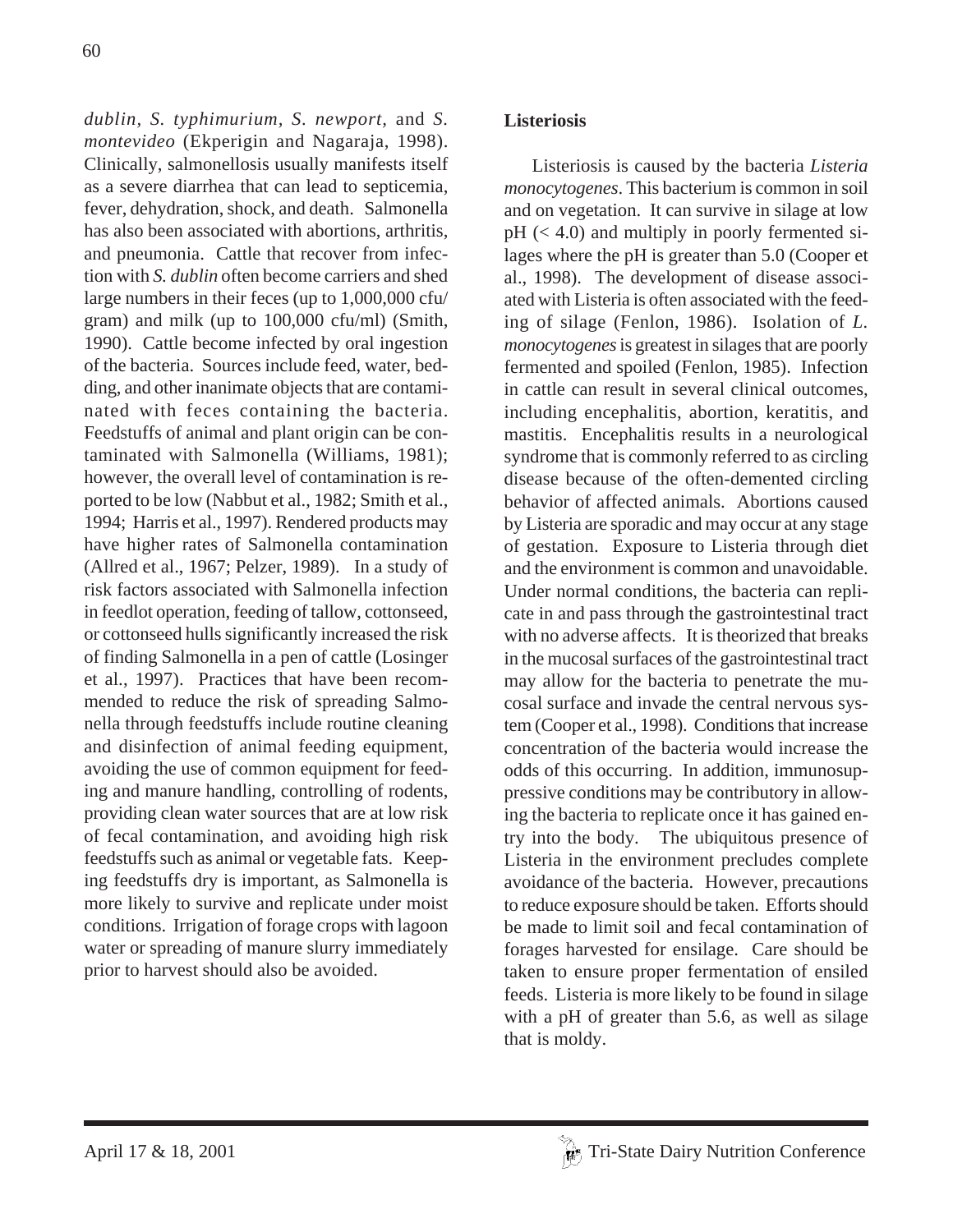#### **Johne's Disease**

Johne's disease is caused by the bacterium *Mycobacterium paratuberculosis*. Recent surveys suggest that up to 50% of dairy farms may be infected with Johne's disease (Johnson-Ifearulundu and Kaneene, 1999). Young calves are most susceptible to infection. Following infection as a calf, a long lag period ensues and clinical disease may not appear for years. Signs of clinical disease include chronic diarrhea and weight loss that are unresponsive to treatment. Infected cattle in later stages of the disease shed large numbers of the bacteria in their feces that may serve as a major source of infection for susceptible calves. Infected cows may also shed the bacteria in colostrum and milk. Avoiding fecal contamination of feed fed to replacement breeding cattle is essential to controlling the spread of Johne's disease (Rossiter and Burhams, 1996). The practice of feeding weigh back or bunk waste from adult cattle to young heifers should not be practiced. In addition, use of common equipment for both manure and feed handling (i.e. skid loader) should be avoided. Feeding of pooled waste milk or colostrum to calves should not be done unless the milk is from known Johne's negative cows or has been properly pasteurized. Pasteurization of milk at  $72^{\circ}$ C  $(162^{\circ}F)$  for 15 seconds or at 65 $^{\circ}C$  (146 $^{\circ}F$ ) for 30 minutes has been shown to be capable of killing of *M. paratuberculosis* under experimental conditions (Stabel et al., 1997; Stabel, 2001).

#### **Neosporosis**

Neosporosis is caused by the protozoan parasite *Neospora caninum.* The definitive host of this parasite is thought to be members of the canine family (McAllister et al., 1998). Other species, including cattle, are likely to be intermediate hosts. After infection of cattle, the parasite essentially becomes dormant in certain tissues, and cattle rarely become sick. However, when latently infected cattle become pregnant, their fetuses often become infected. Fetal infections may result in abortion or the birth of calves with neurological disorders. This essentially is the only clinical sign seen in cattle. Initial transmission to cattle is likely to occur from ingesting the organisms that are shed in the feces of the definitive host, that being dogs. Feed and water contaminated with dog feces has been theorized as the source of Neospora associated abortion outbreaks (Yaeger et al., 1994; McAllister et al., 1996; McAllister et al., 1998). Vertical transmission from infected cow to fetus can also occur. Cow-to-cow transmission is not thought to occur. Prevention of Neospora infections should include protection of feedstuffs from contamination with canine feces.

#### **Botulism**

Botulism is a rare disease of cattle caused by the ingestion of a neurotoxin released by the bacteria *Clostridium botulinum*. The disease is rapidly fatal and is characterized by paralysis. *Clostridium botulinum* is a spore forming bacteria and can survive in the environment for long periods of time. It replicates in decaying animals and plant material. Botulism invariably occurs following the ingestion of feedstuffs that contain the toxin. The source of the toxin may include dead rodents in feed or water sources and rotted vegetation. Outbreaks have also been traced to the feeding of poultry waste, brewer's grain, and improperly fermented grass silages (Blood and Radostits, 1989). A recent report of the death of 11 Holstein cows in Tennessee was linked to the feeding of round bale barley haylage (Kelch et al., 2000). Prevention of botulism includes avoiding the contamination of feedstuffs with dead animals and proper fermentation and storage of vegetative feedstuffs. Feeding of any spoiled material should not be recommended.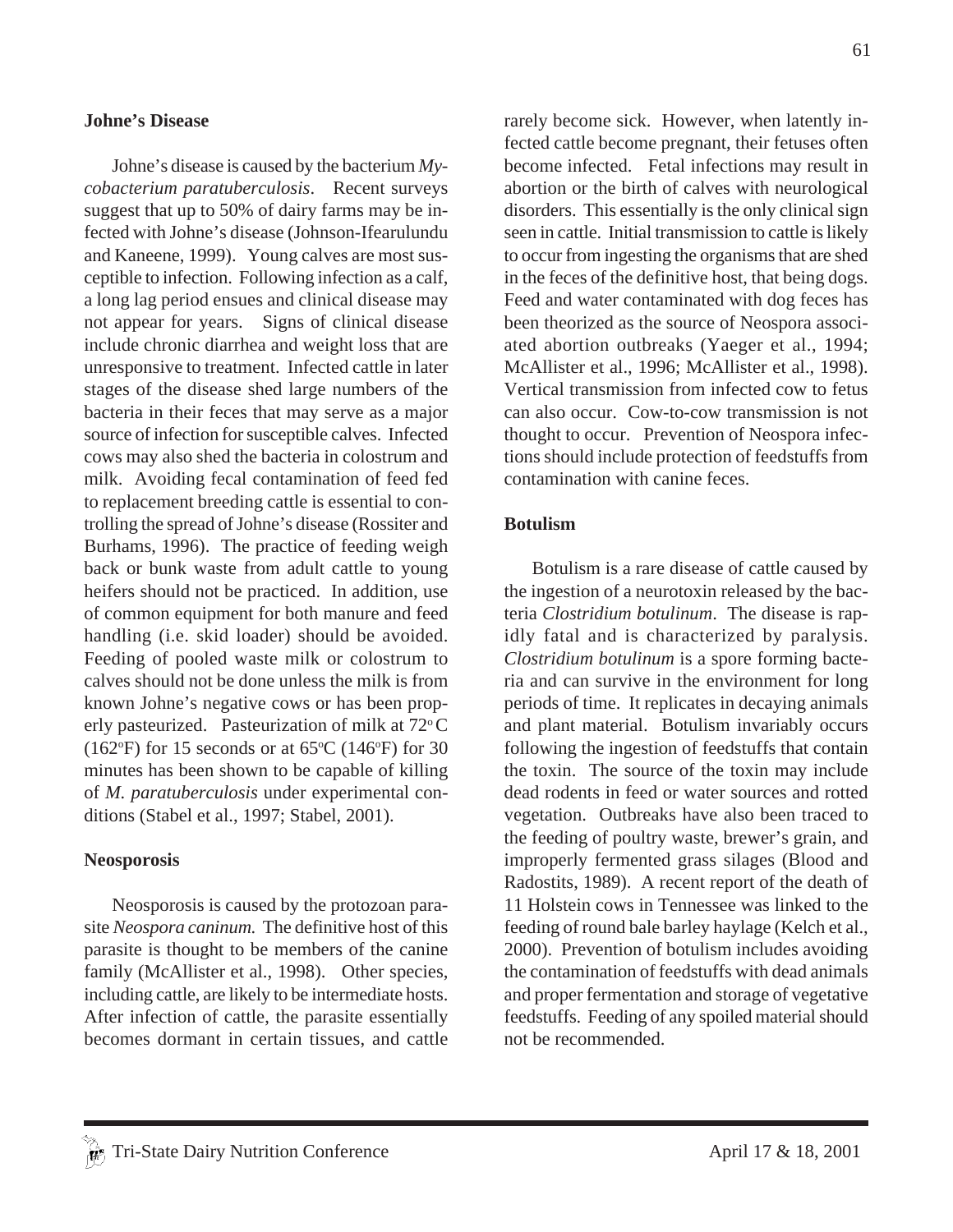## **Anthrax**

Anthrax is caused by the bacteria *Bacillus anthracis*. Similar to *Cl. botulinum*, *B. anthracis* is a spore forming bacterium that survives for long periods of time in the environment. It is a rapidly fatal disease that can affect most mammals, but cattle appear to be most susceptible. The occurrence of the disease is sporadic; although there are regions of the country and world where the disease is much more common. The most common route of infection is the ingestion of feedstuffs contaminated with the bacteria (Hinton and Bale, 1990). Bone meal has historically been implicated as a source of the bacteria. Contamination of forages during harvest by soil containing the bacteria spore may also be an important source of the disease. The reduction of feeding high risk feeds, such as bone meal, has reduced the incidence of anthrax in some countries. Harvesting of feedstuffs from areas know to be at risk for containing anthrax spores should be limited. Vaccines are available for immunization of cattle in high-risk areas.

### **Bovine Spongiform Encephalopathy**

The BSE, also known as "mad cow disease", was first recognized in the UK in 1986 and has since been found in several European countries. Ongoing surveillance has not found the disease in the United States. The BSE is caused by a prion, an agent that is similar to that which causes scrapie in sheep. The disease is characterized by a degeneration of the neurological system that is invariably fatal. A similar disease is found in humans called Creutzfeldt-Jakob disease **(CJD)**. A form of CJD, called new variant Creutzfeldt-Jakob disease **(nvCJD)** was first described in Great Britain in 1996 (Will et al., 1996) and has been associated with the consumption of products contaminated with central nervous tissue of BSE-infected cattle (Schonberger, 1998). Transmission of the disease to cattle was believed to initially occur through diets containing sheep-derived protein sources contaminated with scrapie and then subsequently through diets containing bovine derived protein sources contaminated with BSE (USDA:APHIS-VS, 2001). It is also believed that changes in the rendering process in the United Kingdom might have added to the amplification of the disease. The feeding of mammalian protein from at-risk species (sheep and cattle) has been banned in the United States since 1997. Although no BSE is known to exist in the United States, this action is necessary to reduce the risk of this disease from entering the cattle population.

### **Foot and Mouth Disease**

Foot and mouth disease is a highly infectious disease that primarily affects cloven-hoofed animals, including cattle, sheep, and swine. It has been eradicated from the United States since the early 1900's. The disease is endemic in many regions of the world, and recent outbreaks in the United Kingdom have emphasized the potential economic devastation that this disease could have if introduced into the United States. The virus that causes foot and mouth disease can survive in products made from infected animals, and the disease can be readily transmitted by the feeding of animal proteins contaminated with the virus. Of the 627 outbreaks of foot and mouth disease worldwide between 1870 to 1993 in which a source of virus was reported, 66% were attributed to contaminated meat, meat products, or garbage (USDA:APHIS-VS, 1994). It is believed that the recent outbreak in the UK was introduced by the feeding of meat scraps obtained from airline companies. The importation of animals and animal products into the United States from countries known to have foot and mouth disease is strictly regulated and covered under Title 9 of the Code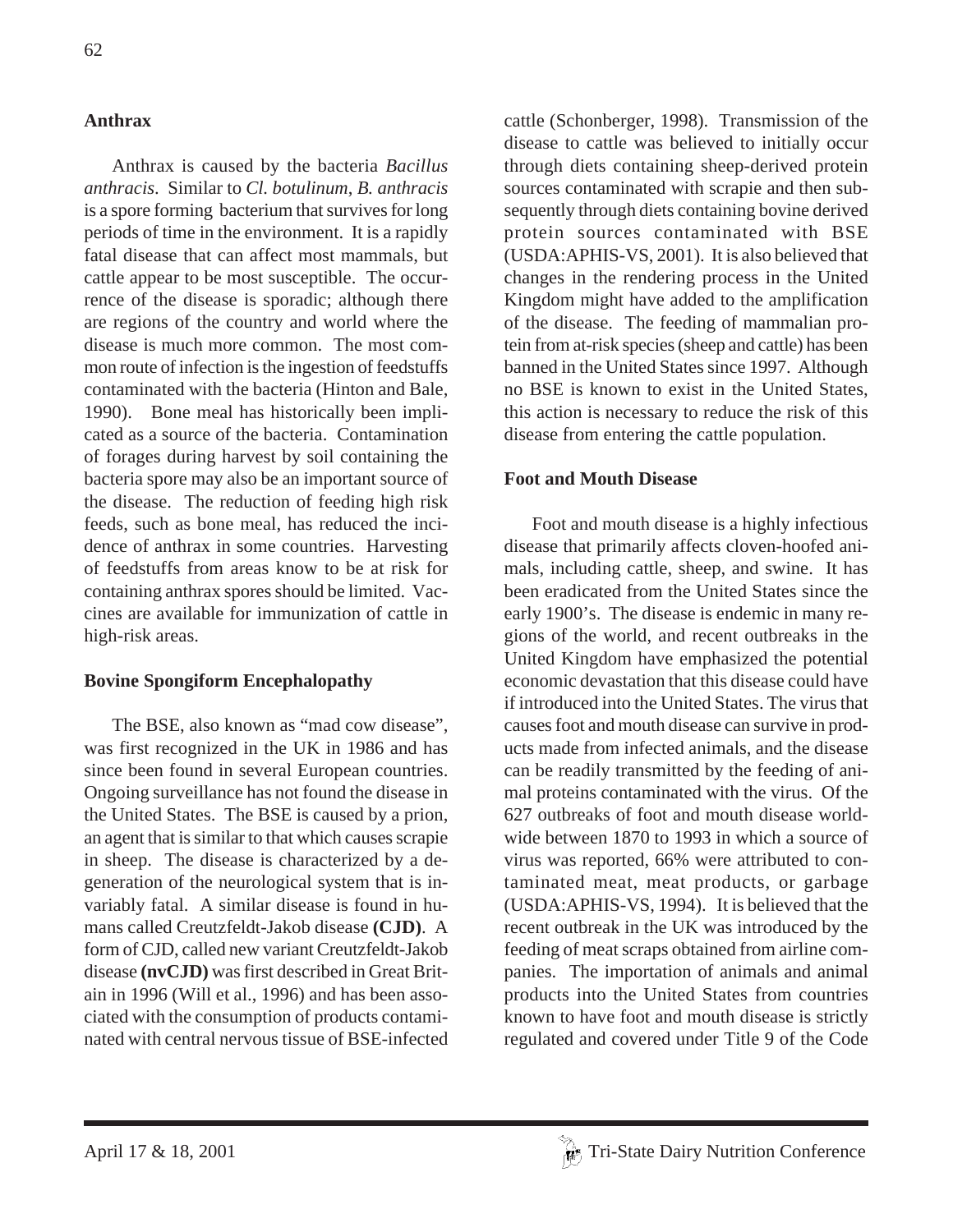of Federal Regulations, Parts 94-98 (http:// www.access.gpo.gov/nara/cfr/index.html).

### **Summary**

Feed can serve as a source of pathogens known to cause disease in cattle. The occurrence of food born disease in cattle is rare but should not be overlooked. Precautions to reduce the risk of feed contamination with cattle pathogens should be part of normal biosecurity protocols. In addition, protocols put in place to improve the safety of feedstuffs ingested by cattle also help to insure the safety of human food products produced from cattle.

### **References**

Allred, J.N., J.W. Walker, V.C. Beal, and B.S. Germaine. 1967. A survey to determine the Salmonella contamination rate in livestock and poultry feeds. J. Am. Vet. Med. Assoc. 151:1857- 1860.

Blood, D.C., and O.M. Radostits. 1989. Anthrax. *In:* Veterinary Medicine, 7<sup>th</sup> Ed., Blood, D.C., and Radostits, O.M., ed., Baillliere Tindall, London, England. pgs. 592-596.

Cooper J., and R.D. Walker. 1998. Listeriosis. Vet. Clin. N. Amer. Food. An. Pract. 14:113-125.

Ekperigin, H.E., and K.V. Nagaraja. 1998. Salmonella. Vet. Clin. N. Amer: Food An. Pract. 14:17-29.

Fenlon, D.R. 1985. Wild birds and silage as reservoirs of Listeria in the agricultural environment. J. Appl. Bacteriol. 59:537-543.

Fenlon, D.R. 1986. Rapid quantitative assessment of the distribution of listeria in silage implicated in a suspected outbreak of listeriosis in calves. Vet. Rec. 118:240-242.

Harris, I.T., P.J. Fedorka-Cray, J.T. Gray, L.A. Thomas, and K. Ferris. 1997. Prevalence of salmonella organisms in swine fed. J. Am. Vet. Med. Assoc. 210:382-385.

Hinton M., and M.J. Bale. 1990. Animal pathogens in feed. *In*: Feedstuff Evaluation, Wiseman, J., and Cole, D.J.A., ed., Butterworths, London, England. pgs. 429-444.

Johnson-Ifearulundu, Y., and J.B. Kaneene. 1999. Distribution and environmental risk factors for paratuberculosis in dairy cattle herds in Michigan. Am. J. Vet. Res. 60:589-596.

Kelch, W.J., L.J. Kerr, J.K. Pringle, B.W. Rohrbach, and R.H. Whitlock. 2000. Fatal Clostridium botulinum toxicosis in 11 Holstein cattle fed round bale barley haylage. J. Vet. Diagn. Invest. 12:453-455.

Losinger, W.C., L.P. Garber, M.A. Smith, H.S. Hurd, L.g. Biehl, P.J. Fedorka-Cray, L.A. Thomas, and K. Ferris. 1997. Management and nutritional factors associated with the detection of Salmonella sp. from cattle fecal specimens from feedlot operations in the United States. Prev. Vet. Med. 31:231-244.

McAllister, M.M., J.P. Dubey, D.S. Lindsay, W.R. Jolley, R.A. Wills, and A.M. McGuire. 1998. Dogs are definitive hosts of Neospora caninum. Int. J. Parasitol. 28:1473-1478.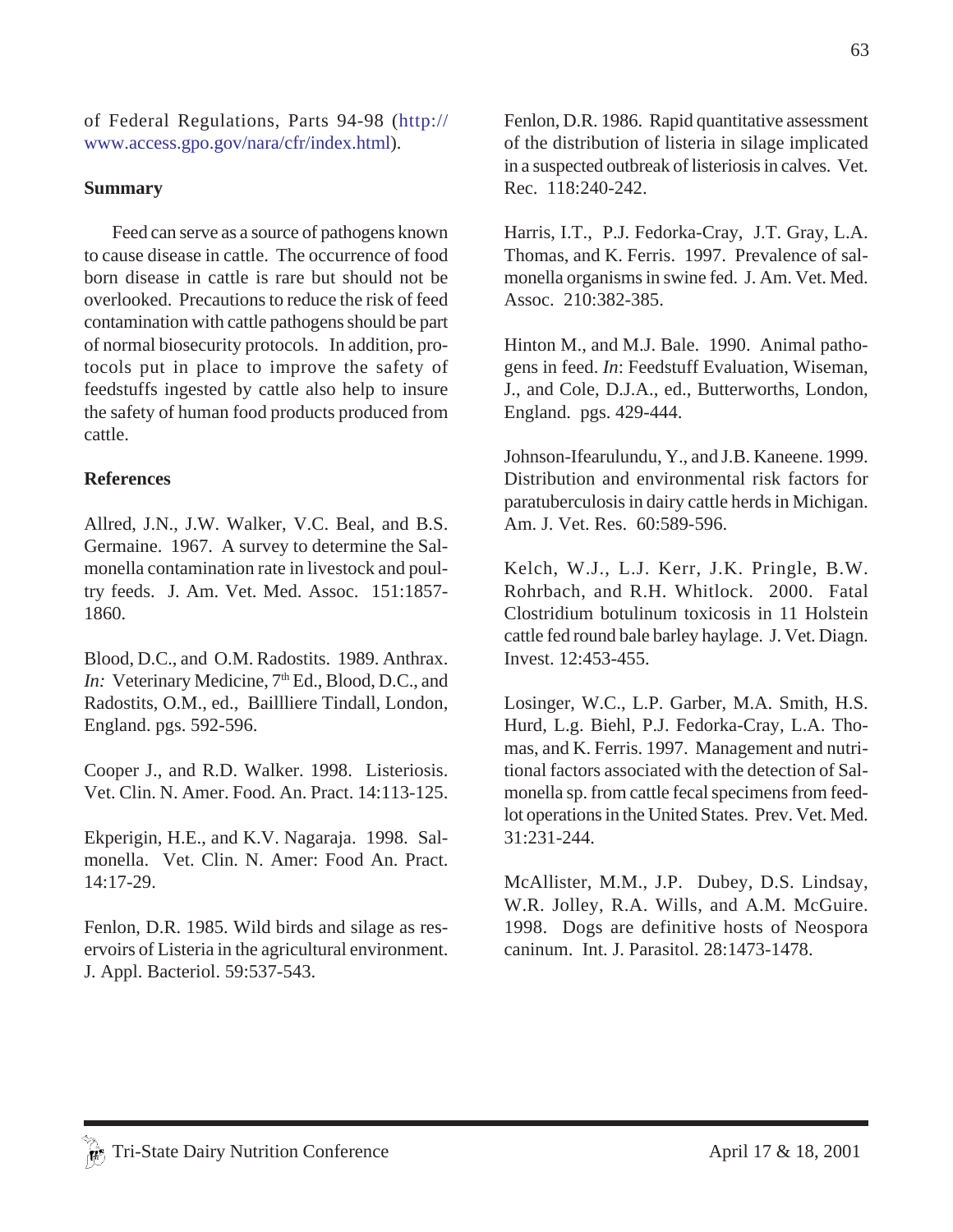McAllister, M.M., E.M. Huffman, and S.L. Hietala, P.A. Conrad, M.L. Anderson, and M.D. Salman. 1996. Evidence suggesting a point source exposure in an outbreak of bovine abortion due to

Neosporosis. J. Vet. Diagn. Invest. 8:355-357.

Nabbut, N.H., E.K. Barbour, and H.M. Al-Nakhli. 1982. Occurrence of salmonellae in animal feed ingredients in Saudia Arabia. Am. J. Vet. Res. 43:1703-1705.

Pelzer, K.D. 1989. Salmonellosis. J. Am. Vet. Med. Assoc. 195:456-463.

Rossiter, C.A., and W.S. Burhans. 1996. Farmspecific approach to paratuberculosis (Johne's disease) control. Vet. Clin. N. Amer: Food. An. Pract. 12:383-415.

Schonberger, L. 1998. New variant Creutzfeldt-Jakob disease and bovine spongiform encephalopathy. Inf. Diseas. Clin N. Amer. 12:111-121.

Smith, B.P. 1990. Salmonellosis. In: Salmonellosis, Smith, B.P., ed., C.V. Mosby Co., St. Louis, MO. pgs. 812-822.

Smith, B.P., L.D. Roden, M.C. Thurmund, G.W. Dilling, H. Konrad, J.A. Pelton, and J.P. Picanso. 1994. Prevalence of salmonellae in cattle and in the environment of California daires. J. Am. Vet. Med. Assoc. 295:467-471.

Stabel, J.R. 2001. On-farm batch pasteurization destroys Mycobacterium paratuberculosis in waste milk. J. Dairy. Sci. 84:524-527.

Stabel, J.R., E.M. Steadham, and C.A. Bolin. 1997. Heat inactivation of Mycobacterium paratuberculosis in raw milk: Are current pasteurization conditions effective? Appl. Environ. Microbiol. 63:4975-4977.

United States Department of Agriculture. APHIS-VS. 1994. Foot and Mouth Disease: Sources of outbreaks and hazard categorization of modes of virus transmission. http://www.aphis.usda.gov/vs/ ceah/cei/Fmdps.pdf.

United States Department of Agriculture. APHIS-VS. 2001. Bovine Spongiform Encephalopathy. http://www.aphis.usda.gov/oa/pubs/fsbse.html.

Will, R.G., J.W. Ironside, M. Zeidler, S.N. Cousens, K. Estibeiro, A. Alperovitch, S. Poser, M. Pocchiari, A. Hofman, and P.G. Smith. 1996. A variant of Creutzfeldt-Jakob disease in the UK. The Lancet 347:921-925.

Williams, J.E. 1981. Salmonellas in poultry feeds – a worldwide review. World Poult. Sci. J. 37:6- 25.

Yaeger, M.J., S. Shawd-Wessels, and P. Leslie-Steen. 1994. Neospora abortion storm in a Midwestern dairy. J. Vet. Diagn. Invest. 6:506-508.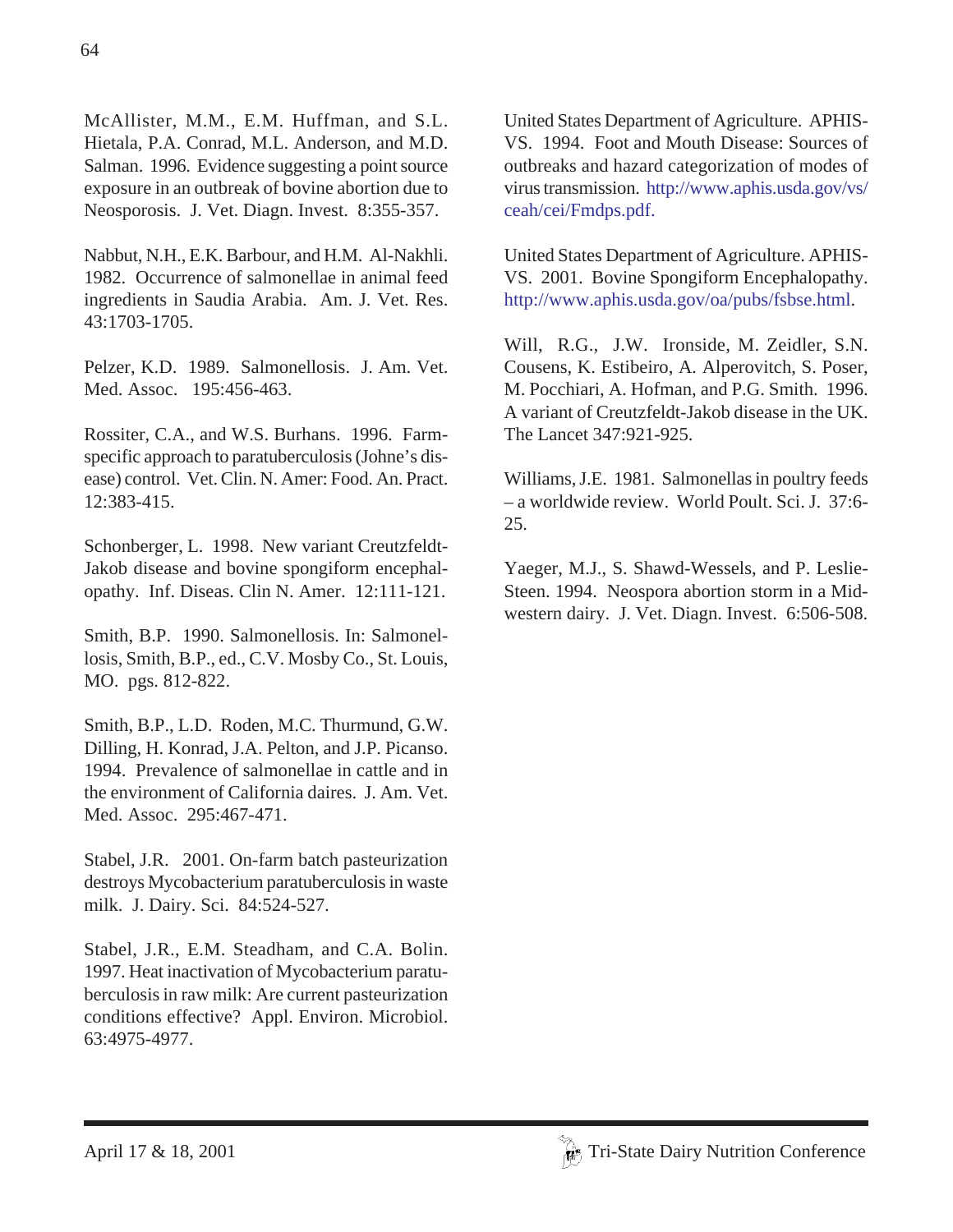## **Making the Transition from Ration Formulation to Farm Nutrient Balancing**

**Thomas A. Menke, President1** *Menke Consulting, Inc.*

#### **Abstract**

Ration formulations for dairy cows traditionally neither involve agronomic considerations of the resulting manure effects on soils nor the manured soils' effects on the quality of the forages grown from these soils. Because of the high proportion of forages utilized in dairy feeding programs, there is opportunity to maximize the use of these "home-grown" products and achieve overall farm nutrient balance that is not as easily achievable with other animal feeding programs. As nutrient management regulations pervade US agriculture, the responsibilities of persons directing feeding programs will increase. The paper presents various scenarios detailing the importance and effects that dairy feed ration planning potentially has on soil and feed quality.

#### **History**

Livestock and poultry farms have trended toward fewer farms that have larger numbers of animals than prior years. For example, total US dairy cow numbers increased by 54,800 cows from 1998 to 1999, while the number of dairy farms decreased by 5,960 farms. The largest percentage of growth in farm numbers was in the 500+ cow sized herds (1.9%); in all categories less than 200 cows, there was negative growth. For herds between 200 to 499 cows, there was a modest 0.8% growth in number of farms (USDA-NASS, 2001).

Prior to the early 1960's, many US livestock farms were relatively small facilities that raised a variety of animals and produced most of the grains, forages, and bedding materials needed for these animals. These farms generally employed manure management systems where the animals were raised on bedding materials, such as straw, which would absorb free liquids (i.e., urine) resulting in manure that was handled as a solid. In most cases, this manure was recycled by application to the crop land that produced the feed for the animals. Additionally, many animals were also pastured yearround, or at least certain times of the year. This uncollectable manure was directly recycled for pasture fertilization.

An economy of scale resulted in production efficiencies that favored farms where animal numbers were increased without increasing crop land acreage. This occurred first on poultry farms and was followed in more recent years by swine producers. Implementation of scale-efficient technologies not only saved labor costs but produced healthier, uniform food products. It was also discovered that specializing in one type of production, i.e. animal husbandry instead of crop production, allowed for other production efficiencies and economies of scale. Dairy farms are now following that trend in the Midwest.

<sup>1</sup> Contact at: Menke Consulting, Inc., 6070 Routzong Rd., Greenville, Ohio 45331, (937) 447-4225, FAX (937) 447-2225, Email: menketom@bright.net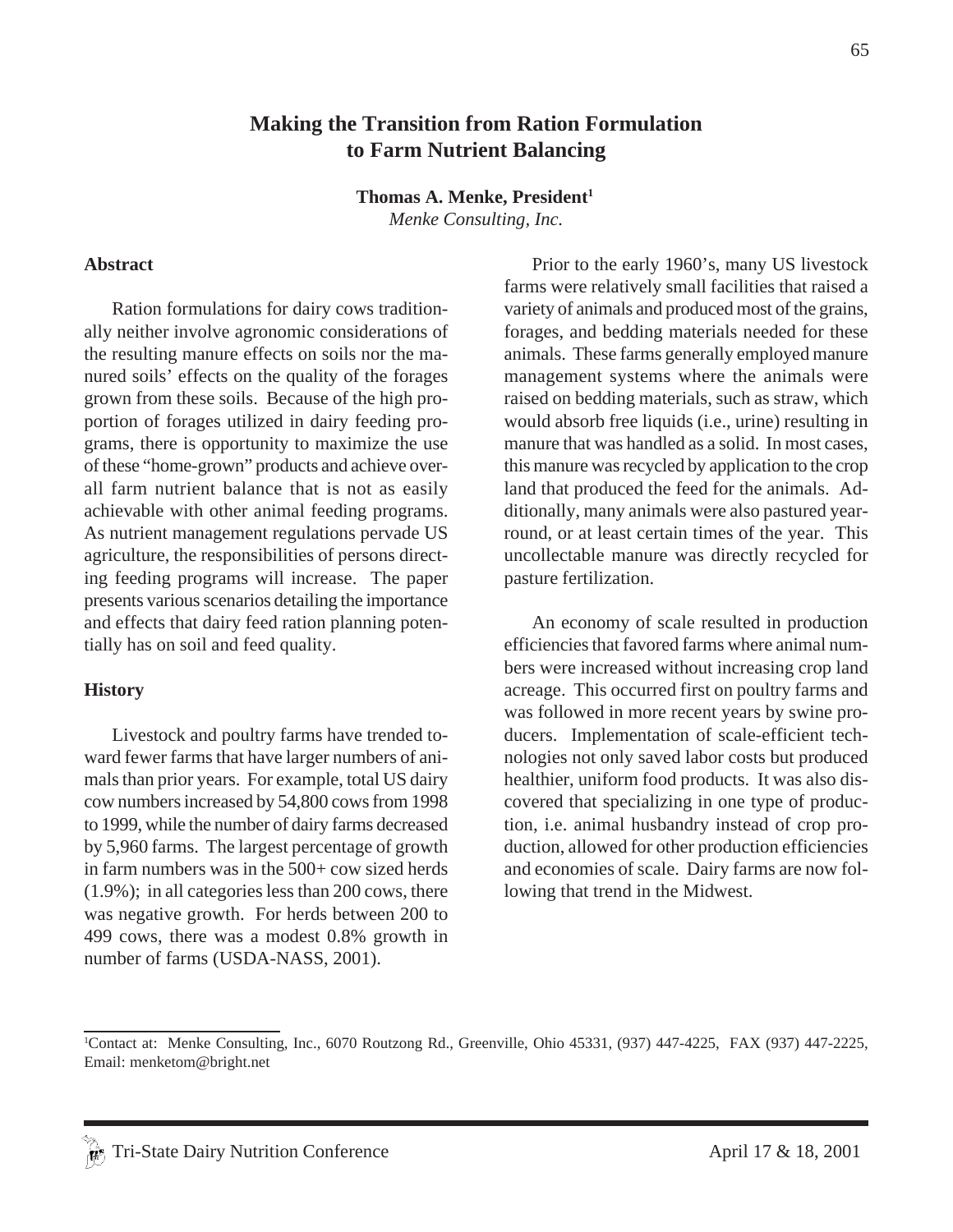### **Nutrient Distribution Challenges Emerge**

As farm sizes grew, some animal agriculture operations increased feed grain acreages, but many increased reliance on others who specialized in feed grain production or on commercial mills that provided feed made from purchased grains. At the point where more feed ingredients were being imported to the farm than the farm could raise itself for its own needs, nutrient distribution for recycling back to the cropland where the feed grains were grown became an increasing challenge, and in many instances, never happened.

Feedstuff imports were easier for poultry and swine production, and to lesser extent beef feedlots, because of the large proportion (up to 100%) of grain used in these animals' diets. Grain is easily grown is most farm areas of the US and is easily transported nearly anywhere, even from other countries. However, dairy cattle use a relatively high proportion of forage in their diets (generally 50 to 75% depending on their production stage). Because of the physical form of forages (silages, baled hays, etc.), they neither are as easily stored or transported as grains nor are they grown as ubiquitously. In spite of this, it is not unusual for Ohio dairy farms to be feeding Kansas alfalfa or for southwest dairies to bring corn silage from 100 miles away.

Because of this specialization of crop and animal production and the ability of an efficient US transportation system, nutrient distribution inequities have emerged. Much of this unequal recycling of crop nutrients has been positive. In some areas, crop production potential has increased due to the higher fertility from manure applications to soils that previously had inadequate levels of plant food. For those areas where the feedstuffs are grown, but animals are not produced, regular applications of chemical fertilizers must be made to replenish the nutrients being shipped off the farm.

In some areas of concentrated livestock and/ or poultry production, whether large general areas like Lancaster County, PA or even small isolated farms that could be located anywhere, nutrients through manure applications have exceeded those needed to optimize crop production and may exceed the assimilative capacity of the crop and the soil. It is these situations that concern the public, who in turn have asked various levels of government to oversee these activities to ensure that the environment is not compromised. Concerns arise from the possibility of nutrients leaking from the farm site through various mechanisms, such as leaching, soil erosion, or soluble nutrients in rain-water run-off. The major nutrients of concern are nitrates in drinking water supplies, which can result from supplying more nitrogen annually than crops will utilize, and phosphorus, which can enter surface waters and provide a stimulus for algae growth.

### **Animal Species and Feedstuff Differences**

Forages, in most all cases, are higher in potassium (K) content than phosphorus (P) (corn silage = 4.4:1 K:P, alfalfa hay =  $8.8:1$  K:P) while grains have a much narrower ratio (corn grain = 1.3:1 K:P, soybeans = 2.8:1) (NRC, 1989). In general, fertilization practices on these crops reflect this: forages require a higher proportion of K fertilization to P, and grains generally require a narrower ratio. Logic follows that the more the crop removes of a particular element, the more of that element that must be replaced.

Because non-ruminants cannot as easily digest the P that is in grains (as phytate-P) as can ruminants, extra mineral P is added to all poultry and swine rations to provide sufficient available P for the animals needs. This results in a manure that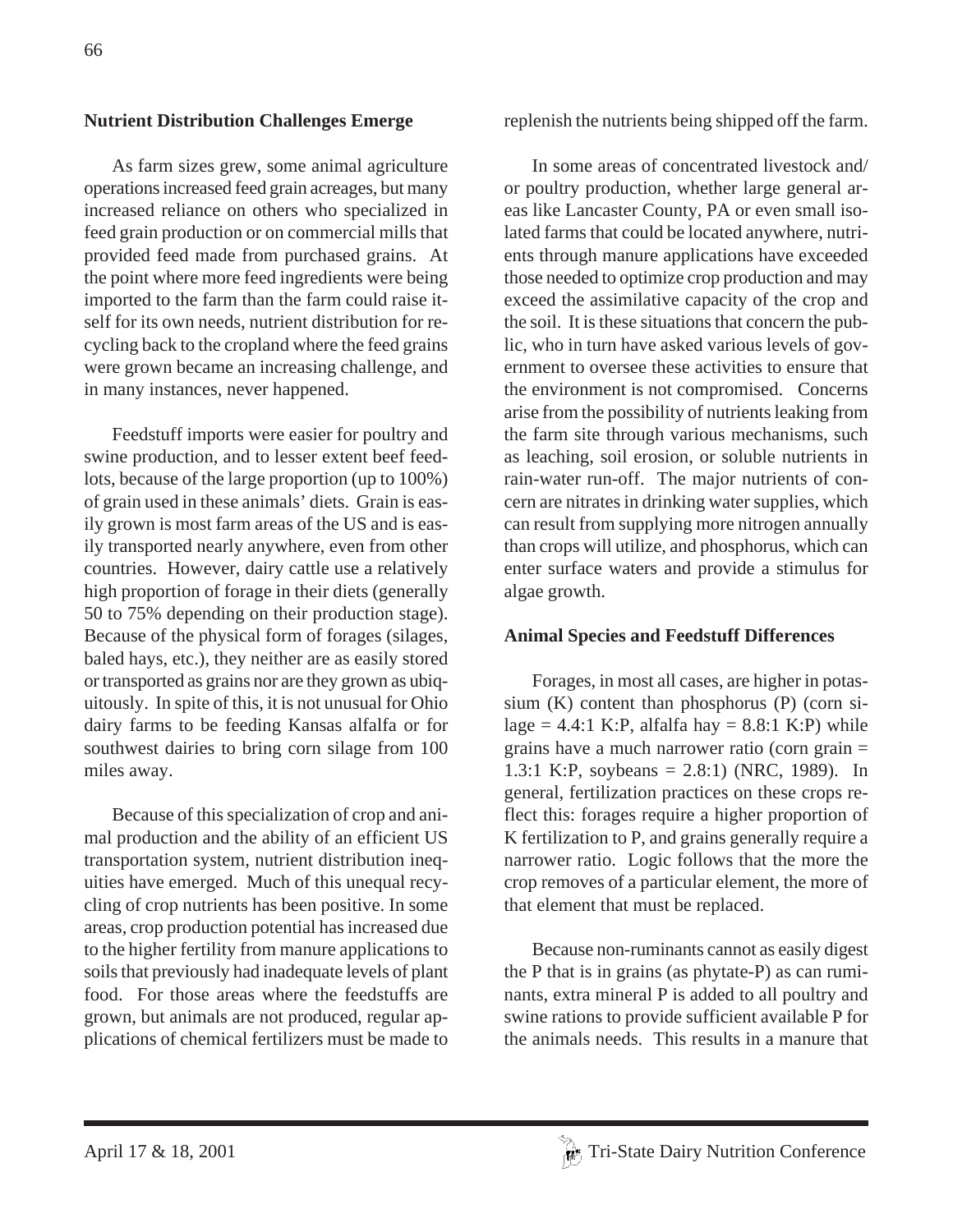has a K:P ratio that is even narrower than that of the grains in the diet (poultry layer manure  $K: P =$ 1.1:1 with about 2.3% P, swine finisher manure  $K: P = 1.4:1$  with about 2.5% P). As manure from mostly grain-fed animals is applied to grain-producing cropland, a general build-up of P in the soil will occur at many manure application rates. This is desirable up to the point where the crop fails to increase yields and the soil may become saturated with P, enabling it to leave the site through soluble P contained in run-off or in leachate water. Several states have set standards identifying "critical" soil test P levels beyond which it is believed that an unacceptable amount of P may be contained in run-off waters. A variety of methods are available and are being proposed to scientifically examine the risks from excessive P levels in soils. These excess levels may pose risks to water quality and are thoroughly discussed in the US EPA (2001) document, "Proposed Regulations to Address Water Pollution from Concentrated Animal Feeding Operations".

Because of the number of animals that may be on any one site, the acreage from which the grain came from may be extensive, further increasing the nutrient distribution challenge. For example, a 125,000-bird standard-size layer barn utilizes approximately 800 acres of corn and 550 acres of soybeans. A facility may have 8 or more of these buildings, representing nutrients from over 10,000 acres of cropland.

On the other hand, ruminants and dairy cows specifically, not only utilize phosphorus much more efficiently from grains than non-ruminants but also the P in forages is more available to the animal (as non-phytate P). This limits the need for adding more mineral P to the cow's diet compared to non-ruminant diets. This, in conjunction with the fact that a high proportion of the cow's diet consists of forages which are high in K, leads to a manure that is high in K in relationship to P (dairy cow manure  $= 3.7:1$  K:P at approximately 0.7% P).

Care must be exercised when applying excess dairy manure nutrients to soils that will grow forages, particularly grasses such as orchard grass, which are known K accumulators. These types of forages grown on over-fertilized soils can create severe ration imbalances that may affect animal health and performance, particularly in dry cows and heifers, which are limited in their ability to flush K from their system through milk flow.

### **The Dairy SPAN Opportunity**

Dairy farms, regardless of size, have the opportunity to meet sustainable soil, plant and animal nutrition **(SPAN)** requirements, and minimize environmental, production, and regulatory challenges. The following summary statements confirm this:

- 1. Dairy cows have a high proportion of forages in their diets which have a high K:P ratio and thus utilize more K than P from the soil reserve.
- 2. Dairy cow rations can be supplemented with lower levels of P because of the ruminant is digestion of phytate-P and high proportion of non phytate-P in forages.
- 3. Dairy cow manure has a K:P ratio more in line with forage K:P ratios (manure nutrients more balanced with the crops that will be fertilized with the manure.
- 4. Forage transportation and general availability is not as favorable as is grain.
- 5. Because of transportation and quality concerns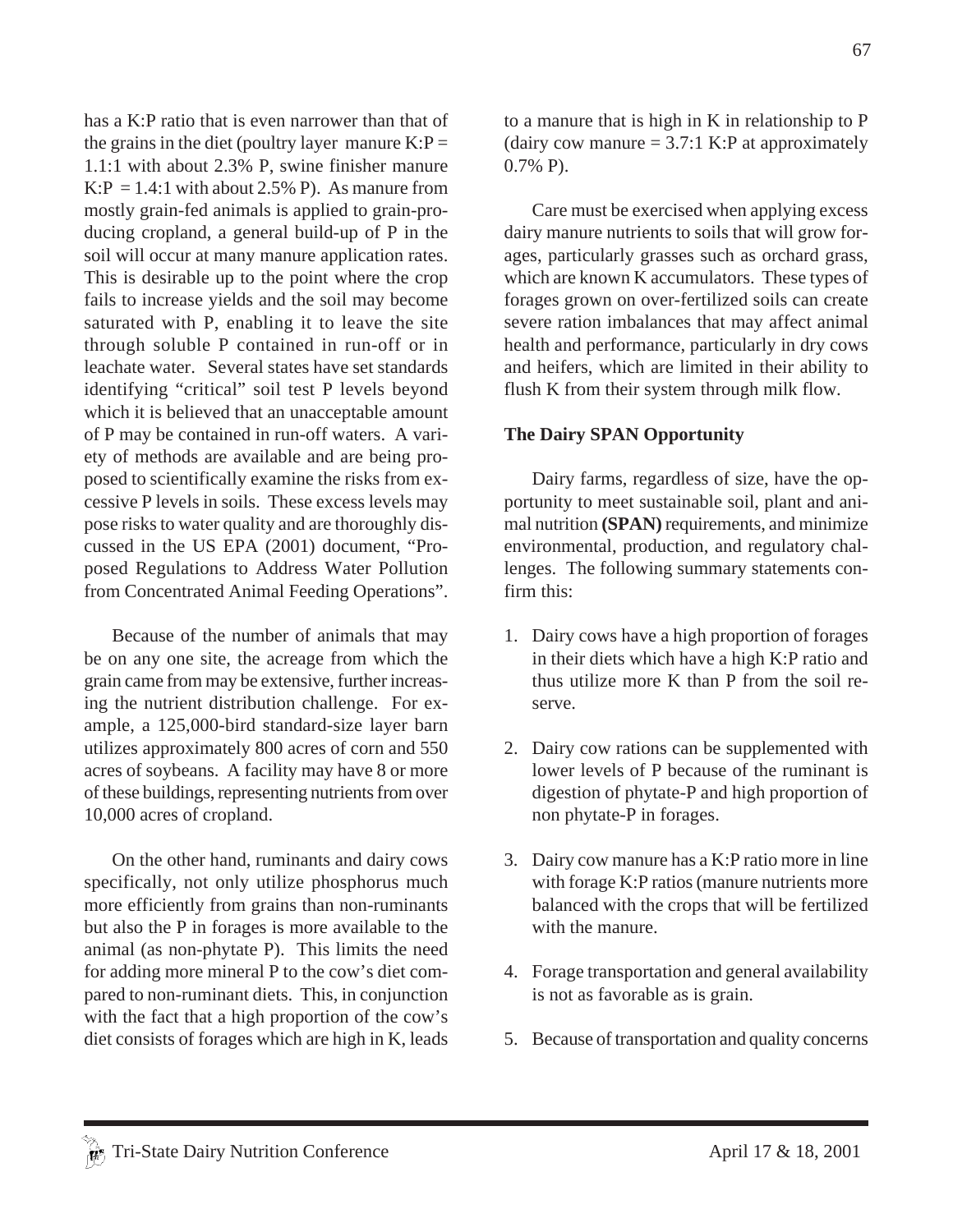due to timeliness of harvest (esp. silages), there is an advantage in growing most all of the forages and some of the grain necessary for dairy cow rations in close proximity to the dairy farm.

6. When more feedstuffs are imported from areas where manure nutrients cannot be redistributed back to the soil where the feeds were grown, nutrient imbalances may occur and environmental quality and animal health may suffer in the long term.

## **SPAN Scenarios**

A computer spreadsheet program was developed to evaluate various scenarios under different ration, herd management, and crop production management schemes. The model takes into account all nutrients imported onto the farm, the utilization of nutrients on the farm, nutrients exported from the farm. The rationale behind this dairy farm model is the following simplified equation:

## FARM NUTRIENT INPUTS = FARM NUTRIENT OUTPUTS + RETAINED/RECYCLED NUTRIENTS+ NUTRIENT LOSSES

Examples of nutrient inputs include items such as feed ingredients purchased and fertilizers; nutrient outputs include milk and cattle sold or otherwise removed from the farm. Retained/recycled nutrients are those that are recycled through the crops grown while utilizing manure nutrients and those retained in the bodies of the animals, and nutrient losses include items such as volatile nitrogen losses and nutrients leaving the farm that may be carried in run-off water or soil leachate.

By looking at various scenarios, soil and agronomic effects can be predicted. They demonstrate that feed ration planning along with the utilization of forages produced on land receiving dairy manure applications can provide for longterm sustainable production.

# **Milking Herd Information**

The examples used all include the same following herd information:

675 cows in the milking herd with no heifers or calves being raised on the farm. Milk production RHA is 24,500 lb of milk, the cull rate is 30%, and 100% of the manure goes to a liquid manure retention basin. All milk cow rations (Table 1) were balanced for 59 lb/day of DM intake **(DMI)**, 17.45% crude protein (**CP,** DM basis), and 35% neutral detergent fiber (**NDF**, DM basis). Dry cow rations (Table 1) were balanced for 29.6 lb/ day of DMI, 12.6% CP, and 43.7% NDF.

### *Scenario 1:*

| Forages home grown: All except dry cow |                          |  |  |
|----------------------------------------|--------------------------|--|--|
|                                        | grass hay                |  |  |
| Grains home grown: None                |                          |  |  |
| Fertilizer program:                    | No adjustment for manure |  |  |

In this scenario, corn silage, alfalfa haylage, and alfalfa hay are grown by the producer, but all grains and grass hay are purchased. Acres of crops grown for each scenario can be found in Table 2. In this case, no adjustments have been made to compensate for crop nutrients provided by the manure generated by the dairy cows. A list of purchased nutrient inputs for this example is found in Table 3. This is not a long-term sustainable situation with annual excesses of 129.5 lb/acre of P and 455 lb/acre of K, as well as 10,593 lbs of total nitrogen. The over-all nutrient balance for Scenario 1 is found in Table 5. The logical first step would be to eliminate most of the purchased fertilizers, which is presented in Scenario 2 (Table 5).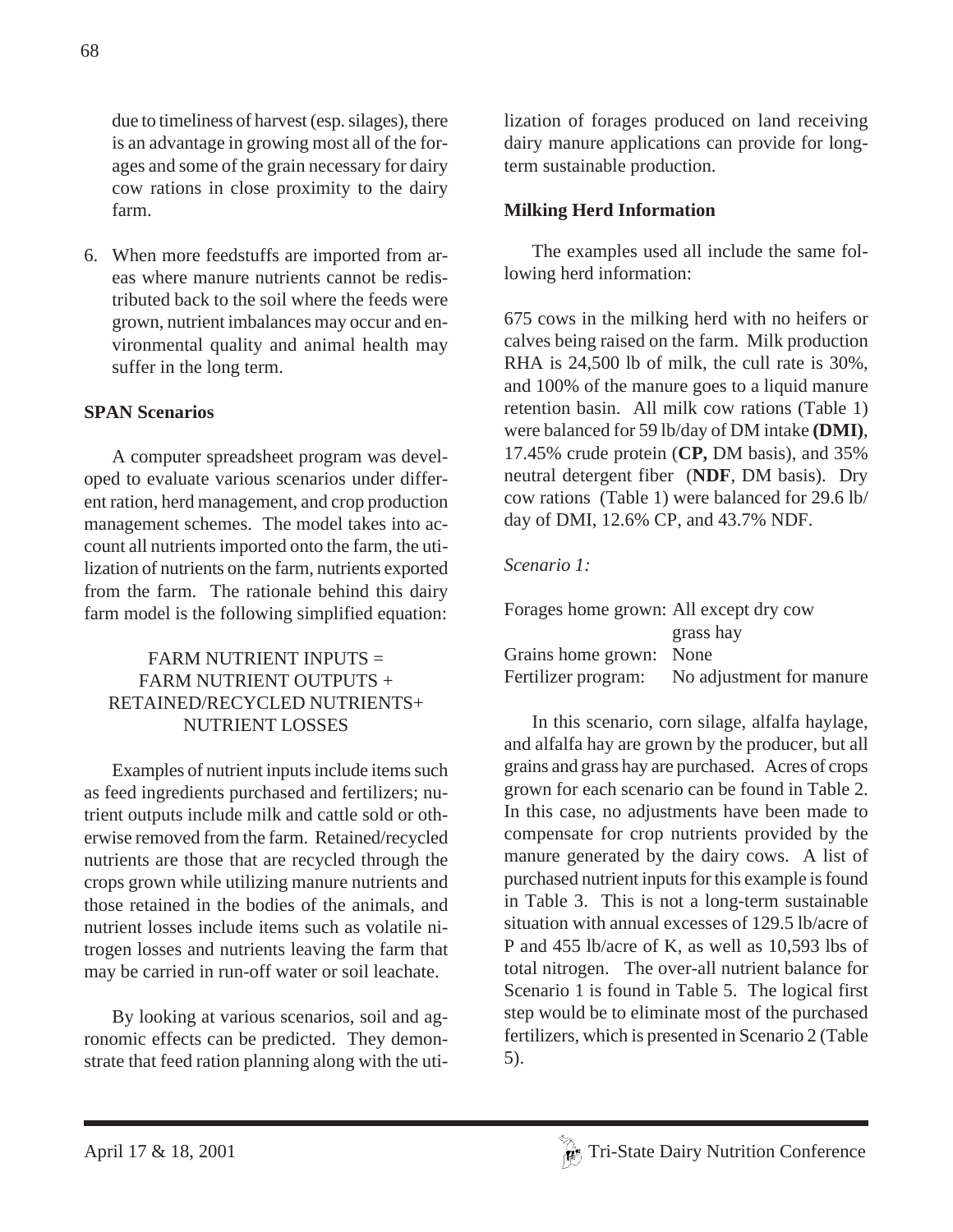*Scenario 2:*

|                                       | Forages home grown: All except dry cow grass |
|---------------------------------------|----------------------------------------------|
|                                       | hay                                          |
| Grains home grown: None               |                                              |
| Fertilizer program: Limited purchased |                                              |
|                                       | nitrogen only                                |

With the normal fertilization program now eliminated, except for some limited additional nitrogen, the P excess per acre has been reduced by 47% at +68.5 lb/acre and the K excess by 72% at +126.4 lb/acre (see Tables 3 and 5). This still is not sustainable if the same acreage is continuously used for manure applications and forage production. Scenario 3 (Table 6) looks at a way of utilizing more manure nutrients and importing less by growing all the corn grain that is fed as well as the dry cow grass hay.

#### *Scenario 3:*

| Forages home grown: All               |               |
|---------------------------------------|---------------|
| Grains home grown: All corn only      |               |
| Fertilizer program: Limited purchased |               |
|                                       | nitrogen only |

When growing all of the forage and corn grain needs, a much more sustainable situation is presented (Tables 2, 4, and 6). The P excesses are now at +26.9 lb/acre and K excesses are +35.9 lb/ acre. The SPAN analysis of Scenario 3 also shows the amount of N, P, and K that is retained and recycled in the animals and the feeds. Most nutrient management analysis programs fail to consider this considerable pool of nutrients that is always in the system but not part of the soil nutrient supply.

Because these soil nutrient additions are exclusive of the forage acres, modest build-up is desirable if the forage portion of the rotation can be planned to "mine" these excesses by judicious use of fertilizers during the production phase. Based on this premise, a hypothetical idealized rotation is provided in Table 7. This was a rotation developed to meet the forage needs of a 675 cow milking herd in an eight-year corn and alfalfa rotation (with limited amount of small grain) on 688 total cropland acres. When consideration is given to the total nutrients applied to the soil over this period and the total nutrients utilized through anticipated crop removals, it is calculated that soil test P values would increase only a modest +2.8 ppm and that soil test K values would decrease approximately -91.9 ppm (Table 8). This assumes no P or K fertilizer would be applied during this 8-year rotational period. Depending on initial soil test levels, P and K fertilization may be necessary to optimize crop production until a maintenance program can be developed through full manure utilization.

#### *Scenario 4:*

| Forages home grown: Corn silage only |                   |
|--------------------------------------|-------------------|
| Grains home grown: All corn only     |                   |
| Fertilizer program:                  | Limited purchased |
|                                      | nitrogen only     |

An additional scenario was examined where only corn silage and corn grain needs were grown on manured acreage (Tables 2, 4, and 6). The P excesses are now at +43.5 lb/acre and K excesses are +186.2 lb/acre with an excess of 16,628 lbs of N. In this example, not only are less nutrients utilized by not growing hay forages, additional N, P, and K are being imported onto the farm, causing nutrient application imbalances once again. This demonstrates the critical nature of growing forage hay in the dairy farm rotation in order to achieve nutrient balance. Corn silage production is limited by the needs of the cows. Growing excess corn grain for commodity marketing will uti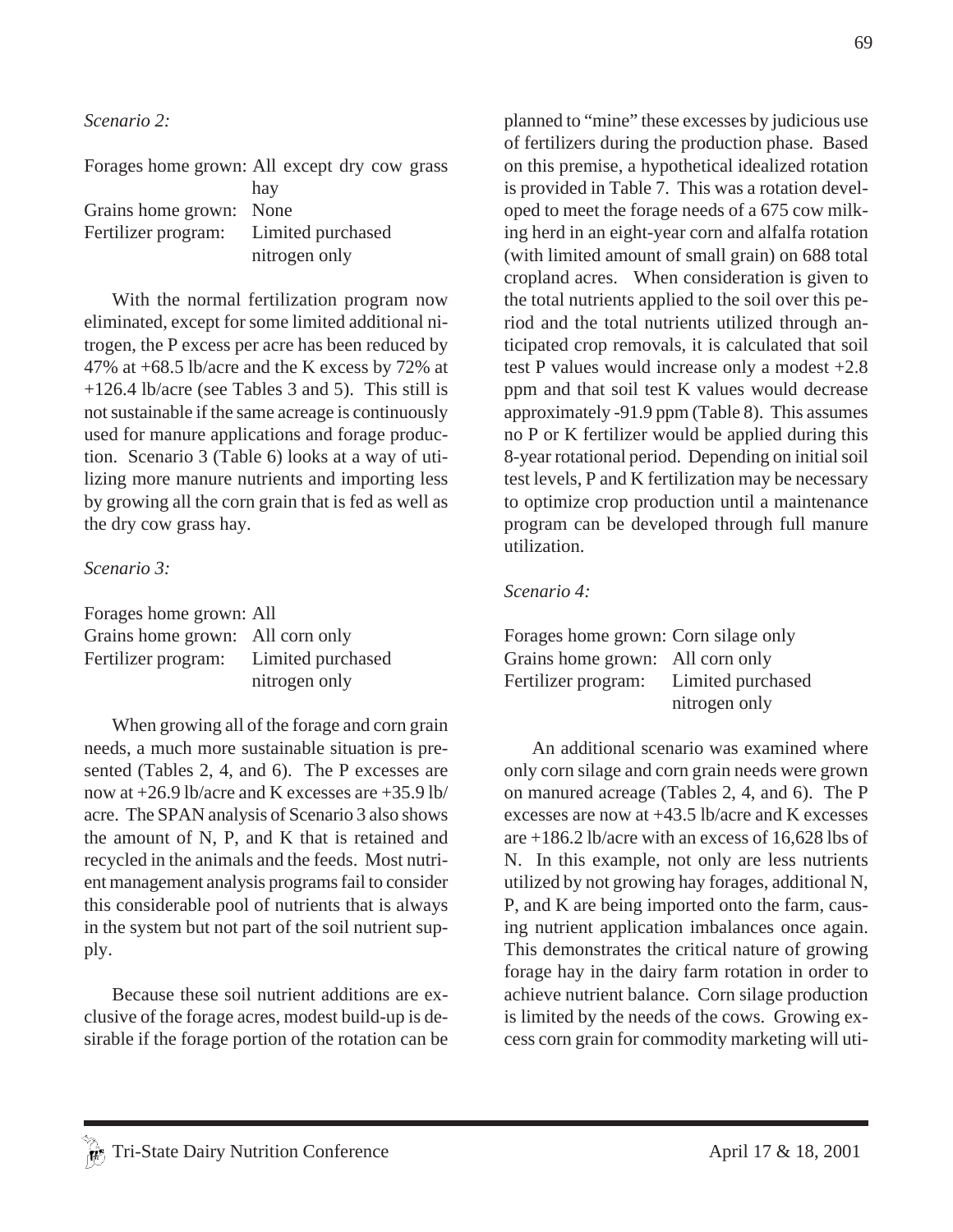lize additional N and P but not nearly enough K to prevent extensive soil build-up of this element.

# **Ration Mineral Effects on Soils**

Table 9 demonstrates the effect of additional P mineral [(calcium phosphate monobasic **(CPM)**, 21% P)] has on soil P build-up potential. Utilizing Scenario 3 (Table 6) as a constant (all forages and corn grain produced on the farm land receiving manure through the rotation) and varying the amount of CPM fed, it can be demonstrated that lowering the amount of CPM from 0.30 to 0.10 lb/head/day lowers the ration content from 0.46% to 0.39% of DMI (lower ration P levels by 15%). This assumes that all excess P fed to the milk cows will be excreted in the manure. Theoretically, this has the potential to lower the excess P that will eventually be land-applied through the manure by 37% (-11.8 lb/acre/year of P). If lower levels of P can be utilized effectively in the dairy rations, higher soil test levels of P can be avoided.

# **Milk Production Effects**

Milk contains significant amounts of N, P, and K. A 675-cow dairy herd with a 24,500 lb RHA for milk yield will annually export 62,016 lb of N, 11,312 lb of P, and 19,196 lb of K. Significant variations in milk production will also have a significant effect on nutrient exportation from the farm.

# **Summary**

Persons directing feeding strategies on dairy farms can have a large influence on the long-term viability of the operation. They should understand that basic feed program changes can have a tremendous effect on manure quality, which in turn affects the soils that the manure is applied to and the crops grown on these soils. There are provisions for the signature of persons responsible for feeding programs in Comprehensive Nutrient Management Plans that are being developed in many states as requirements for regulatory and cost-sharing benefits. Nutritionists and agronomists need to think about the whole SPAN cycle and should consult with other professionals who are proficient in crop production and manure nutrient management to assist with some basic planning and on-going assistance. Growing all forages needed for the dairy herd is a balanced approach that not only provides for environmental sustainability of the operation but more than likely has many economic benefits as well.

# **References**

Extension Bulletin 604. 1992. Ohio Livestock Manure & Wastewater Management Guide. The Ohio State University, Columbus, Ohio.

National Research Council. 1989. Nutrient Requirements of Dairy Cattle, Sixth Revised Edition, National Academy Press, Washington, DC.

USDA Part 651. 1992. Agricultural Waste Management Field Handbook. Soil Conservation Service. Washington, DC.

Natural Resources Conservation Service Conservation Practice Standard. 2000. Waste Utilization, Code 633. NRCS/USDA. Columbus, Ohio.

Natural Resources Conservation Service Conservation Practice Standard. 2000. Nutrient Management, Code 590. NRCS/USDA. Columbus, Ohio.

US EPA. 2001. Proposed Regulations to Address Water Pollution from Concentrated Animal Feeding Operations. http://www.epa.gov/owm/afo.htm

USDA-NASS. 2001. Agricultural Statistics 2000. http://www.fedstats.gov/index.html

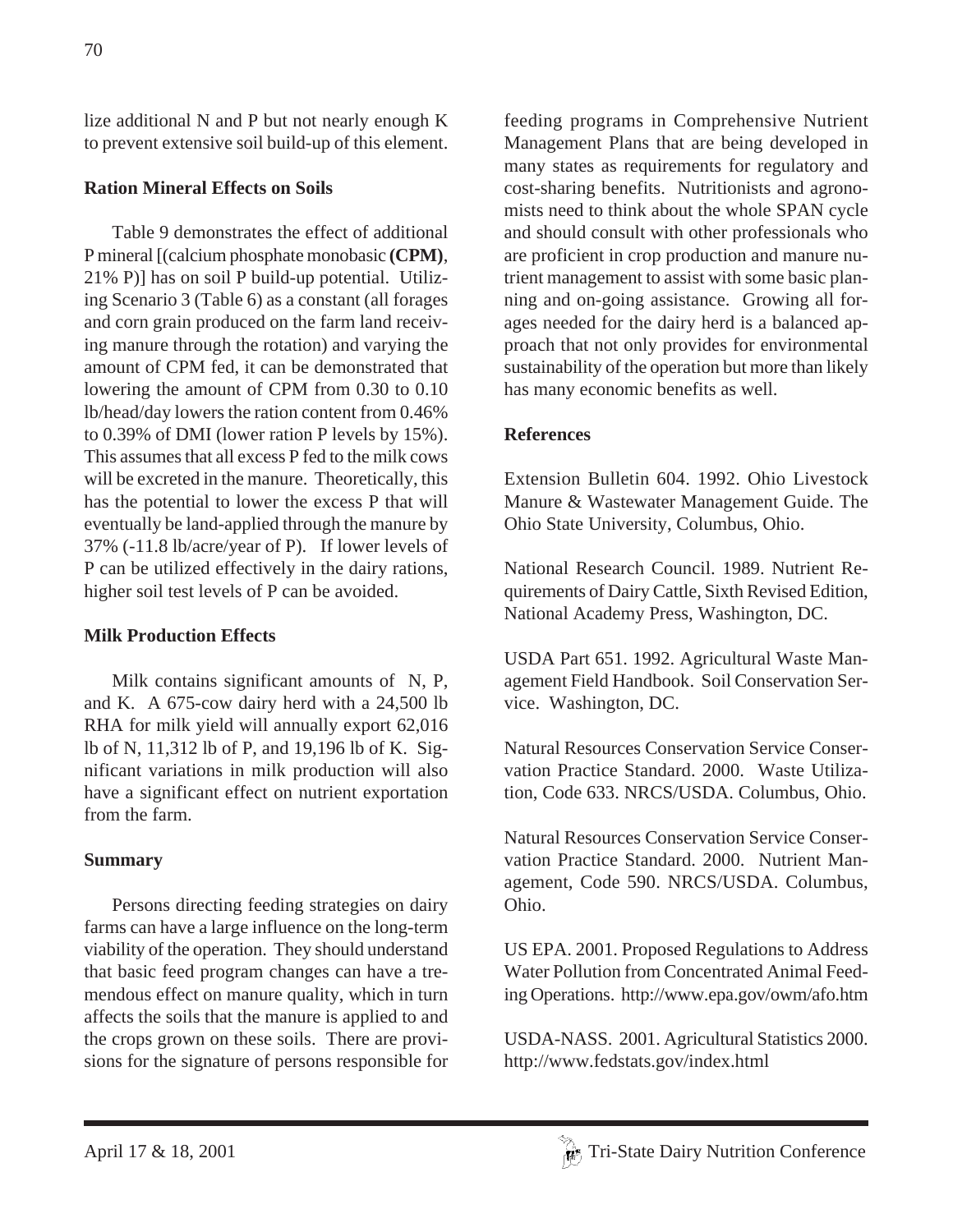| Milk Cow Ration         |                            |                         |                             |
|-------------------------|----------------------------|-------------------------|-----------------------------|
| DM intake, lb/head/day  | 59.05                      |                         |                             |
| CP intake, lb/head/day  | 10.31                      | 17.45% CP               |                             |
| NDF intake, lb/head/day | 20.84                      | 35.28% NDF              |                             |
| P intake, lb/head/day   | 0.25                       | 0.43% P                 |                             |
| K intake, lb/head/day   | 0.86                       | 1.46% K                 |                             |
|                         |                            |                         |                             |
| Home Grown:             |                            | Purchased:              |                             |
|                         | lb/head/day (as fed basis) |                         | lb/head/day (as fed basis)  |
| Grains:                 |                            | Grains:                 |                             |
| shelled corn            |                            | shelled corn            | 10                          |
| Protein feeds:          |                            | Protein feeds:          |                             |
| soybean meal            |                            | soybean meal            | 6                           |
| whole cottonseed        |                            | whole cottonseed        | $\overline{4}$              |
| fishmeal                |                            | fishmeal                | 0.4                         |
| bloodmeal               |                            | bloodmeal               | 0.2                         |
| dried distiller's grain |                            | dried distiller's grain | 2.5                         |
| soybean hulls           |                            | soybean hulls           | 3                           |
| Forages:                |                            | Forages:                |                             |
| alfalfa hay             | $\overline{2}$             | alfalfa hay             |                             |
| corn silage             | 65                         | corn silage             |                             |
| alfalfa silage          | 25                         | alfalfa silage          |                             |
|                         |                            | N-P-K Mineral feeds:    |                             |
|                         |                            | Calcium Phos. Mono.     | 0.22                        |
| Dry Cow Ration          |                            |                         |                             |
| DM intake, lb/head/day  | 29.66                      |                         |                             |
| CP intake, lb/head/day  | 3.75                       | 12.66% CP               |                             |
| NDF intake, lb/head/day | 12.95                      | 43.67% NDF              |                             |
| P intake, lb/head/day   | 0.135                      | $0.46\%$ P              |                             |
| K intake, lb/head/day   | 0.507                      | 1.71% K                 |                             |
|                         |                            |                         |                             |
| Home Grown:             |                            | Purchased:              |                             |
|                         | lb/head/day (as fed basis) |                         | lbs/head/day (as fed basis) |
| Grains:                 |                            | Grains:                 |                             |
| shelled corn            |                            | shelled corn            | 3                           |
| Protein feeds:          |                            | Protein feeds:          |                             |
| soybean meal            |                            | soybean meal            | $\mathbf{1}$                |
| fishmeal                |                            | fishmeal                | 0.25                        |
| dried distiller's grain |                            | dried distiller's grain | 1.5                         |
| soybean hulls           |                            | soybean hulls           | 3                           |
| Forages:                |                            | Forages:                |                             |
| grass hay               |                            | grass hay               | $\,8\,$                     |
| corn silage             | 35                         | corn silage             |                             |
| alfalfa silage          | 5                          | alfalfa silage          |                             |
|                         |                            |                         |                             |
|                         |                            | N-P-K Mineral feeds:    |                             |

**Table 1.** Rations for lactating and dry cows used in the different scenarios discussed in the paper.

Tri-State Dairy Nutrition Conference April 17 & 18, 2001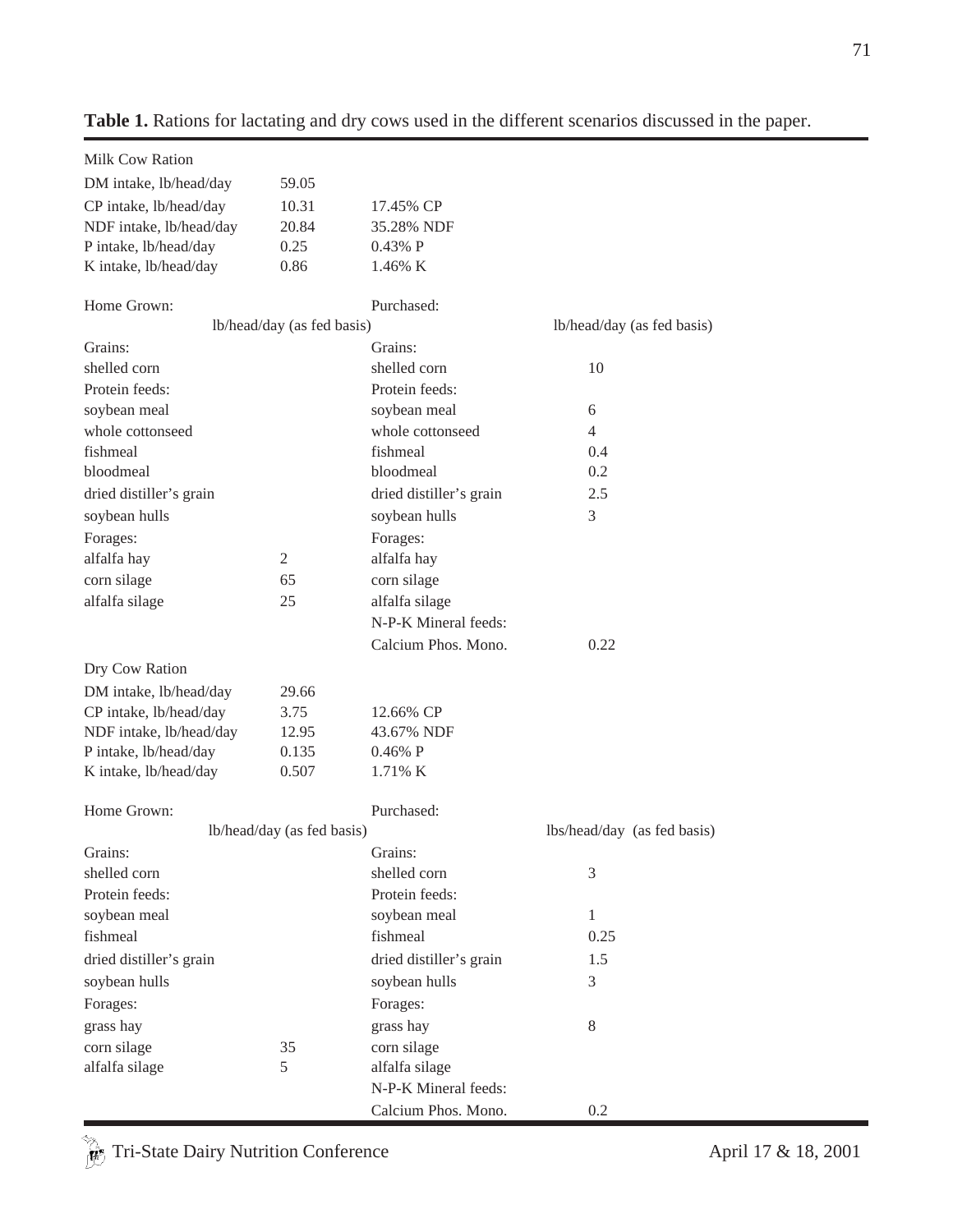# **Table 2.** Crop information for the different scenarios.

|                          | $\sim$ 2 $\sim$ 2 $\sim$ 0.0 $\mu$ momentum |                |                         |
|--------------------------|---------------------------------------------|----------------|-------------------------|
| Corn for silage<br>yield | 20 tons/acre                                | 354            | acres<br>@ 65% moisture |
| Corn for grain<br>yield  | $150$ bu/a                                  | $\overline{0}$ | acres<br>@ 15% moisture |
| yield                    | Alfalfa hay or haylage<br>5 tons/acre       | 291            | acres<br>@ 15% moisture |
| yield                    | Grass hay or haylage<br>4 tons/acre         | $\overline{0}$ | acres<br>@ 15% moisture |
|                          | Scenario 3 Crop Information                 |                |                         |
| Corn for silage<br>yield | 20 tons/acre                                | 354            | acres<br>@ 65% moisture |
| Corn for grain<br>yield  | 150 bu/acre                                 | 242            | acres<br>@ 15% moisture |
| yield                    | Alfalfa hay or haylage<br>5 tons/acre       | 291            | acres<br>@ 15% moisture |
| yield                    | Grass hay or haylage<br>4 tons/acre         | 62             | acres<br>@ 15% moisture |
|                          | Scenario 4 Crop Information                 |                |                         |
| Corn for silage<br>yield | 20 tons/acre                                | 354            | acres<br>@ 65% moisture |
| Corn for grain<br>yield  | $150$ bu/a                                  | 242            | acres<br>@ 15% moisture |
| yield                    | Alfalfa hay or haylage<br>5 tons/acre       | $\overline{0}$ | acres<br>@ 15% moisture |
| yield                    | Grass hay or haylage<br>4 tons/acre         | $\overline{0}$ | acres<br>@ 15% moisture |

Scenario 1 & 2 Crop Information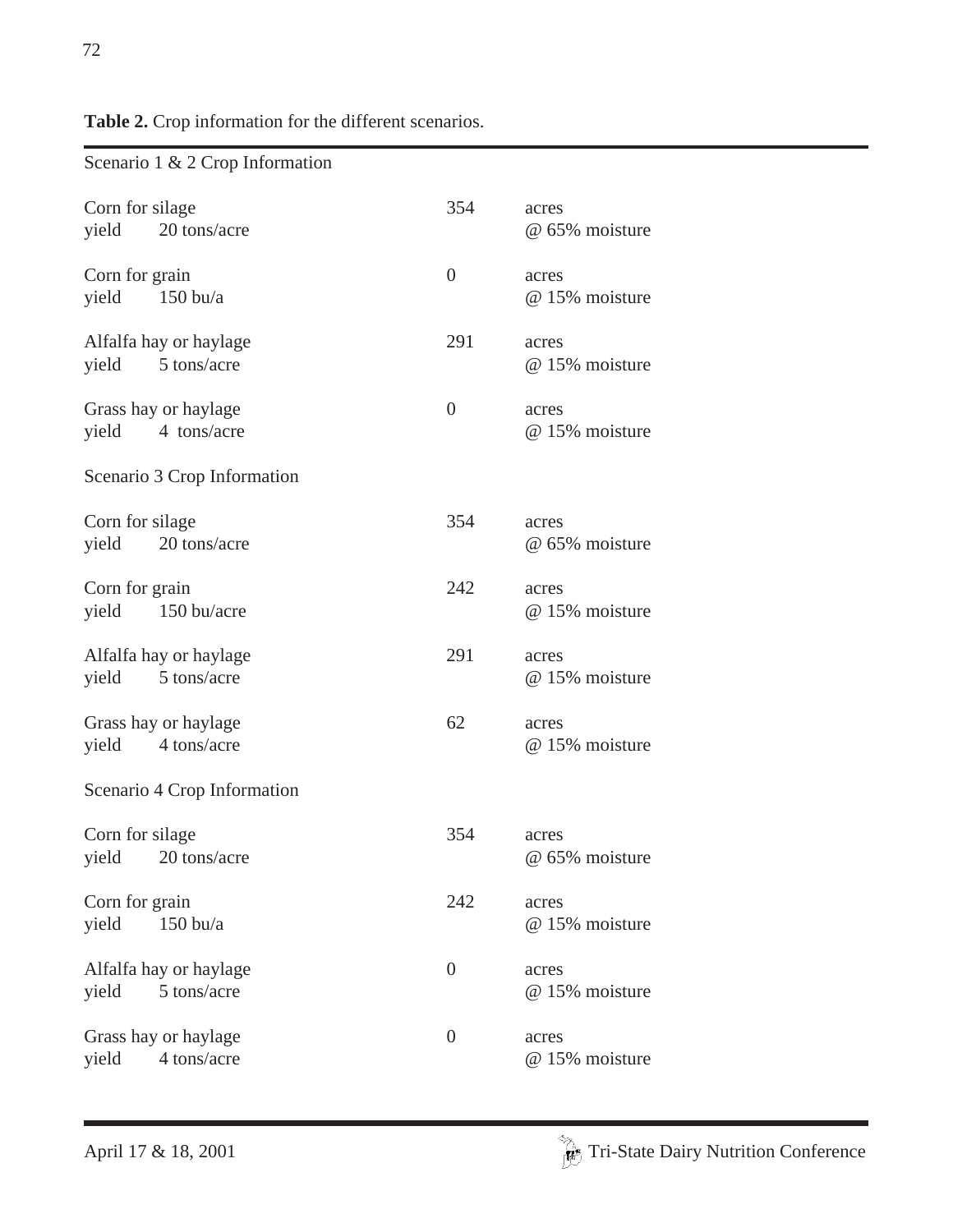# **SCENARIO 1 PURCHASED INPUTS**

| Grains:              |                               |           |
|----------------------|-------------------------------|-----------|
|                      | shelled corn                  | 36,296 bu |
| Protein feeds:       |                               |           |
|                      | soybean meal                  | 585 tons  |
|                      | whole cottonseed              | 370 tons  |
|                      | fish meal                     | 45 tons   |
|                      | blood meal                    | 18 tons   |
|                      | dried distiller's grain       | 277 tons  |
|                      | soybean hulls                 | 370 tons  |
| Forages:             |                               |           |
|                      | grass hay                     | 246 tons  |
| N-P-K Mineral feeds: |                               |           |
|                      | mineral 1 Calcium Phos. Mono. | 26 tons   |
| Fertilizers: $1$     | Anhydrous 82-0-0              | 40 tons   |
|                      | DAP 18-46-0                   | 26 tons   |
|                      | TSP 0-46-0                    | 28 tons   |
|                      | Muriate of Potash 0-0-60      | 97 tons   |

### **SCENARIO 2 PURCHASED INPUTS**

| Grains:                   |                               |           |
|---------------------------|-------------------------------|-----------|
|                           | shelled corn                  | 36,296 bu |
| Protein feeds:            |                               |           |
|                           | soybean meal                  | 585 tons  |
|                           | whole cottonseed              | 370 tons  |
|                           | fish meal                     | 45 tons   |
|                           | blood meal                    | 18 tons   |
|                           | dried distiller's grain       | 277 tons  |
|                           | soybean hulls                 | 370 tons  |
| Forages:                  |                               |           |
|                           | grass hay                     | 246 tons  |
| N-P-K Mineral feeds:      |                               |           |
|                           | mineral 1 Calcium Phos. Mono. | 26 tons   |
| Fertilizers: <sup>1</sup> | Anhydrous 82-0-0              | 8 tons    |
|                           | DAP 18-46-0                   | 0 tons    |
|                           | TSP 0-46-0                    | 0 tons    |
|                           | Muriate of Potash 0-0-60      | 0 tons    |

 ${}^{1}DAP =$  Diammonium phosphate and TSP = triple super phosphate.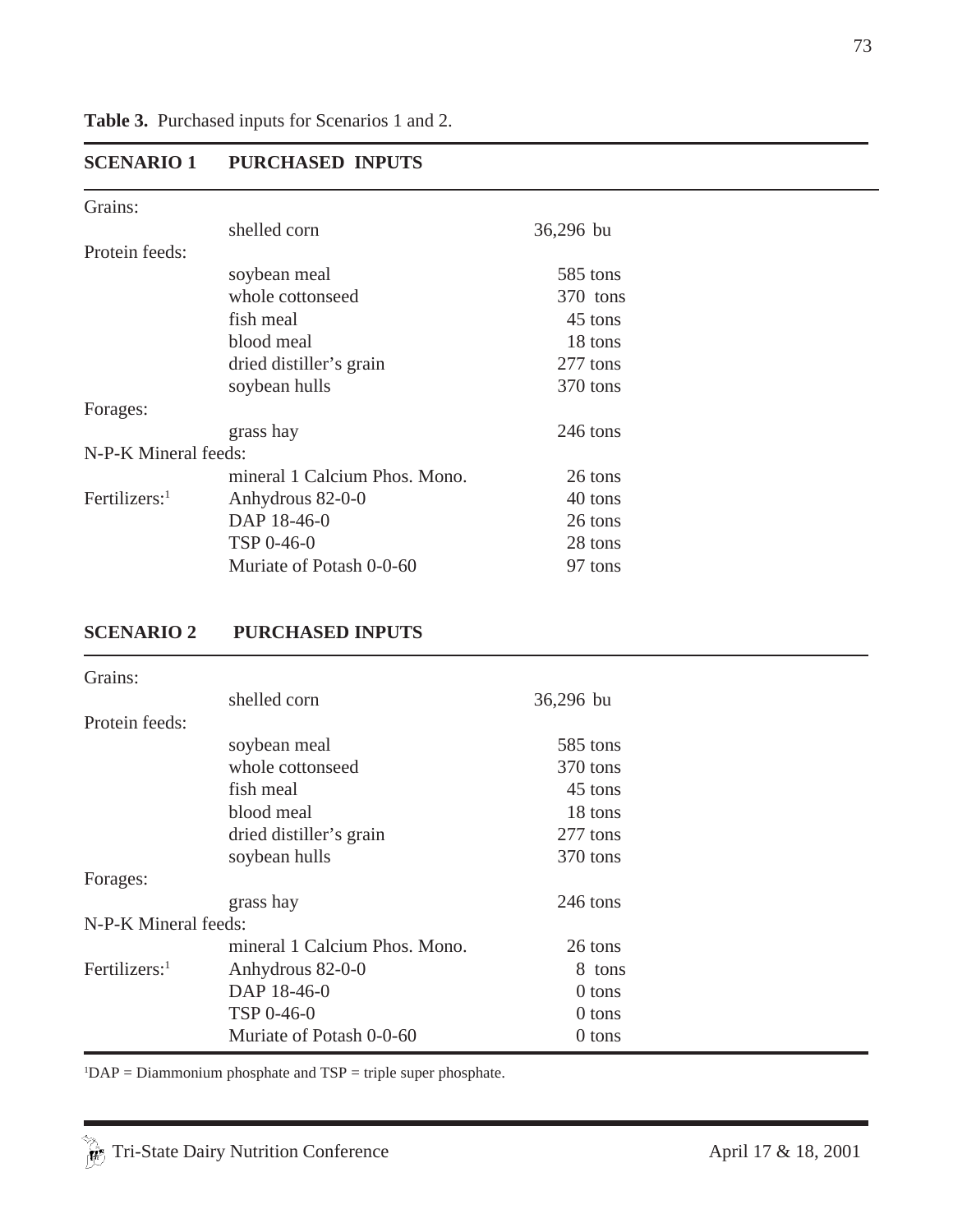74

|  |  |  | Table 4. Purchased inputs for Scenarios 3 and 4. |  |  |  |
|--|--|--|--------------------------------------------------|--|--|--|
|--|--|--|--------------------------------------------------|--|--|--|

| <b>SCENARIO 3</b>         | <b>PURCHASED INPUTS</b>       |                 |  |
|---------------------------|-------------------------------|-----------------|--|
| Grains:                   |                               |                 |  |
|                           | shelled corn                  | 0 <sub>bu</sub> |  |
| Protein feeds:            |                               |                 |  |
|                           | soybean meal                  | 585 tons        |  |
|                           | whole cottonseed              | 370 tons        |  |
|                           | fish meal                     | 45 tons         |  |
|                           | blood meal                    | 18 tons         |  |
|                           | dried distiller's grain       | 277 tons        |  |
|                           | soybean hulls                 | 370 tons        |  |
| Forages:                  |                               |                 |  |
|                           | grass hay                     | 0 tons          |  |
| N-P-K Mineral feeds:      |                               |                 |  |
|                           | mineral 1 Calcium Phos. Mono. | 26 tons         |  |
| Fertilizers: <sup>1</sup> |                               |                 |  |
|                           | Anhydrous 82-0-0              | 14 tons         |  |
|                           | DAP 18-46-0                   | $0$ tons        |  |
|                           | TSP 0-46-0                    | $0$ tons        |  |
|                           | Muriate of Potash 0-0-60      | 0 tons          |  |
| <b>SCENARIO 4</b>         | <b>PURCHASED INPUTS</b>       |                 |  |
| Grains:                   |                               |                 |  |
|                           | shelled corn                  | 0 <sub>bu</sub> |  |
| Protein feeds:            |                               |                 |  |
|                           | soybean meal                  | 585 tons        |  |
|                           | whole cottonseed              | 370 tons        |  |
|                           | fish meal                     | 45 tons         |  |
|                           | blood meal                    | 18 tons         |  |
|                           | dried distiller's grain       | 277 tons        |  |
|                           | soybean hulls                 | 370 tons        |  |
| Forages:                  |                               |                 |  |
|                           | alfalfa hay                   | 185 tons        |  |
|                           | grass hay                     | 246 tons        |  |
|                           | corn silage                   | 0 tons          |  |
|                           | alfalfa silage                | 246 tons        |  |
| N-P-K Mineral feeds:      |                               |                 |  |
|                           | mineral 1 Calcium Phos. Mono. | 26 tons         |  |
| Fertilizers:              |                               |                 |  |
|                           | Anhydrous 82-0-0              | 14 tons         |  |
|                           | DAP 18-46-0                   | 0 tons          |  |
|                           | TSP 0-46-0                    | 0 tons          |  |
|                           | Muriate of Potash 0-0-60      | 0 tons          |  |

 ${}^{1}DAP =$  Diammonium phosphate and TSP = triple super phosphate.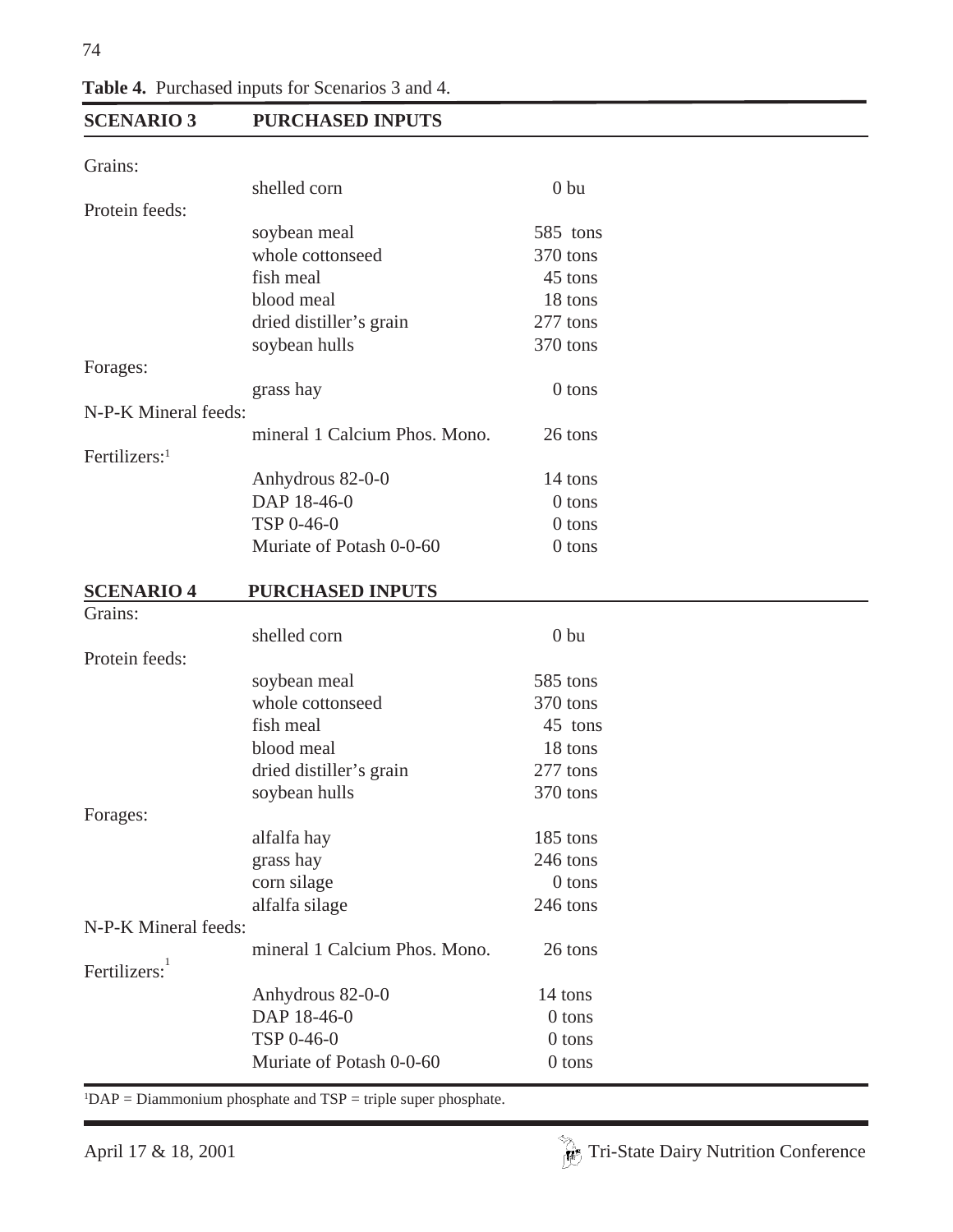| <b>SCENARIO 1 SPAN ANALYSIS</b> |                                                     |                  |                |                |
|---------------------------------|-----------------------------------------------------|------------------|----------------|----------------|
| <b>NUTRIENT GAINS:</b>          |                                                     |                  |                |                |
|                                 |                                                     | lb <sub>N</sub>  | lbP            | lbK            |
|                                 | from cattle entering herd:                          | 6,148            | 1,750          | 462            |
|                                 | from purchased feeds:                               | 195,871          | 36,069         | 63,483         |
|                                 | from fertilizers:                                   | 74,960           | 21,600         | 116,400        |
|                                 | Totals in $=$                                       | 276,978          | 59,419         | 180,345        |
|                                 |                                                     |                  |                |                |
| <b>NUTRIENTS LEAVING FARM:</b>  |                                                     |                  |                |                |
|                                 |                                                     | lb <sub>N</sub>  | lbP            | lbK            |
|                                 | from cattle leaving:                                | 7,854            | 2,238          | 591            |
|                                 | from crop/manure export:                            | $\overline{0}$   | $\overline{0}$ | $\overline{0}$ |
|                                 | from milk sales:                                    | 62,016           | 11,312         | 18,605         |
|                                 | Totals out $=$                                      | 69,869           | 13,550         | 19,196         |
|                                 |                                                     |                  |                |                |
|                                 |                                                     | 1 <sub>b</sub>   |                |                |
|                                 |                                                     | available N      | lbP            | lbK            |
| ANNUAL NET GAIN OR LOSS:        |                                                     | 10,593           | 45,869         | 161,149        |
|                                 | ANNUAL EXCESS OR DEFICIT PER ACRE                   |                  |                |                |
|                                 | <b>EXCLUDING LEGUMES PER ACRE</b>                   |                  |                |                |
|                                 | ON 354 TOTAL ACRES                                  | 30               | 129.5          | 455.0          |
|                                 |                                                     |                  |                |                |
|                                 |                                                     |                  |                |                |
|                                 | <b>SCENARIO 2 SPAN ANALYSIS: REDUCED FERTILIZER</b> |                  |                |                |
| <b>NUTRIENT GAINS:</b>          |                                                     |                  |                |                |
|                                 |                                                     | lb N             | lbP            | lbK            |
|                                 |                                                     | 6,148            | 1,750          | 462            |
|                                 | from cattle entering herd:<br>from purchased feeds: | 195,871          | 36,069         | 63,483         |
|                                 | from fertilizers:                                   |                  | $\overline{0}$ | $\overline{0}$ |
|                                 |                                                     | 13,120           |                |                |
|                                 | Totals in $=$                                       | 215,138          | 37,819         | 63,945         |
| <b>NUTRIENTS LEAVING FARM:</b>  |                                                     |                  |                |                |
|                                 |                                                     | lb N             | lbP            | lb K           |
|                                 | from cattle leaving:                                | 7,854            | 2,238          | 591            |
|                                 | from crop/manure export:                            | $\overline{0}$   | $\overline{0}$ | $\overline{0}$ |
|                                 | from milk sales:                                    | 62,016           | 11,312         | 18,605         |
|                                 | Totals out $=$                                      | 69,869           | 13,550         | 19,196         |
|                                 |                                                     |                  |                |                |
|                                 |                                                     | 1 <sub>b</sub>   |                |                |
|                                 |                                                     | available N      | lbP            | lbK            |
| ANNUAL NET GAIN OR LOSS:        |                                                     | 151              | 24,269         | 44,749         |
|                                 | ANNUAL EXCESS OR DEFICIT PER ACRE                   |                  |                |                |
|                                 | <b>EXCLUDING LEGUMES PER ACRE</b>                   |                  |                |                |
|                                 | ON 354 TOTAL ACRES                                  | $\boldsymbol{0}$ | 68.5           | 126.4          |
|                                 |                                                     |                  |                |                |

**Table 5.** Analysis of SPAN (soil, plant, and mineral nutrition) for Scenarios 1 and 2.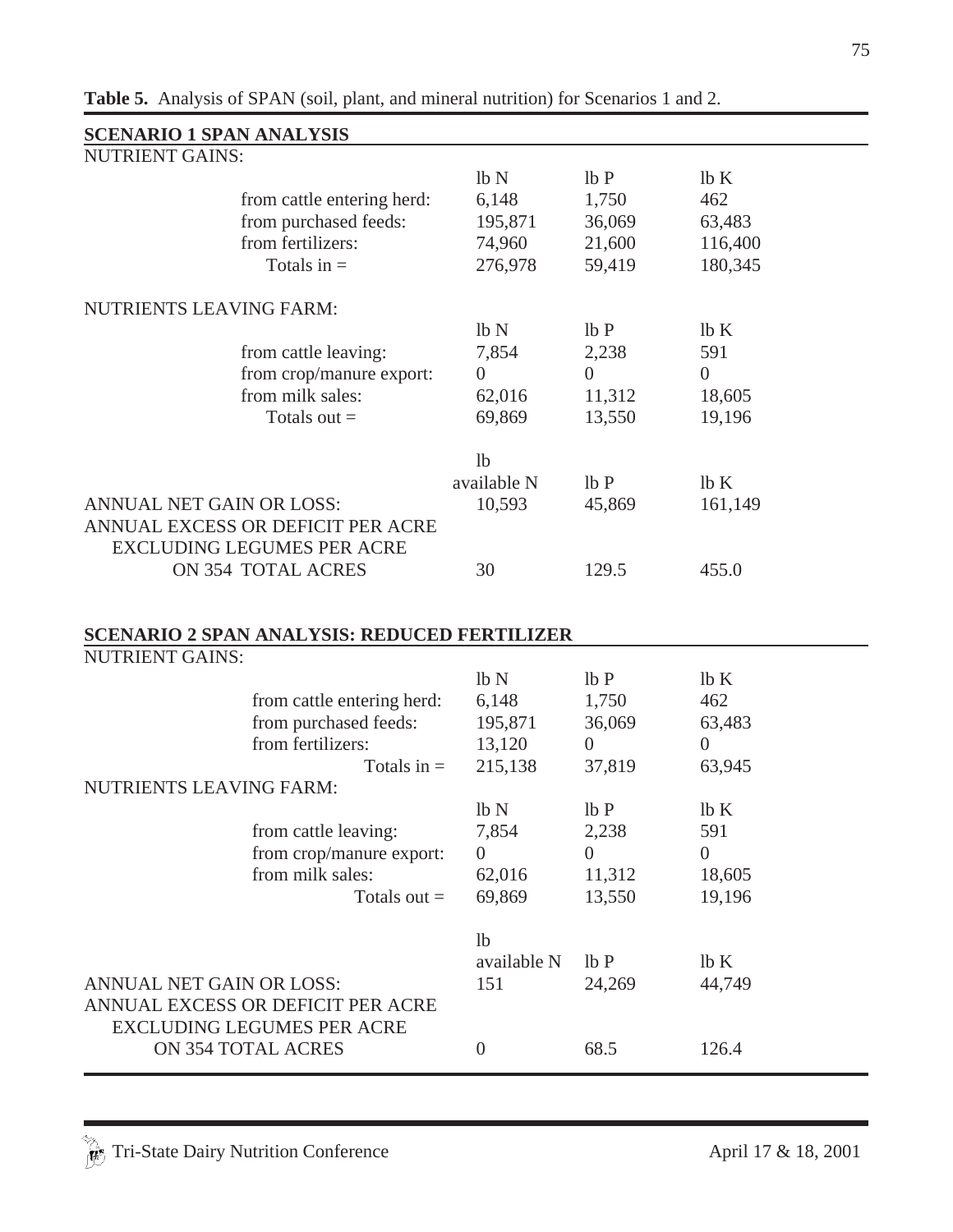**SCENARIO 3 SPAN ANALYSIS: RAISE ALL FORAGE & CORN** NUTRIENT GAINS:  $\ln N$  lb P lb K from cattle entering herd: 6,148 1,750 462 from purchased feeds: 163,186 29,506 42,323 from fertilizers:  $22.960$  0 0 Totals in =  $192,294$   $31,256$   $42,785$ NUTRIENT LEAVING FARM:  $\ln N$  lb P lb K from cattle leaving: 7,854 2,238 591 from crop/manure export:  $0$  0 0 0 from milk sales: 62,016 11,312 18,605 Totals out =  $69,869$   $13,550$   $19,196$  $\exists$  lb available N lb P lb K ANNUAL NET GAIN OR LOSS: 496 17,706 23,589 ANNUAL EXCESS OR DEFICIT EXCLUDING LEGUMES PER ACRE ON 658 TOTAL ACRES 1 26.9 35.9 SCENARIO 3 RETAINED/RECYCLED NUTRIENTS  $lb N$   $lb P$   $lb K$ NUTRIENTS RECYCLED THROUGH CROPS:  $128,208$  27,538 145,424 NUTRIENTS RETAINED IN HERD: 17,949 5,108 1,348 TOTAL RECYCLED/RETAINED N-P-K: 146,156 32,646 146,772 **SCENARIO 4 SPAN ANALYSIS: ALL CORN AND NO HAY**  NUTRIENT GAINS:  $lb N$  lb P lb K from cattle entering herd: 6,148 1,750 462 from purchased feeds: 252,591 37,766 129,765 from fertilizers:  $13,120$  0 0 Totals in = 271,859 39,516 130,227 NUTRIENT LEAVING FARM:  $lb N$  lb P lb K from cattle leaving:  $7,854$  2,238 591 from crop/manure export: 0 0 0 0 0 from milk sales: 62,016 11,312 18,605 Totals out =  $69,869$   $13,550$   $19,196$  $\exists$  lb available N lb P lb K ANNUAL NET GAIN OR LOSS: 16,628 25,966 111,031 ANNUAL EXCESS / DEFICIT PER ACRE ON 596 TOTAL ACRES 28 43.5 186.2

April 17 & 18, 2001  $\frac{1}{\sqrt{6}}$  Tri-State Dairy Nutrition Conference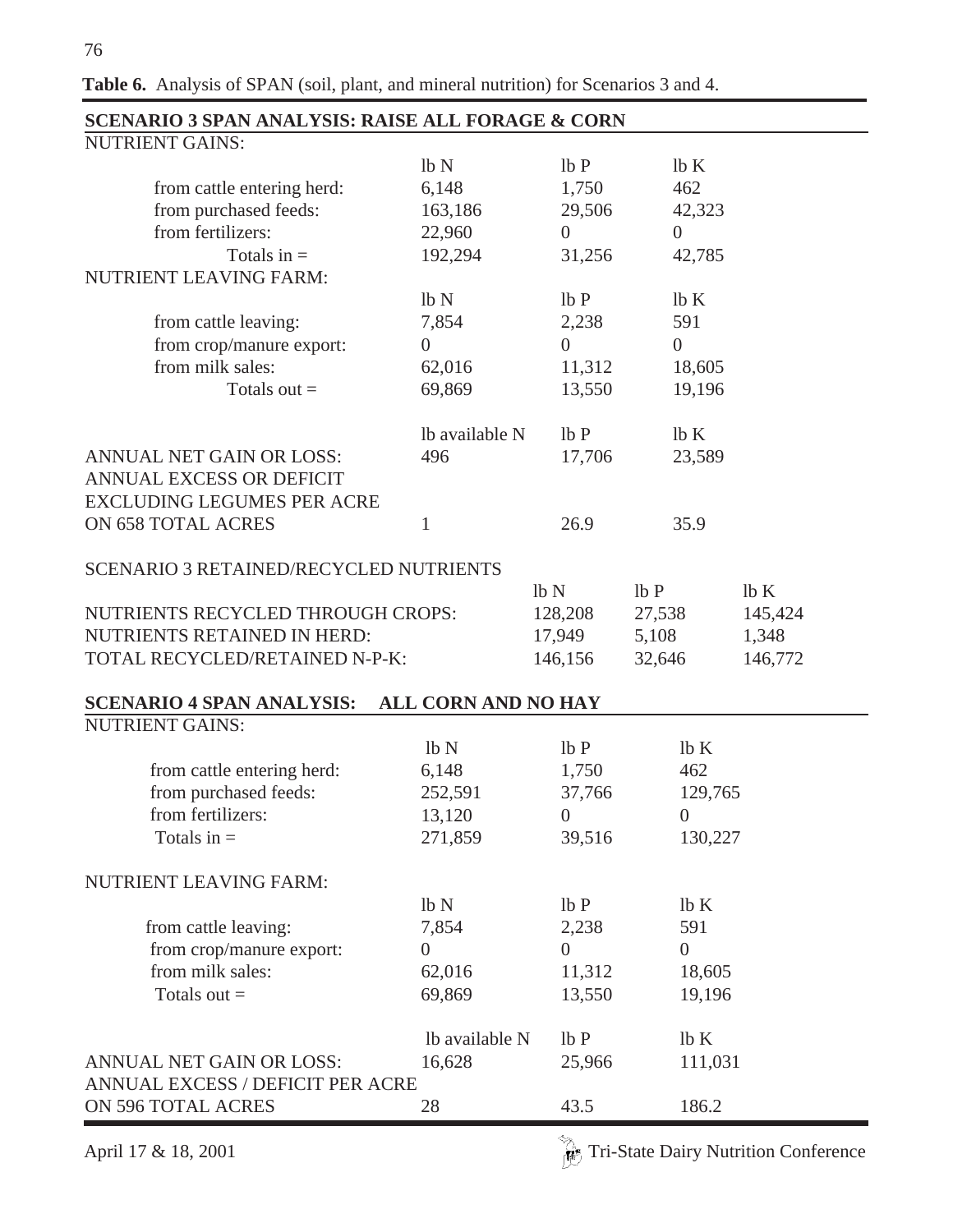

**Table 7.** Hypothetical rotation of corn (C), alfalfa (A), and wheat (W) for forage during eight years using eight fields (F).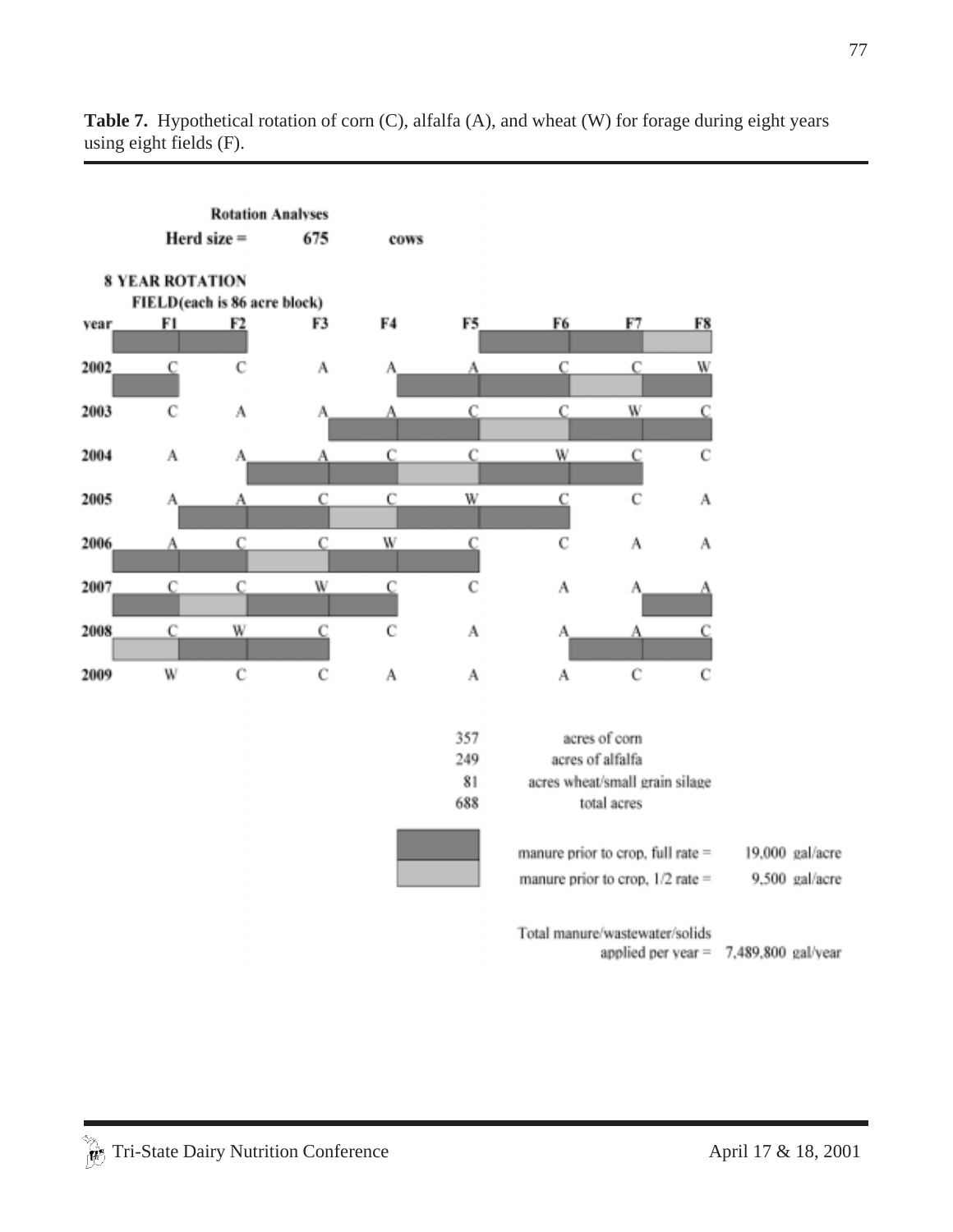| Crop Rotation:                               | Corn Silage    | Alfalfa Haylage | Corn Silage                              | Wheat Grain    |
|----------------------------------------------|----------------|-----------------|------------------------------------------|----------------|
| rotation no. of years                        | $\overline{2}$ | 3               | $\overline{2}$                           | $\overline{2}$ |
| yield, tons/acre                             | 22.4           | 14.6            | 22.4                                     | 2.4            |
| total manure $P_2O_5$ applied                | 102,632        | $\theta$        | 102,632                                  | 5,819          |
| manure $P_2O_5$ lb/acre applied/year         | 144            | $\overline{0}$  | 144                                      | 72             |
| total manure K <sub>2</sub> O applied        | 197,932        | $\theta$        | 197,932                                  | 11,223         |
| manure K <sub>2</sub> O lb/acre applied/year | 277            | $\overline{0}$  | 277                                      | 139            |
| $P_2O_5$ lb/acre removed/year                | 90.16          | 58.65           | 90.16                                    | 40.35          |
| total $P_2O_5$ removed                       | 64,400.00      | 43,887.98       | 64,400.00                                | 3,268.45       |
| K <sub>2</sub> O lb/acre removed/year        | 206.98         | 348.84          | 206.98                                   | 23.99          |
| total K <sub>2</sub> O removed               | 147,839.99     | 261,038.07      | 1,943.22                                 |                |
|                                              |                |                 |                                          |                |
| Total Rotation $P_2O_5$ Applied:             | 211,082 lb     |                 | Total Rotation $P_2O_5$ Removed:         | 175,956 lb     |
| Total Rotation K <sub>2</sub> O Applied:     | 407,087 lb     |                 | Total Rotation K <sub>,</sub> O Removed: | 558,661 lb     |
| Total acres $=$                              | 688            |                 |                                          |                |
| Net P, lb/acre after full rotation $=$       | 22.2           | 8 years         |                                          |                |
| Net K, lb/acre after full rotation $=$       | $-183.7$       | 8 years         |                                          |                |
| Net soil test P value/acre                   |                |                 |                                          |                |
| after full rotation $=$                      |                | 5.6 lb/acre P   |                                          |                |
|                                              |                | $2.8$ ppm $P$   |                                          |                |
|                                              |                |                 |                                          |                |
| lb/acre P to apply per year to alfalfa:      | $\overline{0}$ |                 |                                          |                |
| lb/acre K to apply per year to alfalfa:      | 60.8           |                 |                                          |                |
|                                              |                |                 |                                          |                |

**Table 8.** Nutrient balance from crop rotation shown in Table 7.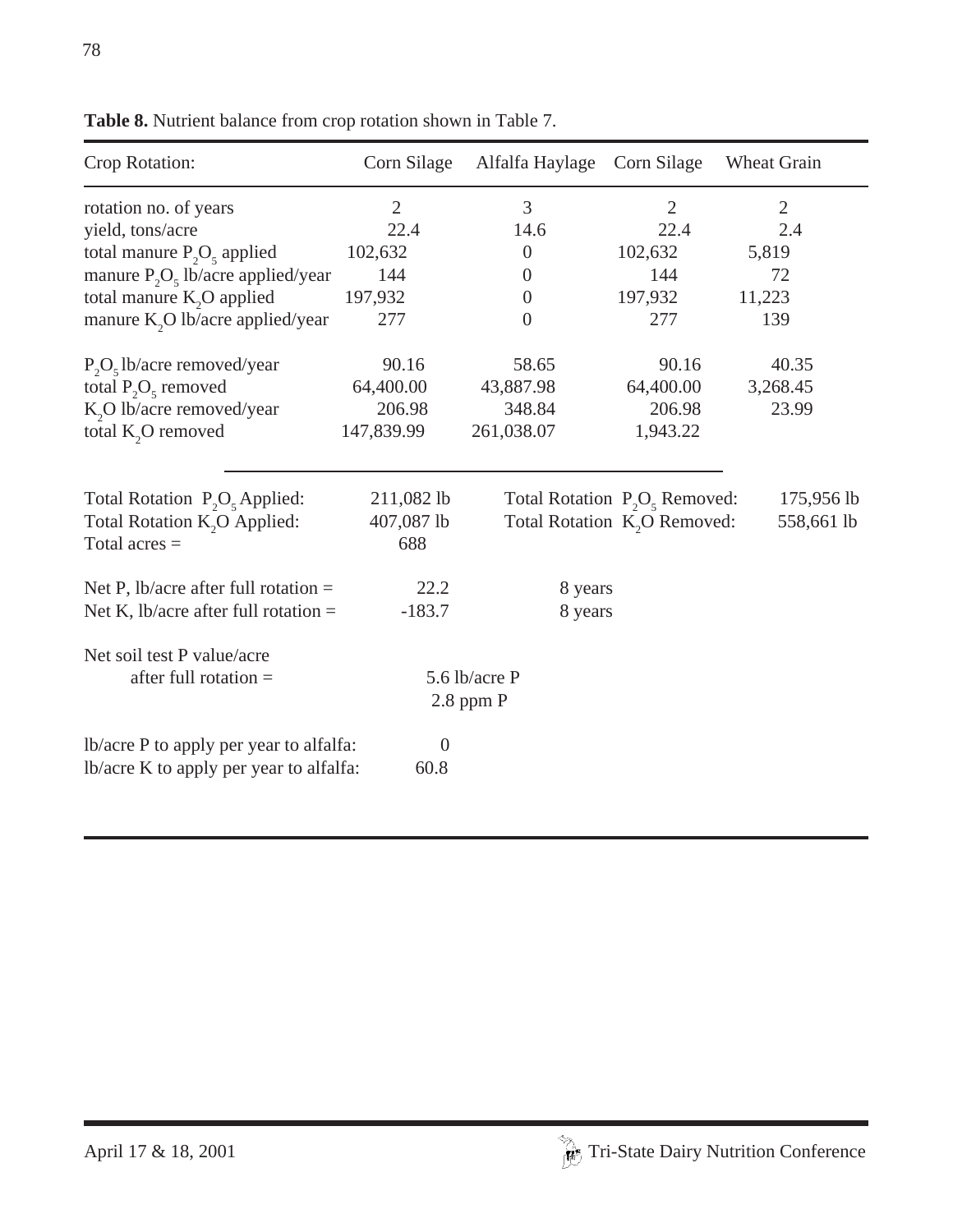| Milk Cows (Table 6; Scenario 3)  |                            |                                     |                                                |  |
|----------------------------------|----------------------------|-------------------------------------|------------------------------------------------|--|
| CPM <sup>1</sup><br>(lb/cow/day) | <b>Ration P</b><br>% of DM | Annual Soil P<br>Excess $(lb/acre)$ | Soil P<br>(% Reduction)<br>from highest level) |  |
| 0.30                             | 0.46                       | 31.6                                |                                                |  |
| 0.27                             | 0.45                       | 29.9                                | 5                                              |  |
| 0.25                             | 0.44                       | 28.7                                | 9                                              |  |
| 0.22                             | 0.43                       | 26.9                                | 15                                             |  |
| 0.20                             | 0.42                       | 25.7                                | 19                                             |  |
| 0.18                             | 0.42                       | 24.6                                | 22                                             |  |
| 0.15                             | 0.40                       | 22.8                                | 28                                             |  |
| 0.12                             | 0.39                       | 21.0                                | 34                                             |  |
| 0.10                             | 0.39                       | 19.8                                | 37                                             |  |

**Table 9.** Ration mineral effects on soils*.*

<sup>1</sup> Calcium Phosphate Monobasic, 21% P.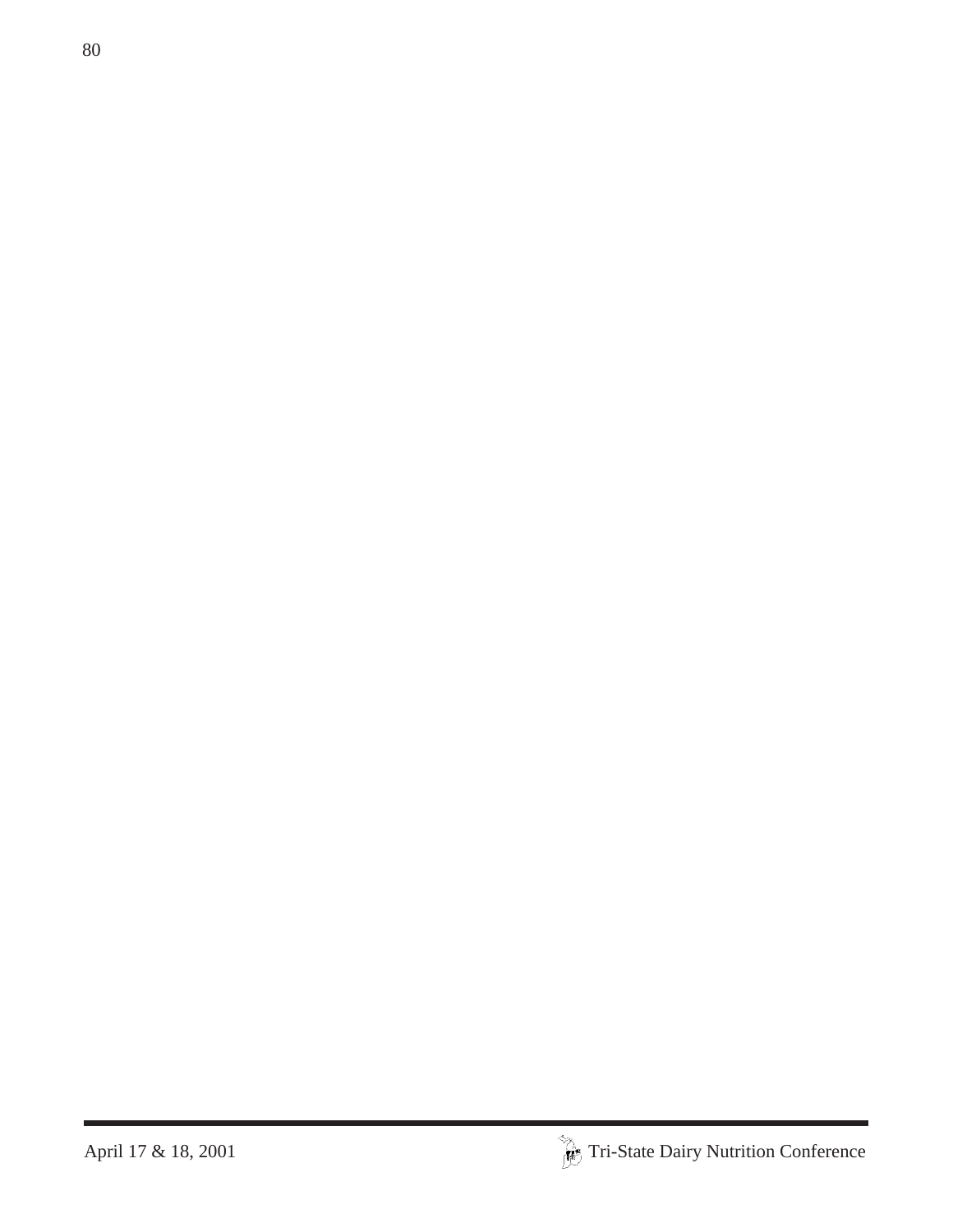### **Phosphorus Regulations and Feeding Requirements for Dairy Farms**

**David K. Beede1** *Department of Animal Science Michigan State University*

#### **Abstract**

Nutritionists and dairy farmers are the 'critical control points' to make certain that phosphorus (P) excretion is minimized. Careful feed analysis, prudent diet formulation, and monitoring and control of dietary P can be done so that just enough P is fed to meet the animals' requirements for optimum performance. These aspects are becoming increasingly important as state and federal governments develop and (or) re-write guidelines and regulations for manure P management on dairy farms. When dairy manure is applied to cropland, the maximum application rate for P (that amount that can be removed by the next crop grown) is reached before the maximum application rate for N or K. This paper summarizes some of the key aspects of current guidelines and regulations of manure P management in Michigan, Ohio, and Indiana.

Additionally, the new NRC (2001) requirements for P are examined and compared with previous NRC (1989) requirements. For lactating and dry, pregnant dairy cows, the recommended P concentrations in typical rations are lower in the 2001 compared to the 1989 NRC.

#### **Introduction**

The purpose of this paper is two-fold: 1) to briefly review and compare the current (as of April 1, 2001) phosphorus (P) management guidelines and regulations for dairy farms in Michigan, Ohio and Indiana and, 2) to compare the new (NRC 2001) P requirements for dairy cattle with the 1989 NRC requirements.

#### **Phosphorus Guidelines and Regulations for Dairy Farms (as of April 1, 2001)**

A major source of manure P on dairy farms is from purchased feeds. Only about 20 to 30% of total feed P consumed by dairy cattle actually is exported from farms in milk and marketed animals (Klausner, 1993). Therefore, 70 to 80% of feed P is excreted in manure and must be recycled in the feed production system or exported from the farm for some other purpose. In a comparison of models to predict P excretion by dairy cows, it was noted that by far the most influential factor determining how much manure P is excreted is the amount of dietary P consumed (Beede and Davidson, 1999). By far, the vast majority of P consumed by cattle when fed in excess of requirement is excreted in the manure. Dairy nutritionists and producers must feed to optimize animal performance, while minimizing P excretion in manure. Dairy nutritionists and producers are the 'critical control points' to be sure that no more P than is absolutely necessary is excreted. This can be done by prudent diet formulation, careful control of the feeding operation, and monitoring of dietary P, so that just enough P is fed to meet the animals' requirements for optimum performance.

<sup>1</sup> Contact at: 2265K Anthony Hall, East Lansing, Michigan 48824-1225, (517) 432-5400, FAX (517) 432-0147, Email: beede@msu.edu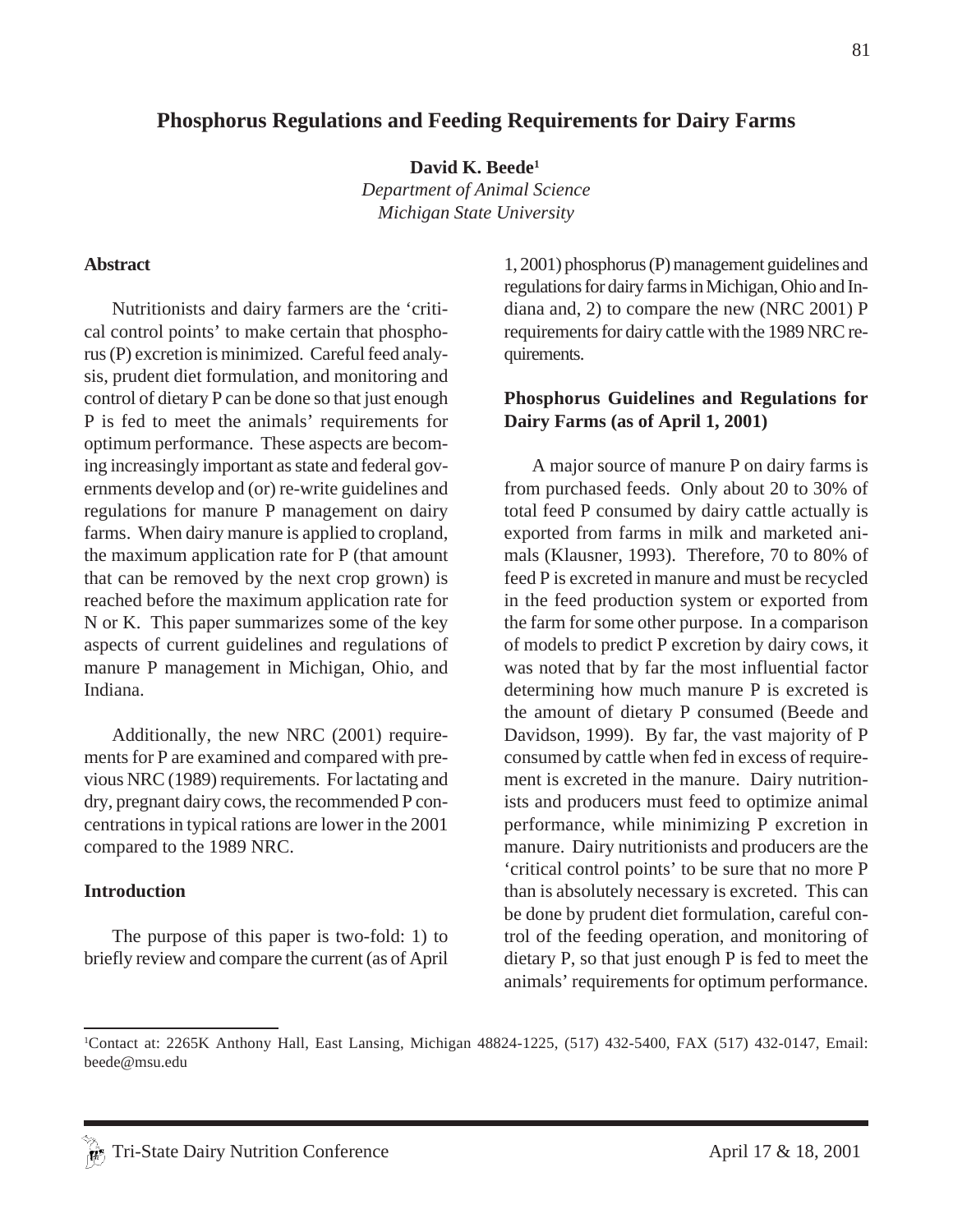In many instances, between 2 and 3 acres of tillable land per dairy cow and her replacement heifer are required on an annual basis to maintain "zero P balance" of the whole farm system. An effective plan to recycle manure P can accrue economic benefits to dairy producers by reducing use of commercial fertilizer, reducing build-up of P in soils, and reducing the risk of P contamination of surface and ground waters. The ratio of P-to-N in dairy manure typically is about 2-to-1, whereas non-legume crops require P-to-N in a ratio of 1-to-2. Therefore, P takes "center stage" as the primary nutrient of interest in manure application. Phosphorus must be the first nutrient considered to effectively utilize dairy manure in cropping systems because the maximum amount of P that can be applied and removed by a crop will be reached first, before maximum N or K amounts are reached.

As a result of the above considerations, state and federal governments, agricultural organizations, and agencies in Michigan, Ohio, and Indiana are in the process developing and (or) modifying existing and future guidelines and regulations about management of manure P on dairy farms. The information provided in Table 1 is an attempt to summarize and compare some of the key information for each state. It is imperative that dairy nutritionists and producers be fully informed and current with these guidelines and regulations as they formulate and feed rations to dairy cattle. Please review and compare the information in Table 1 for important aspects about whole farm P management in Michigan, Ohio, and Indiana. At the end of this article are website addresses that can be accessed in the future to receive the most recent information; new information is evolving rapidly!

# **Phosphorus Requirements: Comparison of NRC (2001) and NRC (1989)**

Recently, the NRC subcommittee on dairy cattle nutrition reviewed the worldwide scientific literature and established up-to-date requirements for P (NRC, 2001). The factorial method was used to establish requirements for P and most other dietary essential mineral elements. By this method, the amounts (grams/day) of P needed by the animal for maintenance, lactation, growth, and pregnancy were determined and summed; this value is the *Absorbed P Required* by an animal of a particular body size, milk production level, growth rate, and pregnancy status. The *Absorbed P Required* is the amount of P that must be absorbed into the animal's body to meet its needs; in other publications, this amount may be known as the true or net requirement. The *Absorbed P Required* (grams/day) is then divided by an absorption coefficient to determine the *Total Dietary P Required* (grams/day). The *Total Dietary P Required* is the grams of P that the animal must consume on a daily basis in order to acquire the *Absorbed P Required.* Unique and different absorption coefficients were assigned, based on information from the scientific literature, to each feed ingredient and mineral element source that may be used to build a diet (NRC, 2001). Therefore, each complete diet has its own unique overall absorption coefficient for P depending upon the unique set of feed ingredients that make up that particular diet. This is a different approach than was used previously (NRC, 1989). It is especially noteworthy that the P requirements *--Absorbed P Required* or *Total Dietary P Required* --- are expressed as grams/day per animal. Though the dietary concentration of P (% of DM) is often thought of as "the requirement" in the field, this is not appropriate because the actual dietary requirement *(Total Dietary P Required)* may or may not be accurately provided depending on the rate of intake of a diet with a specific P content (%). Having an accurate estimate of feed intake (dry matter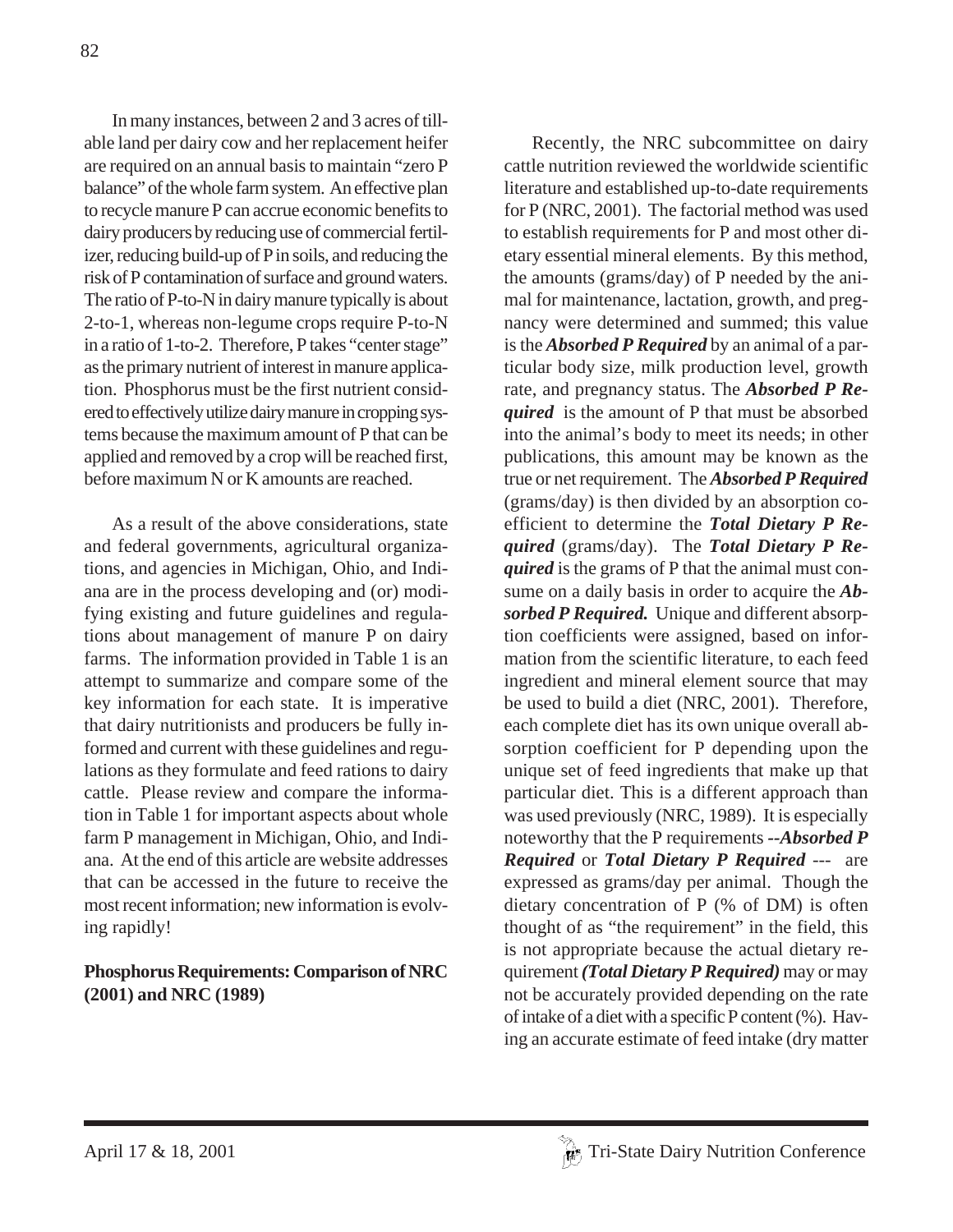intake, **DMI**) becomes very important to exactly meet the animals' actual P requirement *(Total Dietary P Required)*.

### *Lactating Cows*

Figure 1 (Panels  $A - D$ ) provides a graphic comparison of the NRC (2001) with NRC (1989) P requirements as milk yield of a non-pregnant Holstein cow (700 kg [1540 lb] body weight) varies from 10 to 60 kg/day [22 to 132 lb/day]. The example cow was fed a basal diet containing corn silage, alfalfa haylage, high moisture corn, ground dried corn, soybean meal, blood meal, calcium carbonate, dicalcium phosphate, and a mineral and vitamin premix (NOTE: a diet must be entered into the NRC (2001) model in order for the correct absorption coefficient **(AC)** to be computed for that particular diet). Panel A shows the *Absorbed P Required (grams/day)*, Panel B the *Total Dietary P Required (grams/day)*, Panel C the dietary DMI (kg/day) as predicted from the model (NRC, 2001) for varying milk yields or from information in Table 6-1 (NRC, 1989), and Panel D shows the dietary P content (% of DM) computed as *Total Dietary P Required* divided by the respective predicted DMI. Over the total range of milk yields, *Absorbed P Required (grams/day)* is about 35% greater for NRC (2001) compared with NRC (1989) (Figure 1, Panel A). This is primarily because of the higher absorbed P requirement for maintenance in 2001 compared with 1989. *Total Dietary P Required (grams/day)*, on average across the range of milk yields, is about 5% lower for NRC (2001) compared with NRC (1989) (Figure 1, Panel B). This primarily is because of the higher AC (0.72) in this particular diet formulated according to NRC (2001) compared with the universally applied AC (0.50) of NRC (1989). Panel C compares the predicted DMI (kg/day) across milk yields; at 10 kg milk yield/day, DMI is about 11% greater in NRC (2001) than NRC

(1989), but 4% less at 60 kg/day milk yield. Therefore, dietary P percentages, computed as *Total Dietary P Required* divided by predicted DMI to meet the *Absorbed P Required (grams/day)* and *Total Dietary P Required (grams/day)* for this example Holstein cow over the range of 10 to 60 kg/day milk yield are about 7% less overall for NRC (2001) compared with NRC (1989) (15% less with 10 kg/day to 5% less with 60 kg/day milk yield in NRC 2001 versus 1989). Overall, the amount of dietary P (grams/ day) fed to cows to meet NRC (2001) requirements is less compared with the previous NRC (1989). There is no evidence in the scientific literature that feeding amounts or concentrations of dietary P greater than that needed to meet requirements improves lactational or reproductive performance (Beede and Davidson, 1999; NRC, 2001).

### *Pregnant, Non-lactating Cows*

The comparison of the P requirements computed according to NRC (2001) and NRC (1989) for a mature, pregnant Holstein cow (700 kg [1540 lb] body weight) from 170 to 290 days of pregnancy is shown in Figure 2. The basal diet is composed of corn silage, alfalfa haylage, high moisture corn, ground dried corn, soybean meal, blood meal, calcium carbonate, dicalcium phosphate, and a mineral and vitamin premix. Feed DMI varied by days pregnant according to the NRC (2001) feed intake prediction equation or as back-calculated from the NE<sub>r</sub> requirement (NRC, 1989). The *Absorbed P Required (grams/day)* is greater according to NRC (2001) compared with NRC (1989) across days of pregnancy (Figure 2, Panel A); this is primarily due to the greater amount of absorbed P required for maintenance. Additionally, in NRC (1989) no attempt was made to vary the P requirement as stage of gestation increased; thus, the *Absorbed P Required (grams/day)* (Panel A) and the *Total Dietary P Required (grams/day)* (Panel B) were constant across days of pregnancy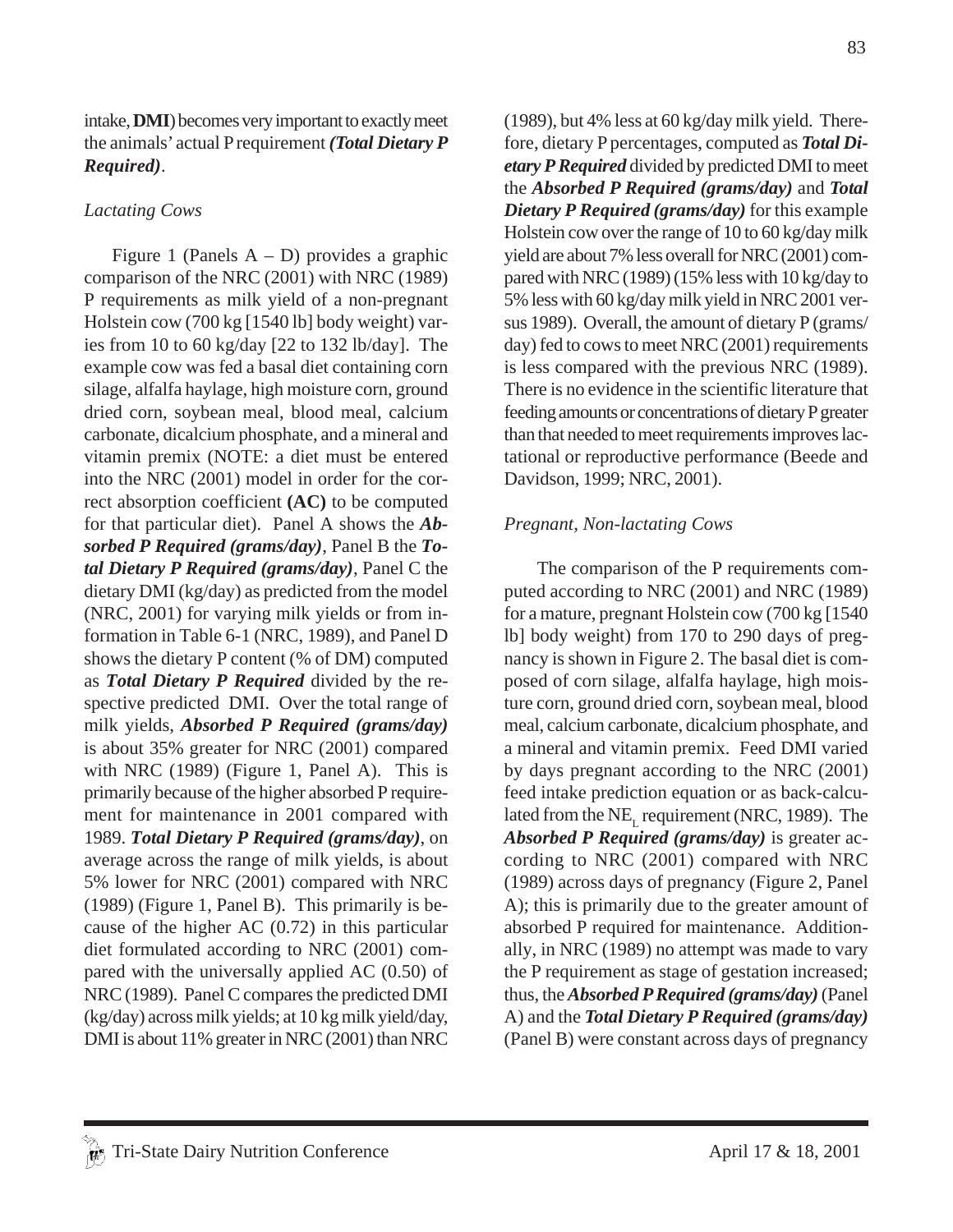in the 1989 NRC. Shown in Panel C is dietary DMI (kg/day) across days of pregnancy as predicted by the new model (NRC, 2001) or back-calculated based on the  $NE<sub>r</sub>$  requirement of a dry pregnant cow (NRC, 1989) with the characteristic reduction in DMI often observed in late pregnancy (NRC, 2001). Across the range of days pregnant (170 to 290), DMI as predicted by NRC (2001) is greater than that computed from information available to back-calculated it in NRC (1989). During approximately the last trimester of pregnancy and based on the *Total Dietary P Required (grams/day)* and the computed DMI, the total dietary P content (% of DM) to meet the *Absorbed P Required (grams/day*) is lower in NRC (2001) compared with the previous NRC (1989). Therefore, although the *Absorbed P Required (grams/day)* and *Total Dietary P Required (grams/day)* are greater for a pregnant dry cow as computed by NRC (2001) compared with NRC (1989), the dietary P concentration (Figure 2, Panel D) to supply the requirement is less in the 2001 versus 1989 NRC because the estimate of DMI is greater in 2001. The key points are: 1) to determine the *Absorbed P Required* and the *Total Dietary P Required* (grams/day) for a particular ration with specific feeds (so that the appropriate AC is computed; NRC, 2001), and 2) to have as good an estimate of actual DMI as possible so one can deliver the *Total Dietary P Required* in the daily ration. The total P concentration of the diet is not the "requirement".

# **References**

Beede, D. K., and J. A. Davidson. 1999. Phosphorus: Nutritional management for Y2K and beyond. Proc. Tri-State Dairy Nutr. Conf., Ft. Wayne, IN, pp. 51-97. The Ohio State University, Columbus.

Klausner, S. D. 1993. Mass nutrient balances of dairy farms. Proc. Cornell Nutr. Conf., Ithaca, NY. p. 126.

National Research Council. 2001. Nutrient requirements for dairy cattle. 7<sup>th</sup> rev. ed. Natl. Acad. Sci., Washington, DC.

National Research Council. 1989. Nutrient requirements for dairy cattle. 6<sup>th</sup> rev. ed. Natl. Acad. Sci., Washington, DC.

Michigan Department of Agriculture. December, 2000. Generally Accepted Agricultural and Management Practices (GAAMPS) for Manure Management and Utilization. Adopted by the Michigan Agriculture Commission, Michigan Department of Agriculture, Lansing, MI.

Ohio State University Extension. 2001. Fact Sheet AS-8-01. Questions pertaining to large dairy enterprises in Ohio: Regulations. Department of Animal Sciences, 2029 Fyffe Road, Columbus, OH 43210-1095. Available on-line at: http:// ohioline.ag.ohio-state.edu.

Ohio State University Extension. 2001. Fact Sheet AS-9-01. Questions pertaining to large dairy enterprises in Ohio: Environment. Department of Animal Sciences, 2029 Fyffe Road, Columbus, OH 43210-1095. Available on-line at: http:// ohioline.ag.ohio-state.edu.

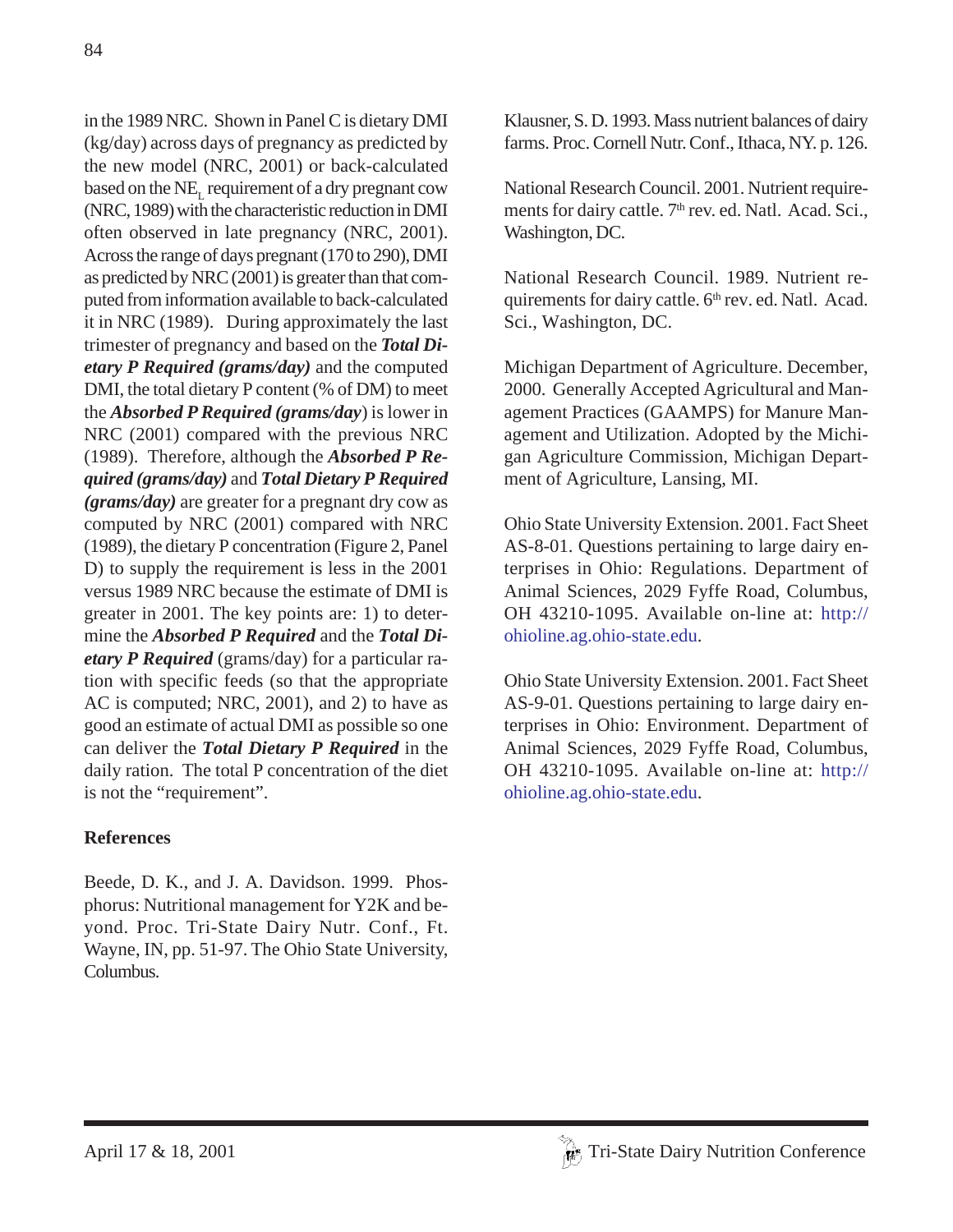### **Pertinent Website Addresses**

Michigan Manure Management: http://www.msu.edu/user/manure/index.htm

Ohio Manure Management: http://ohioline.ag.ohio-state.edu/lines/ stock.html#Dairy; http://oh.nrcs.usda.giv/fotg/ OhioNRCSstandards1.htm#T2Z

Indiana Manure Management: http://www.anr.ces.purdue.edu/anr/anr/swine/ manure/regulate.htm

Nutrient Requirements of Dairy Cattle: http://www.nap.edu/new.htm; one can read the new NRC publication free and (or) order a hardcopy of the publication and model (on compact disk) from this site.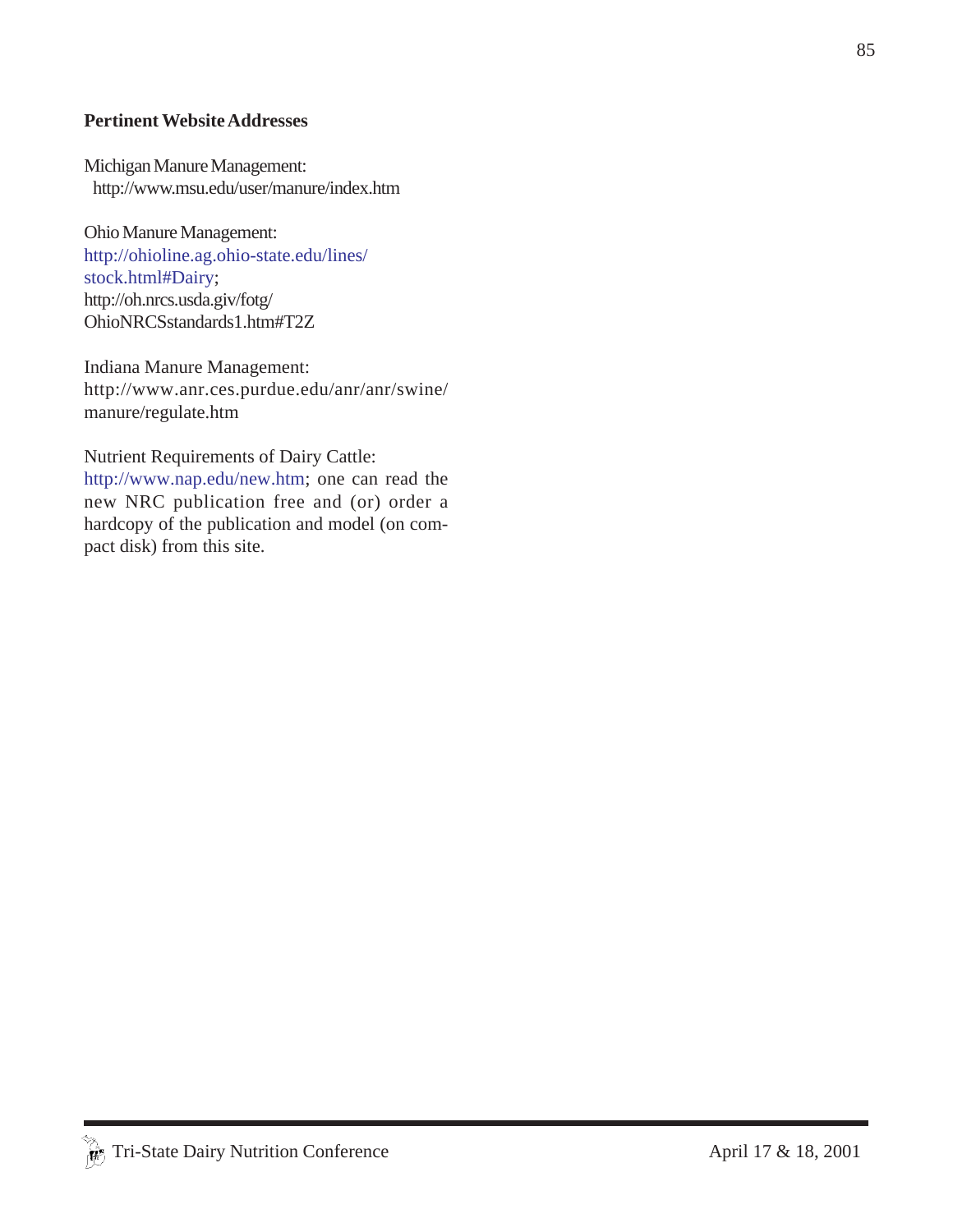**Table 1.** Comparison of the current (as of April 1, 2001) guidelines and regulations for manure phosphorus (P) management on dairy farms in Michigan, Ohio, and Indiana.

# **1. What are the names of the service and governmental regulatory agencies?**

*Michigan*: The Michigan Department of Agriculture (MDA) facilitates development and recommends manure management system plans for dairy operations. For example, Michigan's Agricultural Environmental Assurance Program **(MAEAP)** has created a voluntary program for livestock producers to develop management plans and implement practices to protect the environment while maintaining economic viability of farm operations. Development of a farm-specific Comprehensive Nutrient Management Plan is an integral part of MAEAP. Michigan State University Extension provides recommended fertilization rates for different crops.

The Michigan Department of Environmental Quality **(DEQ)** is responsible for enforcing the laws and regulations delineated in the Michigan's Natural Resources and Environmental Protection Act **(NREPA)**.

*Ohio:* The Ohio Environmental Protection Agency **(EPA)** administers the Animal Waste Pollution Abatement Program and permits livestock operations over 1,000 animal units. The Division of Soil and Water addresses operations smaller than 1000 animal units. Several voluntary programs exist at the state and university (The Ohio State University) levels to help farmers address pollution problems. Later in 2001 or early 2002 permitting responsibility will be transferred to the Ohio Department of Agriculture **(ODA)** - Livestock Environmental Permitting Program. The Ohio Department of Natural Resources **(ODNR)**— Division of Soil and Water Conservation along with local Soil and Water Conservation Districts **(SWCD)** have authority regarding water quality on and from farms. The Ohio Livestock Coalition **(OLC)** has been conducting the Livestock Environmental Assurance Program **(LEAP)** since 1997.

The Ohio State University Extension provides recommended fertilization rates for different crops.

*Indiana:* Indiana Department of Environmental Management **(IDEM)** is responsible for and administers the permitting and approval of confined animal feeding operations.

Purdue University Extension provides recommended fertilization rates for different crops.

# **2. What are the names and general characteristics of applicable guidelines or regulations for management of P in manure?**

*Michigan:* The state operates under a set of guidelines defined by the Michigan Right to Farm Act (Act 93, 1981, as amended). Under the Act, a comprehensive set of scientifically based practices -- Generally Accepted Agricultural and Management Practices (GAAMP) --- were developed to protect natural resources (air, soil, and surface and ground waters) from pollution and to protect farm operations from harassment and nuisance complaints if the GAAMP are followed. The GAAMP are referenced in Michigan's NREPA, which defines a "zero discharge" standard for release of pollutants into surface and ground waters. Additionally, the GAAMP use the nationally recognized construction and management standards to provide

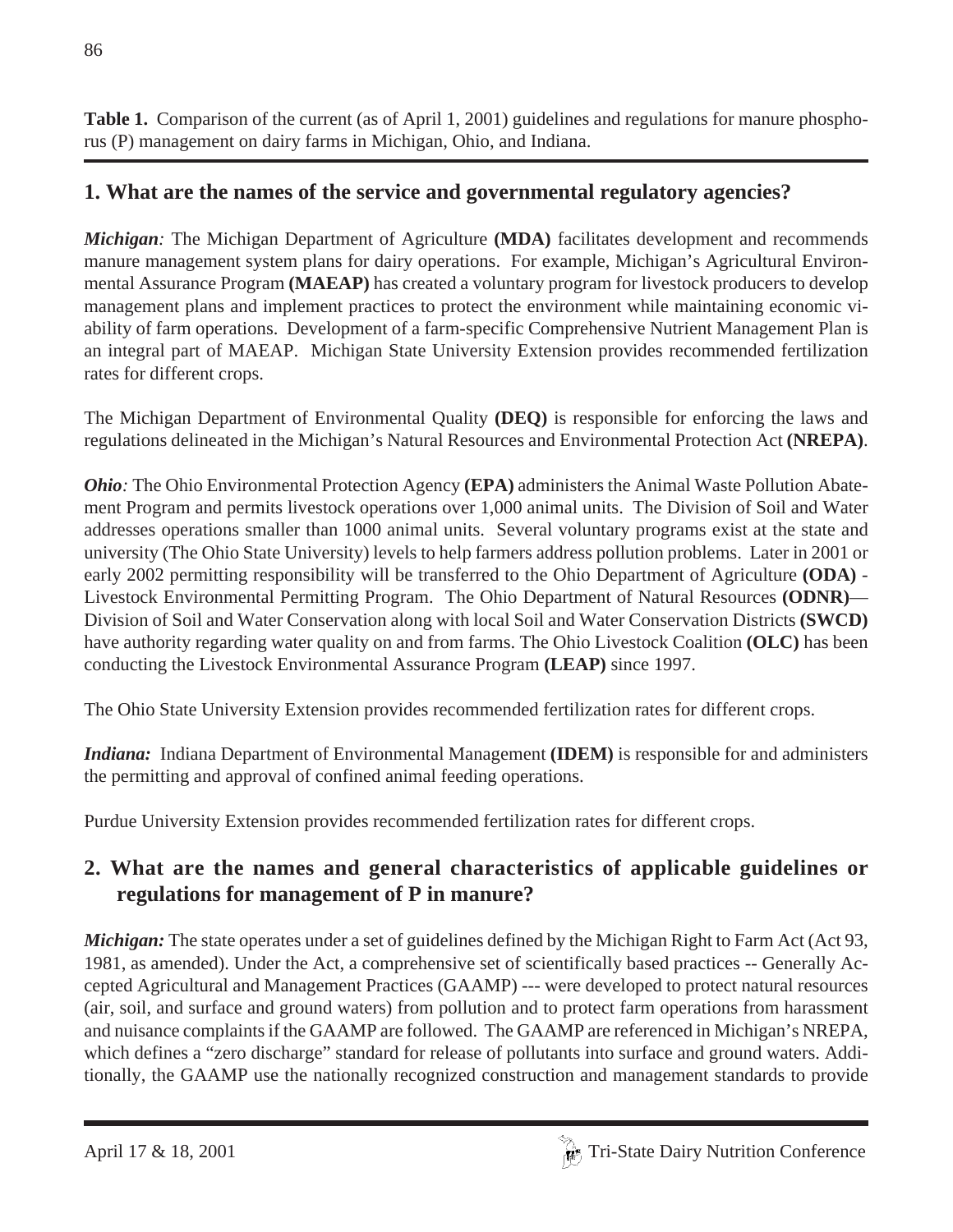control of runoff in a 25-year, 24-hour rainfall event. There are specific GAAMP for Manure Management and Utilization (MDA, 2000).

*Ohio:* Comprehensive Nutrient Management Plans **(CNMP)** are required for all permitted operations (see response in question 3 below); development and implementation of CNMP are encouraged strongly for all other dairy operations not formally required to have a permit.

*Indiana:* The new confined feeding operation rule does not directly regulate P, but the Commissioner of the IDEM can implement a P application restriction at any time. Guidelines for limits on manure P application have not been set. This currently is being considered, perhaps as a P index.

# **3. What is the current status of regulatory programs and guidelines for management of P (e.g., voluntary, involuntary, pending, in-effect, etc.)?**

*Michigan*: Currently, the GAAMP that are in effect are considered voluntary guidelines. However, dairy producers are strongly encouraged to develop a farm-specific CNMP as an integral part of MAEAP. Any livestock unit that pollutes the environment and has not effectively adopted and implemented the GAAMP for Manure Management and Utilization is liable under Michigan's NREPA.

*Ohio:* Prospective dairy farms of greater than 1000 animal units - Concentrated Animal Feeding Operations **(CAFO)** are required to file for a Permit to Install **(PTI)** from Ohio EPA. A new PTI must be applied for any time the intention is to increase animal numbers beyond those of the original permit. Application for PTI is open to the public for review. Dairy facilities of less than 1000 animal units currently are not required to submit a plan or apply for a PTI.

*Indiana:* Educational programs are focusing on reducing P levels in feed and using agronomic rates to apply P to land. A Manure Management Plan computer program assists producers to plan application of manure. There are no other regulations currently, except the potential for enforcing limits on high P concentrations in soils (e.g., 400 lb/ acre Bray P1). The IDEM has published a guidance document to interpret the rule and establish guidelines for compliance.

# **4. Are the state's manure nutrient management guidelines or regulations based on manure spreading standards for P, nitrogen (N), or both?**

*Michigan:* A P standard has been in effect since 1987 for the spreading of manure on cropland.

*Ohio*: A P standard has been in effect for about 2 years.

*Indiana:* The state currently uses N-based application rates. However, appropriate information is being collected about Indiana soils and topography so that a change to a P index (P-based application rates) could be implemented.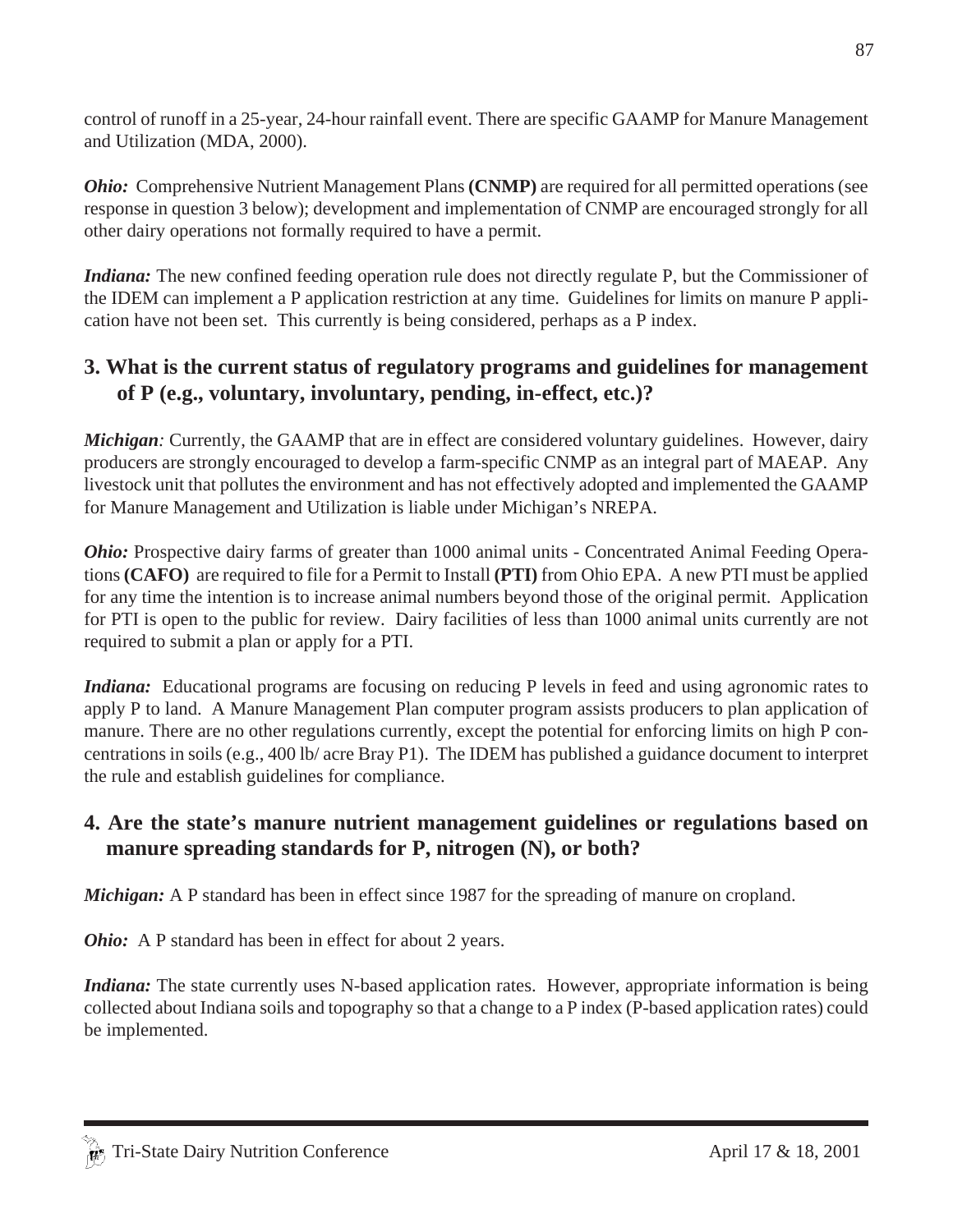# **5. What are the specific key features of the guidelines or regulations in each state for** manure nutrient management and distribution (e.g., quantity/per acre, quantity/  **per year, etc)?**

*Michigan:* Emphasis is on manure nutrient utilization for crop production rather than on waste disposal because: 1) efficient use of manure nutrients will accrue economic benefits by reducing use of commercial fertilizer, and 2) application of nutrients (e.g., P) at agronomic rates reduces the potential risks of contamination of surface and ground waters.

Recommended management practices include:

- 1) soil fertility testing for P, N, and K every 3 years to determine where manure nutrients can best be used;
- 2) use of Michigan State University fertilizer recommendations to determine total P needs of specific crops being produced on each field to which manure is to be applied; fertilizer and manure P recommendations are given in, and fertilizer P is sold as, pounds of phosphate  $[P_2O_5]$ ;
- 3) analysis of the nutrient content of manure to be applied (P, ammonia-N, total N, and K); agronomic rates of P application always should be used to reduce the risk of P accumulation in the upper soil profile and contamination of surface waters with P where runoff and (or) erosion could occur; if the soil test level for P reaches 150 lb/acre (75 ppm) (Bray P1) the manure applications should be reduced to a rate where manure P added does not exceed the P removed by the harvested crop (if this manure rate is impractical due to manure spreading equipment or crop production management, a quantity of manure P equal to the amount removed in 2 crop years can be applied in year 1, if no additional P fertilizer or manure P is applied in year 2); if the Bray P1 soil test reaches 300 lb/ acre (150 ppm) or higher, manure applications should cease until crop removal reduces soil test levels to less than 300 lb/acre Bray P1; to protect surface water against discharges of P, adequate soil and water conservation practices should be practiced to control runoff and erosion from fields where manure is applied;
- 4) to avoid reaching soil test P levels of 300 lb/acre (150 ppm; (Bray P1), manure application rates should be reduced to provide the P needs of crops rather than providing all of the N needs of crops and adding excess P, and
- 5) a rate of manure P application that can be removed by crops in 2 years can be applied the first year as long as this rate does not exceed the N fertilizer recommendation for the first crop grown after the manure is applied; at this higher rate of manure application, no fertilizer or manure P should be applied in the second crop year.

*Ohio:* The amount of manure that can be applied to cropland depends on the concentrations of P, and sometimes N, in the manure and how much of these nutrients already are in the soil where the manure is to be applied. The Natural Resources and Conservation Service **(NRCS)** bases application rates on the most restrictive nutrient, which typically is average P (as  $P_2O_5$ ) removal rate for the next crop rotation, but not to exceed the N requirement of the next crop. Manure application to land is an acceptable practice, but The Ohio State University Extension **(OSUE)** does not recommend application of manure to cropland if it will increase the soil P concentrations in the plow layer above 250 to 300 lb/acre (Bray P1). Raising P concen-

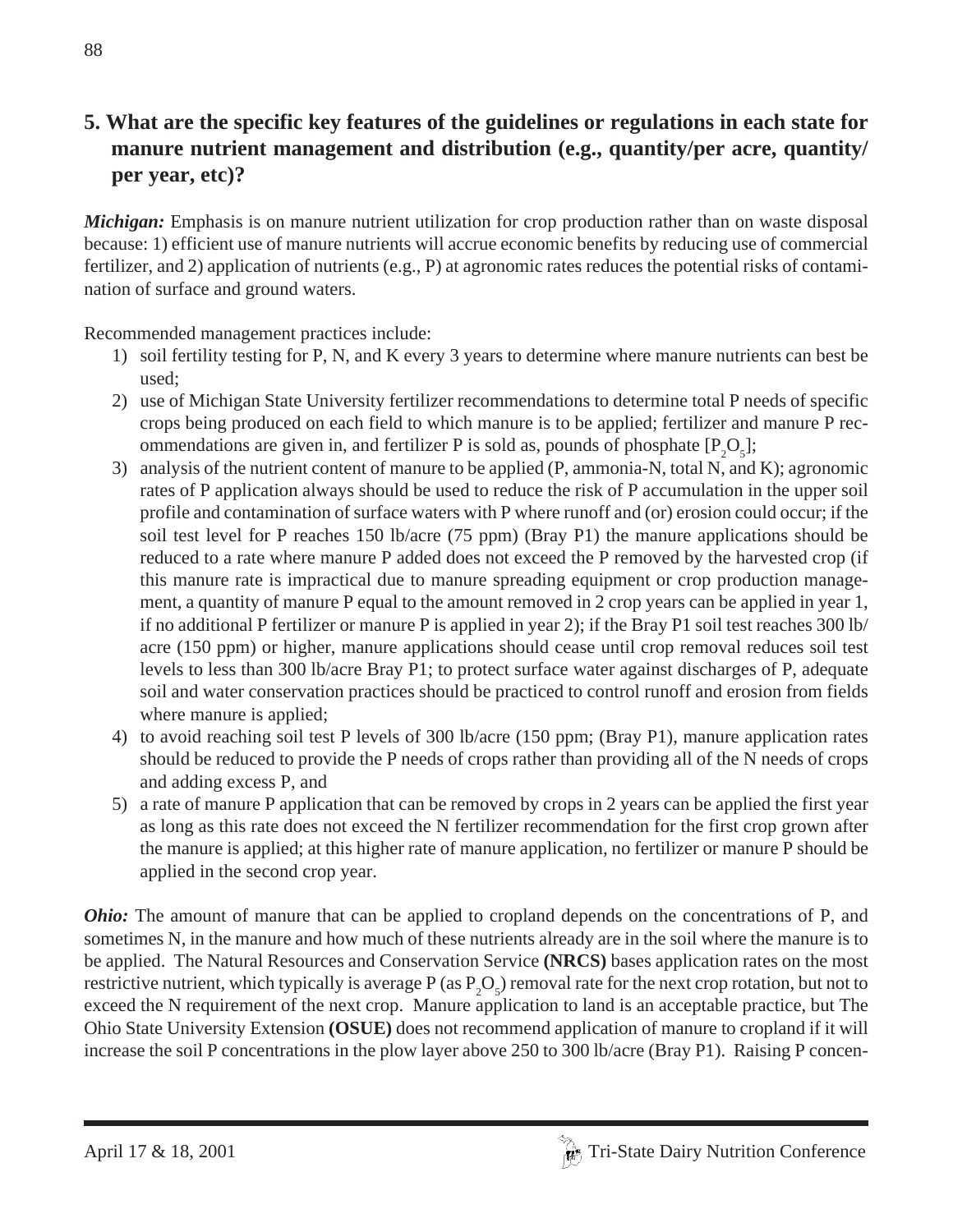Local (e.g., county or township) considerations on land use and zoning may come into play in certain instances. *Ohio:* Permits to install (PTI) are required for dairy operations with greater than 1000 animal units (700)

mature dairy cows). Dairy farms planned for less than 1000 animal units are not required to obtain a PTI. However, voluntary development of a plan with the local SWCD is highly encouraged; this plan should consider both P and N for crop needs, tillage practices, crop rotations, yield records, available water holding capacity of the soil, and manure application methods.

trations above these levels provides no agronomic benefit and may increase the risk of surface water pollution. Detailed recommendations for manure application can be found in OSUE Bulletin 604 *Ohio Livestock Manure and Wastewater Management Guide* (http://ohioline.ag.ohio-state.edu/b604/index.html). Besides nutrient concentrations in manure and soil, other factors such as setbacks for drainage ditches, homes, wells, and maximum rates of liquid manure to be applied at any one time based on "Available Water Capacity" are considered. Additionally, both the Ohio EPA and the ODNR have regulations and guidelines for land application of animal manure for specific situations (http://oh.nrcs.usda.giv/fotg/

*Indiana:* Specifications are based on agronomic rates, specific setback requirements, slope, soil conditions, temperatures, etc. A detailed set of records must be kept on all manure application activities.

A minimum number of acres for manure application must be maintained and documented in the written record at all times based on: 1) agronomic rates for potentially available N provided by laboratory tests of manure and soil, or 2) application rates not to exceed 150 lb/acre of potentially available N per year, for controlled feeding operations and other animal feeding operations that have not received test results on the

The following information must be included in the operation record: type of manure applied; results of manure tests; soil tests for all manure application sites; amount of manure applied; type of application method used; identification of locations and number of acres on which manure is applied; dates manure was applied; and, determination of agronomic rates for potentially available N used to apply manure to

**6. Are permits and a permitting process required with respect to P to site, locate, and**

*Michigan:* Currently there is not a statewide permitting process established by law for approval to site and

soil and manure. Currently, there are no application rate specifications of any kind for P.

Local (e.g., county or township) considerations on land use and zoning may come into play in certain instances.

 **build a dairy facility in the state?**

OhioNRCSstandards1.htm#T2Z).

each field.

build a dairy facility.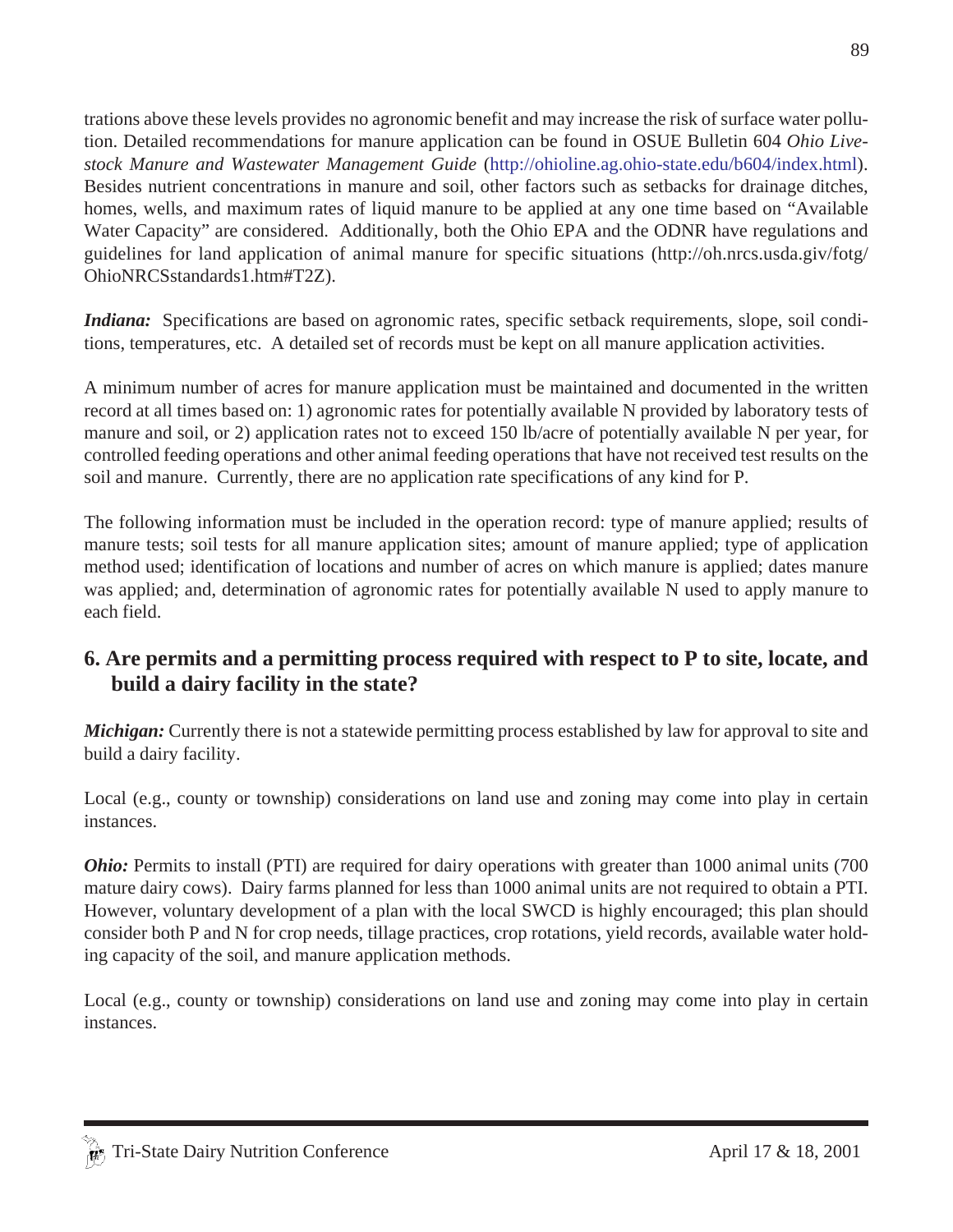*Indiana*: A new rule has been adopted where any operation with 300 animal units (1 animal unit = 1000 lb live weight) or more is required to get a permit renewable every 5 years. A Manure Management Plan must be submitted with the renewal.

Local (e.g., county or township) considerations on land use and zoning may come into play in certain instances.

# **7. For the latest information on P guidelines and regulations in each state go to the following web sites:**

*Michigan:* http://www.msu.edu/user/manure/index.htm

*Ohio:* http://ohioline.ag.ohio-state.edu/b604/index.html; http://oh.nrcs.usda.giv/fotg/OhioNRCSstandards1.htm#T2Z

*Indiana:* http://www.anr.ces.purdue.edu/anr/anr/swine/manure/regulate.htm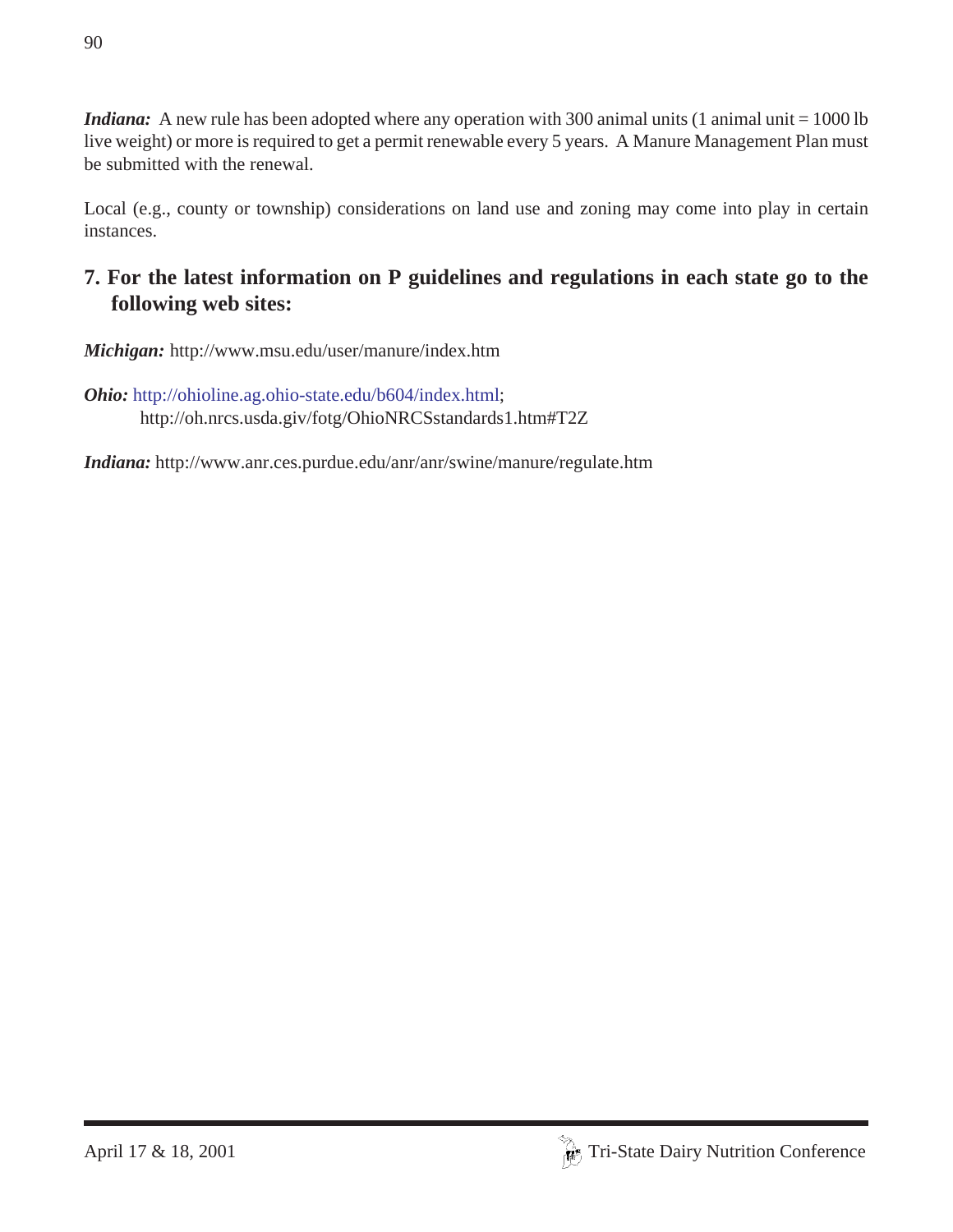**Figure 1 -Panel A. Total Absorbed P vs. 3.5% FCM Yield** **Figure 1 -Panel B. Total Dietary P vs. 3.5% FCM Yield** 



Figure 1. Comparison of the NRC (2001) versus NRC (1989) requirements for phosphorus for a nonpregnant, lactating Holstein dairy cow (700 kg [1540 lb] body weight) when milk yield varies (10 to 60 kg/ day, in 5 kg increments [22 to 132 lb/day, in 11 lb increments]; milk contains 3.5% fat and 3.2% total protein). The cow is not gaining or losing body weight. The basal diet is composed of corn silage, alfalfa haylage, high moisture corn, ground dried corn, soybean meal, blood meal, calcium carbonate, dicalcium phosphate, and a mineral and vitamin premix. Dry matter intake (DMI) varies with milk yield according to the NRC (2001) feed intake prediction or according to computed feed intake (Table 6-1; NRC, 1989), respectively. Comparing NRC (2001) with NRC (1989) P requirements: Panel A is the *Absorbed P Required (grams/day)*; Panel B is *Total Dietary P Required (grams/day)*; Panel C is the dietary DMI (kg/ day) predicted as described above for varying milk yields; and, Panel D is the dietary P content (% of DM) computed as Total Dietary P Required divided by the respective predicted DMI. FCM = fat-corrected milk and  $AC =$  absorption coefficient (1.0 kg = 2.2 lb).

**3.5% FCM, kg/d**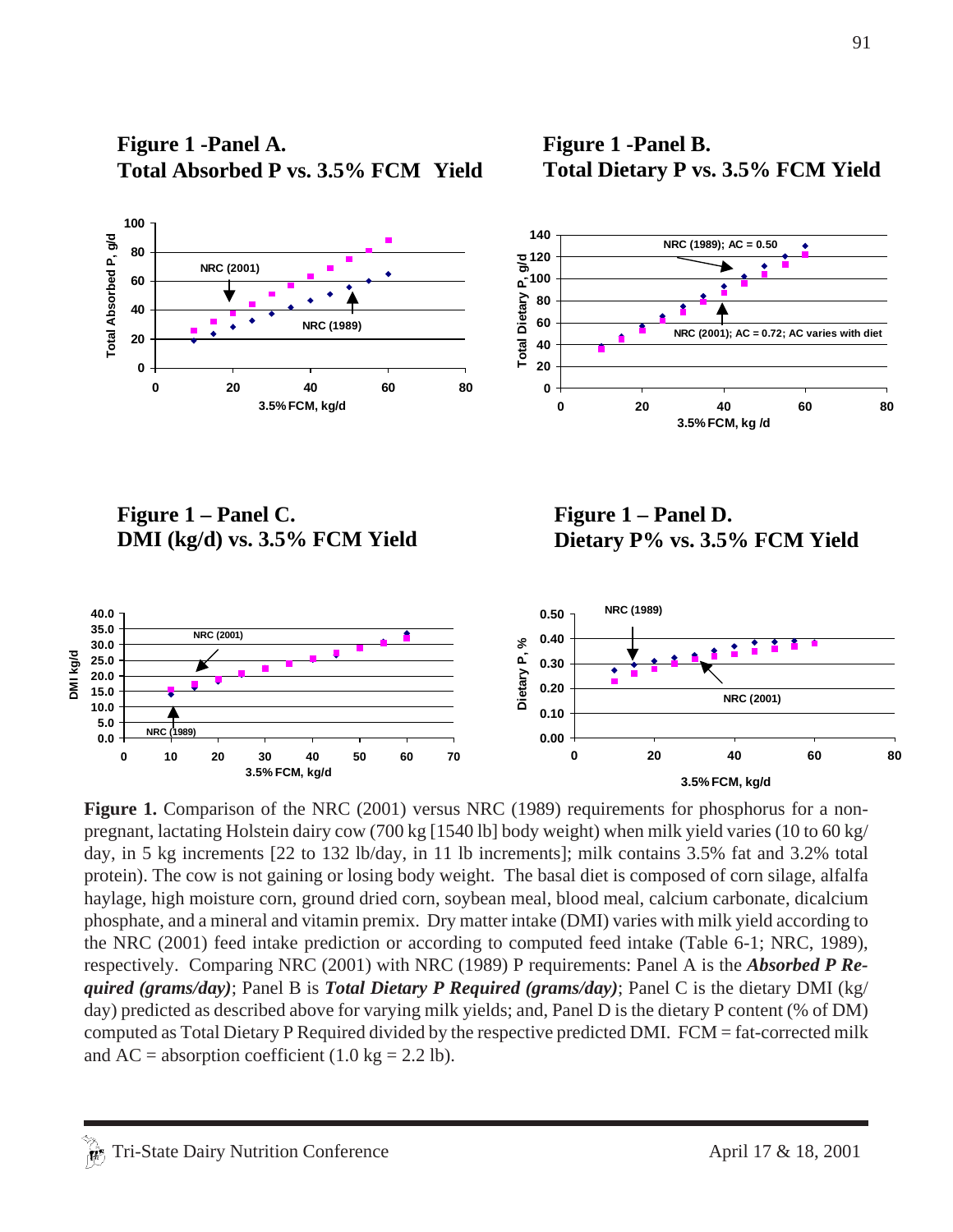

**Absorbed P vs. Days Pregnant** 





**Figure 2 - Panel C. Dry Matter Intake vs Days Pregnant**

**Figure 2 - Panel D. Dietary P% vs. Days Pregnant**



**Figure 2.** Comparison of the NRC (2001) versus NRC (1989) requirements for phosphorus for a pregnant (170 to 290 days pregnant), mature Holstein dairy cow (700 kg [1540 lb]). The basal diet is composed of corn silage, alfalfa haylage, high moisture corn, ground dried corn, soybean meal, blood meal, calcium carbonate, dicalcium phosphate, and a mineral and vitamin premix. Dry matter intake (DMI) by days pregnant was determined according to the NRC (2001) feed intake prediction model or back-calculated from the NE<sub>r</sub> requirement (NRC, 1989). Comparing NRC (2001) with NRC (1989) P requirements: Panel A is the *Absorbed P Required (grams/day);* Panel B is *Total Dietary P Required (grams/day), AC = absorption coefficient*; Panel C is the dietary DMI (kg/day) predicted as described above for varying days pregnant; and, Panel D is the dietary P content (% of DM) computed as *Total Dietary P Required* divided by the respective predicted DMI (1.0 kg = 2.2 lb).

**Figure 2 - Panel A.**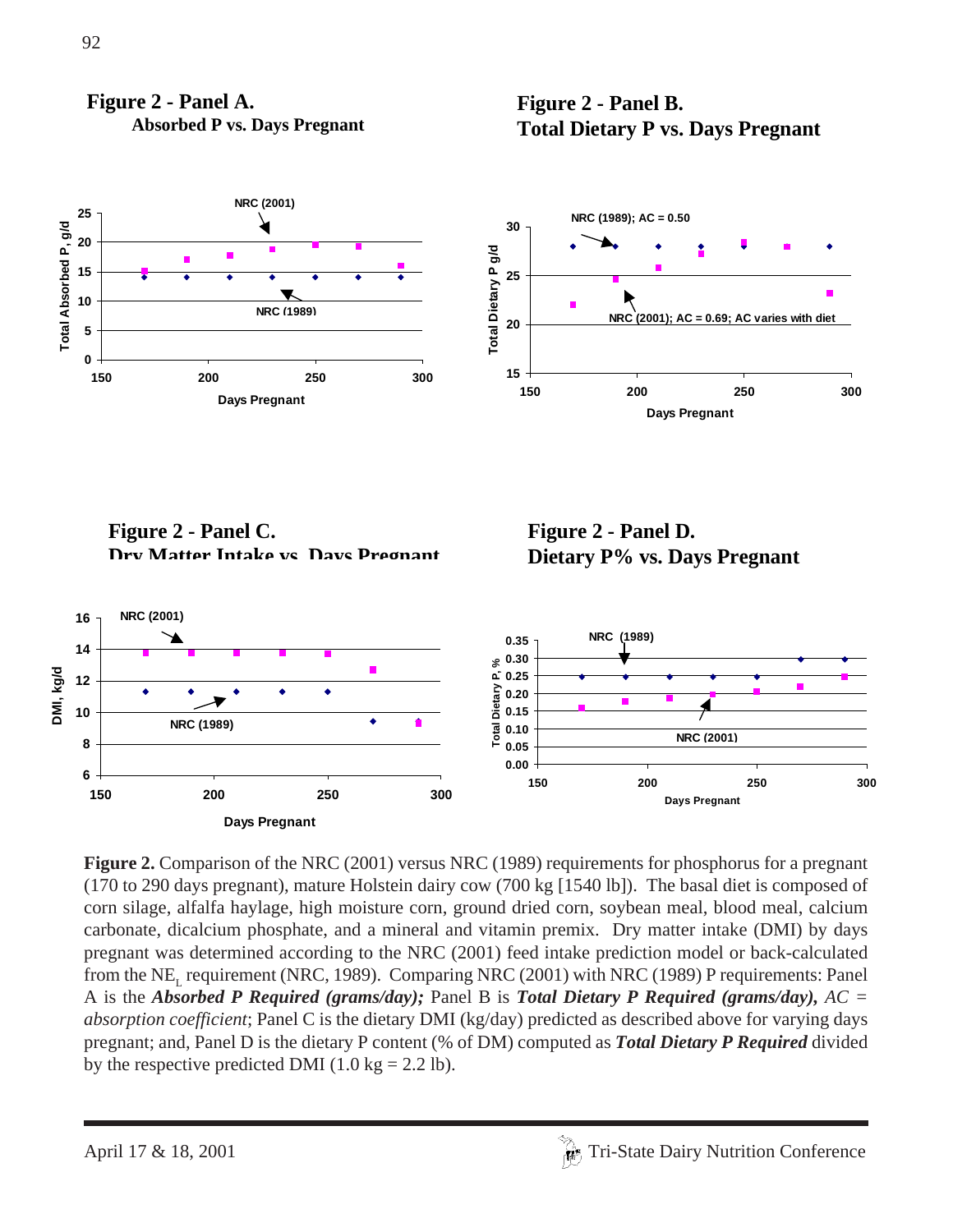### **Assessing the Merits of Different Corn Hybrids for Silage**

**William P. Weiss**<sup>1</sup> *Department of Animal Sciences The Ohio State University*

#### **Abstract**

Hybrid selection for corn silage should involve comparing differences in yield, production costs, and the economic value of the resulting silage. Seed costs are easily compared, and data from silage yield trials are available from seed companies and some universities. Comparing the nutritional value of different silage hybrids is much more difficult. This paper outlines a proposed method to compare the nutritional and economic value of different silage hybrids based on nutrient composition data, in vitro neutral detergent fiber **(NDF)** digestibility, and the cost of nutrients. The effect of in vitro NDF digestibility on dry matter intake **(DMI)** intake is estimated based on a 0.3 lb/day increase in intake per percentage unit increase in in vitro NDF digestibility. The costs associated with increased intake and the value of the increased milk production are then calculated. The differences in the value of the nutrients provided by different silage hybrids are calculated using composition data, the NRC (2001) model, and a computer program (SESAME 2000). The value of the silage (as a source of nutrients and potential effects on intake) should then be compared to expected differences in seed costs and yields.

#### **Introduction**

Hybrid, agronomic practices, growing conditions, harvesting and storage methods, and diet formulation affect the nutritional value of corn silage. This paper will discuss only hybrid effects, but those other factors influence the ultimate value of corn silage, and interactions among hybrid and those other factors can greatly affect the value of different hybrids. This paper will not discuss agronomic characteristics of corn hybrids. Silage growers must select hybrids that are adapted to their specific growing conditions. Because corn genetics are constantly changing this paper will use only data published during the last 4 years.

#### **Corn Silage Evaluation: General Concepts**

The best hybrid to use is the one that is most profitable. Profitability is a function of the cost of the silage, and its nutrient content and DMI potential.

#### *Production Costs*

Hybrid selection affects the cost of the silage mainly through differences in yield and seed costs. Seed costs are easily compared. Seed companies and some universities<sup>2</sup> conduct yield trials so that silage yields of different hybrids can be compared. This paper generally will not discuss yield differences, but yield should not be ignored when selecting hybrids. Based on Ohio State Extension budgets, a 10% reduction in yield increases production costs about \$1.80/ton (35% DM).

<sup>1</sup> Contact at: 1680 Madison Avenue, Wooster, OH 44691, (330) 263-3622, FAX (330) 263-3949, Email: weiss.6@osu.edu

<sup>2</sup> Web sites: www.css.msu.edu/varietytrials/CornTrials.htm and www.agronomy.psu.edu/Extension/CornManagement/ CornManagement.htm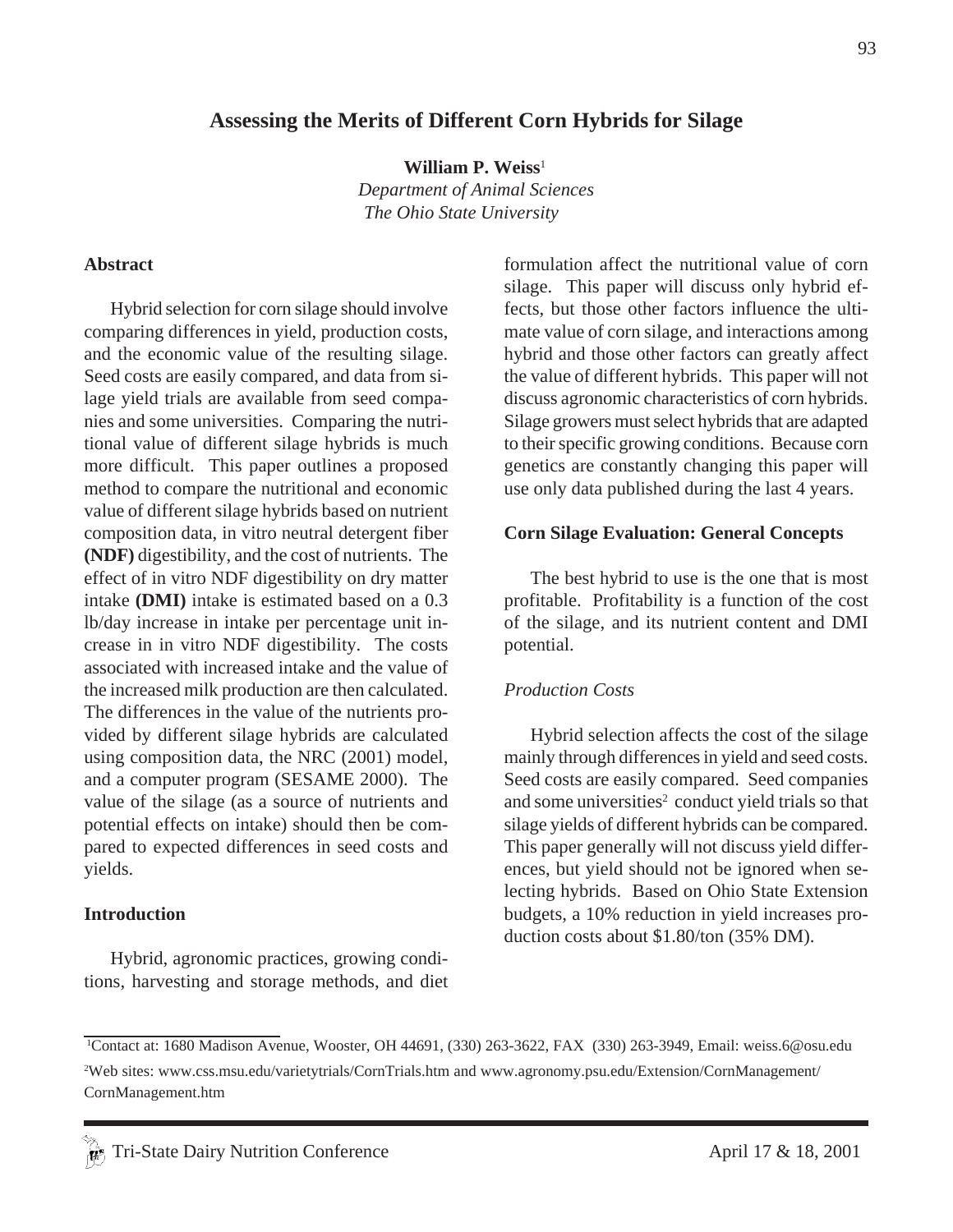# *Economic Value*

Economic value is much more difficult to compare among hybrids than are differences in yield. Several seed companies and some universities provide some nutrient composition and in vitro digestibility data. Nutrient composition data and in vitro NDF digestibility should be used to estimate economic value. However, users must carefully evaluate the data provided by the seed companies and universities. If two hybrids have numerically different in vitro NDF digestibility but the differences are not statistically significant, the NDF digestibility of the two hybrids should be considered as equal.

Feeding trials are the ultimate measure of the nutritional value of a silage. The number of research trials conducted to compare the nutritional value of different corn silage hybrids has increased substantially during the past few years; however, the data base still is very limited. Furthermore, most studies only compare two or three hybrids, whereas the number of potential comparisons is almost endless. When evaluating lactation data comparing two hybrids, one must ask the question, would the answer be the same if a different 'control' hybrid was used?

# **A Potential Method to Evaluate Hybrids**

Feedstuffs, including corn silage, are simply delivery vehicles for nutrients. The feedstuffs that provide the lowest priced nutrients should be selected for inclusion in diets. For this approach to work, the concentrations of the nutrients must be measurable, the economic value of the nutrients must be known, and differences in the concentrations of nutrients must completely describe differences in animal response when fed different feedstuffs. At this time, none of these requirements are met completely; however, this fundamental approach with some modifications can still be used to choose silage hybrids.

Corn silage provides energy (expressed as net energy for lactation, **NEL)**, rumen degradable protein (**RDP**), rumen undegradable protein (**RUP**), effective NDF (**eNDF**), and several minerals and vitamins (for this discussion, minerals and vitamins will be ignored). Substantial differences in RDP and RUP concentrations among hybrids have not been observed, and corn silage generally does not have high concentrations of those nutrients. Corn silage is a major source of both NEL and eNDF, and these components should be part of the hybrid selection process. The weight placed on these components will vary depending on the needs of a specific farm. If alfalfa is plentiful, NEL may be more important; if forage is limited, eNDF becomes more important.

## *Measuring Nutrient Concentrations*

 Laboratory assays that directly measure NEL, eNDF, RDP, and RUP do not exist. Methods are available, however, that can be used to estimate concentrations of these nutrients. For hybrid comparisons in this paper, NEL concentrations will be estimated using the approach outlined in the new NRC (2001). The NEL concentrations of feeds are estimated based on nutrient composition (NDF, protein, lignin, fat, and ash), DMI, and estimated digestibility of the diet. The concentration of eNDF is a function of NDF concentration and particle size. For comparisons in this paper, all NDF provided by corn silage will be considered effective. This assumption is valid for comparing hybrid because particle size is largely determined by chop length, not hybrid. The concentrations of RDP and RUP are not available for different hybrids; therefore, the data published for 'normal corn silage' (NRC, 2001) will be used for all hybrids (adjusted for differences in CP content).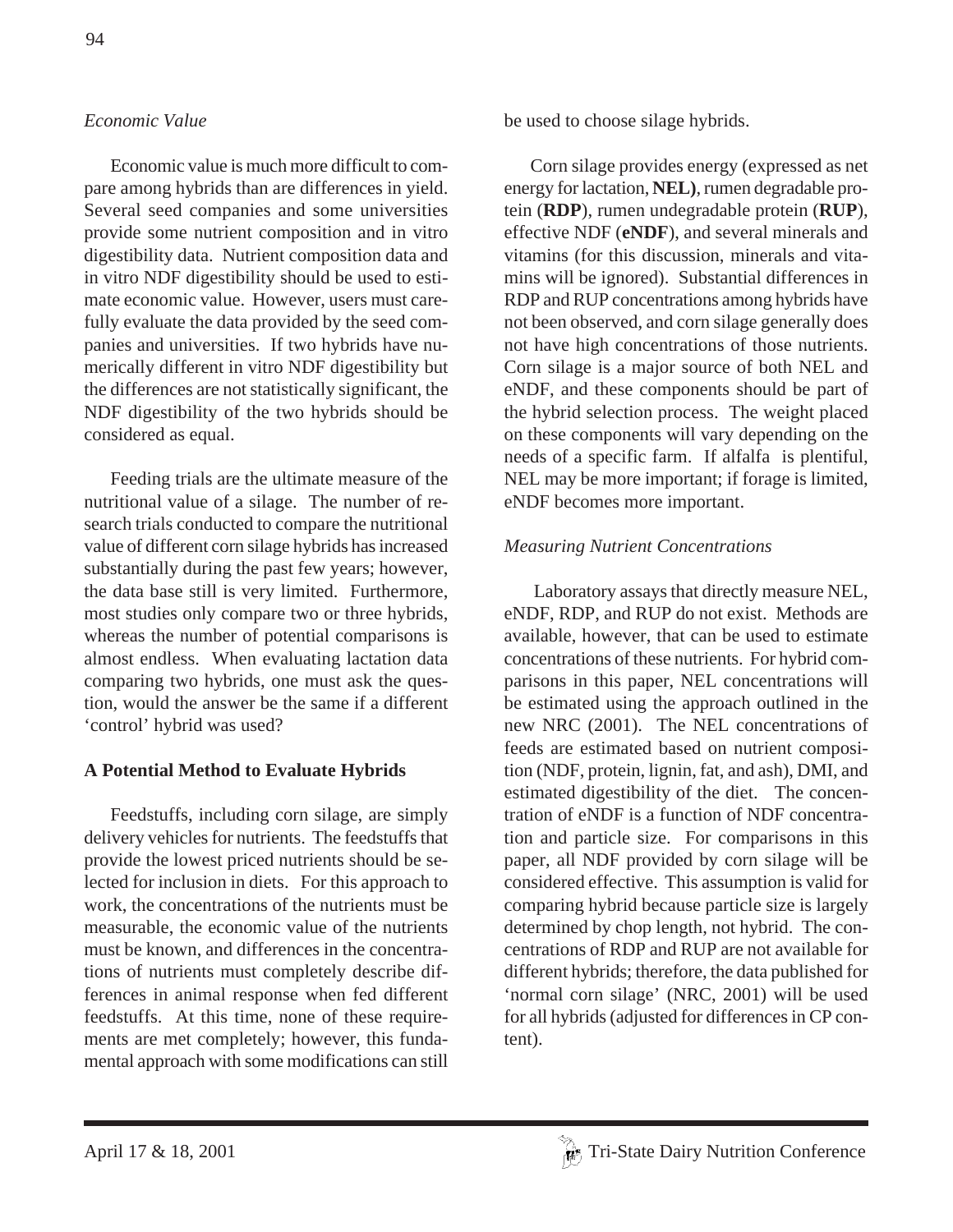St.-Pierre and Glamocic (2000) developed a method to determine the economic value of different nutrients. An economic value is given to NEL, eNDF, RDP, and RUP. Based on feed prices in late February, 2001, 1 Mcal of NEL is worth \$0.05 and 1 lb of eNDF, RDP, and RUP are worth \$0.02, 0.00, and 0.35, respectively. The average composition of 'normal corn silage' (NRC, 2001) is 0.66 Mcal/lb NEL (at 3 X maintenance), 45% NDF, 5.8% RDP, and 3.0% RUP (DM basis); therefore, 1 ton of corn silage (35% DM) would have a maximum economic value to a buyer of \$23.10 for NEL, \$6.30 for NDF, and \$7.35 for RUP for a total of \$36.75 (this includes all costs including storage and shrink). The economic values used in this paper should not be considered constant, and different results would likely be obtained with different prices. A computer program (SESAME, 2000) can be purchased from Ohio State University Extension that calculates the economic value of feedstuffs based on their nutrient composition and current feed prices.

## *Effect of Nutrient Concentrations on Animal Performance*

Differences in concentrations of NEL, eNDF, RDP, and RUP of feeds, especially forages, do not account for all the differences observed in animal performance when different feeds are included in diets. A major determinant of animal performance when fed a particular forage is the DMI potential of the forage. Cows consume more DM when fed diets that contain forages with high in vitro NDF digestibility. Oba and Allen (1999b) determined that when in vitro or in situ NDF digestibility was statistically different between compared forages, a 1 percentage unit increase in in vitro NDF digestibility resulted, on average, in a 0.38 lb/day increase in total DMI. That data base included only one study comparing different corn silage hybrids (brown midrib versus isogenic control). An additional study has been reported using brown midrib corn silage. When data from only corn silage studies (Oba and Allen, 1999a; Oba and Allen, 2000) was used, mean increase in DMI per percentage unit increase in in vitro NDF digestibility was 0.33 lb (range was 0.19 to 0.48 lb). For this paper, 0.3 lb of increased DMI (total diet, not just the silage fraction) is assumed for every one percentage unit increase in in vitro NDF digestibility. That value should only be used when in vitro NDF digestibility of two hybrids are statistically different.

The proposed method (Table 1) to compare the economic value of different hybrids is to first determine potential differences in DMI (and ultimately milk production) based on differences in in vitro NDF digestibility. The economic value of the nutrients provided (using chemical composition data, the NRC (2001) program to calculate NE values, and SESAME (2000) to calculate economic value of the nutrients) is then calculated. The sections below entitled *Economic value* use this approach. However, the economic value of the specialty hybrids are compared only to the control hybrids used in the study. Different results might be obtained if a different control hybrid was selected. The economic value must then be compared to potential changes is production costs (yield and seed costs).

#### **Brown midrib hybrids**

This topic was reviewed recently by Eastridge (1999) and will not be discussed in detail.

#### *Nutrient Composition*

Brown midrib (**bmr**) corn silage has similar CP contents and similar to slightly lower concen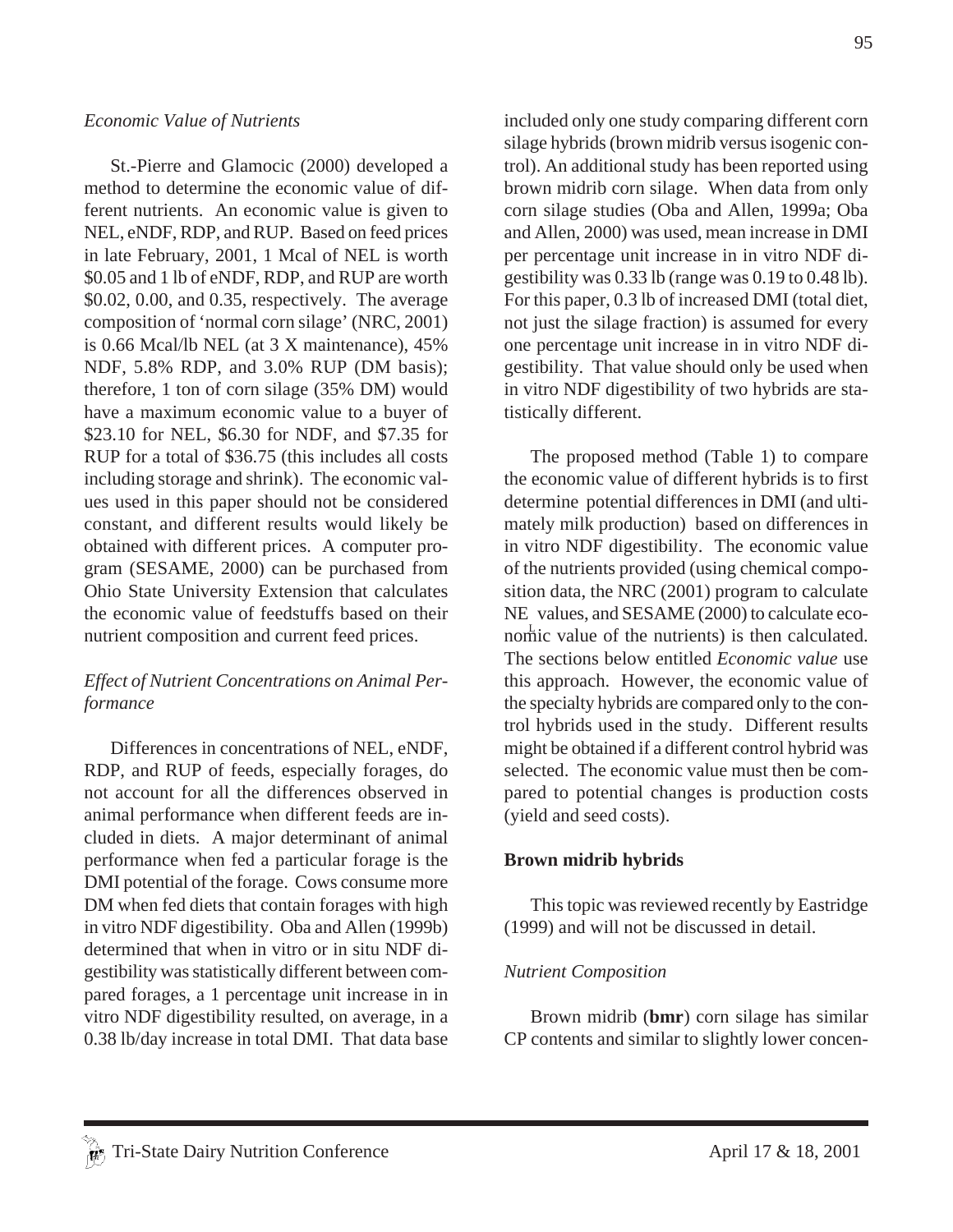trations of NDF than typical hybrids. At equal DMI, bmr corn silage is more digestible than its isogenic control (Tine et al., 2001). When nonlactating cows were fed a diet of 98% corn silage at maintenance DMI, the measured NEL concentrations were 0.70 and 0.64 Mcal/lb for bmr and isogenic control (Tine et al., 2001). That would mean that 1 ton of bmr corn silage (35% DM) would contain 42 Mcal of NEL more than control silage with an approximate value of \$2.10/ton. However, digestibility decreases as DM intake increases and cows consume more DM when fed bmr corn silage (discussed below). A recent study (Tine et al., 2001) measured (not estimated) the NEL content of diets with 60% corn silage (bmr or isogenic control) and found both diets contained 0.73 Mcal NEL/lb of DM.

# *Cow Responses*

Dry matter intake was higher for cows fed bmr corn silage in all 12 studies reviewed by Eastridge (1999), with a mean increase of 3.6 lbs/day. Milk yield was higher for cows fed bmr corn silage in eight of 12 studies (mean response for the 12 studies was 2.1 lb/day increase). Since that review, four more studies (Ballard et al., 2001; Moreira et al., 2000; Oba and Allen, 2000; Tine et al., 2001) were found comparing bmr corn silage to other hybrids. When all data were combined, a pound for pound replacement of bmr corn silage with another hybrid resulted in an average increase in milk yield of about 3 lb/day and an increase in DMI of 3 to 4 lb/day. All the recent studies, however, have been short term experiments (lasting a few weeks). Data with long term comparisons (months) are not available. The available data strongly suggests that the increased milk production observed when bmr corn silage replaces an equal amount of conventional corn silage is caused by increased DMI, not by changes in NEL, NDF, or CP concentrations.

Based on nutrient composition (NDF, CP, and NEL concentrations), the economic value of bmr corn silage is similar to conventional hybrids; however, bmr silage clearly has a higher intake potential which results in higher milk production. Based on the data from short term lactation trials, cows produce about 3 lb more milk and consume about 3 lb more DM than cows fed conventional corn silages (diets contained 30 to 40% of the DM as corn silage). Assuming feed costs (control diet) of \$0.055/lb of DM and assuming a \$4/ton increase in production cost for bmr corn silage (Eastridge, 1999), feed costs would increase about \$0.27/cow/ day and gross milk income (assumed \$12.50/cwt) would increase about \$0.375/cow/day. Income over feed costs would be about \$0.10/cow/day higher for bmr silage than conventional silage. The big unknown is whether this return would hold for the entire 305-day lactation. The lower yield (approximately 10%) and higher intake of diets with bmr silage will increase the land needed to produce corn silage.

# **Leafy Hybrids**

Corn hybrids have been developed that have two to four more leaves above the ear than conventional corn hybrids. One study reported that about 13% of the total plant DM was provided by leaves for a leafy hybrid (TMF 94) compared to about 11% for conventional hybrids (Kuehn et al., 1999).

# *Nutrient Composition*

Three studies (Bal et al., 2000; Ballard et al., 2001; Kuehn et al., 1999) were found that reported nutrient composition of different leafy hybrids (control hybrids varied among experiments). No differences were reported in CP concentration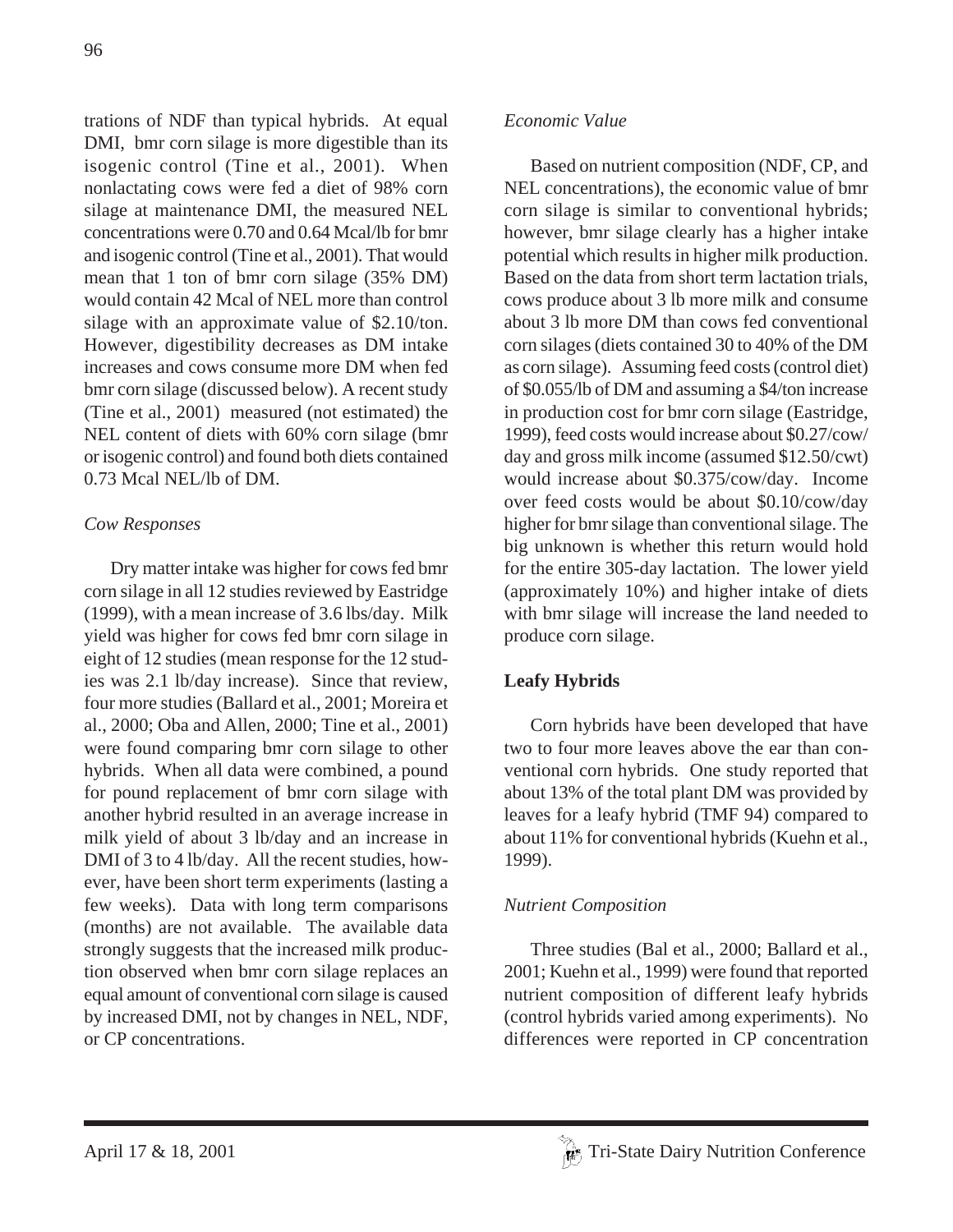(leafy hybrid mean  $= 7.4\%$  of DM). The NDF content was variable (42 to 48%) and tended to be 1 to 3 percentage units higher than the control hybrids. The NEL concentration of leafy hybrids has not been measured. In vivo DM digestibility data are inconsistent but generally differences have been small between leafy and control silages (Kuehn et al., 1999; Bal et al., 2000). This implies that the NEL content of leafy hybrids was probably similar to that of the control hybrids. Published in vitro digestibility of leafy hybrids is extremely limited. Kuehn et al. (1999) reported that in vitro NDF digestibility of a leafy hybrid was about 4 percentage units higher (not statistically different) than control hybrids. Ballard et al. (2001) reported that in vitro NDF digestibility of a leafy hybrid stored in laboratory silos was 4 percentage units higher (not statistically different) than the control hybrid, but in samples from silage stored in a farm scale bag silo, the leafy hybrid had 4 percentage units lower (not statistically significant) in vitro NDF digestibility than control silage.

#### *Cow Responses*

Four studies (Bal et al., 2000; Ballard et al., 2001; Kuehn et al., 1999; Moreira et al., 2000) have been published comparing leafy hybrids to different control hybrids, and no statistical differences in milk yield or DMI have been found (Table 2). The lack of an intake response fits the small differences reported in in vitro NDF digestibility.

#### *Economic Value*

The concentrations of CP and NEL (based on in vivo digestibility data) in leafy hybrids appears similar to that of the control hybrids used in the studies. Data from lactation trials show no difference in DMI potential for the leafy hybrid. Leafy hybrids tend to have higher NDF concentrations (approximately 2 percentage units). Assuming a 2 percentage unit increase in NDF concentration, 1 ton of leafy corn silage (35% DM) will have about 14 lb more NDF than conventional hybrids. The approximate value of the additional NDF is  $$0.02/lb \times 14 lb = $0.28/ton of corn silage (35%)$ DM) compared to the control silages used in the studies.

# **High Oil Hybrids**

# *Nutrient Composition*

Silage made from high oil hybrids have approximately 1 percentage unit more CP, equal NDF concentrations, and 1 to 2 percentage units more fatty acids than conventional hybrids (LaCount et al., 1995; Weiss and Wyatt, 2000). Experiments have not been conducted to measure the NE content of high oil corn silage, but diets with high oil corn silage (62% of dietary DM) had 0 (processed corn silage) and 5% (unprocessed corn silage) more measured total digestible nutrients **(TDN)** than a conventional hybrid. Based on that study, the NE content of high oil silage is assumed to be 5% higher than conventional unprocessed corn silage.

# *Cow Responses*

One recent short term (28 days) study (Moreira et al., 2000) and two recent long term (>12 weeks) studies (Dhiman et al., 1999; Weiss and Wyatt, 2000) are available that compared high oil corn silage to conventional hybrids (Table 3). No differences were observed in DMI among hybrids. In two studies, no statistical differences were observed in milk production, and in one study, a trend toward higher milk production with high oil corn silage was reported. The study that reported a trend toward higher production used diets with 62% corn silage; the other studies used 22 to 37%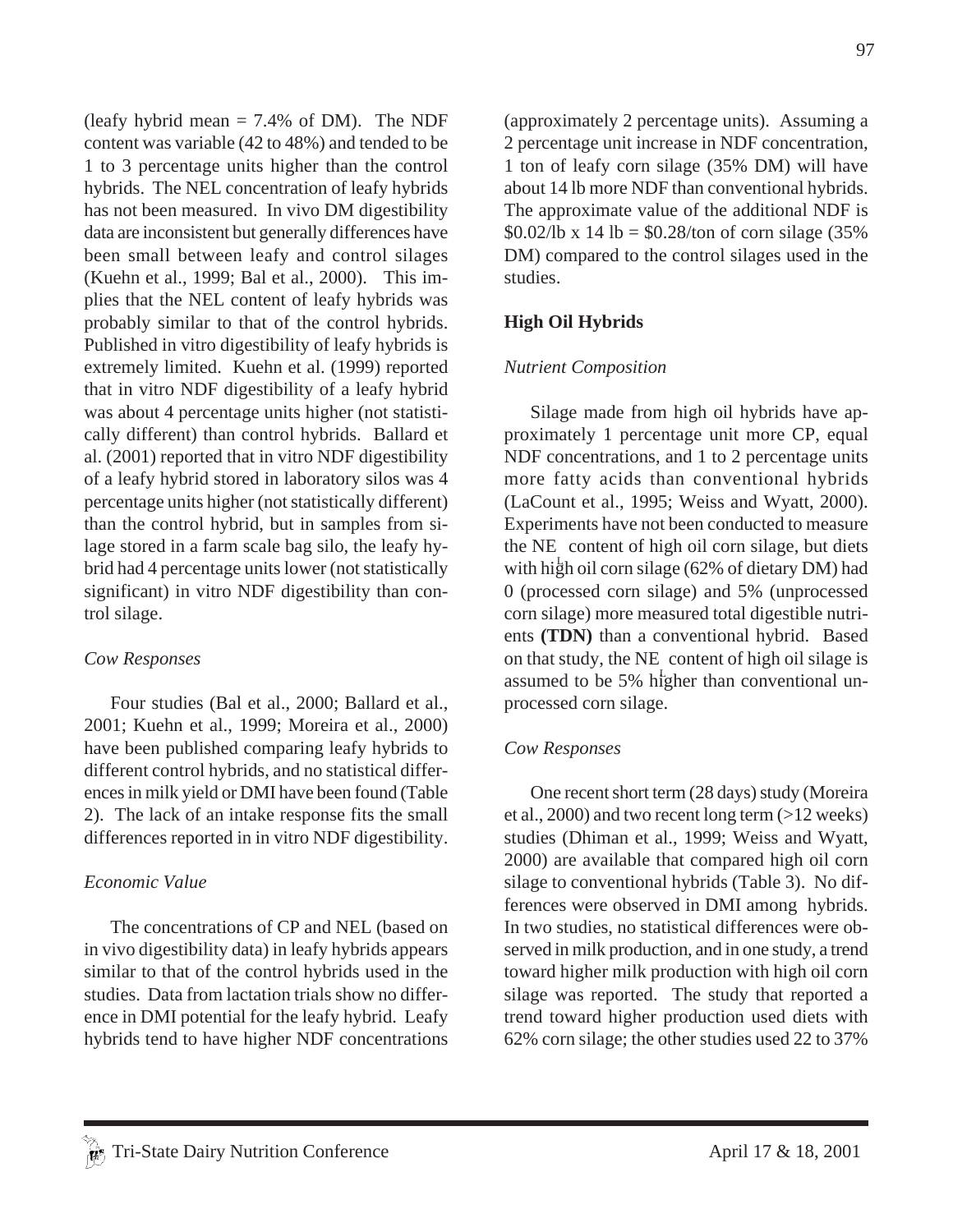# corn silage.

## *Economic Value*

 One ton of high oil corn silage (35% DM) would have about 2.5 lb more RUP and approximately 23 Mcal more NEL than normal unprocessed corn silage (no difference in NEL between high oil and processed corn silage). The increased RUP is worth \$0.87/ton and the increased NEL is worth \$1.16/ton. No difference in intake potential has been reported. Therefore, one ton (35% DM) of high oil corn silage, on average, would currently be worth approximately \$2 more than a conventional unprocessed hybrid, but only about \$0.87/ton more than a processed conventional hybrid. These expected increases in economic value must be compared to expected differences in yield and production costs.

## **Hybrids with Different NDF Concentrations**

Hybrids with NDF concentrations significantly higher and lower than normal corn silage are available. The need for hybrids with NDF concentrations higher or lower than normal will vary based on the forage base of the farm. Cows need a certain amount of forage NDF (NRC, 2001). If the diet for a specific farm relies heavily on corn silage, corn silage with above average NDF may be useful, but if the farm relies heavily on hay crop forage or the hay crop forage has a high NDF concentration, corn silage with lower than normal NDF may be beneficial.

# *Nutrient Composition*

Published data comparing corn silages with widely differing NDF concentrations are extremely limited. Bal et al. (2000) conducted a study with a corn silage with low NDF (Cargill 3677) and a more typical hybrid (Garst 8751). The NDF content of the two hybrids was 32.8 and 39.2%, respectively, and CP content was similar (7.2 vs. 7.7). Weiss (unpublished) conducted a study with a conventional hybrid (Novartis B52- B2) and a high NDF hybrid (Novartis N48-V8). The NDF content of the two hybrids was 42.4 and 49%, respectively, and CP content was similar (8.6 and 8.5%). Dry matter digestibility was similar between hybrids (within experiments), suggesting that the NEL content of the low and high NDF silages were similar to the control hybrids.

# *Cow Responses*

Bal et al. (2000) compared a corn silage with about 33% NDF to one with 39% NDF. In one set of treatments, diets contained 35% corn silage (diets were not equal in NDF), and in another set of treatments, the amount of forage fed was increased when low NDF corn silage was fed (40 vs. 44% corn silage) so that diets were equal in NDF. Hybrid had no effect on DMI when corn silage concentrations were kept the same, but when substituted to maintain equal dietary NDF, the low NDF corn silage reduced DMI about 2 lb. Milk production (96 lb) and milk composition were not affected by hybrid in any of the comparisons. In an unpublished study (Weiss), cows fed diets with about 45% corn silage that had high or normal NDF concentrations (diets contained 29 and 31% NDF for the normal and high NDF corn silage, respectively) produced similar amounts of milk (74 lbs) and had equal DMI (52 lb).

# *Economic Value*

In the two available studies, CP content did not differ between hybrids with significantly different NDF concentrations. Based on in vivo digestibility, NEL concentrations did not differ, and no differences were reported in DMI. The difference in NDF, however, has economic value. In both studies, NDF concentration differed by about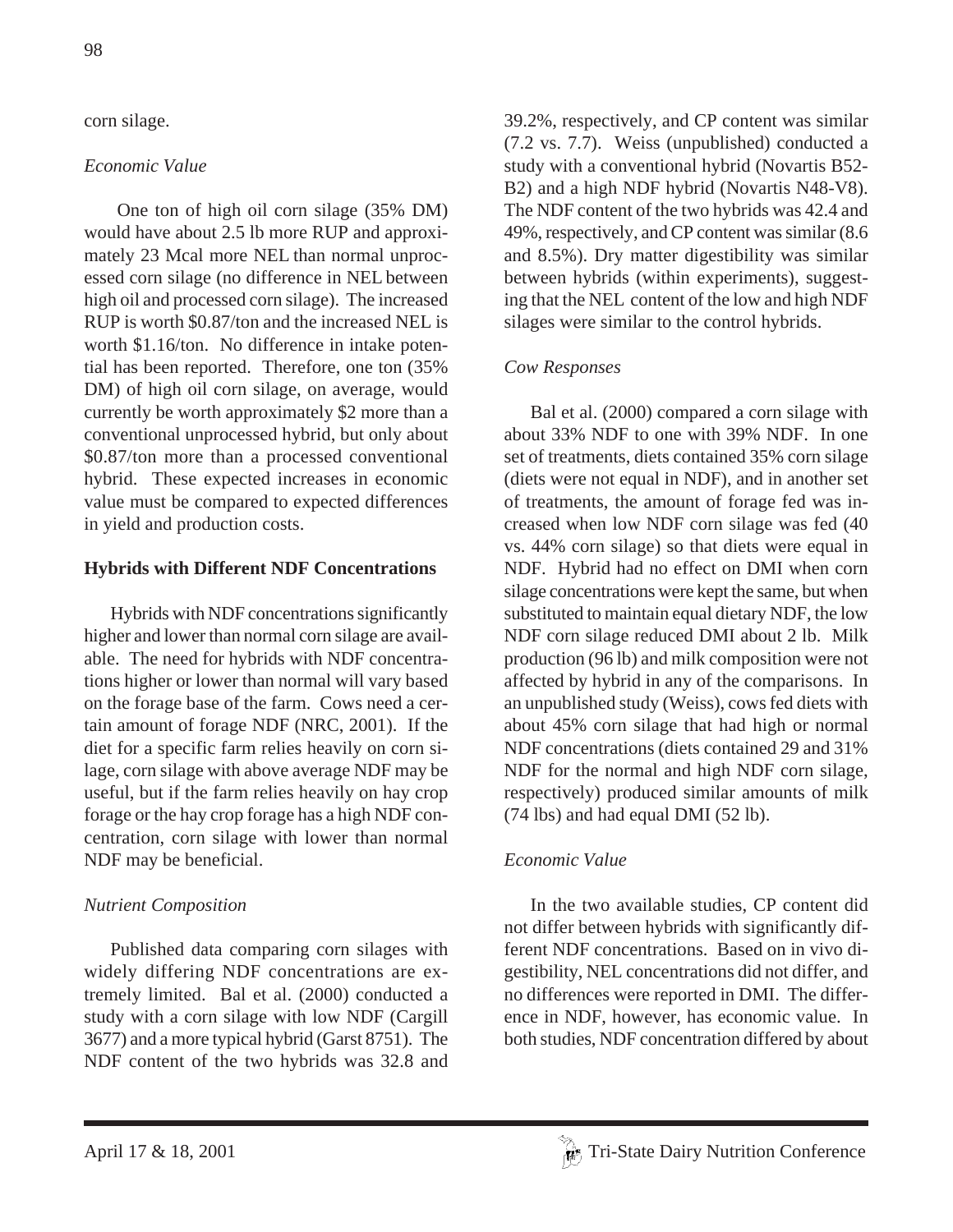6 percentage units. Therefore, the high NDF silages in both studies would be worth about \$0.84/ ton (35% DM) more than the low NDF silages.

# **References**

Bal, M.A., R.D. Shaver, H. Al-Jobeile, J.G. Coors, and J.G. Lauer. 2000. Corn silage hybrid effects on intake, digestion, and milk production by dairy cows. J. Dairy Sci. 83:2849-2858.

Ballard, C.S., E.D. Thomas, D.S. Tsang, P. Mandebvu, C.J. Sniffen, M.I. Endres, and M.P. Carter. 2001. Effect of corn silage hybrid on dry matter yield, nutrient composition, in vitro digestion, intake by dairy heifers, and milk production by dairy cows. J. Dairy Sci. 84:442-452.

Dhiman, T.R., G.R. Anand, L.D. Satter, and M.W. Pariza. 1999. Conjugated linoleic acid content of milk from cows fed different diets. J. Dairy Sci 82:2146-2156.

Eastridge, M.L. 1999. Brown midrib corn silage. Pages 179-191 *in* Proc. Tri-State Dairy Nutr. Conf. Ft. Wayne, IN. The Ohio State University, Columbus.

Kuehn, C.S., J.G. Linn, D.G. Johnson, H.G. Jung, and M.I. Endres. 1999. Effect of feeding silages from corn hybrids selected for leafiness or grain to lactating dairy cattle. J. Dairy Sci. 82:2746- 2755.

LaCount, D.W., J.K. Drackley, T.M. Cicela, and J.H. Clark. 1995. High oil corn as silage or grain for dairy cows during an entire lactation. J. Dairy Sci. 78:1745-1754.

Moreira, V.R., J. Jimmink, L.D. Satter, J.L. Vicini, and G.F. Hartnell. 2000. Effect of corn silage containing high oil, waxy, multileaf, or bmr3 corn genetics on feed intake, milk yield, and milk composition of dairy cows. J. Dairy Sci. 83 (Suppl. 1):110. (Abstr.)

National Research Council. 2001. Nutrient Requirements of Dairy Cattle.  $7<sup>th</sup>$  rev. ed. Natl. Acad. Press, Washington, DC.

Oba, M., and M.S. Allen. 1999a. Effects of brown midrib 3 mutation in corn silage on dry matter intake and productivity of high yielding dairy cows. J. Dairy Sci. 82:135-142.

Oba, M., and M.S. Allen. 1999b. Evaluation of the importance of the digestibility of neutral detergent fiber from forage: Effects on dry matter intake and milk yield of dairy cows. J. Dairy Sci. 82:589-596.

Oba, M., and M.S. Allen. 2000. Effects of brown midrib 3 mutation in corn silage on productivity of dairy cows fed two concentrations of dietary neutral detergent fiber: 1. Feeding behavior and nutrient utilization. J. Dairy Sci. 83:1333-1341.

SESAME. 2000. Feedstuff breakeven price and nutrient cost estimation software. N.R. St-Pierre and D. Glamocic, authors. The Ohio State University, Columbus and Church and Dwight, Co., Inc., Princeton, NJ.

St.-Pierre, N.R., and D. Glamocic. 2000. Estimating unit costs of nutrients from market prices of feedstuffs. J. Dairy Sci. 83:1402-1411.

Tine, M.A., K.R. McLeod, R.A. Erdman, and R.L. Baldwin, VI. 2001. Effects of brown midrib corn silage on the energy balance of dairy cattle. J. Dairy Sci. 84:(in press).

Weiss, W.P., and D.J. Wyatt. 2000. Effect of oil content and kernel processing of corn silage on digestibility and milk production by dairy cows. J. Dairy Sci. 83:351-358.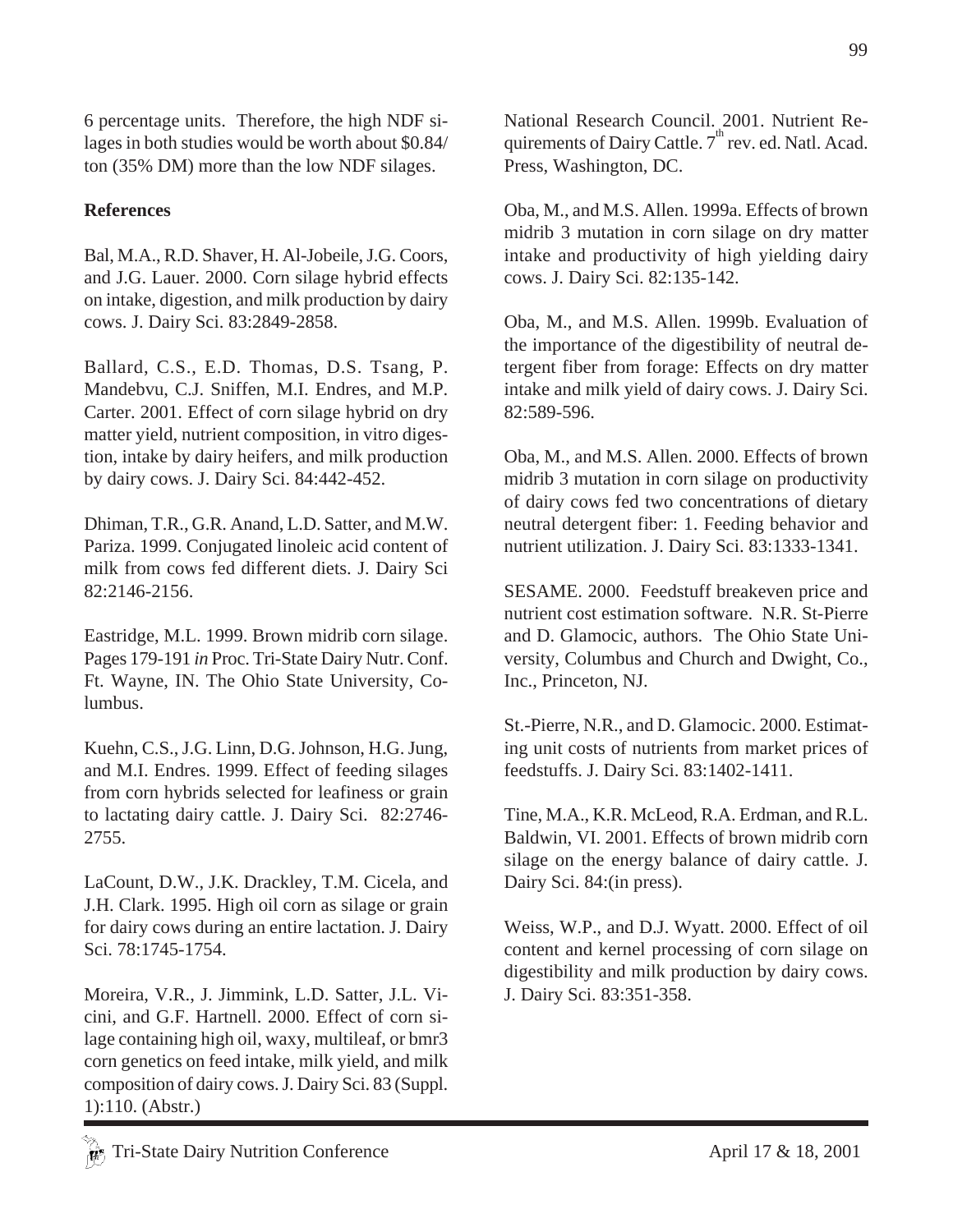**Table 1**. Proposed method to compare the economic value of different corn silage hybrids.

- 1. Evaluate potential differences in production costs.
	- 1. Obtain yield data from seed companies and university trials.
	- 2. If yields are statistically different, estimate differences in production costs [\$1.80/ton (35% DM silage) increase per 10% decrease in yield].
	- 3. Calculate differences in seed costs per ton.
- 2. Evaluate differences in intake potential.
	- 1. Obtain in vitro NDF digestibility data from seed company or university trials.
	- 2. If values are statistically different, estimate potential differences in total DMI between diets with the different hybrids (0.3 lb increase in DMI per percentage unit difference in in vitro NDF digestibility). Estimate cost of increased DMI.
	- 3. Estimate potential increased income (higher milk production) from increased DMI. Based on Oba and Allen (1999b), when DMI increases because of increased in vitro NDF digestibility, 4% fat-corrected milk yield increases approximately 1.5 lb per pound of increased DMI (increased milk yield should only be considered when in vitro NDF digestibility is statistically different). Then calculate increased net income (increased milk income - increased feed costs).
- 3. Evaluate potential differences in economic value of nutrients.
	- 1. Obtain nutrient composition data (NDF, CP, lignin, and ash).
	- 2. Calculate NEL using NRC (2001) and the assumed differences in DMI (if any).
	- 3. Calculate any difference in economic value of nutrients using SESAME (2000).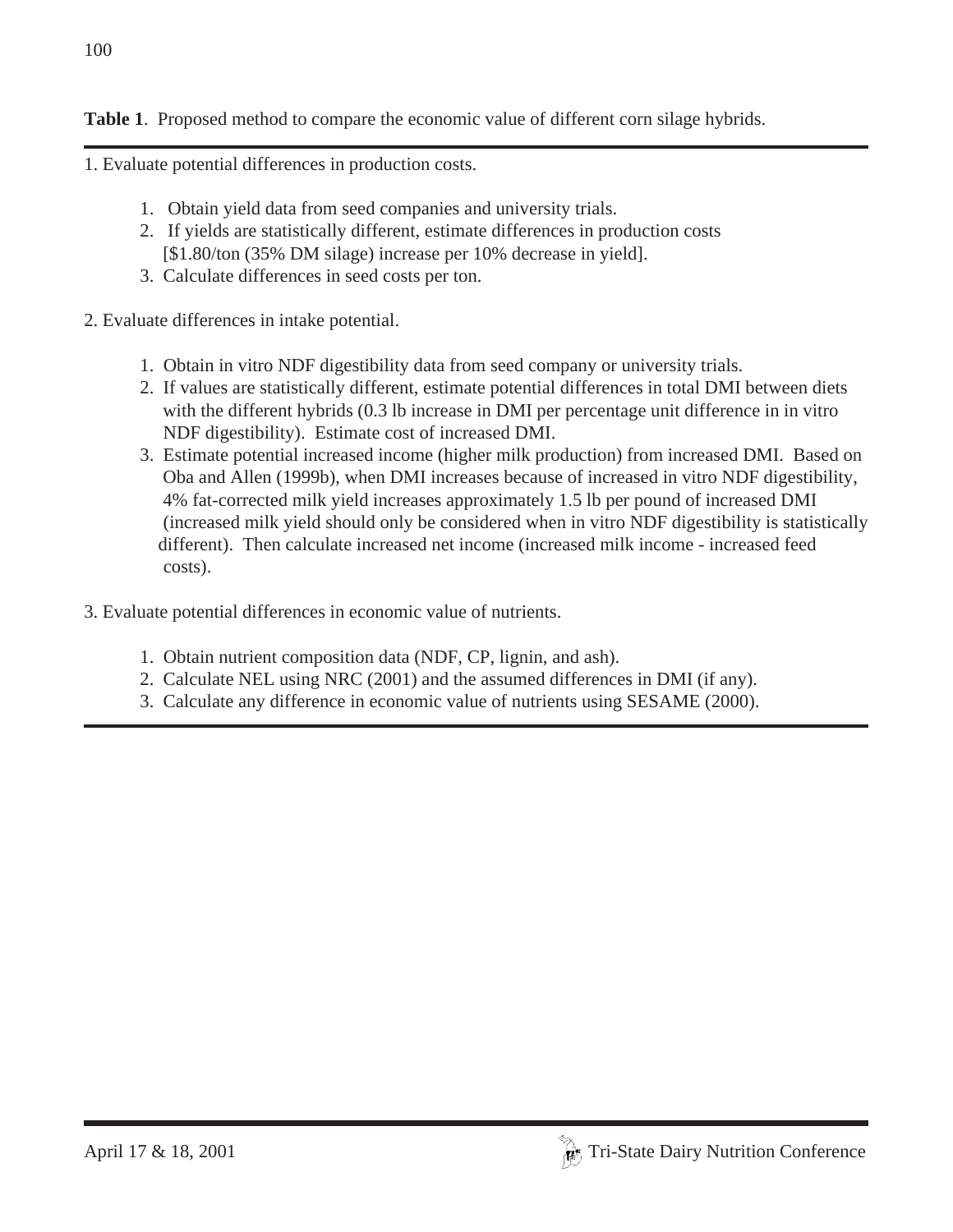|       | Milk yield                    | DM intake |
|-------|-------------------------------|-----------|
| Study | $\left(\frac{lb}{day}\right)$ | (lb/day)  |

**Table 2.** Production responses when dairy cows were fed leafy hybrids.

Kuehn et al. (1999). 22 week lactation trial; 40.6% corn silage in diet, 13 first-lactation and 8 multiparious cows per treatment, no statistical differences among treatments.

| High grain hybrid (Dekalb 442)    | 73.3 | 47.3 |
|-----------------------------------|------|------|
| Blended seed (Dahlco No. 2 blend) | 76.2 | 46.3 |
| Leafy hybrid (TMF 94)             | 73.7 | 47.1 |

Bal et al. (2000). Latin square, 33.5% corn silage in diet, 24 multiparious cows, no statistical differences among treatments, means averaged over planting population treatments.

| Control (Pioneer 3563) | -89.1 | 60.6 |
|------------------------|-------|------|
| Leafy (TMF $106$ )     | 88.7  | 59.3 |

Moreira et al. (2000). 4 week lactation trial, 32.5% corn silage in diet, 24 early lactation cows per treatment, no statistical differences among treatments.

| Control (Asgrow RX 5888) | 76.8 | 46.4 |
|--------------------------|------|------|
| Leafy (TMF 99)           | 78.3 | 46.9 |

Ballard et al. (2001). 4 week lactation trial, 31.1% corn silage in diet, 25 pen-fed multiparious cows per treatment, no statistical differences among treatments.

| Control (Pioneer 3861) | 68.6 | Not reported |
|------------------------|------|--------------|
| Leafy (TMF 94)         | 68.4 | Not reported |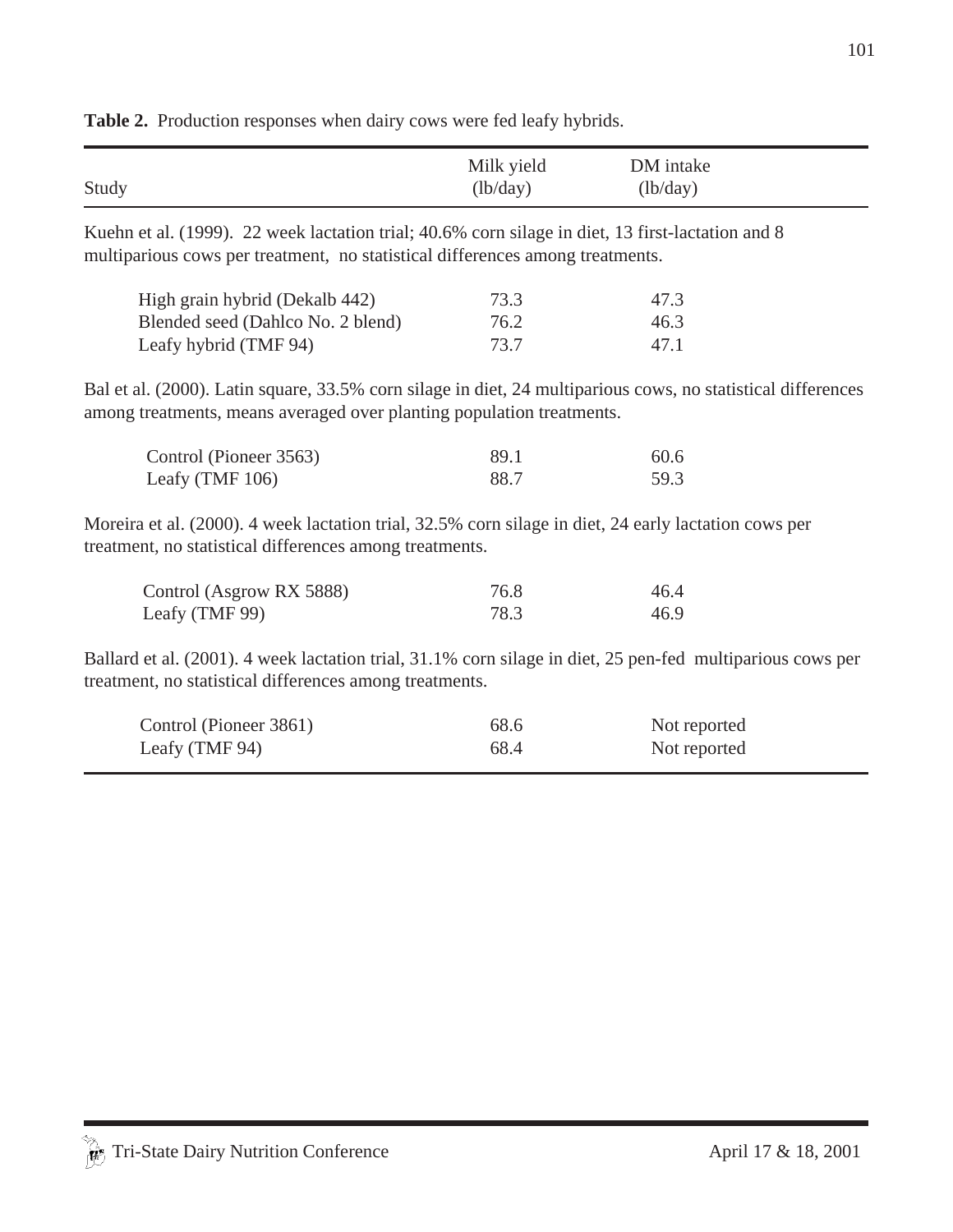|       | Milk yield | DM intake |  |
|-------|------------|-----------|--|
| Study | (lb/day)   | (lb/day)  |  |

**Table 3.** Production responses when cows were fed high oil corn silage.

Dhiman et al. (1999). 21 week lactation trial with 27 cows per treatment starting at 3 week postpartum. Diets were 22.5% corn silage. The diet with high oil corn silage also contained high oil corn grain (31.5%). No statistical differences between treatments.

| Control (Dekalb DK-512) | 88.9 | 60.9 |
|-------------------------|------|------|
| High oil (LOL-671)      | 95.7 | 62.5 |

Moreira et al. (2000). 4 week lactation trial, 32.5% corn silage in diet, 24 early lactation cows per treatment, no statistical differences among treatments.

| Control (Asgrow RX 5888) | 76.8 | 46.4 |
|--------------------------|------|------|
| High oil (RX 5888TC)     | 77.2 | 46.2 |

Weiss and Wyatt (2000). 12 week lactation trial with 8 cows per treatment starting at 23 weeks of lactation. Diets contained 62.5% corn silage. Significant ( $P < 0.10$ ) effect of hybrid on milk yield and significant hybrid by processing interaction on DMI.

| Control (Doebler's 636XY) unprocessed<br>Control processed | 59.0<br>61.2 | 38.9<br>41.4 |
|------------------------------------------------------------|--------------|--------------|
| High oil (Doebler's 637T6) unprocessed                     | 62.9         | 42.2         |
| High oil processed                                         | 61.8         | 39.8         |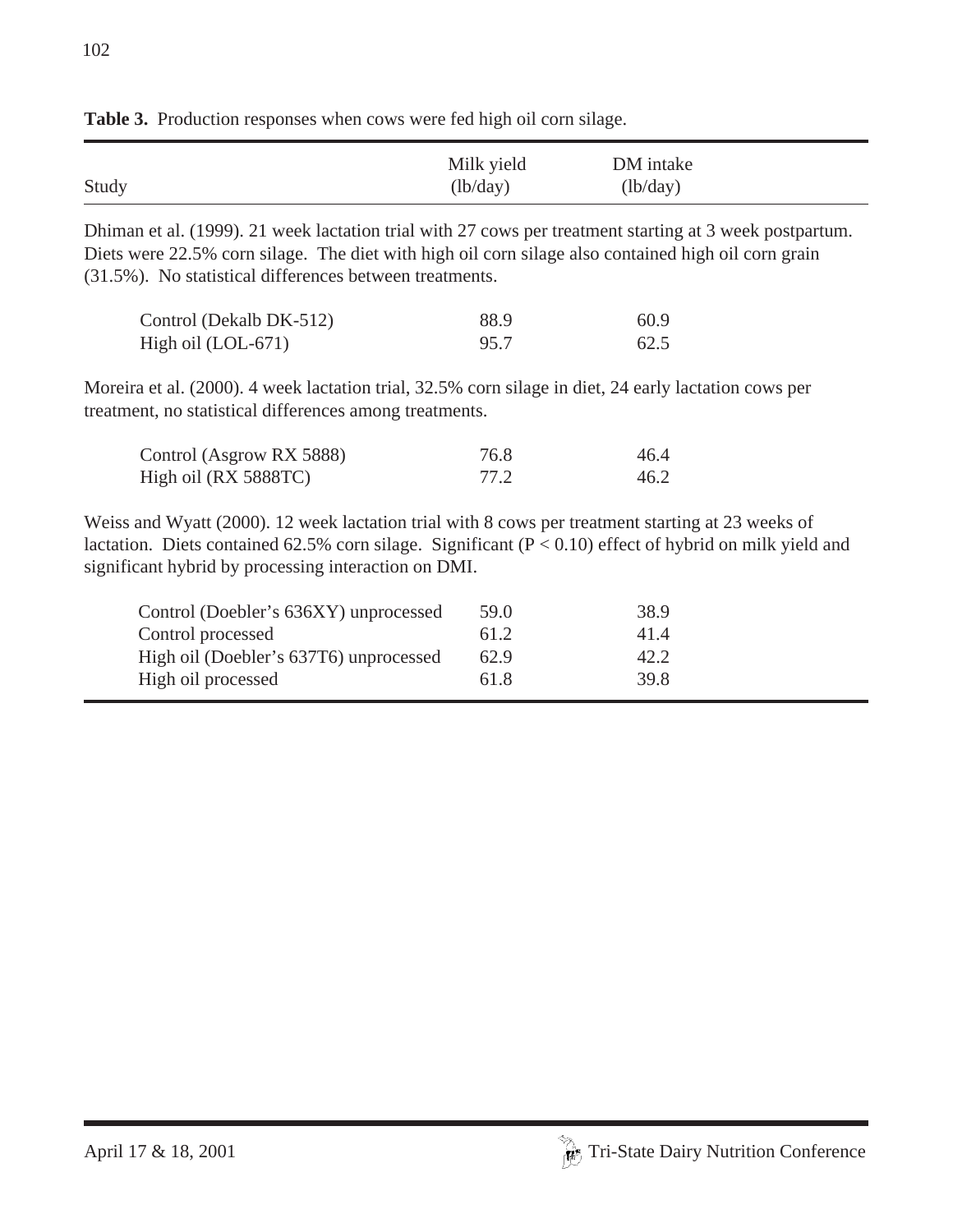# **Management Guidelines During Harvest and Storage of Silages**

Limin Kung, Jr.<sup>1</sup> and Jeanne Neylon *Department of Animal & Food Sciences The University of Delaware*

#### **Abstract**

Management techniques during harvest and storage can have marked effects on the quality of forages stored as silage. Wilting to correct moistures and chopping forages to recommended particle lengths will help during the silo packing process. High cutting of corn silage may be an option for some producers to consider in the future. However, no recommendations can be made until more research is completed. Mechanical processing of corn silage can help to improve its nutritive value by improving starch and fiber digestion. Rapid packing to recommended densities and excluding air from the forage mass stimulates a more optimal fermentation in the silo. To help with the ensiling process, microbial inoculation encourages a more efficient fermentation. When forages are drier than 40% DM, inoculants are more effective if applied in a liquid form. All silage additives should be added such that they are distributed evenly throughout the forage mass. Covering bunk and pile silos with plastic is a cost efficient mechanism to save nutrients during storage. Finally, good feedout and silo face management can also help to maintain silages with a high nutritive value.

#### **Introduction**

High quality forage drives milk production by stimulating dry matter intake. Therefore, insuring the availability of quality forage throughout the year is important. Assuming that forage is at the optimum stage of maturity, the next challenge is to harvest that forage and to store it so that it retains its nutritive value. Harvest and storage management can have marked effects on silage quality. The objective of this paper will be to briefly discuss some recommended management practices to make high quality silage.

#### **Preharvest Preparation**

The condition of equipment to be used during harvest and silo filling should be optimized. Knives should be sharpened on the chopper. Silos and forage wagons should be cleaned before filling and moldy and spoiled silages should be removed so that they do not contaminate fresh forage. Bag silos should be placed in an area with good drainage and a slight slope away from the feeding end of the bag. We preferably like to put bags on a poured concrete pad. Although this can be costly, it speeds up silage removal and results in less waste, especially during rainy/muddy weather. The ground around bag silos should also be kept clean and free of weed growth to deter damage to the bags by animals.

#### **Chop Length**

Cut forages at optimal theoretical length for the specific crop (e.g. alfalfa - 3/16 inch; unprocessed corn silage - 3/8 inch; processed corn silage - ¾ inch). This is also a good time to measure actual particle size. In diets where corn silage

<sup>1</sup> Contact at: 531 South College Avenue, Newark, Delaware, 19716, (302) 831 2522, FAX (302 831 2822, Email: lkung@udel.edu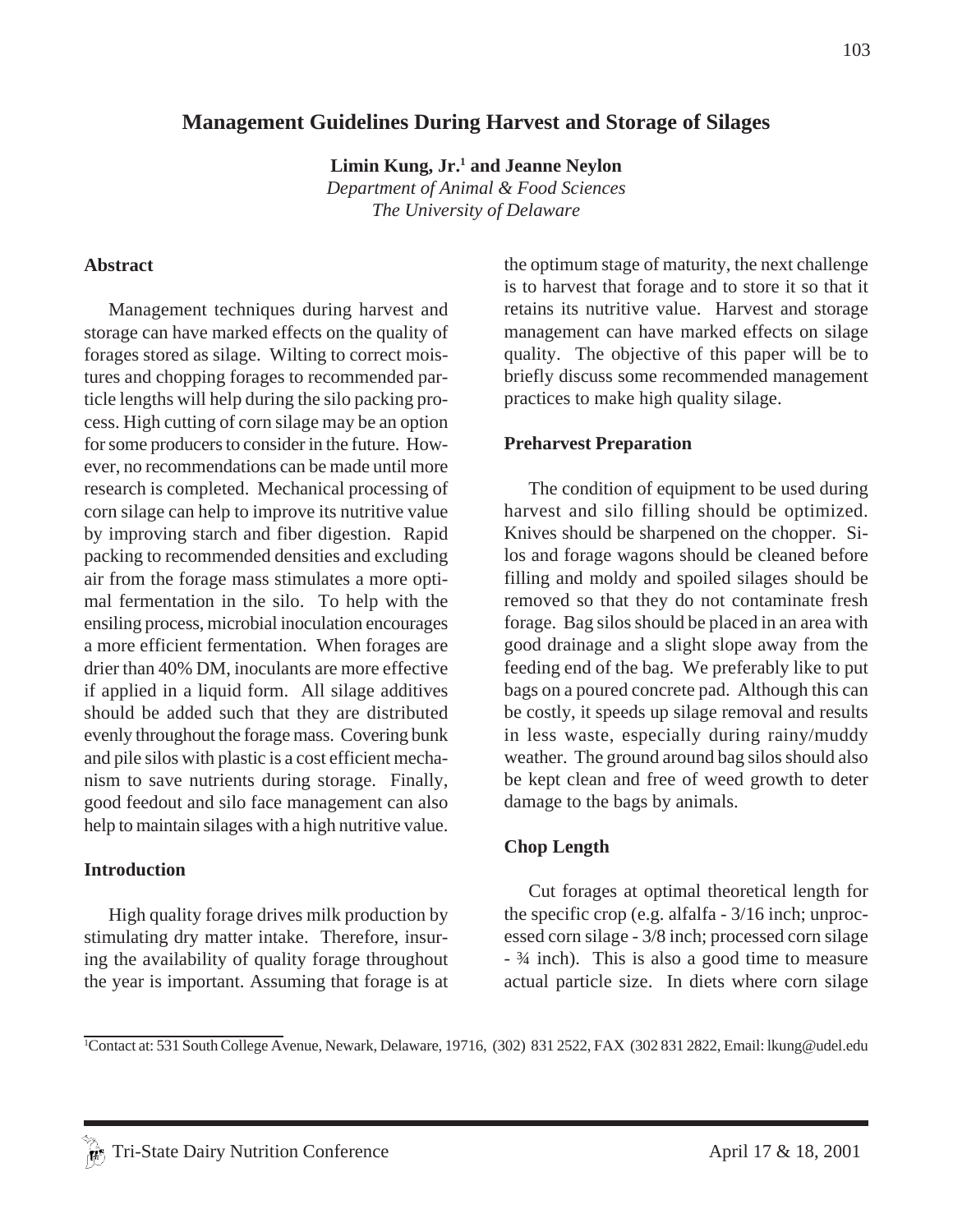makes up the majority of the forage, 15 to 20% of the particles should be greater than 1.5 inches long. If using a Pennsylvania State Forage Separator, 5 to 10 % of the corn silage should be retained on the top screen to ensure optimum levels of effective fiber in the diet. If corn silage is not the major forage in the diet, 2 to 4% of the top screen may be sufficient. For processed corn silage, 15 to 25% of the forage should be on the top screen.

# **Cutting Height**

# *Corn Silage*

Corn silage is normally harvested to leave 4 to 6 inches of stalk in the field. Typically, the only time that cutting height should be higher is during drought years when the potential for nitrate accumulation in the lower third of the stalk may occur. However, some dairy farmers have been high-cutting their corn silage as a normal practice. Preliminary research shows that when compared to normal-cut corn silage, high cutting (leaving 18 to 20 inches of stalk) results in silage with slightly lower concentrations of fiber and lignin, but higher concentrations of starch and net energy (Table 1). Leaving more of the stalk in the field that contains high concentrations of fiber and lignin may also help to improve soil conditioning. However, as expected, there is a small yield drag from high cutting. On-going research is evaluating this practice on different varieties and interactions with stage of maturity. The ultimate success of high-cutting corn silage will depend on milk produced per ton of forage and milk produced per acre of forage. No recommendations are currently being made relative to high cutting of corn silage until more research has been completed.

# *Alfalfa*

A recommended 1-inch cut height for alfalfa is dictated by yield and stand life. Although cutting at 3 or 4 inches may improve nutritive value, this is usually not justifiable because of the loss in yield. Belesky and Fedders (1997) reported that cutting alfalfa at 1 to 2 inches resulted in 38% more yield than alfalfa cut at 4 inches. For healthy alfalfa, short cutting height does not reduce stand longevity. Leaving a 4-inch stubble may be justifiable under certain conditions. For example, leaving more stubble at fall cutting may allow for better snow cover to protect plants during cold winters. In addition, reserve of carbohydrate in the roots of stressed crops (excess moisture or too early of a cut) may benefit from a higher cut (Wiersma, 2001).

# **Mechanical Processing of Corn Silage**

Mechanical processing of whole plant corn has been an accepted method to improve the quality of corn silage. Whole plant processing crushes the entire plant through rollers and can be accomplished in the field during harvesting, at the silo but prior to storage, or after ensiling and just prior to feeding. Processing corn silage improves starch and fiber digestion and allows for good packing in silos, even with a longer length of particle chop. Rollers should be set at 1 to 3 mm (or follow manufacturer's guidelines for specific machines). Care should be taken to monitor the effectiveness of the processing. When large amounts of acreage require harvesting, there may be a tendency to open the rollers more than what is recommended in order to speed up the harvest and to reduce wear on equipment. As a rule of thumb, adequate processing is occurring if more than 90 to 95% of the kernels are crushed or cracked. The theoretical cut of corn silage can be increased to ¾ of an inch when corn silage is mechanically processed. This is useful because it improves effective fiber. Improvements in milk production appear to be about 1.5 to 2.0 lb/day, with larger improvements when more mature corn silage (e.g., black layer) is processed. However, we still recommend to target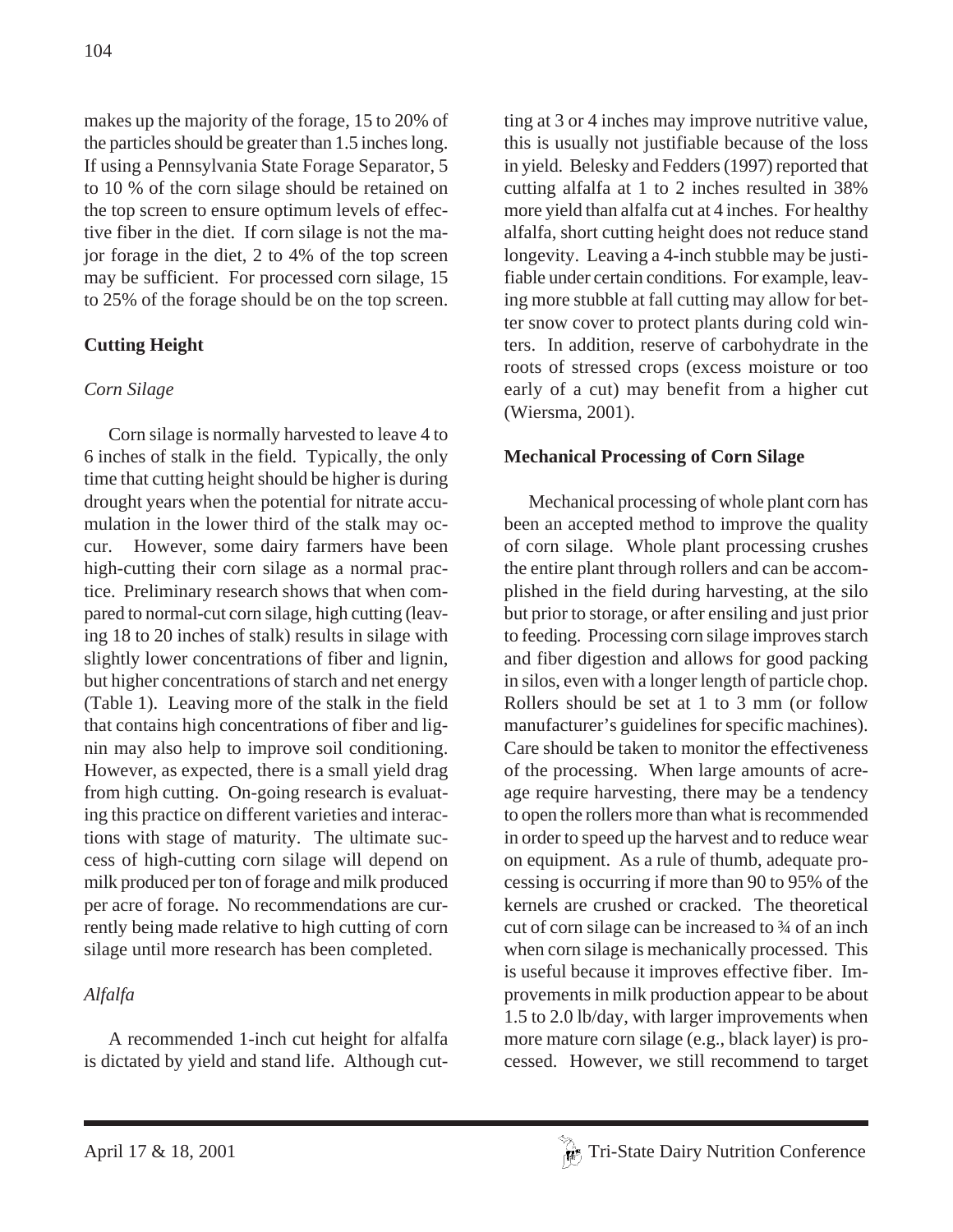harvest for 35% DM (whole plant DM). If, however, there are reasons out of your control (inclement weather, equipment problems, or scheduling problems with a contractor) that results in corn being harvested at later stages of maturity, processing should be considered. A common observation by producers switching to processed corn silage is the reduction in cobs in the feed bunk and a reduction in kernels in the manure. There is insufficient data to support the use of whole plant processing in immature whole plant corn if a premium is to be paid for the processing. If brown midrib (low lignin) corn silage is chopped at less than 3/4 inch theoretical length, it should not be processed. However, the chop length on brown midrib corn can be increased to 1 to 1 1/2 inch and should then be processed but with rollers set to 5 to 8 mm. A key goal of good processing for brown midrib corn is to have all cobs at least broken into quarters (Rich Bennek, Mycogen Seeds, Indianapolis, IN, personal communication).

### **Keys to Making Good Silage**

The keys to making quality silage are to 1) rapidly exclude air from the forage mass, which will result in 2) a rapid production of lactic acid and reduction in silage pH, and 3) to prevent the penetration of air into the silage mass during storage.

Excessive air, due to slow silo filling or poor packing (overly dry forage or forage chopped too coarsely) allows the plant to respire for prolonged periods of time. This results in utilization of sugars and excessive degradation of plant protein. Delayed filling can result in a clostridial fermentation that is characterized by high concentrations of butyric acid and ammonia-N and poor digestibility (Table 2; Mills et al., 2000). Air also encourages the growth of undesirable microbes, such as yeasts and molds.

## **Silo Packing**

Rapid filling and adequate packing are crucial regardless of silo type. Exclusion of air limits heating and encourages the ensiling process. A low packing density can lead to significant losses of DM during storage (Ruppel et al., 1995). In a recent study from our lab, tightly packed alfalfa forage ensiled more quickly (Figure 1) than did loosely packed forage. Loosely packed forage also had more yeasts and molds at the end of ensiling than did tightly packed silage.

Air can be eliminated by fast filling (but not too fast), even distribution of forage in the storage structure, chopping to a correct length, and ensiling at recommended DM for specific storage structures. The density of bag silos can be monitored via density gauges or by monitoring the diameter of the bag. Bunk silos should be filled as a progressive wedge to minimize exposure to air. The recommended optimal packing density for bunk silos is 14 lb of DM per cubic foot. An Excel spreadsheet can be downloaded from the University of Wisconsin Extension web site that provides guidelines for bunker silo filling ( www.uwex.edu/ces/crops/uwforage/ storage.htm). Users can input silo dimensions, tractor weight, forage delivery rate, forage DM, and packing time to estimate packing density.

### **The Ensiling Process**

Under anaerobic conditions (lack of air), silage fermentation is dominated by microbial activity. Fermentation is controlled primarily by a) type of microorganisms that dominate the fermentation, b) available substrate (waster soluble carbohydrates) for microbial growth, and c) moisture content of the crop. Lactic acid-producing bacteria utilize water-soluble carbohydrates to produce lactic acid; the primary acid responsible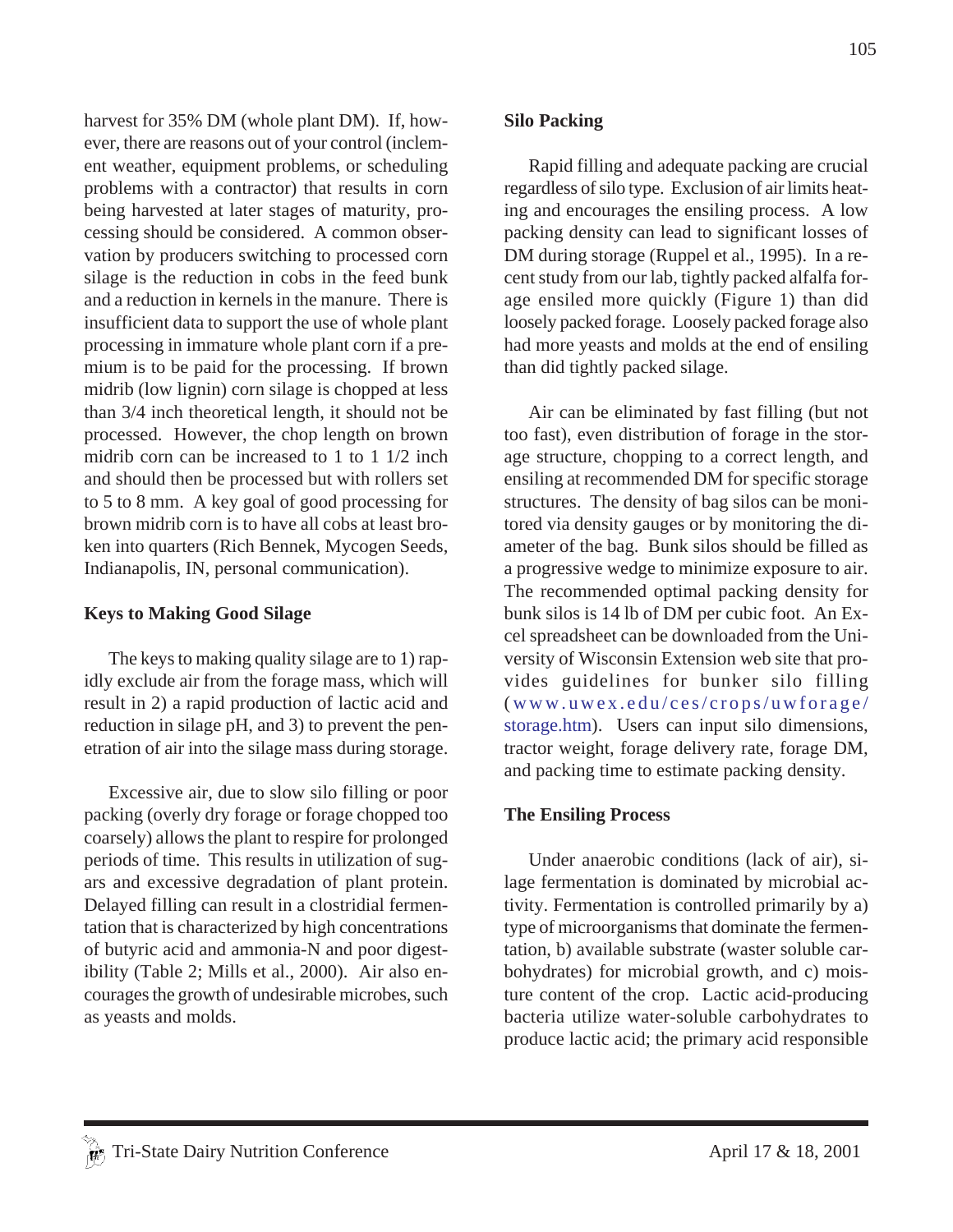for decreasing the pH in silage. Undesirable fermentations from microorganisms, such as Enterobacteria and Clostridia, can occur if the pH does not drop rapidly. Clostridia can be eliminated by harvesting forage at less than 68 to 70% moisture (more than 30 to 32% DM). Lack of air prevents the growth of yeast and molds and a low pH prevents the growth of most bacteria after fermentation is done. Silage can be kept for prolonged periods of time if these conditions prevail.

# **Form and Location of Microbial Inoculation**

Research has proven that microbial inoculants can be useful by improving silage fermentation and resulting in more DM and nutrient recovery and improved animal performance (Muck and Kung, 1997). However, several factors can affect how well an inoculant may work.

Silage inoculants are applied in a dry or liquid form and thus a logical question is: Does the form of application change the effectiveness of an inoculant? A recent study from our lab showed that both a dry granular or liquid application of a commercially available silage inoculant were equally effective in improving the rate of fermentation of alfalfa with 30% DM (Whiter et al., 1999). In alfalfa from the same field, but wilted to about 54% DM, again both forms of inoculation stimulated the fermentation process when compared to untreated silage. However, the liquid-applied inoculant caused an even faster decline in pH than did the dry-applied inoculant (Figure 2). Similar results have been reported by German researchers on grass silage with a DM content of about 40%. Why did this happen? Inoculants applied in a dry form rely solely on moisture in or on the crop to resuscitate the organisms. In contrast, dried bacteria begin to resuscitate in the water used for a liquid application. Thus, it may take longer for the bacteria in an inoculant applied in a dry form to revive, resulting in a slower rate of fermentation than with an inoculant applied in water. We suggest that if all other things are equal, apply an inoculant that has been mixed in water to forage with  $340\%$  DM. To help with this recommendation, new high pressure/low volume liquid applicators require fewer refilling of inoculant tanks. Do not mix an inoculant that has been designed for a dry application into water for a liquid application.

The location of applying a microbial inoculant is also important. Common sense suggests that there are preferred locations for applying an inoculant depending on the situation a producer is faced with. For example, if silage is to be stored in a bunk, pile, or pit silo, I would recommend that the inoculant be applied at the chopper for a more even distribution. Remember that these bugs neither have legs nor do they swim! If all the inoculant gets put on in one spot, it will probably stay there; some distribution will occur during tractor movement and packing, but this is not efficient. For silage that will be stored in a tower or bag silo, application at the chopper or blower/bagger will probably make a difference. In a few instances, forage is chopped and harvested far away from where it is ensiled. Under these circumstances, I would prefer to have the inoculant applied at the chopper so that the microorganisms can begin their work right away. Don't forget to properly calibrate your applicators to match forage delivery and don't increase the dilution or reduce the application rate!

### **Sealing Silos and Fermentation**

Bunks, pits, and drive over piles should be covered immediately with 6 mil plastic tarp and weighted with old tires (tires should be touching) to exclude air. Split tires are a good alternative because they are easier to handle and are undesir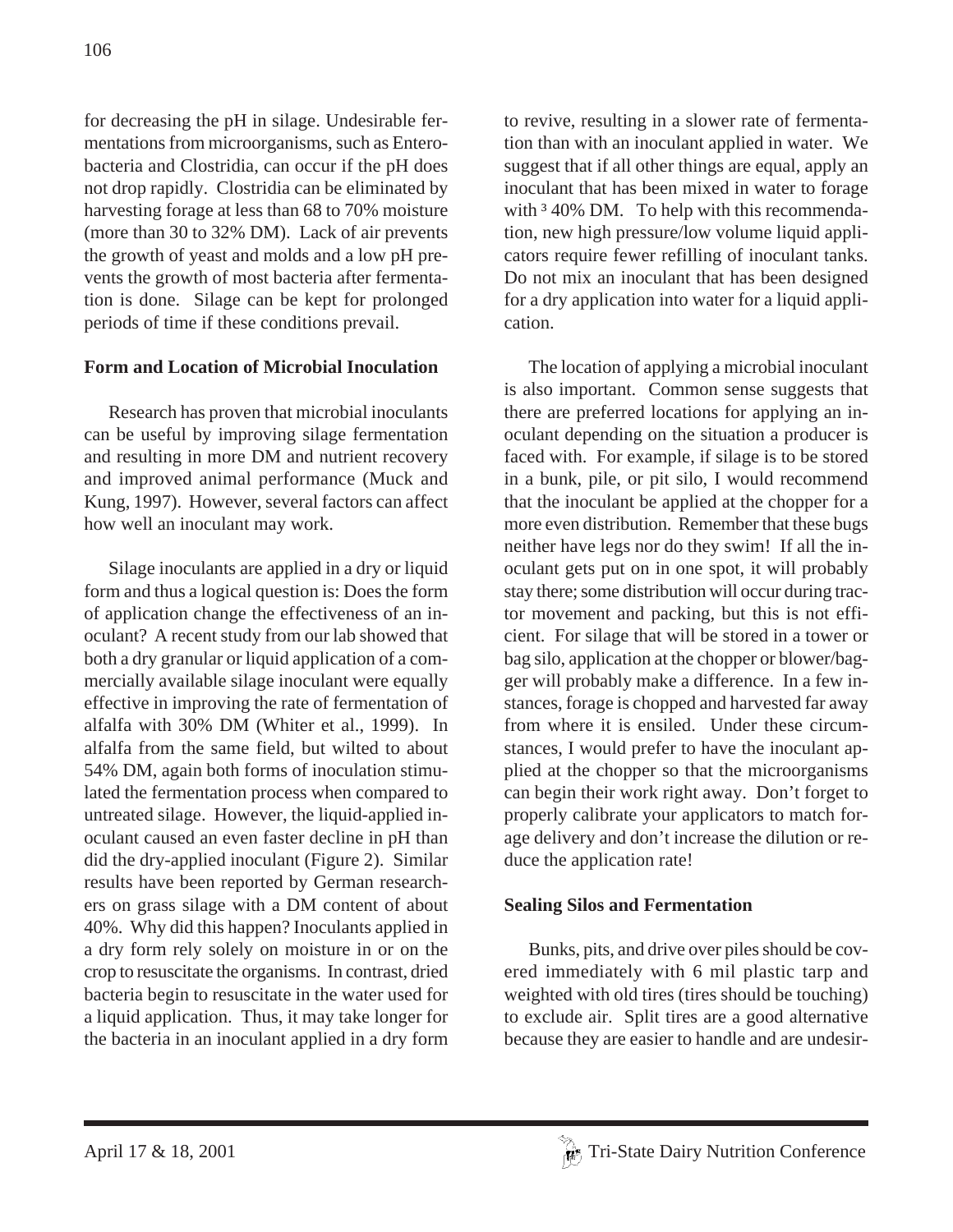able for animals to nest in. The return on investment (labor and plastic) is extremely high for covering bunk and pile silos (Bolsen et al., 1993). Conventional cement stave silos should be leveled and sealed with a silo cap immediately after filling.

When conditions allow for it, silage should ferment for about 3 to 4 weeks before feeding. A gradual transition over a 10 to 14 day period from old silage to new silage is also recommended. Unfermented feed is the equivalent of feeding green-chop that is high in fermentable sugars and can cause cows to go off feed and have loose manure. For dairy farms that store silage primarily in tower or bunk silos, putting some forage into a bag silo that can be fed during silo filling (especially in the case of corn silage in the Fall) is a good idea. This will allow for emptying of bunk or tower silos before filling and also allows for a uniform source of silage during this time. If possible, store bale and bag silos where they will be shaded from the hot afternoon sun. This will help to maintain silage quality for a longer period of time.

### **Silage Feedout**

Proper management for removal of silage from silos and management at the feed bunk can help producers to maximize profits and production. Removal of about 3 to 4 inches of silage from conventional cement stave silos will help to prevent silage from heating in the silo. Because the density of pack is usually less in bunk and bag silos, it is recommended that 4 to 6 inches be removed from the face of the silo during warm weather. Lesser amounts may be removed in areas of the country where ambient temperatures never rise about 40 to 45°F during the winter months. Removal of silage should be such to minimize loose silage on the ground between feedings. Cows respond best when offered fresh feed 3 to 4 times per day. Hot, moldy feeds should not be fed because it is low in nutritive value and digestibility and depresses intake. Feed bunks should be kept full but clean of decaying feed.

### **Summary**

Good management practices during harvest and storage can help to maintain the high quality forage brought in from the field for storage. Moisture content, particle length, packing density, and covering silos eliminates air from the forage mass and encourages a good fermentation. Microbial inoculants can also help to improve the ensiling process. When forage is  $> 40\%$  DM, an inoculant applied in a liquid form is more effective than a dry-applied inoculant. Care must be taken to also distribute the inoculant evenly throughout the forage mass for maximum effectiveness.

### **References**

Belesky, D.P., and J.M. Fedders. 1997. Residue height influences stand dynamics of alfalfa grown on a shallow soil. Agron. J. 89:975-980.

Bolsen, K.K., J.T. Dickerson, B.E. Brent, R.N. Sonon, Jr., B.S. Dalke, C. Lin, and J.E. Boyer, Jr. 1993. Rate and extent of top spoilage losses in horizontal silos. J. Dairy Sci. 76:2940-2962.

Mills, J.A., A.G. Whiter, C.L. Myers, and L. Kung, Jr. 2000. The effect of delayed filling and application of a buffered propionic acid-based additive on the fermentation of barley silage. J. Dairy Sci. 83(Suppl. 1): 111.

Muck, R.E., and L. Kung, Jr. 1997. Effects of silage additives on ensiling. Proceedings of Silage: Field to Feedbunk North American Conference. NRAES -99. Pages 187-199.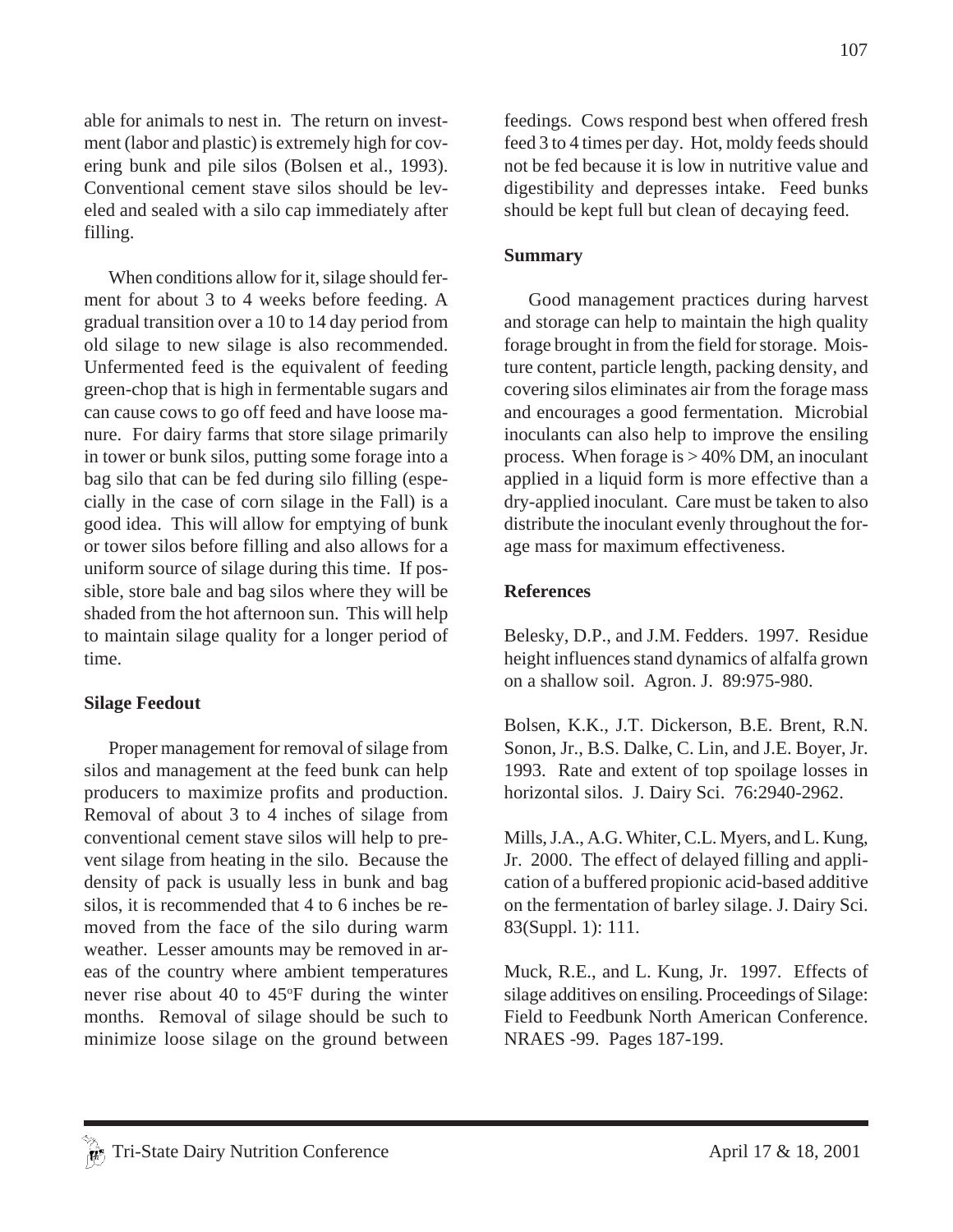Ruppel, K.A., R.E. Pitt, LE. Chase, and D.M. Galton. 1995. Bunker silo management and its relationship to forage preservation on dairy farms. J. Dairy Sci. 78 :141-153.

Whiter, A.G., L. Kung, Jr., N.K. Ranjit, J.Y. Tavares, and J.R. Robinson. 1999. The interactions between silage dry matters and forms of bacterial inoculants. J. Dairy Sci. 82(Suppl. 1): 125.

Wiersma, D. 2001. The long and short of alfalfa cutting height. Focus on forage. http:// www.uwex.edu/ces/crops/uwforage/ AlfalfaCutHeight.htm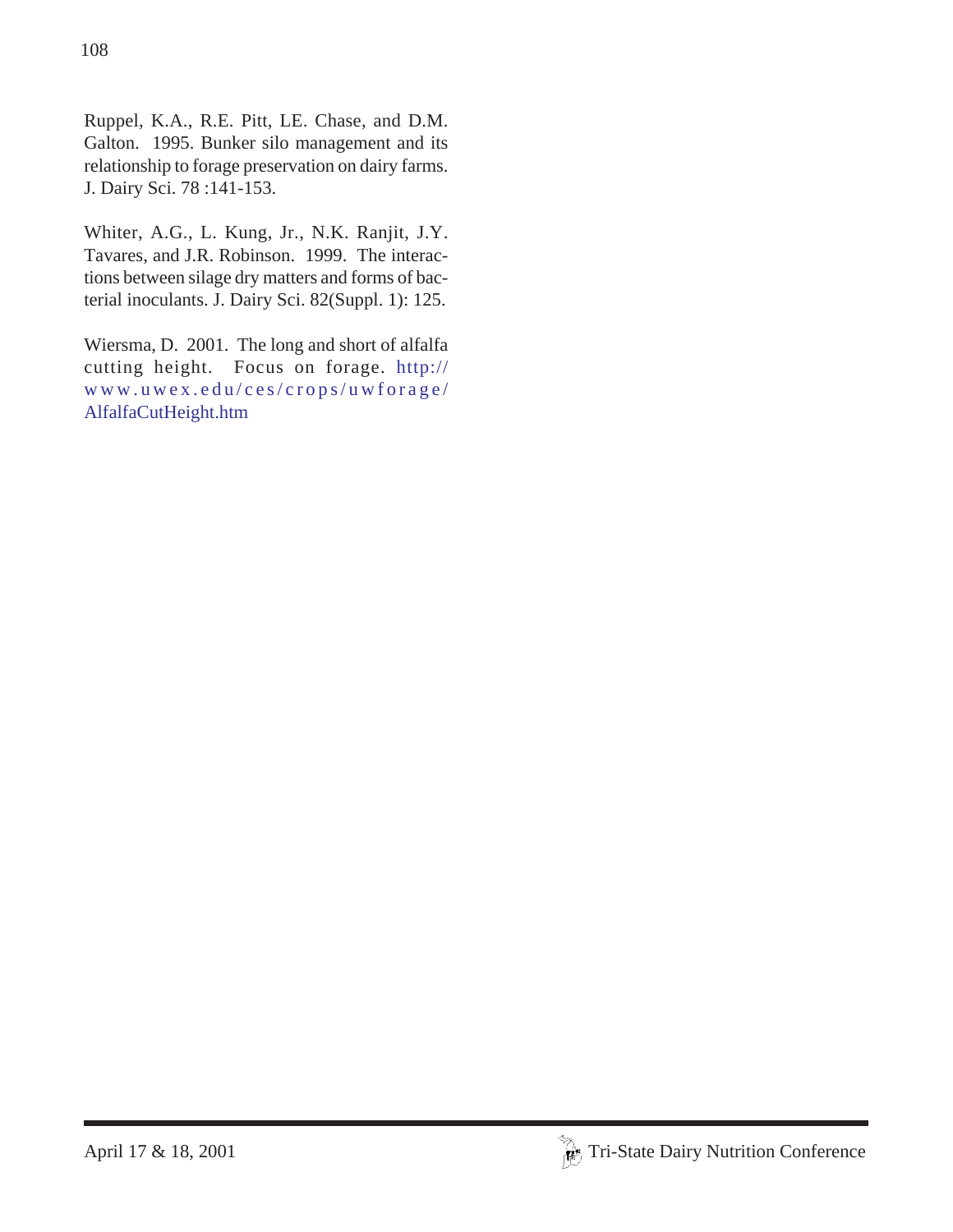| Cut Height          | DM      | NE,       | ADF     | $ADL^3$ | <b>NDF</b> | Starch | $\overline{CP}$ | Tons                   |
|---------------------|---------|-----------|---------|---------|------------|--------|-----------------|------------------------|
|                     | $(\% )$ | (Mcal/lb) | $(\% )$ | (% )    | (%)        | $(\%)$ | (0/0)           | $per$ ace <sup>2</sup> |
| Normal <sup>4</sup> | 35.3    | 0.72      | 24.6    | 3.58    | 45.3       | 31.5   | 7.50            | 26.5                   |
| High <sup>5</sup>   | 37.3    | 0.75      | 21.2    | 2.16    | 40.8       | 33.7   | 7.63            | 23.3                   |

**Table 1. Effect of cutting height on the composition and yield of corn silage.1**

1 Neylon and Kung, 2001; preliminary data, University of Delaware

 $^{2}$ Adjusted to 30% DM basis.

 $ADL = Acid$  detergent lignin.

4 Four inches of stalk left in the field.

5 Eighteen inches of stalk left in the field.

### **Table 2. Effect of delayed filling on composition and in vitro dry matter digestibility of barley silage (Mills et al., 2000).**

| Item            | Control <sup>1</sup> | Delayed Filling <sup>2</sup> |  |
|-----------------|----------------------|------------------------------|--|
| DM, %           | 36.3                 | 36.2                         |  |
| pH              | 3.98                 | $4.61*$                      |  |
| Lactic acid, %  | 8.57                 | $4.96*$                      |  |
| Acetic acid, %  | 2.65                 | $1.85*$                      |  |
| Butyric acid, % | 0.00                 | $1.65*$                      |  |
| Ethanol, %      | 0.96                 | $1.29*$                      |  |
| Yeasts, cfu/g   | 3.09                 | $5.12*$                      |  |
| IVDMD, $3\%$    | 71.7                 | $64.7*$                      |  |

\*Different from control,  $P < 0.05$ .

1 Forage chopped and immediately packed into silos.

2 Forage chopped and exposed to air for 24 hours prior to packing into silos.

3 48 hour in vitro DM digestibility.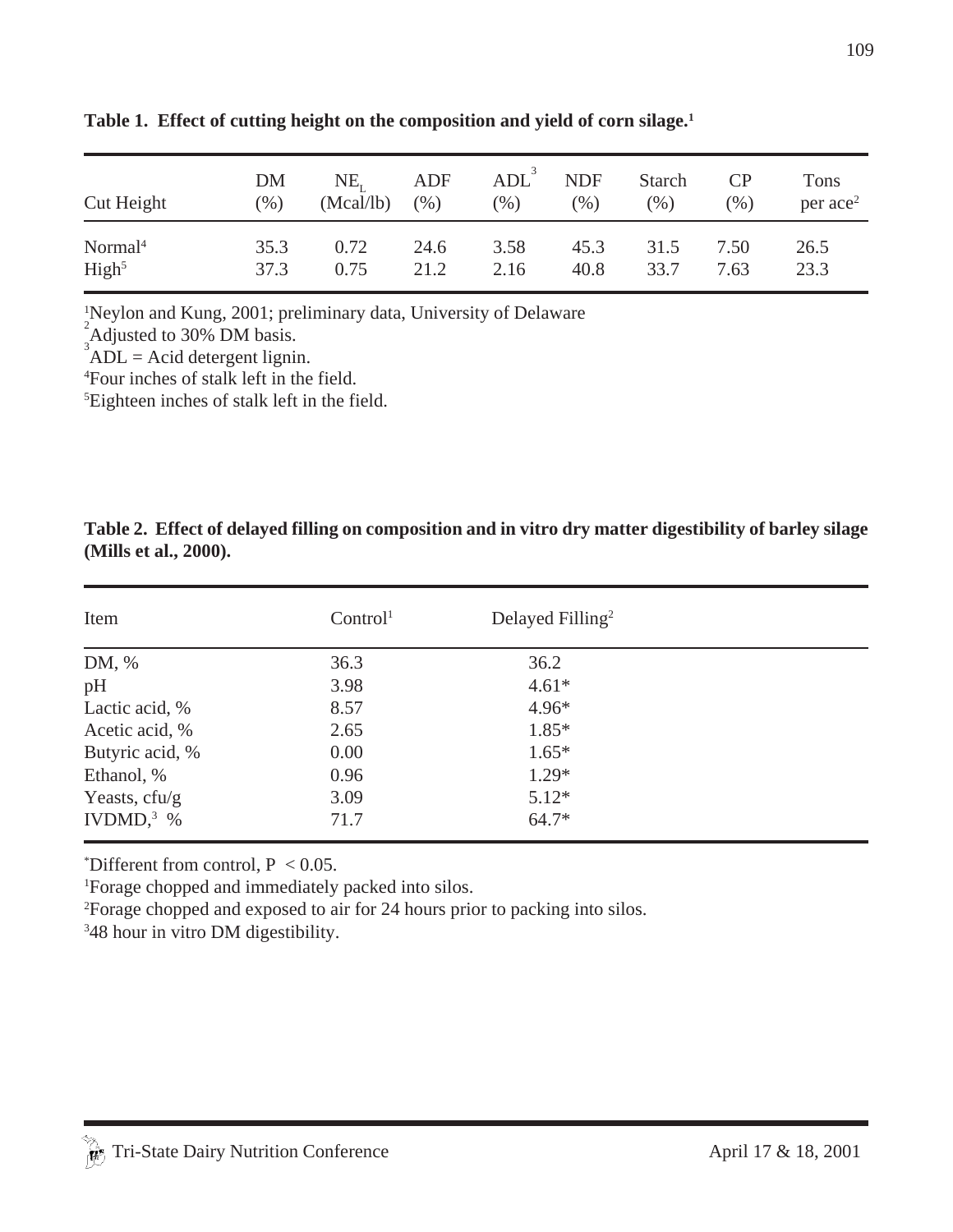

Figure 1. The effect of a tight (14 to 15 lbs of DM/cubic ft., s) or loose (11 to 12 lbs of DM/cubic ft.,  $\bullet$ ) pack on the decline in pH of alfalfa silage (Lynch and Kung, 2001; unpublished data, University of Delaware).

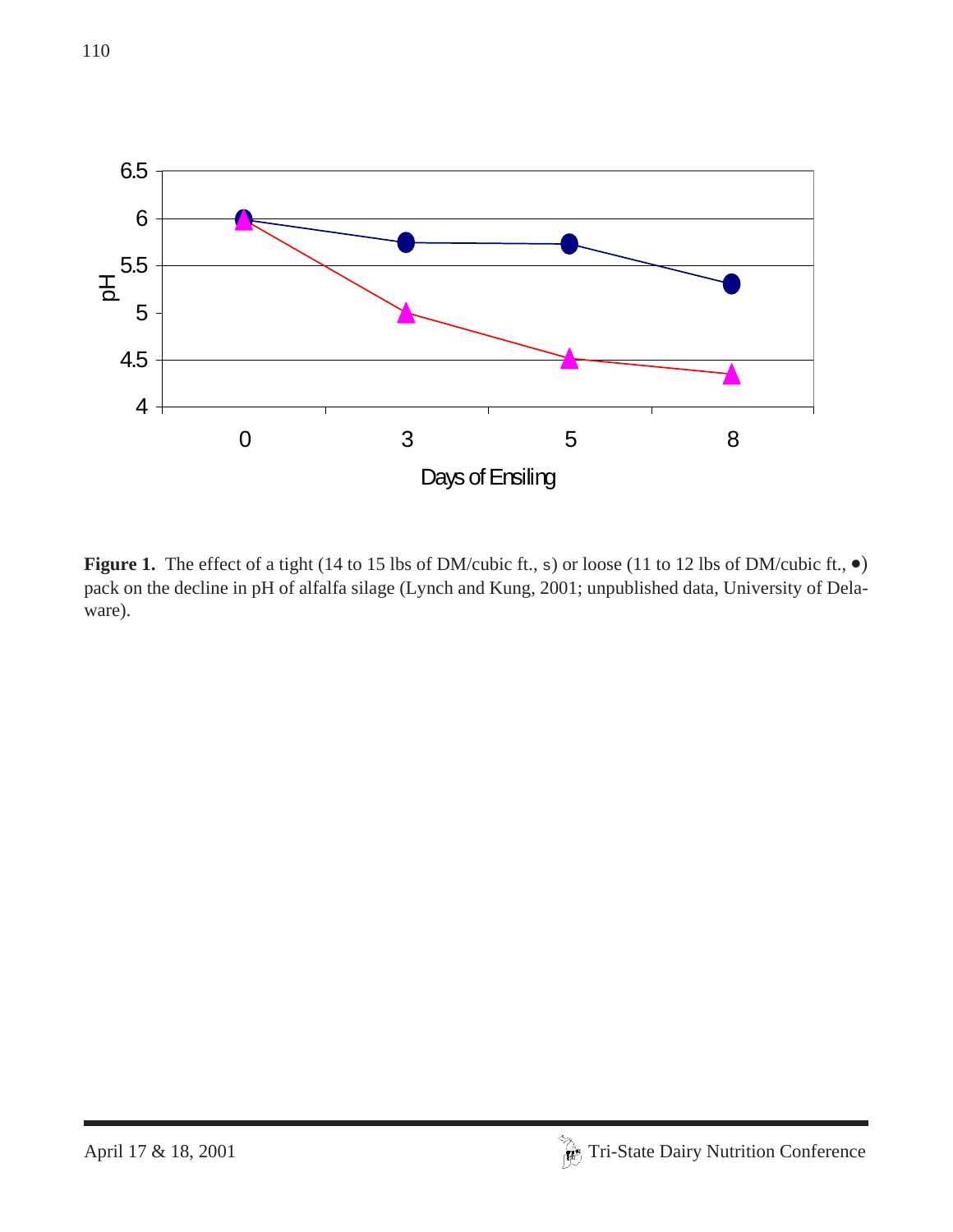

**Figure 2.** The effect of form of application of a microbial inoculant on the decrease in pH of low DM (A, 30% DM) and high DM (B, 54% DM) alfalfa silage. Untreated silage (•), silage treated with *Lactobacillus plantarum* MTD1(Ecosyl Products, Ltd., Stokesley, England) in a dry form (∆), and silage treated with *Lactobacillus plantarum* MTD1 in a liquid form (n) are shown. (SE < 0.05; Whiter et al., 1999).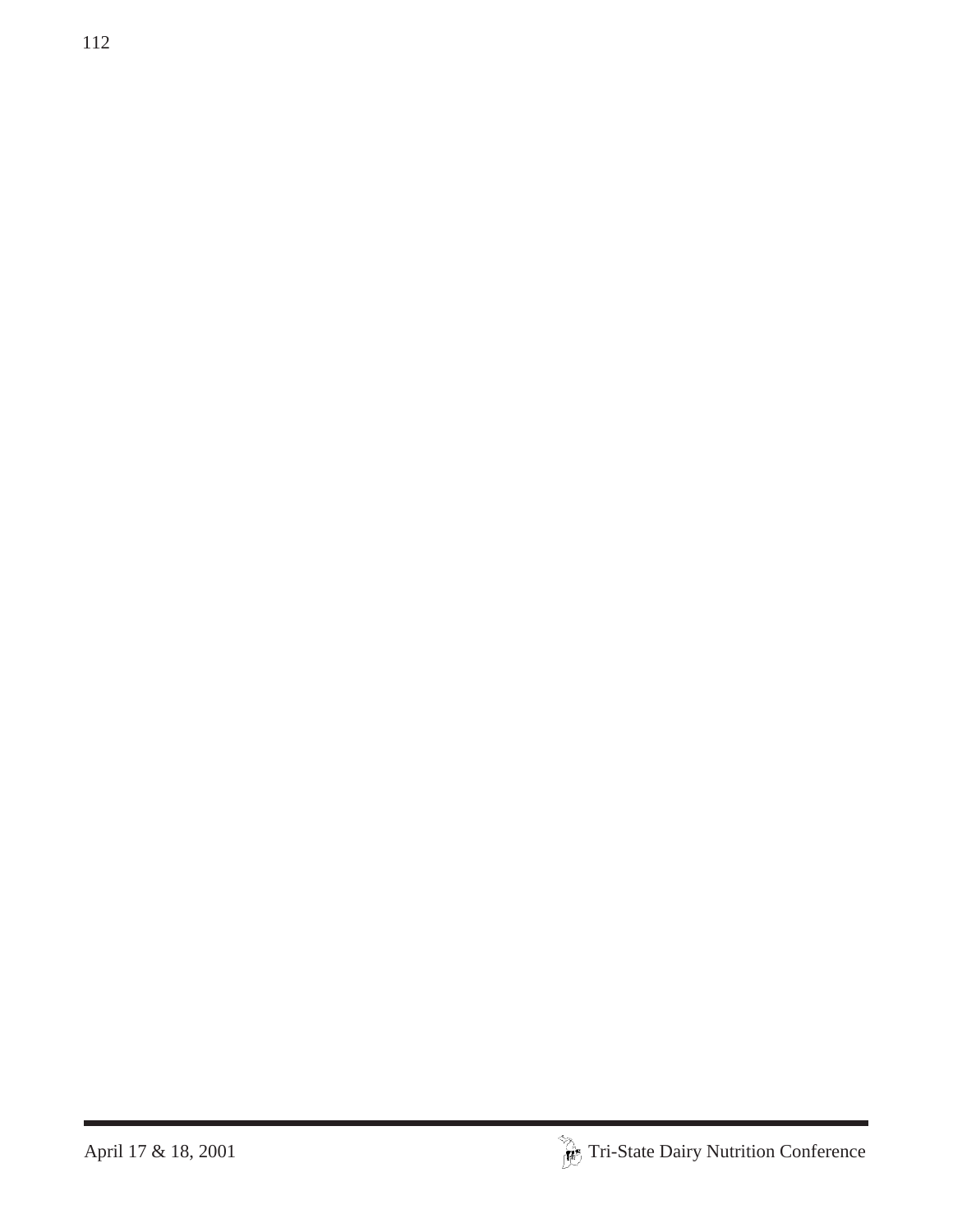# **Requirements for and Regulation of Growth of Holstein Calves – Implications for Decreasing Age at First Calving**

**Mike Van Amburgh1 , Jeff Tikofsky, and Julie Smith**

*Department of Animal Science Cornell University*

#### **Abstract**

Reducing the age at first calving **(AFC)** is the primary means by which producers can reduce the costs associated rearing dairy replacements. Virtually none of the studies that explored the concept of "accelerated growth" initiated treatments prior to three or four months of age, and therefore, these studies might have missed an opportunity to reduce the AFC without detrimental effects on mammary development. Further, protein deposition per unit of gain and thus feed efficiency is potentially the highest at this stage of life when the calf is still a functional non-ruminant. Data from recently completed slaughter and metabolism studies with Holstein calves from birth to 240 lb of body weight **(BW)** indicated that tissue energy and protein depositions are higher than predicted by the 1989 Dairy and 1996 Beef NRC. Further, the growth appears to be normally regulated via the growth hormone/somatotropic axis as early as the second week of life, and this regulation is sensitive to level of nutrient intake and exogenous somatotropin. Application of these data indicates that enhancing the growth rate of neonatal calves might be beneficial for long-term development and productivity.

#### **Introduction**

For several years, our laboratory has been investigating nutritional and management practices in an effort to reduce the age at first calving. Interest in this area stems from several factors, primary of which is the economic investment required for the heifer replacement program by the dairy industry which is equivalent to 15 to 20% of the costs to produce milk. Several observations were made by our group in 1996 that precipitated a series of ongoing experiments that will be discussed in this paper. Without significant referencing, those observations were:

- 1. Studies that had investigated pre-pubertal "accelerated growth" in an effort to lower the AFC started treatments well into the ruminant phase of growth and as late as 8 months of age. Thus, we might have lost a significant amount of time and opportunity with regard to lowering the AFC. Additionally, early postnatal growth is the most efficient time to deposit protein and develop skeletal growth.
- 2. Recent evaluations of nutrient requirements for Holstein heifers suggested that our current system of equations did not adequately represent the composition of gain and thus the energy and protein requirements for growth during the pre-pubertal phase of life. Further, this inability to meet the "true" requirements might have confounded our expectations and interpretation of accelerated growth studies (e.g. when evaluated among experiments, feeding for a particular growth rate might not lead to a simi-

<sup>1</sup> Contact at: 272 Morrison Hall, Ithaca, NY 14853, (607) 254-4910, FAX (607) 255-1335, Email: mev1@cornell.edu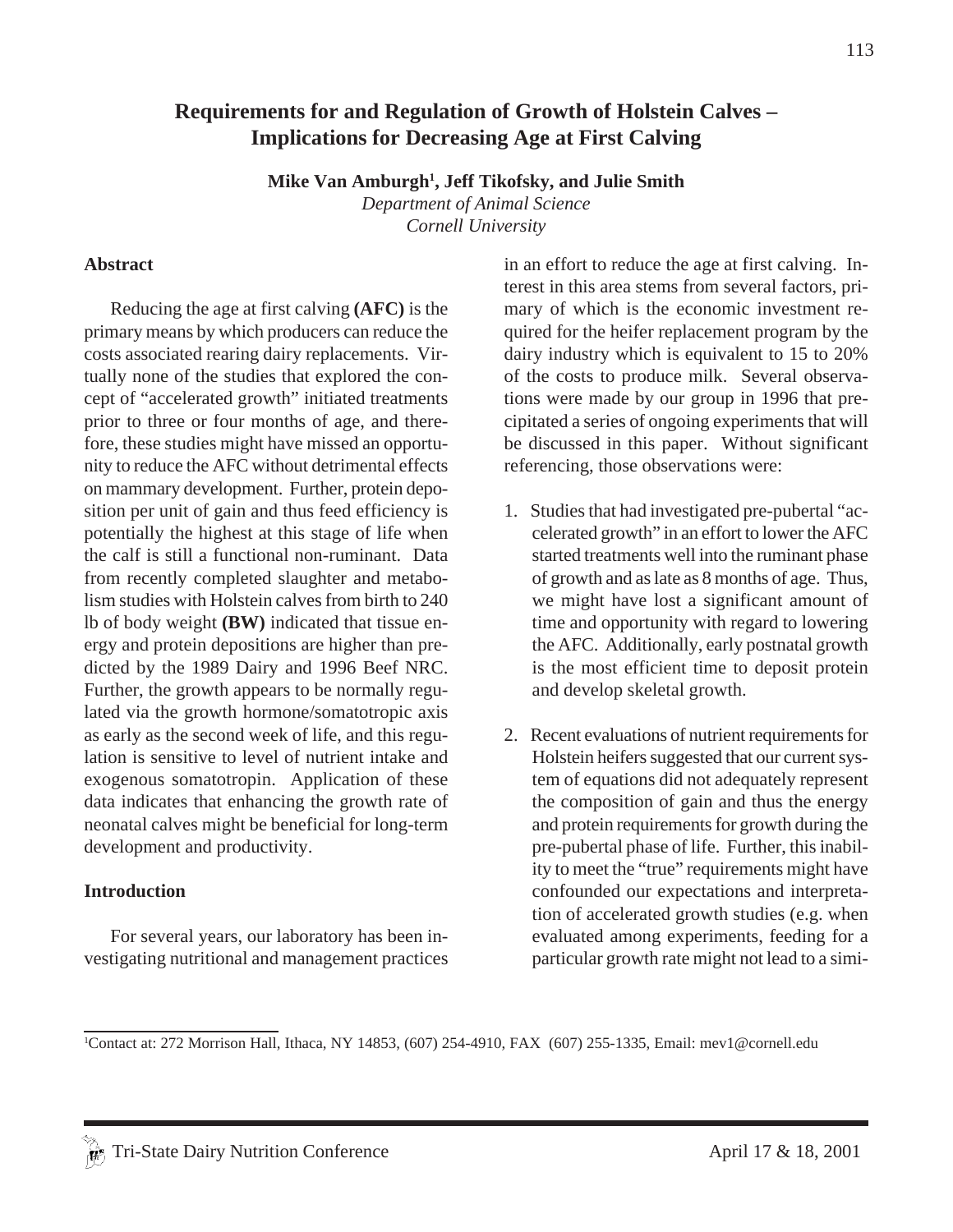lar composition of gain).

- 3. On farm management of calf rearing typically follows nutrition programs developed for early weaning and thus employed restricted liquid feeding levels in an effort to encourage dry feed intake. Considering this practice, in light of the 1996 National Animal Health Monitoring Service **(NAHMS)** data indicating that neonatal calf mortality was greater than 10%, led us to think about calf raising from a different perspective. The paradigm shift revolved around the following questions: 1) do standard calf nutrition programs contribute to the observed morbidity and mortality, and 2) is the practice of restricting liquid feed intake the most biologically sound approach to achieving calf growth and health.
- 4. We know of no other neonatal system that is successful at enhancing future productivity by restricting milk intake in an effort to force weaning, humans included.

 Based on these observations, we have conducted several studies to more clearly elucidate the energy and protein requirements for tissue growth from birth to approximately 240 lb of BW. In addition, we have explored the relationship between amount and type of nutrient intake and the functioning of the somatotropic axis. Finally, we have begun to evaluate the role of nutrition in the development of the immune system in order to determine what role the supply of specific nutrients has on immune competency.

 Not surprisingly, one of our most relevant discoveries was the imperative link between the realization of the calf's biological potential and the systematic management of nutrient delivery. In other words, not only did we discover that the nutrient requirements used for current calf feeding systems are poorly described, but it became clear that calf management practices had adapted themselves to a form practices far from what would be considered biologically normal. Dr. Jim Drackley has also discussed the concept of what is considered normal by current standards versus what we understand about the biology (Drackley, 2000). This system adaptation apparently occurred in order to compensate for inadequate nutrition or nutrient delivery. Therefore, as we recommend the use of more accurately described nutrient requirements for growing calves, we must also recommend adjustments to current management protocols so that optimization of growth is a systematic integration of nutrients and nutrient delivery. Application of biological principles is not "plugand-play" technology; more accurately described nutrient requirements of growing calves cannot be met by "conventional" calf management practices.

# **Growth Studies**

 In the first study (Diaz et al., 2001; Smith et al., 1998), sixty calves were assigned randomly among three treatments (TRT) after a three to five day period of adjustment. Treatments were designed to achieve three targeted daily rates of live weight gain **(LWG)** (TRT  $1 = 1.1$ , TRT  $2 = 2.1$ , and TRT  $3 = 3.1$  lb) (Table 1). There is an interpretation here that is important to understand. In order to conduct a study of this nature, there must be a range in slaughter weights and growth rates to have enough animals and variation represented to develop mathematical equations that can be used with other populations across a range in growth rates and BW. This should not be interpreted as a study focusing on "accelerated growth." However, the study did reveal the growth potential of calves under good management conditions that could then be translated into an "on farm" program and used to challenge producers to set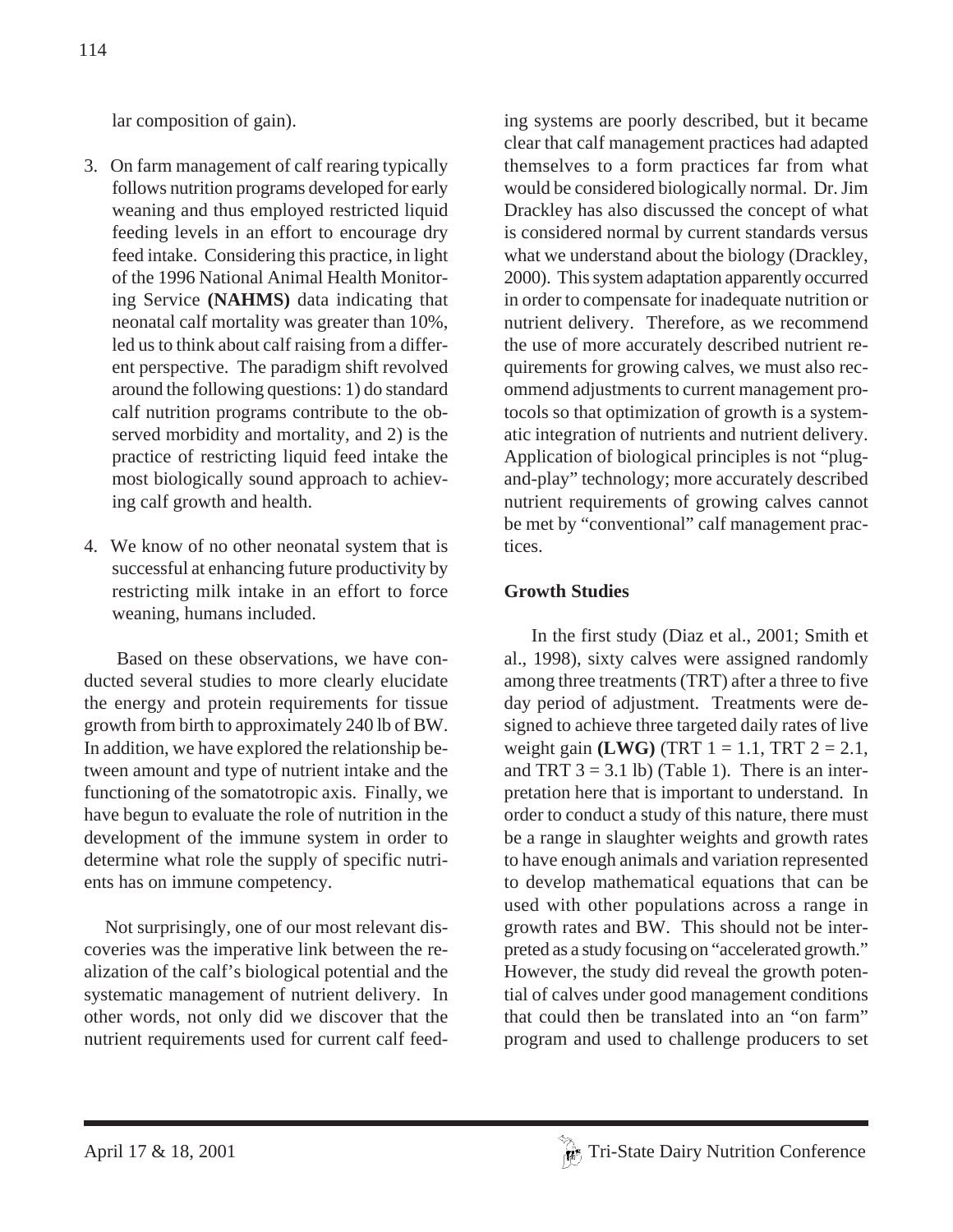new goals for their calf rearing programs.

 The milk replacer (Milk Specialties Co., Dundee, IL) was formulated to contain 30% CP and 20% fat (DM basis) (Table 1). The milk replacer was an all-milk protein formulation. This dietary CP content was selected based upon previous studies (Donnelly and Hutton, 1976a,b; Gerrits et al., 1996) that indicated a plateau in daily protein accretion might be achieved at near maximal dry matter intake **(DMI)** with a CP concentration of 30%. The goal of the diet formulation was to ensure that protein would not be the most limiting nutrient. The initial estimated energy requirements were derived from the available data (Donnelly and Hutton, 1976a,b; Gerrits et al., 1996; NRC, 1989; NRC, 1996). The vitamin and mineral contents of the milk replacer were formulated based upon the expected amount of DMI, thus their concentrations were decreased in TRT 2 and 3 to prevent excessive intake.

 The calves assigned to TRT 1 and 2 were fed their respective milk replacer reconstituted to 15% DM; TRT 3 calves received milk replacer reconstituted to 18% DM. Calves were fed individually in buckets three times per day (0700, 1400, and 2100 h), and water was offered for ad libitum intake throughout the study. No dry feed was offered. All amounts of feed and water offered and refused were recorded at each feeding. The calves were weighed twice weekly prior to feeding, and if the LWG of a calf exceeded the target growth rate, then the animal's calculated DMI was reduced. Calves were allowed 30 min, to consume the meal. If the milk replacer was not consumed within 30 min the refusal was quantified and recorded.

 Calves were purchased from four local dairy farms and the Cornell Dairy. Upon arrival at the calf barn, calves were given a physical examination and received 2 ml of vitamin B complex subcutaneously (The Butler Co., Dublin, OH), 2.5 ml of BoSe intramuscular (1 mg of selenium and 50 mg (68 IU) of vitamin E per ml; Schering-Plough Animal Health Corp., Union, NJ), and 2 ml of iron dextran intramuscular (100 mg/ml of elemental iron; The Butler Company, Dublin, OH). Calves were vaccinated intranasally against infectious bovine rhinotracheitis **(IBR)** and parainfluenza **(PI-3)** (2 ml TSV-2; Pfizer Animal Health, Exton, PA) at approximately 3 days of age, against Pasteurella multocida and P. hemolytica (2 ml Once PMH; Bayer Corp., Shawnee Mission, KS) at approximately 7 and 28 days of age, against BVD, BRSV, IBR, and PI-3 i.m. (2 ml BRSV Vac 4; Bayer Corp.) at 7 and 28 days of age, and against five Clostridial diseases with a toxoid (2 ml Vision Seven; Bayer Corp.) at days 14 and 35. Indices of calf health were monitored and recorded several times per day. Since all calves remained generally healthy and there were no differences among treatments, no health data will be presented.

 On the same set of calves, we simultaneously investigated the relationship between DM intake, growth rate, and the development of the somatotropic axis. We were interested in determining how early in life the somatotropic axis is expressed and functional. To test functionality, we administered exogenous somatotropin (120 mg/kg BW) for 3 days prior to slaughter and then sampled plasma and various tissues for analyses of insulin-like growth factor-I **(IGF-I)** and messenger RNA for IGF-I and the somatotropin receptor.

Significant findings from these studies were:

1. Growth rates of calves fed a milk replacer that more closely meets their requirements are difficult to control; calves have a tremendous capacity for growth.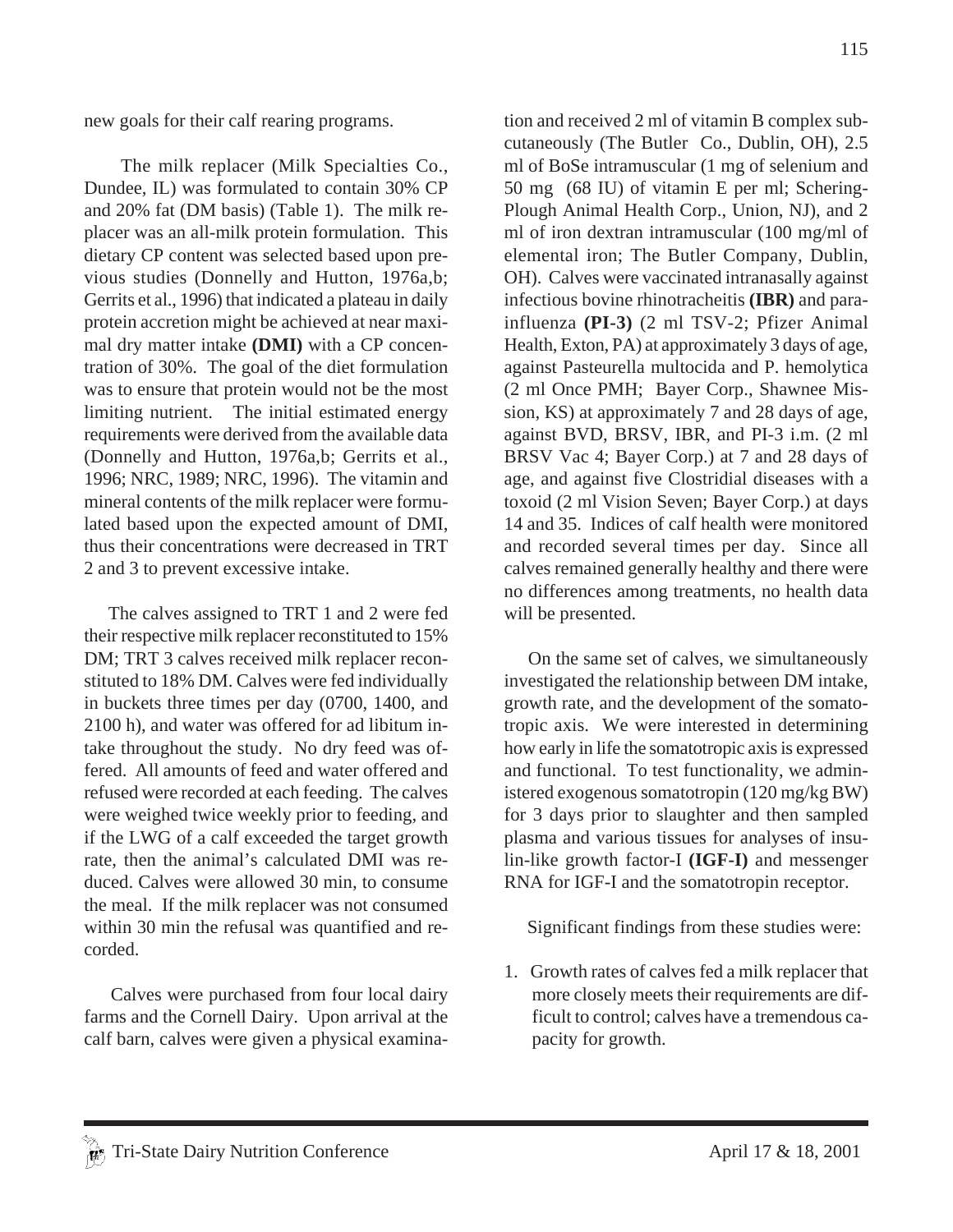- 2. Calves fed a milk replacer mixed at a lower dilution rate (18%) at less than 14 days of age have difficulty consuming adequate DM in order to meet specific growth targets (Table 2). Dilutions to 15% solids appear to be more acceptable at early ages.
- 3. Feed efficiencies were relatively high compared to traditional on farm efficiencies, most likely a result of more adequate protein levels that allowed for greater protein deposition, levels of DM intake well above maintenance, and no transition to dry feed during the course of study (Table 2).
- 4. Composition of gain of calves on this study differed from that predicted by either the 1989 Dairy or 1996 Beef NRC equations (Table 3), and this has significant implications for proper growth and development of replacement heifers.
- 5. Increased milk replacer feeding did not result in any observable negative health consequences, which suggests our management was adequate and that the milk replacer was formulated properly to allow for adequate digestibility. We believe data indicating that general health is decreased and scours are increased with increased liquid feed intake are related to lapses in management or are observations made from older data where milk replacer manufacturing methods were not as refined as they are today.
- 6. The somatotropic axis is functional as early as 21 days of age and is responsive to level of nutrient intake (Table 4). In addition, the liver specific somatotropin receptor, which is responsible for normal growth, is also sensitive to nutrient intake and is expressed by 21 days of age. This is significant in that it demon-

strates normal regulation of endocrine and possibly paracrine signals of growth early in life. This raises the question of whether traditional feeding strategies with conventional nutrient densities in our industry standard milk replacers are adequate to allow full expression of the somatotropic axis.

7. Our data suggest that the protein requirement is not fixed and that the level of energy intake drives the requirement for protein. Equations generated from these data indicate that to meet the energy allowable protein requirement when calves are gaining in excess of 1.5 lb/ day, the protein content of the diet must be at least 26 to 28% CP on a DM basis. This is in agreement with levels predicted in a summary of the literature (Drackley, 2000). His review suggested that the minimum level of protein required to meet maintenance requirements and 0.5 lb/day gain to be 18.1% on a DM basis (Table 5). Higher protein content would be necessary to achieve high rates of gain without increased fat deposition.

 A subsequent study by Tikofsky et al. (2001) was conducted to determine the effect of varying levels of dietary fat and carbohydrate for dairy calves fed under isocaloric and isonitrogenous intake conditions. In addition, in the study of Tikofsky et al. (2001), we wanted to assess the effect of carbohydrate or fat as a fuel source for growth under conditions where calculated protein intake as a function of the energy intake was not considered to be limiting growth (Davis and Drackley, 1998; Diaz et al., 2001). Previous work was confounded by varying fat and/or protein levels and allowing intakes to remain similar, thus creating diets that were not isocaloric or isonitrogenous. This lack of control confounds interpretation of the primary effect of fat or carbohydrate on the efficiency of use of the energy

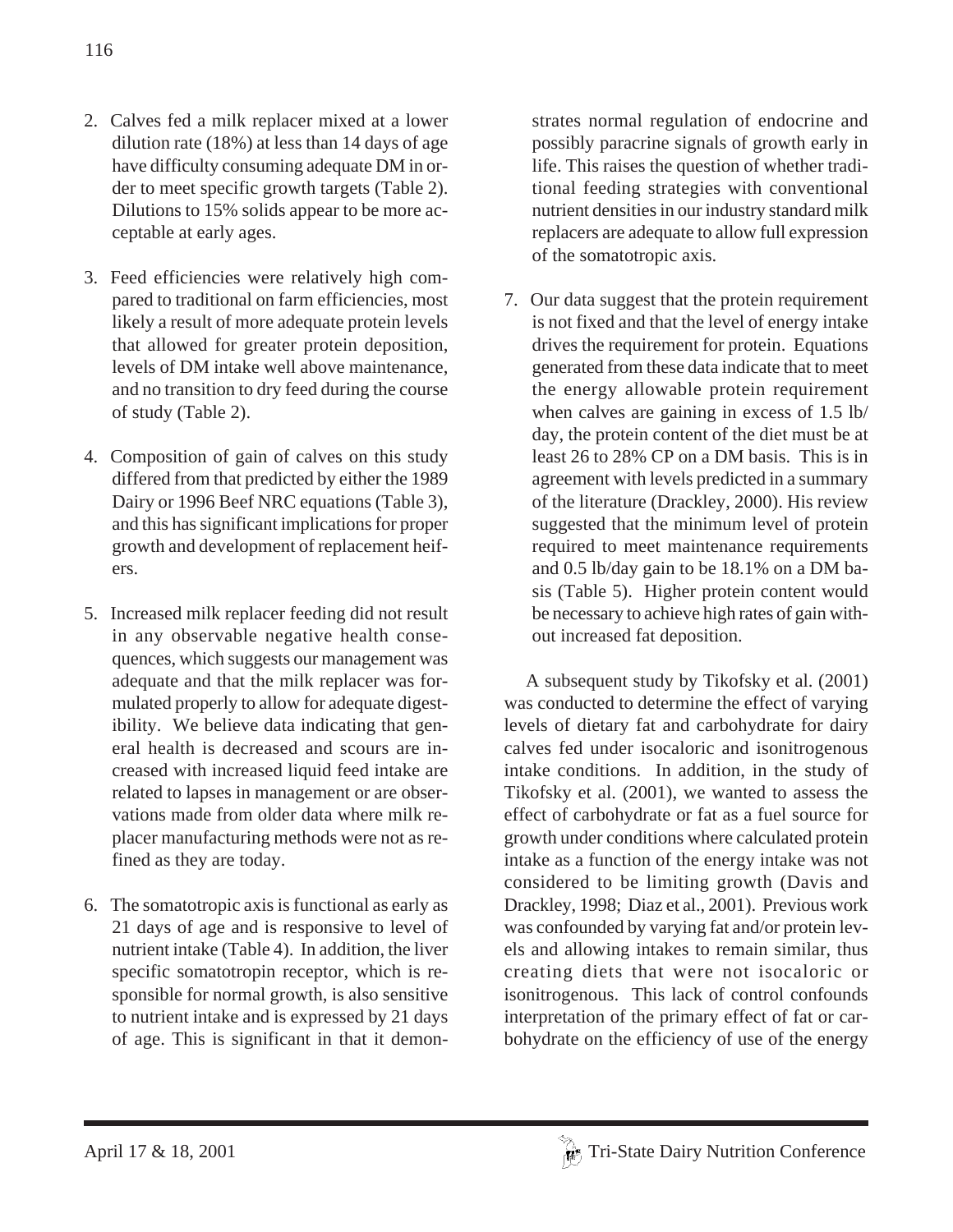source on growth rate or body composition. The receiving protocol was similar to the study of Diaz et al. (2001).

 Milk replacer formulations were manufactured according to protein and fat specifications determined by the investigators so that target DMI for each treatment would enable isocaloric and isonitrogenous intake conditions among treatments (Table 6). Treatment diets consisted of three specially formulated milk replacers (Milk Specialties, Co., Dundee, IL). The protein of all milk replacers was derived from all-milk sources, and the fat content was primarily tallow. Fat and lactose contents of all diets were formulated to deliver treatments that are defined as low fat, high lactose (LF); medium fat, medium lactose (MF); and high fat, low lactose (HF).

 Dry matter intake for calves on all treatments was calculated to deliver  $0.24$  Mcal/kg BW $^{0.75}$  for treatment day 1 through 14 and then increased to  $0.28$  Mcal/kg BW $^{0.75}$  from day 15 until final slaughter weight was reached. Targeted energy intakes for individual calves were adjusted every 7 days based on changes in animal weight. Dry matter intake targets were intended to create isocaloric and isonitrogenous dietary intake conditions. Feed consumption was measured at each feeding for each calf by subtracting the refused milk replacer from the total fed. Calves rarely refused any feed from any of the treatment diets. Free choice water was offered at all times. Dry feed was not offered.

 Mean slaughter weights and days on treatment are shown in Table 7. Mean days on treatment were similar for calves among treatments  $(P = 0.9)$ . Mean initial BW and mean final BW were similar among treatments ( $P = 0.83$  and 0.91, respectively), and consequently average rate of BW gain was similar among treatments ( $P = 0.66$ ). Gross

energy **(GE)** and protein intakes of milk replacer diets are shown in Table 7. No differences were detected for protein intake  $(P = 0.79)$  and GE intake ( $P = 0.63$ ), thereby sustaining the desired effect of isocaloric and isonitrogenous intakes among treatments. There was a higher intake of fat as fat percentage in the diets increased from LF to HF ( $P = 0.001$ ). Compositional results are shown in Table 8.

 Results expressed as a percentage of whole empty body **(EB)** demonstrate the same pattern as weight results for all measured components. However, in this analysis, it is apparent that water, as a percentage of whole EB, is different between the LF and HF treatments  $(P = 0.04)$ . Therefore, means of dry EB composition among treatments were analyzed to determine if there was a tendency for a lower fat diet to promote the development of a leaner animal. On a water-free basis, protein and fat contents of the dry EB composition were different between LF and MF, and LF and HF treatments ( $P = 0.006$  and 0.003, respectively). Therefore, animals on LF deposited less fat, resulting in the development of leaner animals.

Significant results from the study of Tikofsky et al. (2001) were:

- 1. Treatments remained isocaloric and isonitrogenous throughout the course of the study, thus providing us with better interpretive data than previous studies.
- 2. Increasing the level of carbohydrate  $(-55%)$ and lowering the fat  $(-15%)$  to levels within this experiment was not detrimental to digestive capacity and suggests that there is a critical upper level of carbohydrate intake that affects digestion and scours.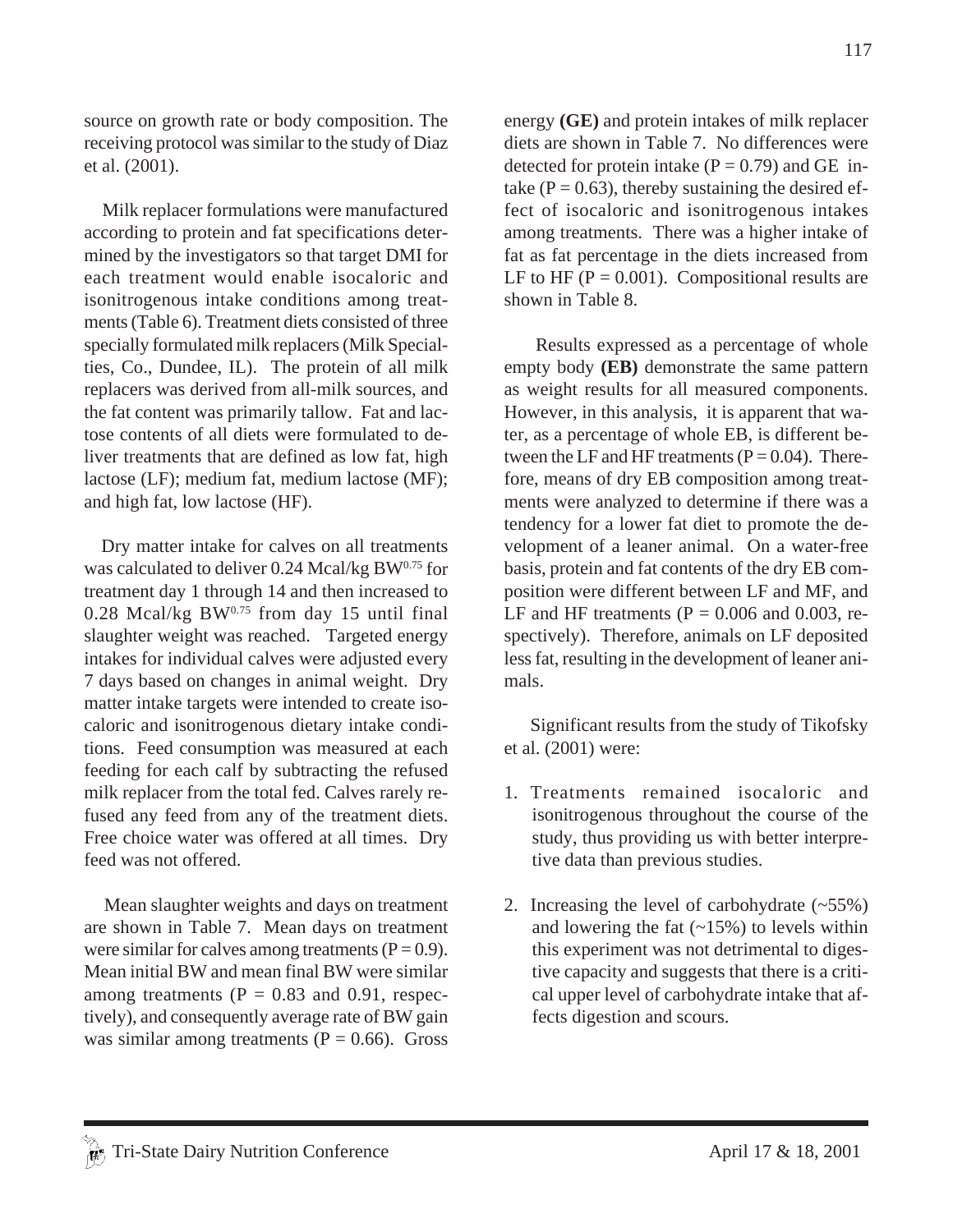- 4. Increasing dietary fat intake increased body fat deposition and was not used any more efficiently as a fuel source for protein retention (or "you are what you eat").
- 5. Under conditions of isocaloric and isonitrogenous intakes, body composition could be altered by diet composition, independent of growth rate; therefore, rate of gain should not be a sole means of assessing the efficacy of a nutrition regimen for milk replacer-fed calves.

 Based on the results of the study by Smith et al. (1998), a follow-up study was conducted to determine if calves fed an industry standard milk replacer (20% CP; 20% fat) at conventional rates (1.4% BW as DM per day) developed an active somatotropic axis compared to calves fed a higher protein (30% CP; 20% fat) milk replacer at 2.4% BW as DM per day (Bork et al., 2000). Calves were fed twice daily and weighed twice weekly. Intake was adjusted weekly. No dry feed was offered. Additionally, blood was sampled weekly and sent to Dr. Brian Nonnecke at the National Animal Disease Center in Ames, Iowa for evaluation of immune competency. Separate blood samples were taken weekly for analyses of plasma urea nitrogen, IGF-I, and other metabolites.

 Growth rates were significantly different between treatments and were directly related to DM intake (Table 9). There was an 85 lb advantage at the end of 63 days of treatment for calves fed at 2.4% BW. Calves fed under a more conventional system did not respond as well to a bovine somatotropin **(bST)** challenge at 5 weeks of life as those fed an accelerated amount of milk replacer (Table 10). A surprising observation was the increase in growth rate observed with the TRT 2 calves the week following the bST challenge. There was no change in DM intake during this period. The implication of this study is that current strategies for calf nutrition might not allow for normal expression of growth via the somatotropic axis. In lactating dairy cattle, this same condition would be considered very poor nutritional management. It is interesting to note that the plasma IGF-I levels correlated ( $r = 0.97$  with growth rate in the TRT 2 calves, but the correlation in the TRT 1 calves was less  $(r = 0.70)$ .

 Data on the effects on the immune system are still developing but suggest that higher levels of intake early in life have positive effects on the maturation of the immune system (Nonnecke et al., 2000). Previous data have indicated that lower levels of intake can impair the responses of the immune system in neonatal calves (Williams et al., 1981; Pollack et al., 1993, 1994).

 Recognizing that in order for this programmatic approach to calf rearing to succeed, a successful weaning program must be developed. One of the historical challenges to calf programs that included the feeding of increased amounts of milk or milk replacer was a phenomenon called "post-weaning slump." To overcome this situation, we rationalized the problem as such: if a calf stopped growing, it is either ill or the diet provided to the calf is inadequate and is not meeting the requirements for maintenance and growth at that specific time. We approached the problem from the perspective that the diet did not supply the amount and type of nutrients to support the rate of gain the calf had been accustomed to, and thus, growth was reduced. The data describing the development of the rumen suggests that basic rumen function is occurring by three weeks after dry feed intake has been

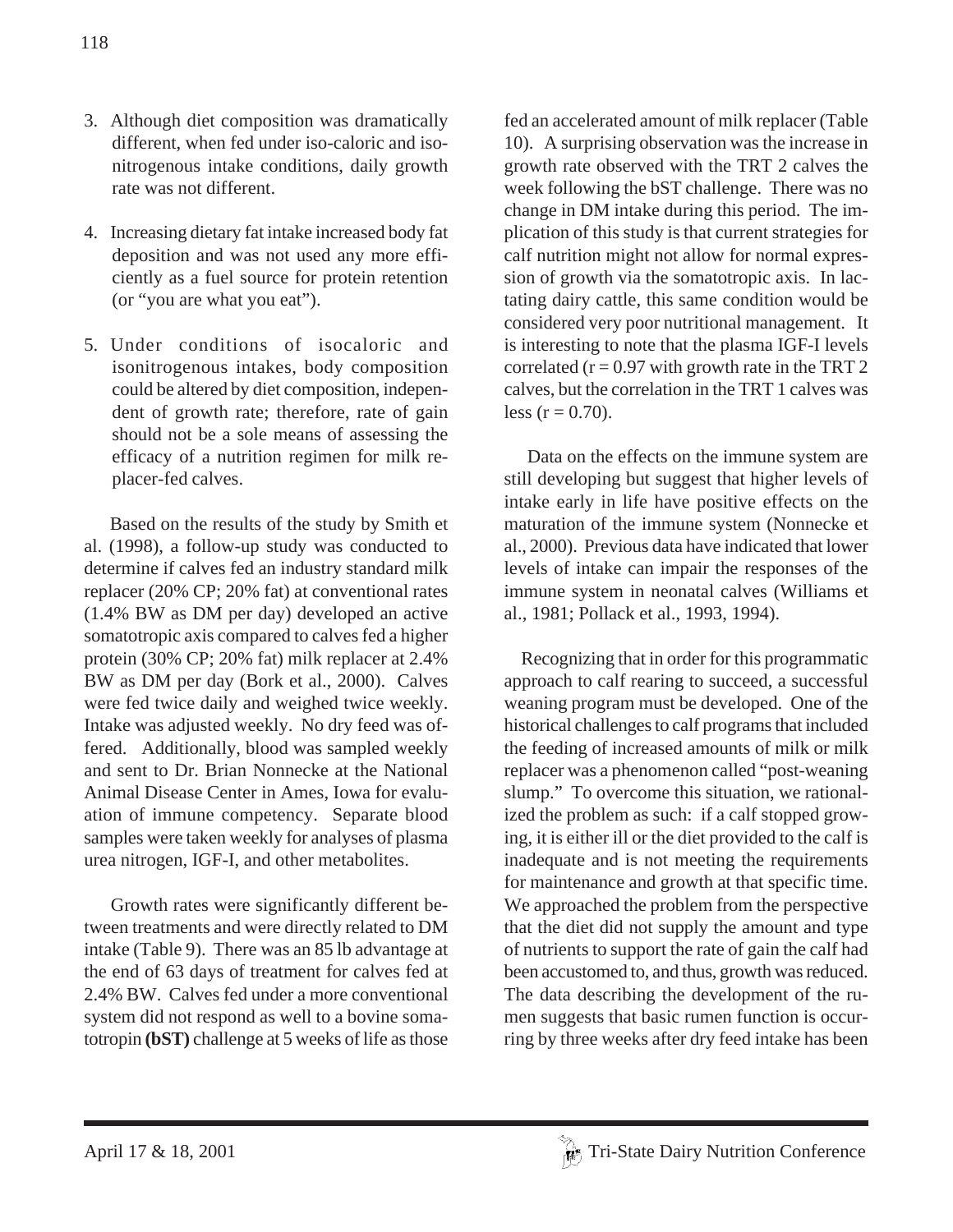initiated (Warner, 1991).

 We formulated a new starter diet the had ingredients and nutrient profiles known to enable both adequate ruminal fermentation for rapid development at low levels of intake and supply the calf with a good profile of post-ruminally available nutrients in order to maintain an adequate growth rate while rumen function is developing. We then conducted a study to determine how well our weaning "system" worked. In order to fully test the system, we again employed the use of somatotropin challenges to determine if the somatotropic axis comes uncoupled during the weaning phase. If nutrient supply was inadequate, we would anticipate that the response to somatotropin would be relatively non-existent, and there would be no rise in circulating IGF-I. Therefore, our objectives in this study were: (1) to compare the responses to repeated somatotropin challenges during the weaning period, and (2) to compare the response to a somatotropin challenge between heifer and bull calves.

 Calves fed solely a high protein (30% CP) milk replacer are responsive to short-term somatotropin challenge by 3 weeks of age (Smith et al., 1998, 1999). In terms of circulating IGF-1, responsiveness is related to rate of gain and BW. Milk-fed animals commonly go through a growth slump at weaning. If so, the response to somatotropin challenge may be depressed at that time. Our first objective was to measure the change in circulating IGF-1 in calves following bST challenge prior to, during, and after weaning (Smith and Van Amburgh, 2000).

 Calves received 4 L colostrum initially, then were fed a 30% CP, 20% fat milk replacer twice daily (milk replacer DM at 2% of BW per day) and free choice water. Calves were weighed weekly and feed amounts adjusted accordingly. Calves were first offered starter (26.5% CP, 0.50 Mcal NE $^{\text{g}}$ /lb, DM basis; Table 11) after reaching 220 lb BW. When starter was introduced, milk replacer DM was offered at 1% BW per day for one week, then at 0.5% BW per day for one week before being discontinued. The challenge protocol consisted of injecting 120 mg/kg BW of bST once daily for three days. The first bST challenge was performed when calves weighed about 235 lb. Two weeks later, which was 10 days after starter was first offered and milk replacer restricted, the second bST challenge was performed. The third bST challenge took place two weeks after the second challenge and 10 days after calves had been completely weaned from milk replacer.

- · Although heifers had a significantly decreased rate of gain the first week of weaning (Figure 1), they still gained nearly one pound per day (0.95 lb/day).
- · By the third week after the start of the weaning protocol, gains had returned to their preweaning level (Figure 1).
- · Total DM intake dipped slightly the first week of weaning, then increased rapidly once milk replacer feeding was discontinued (Figure 2).
- $\cdot$  Circulating IGF-1 was not different ( $P = 0.61$ ) between heifers and bulls.
- The response to bST challenge was not different  $(P = 0.9)$  among the three challenge periods.
- The response to challenge was greater in heifers than bulls ( $P = 0.04$ ).
- Growth rates for heifers and bulls across the challenge periods were not significantly different ( $P = 0.18$ ), averaging 2.2 and 2.4 lb/ day, respectively.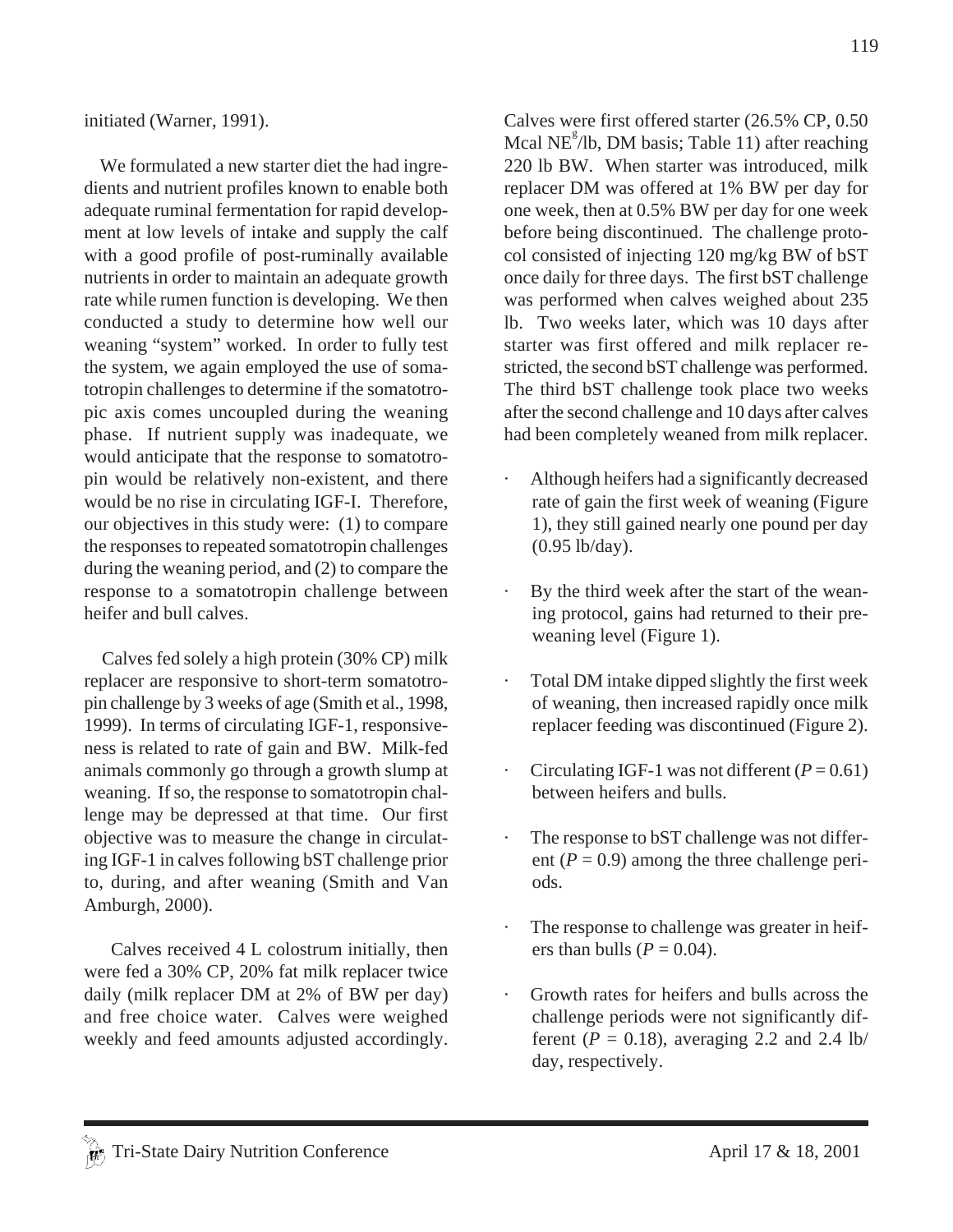The step-down weaning protocol followed in this study minimized the occurrence of a postweaning "slump" in growth despite the fact that starter was first introduced as milk replacer was reduced (Smith and Van Amburgh, 2000). Weaning had no significant impact on the IGF-1 response to somatotropin challenge in this study and is likely related to the capacity of the starter to deliver adequate nutrients. With the small number of calves in this study, biological variation between calves was greater than gender-related differences in response to somatotropin when weaned at 235 lb. Thus, we conclude that calves can be weaned without uncoupling the somatotropic axis and results of studies of milk-replacerfed bull calves can be applied to heifers.

# **Integration**

 Recent work has suggested that the mammary gland of replacement heifers is not affected by growth rates up to 200 lb of BW (Sejrsen et al., 2000) so that should not be a concern for this early stage of growth. To further the approach of feeding greater nutrients during the milk feeding phase, a study compared the performance of calves from birth through the first lactation when they were fed either milk replacer (23% CP, 18% fat) or allowed to suckle the dam for 15 min three times a day for the first 6 weeks of life (Bar-Peled, et al., 1997). Both treatments were designed to deliver the same amount of intake on a weight basis. Growth rates were higher for the calves allowed to suckle for the first 6 weeks; however, the calves fed milk replacer adapted to dry feed faster and gained more weight by 12 weeks of age than the suckling calves. But the suckled calves, bred at the same weight, conceived and calved 30 days earlier than the milk replacer fed calves, were 3 inches taller, 80 lb heavier, and produced 998 lb more milk in the first lactation. The only known treatment difference between those calves was the dietary composition and amount of nutrients consumed during the first 6 weeks of life.

 Our understanding of the nutrient requirements of calves and the management of that nutrient delivery has increased in the last few years. Similar work exploring body composition of neonatal calves has been underway at the University of Illinois by Dr. Jim Drackley and demonstrates similar responses to nutrition and dietary composition to the data discussed in this paper (Barlett, 2001). The data generated allows us to develop nutritional programs in early life that can enhance not only growth rate but deliver what we consider to be more appropriate body composition early in life. With this increased understanding comes the ability to improve on-farm management of calf programs.

 Based on the endocrine responses (i.e. increased responsiveness to bST challenge and higher basal circulating levels of IGF-I), more biologically normal growth appears to be that in excess of our current industry practice for the first 6 to 8 weeks of life. We have developed weaning programs and diet formulations that enhance growth rates through this approach to feeding calves. Subsequently, further work is currently underway to determine if the application of this information will enhance lifetime profitability.

# **References**

Bar-Peled, U., B. Robinzon, E. Maltz, H. Tagari, Y. Folman, I. Bruckental, H. Voet, H. Gacitua, and A. R. Lehrer. 1997. Increased weight gain and effects on production parameters of Holstein heifer calves that were allowed to suckle from birth to six weeks of age. J. Dairy Sci. 80:2523-2528.

Bartlett, K.S. 2001. Interactions of protein and energy supply from milk replacers on growth and body composition of dairy calves. M.S. Thesis, University of Illinois, Urbana-Champaign.

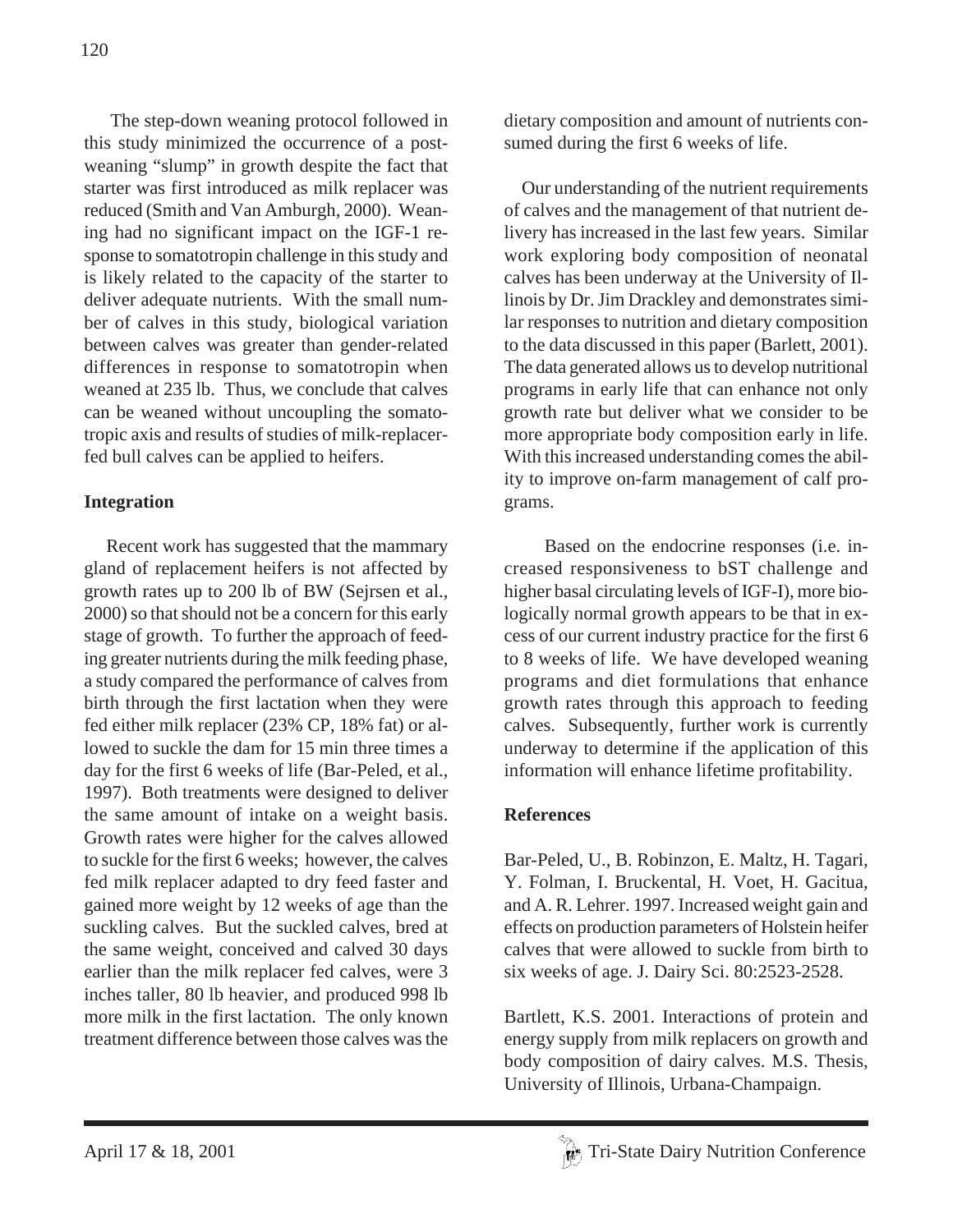Bork, A.L., J.M. Smith, M.R. Foote, and M.E. Van Amburgh. 2000. The somatotropic axis of young calves can be modulated by nutrition and bST. J. Dairy Sci. 83 (Suppl. 1):143. (Abstr.)

Davis, C.L., and J.K. Drackley. 1998. The Development, Nutrition, and Management of the Young Calf. Iowa State University Press, Ames, IA.

Diaz, M.C., M.E. Van Amburgh, J.M. Smith, J.M. Kelsey, and E.L. Hutten. 2001. Composition of growth of Holstein calves fed milk replacer from birth to 105 kilogram body weight. J. Dairy Sci. 84 (in press).

Donnelly, P.E. 1983. Effects of dietary carbohydrate:fat ratio on growth and body composition of milk-fed calves. N. Z. J. Agric. Res. 26:71-77.

Donnelly, P.E. and J.B. Hutton. 1976a. Effects of dietary protein and energy on the growth of Friesian bull calves. I. Food intake, growth, and protein requirements. N. Z. J. Agric. Res. 19:289-297.

Donnelly, P.E. and J.B. Hutton. 1976b. Effects of dietary protein and energy on the growth of Friesian bull calves. II. Effects of level of feed intake and dietary protein content on body composition. N. Z. J. Agric. Res. 19:409-414.

Drackley, J.K. 2000. Calf nutrition related to heifer growth and longevity. Pages 153-168. Proc. Minnesota Nutrition Conference. Department of Animal Science, University of Minnesota, St. Paul.

Gerrits, W.J.J., G.H. Tolman, J.W. Schrama, S. Tamminga, M.W. Bosch, and W.A. Verstegen. 1996. Effect of protein and protein-free energy intake on protein and fat deposition rates in pre ruminant calves of 80 to 240 kg live weight. J. Anim. Sci. 74:2129-2139.

National Research Council. 1989. Nutrient Requirements of Dairy Cattle. Natl. Acad. Sci., Washington, DC.

National Research Council. 1996. Nutrient Requirements of Beef Cattle. Natl. Acad. Sci., Washington, DC.

Nonnecke, B.J., M.E. Van Amburgh, M.R. Foote, J.M. Smith, and T.H. Elsasser. 2000. Effects of dietary energy and protein on the immunological performance of milk replacer-fed Holstein bull calves. J. Dairy Sci. 83 (Suppl. 1):135. (Abstr.)

Pollack, J.M., T.G. Rown, J.B. Dixon, and S.D. Carter. 1994. Level of nutrition and age at weaning: effects on humoral immunity in young calves. Br. J. Nutr. 71:239-248.

Pollack, J.M., T.G. Rown, J. B. Dixon, S.D. Carter, D. Spiller, and H. Warenius. 1993. Alteration of cellular immune responses by nutrition and weaning in calves. Res. Vet. Sci. 55:298-306.

Sejrsen, K., S. Purup, M. Vestergaard, and J. Fodager. 2000. High body weight gain and reduced bovine mammary growth: physiological basis and implications for milk yield. Domes. Anim. Endo. 19:93-104.

Smith, J.M., M.C. Diaz, M.E. Van Amburgh, D.E. Bauman, and M.C. Lucy. 1998. Ontogeny of the somatotropic axis in milk-fed bull calves between birth and 105 kg. Pages 119-129. Proc. Cornell Nutr. Conf., Cornell University, Ithaca, NY.

Smith, J.M., M.D. Diaz, M.E. Van Amburgh, M.C. Lucy, and D.E. Bauman. 1999. Metabolic responses to short-term bST administration in milkfed bull calves between birth and 100 days of age. J. Anim. Sci. 77 (Suppl. 1):157. (Abstr.)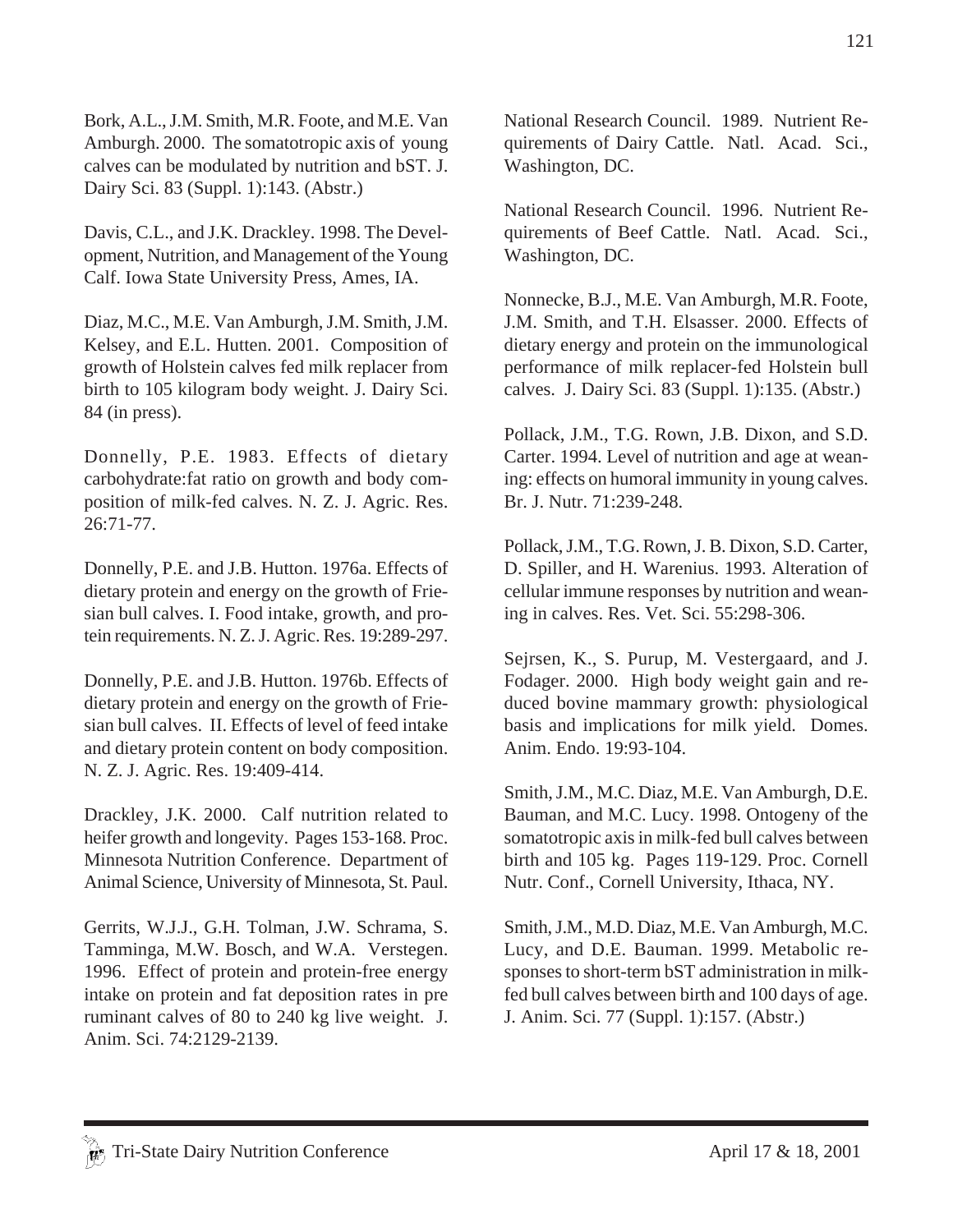Smith, J.M., and M.E. Van Amburgh. 2000. Response to repeated bST challenges around weaning in Holstein heifer and bull calves. J. Dairy Sci. 83 (Suppl. 1) :144 (Abstr.)

Tikofsky, J.N, M.E. Van Amburgh, and D.A. Ross. 2001. Effect of varying carbohydrate and fat levels on body composition of milk replacerfed calves. J. Anim. Sci. 79: (accepted).

Warner, R.G. 1991. Nutritional factors affecting the development of a functional ruminant – a historical perspective. Pages 1-19. Proc. Cornell Nutr. Conf., Ithaca, NY.

Williams, P.E.V., D. Day, A.M. Raven, and J.A. McLean. 1981. The effect of climatic housing and level of nutrition on the performance of calves. Anim. Prod. 32:133-141.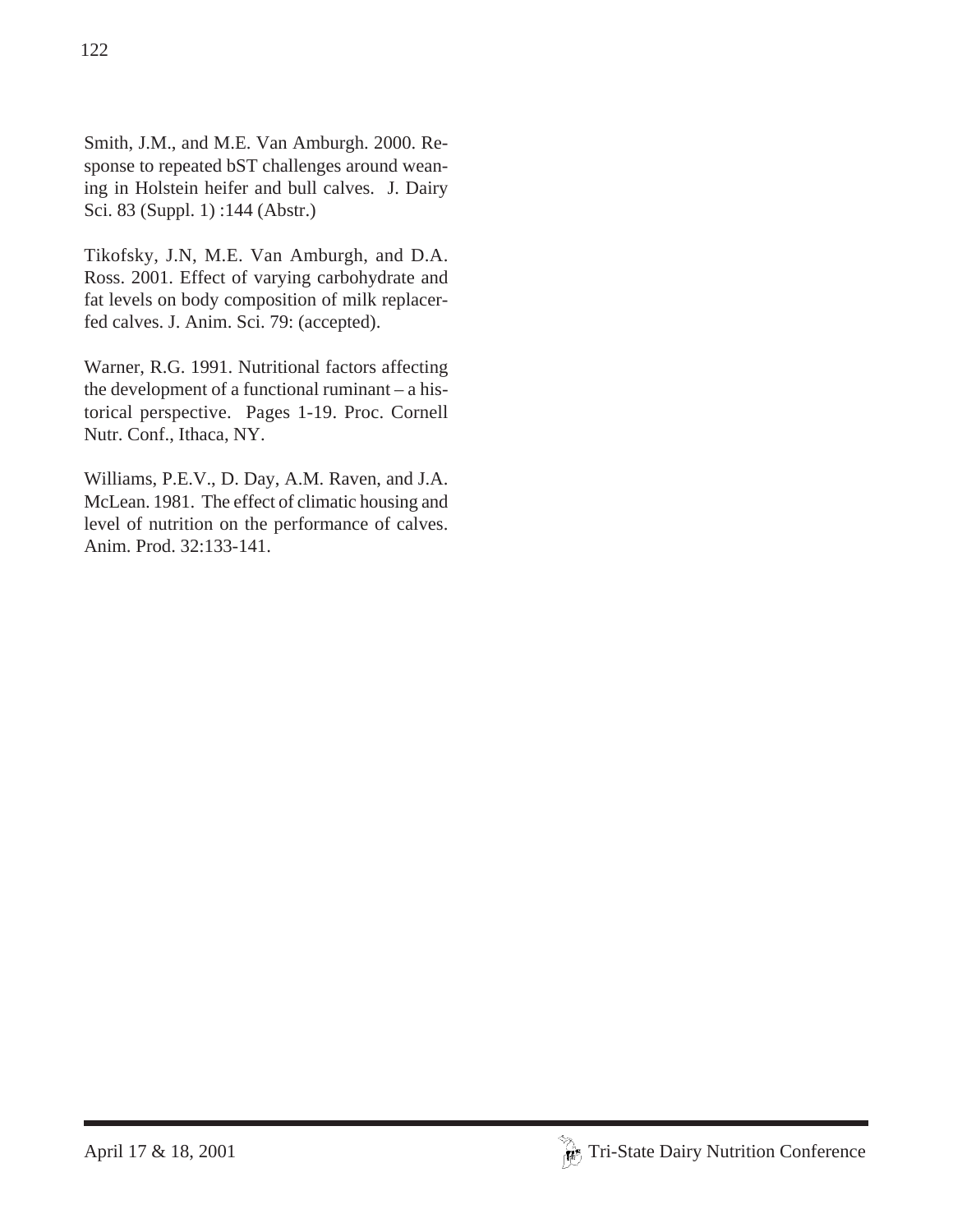| Component                | Treatment 1 | Treatment 2 | Treatment 3 |  |
|--------------------------|-------------|-------------|-------------|--|
|                          |             |             |             |  |
| DM, %                    | 96.2        | 95.8        | 96.0        |  |
| Protein, % of DM         | 31.2        | 29.5        | 30.6        |  |
| Fat, % of DM             | 20.0        | 21.0        | 20.2        |  |
| Lactose, % of DM         | 42.9        | 43.4        | 43.0        |  |
| Ash, % of DM             | 5.90        | 6.10        | 6.30        |  |
| Calcium, % of DM         | 1.10        | 1.03        | 1.24        |  |
| Phosphorus, % of DM      | 0.71        | 0.70        | 0.77        |  |
| Gross energy, $kcal/g$   | 4.97        | 5.19        | 4.92        |  |
| Vitamin $A^2$ , KIU/kg   | 60.0        | 30.0        | 15.0        |  |
| Vitamin $D_3^2$ , KIU/kg | 20.0        | 15.0        | 10.0        |  |
| Vitamin $E^2$ , IU/kg    | <b>200</b>  | 150         | 100         |  |

**Table 1.** Chemical composition of milk replacer fed to calves at three levels of intake in the study of Diaz et al.  $(2001)^1$ .

1 Each treatment represents a separate batch of milk replacer.

<sup>2</sup>Vitamin levels were the formulated levels and were based on the expected level of DM intake (1, 3, and 4% of body weight per day for treatments 1, 2 and 3, respectively) necessary to achieve the target growth rates.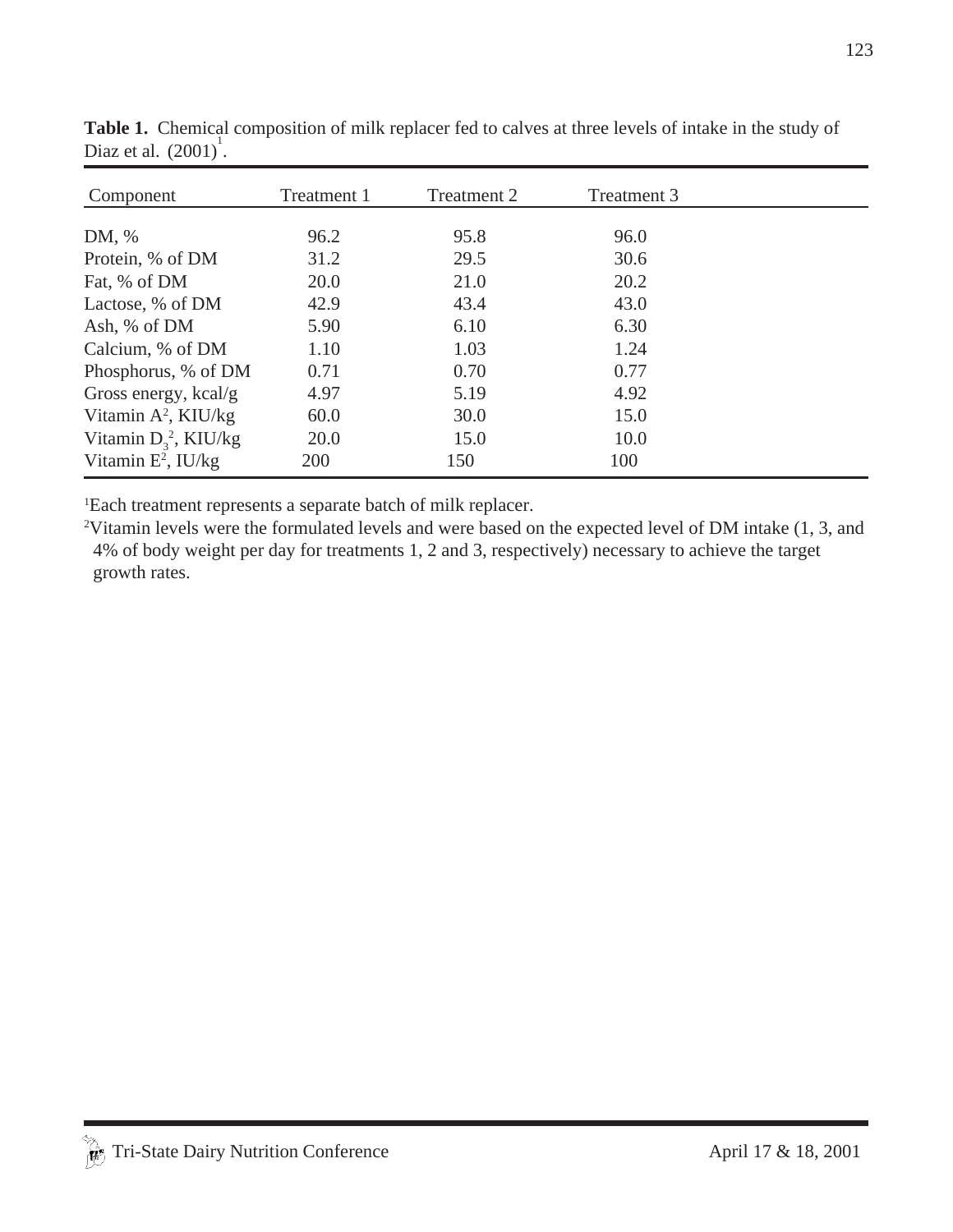| take, and growth performance of calves fed three levels of milk replacer and slaughtered at three<br>;<br>;<br>; | ady of Diaz et al. (2001<br>$\frac{1}{2}$ |
|------------------------------------------------------------------------------------------------------------------|-------------------------------------------|
|                                                                                                                  |                                           |
|                                                                                                                  |                                           |

| TRT <sup>2</sup><br>P  |         |                             | 0.9              | 0.9                         | 0.02                             | 0.04               | 0.04                | 0.001               | 0.001                          | 0.003              | 0.4                                       |                                                                                                                                                                |  |  |  |  |
|------------------------|---------|-----------------------------|------------------|-----------------------------|----------------------------------|--------------------|---------------------|---------------------|--------------------------------|--------------------|-------------------------------------------|----------------------------------------------------------------------------------------------------------------------------------------------------------------|--|--|--|--|
| SE                     |         |                             | 2.8              | 2.8                         |                                  | $1.9$<br>7.8       | 0.02                | 0.05                | 0.03                           | 0.09               | 1.29                                      |                                                                                                                                                                |  |  |  |  |
|                        | $\circ$ | 231                         | 97.0             | 229.2°                      | $50.0^{\circ}$                   | $186.2^{\circ}$    | $3.72^{\circ}$      | $2.48^{\circ}$      | 0.70 <sup>b</sup>              | 2.67 <sup>b</sup>  | 10.2                                      |                                                                                                                                                                |  |  |  |  |
| Treatment 3            | $\circ$ | 187                         | 97.0             | $185.1^{b}$                 | 34.0 <sup>b</sup>                | 110.9 <sup>b</sup> | 3.26 <sup>b</sup>   | 2.67 <sup>b</sup>   | $0.76\ensuremath{^\mathrm{a}}$ | $2.58^{b}$         | 12.4 <sup>b</sup>                         |                                                                                                                                                                |  |  |  |  |
|                        | $\circ$ | 143                         | 100.9            | $149.8^{\circ}$             | 24.0 <sup>a</sup>                | 59.5ª              | $2.49^{\rm a}$      | 2.39 <sup>a</sup>   | $0.78^{\rm a}$                 | $2.05^{\circ}$     | $\approx$<br>10.1                         |                                                                                                                                                                |  |  |  |  |
|                        | $\circ$ | 231                         | 98.1             | $225.9^\circ$               | $62.0^{\circ}$                   | $209.4^{\circ}$    | $3.37^{b}$          | $2.15^{b}$          | $0.62^{\circ}$                 | 2.07 <sup>a</sup>  | $9.4^\circ$                               |                                                                                                                                                                |  |  |  |  |
| Treatment <sub>2</sub> | $\circ$ | 187                         | 99.6             | $189.5^{b}$                 | 39.0 <sup>b</sup>                | $127.4^{b}$        | 3.26 <sup>b</sup>   | $2.45^{\circ}$      | $0.60^{\rm b}$                 | 2.30 <sup>b</sup>  | 13.1 <sup>b</sup>                         |                                                                                                                                                                |  |  |  |  |
|                        | $\circ$ | 143                         | 97.9             | 149.8 <sup>a</sup>          | 25.0 <sup>a</sup>                | 66.1ª              | 2.64 <sup>a</sup>   | $2.46^{a}$          | $0.57^{\rm a}$                 | 2.07 <sup>ab</sup> | $12.5^{\mathrm{a}}$                       |                                                                                                                                                                |  |  |  |  |
|                        | $\circ$ | 231                         | 105.4            | $232.5^\circ$               | 98.5°                            | 196.0°             | 1.98 <sup>b</sup>   | $1.23^{\circ}$      | $0.42^{b}$                     | $1.30^{\rm a}$     | 10.2                                      |                                                                                                                                                                |  |  |  |  |
| Treatment              | $\circ$ | 187                         | 98.8             | $187.0^{\circ}$             | 67.0 <sup>b</sup>                | 131.4 <sup>b</sup> | $1.90^{\mathrm{b}}$ | 1.44 <sup>b</sup>   | $0.65$ <sup>a</sup>            | $1.32^\mathrm{a}$  | 9.3 <sup>b</sup>                          |                                                                                                                                                                |  |  |  |  |
|                        | $\circ$ | 143                         | 98.5             | $144.4^{\circ}$             | $40.0\ensuremath{^{\mathrm{a}}}$ | $70.5^{\rm a}$     | 1.76 <sup>a</sup>   | $1.62$ <sup>a</sup> | $0.65\mathrm{^a}$              | 1.15 <sup>a</sup>  | 12.0 <sup>a</sup>                         |                                                                                                                                                                |  |  |  |  |
|                        |         | Target slaughter weight, lb | Birth weight, lb | Actual slaughter weight, lb | Days on treatment                | Total DMI, lb      | Daily DMI, lb       | DMI, % of BW        | Gain/feed, lb/lb               | ADG, lb/day        | Plasma urea nitrogen <sup>8</sup> , mg/dl | aby alues with different superscripts differ (P < 0.05) by slaughter weight within treatment.<br><sup>2</sup> Probability of differences among treatment (TRT) |  |  |  |  |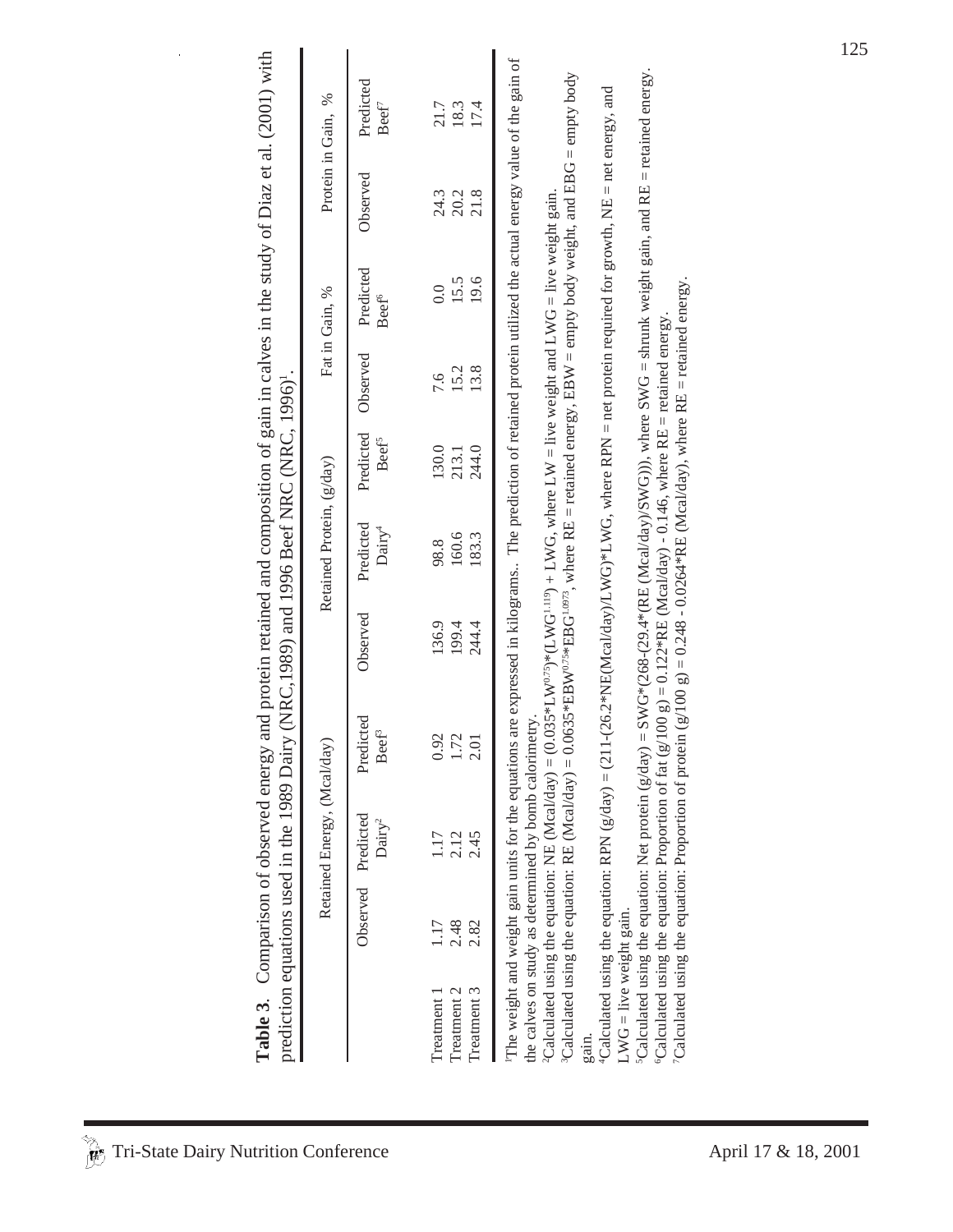|                           |                          | Target daily gain (lb/day) |     |     |
|---------------------------|--------------------------|----------------------------|-----|-----|
| Plasma IGF-I values       |                          | 1.1                        | 2.1 | 3.1 |
| $(ng/ml)$ summarized      | Pre challenge (baseline) | 143                        | 243 | 267 |
| over all slaughter        | Post 14-hour             | 293                        | 500 | 527 |
| weights (143, 187, 231lb) | Post 24-hour             | 230                        | 367 | 430 |

**Table 4.** Calf plasma insulin-like growth factor-I (IGF-I; ng/ml) concentrations from the study of Smith et al. (1998). Pre-challenge samples were taken four days prior to slaughter. Pre-challenge samples were taken either 14- or 24-hr after the third daily somatotropin injection.

**Table 5.** Effect of rate of body weight gain with constant initial body weight (100 lb) on protein requirements of pre-weaned dairy calves (adapted from Davis and Drackley, 1998) (From Drackley,  $2000$ ).<sup>1</sup>

| Rate of gain<br>(lb/day) | <b>ME</b><br>(Mcal/day) | ADP<br>(g/day) | Required DMI <sup>2</sup><br>(lb/day) | CP required<br>% of DM |
|--------------------------|-------------------------|----------------|---------------------------------------|------------------------|
| $\overline{0}$           | 1748                    | 28             | 0.84                                  | 8.3                    |
| 0.50                     | 2296                    | 82             | 1.11                                  | 18.1                   |
| 1.00                     | 3008                    | 136            | 1.45                                  | 22.9                   |
| 1.50                     | 3798                    | 189            | 1.83                                  | 25.3                   |
| 2.00                     | 4643                    | 243            | 2.24                                  | 26.6                   |
| 2.50                     | 5532                    | 297            | 2.67                                  | 27.2                   |
| 3.00                     | 6457                    | 350            | 3.12                                  | 27.6                   |

 ${}^{1}$ ME = metabolizable energy, ADP = apparently digestible protein, and DMI = dry matter intake. <sup>2</sup>Amount of milk replacer DM containing 2075 kcal ME/lb DM needed to meet ME requirements.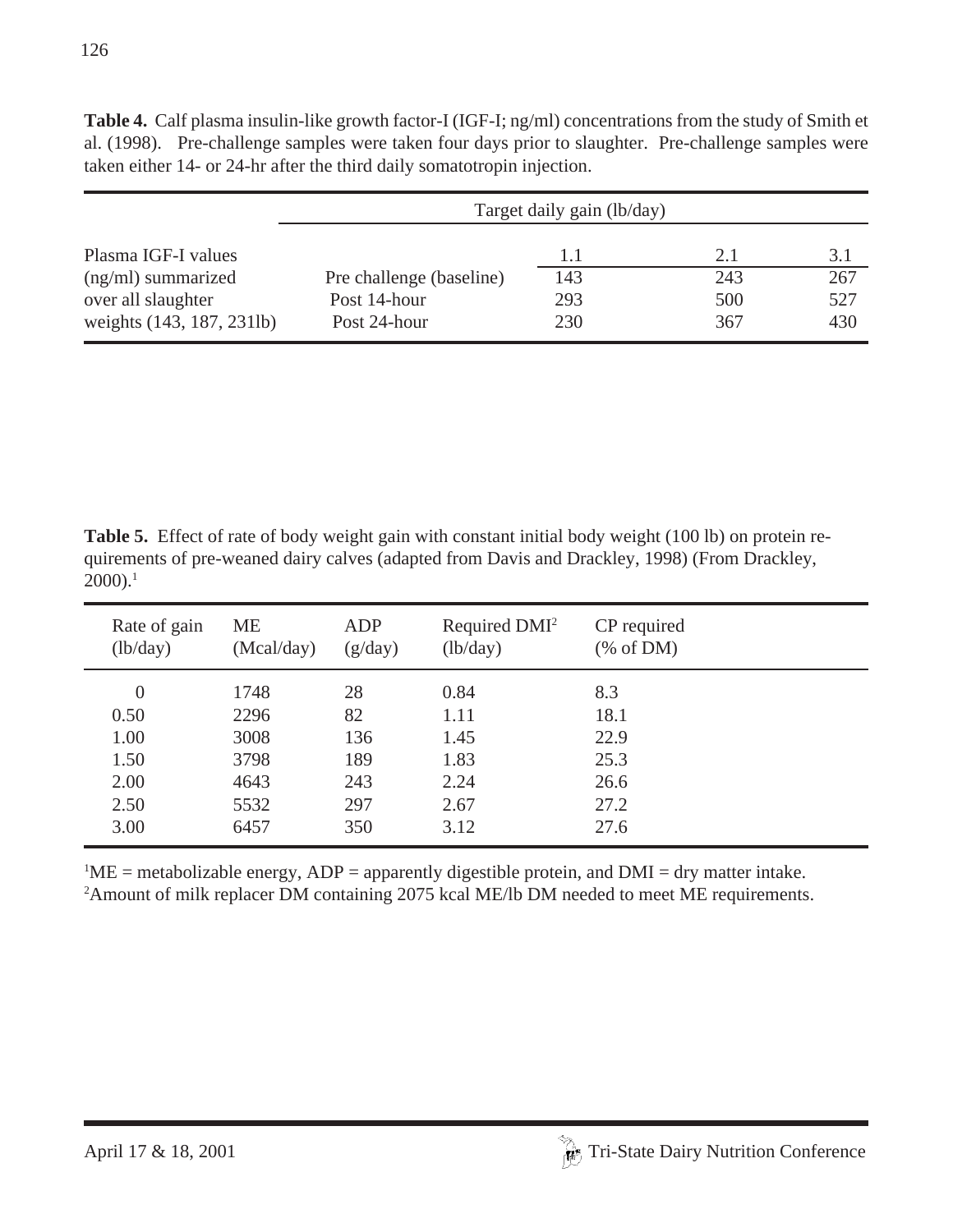|                                  | Low fat | Medium fat | High fat |  |
|----------------------------------|---------|------------|----------|--|
| Dry matter, %                    | 97.2    | 96.9       | 96.3     |  |
| GE <sup>a</sup> , Mcal/kg DM     | 4.62    | 5.09       | 5.77     |  |
| Protein, % of DM                 | 23.54   | 24.80      | 27.00    |  |
| Fat, % of DM                     | 14.79   | 21.62      | 30.62    |  |
| Lactose <sup>b</sup> , % of $DM$ | 55.29   | 46.69      | 35.36    |  |
| Ash, % of DM                     | 6.37    | 6.89       | 7.02     |  |
| Ca, % of DM                      | 0.83    | 0.92       | 1.01     |  |
| P, % of DM                       | 0.67    | 0.73       | 0.74     |  |
| Magnesium, % of DM               | 0.14    | 0.15       | 0.15     |  |
| Potassium, % of DM               | 1.72    | 1.78       | 1.78     |  |
| Sodium, % of DM                  | 0.77    | 0.84       | 0.89     |  |
| Vitamin A, KIU                   | 16,500  | 18,117     | 20,060   |  |
| Vitamin D, KIU                   | 5,883   | 6,039      | 6,686    |  |
| Vitamin E, IU                    | 110     | 21         | 134      |  |

**Table 6.** Milk replacer diet specifications on a dry matter basis for calves fed on the study of Tikofsky et al. (2001).

<sup>a</sup>Gross energy. <sup>b</sup>Lactose determined by difference.

**Table 7.** Days on treatment, initial and final full body weight, average daily gain for all treatments, and calculated dry matter intake and measured intakes of  $GE<sup>1</sup>$ , protein, and fat for calves on the study of Tikofsky et al. (2001).

|                                              | Low fat          | Medium fat      | High fat         | <b>SEM</b> | $\boldsymbol{P}$ |  |
|----------------------------------------------|------------------|-----------------|------------------|------------|------------------|--|
| $\mathsf{n}$                                 | 8                | 8               | 8                |            |                  |  |
| Days on treatment                            | 54.6             | 56.1            | 55.1             | 2.7        | 0.90             |  |
| Initial body weight, lb                      | 105              | 104             | 102              | 2.2        | 0.83             |  |
| Final body weight, lb                        | 190              | 188             | 188              | 1.3        | 0.91             |  |
| Average daily gain, lb                       | 1.6              | 1.5             | 1.6              | 0.03       | 0.66             |  |
| Intakes during respective days on treatment: |                  |                 |                  |            |                  |  |
| Dry matter, lb                               | 122 <sup>x</sup> | $116^{xy}$      | 103 <sup>y</sup> | 2.49       | 0.02             |  |
| GE, Mcal                                     | 257.6            | 268.8           | 270.3            | 12.83      | 0.63             |  |
| Protein, lb                                  | 28.7             | 28.8            | 27.8             | 0.62       | 0.79             |  |
| Fat, lb                                      | 18 <sup>x</sup>  | 25 <sup>y</sup> | $31.6^{z}$       | 0.60       | 0.001            |  |

<sup>1</sup>Gross energy.

 ${}^{2}$ SEM = standard error of mean.

 x,y,zValues with different superscripts are statistically different. Fisher's pairwise comparison used to determine differences between treatment means (individual error rate  $= 0.025$ ). ANOVA used to calculate overall P-value from F-statistic.

Tri-State Dairy Nutrition Conference April 17 & 18, 2001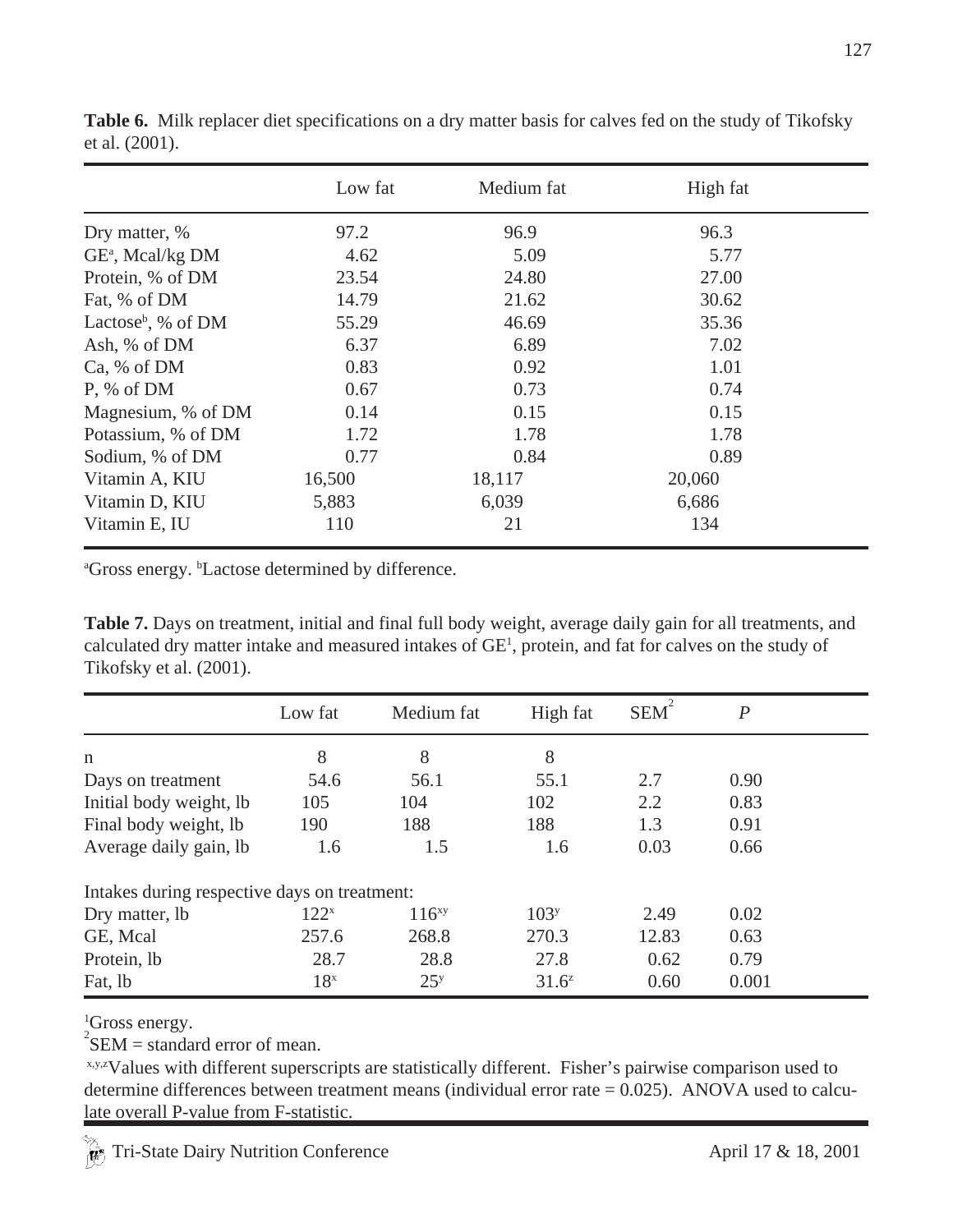|                       | Low fat            | Medium fat          | High fat           | SEM <sup>1</sup> | P     |
|-----------------------|--------------------|---------------------|--------------------|------------------|-------|
| Whole EB composition: |                    |                     |                    |                  |       |
|                       |                    |                     |                    |                  |       |
| EB protein, %         | 17.54              | 17.21               | 17.38              | 0.151            | 0.69  |
| EB fat, $%$           | $8.48^{x}$         | 9.91 <sup>y</sup>   | 11.0 <sup>y</sup>  | 0.253            | 0.002 |
| EB ash, $%$           | 3.63               | 3.42                | 3.33               | 0.086            | 0.37  |
| EB water, %           | $70.33^{x}$        | 69.43 <sup>xy</sup> | 68.25 <sup>y</sup> | 0.307            | 0.04  |
| Dry EB composition:   |                    |                     |                    |                  |       |
| EB protein, %         | 59.18 <sup>x</sup> | 56.42 <sup>y</sup>  | 54.85 <sup>y</sup> | 0.498            | 0.006 |
| EB fat, $%$           | $28.58^{x}$        | 32.36 <sup>y</sup>  | 34.63 <sup>y</sup> | 0.628            | 0.003 |
| EB, ash $%$           | $12.24^{x}$        | 11.23 <sup>xy</sup> | 10.53 <sup>y</sup> | 0.275            | 0.06  |

**Table 8.** Whole empty body (EB) and dry EB composition of calves fed three milk replacers varying in carbohydrate and fat contents fed at isocaloric and isonitrogenous levels (Tikofsky et al., 2001).

 ${}^{1}$ SEM = standard error of mean.

xyValues with different superscripts are statistically different. Fisher's pairwise comparison used to determine differences between treatment means (individual error rate = 0.025). ANOVA used to calculate overall P-value from F-statistic.

**Table 9.** Birth weight, final weight, average daily gain, and dry matter intake of calves fed to achieve two levels of performance on the study of Bork et al. (2000).<sup>1</sup>

|                            | Treatment 1<br>(conventional) | Treatment 2<br>(accelerated) | SЕ  | P value |  |
|----------------------------|-------------------------------|------------------------------|-----|---------|--|
| Initial weight (lb)        | 101                           | 101                          | 2.9 | 0.94    |  |
| Final weight (lb)          | 163                           | 249                          | 8.6 | 0.0001  |  |
| $\text{ADG (lb/day)}$      | 1.0                           | 2.42                         | 0.1 | 0.0001  |  |
| DM intake (% of BW)        | 1.4                           | 2.4                          | ND  | ND      |  |
| Stature difference, inches |                               | $+3.5$                       | 0.6 | 0.0001  |  |

 ${}^{1}$ SE = standard error, ADG = average daily gain, DM = dry matter, and ND = not determined.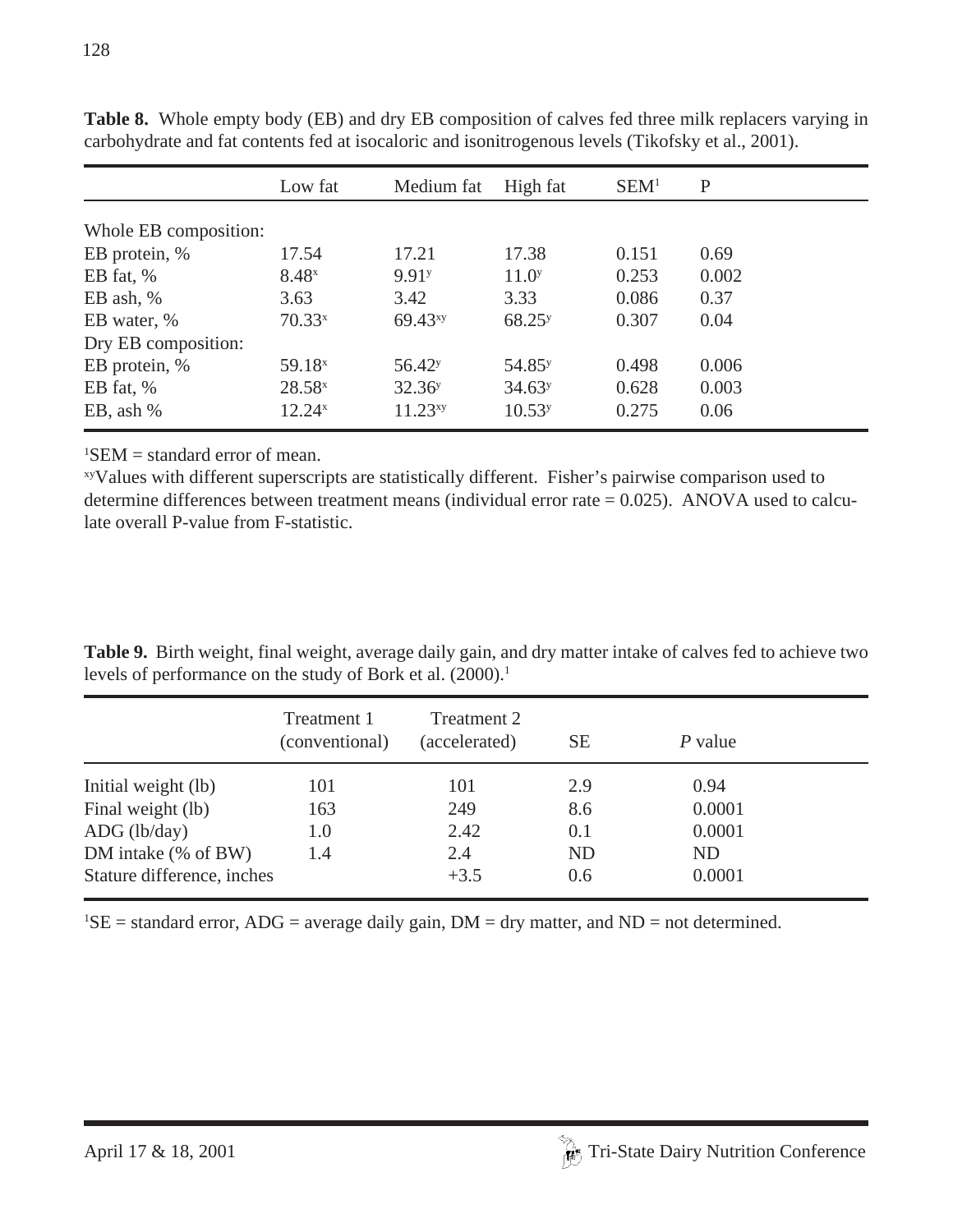|                                                                                              | IGF-I levels <sup>1</sup> (ng/ml) |                | P<            |  |
|----------------------------------------------------------------------------------------------|-----------------------------------|----------------|---------------|--|
|                                                                                              | Pre bST                           | 14 hr post-bST | Pre vs. 14 hr |  |
| Treatment 1 (conventional) (20% CP:20% fat) 78<br>Treatment 2 (accelerated) (30% CP:20% fat) | 152                               | 109<br>215     | 0.06<br>0.001 |  |

**Table 10.** Plasma concentrations of insulin-like growth factor-I (IGF-I) in calves fed two different milk replacers at either 1.4 or 2.4% of body weight dry matter and challenged with bovine somatotropin (bST) at five weeks of age (Bork et al., 2000).

1 Pooled Standard Error = 11.7

Table 11. Calf starter nutrient profile.<sup>1</sup>

| Dry matter (DM), %                 | 91.8   |  |
|------------------------------------|--------|--|
| Protein, %, of DM                  | 26.5   |  |
| Fat, % of DM                       | 3.1    |  |
| Ash, % of DM                       | 7.7    |  |
| Calcium, % of DM                   | 1.16   |  |
| Phosphorus, % of DM                | 0.68   |  |
| NEm (kcal/g)                       | 1.23   |  |
| NEg (kcal/g)                       | 1.10   |  |
| Vitamin A (IU/kg) <sup>†</sup>     | >15000 |  |
| Vitamin $D_3$ (IU/kg) <sup>†</sup> | >5000  |  |
| Vitamin E $(IU/kg)^{\dagger}$      | $>200$ |  |
| Lasalocid $(g/kg)^{\dagger}$       | 0.1    |  |

† Values shown for vitamin content are according to formulation.

1 Partial ingredient list: Dextrose, plasma, blood meal, citrus pulp, soyhulls, wheat midds, soybean meal, roasted soybeans, steam-flaked corn, molasses, dried whey, corn gluten meal, alfalfa meal, methionine, and lysine. Values reported are measured values except those marked.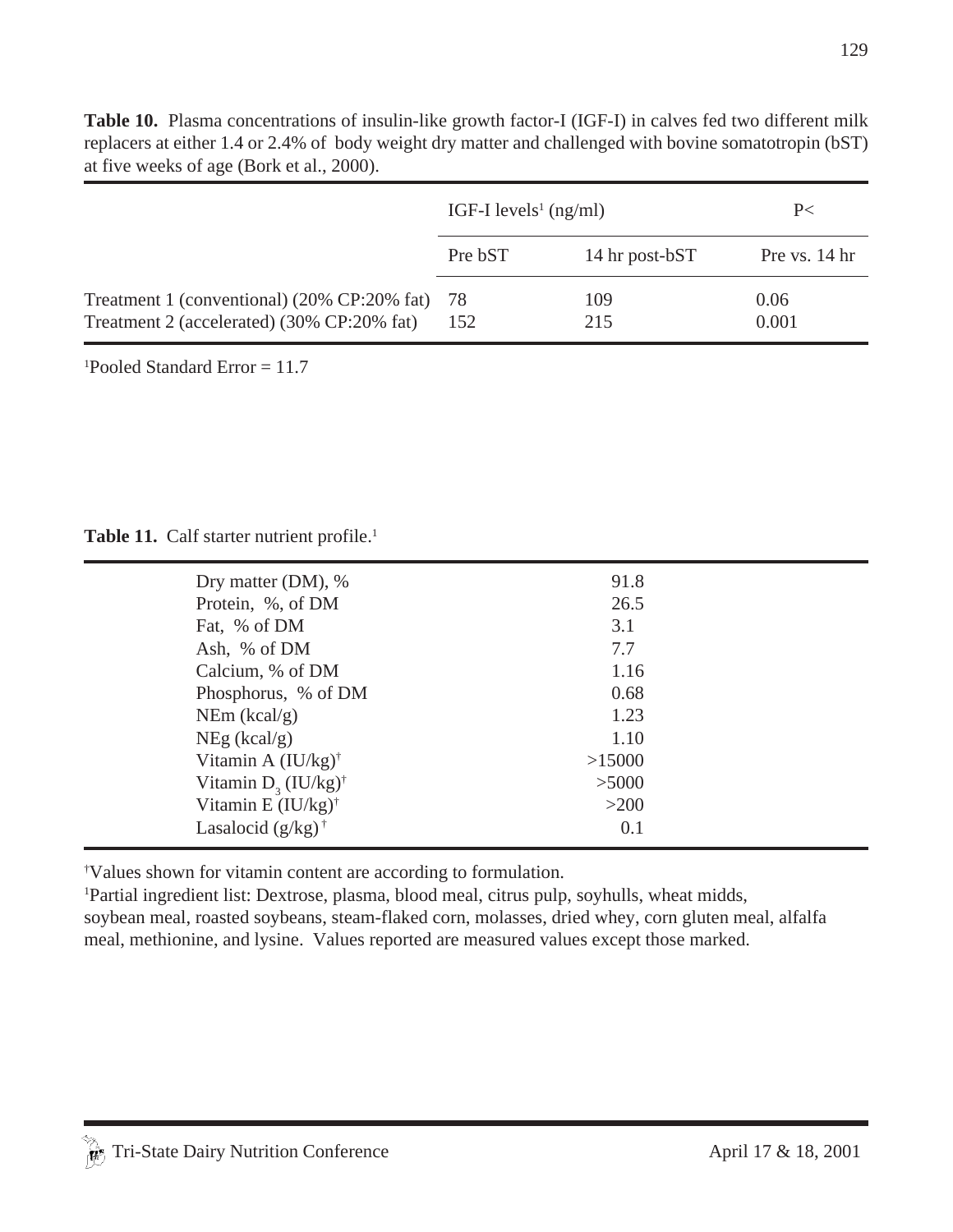

**Figure 1.** Growth response (ADG = average daily gain) of calves weaned to a specially formulated starter grain at 8 to 9 weeks of age at approximately 230 lb of body weight (Smith and Van Amburgh, 2000).

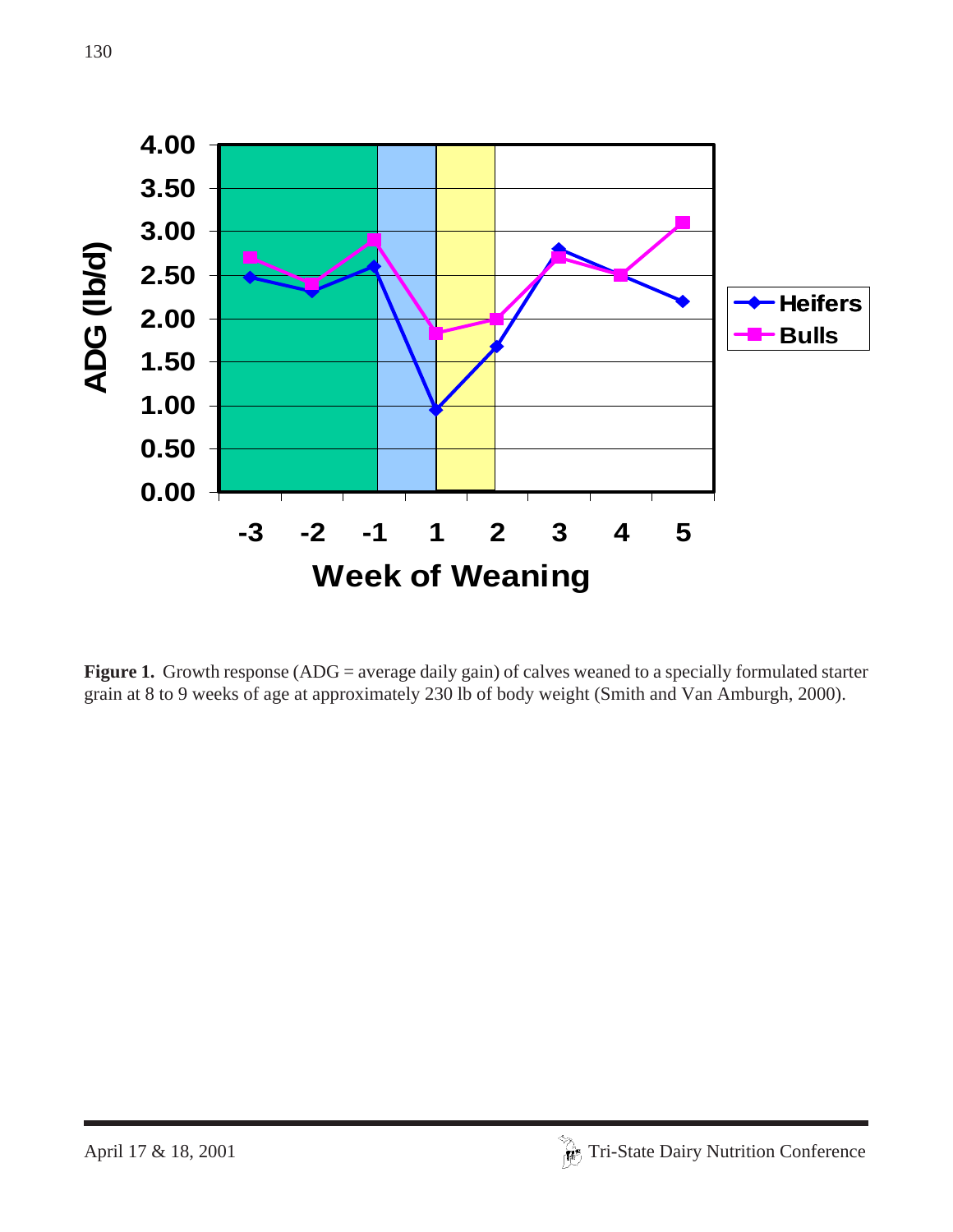

Figure 2. Dry matter intake (DMI) of milk replacer (MR) and starter grain of calves weaned at 8 to 9 weeks of age at approximately 230 lb of body weight (Smith and Van Amburgh, 2000).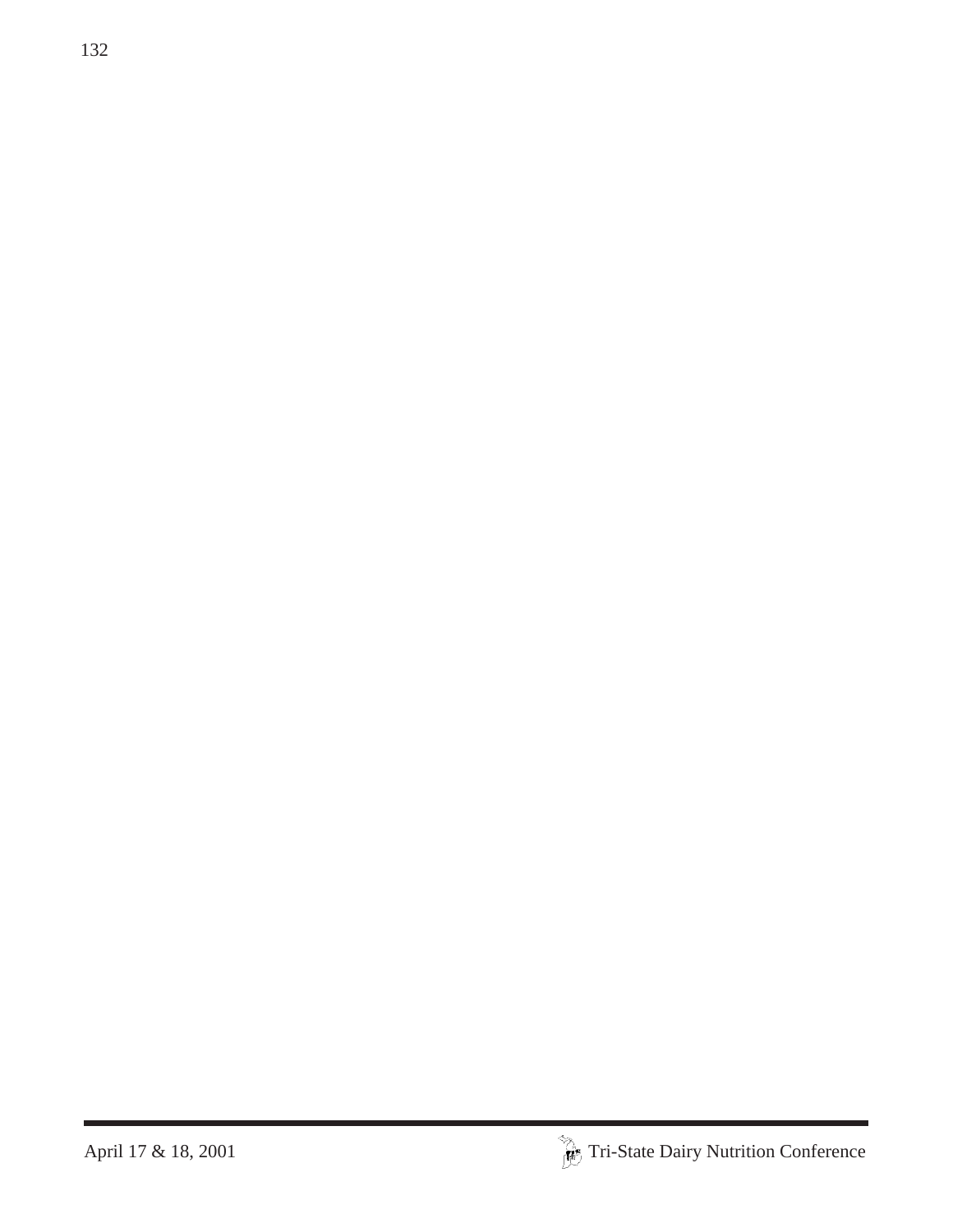### **Nutritional Intervention During Transportation of Heifers**

**Susan D. Eicher1** *Livestock Behavior Research Unit USDA-ARS*

#### **Abstract**

Transporting neonatal and adult cattle can interrupt the homeostatic state, leading to depressed immunity and altered nutritional status. Neonates are sensitive because of enhanced metabolic needs. Surprisingly, the stress of unloading and feeding is greater than is an uninterrupted long journey. All animals are susceptible to altered plasma mineral concentrations, which is mostly a function of dehydration. Most animals return to eating by 3 days post-transport, but morbid animals can take greater than 7 days, and neonates still experience secondary infection up to 4 weeks post-transport. Energy and potassium supplementation have improved hydration and decreased nitrogen loss. Additionally, vitamin  $B_6$ , pantothenic acid, folic acid, and ascorbic acid are important in stress responses and their requirements are increased by stress. Vitamin E has not had a pronounced effect on transport stress, but zinc and chromium have both been beneficial following transport. Alternate therapies to return animals to normal eating patterns include the use of oral or subcutaneous electrolytes. Subcutaneously administered beta-glucan improved early morbidity following transport in heifers. Behavioral measures, such as the use of "trainer" cows (more so than trainer steers), have facilitated return to eating and reduced mortality. Interventions for improved nutritional status involve nutrient supplementation as well as changes in other management practices.

#### **Introduction**

The ultimate goal of management practices is to achieve physiological homeostasis for the animal. This state of balance allows the animal to attain optimum production. However, some disruptions of that balance are necessary, such as the process of transportation. Transportation consists of several elements, gathering and regrouping of animals, loading and handling by humans, confinement on a vehicle, and unloading and regrouping in novel surroundings.

The disruptions that transport causes include dietary changes, social and environmental stress, and exposure to new pathogens. Feed and water may be withheld prior to transport and are typically not available during transport. This has a two-pronged effect that can alter the nutritional state of the animal increase of stress and altered daily intake. The process of handling and the transport itself lead to decreased intake.

Depressed intake can immuno-compromise the animal, primarily because of altered antioxidant status. Similarly, the result of infection by a new pathogen can depress intake. Stress responses associated with handling, transport, and new environments also can alter immune competence. This results in a high mortality, especially in young calves, during the first three weeks following transport (Knowles, 1995).

<sup>1</sup> Contact at: Purdue University, 219 Poultry Bldg., W. Lafayette, IN 47907, (765) 496-3665, FAX (765) 496-1993*,* Email: spruiett@purdue.edu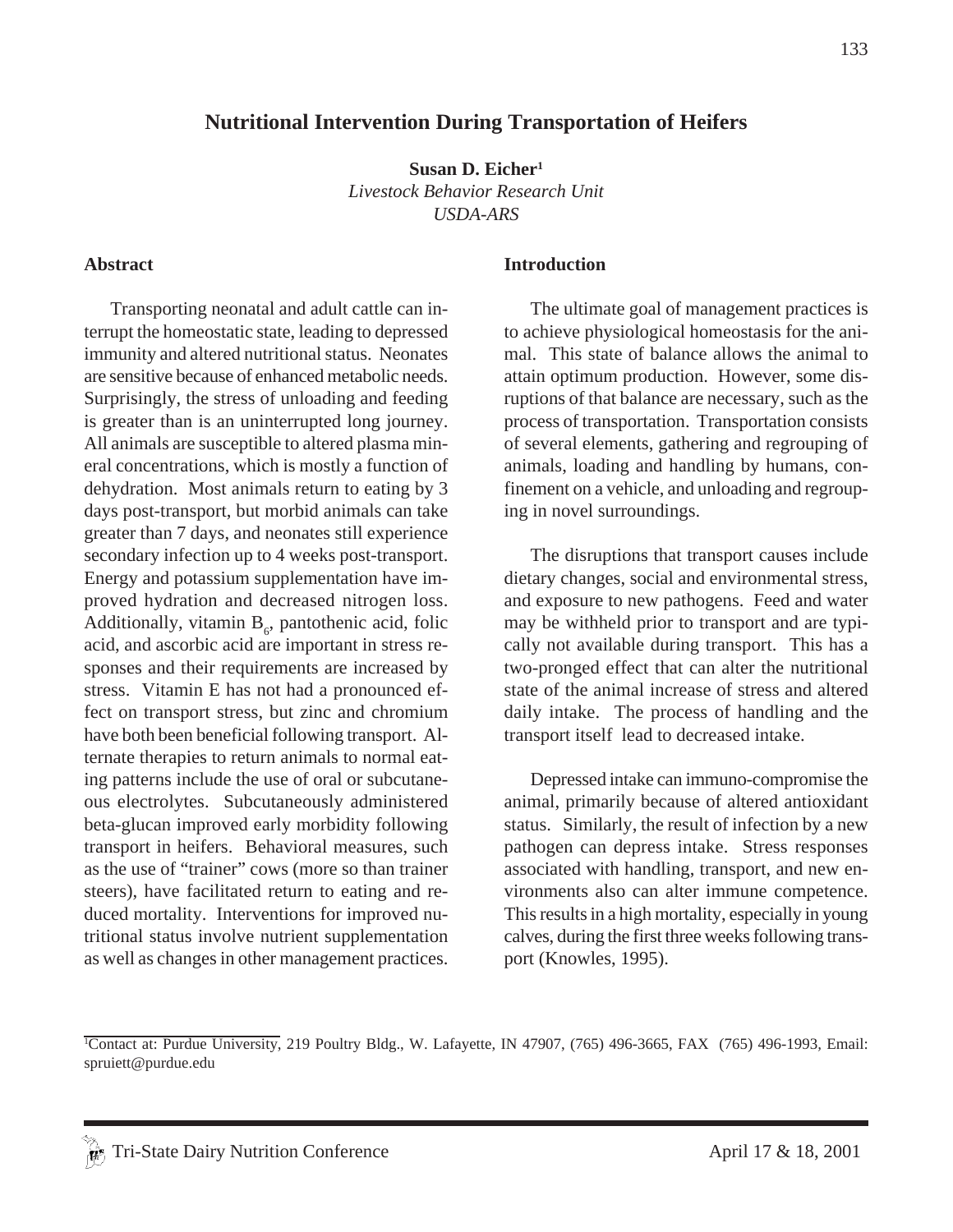Adverse climatic conditions are stressors that animals have to cope with during transport. Depending on the age of the animal and the season of transport, the upper critical temperature or the lower critical temperature may be of greater concern (Hemsworth et al., 1995; Table 1). Neonatal calves have increased thermal requirements directly related to their increased energy metabolism, compared to older ruminating animals (Schrama et al., 1992; Schrama et al., 1993). But, the neonate also has decreased observable responses to stress (Knowles et al., 1997). Therefore, young calves are more affected by winter transport, but it may not be as evident.

## **Pre-Transit Fasting and Intervention During the Journey**

Because of the greater metabolic needs of the young calf, it is critical that the calves are fed prior to loading. However, after 30 hours of food withdrawal and 12 hours of transport, 5- to 10-day-old calves were minimally affected for slaughter (Todd et al., 2000). Mid-journey feeding has also been shown to be minimally beneficial, but providing water alone was detrimental (Knowles et al., 1999). So, getting the calf quickly to the final destination is the least stressful scenario. In contrast, a 10-hour rest stop for ex ported calves was beneficial for their potassium and total protein concentrations (Atkinson, 1992). All blood constituent changes that were detrimental for the control calves in that study (increased skin thickness, increased total plasma protein, and decreased potassium) were associated with dehydration. Electrolytes are beneficial in reversing most of those alterations. Most measures took under 24 hours to stabilize, but body weight and creatine kinase (indicative of protein degradation) took 7 days to return to baseline levels. Similarly, with ruminating calves, fasting and transit caused mobilization of body nutrients and resulted in a BW loss, but those effects were quickly reversed during the recovery period after transport (Phillips et al, 1991). However, the physiological response of fasting alone differed considerably from that of fasting and transit together, suggesting that transit influenced ruminal fermentation and blood chemistry beyond the effects of fasting (Galyean et al., 1981).

# **Post-Transport Return to Feeding and Nutrient Balance**

Animals should return to eating by 3 days posttransport (Hutcheson and Cole, 1986; Table 2). Morbid animals will take up to 7 days. However, be aware that neonatal calves will sometimes still succumb to pathogens (secondary infections) up to 4 weeks post-transport (Knowles, 1995). Feeding a 50% concentrate diet instead of hay and supplementing potassium at 24.7 g/100 kg of BW for 2 weeks after transport improved hydration and plasma urea-nitrogen (Cole et al., 1986). Urinary and total N excretion and non-evaporative water losses were greater than for cattle that had been fasted but not transported. A 50% concentrate diet diminished those effects. Crude protein requirements are not altered by transport, but the dietary concentrations need to be adjusted to compensate for decreased intake (Cole and Hutcheson, 1990).

Rumen microbe numbers decrease from controls for both fasted and fasted/transported cattle. However, some metabolic changes are associated with transport rather than just with fasting including decreased volatile fatty acid **(VFA)** concentrations (which suggests that rumen mobility is impaired), increased plasma glucose and glutamic oxaloacetic transaminase,and decreased blood iron and triglycerides (Gaylean et al., 1981).

With the altered ruminal flora, it is not sur-

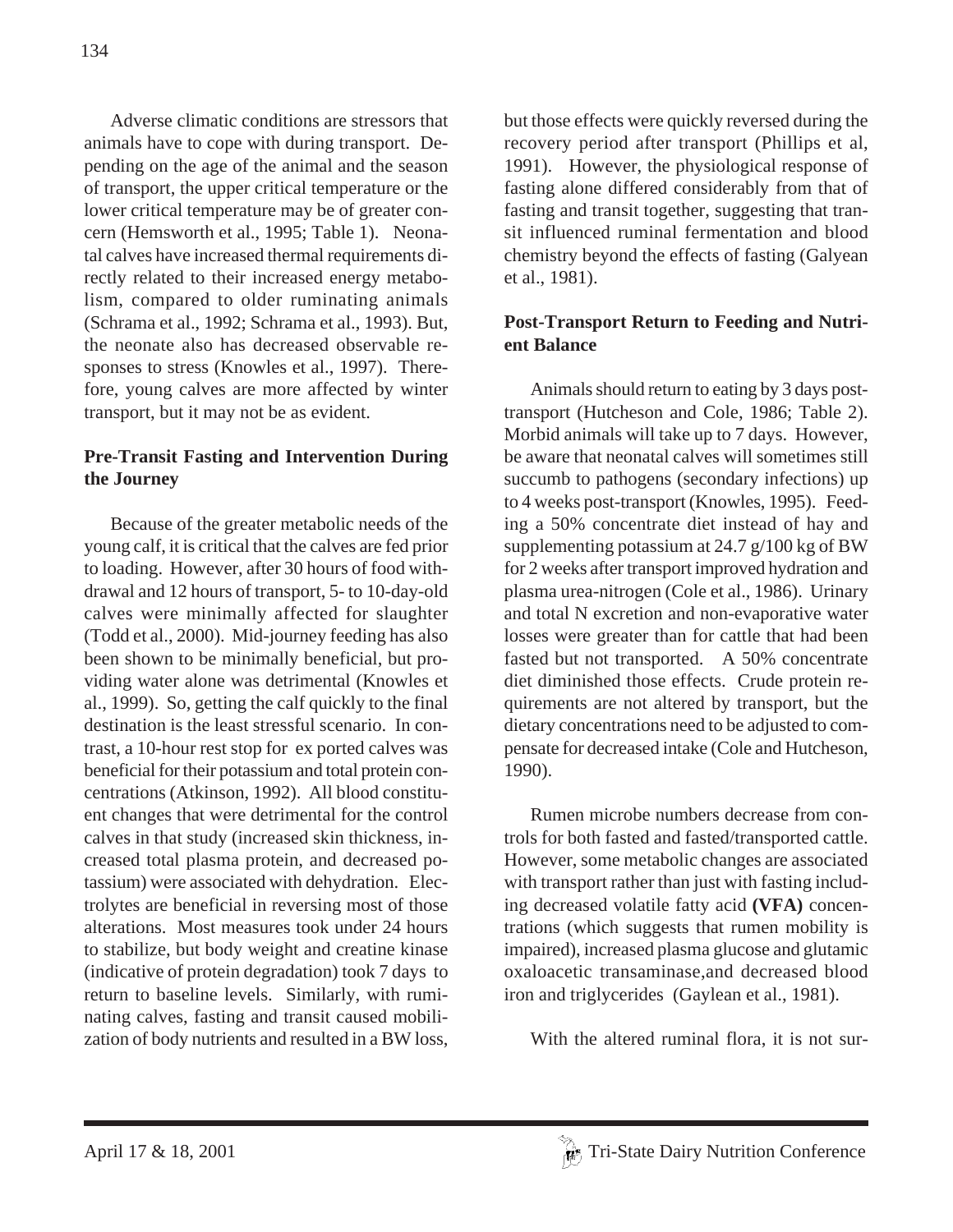prising that  $B_6$ , folic acid, pantothenic acid, and ascorbate requirements are increased by stress. Vi- $\tanh B_{6}$  is important in regulation of glucocorticoid function and ascorbate restores cortisol suppressed immune functions (Dubeski et al., 1996); therefore, those alternations in nutrient availability compromise the animal.

Vitamin E, given orally, 24 hours prior to a 3 hour transport decreased cortisol (Mudron et al., 1996; Mudron et al., 1994; Table 2), but surprisingly did not otherwise affect leukocyte function. Supplementation of alpha-tocopherol after transport resulted in plasma concentrations that indicated adequate alpha-tocopherol, but neutrophil and red blood cell alpha-tocopherol concentrations were undetectable (Sconberg et al., 1993; Table 2). Creatine kinase was also elevated, suggesting inadequate alpha-tocopherol. After 4 weeks of supplementation, plasma alpha-tocopherol was increased further and neutrophil and red blood cell alpha-tocopherol concentrations were detectable. This supports other alpha-tocopherol data that reveal a quicker response to injected alpha-tocopherol. However, injectable vitamins A, D, and E were not the magic bullet as had been subjectively observed; the combination did not decrease weight loss during transport (Jubb et al., 1993).

Serum zinc decreases and serum copper increases during morbidity following transport (Orr et al., 1990), supporting the notion that zinc and copper status may be useful indicators of wellbeing. Chromium has enhanced average daily gain **(ADG)** by 80 days post-transit in beef calves (Kegley et al., 1997). However, chromium did not affect neutrophil and lymphocyte ratios, infectious bovine rhinotracheitis **(IBR)** antibody following a challenge, immunoglobulin G **(IgG)** response to porcine red blood cells, or cortisol. Supplemental chromium decreased haptoglobin on day 7 when morbidity was greatest (Wright et al., 1995). Chromium linearly decreased cortisol with increased chromium by day 28 post-transport (Moonise-Shageer and Mowat, 1993), and chromium decreased morbidity and rectal temperatures at days 2 and 5. Additionally, antibody titers to horse red blood cells and  $\text{ IgG}_1$  increased by day 14 with chromium. These studies together suggest that supplemental zinc and chromium will benefit transported cattle.

### **Transport Therapies**

Electrolytes have been shown to be somewhat beneficial for adult cattle, but they have been substantially beneficial in returning neonates to normal functioning and eating. Electrolyte therapy has been used successfully in treating transported and handled cattle (Hutcheson et al., 1984) but must be used judiciously (Schaefer et al., 1997). Electrolyte therapy used in conjunction with increased energy, although taking several days, is efficacious. However, for dairy transport purposes, the time required to be effective is not an issue as it is for beef cattle headed for sale barns or abattoirs.

Neonatal dairy calves demonstrated behavioral signs of earlier return to interest in feeding when given electrolytes (Eicher and Morrow-Tesch, 2000; Figure 1), and their plasma IgG concentrations were greater beginning at 8 days post-transport and continuing through the end of the trial at day 18 post-transport (Eicher and Morrow-Tesch, 1998). Beef heifers (265 day-old), given oral electrolytes, returned resting behavior toward control values (Smith and Wilson, 1999).

Another promising intervention has been the use of \$-glucan (from Saccharomyces cerevisiae) to prevent shipping fever in imported heifers. Subcutaneous \$-glucan, delivered during the first 12 hours after arrival, protected the treated heifers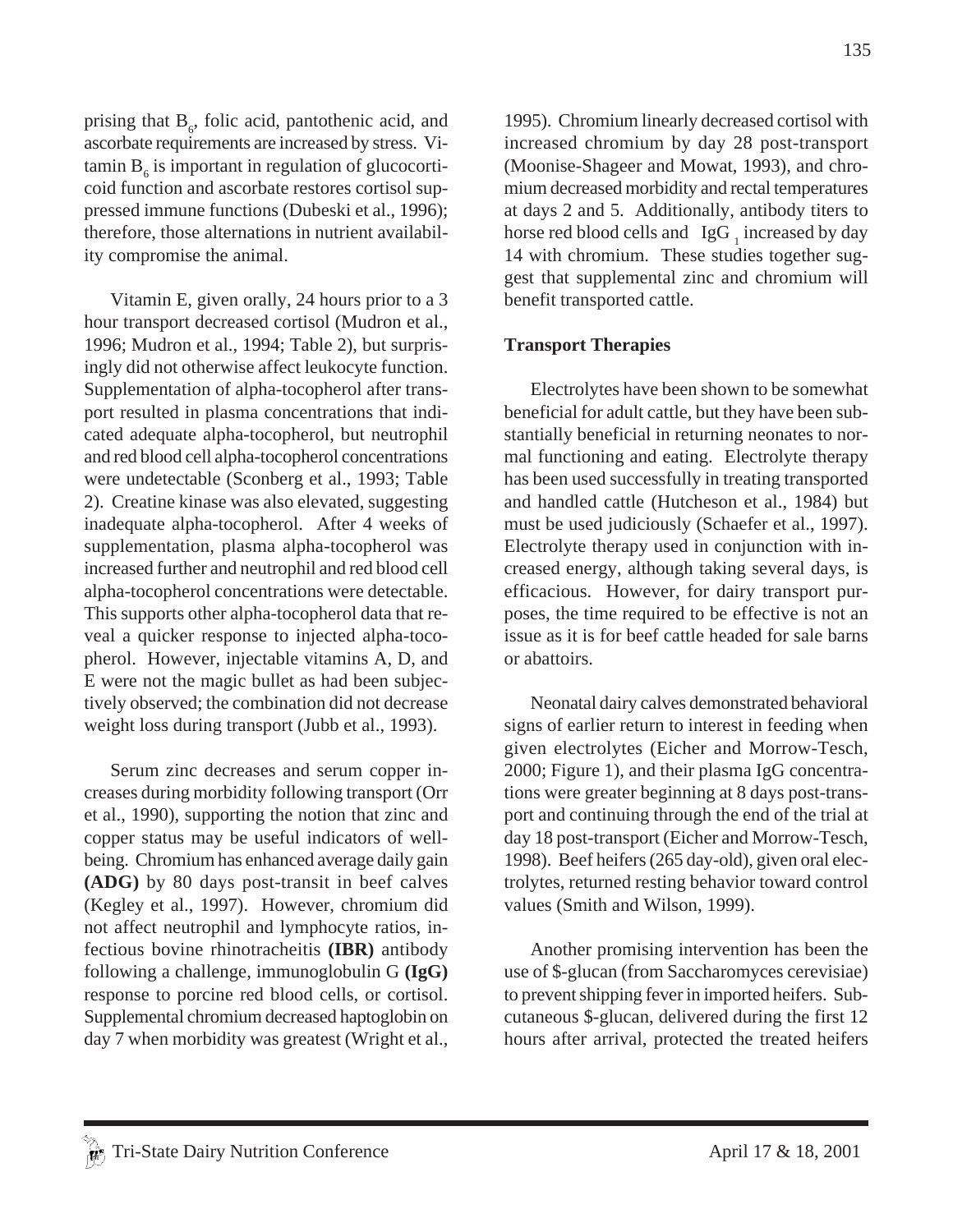from infectious diseases (Pedroso, 1994; Table 3). A Saccharomyces cerevisiae product used with ascorbic acid has been beneficial for weight gain and improved fecal scores for neonatal calves in a stressful environment (McKee et al., 2000). This has yet to be tested under a transportation stressor.

The use of "trainer" animals has been suggested as a useful management tool to improve return to full feed and health following transport of feedlot cattle. This is an age-old dairy technique. Dairy farmers have used experienced cows to facilitate movement of new heifers into the parlor. However, this technique can be useful for newly arrived calves (Loerch and Fluharty, 2000; Table 4) and cows. Additionally, trainer cows resulted in lower morbidity for groups than for groups with trainer steers.

# **Summary and Conclusions**

There are several interventions that have promise in assisting cattle, stressed by transport, to return to eating. The use of electrolytes in conjunction with energy supplementation is beneficial for both neonates and adults. Behavioral measures, such as the use of trainer cows, have been shown to be beneficial in several settings. Some antioxidant vitamins merit further investigation as potential stress and morbidity reducing agents. However, there are things that have been shown to be of limited use, including supplementation of protein and some anti-oxidant vitamin supplementation (except to compensate for decreased feed intake), feeding neonates en route, and providing water rather than electrolytes during and immediately after transport. There is still room for reduced morbidity and mortality in transported dairy animals; improved handling during loading and unloading may be the next area to assist in an earlier return to homeostasis and feed consumption.

# **References**

Atkinson, P.J. 1992. Investigation of the effects of transport and lairage on hydration state and resting behaviour of calves for export. Vet. Record 130:213-416.

Cole, N.A., and D.P. Hutcheson. 1990. Influence of dietary protein concentrations on performance and nitrogen repletion in stressed calves. J. Anim. Sci. 68:3488-3497.

Cole, N.A., W.A. Phillips, and D.P. Hutcheson. 1986. The effect of pre-fast diet and transport on nitrogen metabolism of calves. J. Anim. Sci. 62:1719-1731.

Dubeski, P.L., F.N. Owens, W.O. Song, S.P. Coburn, and J.D. Mahuren. 1996. Effects of B vitamin injections on plasma B vitamin concentrations of feed-restricted beef calves infected with bovine herpesvirus-1. J. Anim. Sci. 74:1358- 1366.

Eicher, S.D., and J.L. Morrow-Tesch. 1998. Lymphocyte phenotypes and plasma IgG change following transport stress with or without electrolyte treatment in calves. Proceeding of the Conference of Research Workers in Animal Diseases, Abstract; p. 57, Chicago, IL.

Eicher, S.D., and J.L. Morrow-Tesch. 2000. Behavior following subcutaneous electrolyte treatment in transported calves. Proceedings of the 34th International Congress of the International Soc. Applied Ethiology, Brazil. pg. 164

Galyean, M.L., R.W. Lee, and M.E. Hubbert. 1981. Influence of fasting and transit on ruminal and blood metabolites in beef steers. J. Anim. Sci. 53:7-18.

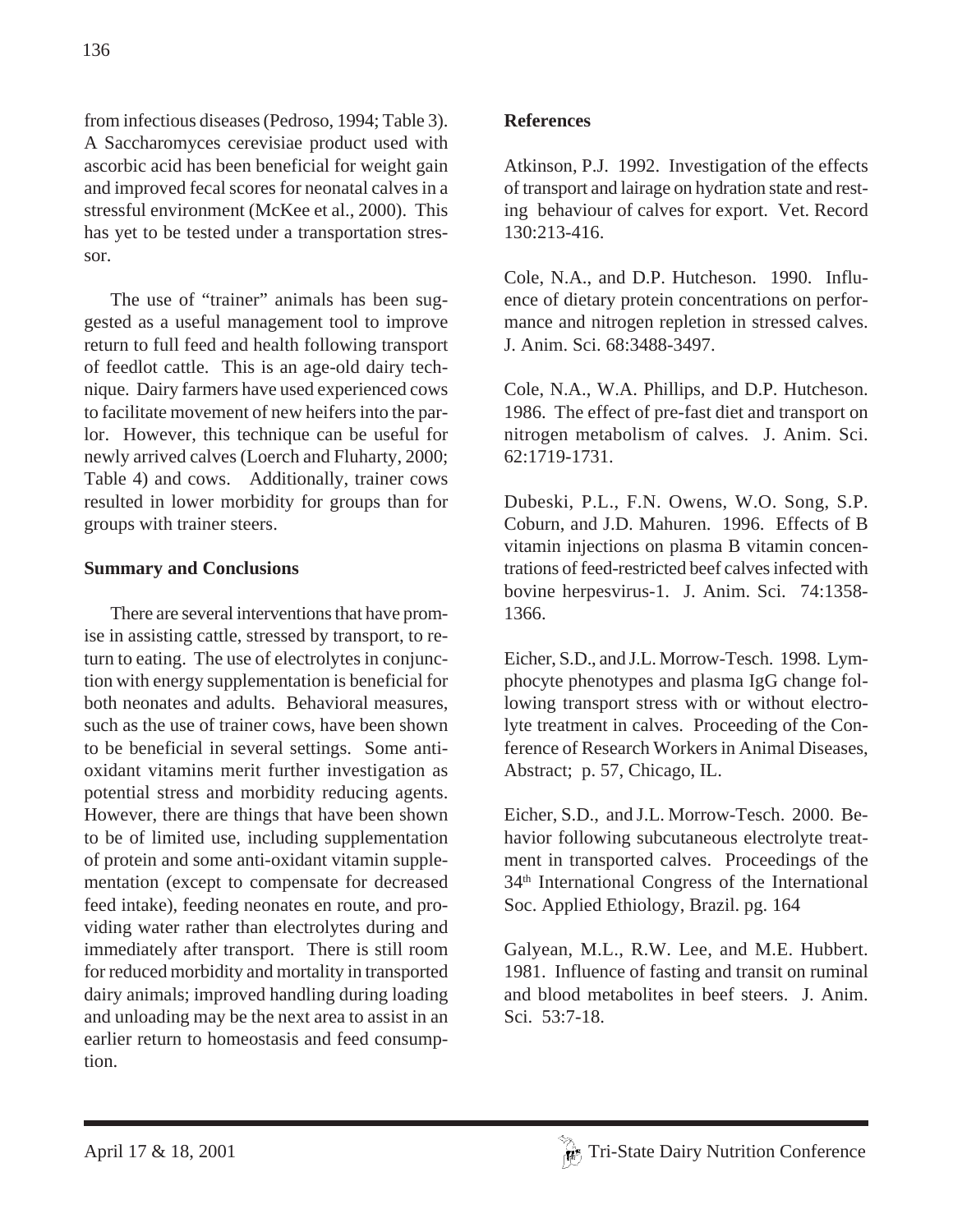Hahn, G.L. 1981. Housing and management to reduce climatic impacts on livestock. J. Anim. Sci. 52:175-186.

Hemsworth, P.H., J.L. Barnett, L. Beveridge, and L.R. Matthews. 1995. The welfare of extensively managed dairy cattle: A review. Appl. Anim. Behav. Sci. 42:161-182.

Hutcheson, D.P., and N. A. Cole. 1986. Management of transit-stress syndrome in cattle: nutritional and environmental effects. J. Anim. Sci. 62:555-560.

Hutcheson, D.P., N.A. Cole, and J.B. McLaren. 1984. Effects of pretransit diets and post-transit potassium levels for feeder calves. J. Anim. Sci. 58:700-707.

Jubb, T.F., D. S. Pinch, and S. R. Petty. 1993. Treatment with vitamins A, D, and E did not reduce weight loss in transported cattle. Aust. Vet. J. 70:171-173.

Kegley, E.B., J.W. Spears, and T.T. Brown, Jr. 1997. Effect of shipping and chromium supplementation on performance, immune response, and disease resistance of steers. J. Anim. Sci. 75:1956-1964.

Knowles, T. G. 1995. A review of post transport mortality among younger calves. Vet. Record 137:406-407.

Knowles, T.G., S.N. Brown, J.E. Edwards, A.J. Phillips, and P.D. Warriss. 1999. Effect on young calves of a one-hour feeding stop during a 19-hour road journey. Vet. Record 144:687-692.

Knowles, T.G., P.D. Warriss, S.N. Brown, J.E. Edwards, P.E. Watkins, and A.J. Phillips. 1997. Effect on calves less than one month old of feeding or not feeding them during road transport of up to 24 hours. Vet. Record 140:116-124.

Loerch, S.C., and F.L. Fluharty. 2000. Use of trainer animals to improve performance and health of newly arrived feedlot calves. J. Anim. Sci. 78:539-545.

McKee, C.A., S.D. Eicher, and T.R. Johnson, 2000. Ascorbic acid and a Beta-glucan product from Saccharomyces cerevisiae influence on dairy calf well-being. J. Dairy Sci.83 (Suppl. 1):134. (Abstr.)

Moonsie-Shageer, S., and D.N. Mowat. 1993. Effect of level of supplemental chromium on performance, serum constituents, and immune status of stressed feeder calves. J. Anim. Sci. 71:232- 238.

Mudron, P., G. Kovac, V. Bajova, J. Pisti, J. Choma, P. Bartko, and H. Scholz. 1994. Effect of vitamin E on some leucocytic parameters and functions in transported calves. Dtsch. Tieraratl. Wschr. 101:47-49.

Mudron, P., G. Kovac, P. Bartgko, J. Choma, and I. Zezula. 1996. Effect of vitamin E on cortisol, lactate, and acid base balance in transported calves. Vet. Med.-Czech. 41:71-76.

Orr, C.L., D.P. Hutcheson, R.B. Grainger, J.M. Cummins, and R.E. Mock. 1990. Serum copper, zinc, calcium and phosphorus concentrations of calves stressed by bovine respiratory disease and infectious bovine rhinotracheitis. J. Anim. Sci. 68:2893-2900.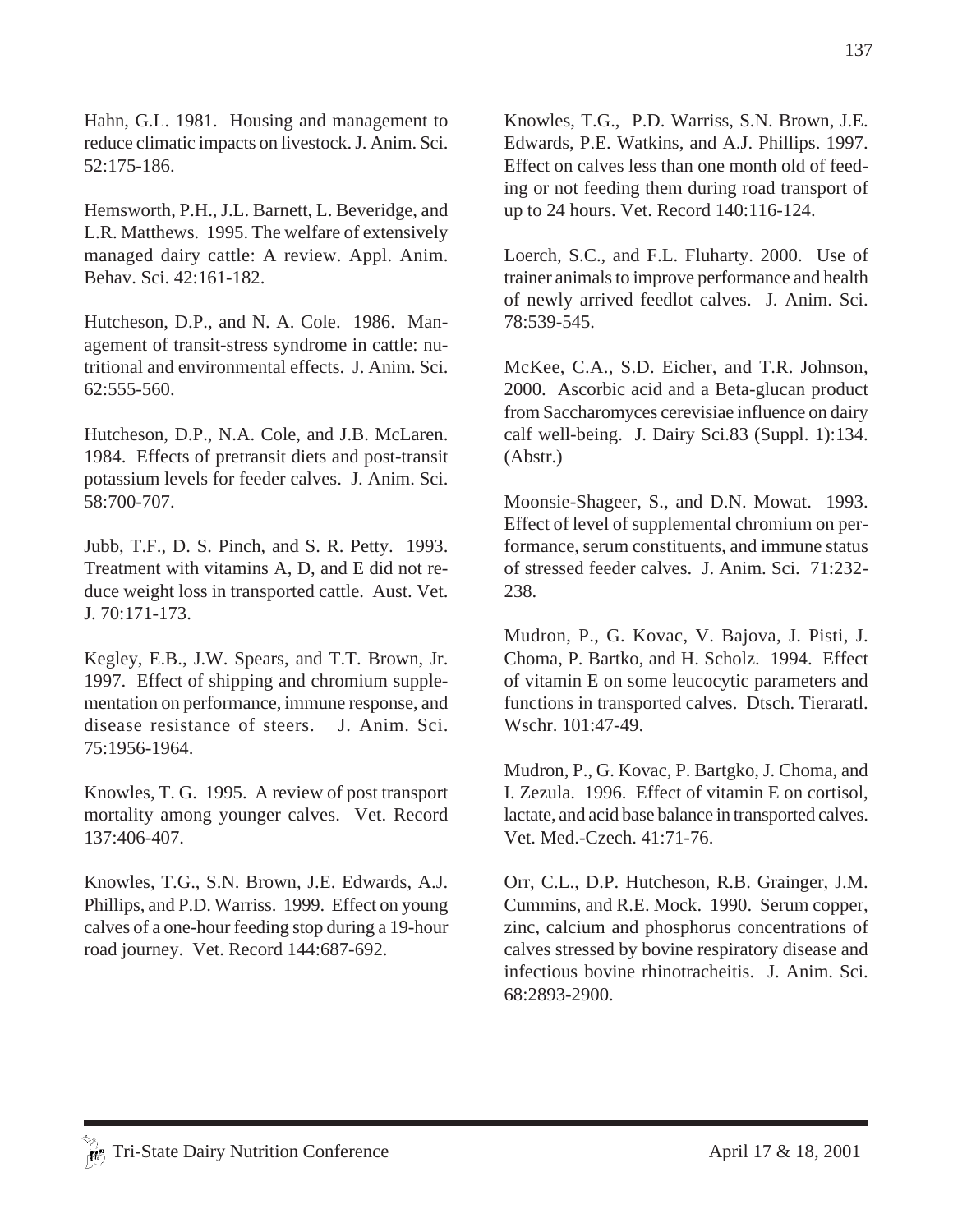Pedroso, M. 1994. Application of beta-1, 3 glucan to prevent shipping fever in imported heifers. Arch. Med. Res. 25:181.

Phillips, W.A., P.E. Juniewicz, and D.L. Von Tungein. 1991. The effect of fasting, transit plus fasting, and administration of adrenocorticotropic hormone on the source and amount of weight lost by feeder steers of different ages. J. Anim. Sci. 69:2342-2348.

Schaefer, A.L., S.D.M. Jones, and R. W. Stanley. 1997. The use of electrolyte solutions for reducing transport stress. J. Anim. Sci. 75:258-265.

Schrama, J.W., A. Arieli, W. van der Hel, and M.W.A. Verstegen. 1993. Evidence of increasing thermal requirement in young, unadapted calves during 6 to 11 days of age. J. Anim. Sci. 71:1761-1766.

Scharma, J.W., W. van der Hel, A. Arieli, and M.W.A. Verstegen. 1992. Alteration of energy metabolism of calves fed below maintenance during 6 to 14 days of age. J. Anim. Sci. 70:2527- 2532.

Sconberg, S., C.F. Nockels, B.W. Bennett, W. Bruyninckx, A.M. Blancquaert, and A.M. Craig. 1993. Effects of shipping, handling, adrenocorticotropic hormone, and epinephrine on alpha-tocopherol content of bovine blood. Am. J. Vet. Res.54:1287-1293.

Smith, D.L., and L.L. Wilson. 1999. Effects of transportation and electrolyte administration on lamb, pig, and calf behavior, distress, and performance traits. Prof. Anim. Sci. 15:149-155.

Todd, S.E., D.J. Mellor, K.J. Stafford, N.G. Gregory, R.A. Bruce, and R.N. Ward. 2000. Effects of food withdrawal and transport on 5- to 10-dayold calves. Res. Vet. Sci. 68:125-134.

Webster, A.J.F. 1974. Heat loss from cattle with particular emphasis on the effects of cold. In: J.L. Monteith and L.E. Mount (editors). Heat Loss from Animals and Man. Butterworths. London. pp. 205-231.

Wright, A.J., B.A. Mallard, and D.N. Mowat. 1995. The influence of supplemental chromium and vaccines on the acute phase response of newly arrived feeder calves. Can. J. Vet Res. 59:311- 315.

Young, B.A. 1981. Cold stress as it affects animal production. J. Anim. Sci. 52:154-163.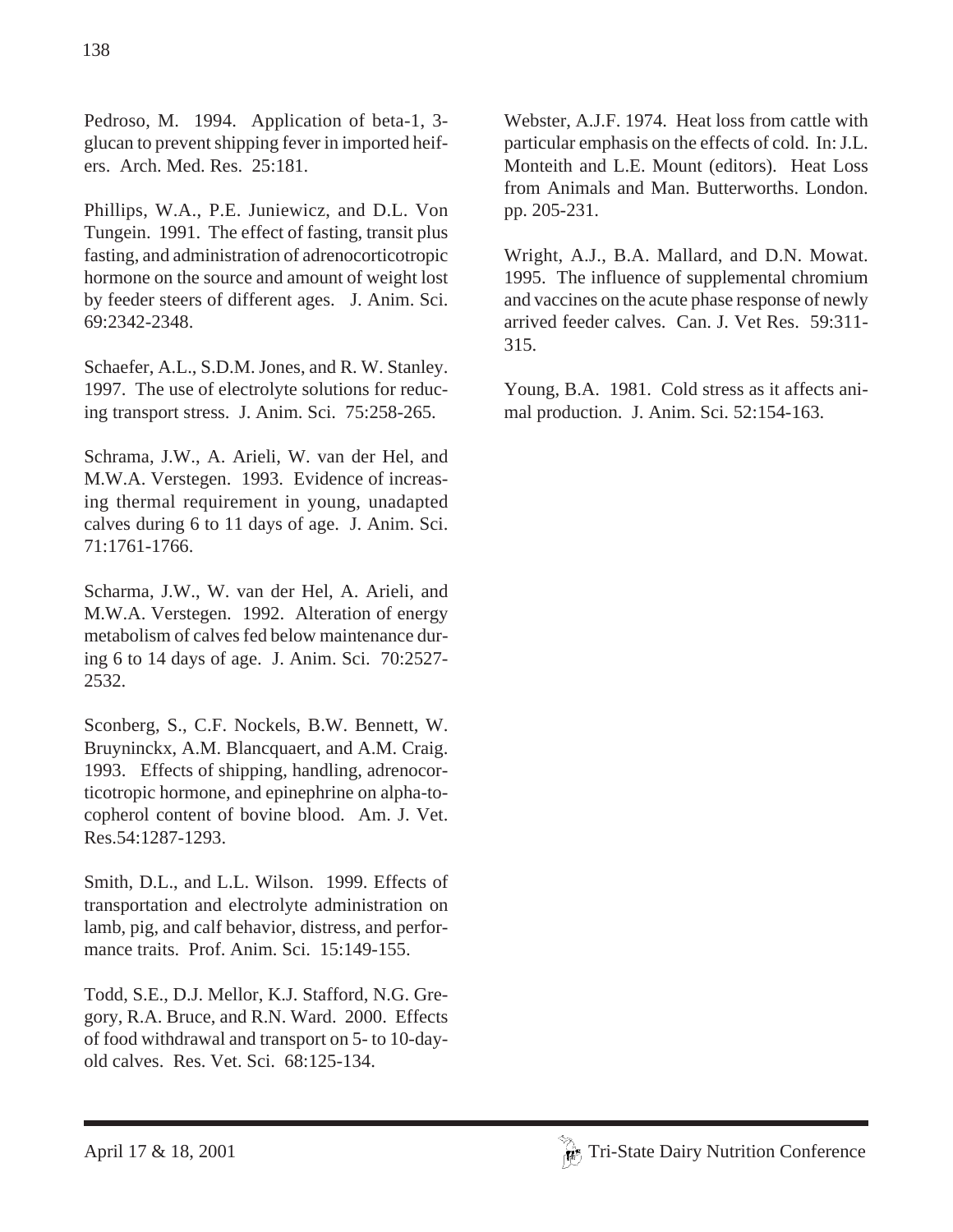|                                        | LCT <sup>2</sup> | $\overline{\text{LCT}}^3$ | Reference     |  |
|----------------------------------------|------------------|---------------------------|---------------|--|
| Calf consuming<br>1 gallon/day of milk | 55               | 79                        | Hahn, 1981    |  |
| Calf 110 to 440 lb                     | 23               | 79                        | Hahn, 1981    |  |
| Cow, dry and pregnant                  |                  | 77                        | Webster, 1974 |  |
| Cow, peak lactation                    | $-13$            | 77                        | Young, 1981   |  |

**Table 1.** Upper and lower critical temperature ( ${}^{\circ}$ F) by age and physiological status. <sup>1</sup>

<sup>1</sup>Adapted from Hemsworth et al., 1995.

 $\sum_{i=1}^{n}$  Lower critical temperature (LCT) and upper critical temperature (UCT).

| Nutrient                                                       |                      | Benefit <sup>1</sup>                          | Administration                         | Reference                                                          |
|----------------------------------------------------------------|----------------------|-----------------------------------------------|----------------------------------------|--------------------------------------------------------------------|
| Energy<br>Protein<br>Vitamins:                                 |                      | Increase<br>NC                                | pre-trans, during                      | Hutcheson et al., 1984<br>Cole and Hutcheson, 1990                 |
| $B_{6}$<br>Pantothenic acid<br>Folic acid<br>C (ascorbic acid) |                      | necessary<br>necessary<br>NC<br>necessary     | injection prior to stressors           |                                                                    |
|                                                                | E (alpha-tocopherol) | decreased<br>CK and cortisol                  | oral post-transit,<br>oral pre-transit | Sconberg et al., 1993<br>Mudron et al., 1996                       |
| Minerals:                                                      |                      |                                               |                                        |                                                                    |
|                                                                | Cr                   | decreased:<br>cortisol, APP,<br>and morbidity | fed                                    | Moonsie-Shageer $\&$<br><b>Mowat</b> , 1993<br>Wright et al., 1995 |
|                                                                | Zn<br>K              | altered with transit<br>improved<br>hydration | post-transit                           | Hutcheson et al., 1984                                             |

**Table 2.** Effects of nutrients on homeostasis following transport and when the intervention was given.

 ${}^{1}NC$  = no change,  $CK$  = creatine kinase, and APP = acute phase protein.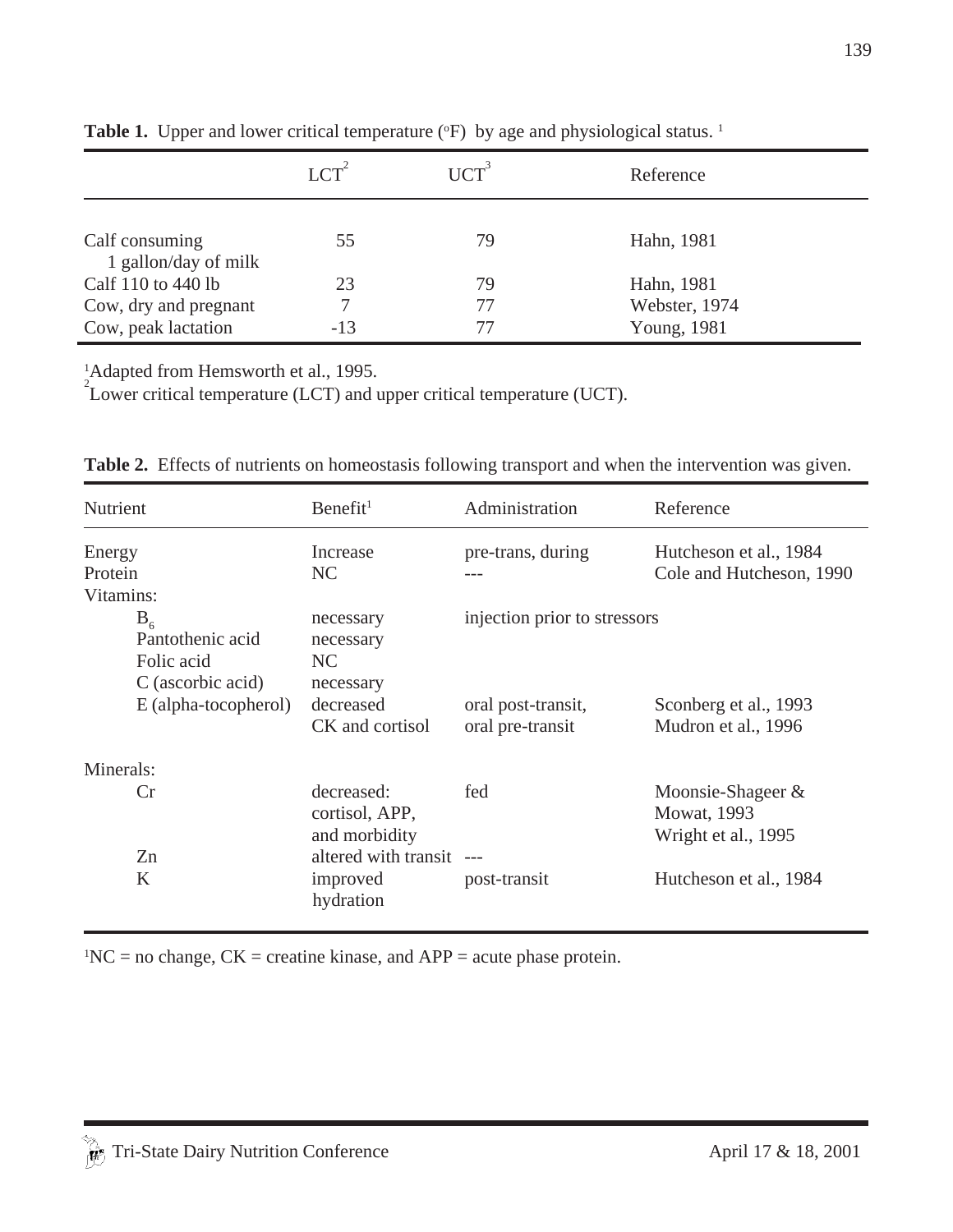|                | Treated | Control |             |
|----------------|---------|---------|-------------|
| Clinical signs | 3/77    | 19/44   | P < 0.001   |
| Deaths         | 0/77    | 1/44    | $- - - - -$ |

**Table 3.** Beta-glucan as an intervention following transport of 12-month-old heifers (Pedroso, 1994).

**Table 4.** Effectiveness of trainer steers or cows in reducing morbidity, encouraging eating, and enhancing weight gain (Loerch and Fluharty, 2000).

|               | Week 1 gain |      | Morbidity $(\%)$ day 1 to 2 eating | 3 to 7 eating   |  |
|---------------|-------------|------|------------------------------------|-----------------|--|
| Control       |             | 16.7 | 48.3                               | NS <sup>1</sup> |  |
| Trainer steer | increase    | 28.3 | 60.0                               | <b>NS</b>       |  |
| Trainer cow   | increase    | 8.3  | 81.7                               | <b>NS</b>       |  |
| $P$ value     | 0.10        | ---  | 0.05                               | ---             |  |

 ${}^{1}NS =$  not significant.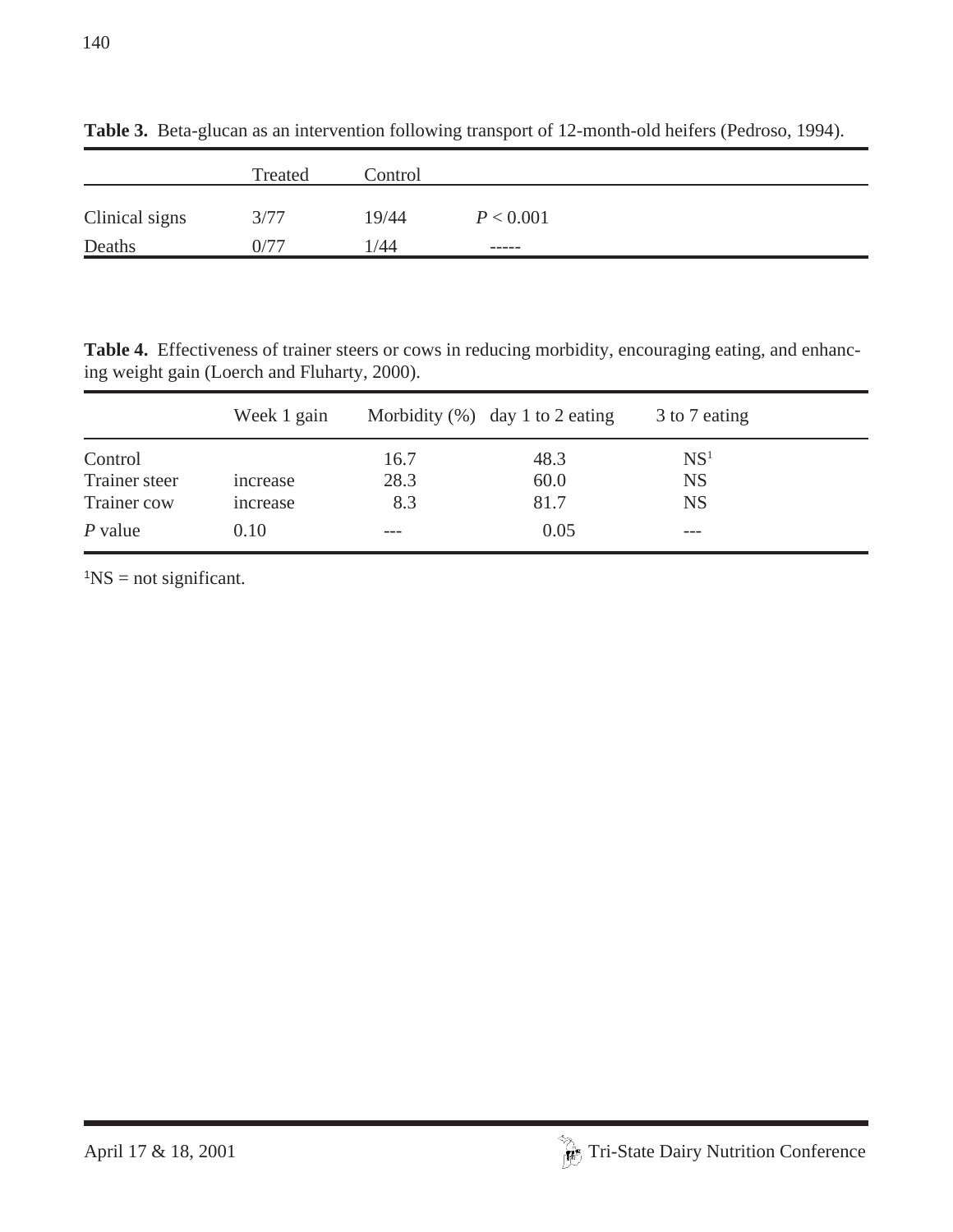

**Figure 1.** Vocalizations (bottom) and eating behavior (top) of non-transported (control), transported (T), or transported with subcutaneous electrolyte (TE) neonatal calves. Behaviors were observed for 4 days at 0.5 hours pre- and post-feeding (milk), with dry feed available ad libitum. (Eicher and Morrow-Tesch, 1998; Eicher and Morrow-Tesch, 2000).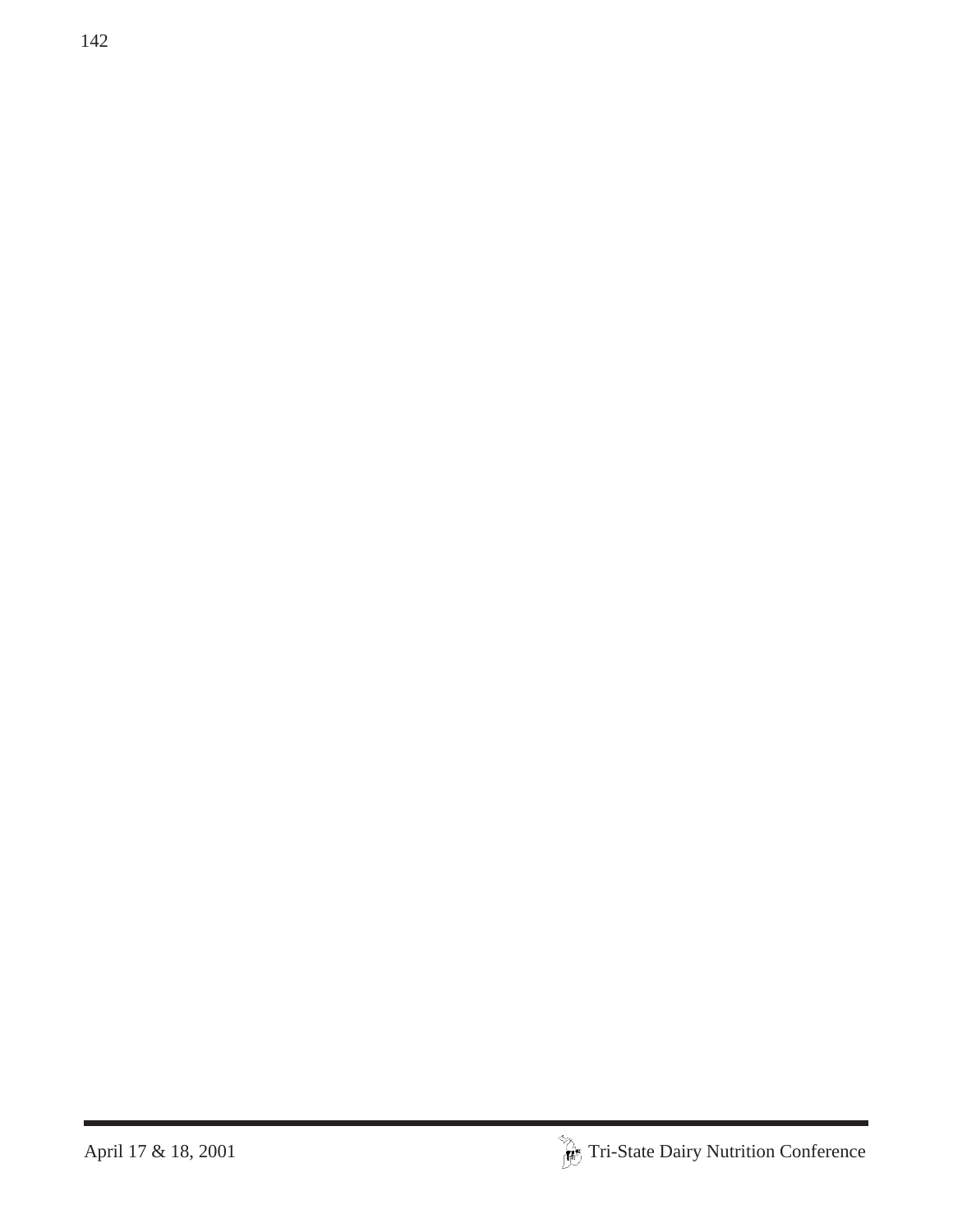#### **Feeding Genetically Modified Crops to Dairy Cattle**

**Shawn S. Donkin1**

*Department of Animal Sciences Purdue University*

#### **Introduction**

It could be argued that the original genetically modified **(GM)** crops were created by Gregor Mendel in the late 1860's and led to the development of the science known as genetics. The work of Mendel on inheritance gene segregation is the foundation of classical animal and plant breeding programs. These concepts have been applied to agriculturally important crops in order to develop plants with traits leading to increased productivity, better environmental tolerance, and growth uniformity. Paul Berg of Stanford University generated the first modified DNA molecules in 1972. This pioneering work, which combined the DNA of two different organisms (human and E. coli bacteria), created the first recombinant DNA molecule. Berg was awarded the 1980 Nobel Prize in chemistry for this work which led to the development of the field of genetic engineering and the modern biotechnology industry. Unlike the work of Mendel, which until 1900 was largely ignored by his scientific peers, the field of genetic engineering and biotechnology has evolved rapidly to enable the genetic engineering of plants and animals. Likewise, the development and use of GM crops has been the subject of mounting scientific discussion, public debate, scrutiny, and concern. The purpose of this paper is not to highlight the attributes of GM crops or to debate the environmental and social concerns surrounding the technology. Instead, information is provided to help the reader understand the processes of genetic engineering of plants and identify some of the concerns that have been voiced with regard to feeding GM plants to livestock.

#### **What are GM crops?**

The genetic information (DNA) of an organism determines the mixture of proteins that are synthesized within specific cells of the organism. Under normal conditions, this is a highly regulated process that involves several control points. Genetic information, or DNA, is used to synthesize RNA which is used by the cell to make proteins that function to control cellular metabolism. The segments of DNA that encode these proteins are known as genes, which are organized onto chromosomes and aggregated within the nucleus of cells. The genetic code (DNA) is a sequence of sugars (deoxyribose units) containing either a cyclic purine or pyrimidine side chain. These nucleic acids code for the amino acids, which are the smallest components of proteins. For every protein, there is a specific segment of DNA that has a sequence that is complementary to the amino chain in that protein. This complementary segment of DNA (cDNA) is the minimal amount of genetic information needed to produce the protein that it encodes. Bacteria proteins are encoded in a single uninterrupted stretch of DNA that is copied without alteration to produce a RNA molecule. In eucaryotes, almost all of the DNA cod-

<sup>1</sup> Contact at: 1151 Lilly Hall, West Lafayette, IN 47907, (765) 494-4847, FAX (765) 494-9346, Email: sdonkin@www.ansc.purdue.edu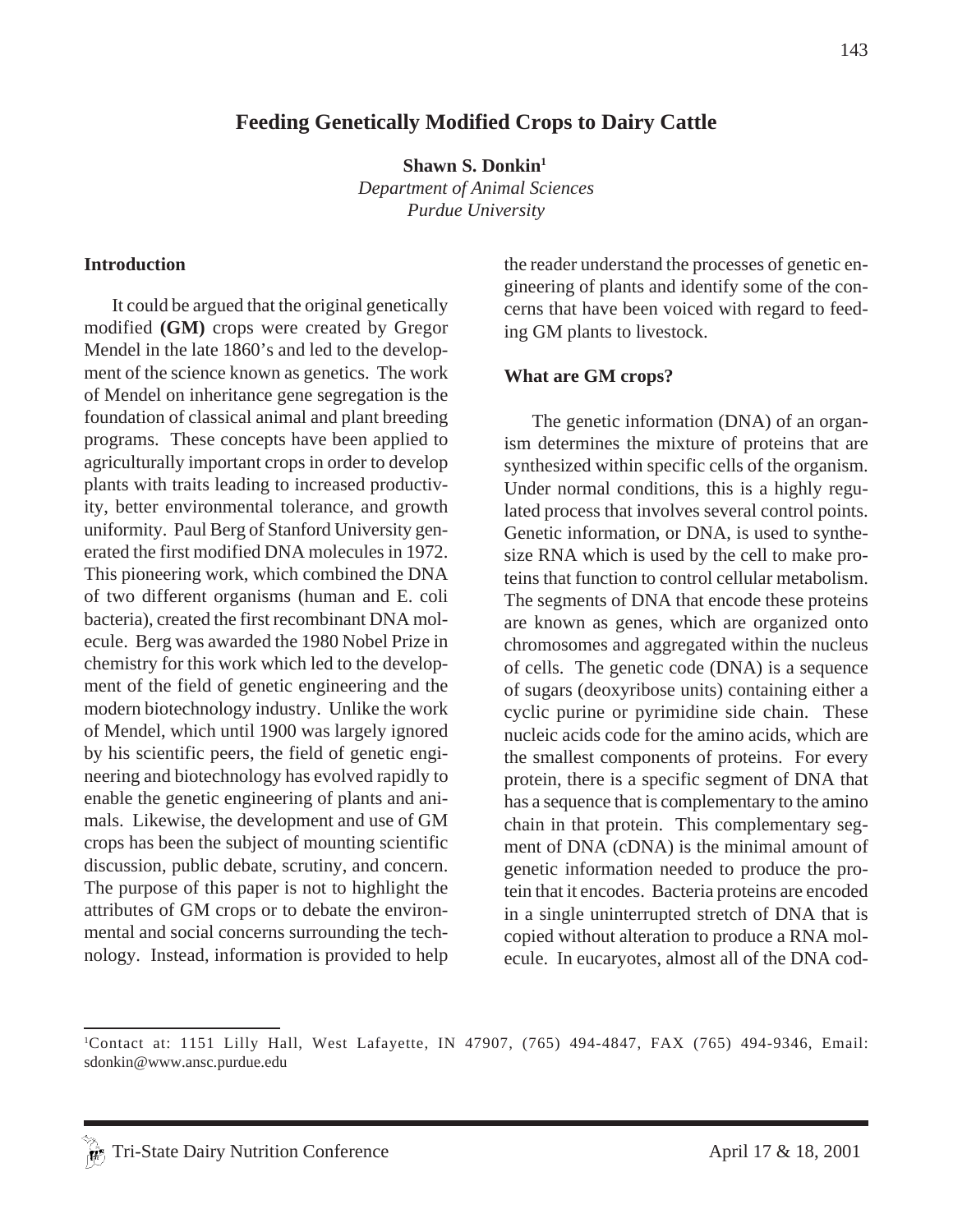ing regions are separated by noncoding sequences called introns. In the nucleus of cells, DNA is used as a template to make RNA. The RNA is a copy of DNA that is made using a different sugar base (ribose as opposed to deoxyribose). In generating RNA, the sequences corresponding to the noncoding regions of DNA are sliced out within the nucleus during synthesis. The RNA, known as messenger RNA (mRNA), is translocated to the cytoplasm and used as the template for synthesis of the corresponding protein. If the sequence of mRNA used to synthesize a protein is known, then the corresponding DNA sequence is the minimal amount of genetic material needed to make that particular protein.

The ability to find the minimal sequence of DNA for a protein were made possible by the discovery in 1970 by Howard Temin and David Baltimore of reverse transcriptase **(RT)**, a retroviral enzyme that copies RNA to DNA. As a consequence when mRNA is isolated from cells and reverse transcribed, it generates a DNA strand that is complementary (cDNA) to the proteins made by that cell (or tissue). Laboratory procedures have been developed that enable the isolation and propagation of cDNA for specific proteins.

Genetically modified crops are plants that contain a cDNA from an unrelated organism that results in the production of a protein that is not normally found within the cells of that plant. However, in order for a cDNA to result in the synthesis of a protein, it must also contain the other elements than enable the protein synthetic machinery of the cells to bind and initiate the process of translating the genetic code from RNA to protein. Other elements of the DNA segment will specifically direct expression of protein to specific cells or tissue. For example, one of the several Cry protein, that are native to the Bacillus thuringiensis **(Bt)** bacterium, can be expressed by combining the region of DNA that codes for the protein with the elements of genes in the corn plant that enable the protein to be made in that organism. Genetically modified plants are the result of splicing a piece of DNA from another organism, such as Bacillus thuringiensis, into the genomic DNA for the corn plant in such a way that it will be passed, through the gametes, to the next generation. Portions of DNA that flank the inserted gene can determine which cells within the organism will synthesize the corresponding RNA and protein. Therefore, the transferred gene (transgene) can be expressed specifically in leaves, seeds, or other plant parts by design.

# **Use of GM crops**

Over 40 transgenic crop varieties have been cleared for commercial use in the United States. These include potato, corn, cotton, tomato, squash, papaya, canola, soybeans, and sugar beet. Since their introduction in 1995, the use of transgenic crops has been increasing rapidly. Plantings of transgenic crops has increased steadily from 20.3 million acres in 1997 to 50.5 million acres in 1998, to 70 million in 1999. Transgenic pest-protected crop varieties are the largest portion of this acreage, and plants containing one of the Bt genes are the most prevalent transgenes found in field crops. In 1999, approximately 25% of the cotton acreage and 21% of the corn acreage contained the Bt-gene. Of the total acreage of corn, soybeans, cotton, and canola, 37, 47, 48, and 35 % were transgenic, respectively (Adkisson et al., 2000).

The debate over the use of GM foods and GM crops is partly rooted in the uncertainty of longterm repercussions of use of this technology. Some of the concerns that have been voiced include enhanced evolution of pest strains, the toxicity or allergenicity of the products of the transgene, cross fertilization of the GM plants with

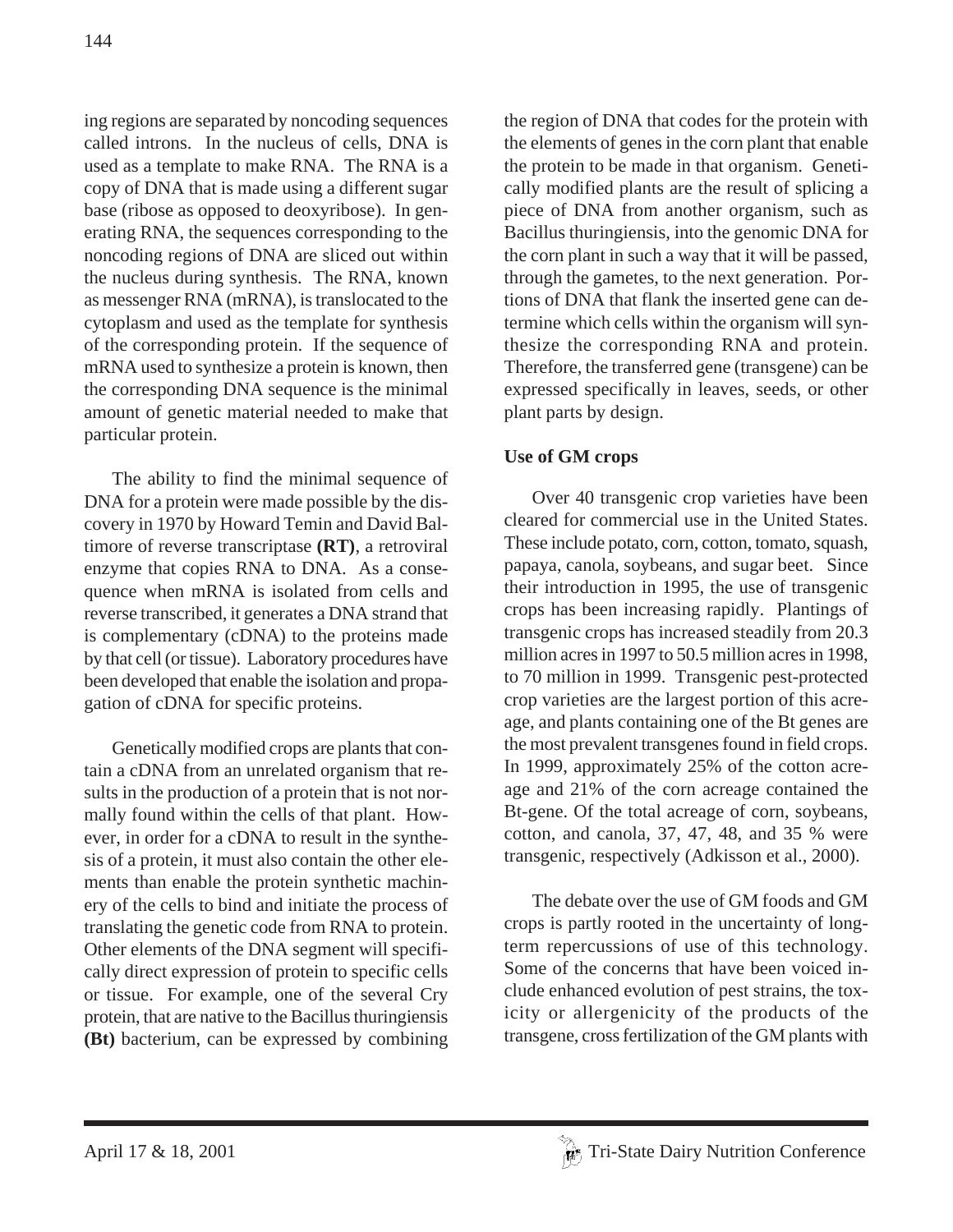wild relatives and propagation of the transgene in the wild, and adverse effects on non-target organisms.

#### **Feeding studies**

A growing number of studies have evaluated the use of GM crops for livestock. The main purpose of these tests are to evaluate the effects of the transgene when it is expressed in the edible parts of the plant. These experiments provide information on the direct effects of feeding large quantities of plant material containing the transgene and provide information relevant to human health effects. In conducting these experiments, the control feed should be the genetically closest material that does not contain the transgene.

Typically, the plant material should comprise substantial portion of the diet and be evaluated over a long enough time interval to provide an accurate assessment of its feeding value. Likewise, the chemical composition of the feed should be equivalent in order to minimize (or eliminate) differences in ration composition. This may not be a trivial task. For example, when testing a GM corn against the genetically closest corn, the crops need to be grown under the same agronomic conditions, in the same environments, and harvested at the same stage of maturity. The anticipated result is feeds with identical characteristics; however, due to slightly different genetic makeup of the plants and unexplained variation in growing conditions, it is possible that slightly different nutrient profiles are attained. In this event, the researcher must decide between formulating the diets to a specific nutrient profile (i.e., CP, energy, lipid, Ca, or P) or to identical ingredient composition. Additional complications are evident if the crops are subjected to pest pressure. Growing Btcorn and the genetically closest corn hybrid in a field that are infested with European corn borer can result in two markedly different crops at harvest with respect to nutrient profile and susceptibility to invasion by fungal pathogens.

In assessing the safety of transgenic crops as foods, they are often compared with their traditional counterpart because the counterpart has a history of safe use as a food. The substantial equivalence test can also be applied to GM livestock feeds. This practical comparative approach to evaluating feeds is an accepted method of evaluating foods (and feeds) by the Food and Agricultural Organization **(FAO)** of the United Nations and the World Health Organization **(WHO)** (Hoover et al., 2000).

Testing a GM crop and the near-genetic control for substantial equivalence requires a slightly different mindset to the typical experiments that are conducted to evaluate a feed additive or two diets that differ with respect to ingredient profile. In the case of the latter, the hypothesis tested is that the additive acts to alter milk production, milk composition, or efficiency of production, and the experiment is designed accordingly. The number of cows used to test the hypothesis is based on the estimated difference in milk production between the treatments and the variation associated with the response to the treatment. If the magnitude of response to the treatment is large and relatively uniform, then few cows are needed to demonstrate a response to the treatment. The experimental design will also dictate the number of cows needed per treatment to test the hypothesis. Completely randomized designs require more cows per treatment to test for treatment differences than do Latin squares, single reversal designs, switchback designs, and other experimental designs that reduce variation due to cow(s). The hypothesis (that the treatments are equal) is either accepted or rejected. The probability of stating that the means are different when they are really the same is typically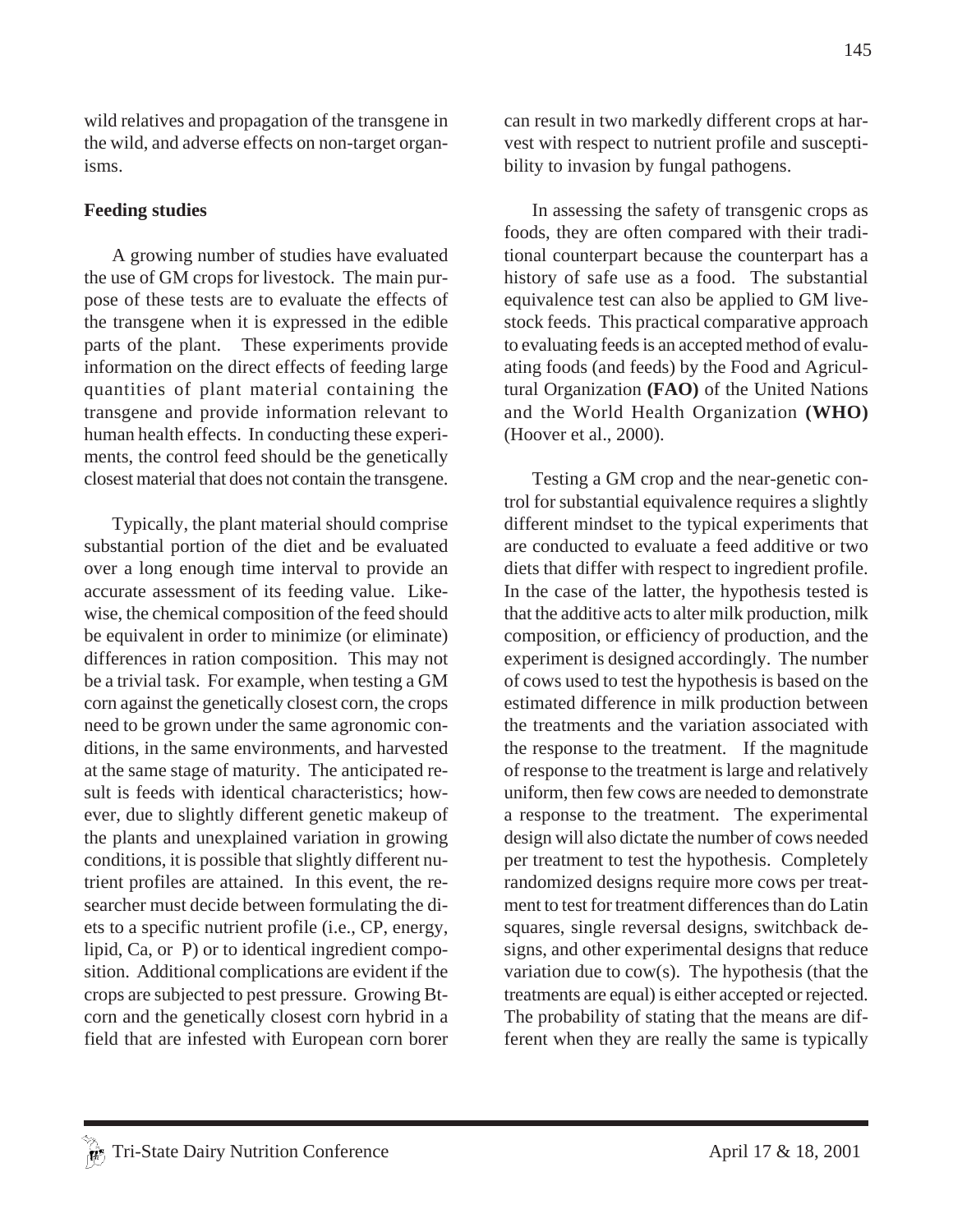set at 5% ( $P < 0.05$ ). Therefore, a lack of statistical difference between treatments may be observed when too few cows are used in an experiment. In evaluating substantial equivalence, the burden of proof is reversed. The experimenter must reduce the risk of concluding that there is no difference between the treatments when it really exists. Inadequate cow numbers in some cases might ensure a lack of difference between treatments when differences really are present.

There are published studies and preliminary reports evaluating GM crops for livestock. The primary GM crops evaluated in these studies are Bt-corn and glyphosate resistant crops. Growth performance was similar for beef cattle fed Btcorn silage and grain compared with cattle fed a near-genetic control (Hendrix et al., 2000). Likewise, milk production and composition were similar in dairy cattle fed diets containing 60% corn silage and grain from Bt-corn or a near-genetic control (Donkin et al., unpublished).

Glyphosate is the active ingredient in Roundup, one of the most widely used herbicides in the world. Since 1996, glyphosate-tolerant, or Roundup Ready (**RR**; trademark of Monsanto Co., St. Louis, MO), cultivars have been developed for corn, soybean, canola, and cotton. Glyphosate acts by inhibiting the enzyme 5-enolpyruvylshikimate-3-phosphatsynththase **(EPSPS)**, which is involved in aromatic amino acid biosynthesis in plants. Expression of a modified EPSPS provides the transgenic varieties with herbicide resistance (Sidhu et al., 2000). Compositional analysis of grain and forage from glyphoshate-tolerant corn (Roundup Ready) are comparable to a near genetic control and a convention corn (Sidhu et al., 2000). Likewise, glyphosate-tolerant soybeans are equivalent to the parental conventional soybean cultivar with respect to compositional analysis.

Feeding studies that compared RR-soybeans with the parent line indicate a lack of differences in growth, feed conversion, and body composition due to the GM soybeans. Whole ground soybeans were fed at 10.2% of DM in diets containing primarily alfalfa hay, corn silage, and corn grain (Hammond et al., 1996). Production of 4% fat-corrected milk was increased 5.5 to 5.9 lb/day when RR soybeans were fed (Hammond et al., 1996). Despite these differences, there was no effect of RR soybean on rumen volatile fatty acids, digestibility of DM and nitrogen, or milk composition (Hammond et al., 1996). Studies conducted recently at Purdue University indicate equivalence of corn silage and corn grain at 60 and 18 % of the diet DM, respectively, on DM intake, milk production, and milk composition (Donkin et al., 2000).

Corn hybrids have been genetically enhanced to express proteins that are native to the Bacillus thuringiensis (Bt) bacterium, and therefore, they are resistant to damage caused by European corn borer infestation (Koziel et al., 1993). Bacillus thuringiensis is a soil borne bacterium that produces Cry proteins in the form of protoxins. When consumed by the larval stage of the European corn borer and other insects, the Cry proteins are activated and bind to the lining of the gut causing cellular swelling and lysis due to osmotic balance disruption (Feitelson et al., 1992). Expression of the Cry protein gene in corn hybrids provides protection against European corn borer infestation (Koziel et al., 1993; Pefersen, 1997; Rice and Pilcher, 1998). There are at least four different Cry proteins that have been expressed in plants; Cry9C, Cry1A(b), Cry1A(c), and Cry3A.

Commercial Bt corn hybrids can express at least three different Bt toxins. The most common form of the toxin is the Cry1Ab, which is produced as a full-length protoxin, the form of the

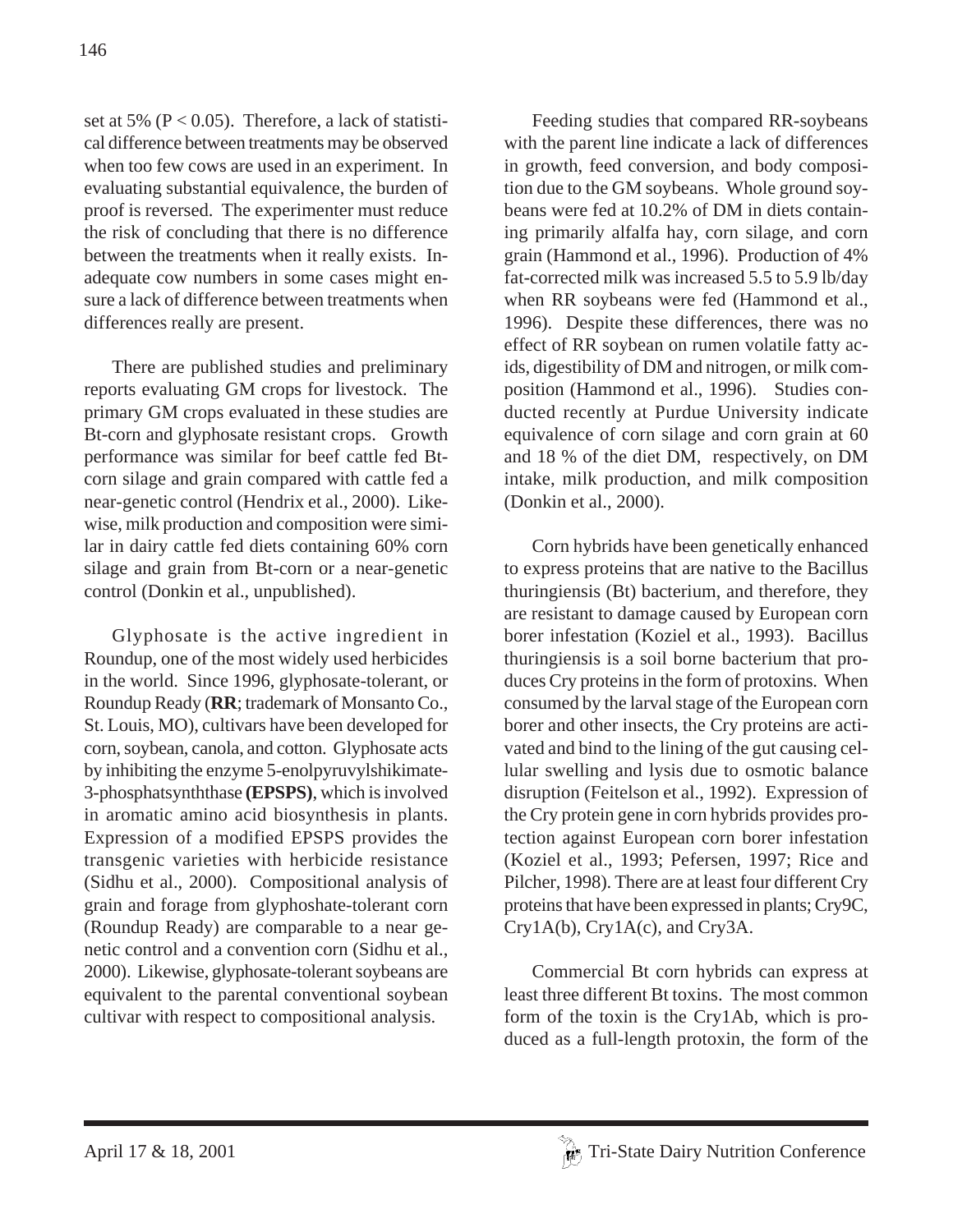does not degrade rapidly in gastric fluids and is more heat stable. These findings have led to concerns regarding its allergenicity (Adkisson et al., 2000). **Screening for GM feeds** Consumer concerns about GM foods, particu-

protein found in the Bacillus thuringiensis organism. A second form is a truncated, preactivated toxin. Unlike the other Bt-toxins, the Cry9C form

larly in Europe, have led to labeling regulations for foods that are GM. As a consequence, appropriate analytical methods have been developed that permit analysis of food (feeds) for the detection of GM food. Although one might argue that through conventional plant breeding and selection techniques that almost all field crops have been GM, the regulations specifically target genetically engineered foods. Despite a legal framework requiring identification of sources of GM crops, there is no internationally validated and accepted standard screening method for GM crops.

Two common methods used for the detection of GM crops are the polymerase chain reaction **(PCR)** and enzyme linked immunosorbant assays **(ELISA)**. The PCR method is based on a quantitative detection of the modified sequence of nucleic acid in the plant material, whereas the ELISA method specifically detects the protein that is synthesized as a result of the inserted gene. Methods for the detection of DNA are used predominantly because they are much more sensitive and robust than methods based on detection of the protein.

To detect specific GM crops, a unique DNA fragment is amplified from the DNA of the plant material using PCR. Fragments corresponding to regions of the promoter or terminator sequences of the transgene are frequently used in this assay. These DNA elements flank the segment of the transgene and are necessary for its expression in the crop. A segment of the cauliflower mosaic virus **(CaMV)** is present in about 75 % of the currently produced GM crops and is used in PCR screening. Another common sequence is the nos terminator bacterial sequence that is added to the transgene. The PCR method for detection of GM crops is reliable when applied directly to the crop plant but has the disadvantage of being qualitative in that the method detects the presence or absence of the transgene but not the quantity. Because these methods are so sensitive, false positives may result from simple contamination of laboratory equipment (Lipp et al., 1999) or the natural presence of CaMV or the nos terminator from the ubiquitous Agrobacterium tumefaciens. The use of real-time PCR methods provides quantitative data on the quantity of the modified DNA sequence present in transgenic feeds (foods) (Vaitilingom et al., 1999) but requires a separate assay to detect the presence and quantity of each transgene. Newly developed DNA micro-array (DNA chip) technology permits the simultaneous detection of more than 10,000 genes. As additional GM crops are developed, the complexity of testing for their presence will be substantially enhanced. It is likely that micro-array technology will be incorporated in future testing for the presence of GM crops in co-mingled feeds.

## **Fate of Ingested DNA in the Dairy Cow**

The transfer of genes across species appears to be rare (Droge et al., 1998). However, a portion of the controversy surrounding the use of GM plants reflects the possibility that DNA introduced into crops could be transferred into bacteria, or into the cells of animals and humans that eat these crops. Other concerns involve the second party transfer of DNA to humans through animal products. Information relative to the fate of dietary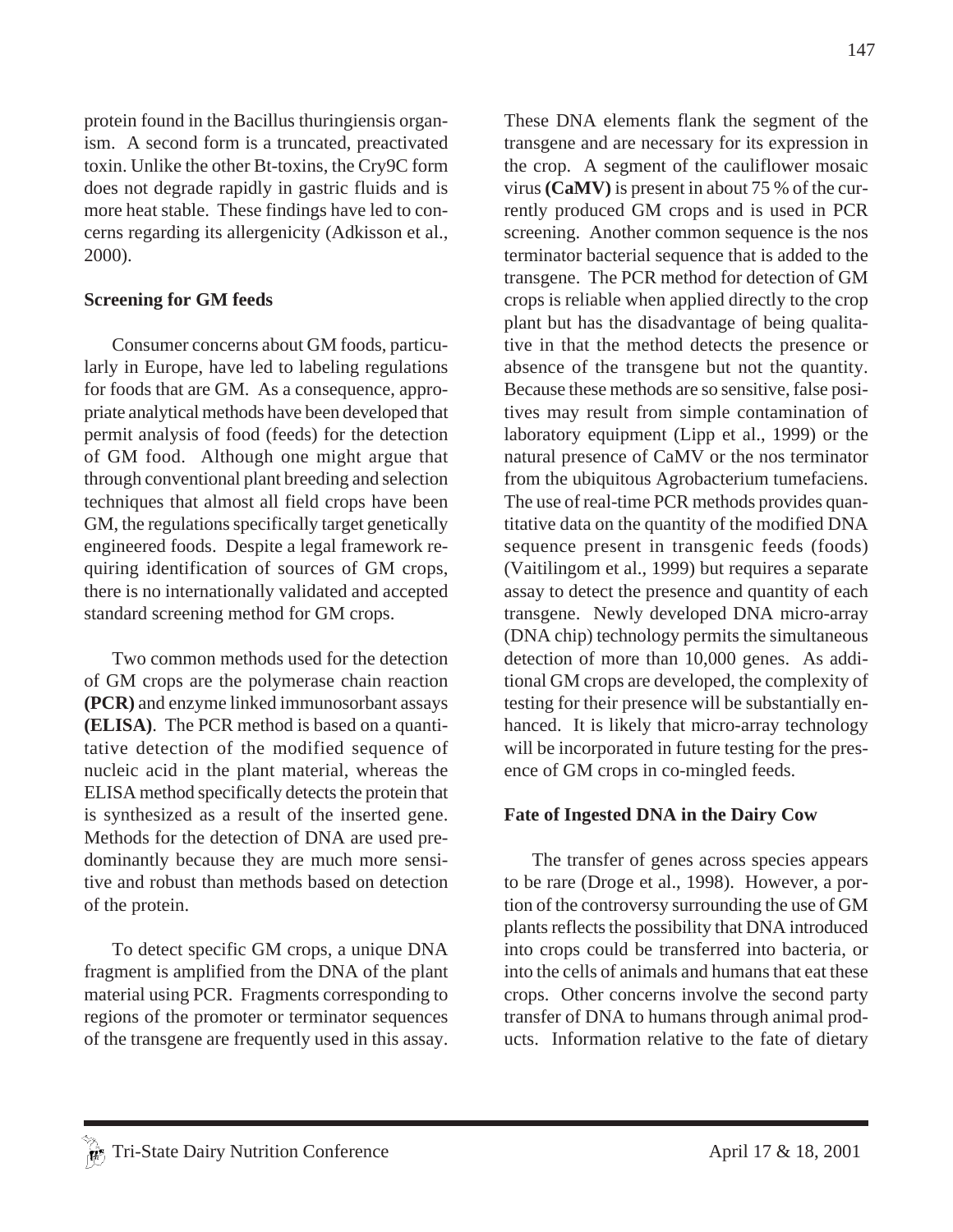and bacterial nucleic acids in the dairy cow fed conventional feeds is instructive in assessing these risks.

Feeds contain approximately 0.02% DNA on a DM basis. Therefore, the diet of a 1400 lb lactating dairy cow consuming feed at 3.8% of BW contains approximately 0.0106 lb of DNA. Corn genomic DNA is approximately  $2.5 \times 10^9$  base pairs (bp); therefore, a transgene of 4000 bp in length would comprise 1.6 ppm of total corn plant DNA. If a diet containing 60% GM corn is fed at the intake given above, then the intake of the GM derived DNA is approximately 0.20 ppb or 4.8 ug/day. Approximately 85% of the plant DNA entering the rumen is degraded to nucleotides or smaller components (Beever and Kemp, 2000). The flow of bacteria nucleic acid to the duodenum is approximately 100 g/d of which 15% is DNA. Therefore, the flow of DNA from the rumen is approximately 15 g/d. If the DNA fragment for the Bt-gene in a diet containing 60% Bt corn was preferentially protected from ruminal degradation, it would comprise only 0.32 ppb of the DNA found in the abomasum and small intestine.

While it is possible for a DNA to be absorbed through the intestinal wall (Schubbert et al., 1998), simple laws of probability do not favor the transfer of the Bt gene. In controlled experiments when specific DNA (M13) was fed to mice, the specific DNA sequence could be detected in macrophages and spleen. It should be noted that in these studies, the quantity of DNA fed to the mice was 50 ug/day or approximately 0.0017 % of the total diet, which leads to questions regarding the relevance to normal dietary consumption. One study reported the detection of DNA for Rubisco, an abundant chloroplast protein, in DNA extracted from white blood cells and tissues of a cow (Beever and Kemp, 2000). However, attempts to detect the presence of DNA for a GM crop in the same experiment failed to detect any corresponding DNA fragments in blood. Neither Rubisco nor the GM specific gene were detected in milk (Beever and Kemp, 2000).

# **Summary**

The use of GM crops for food and livestock feed has led to relevant debates regarding their safety, effects on the environment, and impact on the scope of agriculture. Horizontal gene transfer has enabled the production of corn and soybeans (and other crops) that resist pests and offer selected herbicide resistance to provide agronomic advantages. Opposition to use of GM crops, coupled with proliferating use of GM crops as livestock feeds, have necessitated development of testing protocols to verify crop segregation. Additional GM crops are likely in the future and may provide unique opportunities in dairy nutrition but will also bring forth challenges in public acceptance. Questions regarding the safety of milk, meat, and eggs from livestock fed GM crops have been raised. In this regard, the digestive tract of the dairy cow (and other ruminants) is aptly equipped to degrade DNA of microbial and plant origin. Based on simple mass transfer calculations, the maximal likelihood of transfer of DNA from GM plants to the cow is extremely low.

## **References**

Adkisson, P., S. Abramson, S. Baenziger, F. Betz, J.C. Carrigton, R.J. Goldgurg, F. Gould, E. Hodgson, T. Jones, M. Levin, E. Lichtenberg, and A. Snow. 2000. Genetically modified pest-protected plants : Science and regulation. National Academy Press, Washington, DC.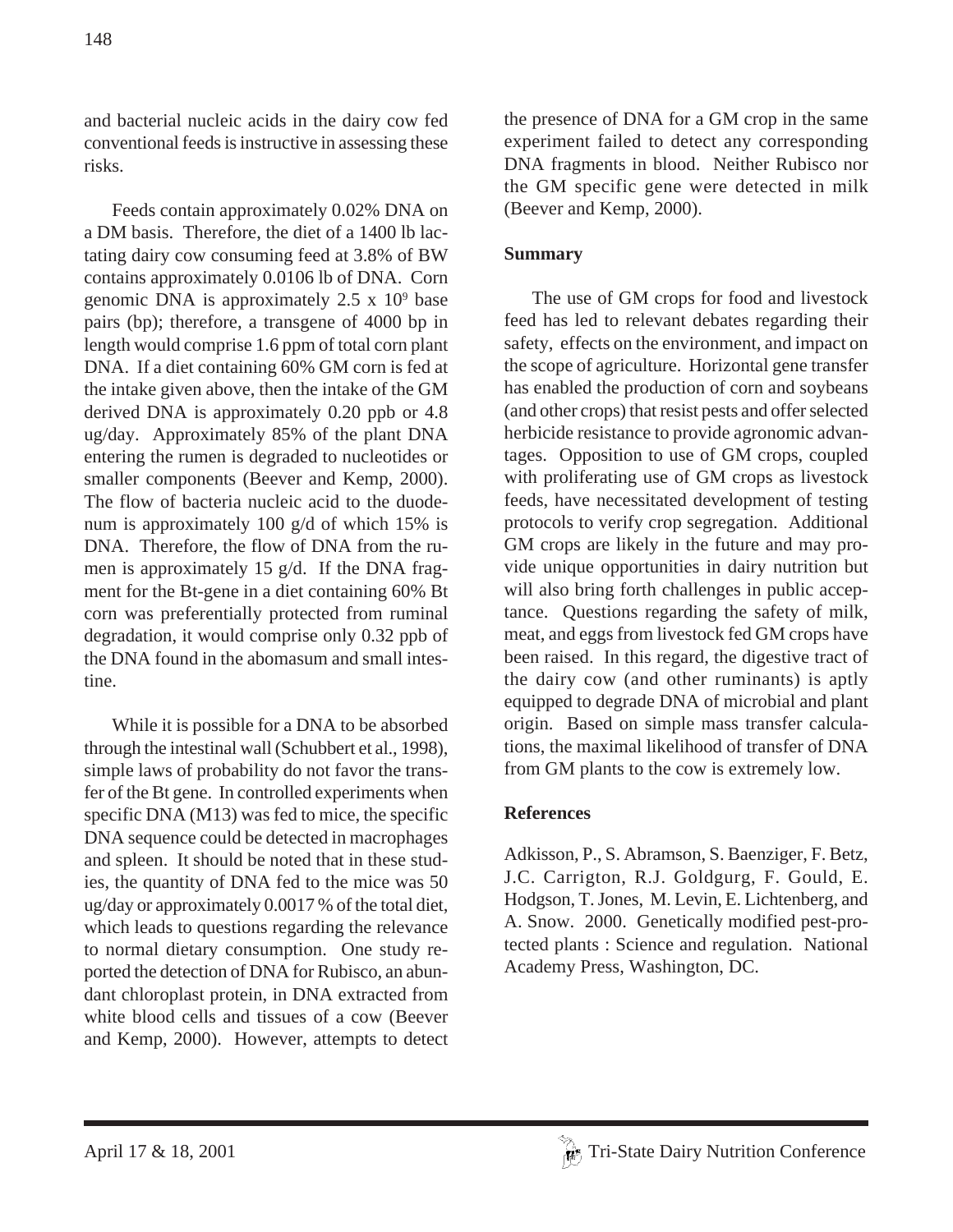Beever, D.E., and C.F. Kemp. 2000. Safety issues associated with the DNA in animal feed derived from genetically modified crops. A review of scientific and regulatory procedures. Nutrition abstracts and reviews: Livestock feeds and feeding. 70:175. CABI Publishing Co. (http:// www.cabi.org).

Donkin, S.S., J.C. Velez, E.P. Stanisiewski, and G.F. Hartnell. 2000. Effect of feeding Roundup Ready corn silage and grain on feed intake, milk production and milk composition in lactating dairy cattle. J. Dairy Sci. 83 (Suppl. 1):273.

Droge, M., A. Puhler, and W. Selbitschka. 1998. Horizontal gene transfer as a biosafety issue: a natural phenomenon of public concern. J. Biotechnol. 64:75-90.

Feitelson, J.S., J. Payne, and L. Kim. 1992. Bacillus thuringiensis: Insects and beyond. BioTechnology 10:271-275.

Hammond, B.G., J.L. Vicini, G.F. Hartnell, M.W. Naylor, C.D. Knight, E.H. Robinson, R.L. Fuchs, and S.R. Padgette. 1996. The feeding value of soybeans fed to rats, chickens, catfish and dairy cattle is not altered by genetic incorporation of glyphosate tolerance. J. Nutr. 126:717-27.

Hendrix, K.S., A.T. Petty, and D.L. Lofgren. 2000. Feeding value of whole plant silage and crop residues from Bt or normal corns. J. Anim Sci. 78 (Suppl. 1):273.

Hoover, D., B.M. Chassy, R. Hall, H.J. Klee, J.B. Luchansky, H.I. Miller, I. Munro, R. Weiss, S.L. Hefle, and C.O. Qualset. 2000. Human Food Safety Evaluation of rDNA Biotechnology-Derived Foods. Food Technology 54:15-23.

Koziel, M.G., G.L. Beland, C. Bowman, N.B. Carozzi, R. Crenshaw, L. Crossland, J. Dawson, N. Desai, M. Hill, S. Kadwell, K. Launis, K. Lewis, D. Maddox, K. McPherson, M.R. Meghji, E. Merlin, R. Rhodes, G.W. Warren, M. Wright, and S.V. Evola. 1993. Field performance of elite transgenic maize plants expressing an insecticidal protein derived from Bacillus thuringiensis. BioTechnology 11:194-200.

Lipp, M., P. Brodmann, K. Pietsch, J. Pauwels, and E. Anklam. 1999. IUPAC collaborative trial study of a method to detect genetically modified soybeans and maize in dried powder. J. AOAC Int. 82:923-928.

Pefersen, M. 1997. Transgenic maize expressing a Bacillus thuringiensis insecticidal protein for control of European corn borer. Pages 63-74: Advances in Insect Control: The Role of Transgenic Plants. N. Carozzi and M. Koziel, ed. Taylor and Frances, Bristol, PA.

Rice, M.E., and C.D. Pilcher. 1998. Potential benefits and limitations of transgenic Bt corn for management of the European corn borer (Lepidoptera: Crambidae). American Entomologist 44:75-78.

Schubbert, R., U. Hohlweg, D. Renz, and W. Doerfler. 1998. On the fate of orally ingested foreign DNA in mice: chromosomal association and placental transmission to the fetus. Mol. Gen. Genet. 259:569-576.

Sidhu, R.S., B.G. Hammond, R.L. Fuchs, J.N. Mutz, L.R. Holden, B. George, and T. Olson. 2000. Glyphosate-tolerant corn: the composition and feeding value of grain from glyphosate-tolerant corn is equivalent to that of conventional corn (Zea mays L.). J Agric Food Chem. 48:2305-2312.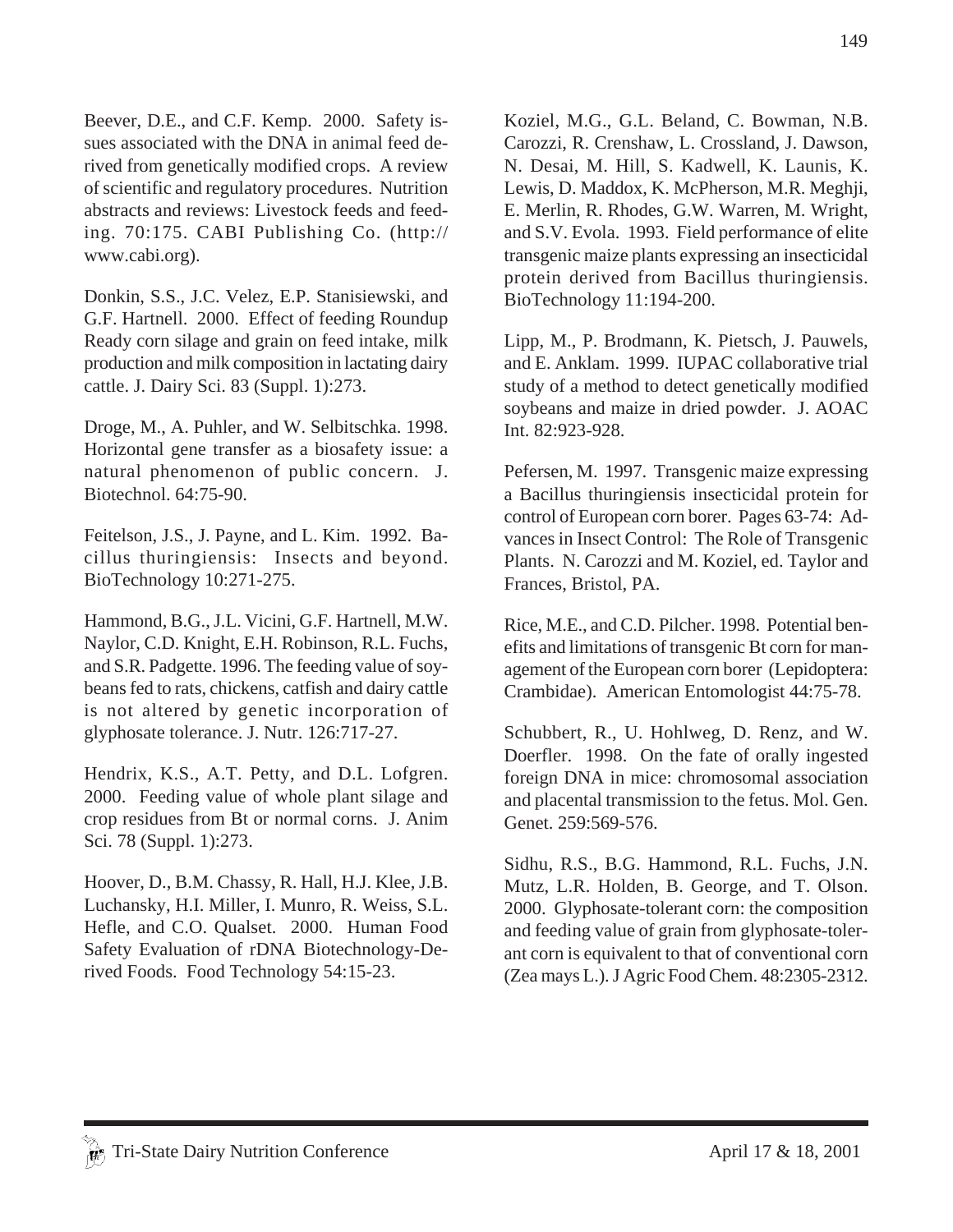Vaitilingom, M., H. Pijnenburg, F. Gendre, and P. Brignon. 1999. Real-time quantitative PCR detection of genetically modified Maximizer maize and Roundup Ready soybean in some representative foods. J. Agric. Food Chem. 47:5261-5266.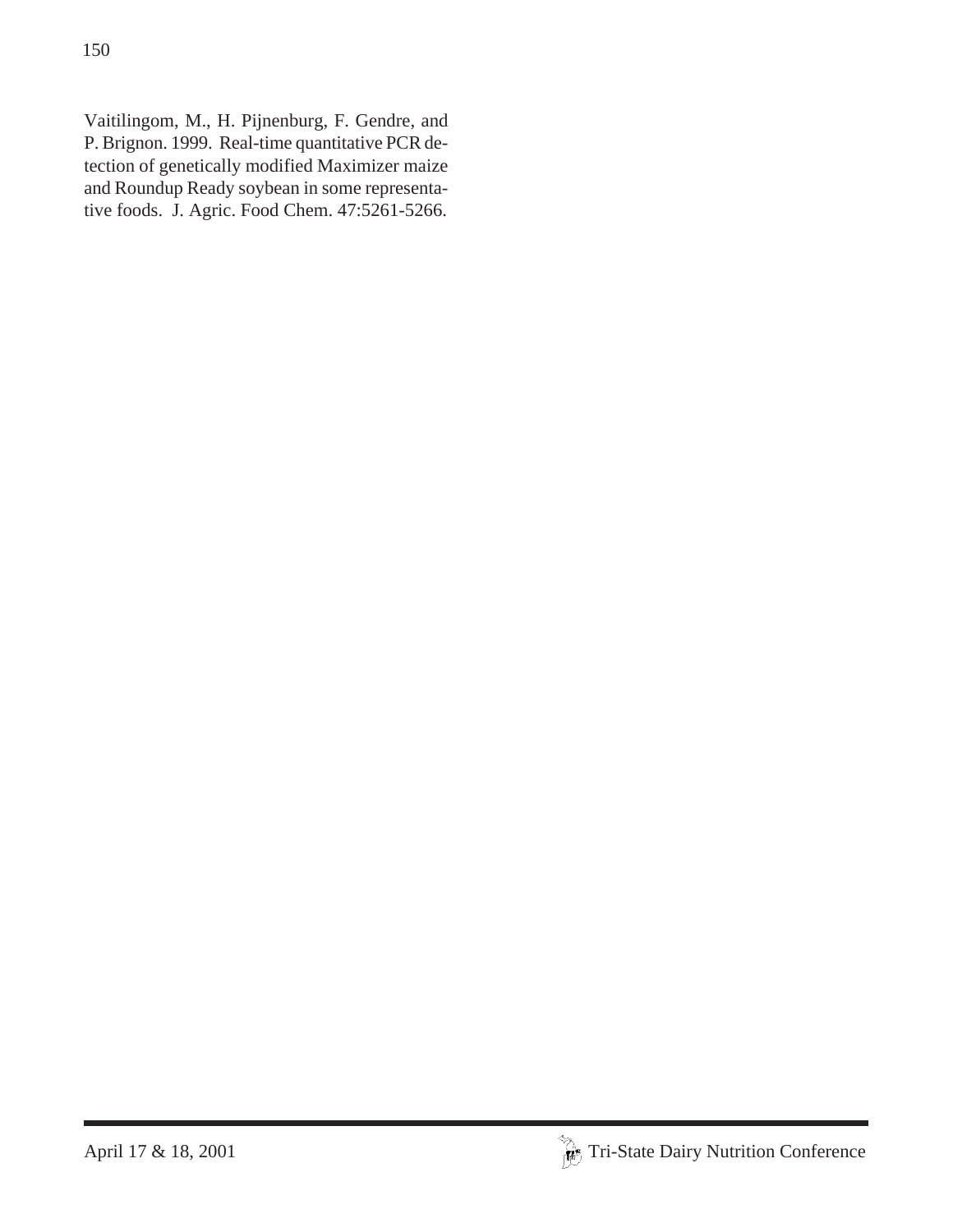# **Communicating in a Multifunctional, Multicultural Dairy Business Environment**

**Francisco San Emeterio, Ph.D, MBA1**

*Purina Mills, Inc.*

Dairy farms have become sophisticated small businesses that require a constant decision making process. These businesses are managed and operated with two to four tiers in their organizational structure. These tiers include most of the levels in the organization, from entry level employees to a general manager. In some cases, this general manager reports to the stockholders or to a board of directors. However, for the purpose of this manuscript, I will concentrate in the first two of the four tiers of these dairy businesses.

If we take into consideration a dairy farm with three tiers in the organizational structure, there are two different communication channels that will occur in the dairy. One communication process will occur between the general manager and middle managers and the second one between middle managers and the employees. The first process will require input from middle managers, such as the parlor manager and operation manager, as well as others in this tier. This process uses "Why" as the foundation to determine the "What". Afterwards, these decisions have to be communicated to the other tier of the business that perform the job on a daily basis. Unfortunately, lack of communication, lack of alignment, and multicultural barriers deteriorate the communication process. This deterioration leads to start with the "What" with a minimal explanation of the "Why". Changing this simple order leads to frustration, low employee morale, lack of motivation and high turnover that significantly reduces the profitability of the business.

Empowering employees with appropriate training and performance information to make daily decisions, such as determining if a cow is milked out or how often to push feed, will help them to understand the "Why" and then the "What". Understanding the "Why" of a decision will eliminate some mutual frustrations and will lead to a better alignment in the business.

Another dimension that is creating a challenge in the second communication process is the multicultural environment that is very common in today's dairy industry. This environment is made out of upper, middle managers and employees from many different cultures, educational levels, and ethnic groups that make this process more complex. Upper and middle management must invest time and effort to understand their systems and business model to be able to communicate it to the employees at the farm. Communication to employees has to be easy, and simple and must relate to their background and experiences.

Long documents, complicated manuals, and complex forms make the communication process very difficult. However, the use of summaries and graphics by upper and middle management can turn these documents into pivot tables, organizational charts, flow diagrams, and other documents

<sup>1</sup> Contact at: 5620 Millet Highway, Lansing, MI 48917, (519) 739-1779, FAX (413) 832-1880, Email: Francisco\_SanEmeterio@purinamills.com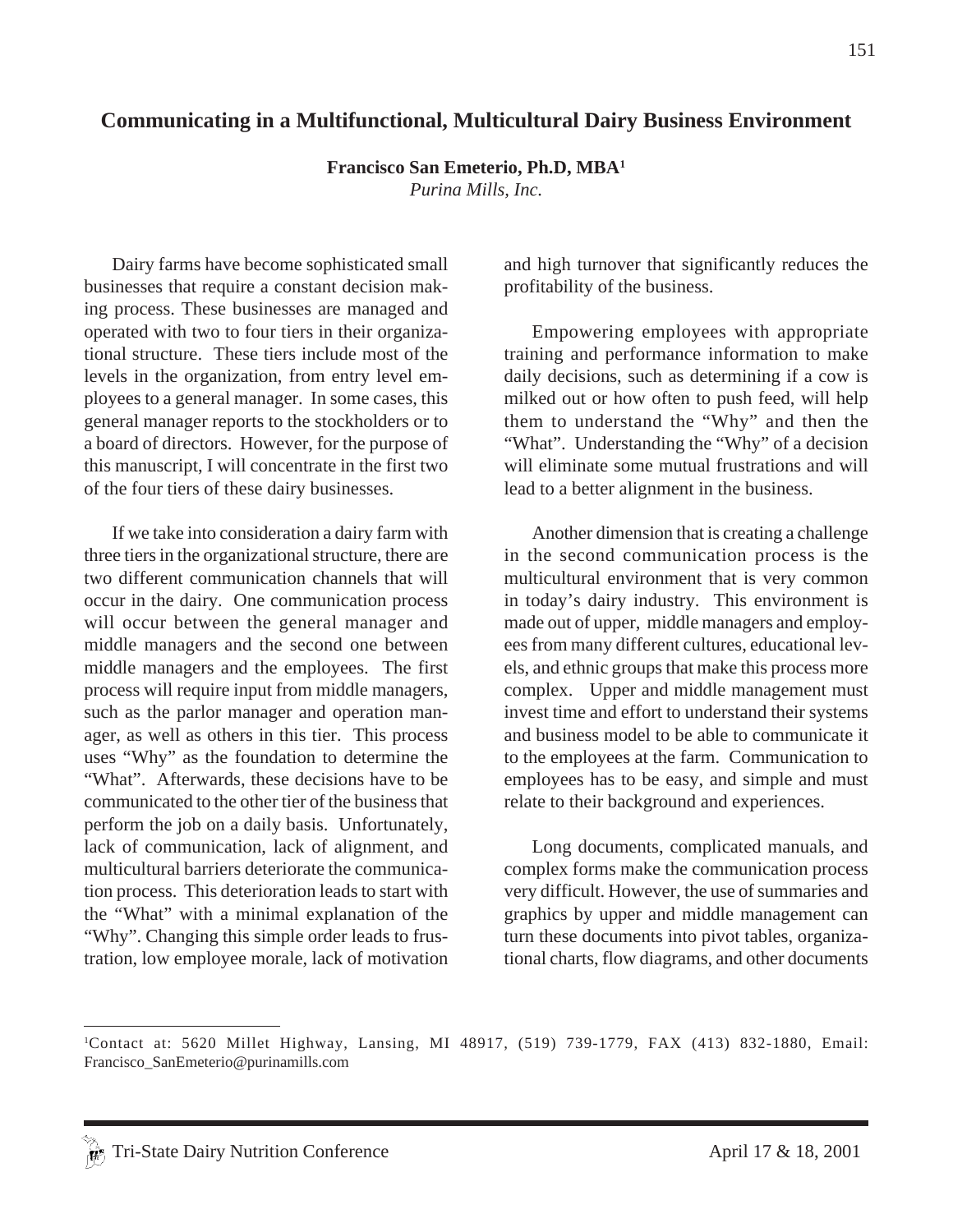that will make the process more simple.

If a dairy has determined a standard operating procedure to diagnose cows to be checked for mastitis, a flow chart will quickly and clearly explain the process. By using a flow chart with rectangles to determine each step in the process and diamonds for decision making points, you will facilitate the understanding of the process, the flow of information, and the translation of this document. Additionally, pictures and graphics can be used to better understand the process.

When employees are required to document problems or to establish a record of a sick cow, develop a form that is easy to understand and that can accomodate the same field for two different languages. For example, use column headings in one color to describe the information in one language and another color to describe it in another language. This will allow both parties to look at the same information in the same form at the same time.

When you are providing performance feedback to your employees, present information in a summarized and graphical way. Summarize daily reports of somatic cell counts for the bulk tank. There is no need to overwhelm employees with a lot of numbers; moreover, you will receive your premiums by the average of the month. Present the average and range for this period of time rather than a page with all the numbers. On the other hand, you can use a line graph with daily measurements to determine a visual trend in the data and create a sense of direction. Nowadays, most of this information can be obtained from the milk processor in an electronic format. Afterwards, you can incorporate this information into a simple spreadsheet to calculate these statistics and to generate a graph to determine performance over time.

If you are going to provide some training in a language that is not your mother tongue, you can use videos or publications to explain the generalities of the process; however, the specifics of your operation will have to be explained with customized resources and by a facilitator with a technical and spoken knowledge of both languages.

In summary, to better communicate among the different tiers of your operation, use the same approach for all levels. Explain the "Why" to determine the "What". Also use simple communication forms, such as diagrams, flow charts, graphics, and summaries of data to facilitate the process. Logic, pictures, and numbers are universal, regardless of your mother tongue, ethnic background, educational level, or your position in the organizational chart of the business.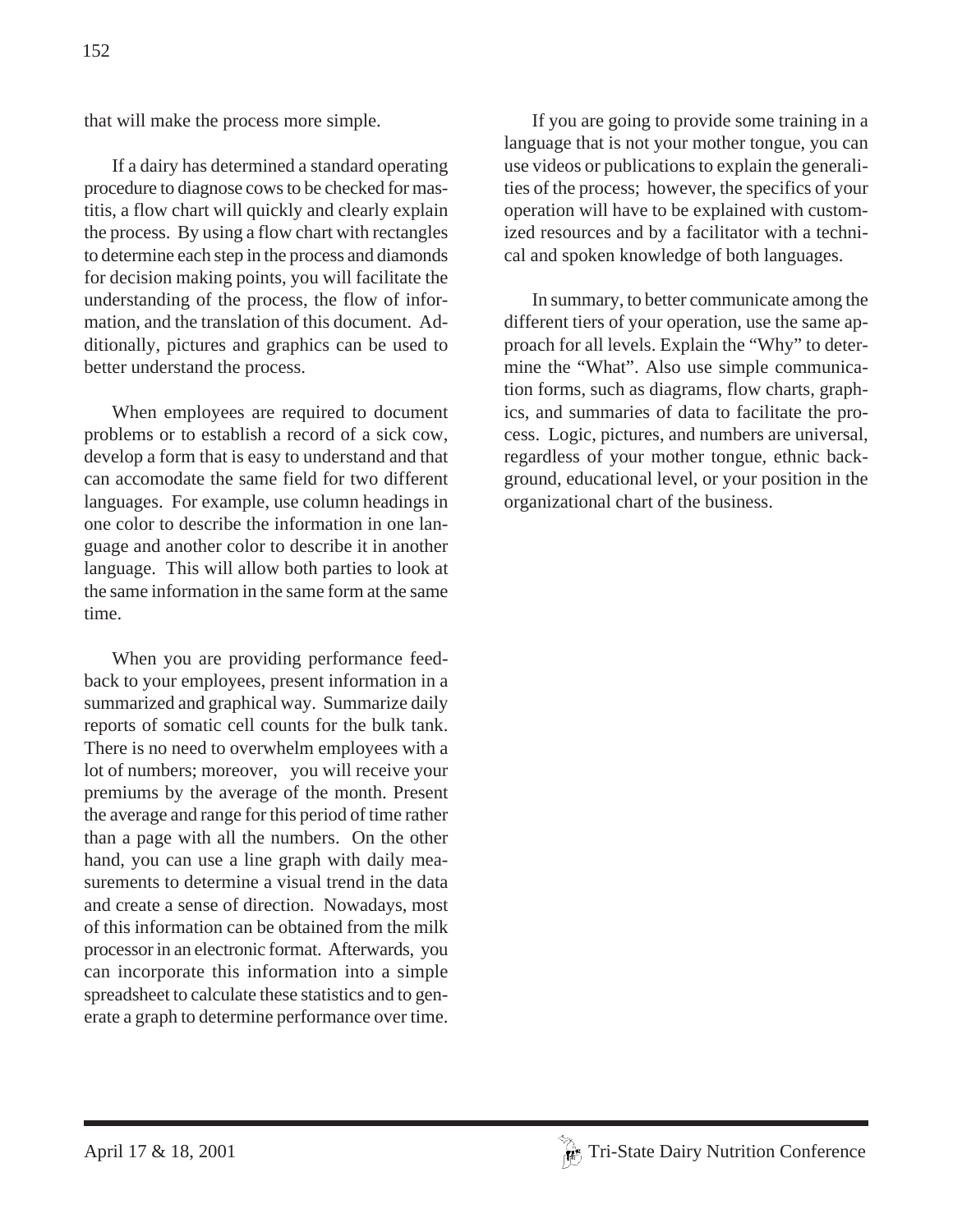# **Am I on Board with the Rapid Changes?**

**Jonathan Goodson, Ph.D, PAS1**

*Southern States, Inc.*

All of agriculture is undergoing rapid changes, from the production level, right on up to the board rooms of the major agricultural input suppliers. So, there is no reason to expect the feed industry to be any different. Ten years ago, who would ever have thought that Ralston Purina would ever consider selling off their feed division? In years past, it seemed like every town in western Ohio had at least one Purina elevator that made feed. Ralston Purina was the feed industry. Since then, this company has changed hands at least twice, gone bankrupt once, and are still there, doing the same things they have done for years. The company I started out with, Landmark Incorporated, ceased to exist back in the 1980's when it became Countrymark, which no longer exists either. Changes, changes, this is what it is all about these days. So the point here is not to document all the changes the feed industry has been through but to try to understand how people adapt to these changes and adjustments.

Professionals in our industry must be flexible to survive and prosper. Consider the feed salesperson, the one making farm calls for a living. Fifteen years ago, portable computers used in ration balancing were pretty much the exception, now they are the rule. A feed sales consultant with no computer skills is a dying breed. In the past, I worked with lots of sales representatives who had no computer skills, so my counterparts and me did their computer work for them. Now, I work with one guy who does not use computers. He is dying breed. He does a great job, but when he retires, he will be replaced with someone who is computer literate. I can teach almost anyone to use a computer and all the software needed, but I do not have the time. I need people who have the basic skills so that I can train them in software use only. Teaching a sales representative how to fire up a laptop just is not in my job description anymore. It was an important component in the mid and late 1980's but not anymore. At that time, computer use in our industry was pretty much confined to central offices. Main frames were used for our feed formulation systems. The company I worked with at that time was in the process of changing from mainframe based formulation systems to PC based systems. The reason for this change was flexibility and speed. Mainframe formulation and pricing systems were too cumbersome; they could not respond to change rapidly enough. In those days, adding a new feed required a computer programmer to go in to make some exotic change just so the price sheet could be printed out correctly. Sometimes, it might take a couple of weeks to get new products added to the price sheet. These changes caused a lot of pain for a lot of people. Some could not understand why we had to change because they liked things the way they were. They liked the status quo. To my knowledge, there is not a single one of these folks left in the industry!

1 Contact at: P.O. Box 767487, Roswell, GA 30076, (770) 992-2384, FAX (770) 992-8695, Email: jgoods19@mindspring.com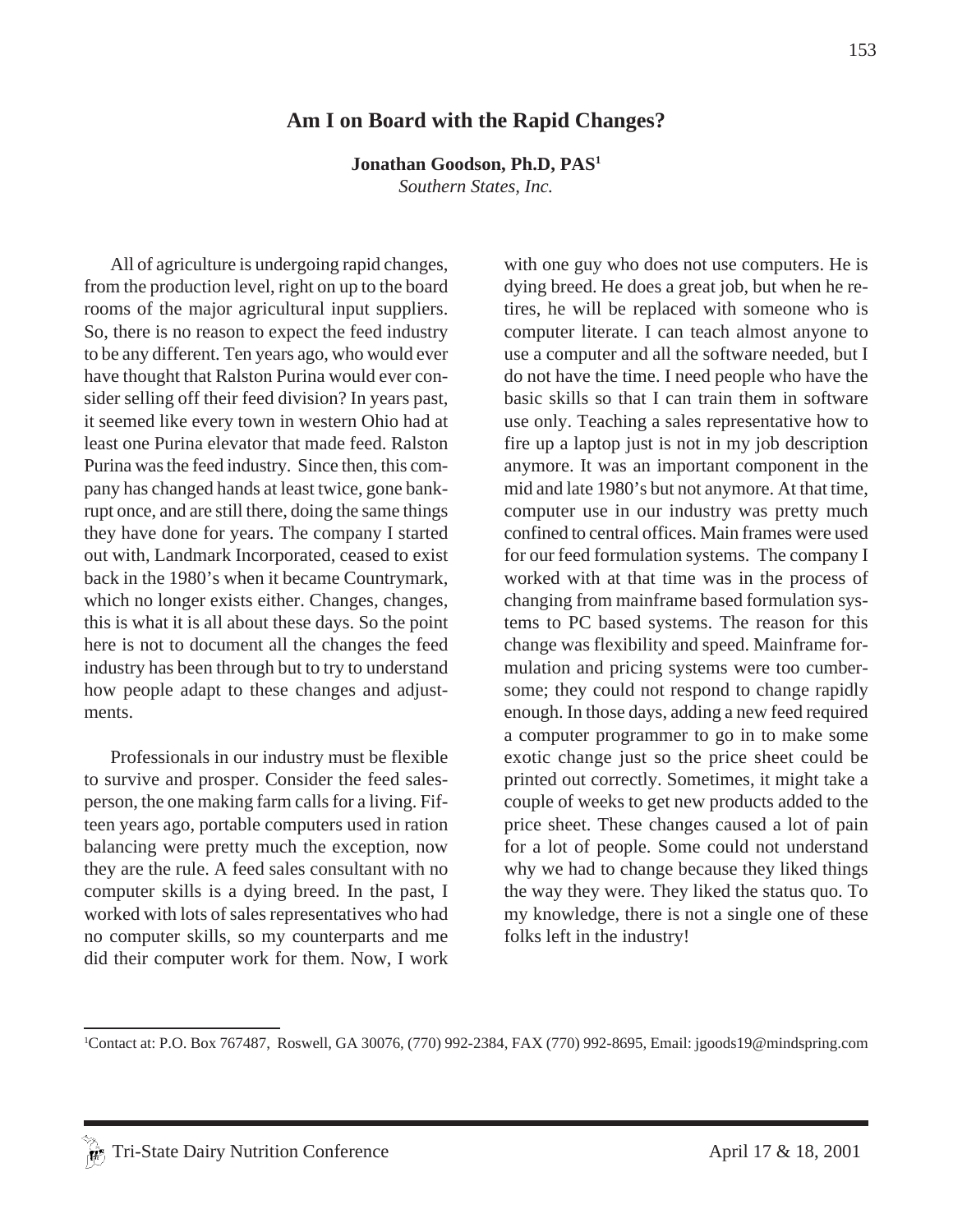So how do we deal with change? For me, it is a matter of embracing it and driving it. There are all kinds of cliches that describe this: "If you're not going forward, you're going backward". "If you're happy with the results you're getting, keep on doing the same thing", etc. etc. The question remains, how do we adapt to change and still be productive? The answer is quite simple really and relates to being part of the change. To make change a satisfying part of a career, we must be part of the things that are changing, and in the best situation, be the one that is driving the change. We need to be able to recognize a good idea when you see one. Adopt it, apply it, and be part of its application to your business. One of the worst things that can happen to companies and their people is to be guilty of the "It wasn't invented here" syndrome. An engineer friend of mine who used to work for Goodyear Tire and Rubber tells me that that is pretty much what happened to that company, which at one time was an industry leader. What this means is that many companies, which are obviously just groups of people who get paid to utilize capital and labor to produce something, fall into the trap of thinking that they are the only ones who know anything and that they are the only ones ever to have good ideas. This can be fatal! The list of companies that had this philosophy, applied it, and that are no longer with us is long indeed. The same things that happened to these companies can happen to individuals too. Take care not to be the one who continuously is opposed to new ideas, using new technologies and changing the way you do things. Think for a second who are the first ones to go in a downsizing or in a merger. It is the people who resist change and can not accept the fact that their company is changing. It is important to be sure that changes are well thought through and are going to result in positive things for the company, but do not get caught fighting and whining about changes that are inevitable.

Change can be very exciting and stimulating. Who wants to spend a career doing exactly the same thing the same way? Not me! One of the important changes that we must continually adopt in the feed industry relates to research developments. There is no telling how many experiments are going on today, to produce data that we can use to enhance our products and our business. Being on board with changes means keeping up with technological changes. Reading the journals is the obvious way to stay current. If you are going to stay in this industry, you had better be a member of the right scientific societies, and you had better be reading the journals as they arrive. You better believe that I am reading the journals, looking for new product ideas, looking to see who is doing what kind of work, and looking for the quality of the research (were appropriate controls used, etc.). When significant new work is published, are you prepared to change your product lines to adopt it? It takes a lot of work and study to be innovative; it's a whole lot easier to stay with what we are doing. Being on board with change means being ready to adopt these new developments right away.

What about changes in your company? My previous company was bought out a couple of years ago. I went from working in a swanky headquarters building to my basement! Let me tell you about change! Going from working in a group setting to being all alone most of the time. This change has been good though, and I'm on board with it! Why, because I embrace change. I now work with a totally different group of people, running the business in a totally different way. It took a while to get used to this new company. The hardest part was just figuring out what it was they wanted. Sounds easy doesn't it? It was not though. What people say and what they mean frequently are different. It took a while to figure out the corporate culture too. I've been able to do that and